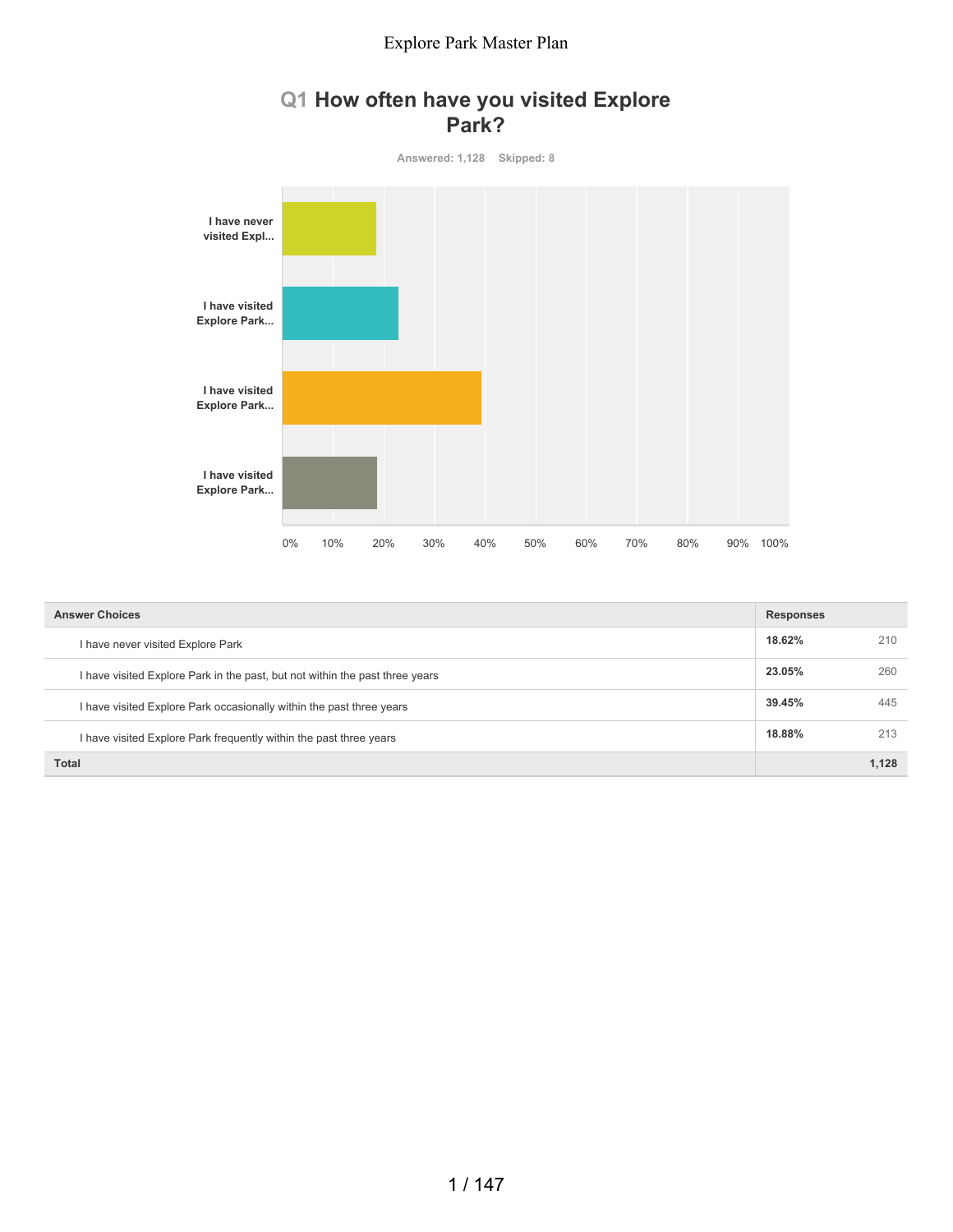## **Q2 If you have visited Explore Park within the last three years, what was the purpose of your visit? (please check all that apply) If you have not visited within the past three years, leave this question blank.**



**12.40%** 93 **80.27%** 602 **20.13%** 151 **5.33%** 40 **19.47%** 146 **Total Respondents: 750 Answer Choices Responses** Educational programs (e.g. heritage, camps, nature programs) Outdoor recreation (e.g. hiking, biking, walking, boating, fishing) Public events (e.g. race, equestrian event, etc.) Private events (e.g. wedding, rental, etc.) Other (please specify)

| #              | Other (please specify)                           | Date                |
|----------------|--------------------------------------------------|---------------------|
|                | service (removal of invasive species)            | 10/30/2015 8:45 AM  |
| 2              | Restaurant                                       | 10/28/2015 10:52 PM |
| 3              | Meetings                                         | 10/28/2015 5:08 PM  |
| $\overline{4}$ | Employee at Explore Park                         | 10/28/2015 4:35 PM  |
| 5              | orientations                                     | 10/28/2015 2:38 PM  |
| 6              | volunteer trail maintenance (Park Partner progra | 10/28/2015 1:01 PM  |
|                | Craft  Artisan events and just to relax          | 10/28/2015 11:03 AM |
| 8              | Trail runs                                       | 10/28/2015 10:37 AM |
|                |                                                  |                     |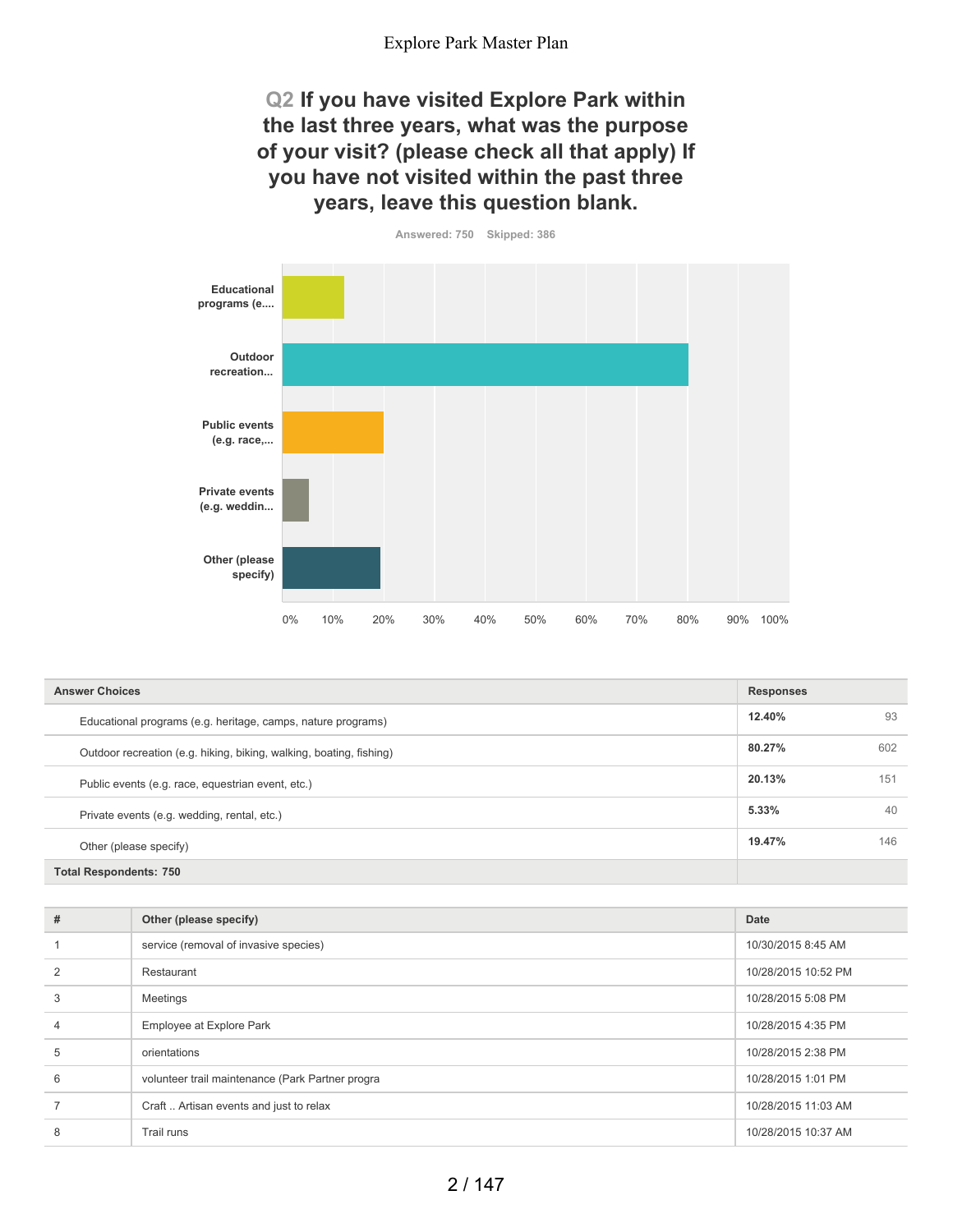| 9<br>10<br>11<br>12<br>13<br>Photography<br>14<br>volunteering<br>15 | meetings and workshops<br>Invasive plant removal<br>Just stopping on my drive to wander through the VC.<br>have never visited<br>Community meetings, Leadership Roanoke Valley program<br>Worked in the visitor's center part-time and helped with weddings; my husband did a sandsculpture for the re-opening | 10/28/2015 8:41 AM<br>10/28/2015 6:13 AM<br>10/27/2015 12:09 PM<br>10/27/2015 10:17 AM<br>10/27/2015 12:03 AM<br>10/26/2015 9:56 AM<br>10/26/2015 8:36 AM<br>10/25/2015 7:08 PM |
|----------------------------------------------------------------------|----------------------------------------------------------------------------------------------------------------------------------------------------------------------------------------------------------------------------------------------------------------------------------------------------------------|---------------------------------------------------------------------------------------------------------------------------------------------------------------------------------|
|                                                                      |                                                                                                                                                                                                                                                                                                                |                                                                                                                                                                                 |
|                                                                      |                                                                                                                                                                                                                                                                                                                |                                                                                                                                                                                 |
|                                                                      |                                                                                                                                                                                                                                                                                                                |                                                                                                                                                                                 |
|                                                                      |                                                                                                                                                                                                                                                                                                                |                                                                                                                                                                                 |
|                                                                      |                                                                                                                                                                                                                                                                                                                |                                                                                                                                                                                 |
|                                                                      |                                                                                                                                                                                                                                                                                                                |                                                                                                                                                                                 |
|                                                                      |                                                                                                                                                                                                                                                                                                                |                                                                                                                                                                                 |
| 16                                                                   |                                                                                                                                                                                                                                                                                                                |                                                                                                                                                                                 |
| 17<br>None                                                           |                                                                                                                                                                                                                                                                                                                | 10/25/2015 5:22 PM                                                                                                                                                              |
| 18<br>festivals                                                      |                                                                                                                                                                                                                                                                                                                | 10/25/2015 11:22 AM                                                                                                                                                             |
| Taking pictures<br>19                                                |                                                                                                                                                                                                                                                                                                                | 10/24/2015 10:17 PM                                                                                                                                                             |
| 20<br>as well.                                                       | New to the area and have gone to the visitor's center at least 3 times in the past 2 years and taken visiting family there                                                                                                                                                                                     | 10/24/2015 11:42 AM                                                                                                                                                             |
| 21                                                                   | Had never been and was curious                                                                                                                                                                                                                                                                                 | 10/22/2015 4:39 PM                                                                                                                                                              |
| 22<br>Disc golf course                                               |                                                                                                                                                                                                                                                                                                                | 10/22/2015 2:15 PM                                                                                                                                                              |
| 23                                                                   | attended as chaperone of school field trip                                                                                                                                                                                                                                                                     | 10/22/2015 11:18 AM                                                                                                                                                             |
| 24<br>meeting for VIC                                                |                                                                                                                                                                                                                                                                                                                | 10/22/2015 12:21 AM                                                                                                                                                             |
| open house<br>25                                                     |                                                                                                                                                                                                                                                                                                                | 10/21/2015 8:21 PM                                                                                                                                                              |
| 26                                                                   | clean up along river                                                                                                                                                                                                                                                                                           | 10/21/2015 3:04 PM                                                                                                                                                              |
| 27<br>volunteer                                                      |                                                                                                                                                                                                                                                                                                                | 10/21/2015 2:57 PM                                                                                                                                                              |
| 28<br>trail work                                                     |                                                                                                                                                                                                                                                                                                                | 10/21/2015 2:52 PM                                                                                                                                                              |
| 29                                                                   | gift shp artisan show                                                                                                                                                                                                                                                                                          | 10/21/2015 2:48 PM                                                                                                                                                              |
| 30                                                                   | spiritual time with the river to enjoy the beauty of the foliage                                                                                                                                                                                                                                               | 10/21/2015 2:40 PM                                                                                                                                                              |
| 31                                                                   | Homeschool field trip                                                                                                                                                                                                                                                                                          | 10/20/2015 10:01 PM                                                                                                                                                             |
| 32<br><b>ACTHA Ride</b>                                              |                                                                                                                                                                                                                                                                                                                | 10/20/2015 8:19 PM                                                                                                                                                              |
| 33<br>work related trip                                              |                                                                                                                                                                                                                                                                                                                | 10/20/2015 4:35 PM                                                                                                                                                              |
| 34                                                                   | I am new to the area and as an educator find the possibilities for it endless                                                                                                                                                                                                                                  | 10/20/2015 10:43 AM                                                                                                                                                             |
| 35<br>river cleanup                                                  |                                                                                                                                                                                                                                                                                                                | 10/20/2015 10:14 AM                                                                                                                                                             |
| 36<br>Photography                                                    |                                                                                                                                                                                                                                                                                                                | 10/20/2015 12:35 AM                                                                                                                                                             |
| 37                                                                   | river clean up through my church                                                                                                                                                                                                                                                                               | 10/19/2015 10:54 PM                                                                                                                                                             |
| 38<br>Dog training                                                   |                                                                                                                                                                                                                                                                                                                | 10/19/2015 12:35 PM                                                                                                                                                             |
| 39                                                                   | scoping out the land for future disc golf opportunities.                                                                                                                                                                                                                                                       | 10/19/2015 10:57 AM                                                                                                                                                             |
| 40<br>out for a drive                                                |                                                                                                                                                                                                                                                                                                                | 10/19/2015 8:59 AM                                                                                                                                                              |
| 41<br>Photography                                                    |                                                                                                                                                                                                                                                                                                                | 10/18/2015 9:10 PM                                                                                                                                                              |
| bird watching<br>42                                                  |                                                                                                                                                                                                                                                                                                                | 10/18/2015 7:56 PM                                                                                                                                                              |
| 43                                                                   | I am a woodworker and the gift shop has sold several pieces of my work.                                                                                                                                                                                                                                        | 10/18/2015 5:10 PM                                                                                                                                                              |
| 44                                                                   | revisit where I was married! memories!                                                                                                                                                                                                                                                                         | 10/18/2015 2:42 PM                                                                                                                                                              |
| 45                                                                   | I have never visited the Expore Park, because it is nothing there for me                                                                                                                                                                                                                                       | 10/18/2015 1:34 PM                                                                                                                                                              |
| 46                                                                   | Visited to see what it had to offer.                                                                                                                                                                                                                                                                           | 10/18/2015 12:56 PM                                                                                                                                                             |
| 47                                                                   | Driving through the area                                                                                                                                                                                                                                                                                       | 10/18/2015 11:35 AM                                                                                                                                                             |
| 48                                                                   | Stargazing at the first overlook                                                                                                                                                                                                                                                                               | 10/17/2015 10:18 AM                                                                                                                                                             |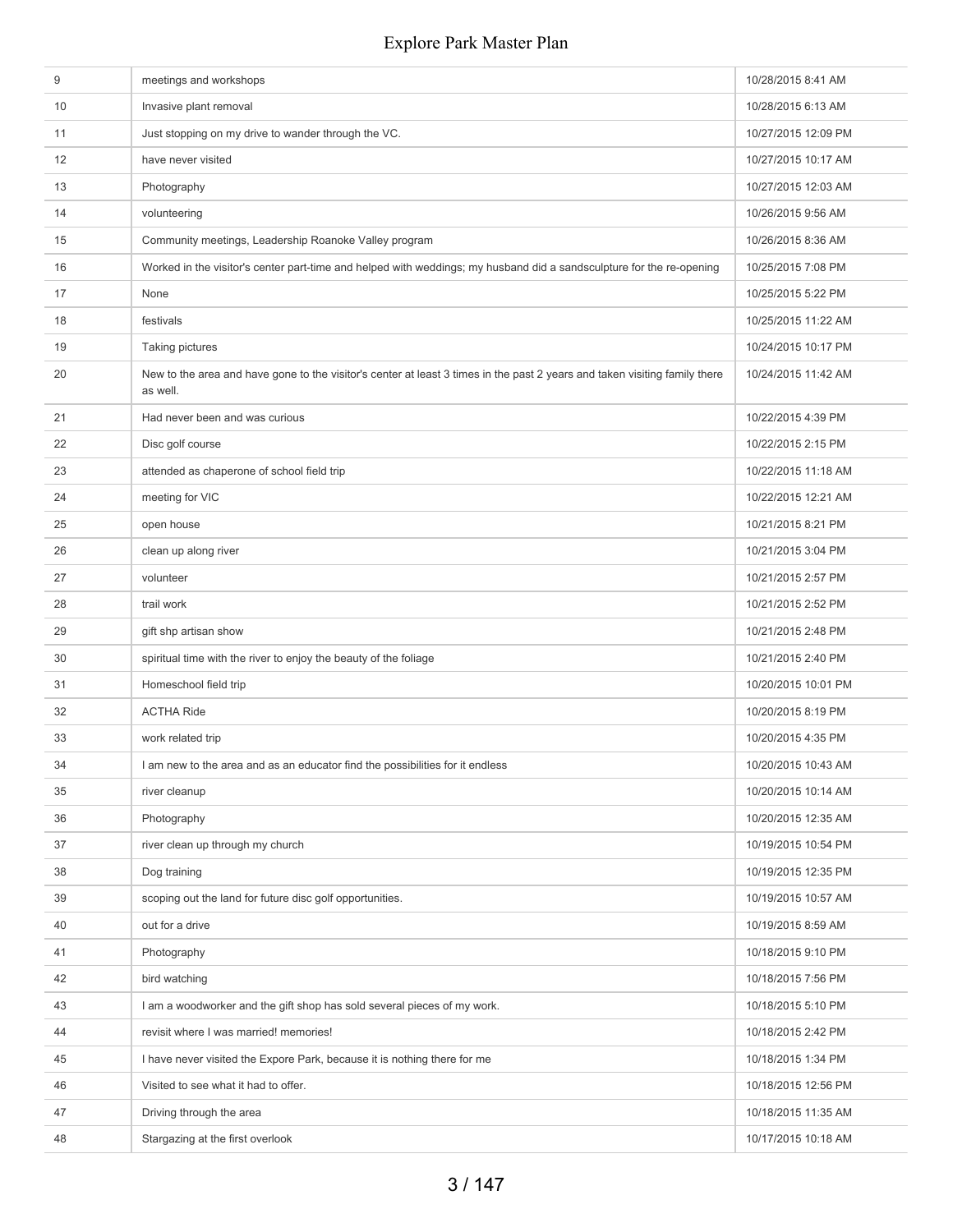| 49 | volunteer                                                                                   | 10/16/2015 10:51 AM |
|----|---------------------------------------------------------------------------------------------|---------------------|
| 50 | Pick up trash from fisherman along river                                                    | 10/16/2015 10:50 AM |
| 51 | Jogging, nature walks                                                                       | 10/15/2015 9:00 PM  |
| 52 | It was the materials pickup location for a Parkway-related volunteer project.               | 10/15/2015 1:11 PM  |
| 53 | Family & children                                                                           | 10/14/2015 12:06 PM |
| 54 | picnic                                                                                      | 10/13/2015 6:29 PM  |
| 55 | Mountain Junkies races                                                                      | 10/12/2015 2:19 PM  |
| 56 | artisan event                                                                               | 10/12/2015 11:32 AM |
| 57 | craft deop                                                                                  | 10/12/2015 11:28 AM |
| 58 | placing things for gift shop, working weddings, artisan events                              | 10/12/2015 11:25 AM |
| 59 | artisan day - gift shop                                                                     | 10/12/2015 9:36 AM  |
| 60 | Artisan Saturday participant                                                                | 10/12/2015 9:32 AM  |
| 61 | Become a vendor                                                                             | 10/12/2015 9:25 AM  |
| 62 | County open house                                                                           | 10/11/2015 7:35 PM  |
| 63 | Haven't                                                                                     | 10/10/2015 10:55 AM |
| 64 | faculty retreat Hollins University                                                          | 10/9/2015 2:54 PM   |
| 65 | <b>Sky Gazing</b>                                                                           | 10/9/2015 11:39 AM  |
| 66 | i haven't been.                                                                             | 10/9/2015 10:14 AM  |
| 67 | gdfhdhhhfdhfdhdffdsdfsaf????????                                                            | 10/9/2015 10:14 AM  |
| 68 | i havent been there                                                                         | 10/9/2015 10:13 AM  |
| 69 | <b>NO</b>                                                                                   | 10/9/2015 9:33 AM   |
| 70 | I haven't been                                                                              | 10/9/2015 9:12 AM   |
| 71 | i have never been there                                                                     | 10/9/2015 9:12 AM   |
| 72 | plein air painting but in the past used to mtn bike there                                   | 10/8/2015 12:10 PM  |
| 73 | Trail running, nature walks,                                                                | 10/7/2015 8:13 PM   |
| 74 | just to drive by                                                                            | 10/7/2015 8:05 PM   |
| 75 | Driving around on the Parkway                                                               | 10/6/2015 11:19 PM  |
| 76 | I'm a photographerAnd the Explore Park is an absolute beautiful place to have a shoot :)tif | 10/6/2015 9:29 PM   |
| 77 | Wedding                                                                                     | 10/6/2015 4:47 PM   |
| 78 | Shooting a video.                                                                           | 10/6/2015 4:11 PM   |
| 79 | Didn't                                                                                      | 10/6/2015 4:07 PM   |
| 80 | Driving location                                                                            | 10/6/2015 2:16 PM   |
| 81 | picnic                                                                                      | 10/6/2015 10:26 AM  |
| 82 | i have not been                                                                             | 10/6/2015 10:22 AM  |
| 83 | Walk dogs on trails, use of river                                                           | 10/6/2015 2:55 AM   |
| 84 | Equine event                                                                                | 10/5/2015 10:39 PM  |
| 85 | Off-site retreat or visioning session for work.                                             | 10/5/2015 3:49 PM   |
| 86 | Did not list any                                                                            | 10/5/2015 2:59 PM   |
| 87 | see what it was or wasn't                                                                   | 10/5/2015 1:52 PM   |
| 88 | Would love to have an outside venue for music like Floyd fest                               | 10/5/2015 9:01 AM   |
| 89 | i have never been                                                                           | 10/5/2015 8:44 AM   |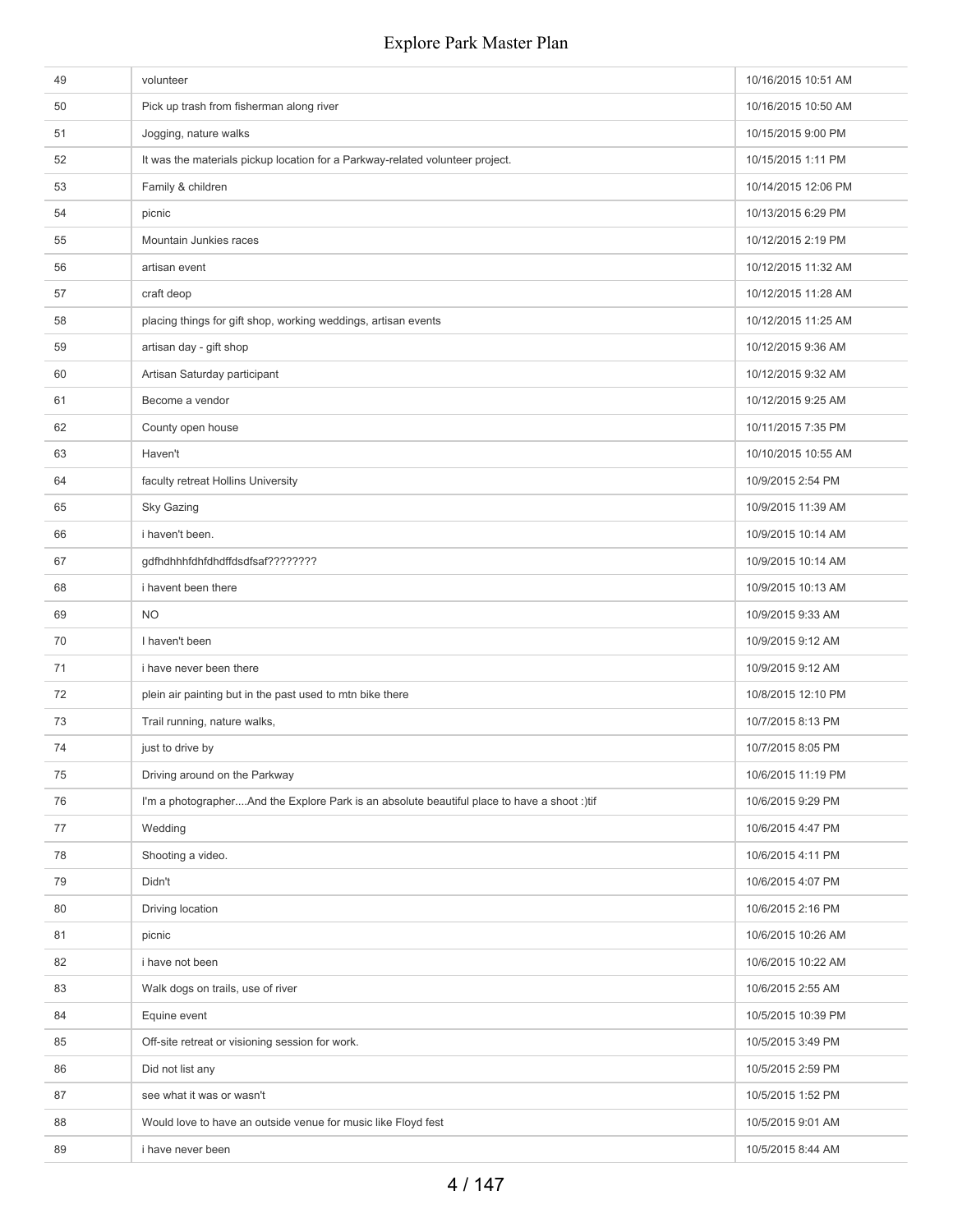| 90  | Sharing the wonderful history of the area at the Visitor Center with visiting family members.                       | 10/4/2015 8:02 PM  |
|-----|---------------------------------------------------------------------------------------------------------------------|--------------------|
| 91  | Pictures                                                                                                            | 10/4/2015 5:52 PM  |
| 92  | Introducing children in the family to the Historical Area.                                                          | 10/4/2015 3:09 PM  |
| 93  | To fight a forest fire                                                                                              | 10/4/2015 7:39 AM  |
| 94  | Demonstrate pottery throwing at a craft event                                                                       | 10/4/2015 7:39 AM  |
| 95  | Invasive removal - Virginia Master Naturalist program                                                               | 10/4/2015 6:13 AM  |
| 96  | I have not visited                                                                                                  | 10/3/2015 8:30 PM  |
| 97  | <b>Pictures</b>                                                                                                     | 10/3/2015 4:05 PM  |
| 98  | Stopped in the vicinity of the Visitor Center to look at and gauge the quality of the sky visible on a clear night. | 10/3/2015 12:14 PM |
| 99  | fire and ems standby for movie filming                                                                              | 10/3/2015 11:47 AM |
| 100 | As a kid I did plenty of educational programs and events there.                                                     | 10/3/2015 8:27 AM  |
| 101 | professional dinner meeting                                                                                         | 10/2/2015 9:08 PM  |
| 102 | a walk in the woods and the quite place for a walk                                                                  | 10/2/2015 8:45 PM  |
| 103 | Photo shoot                                                                                                         | 10/2/2015 4:05 PM  |
| 104 | Rode through to check it out                                                                                        | 10/2/2015 3:46 PM  |
| 105 | Taking pictures                                                                                                     | 10/2/2015 11:49 AM |
| 106 | Love the visitor center, exhibition and the film.                                                                   | 10/2/2015 11:40 AM |
| 107 | Kayaking the Roanoke River Gorge and hiking the river trail                                                         | 10/2/2015 10:18 AM |
| 108 | cleanup and trail maintenance                                                                                       | 10/2/2015 10:13 AM |
| 109 | considering for a wedding                                                                                           | 10/2/2015 10:11 AM |
| 110 | Ghost hunting                                                                                                       | 10/1/2015 11:45 PM |
| 111 | Just rode in the park to see if anything had developed.                                                             | 10/1/2015 10:32 PM |
| 112 | <b>NPS Visitor Center</b>                                                                                           | 10/1/2015 10:31 PM |
| 113 | Park Partners clean-up, Master Naturalist invasives plant removal                                                   | 10/1/2015 10:10 PM |
| 114 | KAYAK the gorge!                                                                                                    | 10/1/2015 9:59 PM  |
| 115 | Photo session                                                                                                       | 10/1/2015 9:07 PM  |
| 116 | Friends of the Blue Ridge Parkway events, a public event and a county volunteer event                               | 10/1/2015 8:16 PM  |
| 117 | Invasive species removal                                                                                            | 10/1/2015 7:53 PM  |
| 118 | meetings                                                                                                            | 10/1/2015 4:39 PM  |
| 119 | VAHS Mountain Bike Race                                                                                             | 10/1/2015 3:23 PM  |
| 120 | To check out progress there.                                                                                        | 10/1/2015 3:08 PM  |
| 121 | I was there for a meeting and another time with a group of volunteers removing invasive plants.                     | 10/1/2015 2:46 PM  |
| 122 | Horseback riding                                                                                                    | 10/1/2015 2:29 PM  |
| 123 | Disc Golf                                                                                                           | 10/1/2015 1:57 PM  |
| 124 | Volunteer work                                                                                                      | 10/1/2015 1:06 PM  |
| 125 | Hosted a 3-day equestrian event at Explore Park                                                                     | 10/1/2015 12:04 PM |
| 126 | To assess the land for Disc Golf location opportunities                                                             | 10/1/2015 11:45 AM |
| 127 | MTB program working with Roanoke county                                                                             | 10/1/2015 11:07 AM |
| 128 | Horseback Riding - participated in the ACTHA rides                                                                  | 10/1/2015 11:01 AM |
| 129 | looking to see if it had reopened                                                                                   | 10/1/2015 10:11 AM |
| 130 | walking through the (retired) living history villages                                                               | 10/1/2015 9:36 AM  |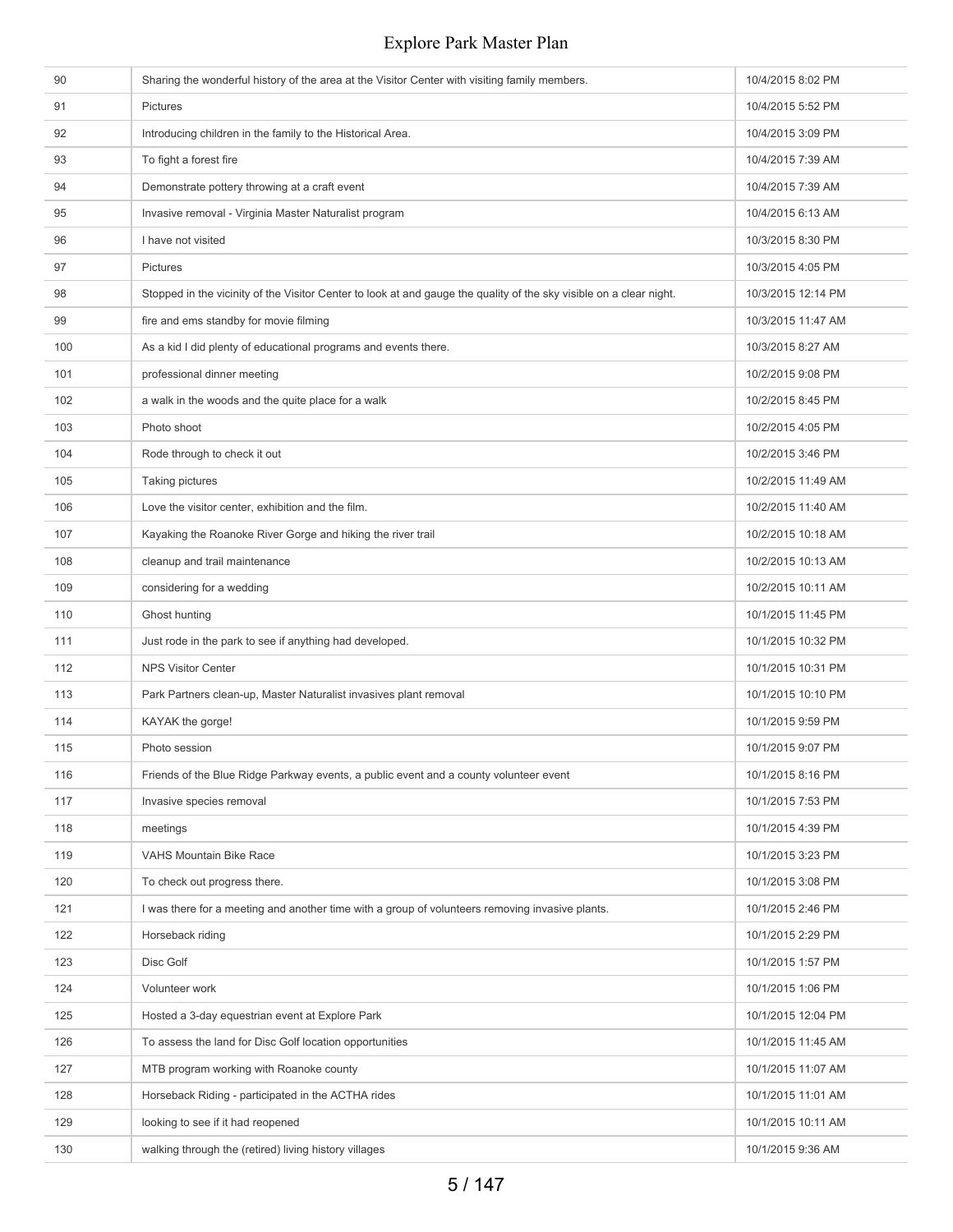| 131 | bringing visitors to see Explore Park and Vis. Center                                                                     | 10/1/2015 9:34 AM  |
|-----|---------------------------------------------------------------------------------------------------------------------------|--------------------|
| 132 | just taken a drive on the parkway and check it out                                                                        | 10/1/2015 6:55 AM  |
| 133 | Just to see what it is. We are new to area.                                                                               | 9/30/2015 7:19 PM  |
| 134 | meal at the restaurant                                                                                                    | 9/30/2015 4:16 PM  |
| 135 | Drive through to paddle the Roanoke river gorge                                                                           | 9/30/2015 1:49 PM  |
| 136 | White water kayaking and canoeing                                                                                         | 9/30/2015 12:57 PM |
| 137 | Development proposal reconnaissance                                                                                       | 9/30/2015 12:56 PM |
| 138 | <b>Picnics</b>                                                                                                            | 9/30/2015 11:15 AM |
| 139 | meeting at the Visitors Center                                                                                            | 9/30/2015 11:05 AM |
| 140 | Kayaking the gorge! People visit from all around to kayak our 'gorge'.                                                    | 9/30/2015 9:56 AM  |
| 141 | visitor center                                                                                                            | 9/30/2015 8:23 AM  |
| 142 | To donate an artifact                                                                                                     | 9/29/2015 4:37 PM  |
| 143 | once for a craft event                                                                                                    | 9/29/2015 2:44 PM  |
| 144 | <b>VRFA</b>                                                                                                               | 9/29/2015 1:06 PM  |
| 145 | Just looking around                                                                                                       | 9/29/2015 10:34 AM |
| 146 | I was married in the church in 2006 and visit periodically and walk through the historic area (to see the old buildings). | 9/29/2015 8:31 AM  |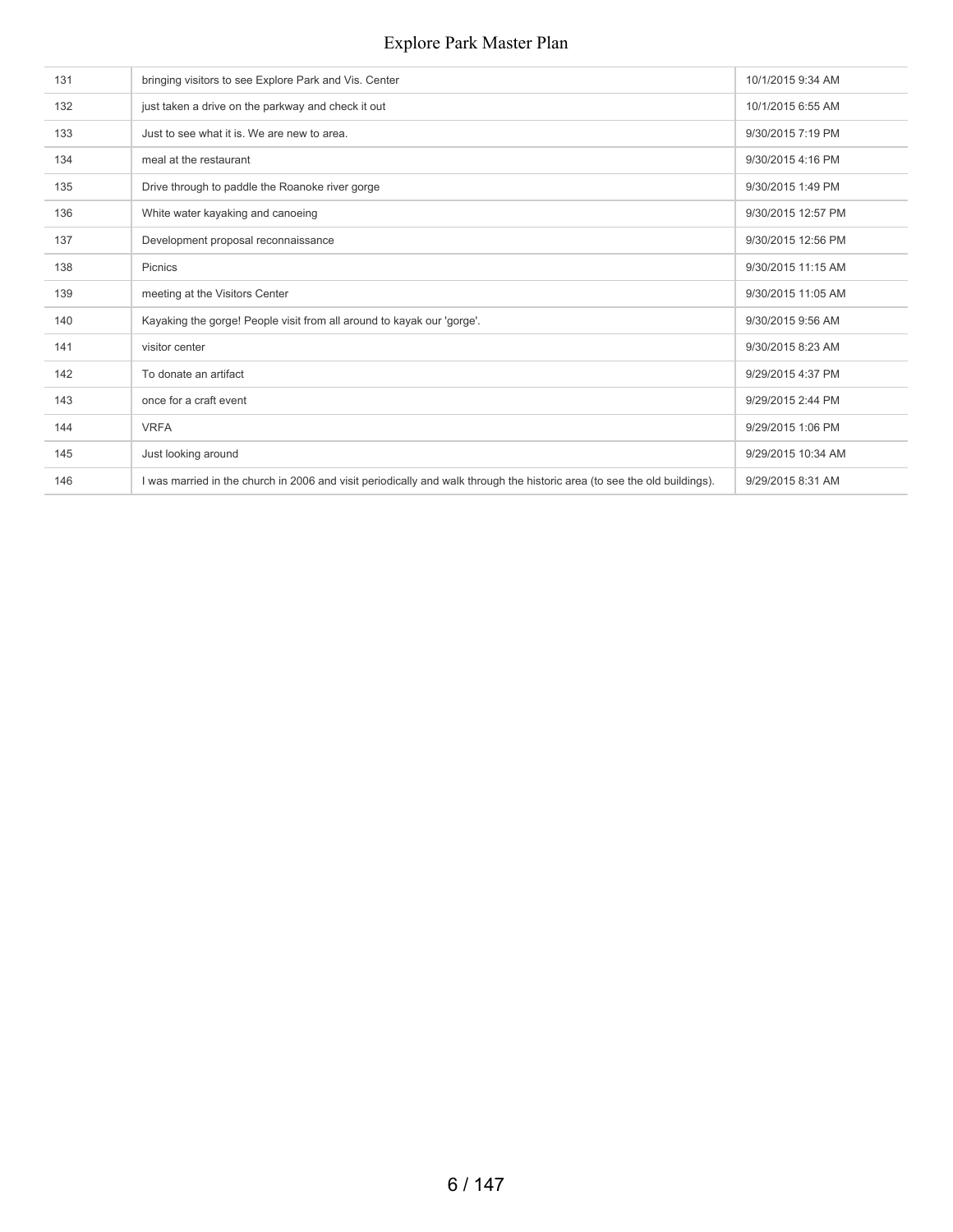**Q3 What do you value the most in a park visit? Please rank your top desired experiences and attributes in order of importance below. (Please rank the list below in order from 1-9, with 1 being most important to you, and 9 being least important to you)**



|               | $\mathbf 1$ | $\overline{2}$ | 3      | $\overline{4}$ | 5      | 6      | $\overline{7}$ | 8      | 9      | <b>Total</b> | <b>Score</b> |
|---------------|-------------|----------------|--------|----------------|--------|--------|----------------|--------|--------|--------------|--------------|
| Accessibility | 8.27%       | 8.98%          | 8.78%  | 10.31%         | 12.65% | 10.20% | 11.43%         | 11.94% | 17.45% |              |              |
|               | 81          | 88             | 86     | 101            | 124    | 100    | 112            | 117    | 171    | 980          | 4.49         |
| Adventure     | 14.17%      | 17.41%         | 13.87% | 10.93%         | 11.03% | 7.39%  | 9.11%          | 6.48%  | 9.62%  |              |              |
|               | 140         | 172            | 137    | 108            | 109    | 73     | 90             | 64     | 95     | 988          | 5.64         |
| Beauty        | 16.43%      | 15.71%         | 20.51% | 13.37%         | 10.41% | 8.78%  | 6.63%          | 5.92%  | 2.24%  |              |              |
|               | 161         | 154            | 201    | 131            | 102    | 86     | 65             | 58     | 22     | 980          | 6.18         |
| Cleanliness   | 4.94%       | 11.93%         | 15.12% | 18.00%         | 15.43% | 13.68% | 10.39%         | 6.48%  | 4.01%  |              |              |
|               | 48          | 116            | 147    | 175            | 150    | 133    | 101            | 63     | 39     | 972          | 5.34         |
| Education     | 5.57%       | 5.17%          | 6.16%  | 6.46%          | 11.03% | 11.33% | 15.11%         | 16.80% | 22.37% |              |              |
|               | 56          | 52             | 62     | 65             | 111    | 114    | 152            | 169    | 225    | 1,006        | 3.75         |
| Health        | 2.02%       | 4.76%          | 6.78%  | 7.79%          | 8.70%  | 14.68% | 16.60%         | 21.66% | 17.00% |              |              |
|               | 20          | 47             | 67     | 77             | 86     | 145    | 164            | 214    | 168    | 988          | 3.63         |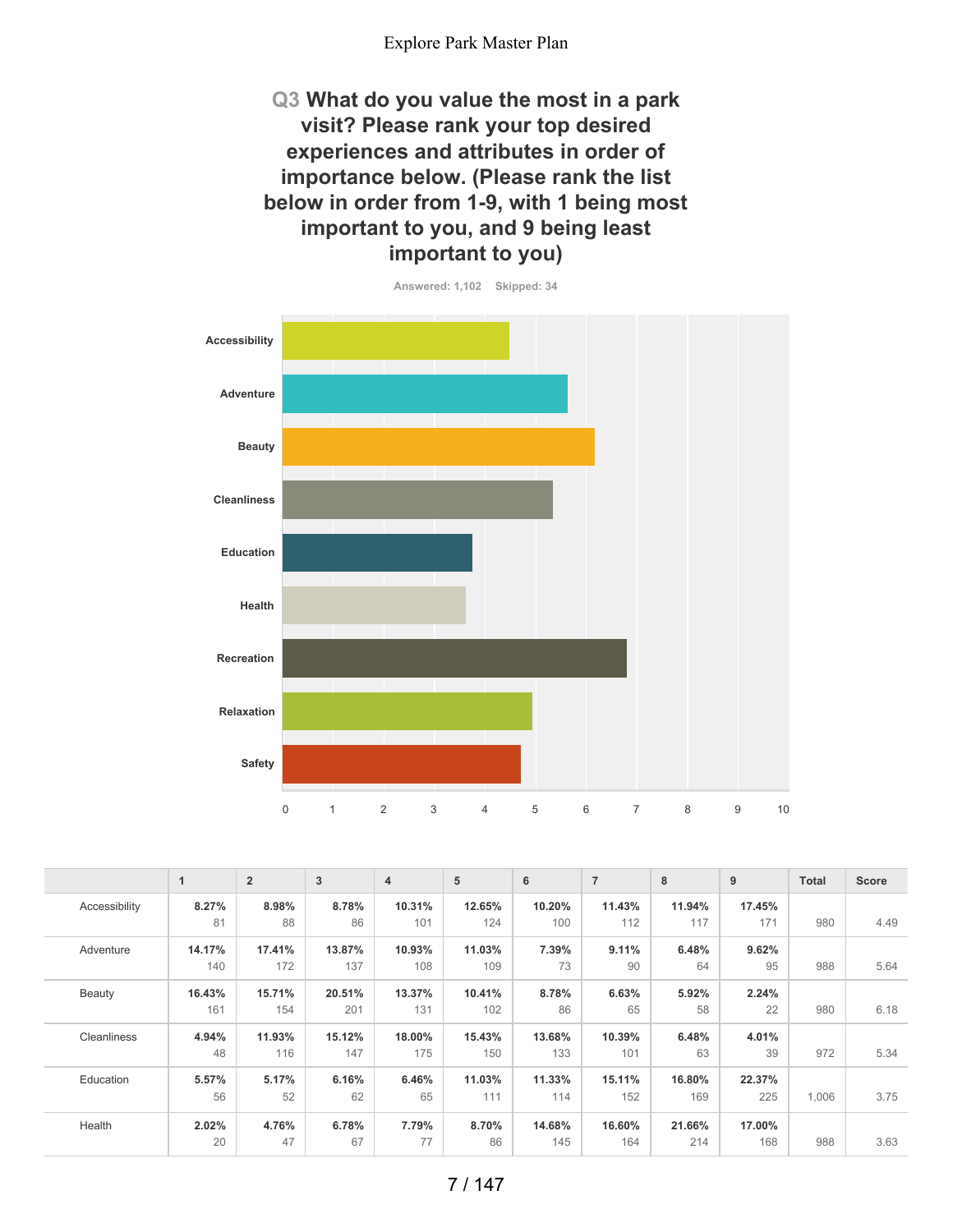| Recreation | 33.00%<br>332 | 19.88%<br>200 | 11.33%<br>114 | 10.54%<br>106 | 6.46%<br>65   | 5.27%<br>53   | 5.27%<br>53   | 3.78%<br>38   | 4.47%<br>45   | 1.006 | 6.80 |
|------------|---------------|---------------|---------------|---------------|---------------|---------------|---------------|---------------|---------------|-------|------|
| Relaxation | 5.46%<br>56   | 10.53%<br>108 | 11.99%<br>123 | 13.55%<br>139 | 15.69%<br>161 | 14.33%<br>147 | 11.21%<br>115 | 10.23%<br>105 | 7.02%         | .026  | 4.95 |
| Safety     | 14.56%<br>154 | 7.84%<br>83   | 7.84%<br>83   | 8.60%<br>91   | 9.64%<br>102  | 11.63%<br>123 | 12.10%<br>128 | 13.14%<br>139 | 14.65%<br>155 | 1,058 | 4.72 |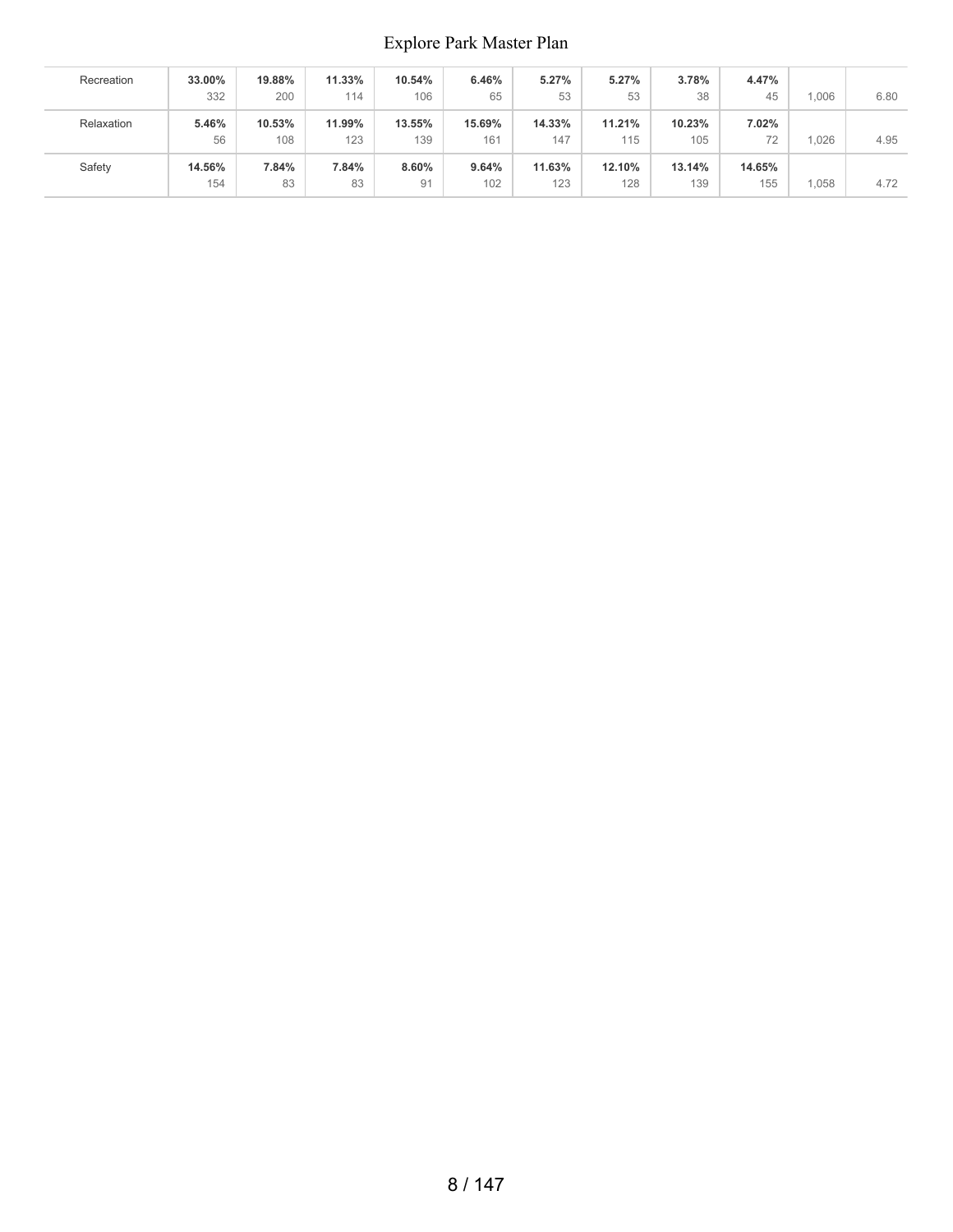## **Q4 How often do you participate in outdoor recreation activities? (e.g. hiking, biking, walking, boating, fishing)**



| Answered: 1,128 | Skipped: 8 |  |
|-----------------|------------|--|

| <b>Answer Choices</b> | <b>Responses</b> |
|-----------------------|------------------|
| Rarely or never       | 2.75%<br>31      |
| 1-2 times per year    | 7.09%<br>80      |
| Monthly               | 23.94%<br>270    |
| 1 time per week       | 16.84%<br>190    |
| 2-4 times per week    | 33.51%<br>378    |
| Daily                 | 15.87%<br>179    |
| <b>Total</b>          | 1,128            |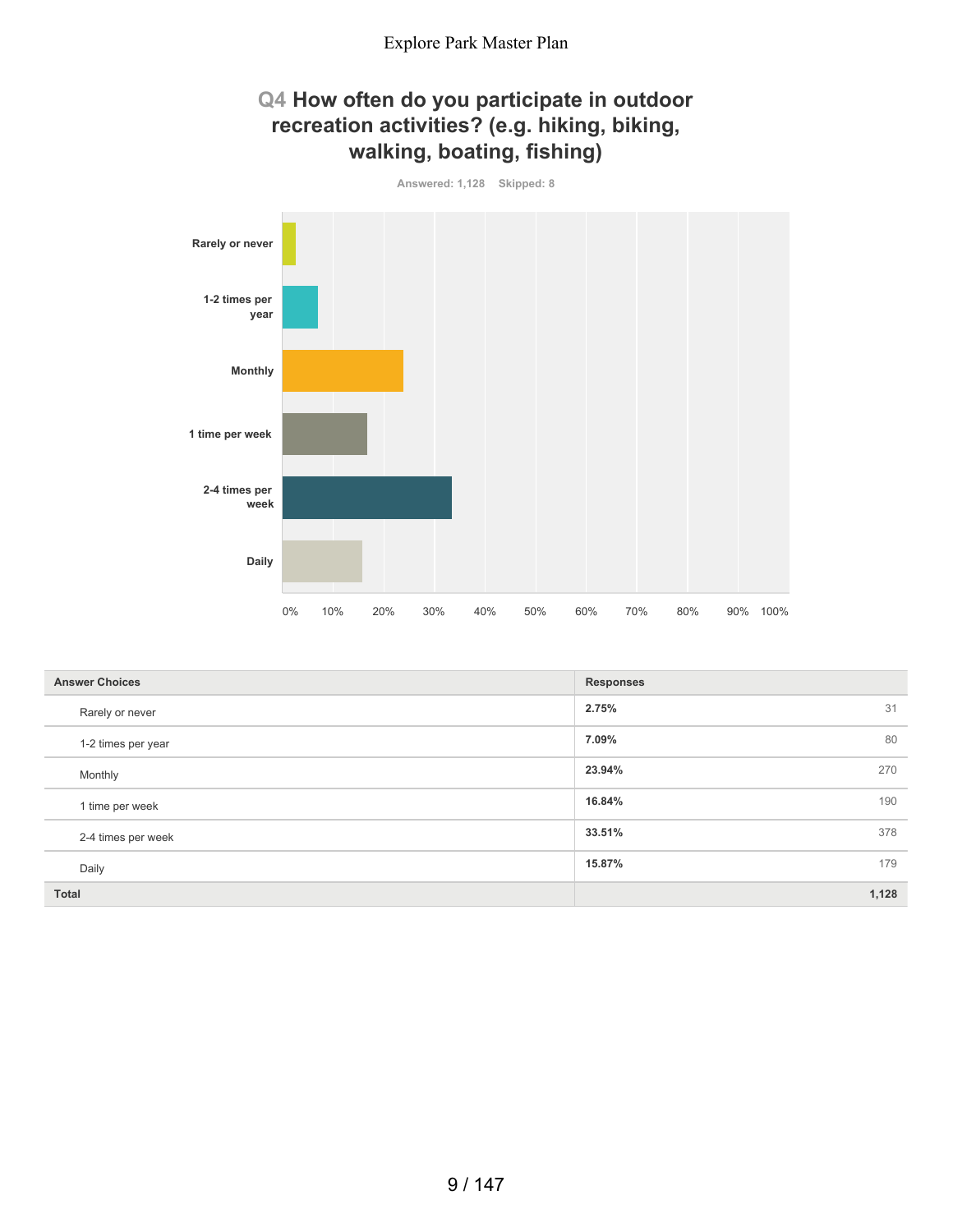**Q5 PARK ACTIVITIES: We want to know which types of activities you or your family would consider participating in at Explore Park. Please examine the groupings of activities below and rank your interest in each grouping on a scale of 1 to 7, with 1 being most likely to participate and 7 being least likely to participate.**



**Answered: 1,108 Skipped: 28**

|                                                                                                 | 1             | $\overline{2}$ | 3             | 4             | 5             | 6             | $\overline{7}$ | <b>Total</b> | <b>Score</b> |
|-------------------------------------------------------------------------------------------------|---------------|----------------|---------------|---------------|---------------|---------------|----------------|--------------|--------------|
| Adventure Tourism (e.g. zip lines, aerial park, whitewater<br>course, race, competitive sports) | 40.92%<br>399 | 13.03%<br>127  | 9.64%<br>94   | 9.03%<br>88   | 7.49%<br>73   | 8.00%<br>78   | 11.90%<br>116  | 975          | 4.99         |
| Equipment Rental (e.g. kayak, canoe, bike, fishing gear,<br>paddleboard)                        | 13.42%<br>131 | 26.23%<br>256  | 14.24%<br>139 | 12.50%<br>122 | 13.63%<br>133 | 13.11%<br>128 | $6.86\%$<br>67 | 976          | 4.47         |
| Facility Rentals (e.g. weddings, family reunions, company<br>retreat)                           | 3.28%<br>32   | 4.61%<br>45    | 7.68%<br>75   | 11.36%<br>111 | 15.56%<br>152 | 20.57%<br>201 | 36.95%<br>361  | 977          | 2.59         |
| Overnight Accommodation (e.g. tent camping, cabin camping,<br>lodge, RV camping)                | 15.05%<br>151 | 13.76%<br>138  | 18.15%<br>182 | 14.36%<br>144 | 11.76%<br>118 | 13.76%<br>138 | 13.16%<br>132  | 1,003        | 4.12         |
| Programs (e.g. guided nature hike, group paddleboard class,<br>summer camp)                     | 10.79%<br>109 | 12.48%<br>126  | 20.10%<br>203 | 18.91%<br>191 | 17.62%<br>178 | 12.08%<br>122 | 8.02%<br>81    | 1.010        | 4.12         |
| Retail (e.g. restaurant, brewery, gas station, winery, distillery,<br>gift shop)                | 8.77%<br>90   | 13.74%<br>141  | 16.18%<br>166 | 17.15%<br>176 | 13.65%<br>140 | 15.20%<br>156 | 15.30%<br>157  | 1,026        | 3.80         |
| Special Event (e.g. concert series, craft show, family event)                                   | 13.13%<br>140 | 16.89%<br>180  | 15.95%<br>170 | 14.82%<br>158 | 18.29%<br>195 | 12.95%<br>138 | 7.97%<br>85    | 1,066        | 4.21         |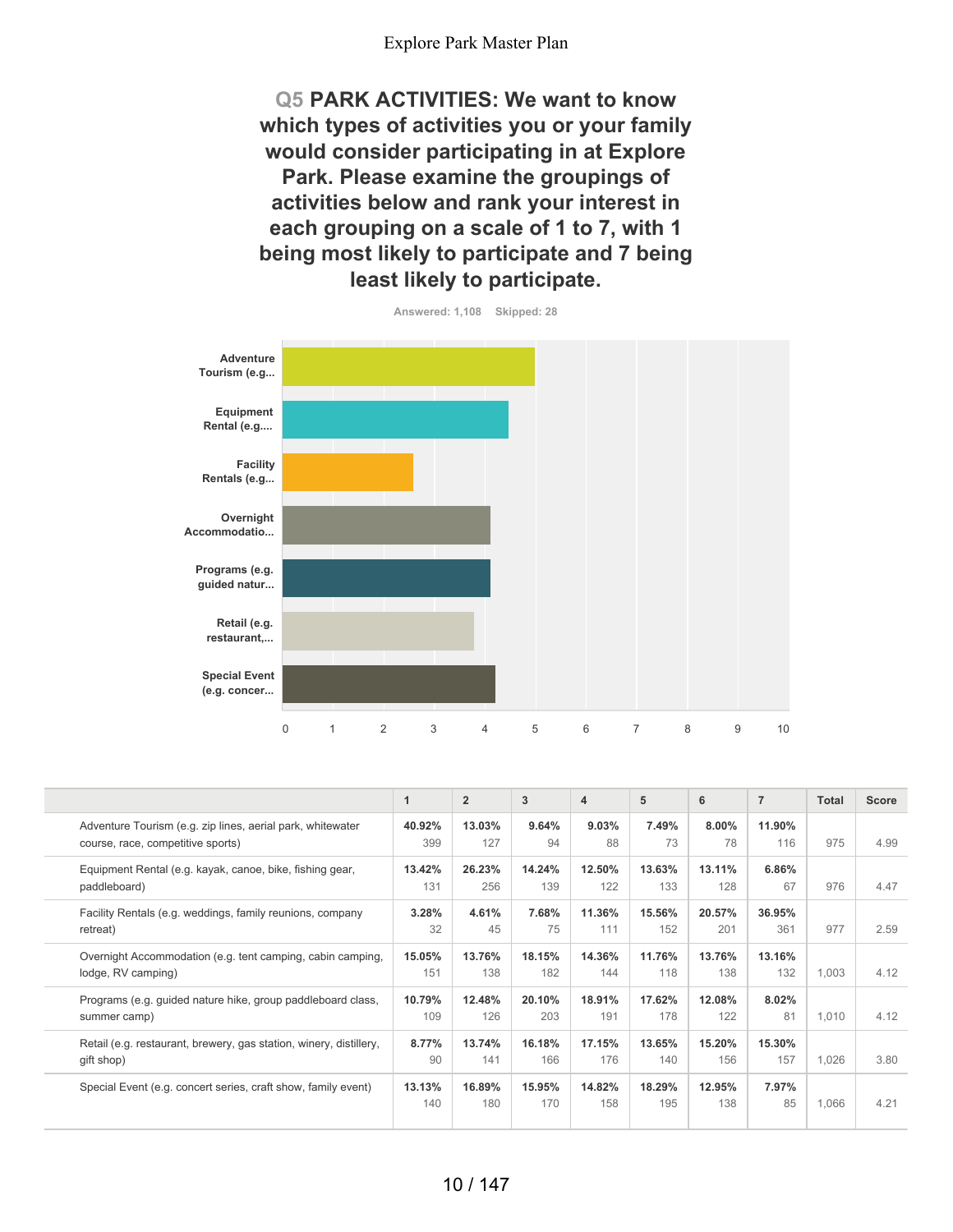## **Q6 PARK AMENITIES: We want to know which types of amenities you or your family would use if available at Explore Park. (Please rate your interest in the amenities below from very uninterested to very interested)**

**Answered: 1,121 Skipped: 15**

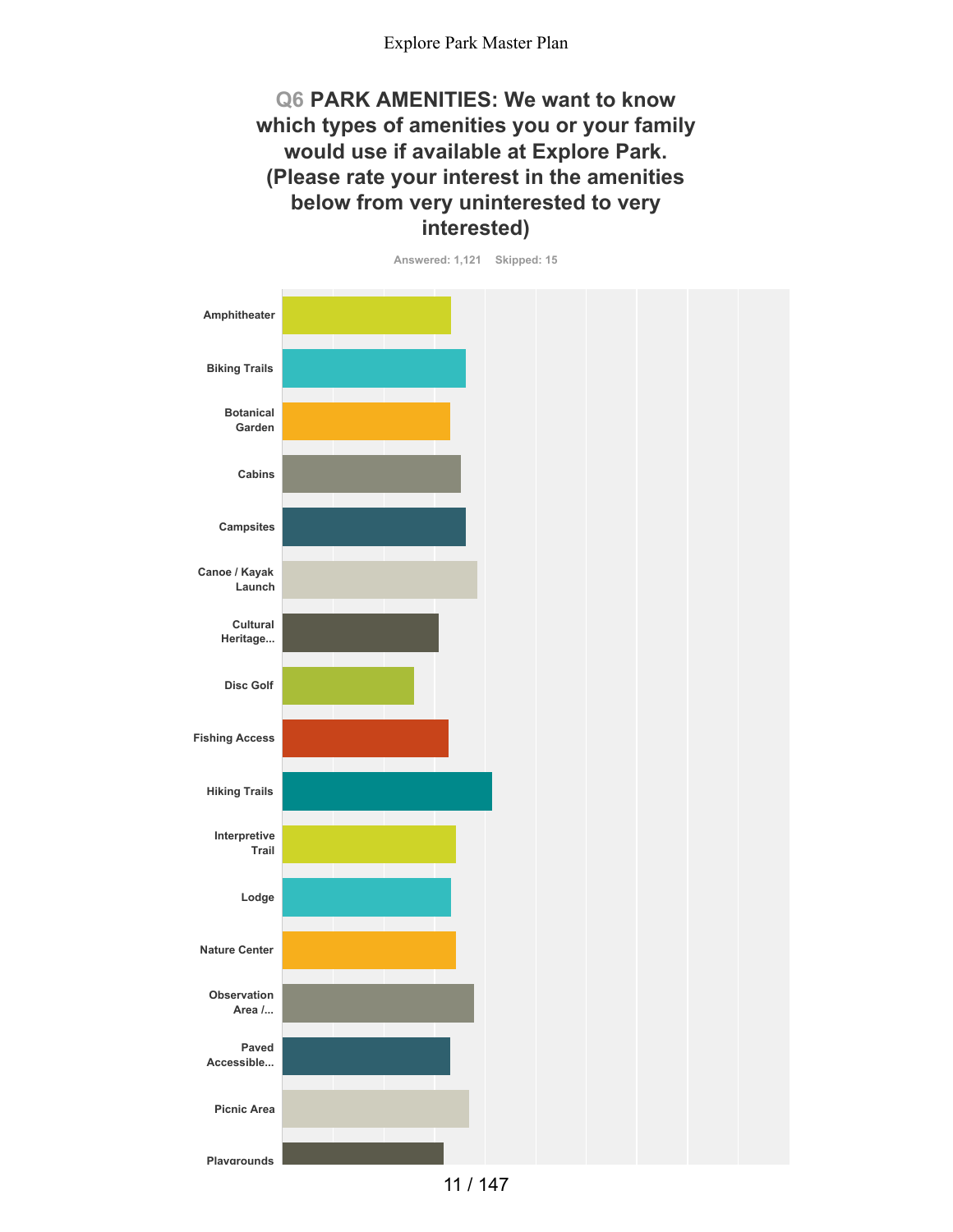

|                                  | very<br>uninterested | somewhat<br>uninterested | neutral | somewhat<br>interested | very<br>interested | <b>Total</b> | Weighted<br>Average |
|----------------------------------|----------------------|--------------------------|---------|------------------------|--------------------|--------------|---------------------|
| Amphitheater                     | 13.12%               | 11.55%                   | 24.86%  | 29.76%                 | 20.70%             |              |                     |
|                                  | 142                  | 125                      | 269     | 322                    | 224                | 1.082        | 3.33                |
| <b>Biking Trails</b>             | 12.30%               | 9.56%                    | 18.58%  | 22.40%                 | 37.16%             |              |                     |
|                                  | 135                  | 105                      | 204     | 246                    | 408                | 1,098        | 3.63                |
| <b>Botanical Garden</b>          | 11.18%               | 15.58%                   | 25.02%  | 27.13%                 | 21.08%             |              |                     |
|                                  | 122                  | 170                      | 273     | 296                    | 230                | 1,091        | 3.31                |
| Cabins                           | 9.71%                | 11.72%                   | 21.79%  | 30.68%                 | 26.10%             |              |                     |
|                                  | 106                  | 128                      | 238     | 335                    | 285                | 1,092        | 3.52                |
| Campsites                        | 11.53%               | 9.70%                    | 16.65%  | 27.17%                 | 34.95%             |              |                     |
|                                  | 126                  | 106                      | 182     | 297                    | 382                | 1,093        | 3.64                |
| Canoe / Kayak Launch             | 9.58%                | 6.66%                    | 14.05%  | 27.92%                 | 41.79%             |              |                     |
|                                  | 105                  | 73                       | 154     | 306                    | 458                | 1,096        | 3.86                |
| <b>Cultural Heritage Display</b> | 12.88%               | 18.86%                   | 29.99%  | 21.90%                 | 16.38%             |              |                     |
|                                  | 140                  | 205                      | 326     | 238                    | 178                | 1,087        | 3.10                |
| Disc Golf                        | 27.03%               | 20.94%                   | 27.49%  | 13.01%                 | 11.53%             |              |                     |
|                                  | 293                  | 227                      | 298     | 141                    | 125                | 1,084        | 2.61                |
| <b>Fishing Access</b>            | 14.34%               | 12.78%                   | 25.55%  | 23.44%                 | 23.90%             |              |                     |
|                                  | 156                  | 139                      | 278     | 255                    | 260                | 1,088        | 3.30                |
| <b>Hiking Trails</b>             | 9.19%                | 3.37%                    | 8.64%   | 21.29%                 | 57.51%             |              |                     |
|                                  | 101                  | 37                       | 95      | 234                    | 632                | 1,099        | 4.15                |
| Interpretive Trail               | 9.20%                | 11.43%                   | 28.72%  | 26.67%                 | 23.98%             |              |                     |
|                                  | 99                   | 123                      | 309     | 287                    | 258                | 1,076        | 3.45                |
| Lodge                            | 10.65%               | 12.12%                   | 28.83%  | 28.93%                 | 19.47%             |              |                     |
|                                  | 116                  | 132                      | 314     | 315                    | 212                | 1,089        | 3.34                |
| Nature Center                    | 8.00%                | 13.33%                   | 25.83%  | 31.62%                 | 21.23%             |              |                     |
|                                  | 87                   | 145                      | 281     | 344                    | 231                | 1,088        | 3.45                |
| Observation Area / Overlooks     | 7.73%                | 8.19%                    | 16.47%  | 32.01%                 | 35.60%             |              |                     |
|                                  | 84                   | 89                       | 179     | 348                    | 387                | 1,087        | 3.80                |
| Paved Accessible Trail           | 11.32%               | 14.29%                   | 27.55%  | 25.88%                 | 20.96%             |              |                     |
|                                  | 122                  | 154                      | 297     | 279                    | 226                | 1,078        | 3.31                |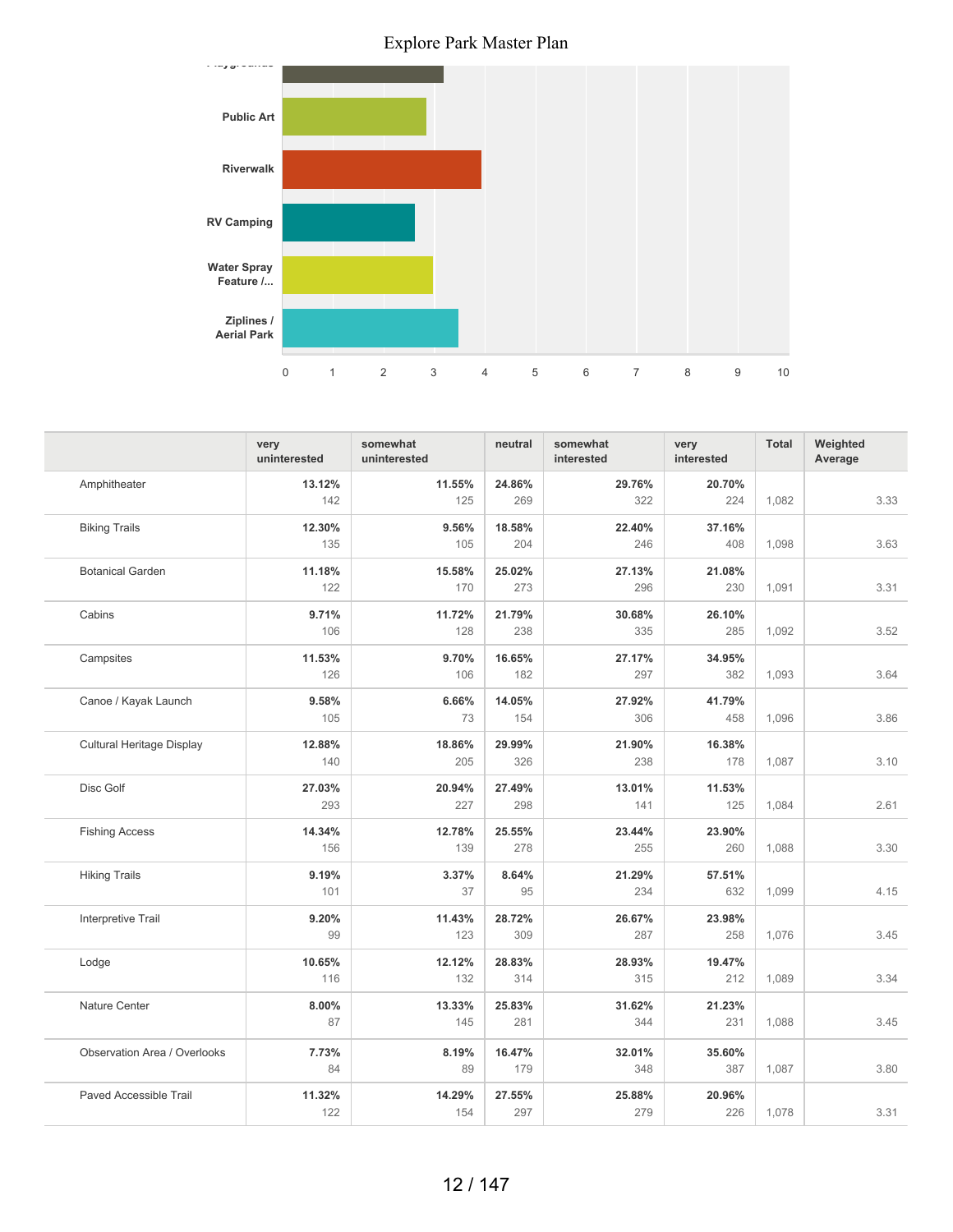| Picnic Area                  | 6.73%  | 8.94%  | 20.74% | 34.56% | 29.03% |       |      |
|------------------------------|--------|--------|--------|--------|--------|-------|------|
|                              | 73     | 97     | 225    | 375    | 315    | 1,085 | 3.70 |
| Playgrounds                  | 13.27% | 14.10% | 30.23% | 24.42% | 17.97% |       |      |
|                              | 144    | 153    | 328    | 265    | 195    | 1,085 | 3.20 |
| Public Art                   | 17.84% | 19.61% | 30.86% | 20.72% | 10.97% |       |      |
|                              | 192    | 211    | 332    | 223    | 118    | 1,076 | 2.87 |
| <b>Riverwalk</b>             | 7.69%  | 5.56%  | 12.78% | 31.94% | 42.04% |       |      |
|                              | 83     | 60     | 138    | 345    | 454    | 1,080 | 3.95 |
| RV Camping                   | 30.25% | 15.91% | 27.66% | 13.04% | 13.14% |       |      |
|                              | 327    | 172    | 299    | 141    | 142    | 1,081 | 2.63 |
| Water Spray Feature / Splash | 25.69% | 14.00% | 18.97% | 18.78% | 22.56% |       |      |
| Park                         | 279    | 152    | 206    | 204    | 245    | 1,086 | 2.99 |
| Ziplines / Aerial Park       | 18.18% | 9.92%  | 13.22% | 22.59% | 36.09% |       |      |
|                              | 198    | 108    | 144    | 246    | 393    | 1,089 | 3.48 |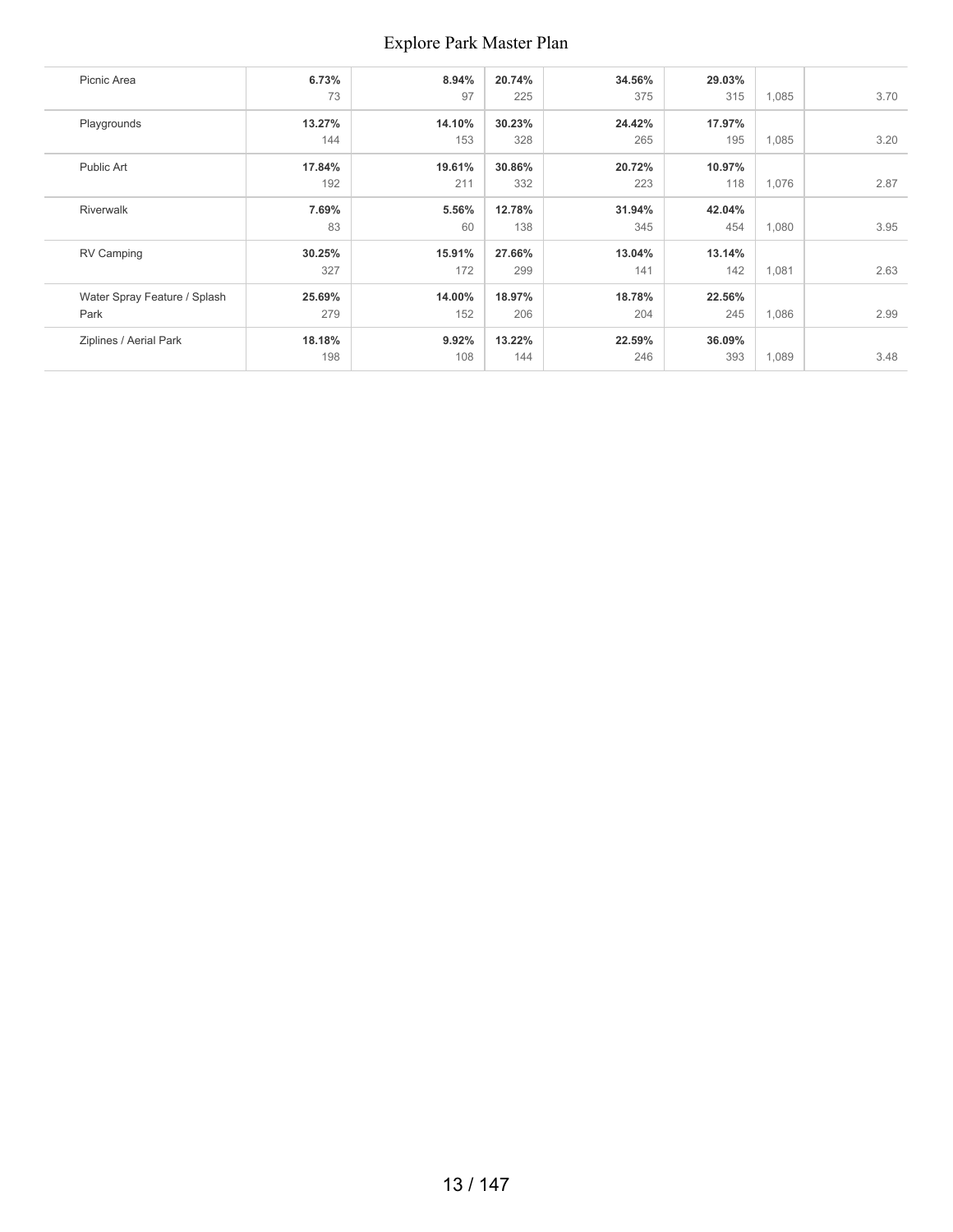# **Q7 In your opinion, what type of attraction would you most like to see at Explore Park?**

**Answered: 975 Skipped: 161**

| #  | <b>Responses</b>                                                                                                                                                                                                                                                                                                                                                                                                                                                                                                                                                                                                                                | <b>Date</b>         |
|----|-------------------------------------------------------------------------------------------------------------------------------------------------------------------------------------------------------------------------------------------------------------------------------------------------------------------------------------------------------------------------------------------------------------------------------------------------------------------------------------------------------------------------------------------------------------------------------------------------------------------------------------------------|---------------------|
| 1  | I like the trails that are fairly rugged and not crowded.                                                                                                                                                                                                                                                                                                                                                                                                                                                                                                                                                                                       | 10/31/2015 9:19 AM  |
| 2  | Mountain biking trails and Disc Golf course/courses with lodging.                                                                                                                                                                                                                                                                                                                                                                                                                                                                                                                                                                               | 10/30/2015 10:23 PM |
| 3  | Adventure and camping                                                                                                                                                                                                                                                                                                                                                                                                                                                                                                                                                                                                                           | 10/30/2015 2:30 PM  |
| 4  | I attended one of the meetings and was intrigued by some type of swinging bridge over the river and tracks that might<br>be an attraction as well a means to access the property on the other side.                                                                                                                                                                                                                                                                                                                                                                                                                                             | 10/30/2015 1:37 PM  |
| 5  | Most of the above seem very interesting but I'm most interested in things to do with children.                                                                                                                                                                                                                                                                                                                                                                                                                                                                                                                                                  | 10/30/2015 11:50 AM |
| 6  | Astronomy                                                                                                                                                                                                                                                                                                                                                                                                                                                                                                                                                                                                                                       | 10/30/2015 10:49 AM |
| 7  | Outdoor activities                                                                                                                                                                                                                                                                                                                                                                                                                                                                                                                                                                                                                              | 10/30/2015 8:45 AM  |
| 8  | Area for amateur astronomers with clear views of the night sky and no artificial lighting.                                                                                                                                                                                                                                                                                                                                                                                                                                                                                                                                                      | 10/30/2015 6:35 AM  |
| 9  | I hike. That is my primary interest. The Explore Park offers some wonderful trails for that activity not too far from me. I<br>don't want to see that go away.                                                                                                                                                                                                                                                                                                                                                                                                                                                                                  | 10/29/2015 8:13 PM  |
| 10 | First off - I do enjoy the park and the parks trails as they are. It would be nice if some of the trash was cleaned up<br>from the river bank. A dog park would be neat, or an area for well behaved dogs to roam free, be it trails or a large<br>field area near the river. Brewpub/restaurant could be neat as well.                                                                                                                                                                                                                                                                                                                         | 10/29/2015 5:26 PM  |
| 11 | We need a place for families to spend time together for weekends "Away" from the daily rush. A modern RV park and<br>campground would be great close place to go that is far away, yet right in our back yard.                                                                                                                                                                                                                                                                                                                                                                                                                                  | 10/29/2015 3:48 PM  |
| 12 | More camps for kids and teens                                                                                                                                                                                                                                                                                                                                                                                                                                                                                                                                                                                                                   | 10/29/2015 2:09 PM  |
| 13 | Biking and hiking trails, picnic facilities, river accessibility for kayaking/fishing, playground for children                                                                                                                                                                                                                                                                                                                                                                                                                                                                                                                                  | 10/29/2015 10:20 AM |
| 14 | Astronomy viewing area - good horizon and low light                                                                                                                                                                                                                                                                                                                                                                                                                                                                                                                                                                                             | 10/29/2015 9:43 AM  |
| 15 | Mixed use with camping and lodges along with restaurants.                                                                                                                                                                                                                                                                                                                                                                                                                                                                                                                                                                                       | 10/29/2015 9:34 AM  |
| 16 | I would love to see an ampitheater and somewhere to have festivalsmusic, wine, beer, etc.                                                                                                                                                                                                                                                                                                                                                                                                                                                                                                                                                       | 10/29/2015 8:30 AM  |
| 17 | Whitewater play features and more mountain biking trails.                                                                                                                                                                                                                                                                                                                                                                                                                                                                                                                                                                                       | 10/29/2015 4:22 AM  |
| 18 | I would love to see Mill Mountain Zoo moved here and greatly enlarged in the beautiful open spaces where they can<br>roam free. The current zoo is way too crowded.                                                                                                                                                                                                                                                                                                                                                                                                                                                                             | 10/28/2015 11:05 PM |
| 19 | Paved or crushed gravel biking trails and hiking trails                                                                                                                                                                                                                                                                                                                                                                                                                                                                                                                                                                                         | 10/28/2015 10:52 PM |
| 20 | Open sky view area shielded from Roanoke light skyglow, without other unshielded artificial lighting, appropriate for<br>astronomical observation, but reasonably accessible by auto.                                                                                                                                                                                                                                                                                                                                                                                                                                                           | 10/28/2015 10:21 PM |
| 21 | Camping/RV and water park with hiking trails and bicycle paths. Maybe like James Island Park near Charleston.                                                                                                                                                                                                                                                                                                                                                                                                                                                                                                                                   | 10/28/2015 8:41 PM  |
| 22 | Canoe/kayak                                                                                                                                                                                                                                                                                                                                                                                                                                                                                                                                                                                                                                     | 10/28/2015 7:43 PM  |
| 23 | 18 hole disc golf please                                                                                                                                                                                                                                                                                                                                                                                                                                                                                                                                                                                                                        | 10/28/2015 6:52 PM  |
| 24 | Disc Golf                                                                                                                                                                                                                                                                                                                                                                                                                                                                                                                                                                                                                                       | 10/28/2015 6:17 PM  |
| 25 | Leave it as as, with hiking and biking trails.                                                                                                                                                                                                                                                                                                                                                                                                                                                                                                                                                                                                  | 10/28/2015 5:52 PM  |
| 26 | Treehouse(s) (lodging or retail use)                                                                                                                                                                                                                                                                                                                                                                                                                                                                                                                                                                                                            | 10/28/2015 5:08 PM  |
| 27 | I would love to see the historic area at Explore Park become a part of the master plan for the park. There is not<br>another attraction like them in this area. Also, although I worry about what it could mean for the amount of litter and<br>other issues in the park, a campground is sorely needed on this side of the valley and along this portion of the Blue<br>Ridge Parkway and Explore Park seems like a good option for that. I like the peace and tranquility of Explore Park, but<br>I understand that things need to be done to it for the County to generate enough revenue to maintain the park the way<br>the park deserves. | 10/28/2015 4:35 PM  |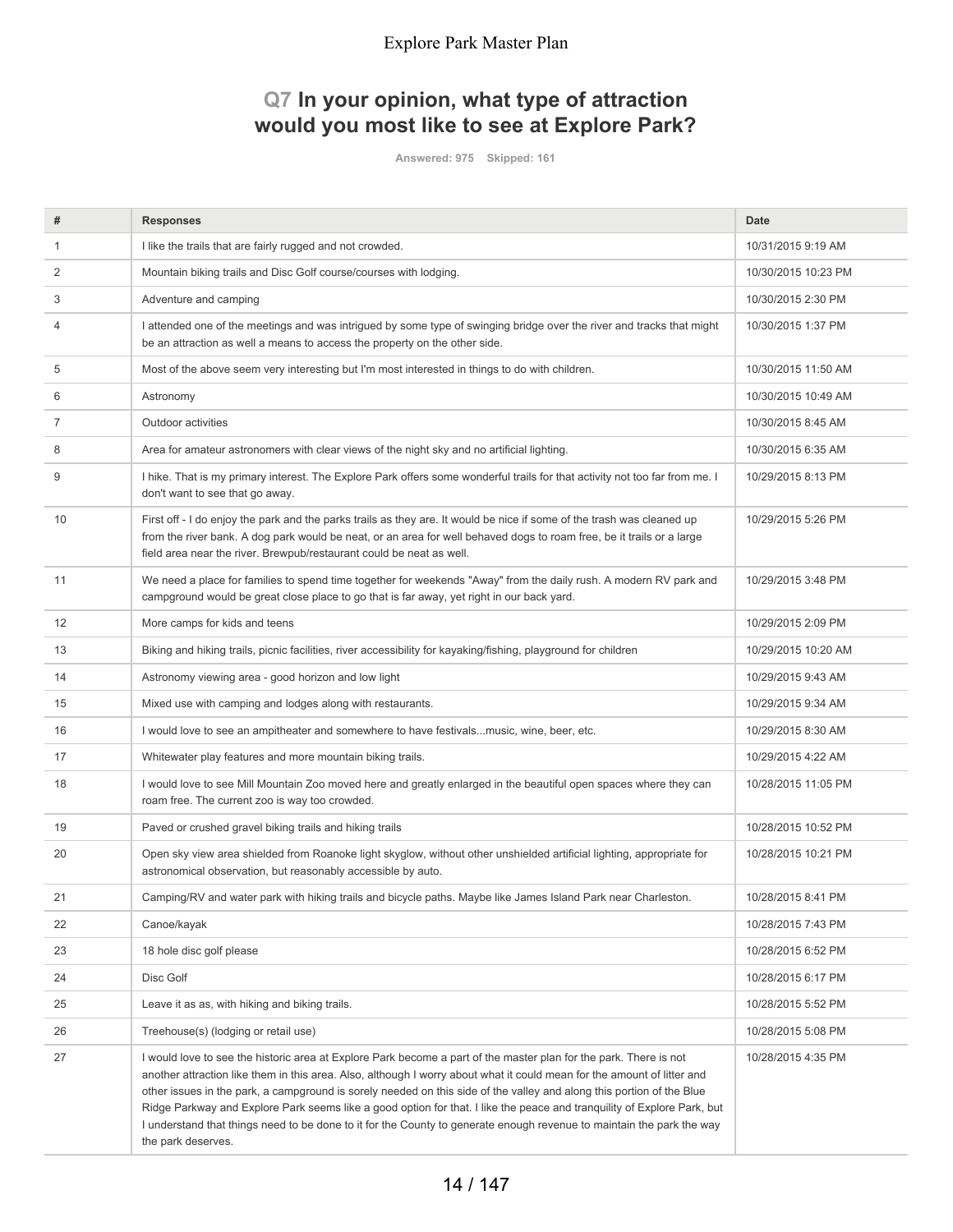| 28 | Disc golf, it would bring a lot of people to the park, and it would be a great addition.                                                                                                                                                                                                                                                                                                                                                                                                                                                                       | 10/28/2015 3:39 PM  |
|----|----------------------------------------------------------------------------------------------------------------------------------------------------------------------------------------------------------------------------------------------------------------------------------------------------------------------------------------------------------------------------------------------------------------------------------------------------------------------------------------------------------------------------------------------------------------|---------------------|
| 29 | I think the park is already an attraction and would be less of one for the majority of the local residents should things<br>like zip lines, water parks, etc. be added. In short, my favorite attraction is the trees, river, soil, plants, and the like---<br>the park.                                                                                                                                                                                                                                                                                       | 10/28/2015 3:01 PM  |
| 30 | Nature.                                                                                                                                                                                                                                                                                                                                                                                                                                                                                                                                                        | 10/28/2015 1:30 PM  |
| 31 | 18 hole Disc Golf course                                                                                                                                                                                                                                                                                                                                                                                                                                                                                                                                       | 10/28/2015 12:50 PM |
| 32 | ziplines/aerial park                                                                                                                                                                                                                                                                                                                                                                                                                                                                                                                                           | 10/28/2015 12:49 PM |
| 33 | The above questions answer this for me EXCEPT, I would like to see a connection to the Greenways.                                                                                                                                                                                                                                                                                                                                                                                                                                                              | 10/28/2015 12:25 PM |
| 34 | 18 hole or more, Champion Level Disc Golf Course                                                                                                                                                                                                                                                                                                                                                                                                                                                                                                               | 10/28/2015 12:23 PM |
| 35 | campsites, cabins, canoe/kayak rental, hiking trails                                                                                                                                                                                                                                                                                                                                                                                                                                                                                                           | 10/28/2015 11:51 AM |
| 36 | zipline                                                                                                                                                                                                                                                                                                                                                                                                                                                                                                                                                        | 10/28/2015 11:47 AM |
| 37 | Zipline!                                                                                                                                                                                                                                                                                                                                                                                                                                                                                                                                                       | 10/28/2015 11:47 AM |
| 38 | <b>Hiking trails</b>                                                                                                                                                                                                                                                                                                                                                                                                                                                                                                                                           | 10/28/2015 11:28 AM |
| 39 | Historical / Cultural interpretive displays combined with outdoor activities such as hiking, canoeing, trail running and<br>children's historical interactive displays.                                                                                                                                                                                                                                                                                                                                                                                        | 10/28/2015 11:19 AM |
| 40 | Connection with Roanoke River Greeenway, and overnight campground.                                                                                                                                                                                                                                                                                                                                                                                                                                                                                             | 10/28/2015 11:18 AM |
| 41 | The old historical interpretive exhibits that were done so well earlier.                                                                                                                                                                                                                                                                                                                                                                                                                                                                                       | 10/28/2015 11:03 AM |
| 42 | All above                                                                                                                                                                                                                                                                                                                                                                                                                                                                                                                                                      | 10/28/2015 11:03 AM |
| 43 | Outdoor tourism is taking off across the country. People like doing active things outdoors. Trail running, climbing,<br>hiking, biking, disc golf. Outdoor competitive sports. This is what is bringing people to places like Asheville, etc<br>Roanoke is attempting to rebrand itself as an outdoor town. Doing something a long these lines will greatly help with<br>moving Roanoke in that direction. To put it lightly, building nature centers, education centers, and big RV<br>campgrounds are all fairly boring. There is nothing unique about them. | 10/28/2015 10:37 AM |
| 44 | Low key batural that does not attract litterbugs, derelicts, druggies                                                                                                                                                                                                                                                                                                                                                                                                                                                                                          | 10/28/2015 10:29 AM |
| 45 | Hiking and Biking areas                                                                                                                                                                                                                                                                                                                                                                                                                                                                                                                                        | 10/28/2015 10:27 AM |
| 46 | Riverwalk                                                                                                                                                                                                                                                                                                                                                                                                                                                                                                                                                      | 10/28/2015 10:25 AM |
| 47 | Family friendly camping and educational activities                                                                                                                                                                                                                                                                                                                                                                                                                                                                                                             | 10/28/2015 9:51 AM  |
| 48 | Quiet natural area for birding and botanizing and hiking                                                                                                                                                                                                                                                                                                                                                                                                                                                                                                       | 10/28/2015 9:49 AM  |
| 49 | mountain biking/hiking trails, amphitheater, camping/cabins                                                                                                                                                                                                                                                                                                                                                                                                                                                                                                    | 10/28/2015 9:41 AM  |
| 50 | zipline/aerial park and campsites                                                                                                                                                                                                                                                                                                                                                                                                                                                                                                                              | 10/28/2015 9:24 AM  |
| 51 | Outdoor activities like zip lines, water park area. Kayak rental entry, river walk area and restaurants/shops along the<br>river walk area                                                                                                                                                                                                                                                                                                                                                                                                                     | 10/28/2015 9:02 AM  |
| 52 | trails - multi-use including equestrian                                                                                                                                                                                                                                                                                                                                                                                                                                                                                                                        | 10/28/2015 8:41 AM  |
| 53 | horse trails                                                                                                                                                                                                                                                                                                                                                                                                                                                                                                                                                   | 10/28/2015 8:24 AM  |
| 54 | horseback riding trails and trailer parking                                                                                                                                                                                                                                                                                                                                                                                                                                                                                                                    | 10/28/2015 8:19 AM  |
| 55 | horseback riding trails, accomodations                                                                                                                                                                                                                                                                                                                                                                                                                                                                                                                         | 10/28/2015 8:16 AM  |
| 56 | I think making this into an adventure park with horse trails, hiking trails, white water rafting, ropes courses                                                                                                                                                                                                                                                                                                                                                                                                                                                | 10/28/2015 8:12 AM  |
| 57 | horseback riding trails, horse trailer parking, connection to parkway trails, horse facilties                                                                                                                                                                                                                                                                                                                                                                                                                                                                  | 10/28/2015 8:09 AM  |
| 58 | horse trails                                                                                                                                                                                                                                                                                                                                                                                                                                                                                                                                                   | 10/28/2015 8:06 AM  |
| 59 | good hiking and equestrian trails. Easy access for horses.                                                                                                                                                                                                                                                                                                                                                                                                                                                                                                     | 10/28/2015 8:03 AM  |
| 60 | Well maintained hiking trails                                                                                                                                                                                                                                                                                                                                                                                                                                                                                                                                  | 10/28/2015 6:13 AM  |
| 61 | A couple Disk golf courses                                                                                                                                                                                                                                                                                                                                                                                                                                                                                                                                     | 10/28/2015 2:20 AM  |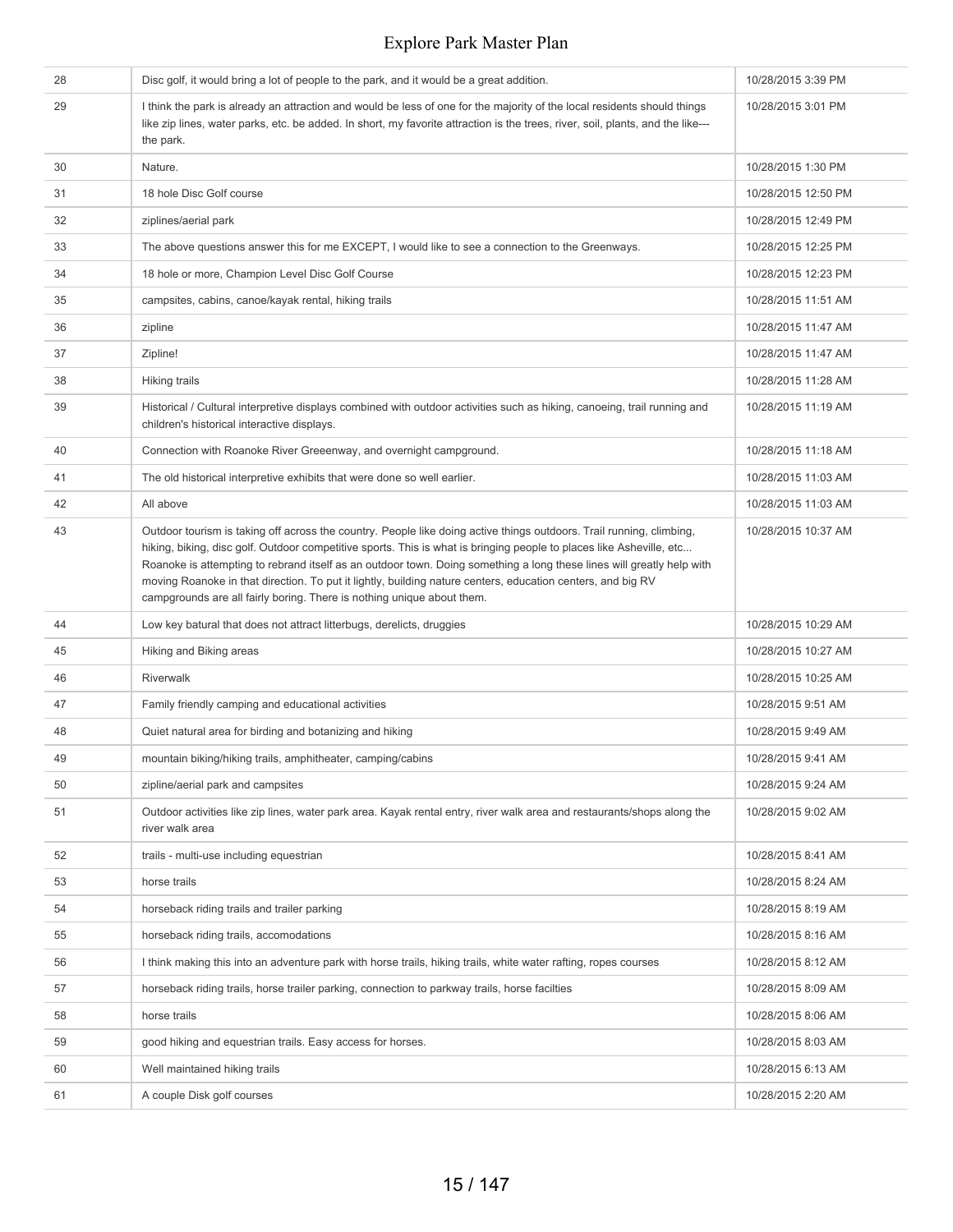| 62 | Increasing the hiking trails and having a "blueway" with rent-able equipment (inner tubes, canoes, kayaks, etc.) would<br>both be excellent! I loved the ideas I saw about "tree house" cabins, but if you do that, it would be awesome to have<br>at least one "tree house" cabin just for visitors to enjoy. Probably the biggest thing that I'd love to see happen at<br>Explore Park is to develop and offer more citizen science and nature education opportunities. I love the programs and<br>adventures offered by the Great Smoky Mountains Institute at Tremont in Tennessee and I definitely think that is<br>something we could do well here in Explore Park! We definitely don't have anything that extensive around here and<br>the Blue Ridge Mountains seem perfect for it, and I've always thought Explore Park would be an excellent location to<br>do this. This might include the following ideas: -Nature Center - Complete with native animals on display (reptiles,<br>amphibians, foxes, bobcat, etc.). A raptor education program, with hawks and owls. -Guided nature walks.<br>Opportunities for school groups to visit and take classes ranging from stream ecology, geology, wildlife, forest ecology,<br>cultural history, etc. Maybe even tent platforms or some way for groups to stay overnight. -Discovery center - hands-on<br>exhibits for all ages. - Internship program for local high school and college students - Bird banding station - Signed<br>nature trail -Guided bird walks -Regular bioblitzes using iNaturalist -Citizen science program - ebird, iNaturalist,<br>Monarch Watch, Project BudBurst, Globe at Night, various naturalist classes offered, etc. | 10/27/2015 9:52 PM  |
|----|---------------------------------------------------------------------------------------------------------------------------------------------------------------------------------------------------------------------------------------------------------------------------------------------------------------------------------------------------------------------------------------------------------------------------------------------------------------------------------------------------------------------------------------------------------------------------------------------------------------------------------------------------------------------------------------------------------------------------------------------------------------------------------------------------------------------------------------------------------------------------------------------------------------------------------------------------------------------------------------------------------------------------------------------------------------------------------------------------------------------------------------------------------------------------------------------------------------------------------------------------------------------------------------------------------------------------------------------------------------------------------------------------------------------------------------------------------------------------------------------------------------------------------------------------------------------------------------------------------------------------------------------------------------------------------------------------------------|---------------------|
| 63 | Any attraction that involves exercise from hiking, biking and water activities.                                                                                                                                                                                                                                                                                                                                                                                                                                                                                                                                                                                                                                                                                                                                                                                                                                                                                                                                                                                                                                                                                                                                                                                                                                                                                                                                                                                                                                                                                                                                                                                                                               | 10/27/2015 9:27 PM  |
| 64 | Disc golf would be great!                                                                                                                                                                                                                                                                                                                                                                                                                                                                                                                                                                                                                                                                                                                                                                                                                                                                                                                                                                                                                                                                                                                                                                                                                                                                                                                                                                                                                                                                                                                                                                                                                                                                                     | 10/27/2015 8:37 PM  |
| 65 | A disc golf course                                                                                                                                                                                                                                                                                                                                                                                                                                                                                                                                                                                                                                                                                                                                                                                                                                                                                                                                                                                                                                                                                                                                                                                                                                                                                                                                                                                                                                                                                                                                                                                                                                                                                            | 10/27/2015 6:24 PM  |
| 66 | Disc golf                                                                                                                                                                                                                                                                                                                                                                                                                                                                                                                                                                                                                                                                                                                                                                                                                                                                                                                                                                                                                                                                                                                                                                                                                                                                                                                                                                                                                                                                                                                                                                                                                                                                                                     | 10/27/2015 6:10 PM  |
| 67 | RV camping and disc golf                                                                                                                                                                                                                                                                                                                                                                                                                                                                                                                                                                                                                                                                                                                                                                                                                                                                                                                                                                                                                                                                                                                                                                                                                                                                                                                                                                                                                                                                                                                                                                                                                                                                                      | 10/27/2015 5:58 PM  |
| 68 | DISC GOLF!!!!!!!!!!!!!!!!!!!!!!!!!                                                                                                                                                                                                                                                                                                                                                                                                                                                                                                                                                                                                                                                                                                                                                                                                                                                                                                                                                                                                                                                                                                                                                                                                                                                                                                                                                                                                                                                                                                                                                                                                                                                                            | 10/27/2015 12:59 PM |
| 69 | Atv trails                                                                                                                                                                                                                                                                                                                                                                                                                                                                                                                                                                                                                                                                                                                                                                                                                                                                                                                                                                                                                                                                                                                                                                                                                                                                                                                                                                                                                                                                                                                                                                                                                                                                                                    | 10/27/2015 12:26 PM |
| 70 | I loved the old Explore Park with the interpretation and the old buildings. Would love to see some of that back.                                                                                                                                                                                                                                                                                                                                                                                                                                                                                                                                                                                                                                                                                                                                                                                                                                                                                                                                                                                                                                                                                                                                                                                                                                                                                                                                                                                                                                                                                                                                                                                              | 10/27/2015 12:09 PM |
| 71 | Historical buildings opened and interpreted along with meals being served once again in the historic tavern.                                                                                                                                                                                                                                                                                                                                                                                                                                                                                                                                                                                                                                                                                                                                                                                                                                                                                                                                                                                                                                                                                                                                                                                                                                                                                                                                                                                                                                                                                                                                                                                                  | 10/27/2015 11:43 AM |
| 72 | Atv trails. Will bring in money for Roanoke like Wva, and southwest va. Will bring in people and they will rent hotels<br>(money), buy food (money), buy gas(money) and probably tour other parts of Roanoke                                                                                                                                                                                                                                                                                                                                                                                                                                                                                                                                                                                                                                                                                                                                                                                                                                                                                                                                                                                                                                                                                                                                                                                                                                                                                                                                                                                                                                                                                                  | 10/27/2015 10:24 AM |
| 73 | balance of high adventure and retail/restaurant                                                                                                                                                                                                                                                                                                                                                                                                                                                                                                                                                                                                                                                                                                                                                                                                                                                                                                                                                                                                                                                                                                                                                                                                                                                                                                                                                                                                                                                                                                                                                                                                                                                               | 10/27/2015 10:17 AM |
| 74 | Off road vehicle trails. A place where people can ride dirtbike, ATVs and other off road vehicles.                                                                                                                                                                                                                                                                                                                                                                                                                                                                                                                                                                                                                                                                                                                                                                                                                                                                                                                                                                                                                                                                                                                                                                                                                                                                                                                                                                                                                                                                                                                                                                                                            | 10/27/2015 7:37 AM  |
| 75 | Biking is good now, but more trails would be cool. More outdoor adventure like zip lines. Maybe a PAINTBALL<br>course, using biodegradable paint??!!??.                                                                                                                                                                                                                                                                                                                                                                                                                                                                                                                                                                                                                                                                                                                                                                                                                                                                                                                                                                                                                                                                                                                                                                                                                                                                                                                                                                                                                                                                                                                                                       | 10/27/2015 12:13 AM |
| 76 | concerts                                                                                                                                                                                                                                                                                                                                                                                                                                                                                                                                                                                                                                                                                                                                                                                                                                                                                                                                                                                                                                                                                                                                                                                                                                                                                                                                                                                                                                                                                                                                                                                                                                                                                                      | 10/27/2015 12:03 AM |
| 77 | ATV and Dirt bike trails. I personally use the park to trail run and would be sad if I couldn't do this anymore. But we<br>have plenty of other trails to run. We need something different than every other county around us.                                                                                                                                                                                                                                                                                                                                                                                                                                                                                                                                                                                                                                                                                                                                                                                                                                                                                                                                                                                                                                                                                                                                                                                                                                                                                                                                                                                                                                                                                 | 10/26/2015 11:43 PM |
| 78 | RV resort setting. offer some of the outdoor activities like river walk, fishing, hiking, putt golf, tennis courts, swimming<br>pool. like dining, brewery, distillery would be good attractions too.                                                                                                                                                                                                                                                                                                                                                                                                                                                                                                                                                                                                                                                                                                                                                                                                                                                                                                                                                                                                                                                                                                                                                                                                                                                                                                                                                                                                                                                                                                         | 10/26/2015 8:45 PM  |
| 79 | We have always felt that Explore Park should house our current zoo animals.                                                                                                                                                                                                                                                                                                                                                                                                                                                                                                                                                                                                                                                                                                                                                                                                                                                                                                                                                                                                                                                                                                                                                                                                                                                                                                                                                                                                                                                                                                                                                                                                                                   | 10/26/2015 4:48 PM  |
| 80 | Return to the historical exhibits that I use to bring my students to.                                                                                                                                                                                                                                                                                                                                                                                                                                                                                                                                                                                                                                                                                                                                                                                                                                                                                                                                                                                                                                                                                                                                                                                                                                                                                                                                                                                                                                                                                                                                                                                                                                         | 10/26/2015 3:22 PM  |
| 81 | Camping                                                                                                                                                                                                                                                                                                                                                                                                                                                                                                                                                                                                                                                                                                                                                                                                                                                                                                                                                                                                                                                                                                                                                                                                                                                                                                                                                                                                                                                                                                                                                                                                                                                                                                       | 10/26/2015 1:52 PM  |
| 82 | Horse trails. Lots of them!                                                                                                                                                                                                                                                                                                                                                                                                                                                                                                                                                                                                                                                                                                                                                                                                                                                                                                                                                                                                                                                                                                                                                                                                                                                                                                                                                                                                                                                                                                                                                                                                                                                                                   | 10/26/2015 1:02 PM  |
| 83 | Brewery, Winery, Campsites, Concert Venue                                                                                                                                                                                                                                                                                                                                                                                                                                                                                                                                                                                                                                                                                                                                                                                                                                                                                                                                                                                                                                                                                                                                                                                                                                                                                                                                                                                                                                                                                                                                                                                                                                                                     | 10/26/2015 9:56 AM  |
| 84 | a full service RV resort                                                                                                                                                                                                                                                                                                                                                                                                                                                                                                                                                                                                                                                                                                                                                                                                                                                                                                                                                                                                                                                                                                                                                                                                                                                                                                                                                                                                                                                                                                                                                                                                                                                                                      | 10/26/2015 9:08 AM  |
| 85 | Extension of the Roanoke River Greenway                                                                                                                                                                                                                                                                                                                                                                                                                                                                                                                                                                                                                                                                                                                                                                                                                                                                                                                                                                                                                                                                                                                                                                                                                                                                                                                                                                                                                                                                                                                                                                                                                                                                       | 10/26/2015 8:36 AM  |
| 86 | Adventure attractions - zip lines, kayak trips                                                                                                                                                                                                                                                                                                                                                                                                                                                                                                                                                                                                                                                                                                                                                                                                                                                                                                                                                                                                                                                                                                                                                                                                                                                                                                                                                                                                                                                                                                                                                                                                                                                                | 10/26/2015 6:56 AM  |
| 87 | Interpretive proramming in the recreated areas Intero                                                                                                                                                                                                                                                                                                                                                                                                                                                                                                                                                                                                                                                                                                                                                                                                                                                                                                                                                                                                                                                                                                                                                                                                                                                                                                                                                                                                                                                                                                                                                                                                                                                         | 10/25/2015 9:06 PM  |
| 88 | Zip-Iline canopy.                                                                                                                                                                                                                                                                                                                                                                                                                                                                                                                                                                                                                                                                                                                                                                                                                                                                                                                                                                                                                                                                                                                                                                                                                                                                                                                                                                                                                                                                                                                                                                                                                                                                                             | 10/25/2015 7:28 PM  |
| 89 | Camping; restaurant or some type of food options; recreational/educational opps (how to fly fish, etc)                                                                                                                                                                                                                                                                                                                                                                                                                                                                                                                                                                                                                                                                                                                                                                                                                                                                                                                                                                                                                                                                                                                                                                                                                                                                                                                                                                                                                                                                                                                                                                                                        | 10/25/2015 7:08 PM  |
| 90 | A water park/adventure park kind of place would be good.                                                                                                                                                                                                                                                                                                                                                                                                                                                                                                                                                                                                                                                                                                                                                                                                                                                                                                                                                                                                                                                                                                                                                                                                                                                                                                                                                                                                                                                                                                                                                                                                                                                      | 10/25/2015 6:39 PM  |
| 91 | The historical interpretive exhibits that were there before                                                                                                                                                                                                                                                                                                                                                                                                                                                                                                                                                                                                                                                                                                                                                                                                                                                                                                                                                                                                                                                                                                                                                                                                                                                                                                                                                                                                                                                                                                                                                                                                                                                   | 10/25/2015 5:40 PM  |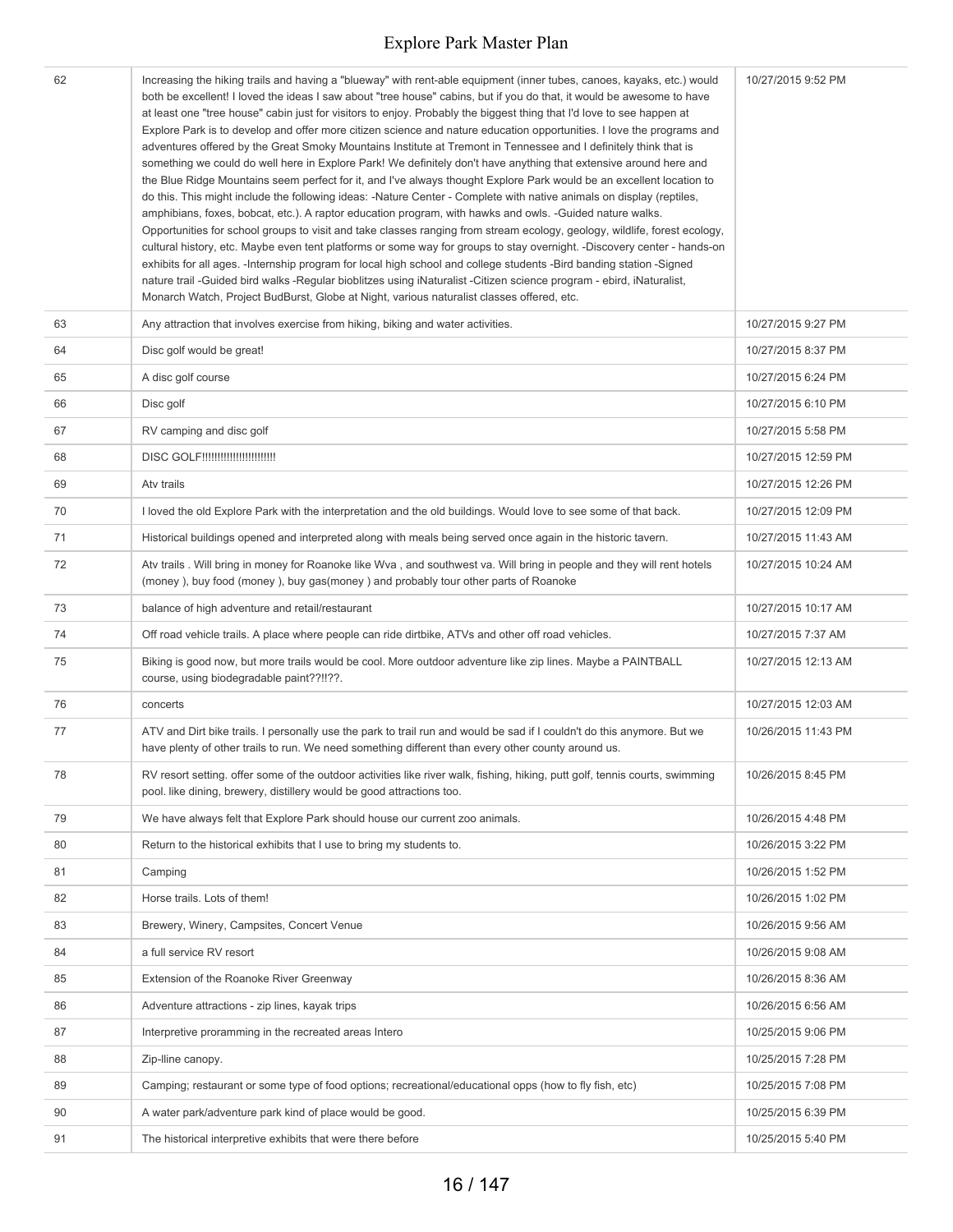| 92  | <b>Ziplines</b>                                                                                                                                                                                                                                                                                                                                                                                                                                                                                    | 10/25/2015 5:22 PM  |
|-----|----------------------------------------------------------------------------------------------------------------------------------------------------------------------------------------------------------------------------------------------------------------------------------------------------------------------------------------------------------------------------------------------------------------------------------------------------------------------------------------------------|---------------------|
| 93  | Higher tier RV park                                                                                                                                                                                                                                                                                                                                                                                                                                                                                | 10/25/2015 4:10 PM  |
| 94  | Destination dining/brewery- something with a gorgeous porch- and mountain views rocking chairs for waiting-lodge<br>style- big stone fire place-decorated seasonally- mason jars think cozy elegant-general store attached- something like<br>a fancier Cracker Barrel or the Swinging Bridge restaurant in Paint Bank. Roanoke desperately needs a "destination<br>restaurant" the "it" place you take out of towners or celebrate special occasions at- we have no signature Roanoke<br>location | 10/25/2015 3:22 PM  |
| 95  | RV camping                                                                                                                                                                                                                                                                                                                                                                                                                                                                                         | 10/25/2015 1:40 PM  |
| 96  | A modern day RV resort / park, full hookups, and offer basic outdoor activities such as fishing, hiking, putt golf, biking.<br>and tie in a package with access to Green Ridge Splash Valley.                                                                                                                                                                                                                                                                                                      | 10/25/2015 1:20 PM  |
| 97  | Heritage center, music, microbrews, mountain crafts.                                                                                                                                                                                                                                                                                                                                                                                                                                               | 10/25/2015 11:22 AM |
| 98  | Full hook up rv campsites                                                                                                                                                                                                                                                                                                                                                                                                                                                                          | 10/25/2015 10:48 AM |
| 99  | A lodge with a small bistro, hiking trails, fishing, kayaking, day adventures                                                                                                                                                                                                                                                                                                                                                                                                                      | 10/25/2015 8:48 AM  |
| 100 | A real flow trail for mountain bikes and a pump track.                                                                                                                                                                                                                                                                                                                                                                                                                                             | 10/25/2015 7:08 AM  |
| 101 | use the trails for more competitive sports - running, biking, use the river for paddleboard, boating, fishing                                                                                                                                                                                                                                                                                                                                                                                      | 10/25/2015 2:06 AM  |
| 102 | Zipline                                                                                                                                                                                                                                                                                                                                                                                                                                                                                            | 10/25/2015 12:08 AM |
| 103 | Biking and running events                                                                                                                                                                                                                                                                                                                                                                                                                                                                          | 10/24/2015 10:35 PM |
| 104 | ziplines / Aerial Park                                                                                                                                                                                                                                                                                                                                                                                                                                                                             | 10/24/2015 10:17 PM |
| 105 | Outdoor adventure center (National Whitewater Center - NC, ACE Adventure - WV) with camping (RV & tent) and<br>small amphitheater.                                                                                                                                                                                                                                                                                                                                                                 | 10/24/2015 5:49 PM  |
| 106 | River-water access and biking                                                                                                                                                                                                                                                                                                                                                                                                                                                                      | 10/24/2015 4:41 PM  |
| 107 | Camping & fishing                                                                                                                                                                                                                                                                                                                                                                                                                                                                                  | 10/24/2015 2:34 PM  |
| 108 | I believe the ziplines and/or ropes course would add to the Explore Park greatly. If you build a nice adventure park that<br>does not require a lot of damage to the existing area, then it would attract people traveling down the Parkway as well<br>as all of the local people. Then you could get the restaurant back in business. You could host businesses that want to<br>have a team building weekend. If you add a few cabins to the area, then they could rent those as well.            | 10/24/2015 11:42 AM |
| 109 | Outdoor activities, hiking, kayaking, bike trails (not just mt. bikes),                                                                                                                                                                                                                                                                                                                                                                                                                            | 10/23/2015 9:00 PM  |
| 110 | Natural areas to protect rare species of plants and animals with interpretation on perimiter.                                                                                                                                                                                                                                                                                                                                                                                                      | 10/23/2015 3:39 PM  |
| 111 | Disc Golf course                                                                                                                                                                                                                                                                                                                                                                                                                                                                                   | 10/23/2015 10:30 AM |
| 112 | Outdoor recreation                                                                                                                                                                                                                                                                                                                                                                                                                                                                                 | 10/23/2015 8:51 AM  |
| 113 | Disc golf, great camping and nature stuff!                                                                                                                                                                                                                                                                                                                                                                                                                                                         | 10/23/2015 2:06 AM  |
| 114 | A picnic area.                                                                                                                                                                                                                                                                                                                                                                                                                                                                                     | 10/23/2015 12:42 AM |
| 115 | disc golf                                                                                                                                                                                                                                                                                                                                                                                                                                                                                          | 10/22/2015 7:46 PM  |
| 116 | More cultural heritage festivals                                                                                                                                                                                                                                                                                                                                                                                                                                                                   | 10/22/2015 6:53 PM  |
| 117 | Disc golf                                                                                                                                                                                                                                                                                                                                                                                                                                                                                          | 10/22/2015 6:47 PM  |
| 118 | The most likely attraction to bring me there is disc golf                                                                                                                                                                                                                                                                                                                                                                                                                                          | 10/22/2015 5:48 PM  |
| 119 | Brew pub, unique over night stay opportunities such as tree houses and biking and hiking trail.                                                                                                                                                                                                                                                                                                                                                                                                    | 10/22/2015 4:39 PM  |
| 120 | An excellent disc golf course, separate from the mixed-use area(s) of the park, with different tees and/or basket<br>positions to allow for fun and challenging layouts suitable for disc golfers of all skill levels.                                                                                                                                                                                                                                                                             | 10/22/2015 4:22 PM  |
| 121 | More trails for hiking/running/mountain biking. A bike park would be a nice addition to Roanoke.                                                                                                                                                                                                                                                                                                                                                                                                   | 10/22/2015 4:12 PM  |
| 122 | Hiking/ running trails                                                                                                                                                                                                                                                                                                                                                                                                                                                                             | 10/22/2015 2:40 PM  |
| 123 | Disc golf course                                                                                                                                                                                                                                                                                                                                                                                                                                                                                   | 10/22/2015 2:15 PM  |
| 124 | Camping                                                                                                                                                                                                                                                                                                                                                                                                                                                                                            | 10/22/2015 1:02 PM  |
| 125 | Disc Golf                                                                                                                                                                                                                                                                                                                                                                                                                                                                                          | 10/22/2015 12:07 PM |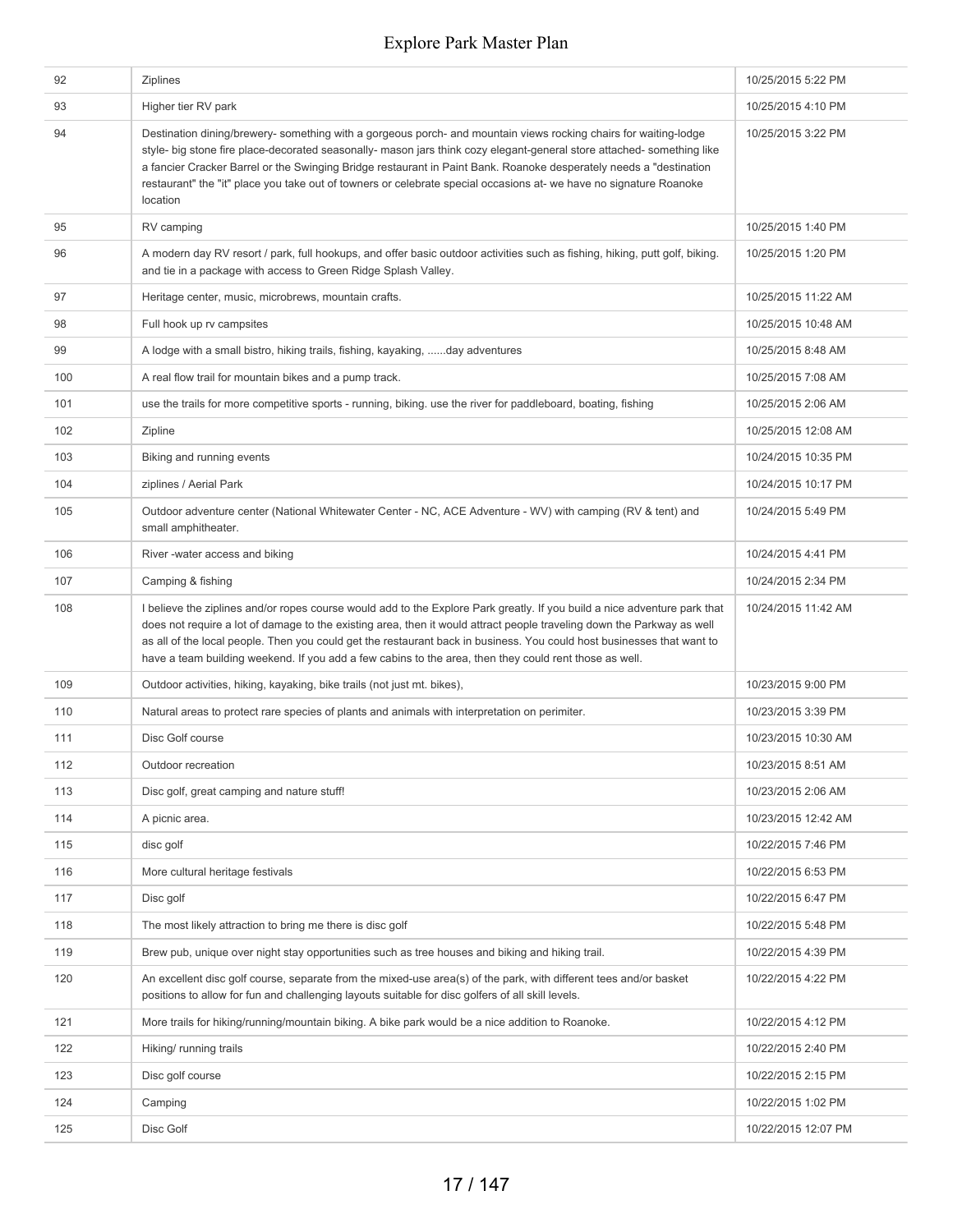| 126 | Car camping is my number one wish. I also don't want to lose any mountain biking trails and would like to have a<br>pump track.                                                                                                                                                                                                                                                                                                                                      | 10/22/2015 11:25 AM |
|-----|----------------------------------------------------------------------------------------------------------------------------------------------------------------------------------------------------------------------------------------------------------------------------------------------------------------------------------------------------------------------------------------------------------------------------------------------------------------------|---------------------|
| 127 | lodging & camping                                                                                                                                                                                                                                                                                                                                                                                                                                                    | 10/22/2015 11:18 AM |
| 128 | Disc golf                                                                                                                                                                                                                                                                                                                                                                                                                                                            | 10/22/2015 9:43 AM  |
| 129 | High and low ropes course and ziplines                                                                                                                                                                                                                                                                                                                                                                                                                               | 10/21/2015 9:12 PM  |
| 130 | <b>Ziplines</b>                                                                                                                                                                                                                                                                                                                                                                                                                                                      | 10/21/2015 8:47 PM  |
| 131 | Family oriented facility-camping, hiking, local crafts, affordable.                                                                                                                                                                                                                                                                                                                                                                                                  | 10/21/2015 8:21 PM  |
| 132 | I used to come for field trios. We would visit the houses and black smith, and learn hidtory. I'd like to see that again.                                                                                                                                                                                                                                                                                                                                            | 10/21/2015 8:21 PM  |
| 133 | Outdoor adventure activities                                                                                                                                                                                                                                                                                                                                                                                                                                         | 10/21/2015 8:00 PM  |
| 134 | Access points to fish and kayak.                                                                                                                                                                                                                                                                                                                                                                                                                                     | 10/21/2015 6:19 PM  |
| 135 | Greenway, more trails for running and hiking.                                                                                                                                                                                                                                                                                                                                                                                                                        | 10/21/2015 5:07 PM  |
| 136 | our family LOVES camping and other outside activities and would be happy to invite family in baltimore to join us                                                                                                                                                                                                                                                                                                                                                    | 10/21/2015 5:05 PM  |
| 137 | Outdoor adventure activities. I think these would work well in the park. You have seen bike and running races held<br>there with success. I would like to see that trend continue. It would be nice to try and get a Muddy Buddy, Spartan<br>Race, or that style of race at explorer park. Outdoor music festivals could also do well. Having a store/restaurant that<br>sells local beer and wines will add to the vibe that is needed to make the park successful. | 10/21/2015 4:55 PM  |
| 138 | horse trails                                                                                                                                                                                                                                                                                                                                                                                                                                                         | 10/21/2015 3:52 PM  |
| 139 | I like the outdoors. Do not need a lot of buildings etc. May not be the case for out of town people. I think there should<br>be a gas station etc for getting people off parkway. Maybe a better road with directions to get to Roa area??                                                                                                                                                                                                                           | 10/21/2015 3:37 PM  |
| 140 | Hiking trails obstacle/high ropes course, accessible camping sites and trails.                                                                                                                                                                                                                                                                                                                                                                                       | 10/21/2015 3:04 PM  |
| 141 | Greenway trails with overlooks, living history and historic buildings,                                                                                                                                                                                                                                                                                                                                                                                               | 10/21/2015 3:04 PM  |
| 142 | ziplines                                                                                                                                                                                                                                                                                                                                                                                                                                                             | 10/21/2015 3:00 PM  |
| 143 | state park type cabins                                                                                                                                                                                                                                                                                                                                                                                                                                               | 10/21/2015 2:57 PM  |
| 144 | extensive, well built and maintained hiking trail network                                                                                                                                                                                                                                                                                                                                                                                                            | 10/21/2015 2:52 PM  |
| 145 | more special events, horse trails                                                                                                                                                                                                                                                                                                                                                                                                                                    | 10/21/2015 2:48 PM  |
| 146 | I most value the natural resources such as the river, hiking and walking. Quite concerned that certain adventure<br>amenities will take away from the park                                                                                                                                                                                                                                                                                                           | 10/21/2015 2:40 PM  |
| 147 | Some type of lodging with restaurant.                                                                                                                                                                                                                                                                                                                                                                                                                                | 10/21/2015 2:38 PM  |
| 148 | Hiking trails                                                                                                                                                                                                                                                                                                                                                                                                                                                        | 10/21/2015 2:38 PM  |
| 149 | Disc golf, as a competative disc golfer and with the exponential growht of the sport I feel this would be a great addition<br>to the Ronaoke area                                                                                                                                                                                                                                                                                                                    | 10/21/2015 2:34 PM  |
| 150 | sky way tram going from downtown Roanoke to mill mountain and on to explore park                                                                                                                                                                                                                                                                                                                                                                                     | 10/21/2015 1:24 PM  |
| 151 | kayak course                                                                                                                                                                                                                                                                                                                                                                                                                                                         | 10/21/2015 1:18 PM  |
| 152 | Water activities                                                                                                                                                                                                                                                                                                                                                                                                                                                     | 10/21/2015 11:41 AM |
| 153 | Disc Golf Course, the land seems beautiful for a full 18 holes of disc golf. I would make a special trip from RVA just to<br>play the course.                                                                                                                                                                                                                                                                                                                        | 10/21/2015 1:29 AM  |
| 154 | Disc Golf                                                                                                                                                                                                                                                                                                                                                                                                                                                            | 10/21/2015 12:31 AM |
| 155 | Disc Golf!                                                                                                                                                                                                                                                                                                                                                                                                                                                           | 10/20/2015 10:59 PM |
| 156 | Hiking trails. Stand up paddle boarding                                                                                                                                                                                                                                                                                                                                                                                                                              | 10/20/2015 10:35 PM |
| 157 | whitewater pak                                                                                                                                                                                                                                                                                                                                                                                                                                                       | 10/20/2015 10:33 PM |
| 158 | Disc golf                                                                                                                                                                                                                                                                                                                                                                                                                                                            | 10/20/2015 10:22 PM |
| 159 | Really enjoyed the historical areas it had years ago. Would love to see those open and VA history available thru<br>historical interpretation                                                                                                                                                                                                                                                                                                                        | 10/20/2015 10:01 PM |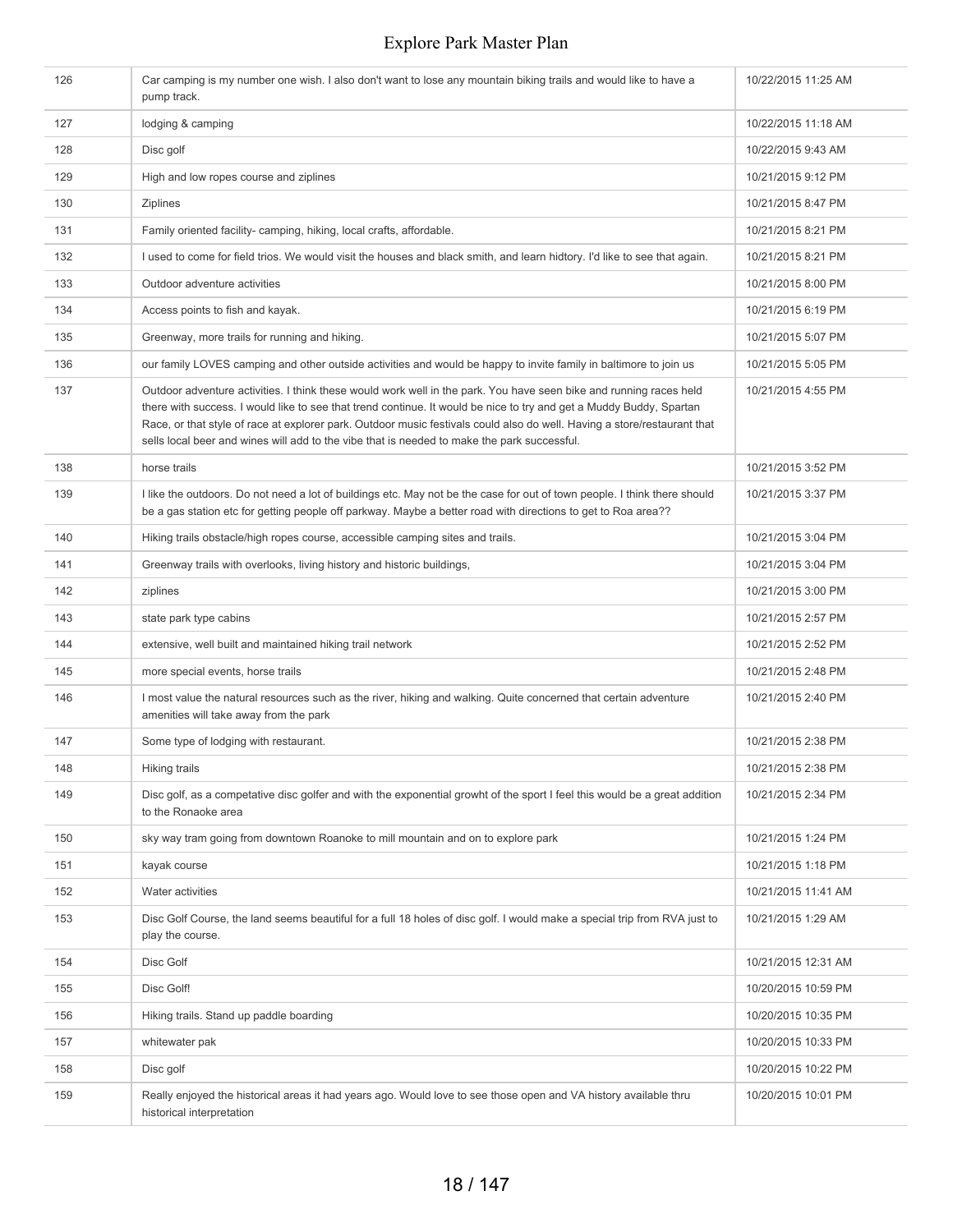| 160 | Disc golf! I travel for disc golf vacations and tournaments. Other non-intrusive activities to natural beauty like<br>hiking/biking trails and fishing are good too. No zip lining please - Ugh.                  | 10/20/2015 10:00 PM |
|-----|-------------------------------------------------------------------------------------------------------------------------------------------------------------------------------------------------------------------|---------------------|
| 161 | Disc golf is a great way to get exercise, be competitive in a sport, make new friends and enjoy the beauty the park has<br>to offer                                                                               | 10/20/2015 9:46 PM  |
| 162 | Disc golf course                                                                                                                                                                                                  | 10/20/2015 9:40 PM  |
| 163 | dining facility or brewery; lodge                                                                                                                                                                                 | 10/20/2015 9:37 PM  |
| 164 | Disc golf and boat access                                                                                                                                                                                         | 10/20/2015 9:26 PM  |
| 165 | Disc golf and singletrack mountain biking trails                                                                                                                                                                  | 10/20/2015 9:01 PM  |
| 166 | Horseback riding trails. Please don't exclude the horses. Everything above is only for hiking and biking. Horses and<br>their riders are just as important and do not do any more damage than mountain bikes.     | 10/20/2015 8:19 PM  |
| 167 | Camping                                                                                                                                                                                                           | 10/20/2015 7:55 PM  |
| 168 | Nature Center, although the Welcome Center is outstanding.                                                                                                                                                        | 10/20/2015 4:35 PM  |
| 169 | Cultural Heritage type displays and tent camping                                                                                                                                                                  | 10/20/2015 4:21 PM  |
| 170 | Geocaching, hiking, trail riding, high adventure.                                                                                                                                                                 | 10/20/2015 4:17 PM  |
| 171 | Historical buildings and interpreters, nature trails, summer camps/day camps                                                                                                                                      | 10/20/2015 3:25 PM  |
| 172 | Colonial Heritage - reenactors                                                                                                                                                                                    | 10/20/2015 3:00 PM  |
| 173 | REtain the site's natural beauty by keeping manmade features to a minimum.                                                                                                                                        | 10/20/2015 1:57 PM  |
| 174 | Amphitheater                                                                                                                                                                                                      | 10/20/2015 11:33 AM |
| 175 | Explore Park is an opportunity given its geography to emphasize the beauty of the region, its heritage and<br>concomitantly bring the community together for events as mentioned in meetings.                     | 10/20/2015 10:43 AM |
| 176 | Disc golf                                                                                                                                                                                                         | 10/20/2015 10:37 AM |
| 177 | Nature trails, river activities, history, keep the park non-commercial, guided tours                                                                                                                              | 10/20/2015 10:14 AM |
| 178 | A quality RV facility: full hook ups, level sites, space between sites, cable hook up, good gravel sites and roads,<br>wooded for shade, accepts big rigs, swimming pool, etc. Make it an attractive destination! | 10/20/2015 10:00 AM |
| 179 | Horse amenities/events, more foot races/events, mountain biking areas/events, canoe and kayaking                                                                                                                  | 10/20/2015 8:10 AM  |
| 180 | Well maintained mountain bike trails and fishing access. I live right up the road so I would be there 24/7.                                                                                                       | 10/20/2015 7:46 AM  |
| 181 | History                                                                                                                                                                                                           | 10/20/2015 12:35 AM |
| 182 | Would like to see easy bicycle trails/fire roads.                                                                                                                                                                 | 10/19/2015 11:48 PM |
| 183 | Equestrian facilities; particularly trail riding access, arena, and some stabling for overnight camping abilities.                                                                                                | 10/19/2015 11:22 PM |
| 184 | Better hiking trails and picnic areas. Camping areas and rental cabins.                                                                                                                                           | 10/19/2015 11:17 PM |
| 185 | I would like to have a place that I can go with or without children that I can spend the day. Being able to eat would be<br>important to that.                                                                    | 10/19/2015 11:02 PM |
| 186 | Activities that take advantage of the natural beauty and history of the area, not tacky commercial attractions.                                                                                                   | 10/19/2015 10:54 PM |
| 187 | After the PFE meeting on 10/19, I'd say a bridge from Roanoke to Bedford side and a zip line to return.                                                                                                           | 10/19/2015 10:03 PM |
| 188 | Lodge and camping facilities, family activities                                                                                                                                                                   | 10/19/2015 9:46 PM  |
| 189 | ZOO - the Mill Mountain Zoo should be relocated there. Could be another Carolina Zoo!                                                                                                                             | 10/19/2015 9:06 PM  |
| 190 | AdventureZiplines, kayaking similar water activities, biking, paintball, arts and crafts, some history,                                                                                                           | 10/19/2015 9:02 PM  |
| 191 | some trails long the river similar to the greenway                                                                                                                                                                | 10/19/2015 8:53 PM  |
| 192 | Outdoor activites including but not limited to, ropes course, mountain biking, fishing, white water kayaking, paintball,<br>restaurant, and lodging.                                                              | 10/19/2015 8:44 PM  |
| 193 | Attractions that would allow visitors to spend the day and stay busy. Possibly amusement park type rides and an<br>amphitheater for plays and concerts.                                                           | 10/19/2015 6:43 PM  |
| 194 | Better river access, push for whitewater boaters to use park as takeout without having to lug boat up hill to parking<br>area                                                                                     | 10/19/2015 6:41 PM  |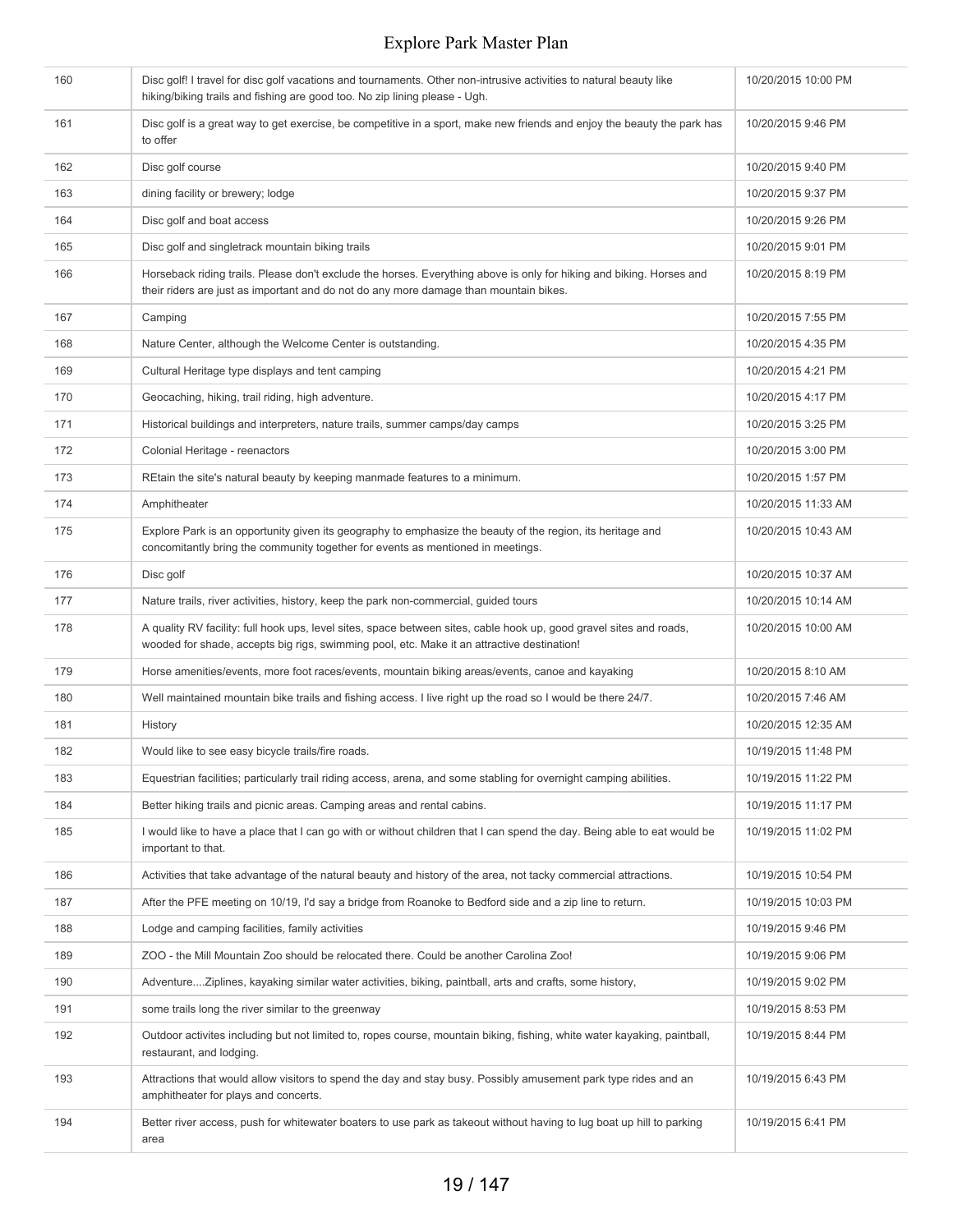| 195 | Zip line                                                                                                                                                                                                                                                                                                                                                                                                                                                                                                                                                                                                                                                                          | 10/19/2015 5:21 PM  |
|-----|-----------------------------------------------------------------------------------------------------------------------------------------------------------------------------------------------------------------------------------------------------------------------------------------------------------------------------------------------------------------------------------------------------------------------------------------------------------------------------------------------------------------------------------------------------------------------------------------------------------------------------------------------------------------------------------|---------------------|
| 196 | recreation theme park                                                                                                                                                                                                                                                                                                                                                                                                                                                                                                                                                                                                                                                             | 10/19/2015 5:21 PM  |
| 197 | Zip lining                                                                                                                                                                                                                                                                                                                                                                                                                                                                                                                                                                                                                                                                        | 10/19/2015 4:15 PM  |
| 198 | Mountain Biking related                                                                                                                                                                                                                                                                                                                                                                                                                                                                                                                                                                                                                                                           | 10/19/2015 4:07 PM  |
| 199 | As a kid I enjoyed the cultural field trips to Explore Park. As an adult, I would like to be able to take my family to a<br>place where they can run around, let off some energy, and Mom (and Dad) can participate in outdoor activities that we<br>can't find anywhere else in the area. Specifically, I would enjoy some kind of educational facility for kids where I could<br>drop of our daughter while my husband and I do an adult activity, like SUP or mountain biking. I would love for Explore<br>park to have the feeling of an snow-park (even without the snow). Activities for all ages, a lodge with dinner and good<br>beer for the family after a day of play. | 10/19/2015 2:11 PM  |
| 200 | Cabins/lodge//hiking trails /canoes/fishing                                                                                                                                                                                                                                                                                                                                                                                                                                                                                                                                                                                                                                       | 10/19/2015 1:39 PM  |
| 201 | Cabins/lodge//hiking trails /canoes/fishing                                                                                                                                                                                                                                                                                                                                                                                                                                                                                                                                                                                                                                       | 10/19/2015 1:38 PM  |
| 202 | We should complement the entire comingled network with a center for camping; RV, tent, horseback camping et al. In<br>addition, I believe a series of remote cabins throughout the park would be a helpful and attractive draw to the park.                                                                                                                                                                                                                                                                                                                                                                                                                                       | 10/19/2015 12:40 PM |
| 203 | camping                                                                                                                                                                                                                                                                                                                                                                                                                                                                                                                                                                                                                                                                           | 10/19/2015 12:40 PM |
| 204 | primitive camping                                                                                                                                                                                                                                                                                                                                                                                                                                                                                                                                                                                                                                                                 | 10/19/2015 12:38 PM |
| 205 | Guided adventures or something to get people to the area                                                                                                                                                                                                                                                                                                                                                                                                                                                                                                                                                                                                                          | 10/19/2015 12:35 PM |
| 206 | camping and outdoor recreation                                                                                                                                                                                                                                                                                                                                                                                                                                                                                                                                                                                                                                                    | 10/19/2015 12:32 PM |
| 207 | Public access facilities for outdoor recreation and connection to the Roanoke downtown via river greenway.                                                                                                                                                                                                                                                                                                                                                                                                                                                                                                                                                                        | 10/19/2015 11:59 AM |
| 208 | The amphitheater would be great for outdoor concerts and events. Also, a brewery or winery tasting would be<br>attractive. Both would attract a college/young adult crowd to the park.                                                                                                                                                                                                                                                                                                                                                                                                                                                                                            | 10/19/2015 11:49 AM |
| 209 | Zip lines                                                                                                                                                                                                                                                                                                                                                                                                                                                                                                                                                                                                                                                                         | 10/19/2015 11:49 AM |
| 210 | I would like to see a Disc Golf course.                                                                                                                                                                                                                                                                                                                                                                                                                                                                                                                                                                                                                                           | 10/19/2015 11:07 AM |
| 211 | Restaurant, and Cabin Rentals                                                                                                                                                                                                                                                                                                                                                                                                                                                                                                                                                                                                                                                     | 10/19/2015 11:00 AM |
| 212 | Disc golf. Roanoke is behind both in VA and nationally when it comes to this sport which is exploding in popularity.                                                                                                                                                                                                                                                                                                                                                                                                                                                                                                                                                              | 10/19/2015 10:57 AM |
| 213 | Something similar to the National White water center in Charlotte or the Boathouse Foundation in Oklahoma City. We<br>have the advantage of a natural river and so much more at explore park.                                                                                                                                                                                                                                                                                                                                                                                                                                                                                     | 10/19/2015 9:16 AM  |
| 214 | Outdoor recreation / crafts music that pertain to the region                                                                                                                                                                                                                                                                                                                                                                                                                                                                                                                                                                                                                      | 10/19/2015 8:59 AM  |
| 215 | River oriented recreation, boating access, multiple types of fishing opportunities. Hiking and mountain bike trails with a<br>mix of high intensity outdoor recreation amenities.                                                                                                                                                                                                                                                                                                                                                                                                                                                                                                 | 10/19/2015 8:20 AM  |
| 216 | campgroundgood for local business                                                                                                                                                                                                                                                                                                                                                                                                                                                                                                                                                                                                                                                 | 10/19/2015 8:11 AM  |
| 217 | An amusement park!!                                                                                                                                                                                                                                                                                                                                                                                                                                                                                                                                                                                                                                                               | 10/19/2015 6:49 AM  |
| 218 | Outdoor activities. Mill Mtn to explore park                                                                                                                                                                                                                                                                                                                                                                                                                                                                                                                                                                                                                                      | 10/18/2015 10:47 PM |
| 219 | A place to hike and then sit and have a beer afterwards.                                                                                                                                                                                                                                                                                                                                                                                                                                                                                                                                                                                                                          | 10/18/2015 9:35 PM  |
| 220 | River trail all the way to Roanoke River Greenway                                                                                                                                                                                                                                                                                                                                                                                                                                                                                                                                                                                                                                 | 10/18/2015 9:26 PM  |
| 221 | I would like to see a facility that would be similar to the USNWC located in Charlotte, NC. I believe this would bring<br>youth 21 to 35 to the area and create quite a buzz in Roanoke, VA. I have been to the USNWC many times and it is a<br>fantastic experience. One can mountain bike, hike, rock climb, etc. with many activities being free. There are also<br>weekly events and music concerts that attract many different types of people. Craft beer as well as food truck style<br>food is also a very popular amenity that is located there.                                                                                                                         | 10/18/2015 9:20 PM  |
| 222 | Fishing                                                                                                                                                                                                                                                                                                                                                                                                                                                                                                                                                                                                                                                                           | 10/18/2015 9:10 PM  |
| 223 | Ziplines, canopy tours, expanded mountain biking and hiking trails.                                                                                                                                                                                                                                                                                                                                                                                                                                                                                                                                                                                                               | 10/18/2015 9:09 PM  |
| 224 | Riverwalk/personal boat access to river                                                                                                                                                                                                                                                                                                                                                                                                                                                                                                                                                                                                                                           | 10/18/2015 8:53 PM  |
| 225 | Splash park, anything outdoors for kids                                                                                                                                                                                                                                                                                                                                                                                                                                                                                                                                                                                                                                           | 10/18/2015 8:27 PM  |
| 226 | Adventure center                                                                                                                                                                                                                                                                                                                                                                                                                                                                                                                                                                                                                                                                  | 10/18/2015 8:19 PM  |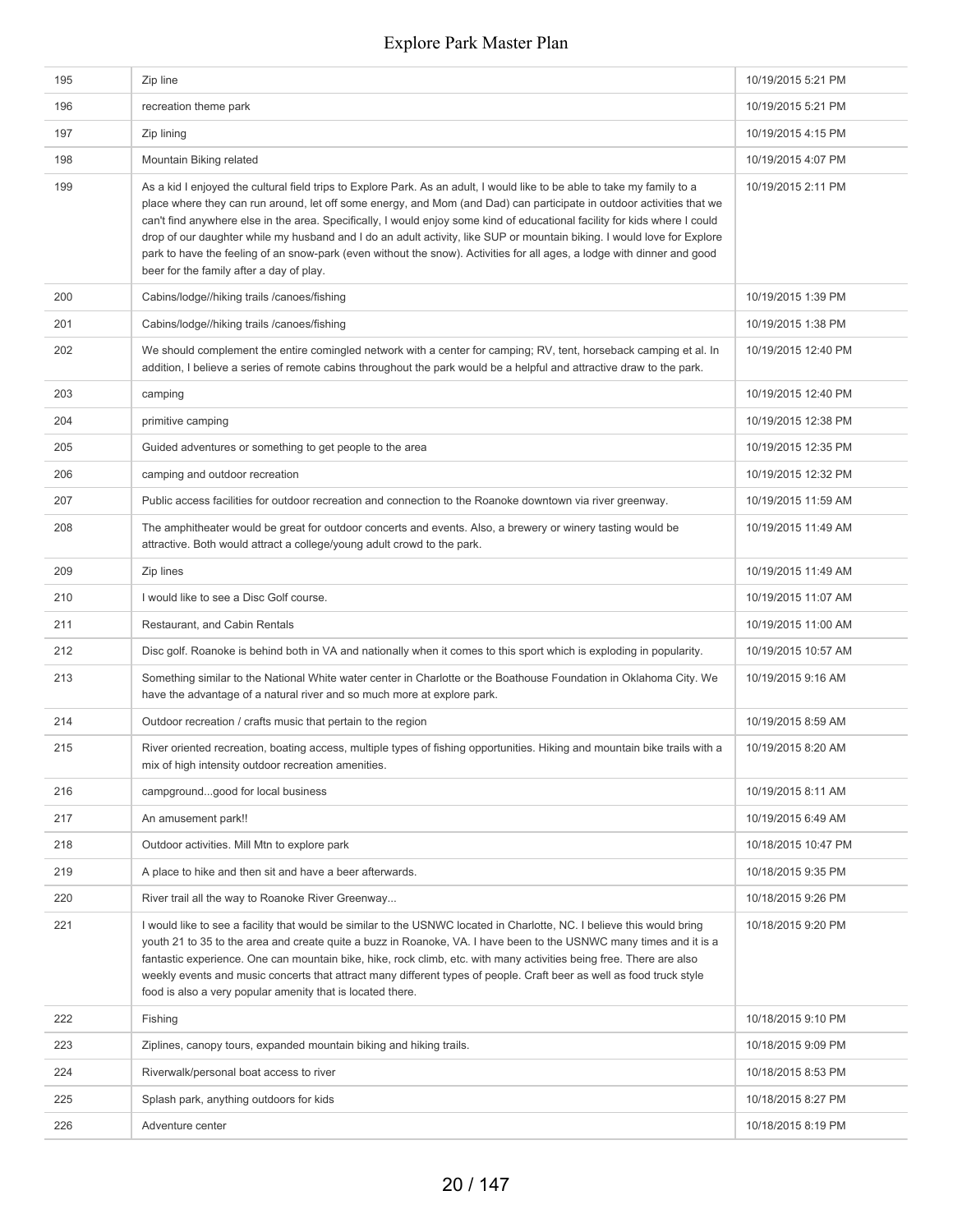| 227 | Zip lines, hiking, water/splash park, ropes course                                                                                                                                                                                                                                                                                                                                                                                                                                                                                                                                                                                                                                                                                                                                                                                                                                                                                                                                                                              | 10/18/2015 8:10 PM  |
|-----|---------------------------------------------------------------------------------------------------------------------------------------------------------------------------------------------------------------------------------------------------------------------------------------------------------------------------------------------------------------------------------------------------------------------------------------------------------------------------------------------------------------------------------------------------------------------------------------------------------------------------------------------------------------------------------------------------------------------------------------------------------------------------------------------------------------------------------------------------------------------------------------------------------------------------------------------------------------------------------------------------------------------------------|---------------------|
| 228 | guided nature walks based on wildflowers and birds                                                                                                                                                                                                                                                                                                                                                                                                                                                                                                                                                                                                                                                                                                                                                                                                                                                                                                                                                                              | 10/18/2015 7:56 PM  |
| 229 | Connection to Roanoke greenway and road bike trails - about 20 mile loop                                                                                                                                                                                                                                                                                                                                                                                                                                                                                                                                                                                                                                                                                                                                                                                                                                                                                                                                                        | 10/18/2015 7:15 PM  |
| 230 | Historical or nature/ campsite area                                                                                                                                                                                                                                                                                                                                                                                                                                                                                                                                                                                                                                                                                                                                                                                                                                                                                                                                                                                             | 10/18/2015 7:12 PM  |
| 231 | Hiking                                                                                                                                                                                                                                                                                                                                                                                                                                                                                                                                                                                                                                                                                                                                                                                                                                                                                                                                                                                                                          | 10/18/2015 6:25 PM  |
| 232 | I like alot of what was mentioned however paintball would be a good addition to the list.                                                                                                                                                                                                                                                                                                                                                                                                                                                                                                                                                                                                                                                                                                                                                                                                                                                                                                                                       | 10/18/2015 6:22 PM  |
| 233 | I think a zip line and amphitheater would get a lot of bang for the buck.                                                                                                                                                                                                                                                                                                                                                                                                                                                                                                                                                                                                                                                                                                                                                                                                                                                                                                                                                       | 10/18/2015 5:10 PM  |
| 234 | Camping, amphitheater, lodge, restaurant, botanical gardens.                                                                                                                                                                                                                                                                                                                                                                                                                                                                                                                                                                                                                                                                                                                                                                                                                                                                                                                                                                    | 10/18/2015 4:03 PM  |
| 235 | whitewater park and canopy rope trail                                                                                                                                                                                                                                                                                                                                                                                                                                                                                                                                                                                                                                                                                                                                                                                                                                                                                                                                                                                           | 10/18/2015 3:50 PM  |
| 236 | Camping                                                                                                                                                                                                                                                                                                                                                                                                                                                                                                                                                                                                                                                                                                                                                                                                                                                                                                                                                                                                                         | 10/18/2015 3:22 PM  |
| 237 | <b>Busch Gardens or Dollywood</b>                                                                                                                                                                                                                                                                                                                                                                                                                                                                                                                                                                                                                                                                                                                                                                                                                                                                                                                                                                                               | 10/18/2015 2:59 PM  |
| 238 | Market Fair, historical interpretation, wine festivals, celtic games, Fall and spring festivals                                                                                                                                                                                                                                                                                                                                                                                                                                                                                                                                                                                                                                                                                                                                                                                                                                                                                                                                 | 10/18/2015 2:42 PM  |
| 239 | Zip line and hiking lodge beergarden                                                                                                                                                                                                                                                                                                                                                                                                                                                                                                                                                                                                                                                                                                                                                                                                                                                                                                                                                                                            | 10/18/2015 1:47 PM  |
| 240 | I'm not a huge outdoor activist, so having only outdoor activities that only relate to exercising is not a place I would<br>drop a lot of money on and go back for. Saying this, I would like to see possibly some fun attractions like a indoor<br>Black Light mini golf and an outdoor extremely themed mini golfThemed is the key to fun indoor and outdoor mini<br>golfAlso, A Great Mirror Maze along with a 3D movie ride. As for outdoor Rides a Huge Ferris wheel and Carousel<br>ride. An Alpine Coaster would be awesome. Go Carts and a small famiy roller coaster, Skylift or gondola ride. Dinner<br>and a show. Eat dinner and see a show is awesome. I live in Roanoke. VA and every yr I go to Pigeon Forge for fun<br>and spend \$600 at a drop of a hat. I'm in my 40's and there is nothing in Roanoke like Pigeon Forge attractions.<br>Explore park has nothing I would do at this time. Make explore Park so attractive that people from all over the USA will<br>visit like Gatlinburg and Pigeon Forge. | 10/18/2015 1:34 PM  |
| 241 | A Inn called the Great Chestnut Inn to include local wineries along with hiking and biking trails there should be<br>Segway tours for people unable to hike or bike. I think you should include VT,s program to plant Chestnut trees and<br>use that as part of the tours to tell the story of the chestnut tree and what it meant to the area. Possibly use part of the<br>property as a vineyard using students from VT and local Community Colleges to man the vineyard.                                                                                                                                                                                                                                                                                                                                                                                                                                                                                                                                                     | 10/18/2015 1:34 PM  |
| 242 | Restaurant (quality) and camping, hiking kayaking. Educational conservation hikes                                                                                                                                                                                                                                                                                                                                                                                                                                                                                                                                                                                                                                                                                                                                                                                                                                                                                                                                               | 10/18/2015 1:25 PM  |
| 243 | Zipplines/aerial park with lodge hiking trails and gardens                                                                                                                                                                                                                                                                                                                                                                                                                                                                                                                                                                                                                                                                                                                                                                                                                                                                                                                                                                      | 10/18/2015 12:56 PM |
| 244 | Something unique                                                                                                                                                                                                                                                                                                                                                                                                                                                                                                                                                                                                                                                                                                                                                                                                                                                                                                                                                                                                                | 10/18/2015 12:29 PM |
| 245 | Zip lines like Navitat in Ashville, NC. Whitewater rafting course. Amphitheater to attract major touring acts, like<br>Raleigh, NC. Not another downtown Roanoke amphitheater!                                                                                                                                                                                                                                                                                                                                                                                                                                                                                                                                                                                                                                                                                                                                                                                                                                                  | 10/18/2015 11:38 AM |
| 246 | Celebrate the beauty of nature, local history, dark skies                                                                                                                                                                                                                                                                                                                                                                                                                                                                                                                                                                                                                                                                                                                                                                                                                                                                                                                                                                       | 10/18/2015 11:35 AM |
| 247 | Overnight camping, Ziplines, Hiking trails, picnic areas around the cabins that are already in the park.                                                                                                                                                                                                                                                                                                                                                                                                                                                                                                                                                                                                                                                                                                                                                                                                                                                                                                                        | 10/18/2015 11:35 AM |
| 248 | camping, cabins, trails & river access                                                                                                                                                                                                                                                                                                                                                                                                                                                                                                                                                                                                                                                                                                                                                                                                                                                                                                                                                                                          | 10/18/2015 11:28 AM |
| 249 | Amphitheater                                                                                                                                                                                                                                                                                                                                                                                                                                                                                                                                                                                                                                                                                                                                                                                                                                                                                                                                                                                                                    | 10/18/2015 11:25 AM |
| 250 | Outdoor activities                                                                                                                                                                                                                                                                                                                                                                                                                                                                                                                                                                                                                                                                                                                                                                                                                                                                                                                                                                                                              | 10/18/2015 10:57 AM |
| 251 | na                                                                                                                                                                                                                                                                                                                                                                                                                                                                                                                                                                                                                                                                                                                                                                                                                                                                                                                                                                                                                              | 10/18/2015 10:44 AM |
| 252 | Expansion of hiking trails                                                                                                                                                                                                                                                                                                                                                                                                                                                                                                                                                                                                                                                                                                                                                                                                                                                                                                                                                                                                      | 10/18/2015 10:25 AM |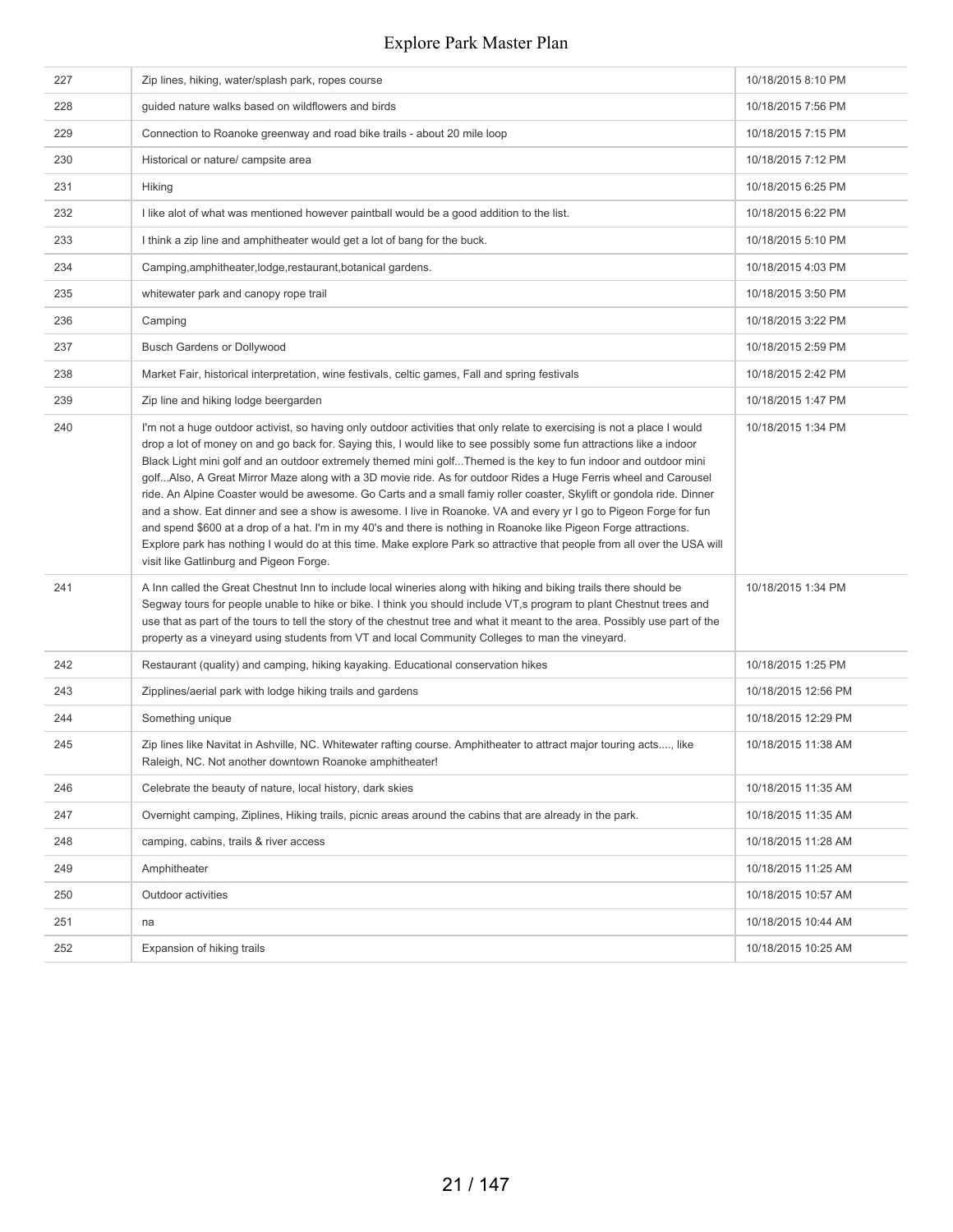| 253 | The single thing that will make Explore Park a sustainable, viable, and profitable tourist destination for the future will be<br>for Explore Park to partner with a 4-Star Luxury Resort Operator (Either Four Seasons, Ritz Carlton (Marriot Luxury<br>Franchise) or Starwood Hotels - and develop on one part of the park's land a 200-room Luxury Resort (marketed<br>heavily to DC-NOVA / Richmond / Tidewater / Charlotte / Atlanta / Philadelphia / NYC markets. Include a 4-star spa;<br>and a 4-Star Virginia inspired Farm to Table Destination Restaurant. You have to be looking at examples such as<br>Blackberry Farm in Tennessee; Washington Inn in Virginia; Canyon Ranch Resort in the Berkshires of Massachusetts.<br>Explore Park will also attract local and regional day-trippers for hiking, zip lines, etc. But the \$\$\$ and people you<br>ultimately want to attract to make it a Travel and Leisure-style recognized destination has to be able to draw from<br>farther markets for weekend and week-long stays. This is only possible if you have a reason to come and a place to<br>stay. This in reality only happens with a luxury property; luxury amenities; and a luxury flag operating within one of the<br>nation's leading hotel operators. We should be able to have Explore Park host a developer of hotels like this and get<br>our 'Napa' / 'Aspen' / 'Asheville' in motion here. | 10/18/2015 10:12 AM |
|-----|----------------------------------------------------------------------------------------------------------------------------------------------------------------------------------------------------------------------------------------------------------------------------------------------------------------------------------------------------------------------------------------------------------------------------------------------------------------------------------------------------------------------------------------------------------------------------------------------------------------------------------------------------------------------------------------------------------------------------------------------------------------------------------------------------------------------------------------------------------------------------------------------------------------------------------------------------------------------------------------------------------------------------------------------------------------------------------------------------------------------------------------------------------------------------------------------------------------------------------------------------------------------------------------------------------------------------------------------------------------------------------------------------------------------------|---------------------|
| 254 | A full hook-up, campground! There are no other RV campgrounds in the Roanoke area. The Dixie Caverns to the<br>south is sketchy and the Natural Bridge to the north is wonderful, but too far to bring tourism dollars to Roanoke, we<br>end up going to Lexington. SML is the same. There is so much in Roanoke to see, and an RV campground would<br>bring a whole subset of vacationers here. We live in the area and would still visit in our camper.                                                                                                                                                                                                                                                                                                                                                                                                                                                                                                                                                                                                                                                                                                                                                                                                                                                                                                                                                                  | 10/18/2015 9:13 AM  |
| 255 | Great hiking and kayaking with a lodge and a retail area (shop with all local products, winery/distillery/brewery,<br>restaurant, etc.)                                                                                                                                                                                                                                                                                                                                                                                                                                                                                                                                                                                                                                                                                                                                                                                                                                                                                                                                                                                                                                                                                                                                                                                                                                                                                    | 10/18/2015 9:13 AM  |
| 256 | Tent camping, noise restrictions for equipment, along the river, with direct canoeing access                                                                                                                                                                                                                                                                                                                                                                                                                                                                                                                                                                                                                                                                                                                                                                                                                                                                                                                                                                                                                                                                                                                                                                                                                                                                                                                               | 10/18/2015 9:08 AM  |
| 257 | The Roanoke Area really needs an RV camping area and cabins would be a great fit for that.                                                                                                                                                                                                                                                                                                                                                                                                                                                                                                                                                                                                                                                                                                                                                                                                                                                                                                                                                                                                                                                                                                                                                                                                                                                                                                                                 | 10/18/2015 9:00 AM  |
| 258 | NONE! Close the damn thing and give it back to the state!                                                                                                                                                                                                                                                                                                                                                                                                                                                                                                                                                                                                                                                                                                                                                                                                                                                                                                                                                                                                                                                                                                                                                                                                                                                                                                                                                                  | 10/18/2015 8:48 AM  |
| 259 | Would love to see campgrounds and cabins, something like Douthat State Park. A lodge and a resturaunt. Better<br>access to the river for fishing                                                                                                                                                                                                                                                                                                                                                                                                                                                                                                                                                                                                                                                                                                                                                                                                                                                                                                                                                                                                                                                                                                                                                                                                                                                                           | 10/18/2015 8:40 AM  |
| 260 | improved mountain biking trail system connecting with Mill Mountain                                                                                                                                                                                                                                                                                                                                                                                                                                                                                                                                                                                                                                                                                                                                                                                                                                                                                                                                                                                                                                                                                                                                                                                                                                                                                                                                                        | 10/18/2015 8:28 AM  |
| 261 | hiking trails, disc golf, nature center                                                                                                                                                                                                                                                                                                                                                                                                                                                                                                                                                                                                                                                                                                                                                                                                                                                                                                                                                                                                                                                                                                                                                                                                                                                                                                                                                                                    | 10/18/2015 7:52 AM  |
| 262 | Adventure camp?                                                                                                                                                                                                                                                                                                                                                                                                                                                                                                                                                                                                                                                                                                                                                                                                                                                                                                                                                                                                                                                                                                                                                                                                                                                                                                                                                                                                            | 10/18/2015 7:13 AM  |
| 263 | An outdoor adventure location with a variety of trails for mountain biking, trail running and hiking. I think a BMX race<br>track would be an incredible amenity to the park. A location for SUP and Kayaks would also be a nice addition to the<br>water access. It would be great to see the Explorer Park become a destination location for top-tier mountain bike<br>racing. Similar to the level of the Blue Ridge Marathon.                                                                                                                                                                                                                                                                                                                                                                                                                                                                                                                                                                                                                                                                                                                                                                                                                                                                                                                                                                                          | 10/18/2015 5:52 AM  |
| 264 | You should buy out Virginia Safari Park and move it to Explorer park.                                                                                                                                                                                                                                                                                                                                                                                                                                                                                                                                                                                                                                                                                                                                                                                                                                                                                                                                                                                                                                                                                                                                                                                                                                                                                                                                                      | 10/18/2015 12:18 AM |
| 265 | RV Camping We have a group of five campers that travel over two hours each way every other weekend because<br>there is NOTHING nice closer. Just with us that's almost \$1000 dollars taken out of the valley Roanoke needs a nice<br>campground                                                                                                                                                                                                                                                                                                                                                                                                                                                                                                                                                                                                                                                                                                                                                                                                                                                                                                                                                                                                                                                                                                                                                                           | 10/17/2015 11:45 PM |
| 266 | Splash pad, playground, safe hiking trails                                                                                                                                                                                                                                                                                                                                                                                                                                                                                                                                                                                                                                                                                                                                                                                                                                                                                                                                                                                                                                                                                                                                                                                                                                                                                                                                                                                 | 10/17/2015 9:38 PM  |
| 267 | Bringing back historical part of the park Build on what was once there Put in enough money to keep it up . Back lot<br>for movie making                                                                                                                                                                                                                                                                                                                                                                                                                                                                                                                                                                                                                                                                                                                                                                                                                                                                                                                                                                                                                                                                                                                                                                                                                                                                                    | 10/17/2015 9:12 PM  |
| 268 | Nature at its finest                                                                                                                                                                                                                                                                                                                                                                                                                                                                                                                                                                                                                                                                                                                                                                                                                                                                                                                                                                                                                                                                                                                                                                                                                                                                                                                                                                                                       | 10/17/2015 8:19 PM  |
| 269 | restaurant, concerts riverwalk                                                                                                                                                                                                                                                                                                                                                                                                                                                                                                                                                                                                                                                                                                                                                                                                                                                                                                                                                                                                                                                                                                                                                                                                                                                                                                                                                                                             | 10/17/2015 7:28 PM  |
| 270 | Pump track to go with trails. Shuttle service for tubes and kayaks on Roanoke River to SML headwaters.                                                                                                                                                                                                                                                                                                                                                                                                                                                                                                                                                                                                                                                                                                                                                                                                                                                                                                                                                                                                                                                                                                                                                                                                                                                                                                                     | 10/17/2015 3:55 PM  |
| 271 | RV Campground.                                                                                                                                                                                                                                                                                                                                                                                                                                                                                                                                                                                                                                                                                                                                                                                                                                                                                                                                                                                                                                                                                                                                                                                                                                                                                                                                                                                                             | 10/17/2015 3:19 PM  |
| 272 | theme/ amusement park                                                                                                                                                                                                                                                                                                                                                                                                                                                                                                                                                                                                                                                                                                                                                                                                                                                                                                                                                                                                                                                                                                                                                                                                                                                                                                                                                                                                      | 10/17/2015 2:53 PM  |
| 273 | Family friendly recreation                                                                                                                                                                                                                                                                                                                                                                                                                                                                                                                                                                                                                                                                                                                                                                                                                                                                                                                                                                                                                                                                                                                                                                                                                                                                                                                                                                                                 | 10/17/2015 2:01 PM  |
| 274 | <b>Educational programs</b>                                                                                                                                                                                                                                                                                                                                                                                                                                                                                                                                                                                                                                                                                                                                                                                                                                                                                                                                                                                                                                                                                                                                                                                                                                                                                                                                                                                                | 10/17/2015 1:26 PM  |
| 275 | <b>Ziplines</b>                                                                                                                                                                                                                                                                                                                                                                                                                                                                                                                                                                                                                                                                                                                                                                                                                                                                                                                                                                                                                                                                                                                                                                                                                                                                                                                                                                                                            | 10/17/2015 1:25 PM  |
| 276 | <b>Historical interperations</b>                                                                                                                                                                                                                                                                                                                                                                                                                                                                                                                                                                                                                                                                                                                                                                                                                                                                                                                                                                                                                                                                                                                                                                                                                                                                                                                                                                                           | 10/17/2015 1:21 PM  |
| 277 | Zip lining and disk golf                                                                                                                                                                                                                                                                                                                                                                                                                                                                                                                                                                                                                                                                                                                                                                                                                                                                                                                                                                                                                                                                                                                                                                                                                                                                                                                                                                                                   | 10/17/2015 1:16 PM  |
| 278 | Wheelchair access                                                                                                                                                                                                                                                                                                                                                                                                                                                                                                                                                                                                                                                                                                                                                                                                                                                                                                                                                                                                                                                                                                                                                                                                                                                                                                                                                                                                          | 10/17/2015 1:11 PM  |
| 279 | <b>Hiking trails</b>                                                                                                                                                                                                                                                                                                                                                                                                                                                                                                                                                                                                                                                                                                                                                                                                                                                                                                                                                                                                                                                                                                                                                                                                                                                                                                                                                                                                       | 10/17/2015 1:10 PM  |
|     |                                                                                                                                                                                                                                                                                                                                                                                                                                                                                                                                                                                                                                                                                                                                                                                                                                                                                                                                                                                                                                                                                                                                                                                                                                                                                                                                                                                                                            |                     |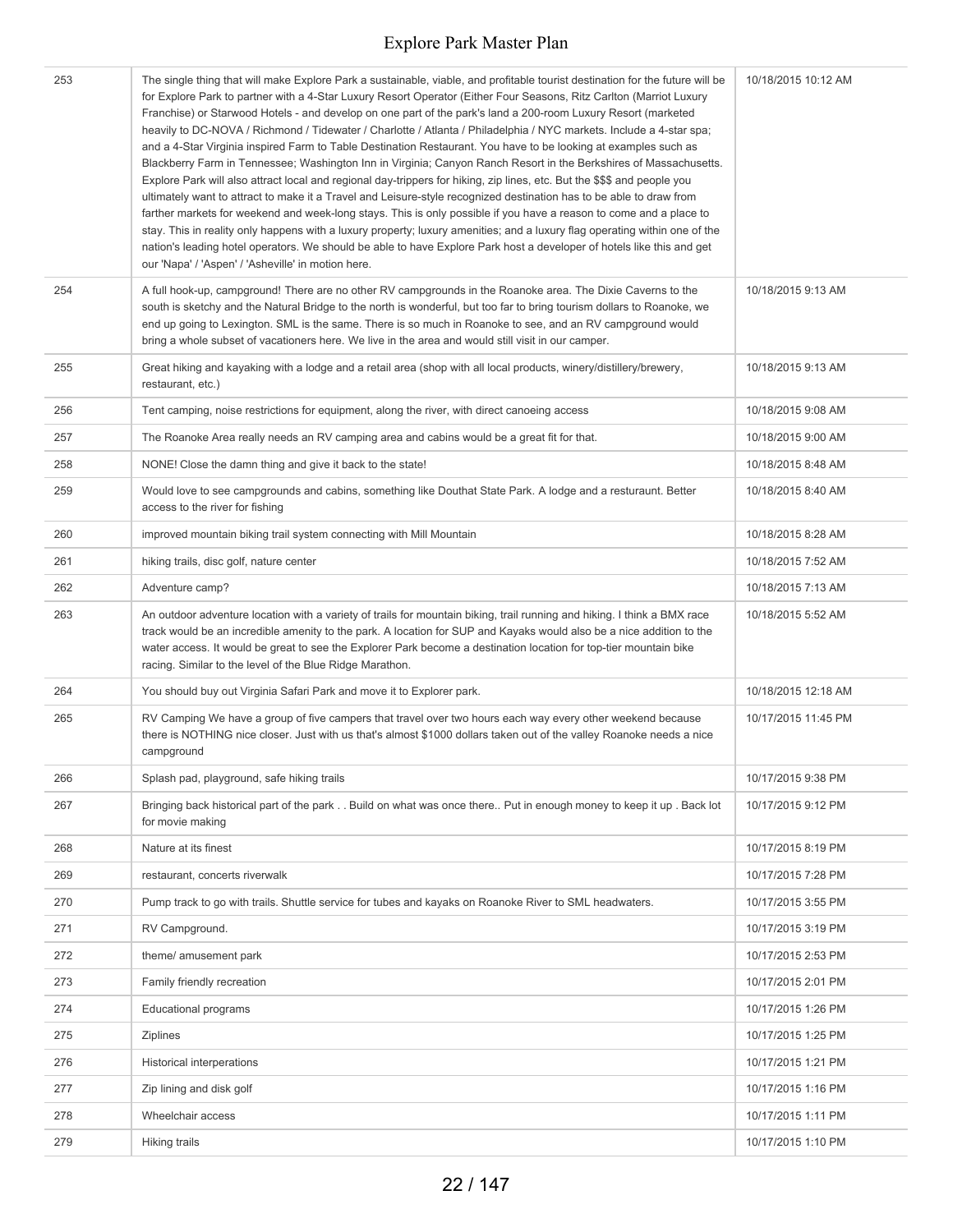| 280 | Zip line and bike trails                                                                                                                                                                                                                                                                                                                                                                                              | 10/17/2015 12:25 PM |
|-----|-----------------------------------------------------------------------------------------------------------------------------------------------------------------------------------------------------------------------------------------------------------------------------------------------------------------------------------------------------------------------------------------------------------------------|---------------------|
| 281 | Outdoor drama                                                                                                                                                                                                                                                                                                                                                                                                         | 10/17/2015 12:21 PM |
| 282 | Equestrian events                                                                                                                                                                                                                                                                                                                                                                                                     | 10/17/2015 11:59 AM |
| 283 | Riverwalk                                                                                                                                                                                                                                                                                                                                                                                                             | 10/17/2015 11:34 AM |
| 284 | Campground                                                                                                                                                                                                                                                                                                                                                                                                            | 10/17/2015 11:07 AM |
| 285 | Wine Festivals, Local Brewery tasting. Also some local bands.                                                                                                                                                                                                                                                                                                                                                         | 10/17/2015 10:48 AM |
| 286 | Educational and informative exhibits/tours.                                                                                                                                                                                                                                                                                                                                                                           | 10/17/2015 10:23 AM |
| 287 | Better trails for hiking                                                                                                                                                                                                                                                                                                                                                                                              | 10/17/2015 10:23 AM |
| 288 | Area suitable for stargazing free of annoying lights.                                                                                                                                                                                                                                                                                                                                                                 | 10/17/2015 10:18 AM |
| 289 | Pump track Mtb trails at both ends (true beginner and double black diamond)                                                                                                                                                                                                                                                                                                                                           | 10/17/2015 6:03 AM  |
| 290 | Anything to bring in tourists!                                                                                                                                                                                                                                                                                                                                                                                        | 10/16/2015 10:04 PM |
| 291 | I would love to see an motorhome park.                                                                                                                                                                                                                                                                                                                                                                                | 10/16/2015 10:02 PM |
| 292 | Educational exhibits, like it used to be.                                                                                                                                                                                                                                                                                                                                                                             | 10/16/2015 9:54 PM  |
| 293 | Educational                                                                                                                                                                                                                                                                                                                                                                                                           | 10/16/2015 7:33 PM  |
| 294 | Free music events.                                                                                                                                                                                                                                                                                                                                                                                                    | 10/16/2015 6:59 PM  |
| 295 | Bike mecca: skills park, beginner trails, pump track UCI/ABA BMX track, launching spot for BRP road rides,<br>intermediate and advanced/expert "endurance" loops, permanent CX course.                                                                                                                                                                                                                                | 10/16/2015 6:40 PM  |
| 296 | Eco recreation                                                                                                                                                                                                                                                                                                                                                                                                        | 10/16/2015 6:11 PM  |
| 297 | Public access                                                                                                                                                                                                                                                                                                                                                                                                         | 10/16/2015 6:04 PM  |
| 298 | <b>Amusement Park</b>                                                                                                                                                                                                                                                                                                                                                                                                 | 10/16/2015 6:00 PM  |
| 299 | More bike trails and beer joint/restaurant with concerts.                                                                                                                                                                                                                                                                                                                                                             | 10/16/2015 1:47 PM  |
| 300 | aerial park                                                                                                                                                                                                                                                                                                                                                                                                           | 10/16/2015 1:29 PM  |
| 301 | A zipline would be very cool and a unique feature in this area! Mountain bikes have become very popular in the<br>Roanoke valley as well so any thing that incorporates them will definitely generate positive attention in the community.<br>There has also been a big push lately for Roanoke's "Blueway" in the form of the Roanoke River, making use of that<br>asset at Explore Park will always be a good move! | 10/16/2015 1:29 PM  |
| 302 | Ziplunes                                                                                                                                                                                                                                                                                                                                                                                                              | 10/16/2015 12:33 PM |
| 303 | more mountain bike trails - beginner friendly flow trail and skills area                                                                                                                                                                                                                                                                                                                                              | 10/16/2015 12:20 PM |
| 304 | Biking/Walking/Riding trails                                                                                                                                                                                                                                                                                                                                                                                          | 10/16/2015 11:22 AM |
| 305 | <b>Amusement Park</b>                                                                                                                                                                                                                                                                                                                                                                                                 | 10/16/2015 11:20 AM |
| 306 | Better Mtn biking and kayaking                                                                                                                                                                                                                                                                                                                                                                                        | 10/16/2015 11:06 AM |
| 307 | Zipline                                                                                                                                                                                                                                                                                                                                                                                                               | 10/16/2015 11:02 AM |
| 308 | RV and tent campground.                                                                                                                                                                                                                                                                                                                                                                                               | 10/16/2015 10:51 AM |
| 309 | 1. Mountain Bike Skills park including beginner level flow trails and pump track.                                                                                                                                                                                                                                                                                                                                     | 10/16/2015 10:50 AM |
| 310 | More Mtn bike trails, better maintained mtn bike trails, Access to the river for water sports such as kayaking and<br>SUPing and use of the park for races including Adventure racing / orienteering etc                                                                                                                                                                                                              | 10/16/2015 10:31 AM |
| 311 | Tent camping                                                                                                                                                                                                                                                                                                                                                                                                          | 10/16/2015 10:21 AM |
| 312 | Better biking, like warrior creek in NC. Disc golf Camping                                                                                                                                                                                                                                                                                                                                                            | 10/16/2015 10:15 AM |
| 313 | Adventure sports including whitewater. Also, it looks like this survey is aimed at local folks only. RV parking and<br>camping facilities would draw crowds to the park due to its proximity to the BRP.                                                                                                                                                                                                              | 10/16/2015 9:55 AM  |
| 314 | Explore Park would be most attractive to me if there were a bigger trails network available to hikers, mountain bikers,<br>and maybe equestrians. For example, Carvin's Cove has been extremely successful in bringing not just locals out to<br>the trails and into the Roanoke Valley, but I've personally met folks from around the nation who come there to ride<br>because of its renowned trail system.         | 10/16/2015 9:47 AM  |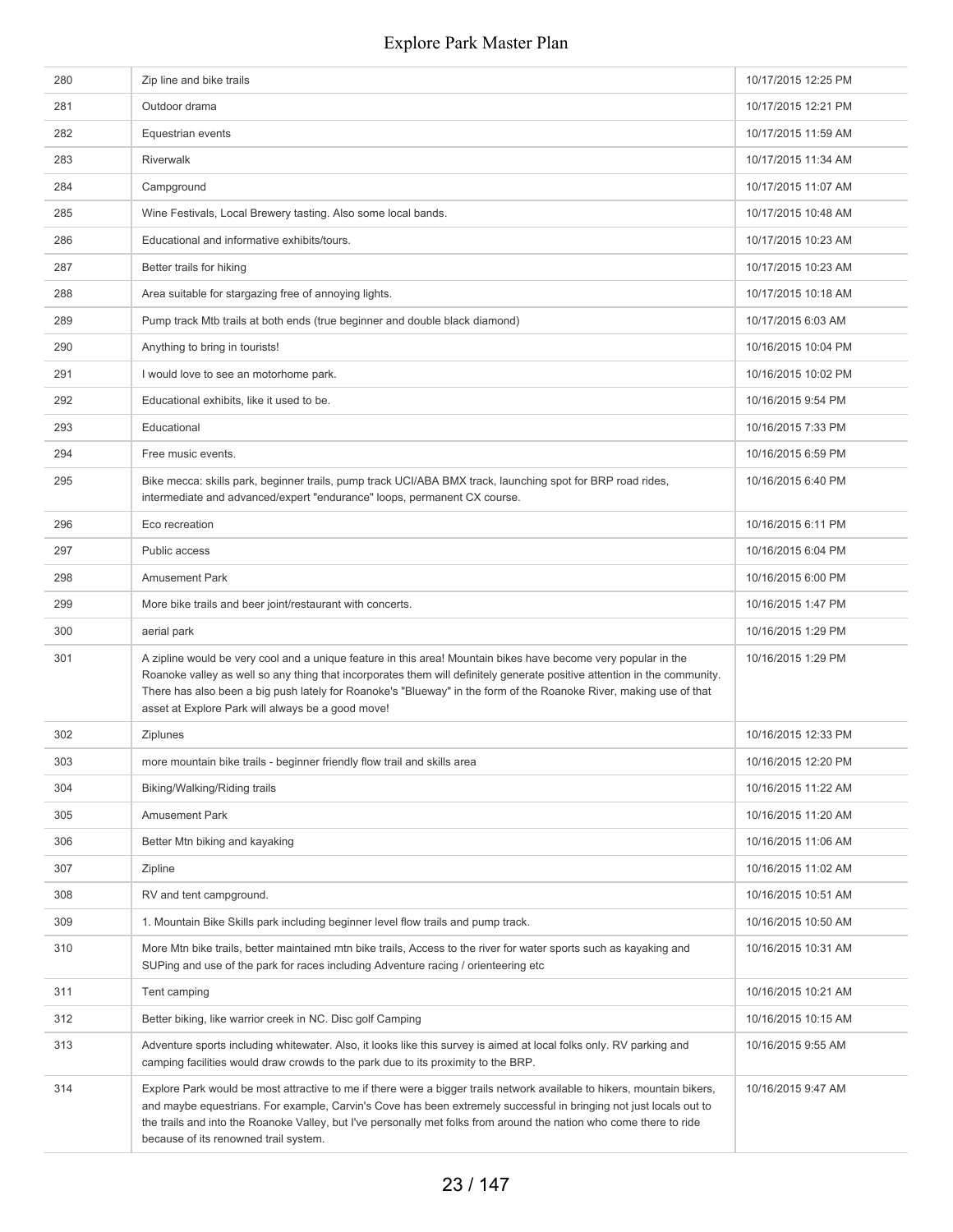| 315 | Mountain bike trails that are actually challenging                                                                                                           | 10/16/2015 9:45 AM  |
|-----|--------------------------------------------------------------------------------------------------------------------------------------------------------------|---------------------|
| 316 | Mountain bike trails                                                                                                                                         | 10/16/2015 9:22 AM  |
| 317 | A mountain bike skills park.                                                                                                                                 | 10/16/2015 8:46 AM  |
| 318 | Horse back riding trails and RV areas                                                                                                                        | 10/16/2015 7:53 AM  |
| 319 | Dog friendly/                                                                                                                                                | 10/15/2015 10:53 PM |
| 320 | I would love to see it return to the way it was. The living history was so cool, and it is sad to see the decaying<br>cabins/remnants of the Indian village. | 10/15/2015 9:00 PM  |
| 321 | Not sure.                                                                                                                                                    | 10/15/2015 7:30 PM  |
| 322 | Theme event                                                                                                                                                  | 10/15/2015 6:35 PM  |
| 323 | Better biking trails and a picnic area.                                                                                                                      | 10/15/2015 5:36 PM  |
| 324 | More bike trails and a bike shop.                                                                                                                            | 10/15/2015 5:24 PM  |
| 325 | Mountain Biking Kayaking                                                                                                                                     | 10/15/2015 4:16 PM  |
| 326 | Zip lines, water park. This area needs things to do with children. We are very limited in Roanoke.                                                           | 10/15/2015 3:10 PM  |
| 327 | Renn fest                                                                                                                                                    | 10/15/2015 2:42 PM  |
| 328 | I realize this is a tall order, but occasional horseback trail riding (rentals, for those of us who don't own a horse) would<br>be great.                    | 10/15/2015 1:11 PM  |
| 329 | Rv camping and or a lodge type hotel.                                                                                                                        | 10/15/2015 9:10 AM  |
| 330 | A whitewater park                                                                                                                                            | 10/15/2015 9:07 AM  |
| 331 | Coffee shop like Mill Mountian Coffee                                                                                                                        | 10/15/2015 2:29 AM  |
| 332 | Interactive tours                                                                                                                                            | 10/15/2015 12:35 AM |
| 333 | More bike and hiking trails, Kayak, ziplines and family friendly activities. Winter sports.                                                                  | 10/14/2015 11:10 PM |
| 334 | RV camping and bluegrass festivals                                                                                                                           | 10/14/2015 9:02 PM  |
| 335 | Shows, outdoor activities                                                                                                                                    | 10/14/2015 7:50 PM  |
| 336 | zip lines, ropes course, mountain biking, kayak course I've gone out of town monthly for 3 years for these activities                                        | 10/14/2015 7:01 PM  |
| 337 | ziipline, cabins, riverwalks                                                                                                                                 | 10/14/2015 4:13 PM  |
| 338 | Build an amusement park.                                                                                                                                     | 10/14/2015 12:33 PM |
| 339 | Trail and camping spots picnic what and swimming during the summer months                                                                                    | 10/14/2015 12:06 PM |
| 340 | The further development of the river area as an attraction, and increasing the ability to get to and use the water way.                                      | 10/14/2015 10:56 AM |
| 341 | Nature park with options to rent equipment                                                                                                                   | 10/14/2015 9:07 AM  |
| 342 | walking paths or hiking trails                                                                                                                               | 10/13/2015 6:40 PM  |
| 343 | 18 hole disc golf course with a pro shop.                                                                                                                    | 10/13/2015 6:29 PM  |
| 344 | A18 hole Disk Golf Course and a family Camp Ground.                                                                                                          | 10/13/2015 6:10 PM  |
| 345 | Ones that did not spend any tax dollars                                                                                                                      | 10/13/2015 1:03 PM  |
| 346 | I would love to see more camping/RV'ing. Roanoke County would gain the revenue instead of people traveling to<br>State Parks and spending their money there. | 10/13/2015 8:36 AM  |
| 347 | River walk                                                                                                                                                   | 10/13/2015 6:31 AM  |
| 348 | disc golf                                                                                                                                                    | 10/13/2015 12:03 AM |
| 349 | Mountain Biking, Retail such as a brewery and/or resturaunt                                                                                                  | 10/12/2015 9:39 PM  |
| 350 | camping                                                                                                                                                      | 10/12/2015 9:31 PM  |
| 351 | world class dic golf course                                                                                                                                  | 10/12/2015 8:48 PM  |
| 352 | Camp ground                                                                                                                                                  | 10/12/2015 8:18 PM  |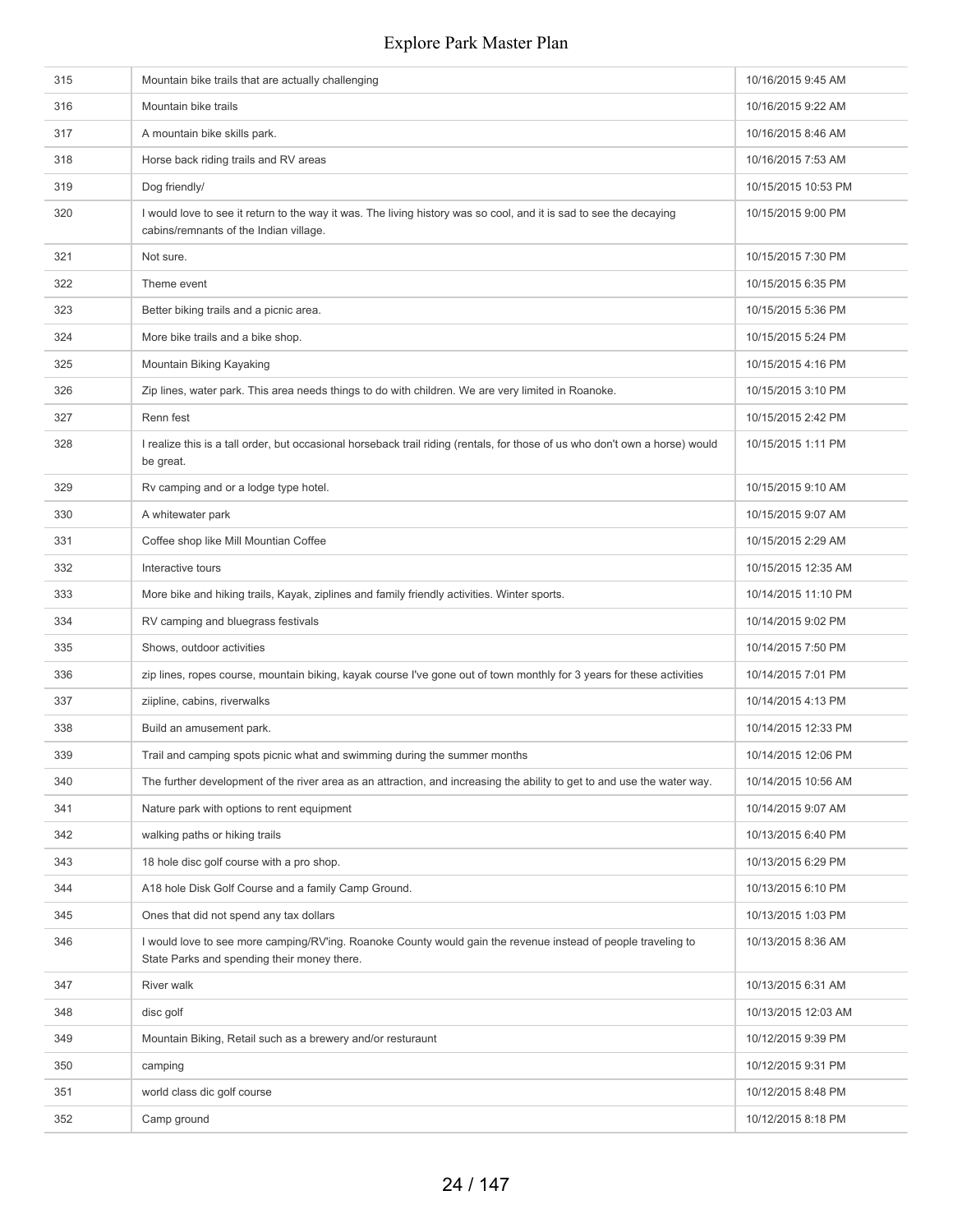| 353 | Keeping it clean and accessible, with good trails, markers and maps. Events to emphasize the outdoors and<br>adventure aspects, like kayaking and camping along the river with a guide perhaps.                                                                                                                                                                                                                                           | 10/12/2015 4:41 PM  |
|-----|-------------------------------------------------------------------------------------------------------------------------------------------------------------------------------------------------------------------------------------------------------------------------------------------------------------------------------------------------------------------------------------------------------------------------------------------|---------------------|
| 354 | Zip lines and rafting                                                                                                                                                                                                                                                                                                                                                                                                                     | 10/12/2015 3:41 PM  |
| 355 | Something we don't have elsewhere. Concerts are put on downtown Roanoke and now Dr Pepper Park and local<br>breweries. As far as breweries, they're all doing well and people seem to like them. We don't have anything<br>adventurous like zip lines and a good splash valley type park. A wide open area to picnic and options of paved walking<br>and off path type hiking would be good. A good area for weddings would do well also. | 10/12/2015 2:38 PM  |
| 356 | Fishing                                                                                                                                                                                                                                                                                                                                                                                                                                   | 10/12/2015 2:38 PM  |
| 357 | Make it an outdoor destination!                                                                                                                                                                                                                                                                                                                                                                                                           | 10/12/2015 2:28 PM  |
| 358 | back country camping spaces, races                                                                                                                                                                                                                                                                                                                                                                                                        | 10/12/2015 2:19 PM  |
| 359 | A Zip line area would be a great asset to the valley. Also expanded bike trails and a connection to the existing<br>greenways.                                                                                                                                                                                                                                                                                                            | 10/12/2015 2:19 PM  |
| 360 | This is a perfect location for a large concert venue which could double as an area to hold local events. While still<br>keeping the outdoor feel and incorporate trails and other outdoor activities.                                                                                                                                                                                                                                     | 10/12/2015 1:21 PM  |
| 361 | Walking trails with nature education along the trails, kayak launch with available rental, campsites and facilities.                                                                                                                                                                                                                                                                                                                      | 10/12/2015 12:17 PM |
| 362 | several zip lines                                                                                                                                                                                                                                                                                                                                                                                                                         | 10/12/2015 11:58 AM |
| 363 | I wonder if the local market would support some art and craft workshops of a day's duration                                                                                                                                                                                                                                                                                                                                               | 10/12/2015 11:32 AM |
| 364 | local history attractions                                                                                                                                                                                                                                                                                                                                                                                                                 | 10/12/2015 11:28 AM |
| 365 | cottegaes for rent, special events with showing of old buildings, people dressed in old clothes, like it was when first<br>opened. Areas for large reunions and rentals. A playground                                                                                                                                                                                                                                                     | 10/12/2015 11:25 AM |
| 366 | Festivals (craft/art/music) food and drinks                                                                                                                                                                                                                                                                                                                                                                                               | 10/12/2015 11:21 AM |
| 367 | I would like to have a zip line and a good restaurant, something on the comfort food side but accessible for all budgets.<br>As county more needs to be done to have our own community enjoy it, before we can bring people from outside.<br>Make it fun.                                                                                                                                                                                 | 10/12/2015 10:35 AM |
| 368 | family oriented                                                                                                                                                                                                                                                                                                                                                                                                                           | 10/12/2015 9:40 AM  |
| 369 | festivals, concerts, reenactments                                                                                                                                                                                                                                                                                                                                                                                                         | 10/12/2015 9:36 AM  |
| 370 | History interpretaiton / displays                                                                                                                                                                                                                                                                                                                                                                                                         | 10/12/2015 9:32 AM  |
| 371 | Would love to see trails available to horses and equestrians. Happy to share trails with bicycles and hikers. All groups<br>commit to sharing and keeping trails clean                                                                                                                                                                                                                                                                    | 10/12/2015 9:25 AM  |
| 372 | Perhaps a restaurant - set back in time, a farmers' market, campground for RVs, botanical gardens and fishing<br>opertunities                                                                                                                                                                                                                                                                                                             | 10/12/2015 9:17 AM  |
| 373 | Water park would be great for families                                                                                                                                                                                                                                                                                                                                                                                                    | 10/12/2015 9:10 AM  |
| 374 | Water park and Lodge would be very nice                                                                                                                                                                                                                                                                                                                                                                                                   | 10/12/2015 8:58 AM  |
| 375 | I would like to see the historical exhibits opened and expanded on. As well as recreational activities.                                                                                                                                                                                                                                                                                                                                   | 10/12/2015 8:52 AM  |
| 376 | zipline                                                                                                                                                                                                                                                                                                                                                                                                                                   | 10/12/2015 8:13 AM  |
| 377 | Fishing, camping                                                                                                                                                                                                                                                                                                                                                                                                                          | 10/12/2015 12:11 AM |
| 378 | Rustic camping with private wooded lots. With camp hosts and an amphitheater for acoustic concerts.                                                                                                                                                                                                                                                                                                                                       | 10/11/2015 7:35 PM  |
| 379 | Family Fun. Zip lines would be great. SPLASH PARK!                                                                                                                                                                                                                                                                                                                                                                                        | 10/11/2015 5:47 PM  |
| 380 | <b>Mountain Bike Trails</b>                                                                                                                                                                                                                                                                                                                                                                                                               | 10/11/2015 1:58 PM  |
| 381 | Mountain biking trails                                                                                                                                                                                                                                                                                                                                                                                                                    | 10/11/2015 1:52 PM  |
| 382 | I would like to see the natural beauty of the park lefthiking trails, bike trails. A botanical garden only if it were to<br>showcase the indigenous wildflowers and plants. I don't think the area should be over developed-especially since it is<br>along the Blue Ridge Parkway, it should highlight the natural environs. If it gets overdeveloped, you lose it's value.                                                              | 10/11/2015 9:51 AM  |
| 383 | camping, accessible trails, and MAYBE a brewery                                                                                                                                                                                                                                                                                                                                                                                           | 10/11/2015 9:04 AM  |
| 384 | Cabin rentals, children's playground, restaurant, zoo, gift shop, educational activities                                                                                                                                                                                                                                                                                                                                                  | 10/11/2015 12:14 AM |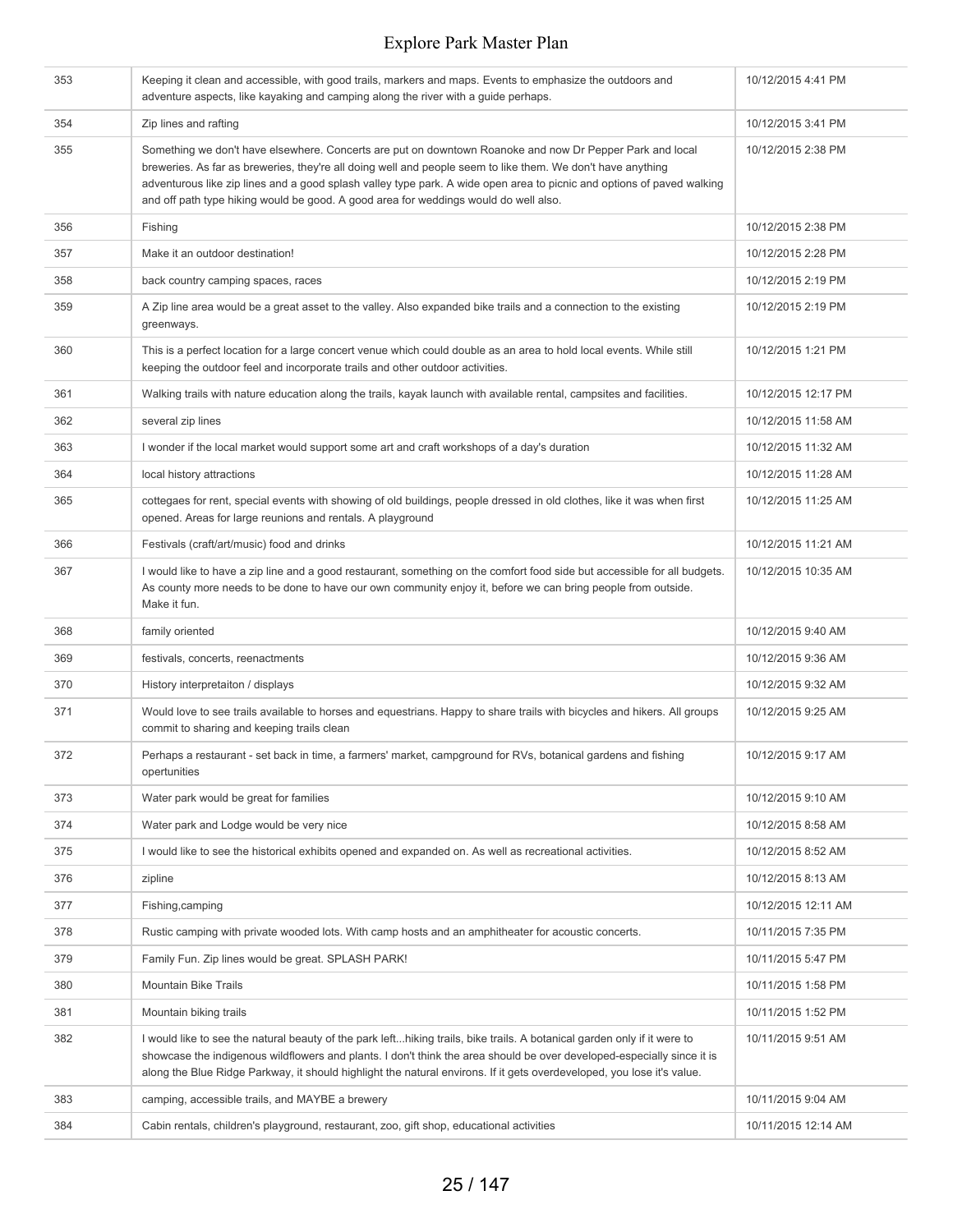| 385 | Equestrian                                                                                                                                                                                                                                                                                                                                                                                                                                                                                                                                                                                                                                                                                                                                                                                                                                                                                                                                                                                                                                                           | 10/10/2015 11:45 PM |
|-----|----------------------------------------------------------------------------------------------------------------------------------------------------------------------------------------------------------------------------------------------------------------------------------------------------------------------------------------------------------------------------------------------------------------------------------------------------------------------------------------------------------------------------------------------------------------------------------------------------------------------------------------------------------------------------------------------------------------------------------------------------------------------------------------------------------------------------------------------------------------------------------------------------------------------------------------------------------------------------------------------------------------------------------------------------------------------|---------------------|
| 386 | Hiking trails, campsites, bathrooms and and showers for the campsites, maybe some cabins. Anything related to<br>nature and the beauty of nature would be nice, like botanical gardens, nature center, riverwalk would be nice. Some<br>special events with music would be nice, like the bluegrass events at the Mill Mountain former campsite area. But<br>please don't make it too commercial. It's nice to have a place to come to that isn't overly developed and that has nature<br>and the outdoors as the primary attraction. My husband and I have enjoyed the most just having the opportunity to<br>walk and hike in a quiet, peaceful and lovely place, where we could just enjoy being outside and in nature. We like that<br>it is so peaceful and quiet and that you can really feel like you have the chance to just get some walk outside in nature<br>without noise or commotion going on around you. Quiet and a peaceful experience are precious in the modern world<br>and we hope that very important aspect of Explore Park can be preserved. | 10/10/2015 10:36 PM |
| 387 | Paved accessible trails                                                                                                                                                                                                                                                                                                                                                                                                                                                                                                                                                                                                                                                                                                                                                                                                                                                                                                                                                                                                                                              | 10/10/2015 8:11 PM  |
| 388 | I would love to see participation in the local food movement with a focus on Virginia Heritage. Plant ID classes would<br>be interesting as well are foraging ones                                                                                                                                                                                                                                                                                                                                                                                                                                                                                                                                                                                                                                                                                                                                                                                                                                                                                                   | 10/10/2015 6:59 PM  |
| 389 | additional trails, development of addional mountain and road biking opportunities                                                                                                                                                                                                                                                                                                                                                                                                                                                                                                                                                                                                                                                                                                                                                                                                                                                                                                                                                                                    | 10/10/2015 6:09 PM  |
| 390 | Ziplines, adventure park type activities                                                                                                                                                                                                                                                                                                                                                                                                                                                                                                                                                                                                                                                                                                                                                                                                                                                                                                                                                                                                                             | 10/10/2015 4:50 PM  |
| 391 | Mountain bike trails / park                                                                                                                                                                                                                                                                                                                                                                                                                                                                                                                                                                                                                                                                                                                                                                                                                                                                                                                                                                                                                                          | 10/10/2015 1:20 PM  |
| 392 | Cultural heritage diaplay and hiking trails.                                                                                                                                                                                                                                                                                                                                                                                                                                                                                                                                                                                                                                                                                                                                                                                                                                                                                                                                                                                                                         | 10/10/2015 12:47 PM |
| 393 | Family afortable                                                                                                                                                                                                                                                                                                                                                                                                                                                                                                                                                                                                                                                                                                                                                                                                                                                                                                                                                                                                                                                     | 10/10/2015 10:56 AM |
| 394 | Trails and areas for families and children                                                                                                                                                                                                                                                                                                                                                                                                                                                                                                                                                                                                                                                                                                                                                                                                                                                                                                                                                                                                                           | 10/10/2015 10:55 AM |
| 395 | Lodge, cabin                                                                                                                                                                                                                                                                                                                                                                                                                                                                                                                                                                                                                                                                                                                                                                                                                                                                                                                                                                                                                                                         | 10/10/2015 8:47 AM  |
| 396 | I want it to b about nature and historical if you add an attraction it wold ruin the purpose of the park                                                                                                                                                                                                                                                                                                                                                                                                                                                                                                                                                                                                                                                                                                                                                                                                                                                                                                                                                             | 10/10/2015 8:39 AM  |
| 397 | River sports                                                                                                                                                                                                                                                                                                                                                                                                                                                                                                                                                                                                                                                                                                                                                                                                                                                                                                                                                                                                                                                         | 10/10/2015 7:38 AM  |
| 398 | Ziplines would be fun but cabins first.                                                                                                                                                                                                                                                                                                                                                                                                                                                                                                                                                                                                                                                                                                                                                                                                                                                                                                                                                                                                                              | 10/10/2015 5:22 AM  |
| 399 | An actual park! Something for kids and adults                                                                                                                                                                                                                                                                                                                                                                                                                                                                                                                                                                                                                                                                                                                                                                                                                                                                                                                                                                                                                        | 10/10/2015 12:21 AM |
| 400 | Zipline                                                                                                                                                                                                                                                                                                                                                                                                                                                                                                                                                                                                                                                                                                                                                                                                                                                                                                                                                                                                                                                              | 10/9/2015 10:49 PM  |
| 401 | Zip lines would be amazing. The hiking trails are great but need to be better taken care of.                                                                                                                                                                                                                                                                                                                                                                                                                                                                                                                                                                                                                                                                                                                                                                                                                                                                                                                                                                         | 10/9/2015 8:43 PM   |
| 402 | dog friendly area                                                                                                                                                                                                                                                                                                                                                                                                                                                                                                                                                                                                                                                                                                                                                                                                                                                                                                                                                                                                                                                    | 10/9/2015 8:26 PM   |
| 403 | Amusement/water park                                                                                                                                                                                                                                                                                                                                                                                                                                                                                                                                                                                                                                                                                                                                                                                                                                                                                                                                                                                                                                                 | 10/9/2015 8:14 PM   |
| 404 | Availability of outdoor activities, kayaking, fishing hiking, biking, concerts zip line, etc.                                                                                                                                                                                                                                                                                                                                                                                                                                                                                                                                                                                                                                                                                                                                                                                                                                                                                                                                                                        | 10/9/2015 5:09 PM   |
| 405 | Amphitheater                                                                                                                                                                                                                                                                                                                                                                                                                                                                                                                                                                                                                                                                                                                                                                                                                                                                                                                                                                                                                                                         | 10/9/2015 3:19 PM   |
| 406 | Cabins, camp ground, trails, river access                                                                                                                                                                                                                                                                                                                                                                                                                                                                                                                                                                                                                                                                                                                                                                                                                                                                                                                                                                                                                            | 10/9/2015 3:10 PM   |
| 407 | musical events sculpture park nature Center/trails                                                                                                                                                                                                                                                                                                                                                                                                                                                                                                                                                                                                                                                                                                                                                                                                                                                                                                                                                                                                                   | 10/9/2015 2:54 PM   |
| 408 | Anything that focuses on fauna, flora and local history.                                                                                                                                                                                                                                                                                                                                                                                                                                                                                                                                                                                                                                                                                                                                                                                                                                                                                                                                                                                                             | 10/9/2015 2:32 PM   |
| 409 | swimming                                                                                                                                                                                                                                                                                                                                                                                                                                                                                                                                                                                                                                                                                                                                                                                                                                                                                                                                                                                                                                                             | 10/9/2015 12:02 PM  |
| 410 | hiking trails and nature centers                                                                                                                                                                                                                                                                                                                                                                                                                                                                                                                                                                                                                                                                                                                                                                                                                                                                                                                                                                                                                                     | 10/9/2015 11:58 AM  |
| 411 | Mountain biking trail                                                                                                                                                                                                                                                                                                                                                                                                                                                                                                                                                                                                                                                                                                                                                                                                                                                                                                                                                                                                                                                | 10/9/2015 11:58 AM  |
| 412 | I would most like to see horse back riding.                                                                                                                                                                                                                                                                                                                                                                                                                                                                                                                                                                                                                                                                                                                                                                                                                                                                                                                                                                                                                          | 10/9/2015 11:57 AM  |
| 413 | kayaking                                                                                                                                                                                                                                                                                                                                                                                                                                                                                                                                                                                                                                                                                                                                                                                                                                                                                                                                                                                                                                                             | 10/9/2015 11:57 AM  |
| 414 | i dont know i have never been there.                                                                                                                                                                                                                                                                                                                                                                                                                                                                                                                                                                                                                                                                                                                                                                                                                                                                                                                                                                                                                                 | 10/9/2015 11:55 AM  |
| 415 | hiking trails                                                                                                                                                                                                                                                                                                                                                                                                                                                                                                                                                                                                                                                                                                                                                                                                                                                                                                                                                                                                                                                        | 10/9/2015 11:55 AM  |
| 416 | <b>ZOOS</b>                                                                                                                                                                                                                                                                                                                                                                                                                                                                                                                                                                                                                                                                                                                                                                                                                                                                                                                                                                                                                                                          | 10/9/2015 11:55 AM  |
| 417 | i don't know                                                                                                                                                                                                                                                                                                                                                                                                                                                                                                                                                                                                                                                                                                                                                                                                                                                                                                                                                                                                                                                         | 10/9/2015 11:55 AM  |
| 418 | Perhaps a Nature Watch, where there are designated areas with signs showing when and where you can see certain<br>animals.                                                                                                                                                                                                                                                                                                                                                                                                                                                                                                                                                                                                                                                                                                                                                                                                                                                                                                                                           | 10/9/2015 11:53 AM  |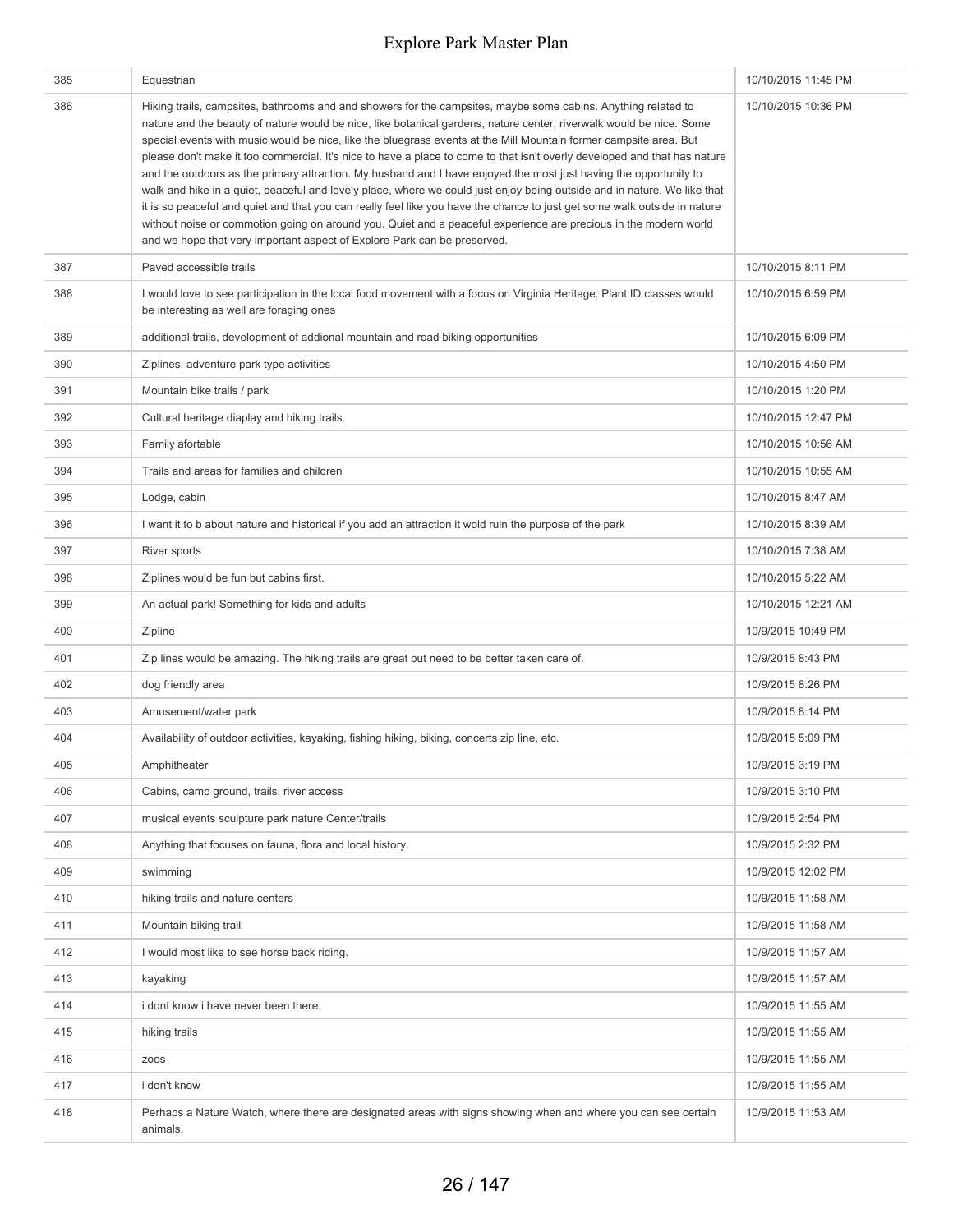| 419 | Nature Huts                                                                                                                                                                                                                                                             | 10/9/2015 11:52 AM |
|-----|-------------------------------------------------------------------------------------------------------------------------------------------------------------------------------------------------------------------------------------------------------------------------|--------------------|
| 420 | The cool ones                                                                                                                                                                                                                                                           | 10/9/2015 11:52 AM |
| 421 | Zip lines and other such adventure programs, hiking trails.                                                                                                                                                                                                             | 10/9/2015 11:50 AM |
| 422 | rollercoaster                                                                                                                                                                                                                                                           | 10/9/2015 11:50 AM |
| 423 | The Hiking trails                                                                                                                                                                                                                                                       | 10/9/2015 11:49 AM |
| 424 | Family Bathrooms                                                                                                                                                                                                                                                        | 10/9/2015 11:49 AM |
| 425 | BMX Course / Track Restaurant - not a chain restaurant - one that would attract people from the Roanoke and<br>surrounding areas - something like the Homeplace Restaurant in Catawba or the old Brugh's Tavern. It needs to be a<br>restaurant that has regular hours. | 10/9/2015 11:39 AM |
| 426 | Parks, kids playing and having fun, and pearnts sitting comfortably watching their kids.                                                                                                                                                                                | 10/9/2015 10:26 AM |
| 427 | water activities                                                                                                                                                                                                                                                        | 10/9/2015 10:18 AM |
| 428 | ziplines                                                                                                                                                                                                                                                                | 10/9/2015 10:18 AM |
| 429 | Fishing access                                                                                                                                                                                                                                                          | 10/9/2015 10:17 AM |
| 430 | Lots of Recreational activities for youth and adults                                                                                                                                                                                                                    | 10/9/2015 10:17 AM |
| 431 | n/a                                                                                                                                                                                                                                                                     | 10/9/2015 10:17 AM |
| 432 | A water park.                                                                                                                                                                                                                                                           | 10/9/2015 10:16 AM |
| 433 | park                                                                                                                                                                                                                                                                    | 10/9/2015 10:14 AM |
| 434 | q8q3834y4t34yv85we8v7teywrw                                                                                                                                                                                                                                             | 10/9/2015 10:14 AM |
| 435 | wildlife                                                                                                                                                                                                                                                                | 10/9/2015 10:13 AM |
| 436 | white water rafting                                                                                                                                                                                                                                                     | 10/9/2015 10:13 AM |
| 437 | a lake to fish at                                                                                                                                                                                                                                                       | 10/9/2015 10:13 AM |
| 438 | wildlife                                                                                                                                                                                                                                                                | 10/9/2015 10:11 AM |
| 439 | ziplines                                                                                                                                                                                                                                                                | 10/9/2015 10:11 AM |
| 440 | Fishing                                                                                                                                                                                                                                                                 | 10/9/2015 10:11 AM |
| 441 | Zip lines!!                                                                                                                                                                                                                                                             | 10/9/2015 10:10 AM |
| 442 | Biking and ayaking                                                                                                                                                                                                                                                      | 10/9/2015 10:09 AM |
| 443 | I have no idea.                                                                                                                                                                                                                                                         | 10/9/2015 10:06 AM |
| 444 | zipline                                                                                                                                                                                                                                                                 | 10/9/2015 9:42 AM  |
| 445 | a lazy river                                                                                                                                                                                                                                                            | 10/9/2015 9:39 AM  |
| 446 | At an Explore Park, I would like to see campsites, and have fishing access.                                                                                                                                                                                             | 10/9/2015 9:37 AM  |
| 447 | I would most likely see hiking, camping.                                                                                                                                                                                                                                | 10/9/2015 9:37 AM  |
| 448 | Fishing and Kayaking                                                                                                                                                                                                                                                    | 10/9/2015 9:36 AM  |
| 449 | HORSES, WOLVES, ANIMALS IN GENERAL I WANT TO PET THEM                                                                                                                                                                                                                   | 10/9/2015 9:33 AM  |
| 450 | horses                                                                                                                                                                                                                                                                  | 10/9/2015 9:33 AM  |
| 451 | ziplines                                                                                                                                                                                                                                                                | 10/9/2015 9:33 AM  |
| 452 | Water/Scenery Overlooks                                                                                                                                                                                                                                                 | 10/9/2015 9:31 AM  |
| 453 | i would most likly like to see ziplines                                                                                                                                                                                                                                 | 10/9/2015 9:26 AM  |
| 454 | Greenery                                                                                                                                                                                                                                                                | 10/9/2015 9:24 AM  |
| 455 | A nature walk.                                                                                                                                                                                                                                                          | 10/9/2015 9:17 AM  |
| 456 | Ziplining                                                                                                                                                                                                                                                               | 10/9/2015 9:15 AM  |
| 457 | none                                                                                                                                                                                                                                                                    | 10/9/2015 9:12 AM  |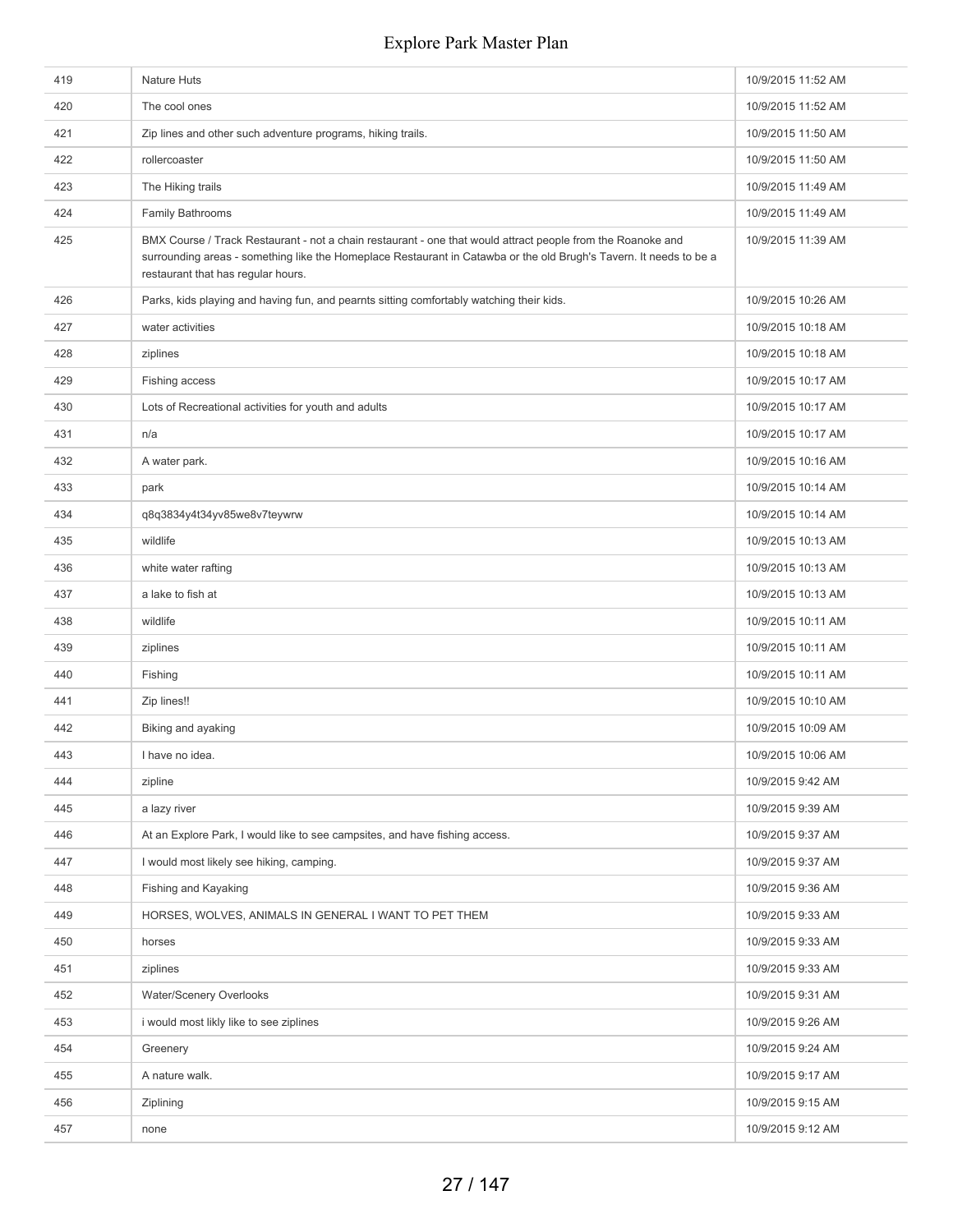| 458 | I have no idea, i have never been                                                                                                                                                                                                                                                                                                                                                                                                                                                                                                                                                                                                                                                                                                                                                                                                                                                                                                                         | 10/9/2015 9:12 AM  |
|-----|-----------------------------------------------------------------------------------------------------------------------------------------------------------------------------------------------------------------------------------------------------------------------------------------------------------------------------------------------------------------------------------------------------------------------------------------------------------------------------------------------------------------------------------------------------------------------------------------------------------------------------------------------------------------------------------------------------------------------------------------------------------------------------------------------------------------------------------------------------------------------------------------------------------------------------------------------------------|--------------------|
| 459 | <b>Butterfly Garden</b>                                                                                                                                                                                                                                                                                                                                                                                                                                                                                                                                                                                                                                                                                                                                                                                                                                                                                                                                   | 10/9/2015 9:11 AM  |
| 460 | hiking/fishing                                                                                                                                                                                                                                                                                                                                                                                                                                                                                                                                                                                                                                                                                                                                                                                                                                                                                                                                            | 10/9/2015 9:07 AM  |
| 461 | Ziplines                                                                                                                                                                                                                                                                                                                                                                                                                                                                                                                                                                                                                                                                                                                                                                                                                                                                                                                                                  | 10/8/2015 9:32 PM  |
| 462 | We need a botanical garden in Roanoke Valley!! The botanical gardens in Booth Bay harbor in Maine are a wonderful<br>example of a highly successful attraction. Always love hiking, biking, kayak launching.                                                                                                                                                                                                                                                                                                                                                                                                                                                                                                                                                                                                                                                                                                                                              | 10/8/2015 12:10 PM |
| 463 | Recreation, hiking trails, events                                                                                                                                                                                                                                                                                                                                                                                                                                                                                                                                                                                                                                                                                                                                                                                                                                                                                                                         | 10/8/2015 9:50 AM  |
| 464 | Great bike trails.                                                                                                                                                                                                                                                                                                                                                                                                                                                                                                                                                                                                                                                                                                                                                                                                                                                                                                                                        | 10/8/2015 9:38 AM  |
| 465 | Kayaking                                                                                                                                                                                                                                                                                                                                                                                                                                                                                                                                                                                                                                                                                                                                                                                                                                                                                                                                                  | 10/8/2015 9:37 AM  |
| 466 | Tree house cabins and kayak rental launch. A small amphitheater and restaurant with an over look type bar seating<br>with craft beers.                                                                                                                                                                                                                                                                                                                                                                                                                                                                                                                                                                                                                                                                                                                                                                                                                    | 10/8/2015 9:27 AM  |
| 467 | Splash park                                                                                                                                                                                                                                                                                                                                                                                                                                                                                                                                                                                                                                                                                                                                                                                                                                                                                                                                               | 10/8/2015 8:49 AM  |
| 468 | Camping. There are now no places to camp in the Roanoke Valley.                                                                                                                                                                                                                                                                                                                                                                                                                                                                                                                                                                                                                                                                                                                                                                                                                                                                                           | 10/8/2015 8:45 AM  |
| 469 | Water access.                                                                                                                                                                                                                                                                                                                                                                                                                                                                                                                                                                                                                                                                                                                                                                                                                                                                                                                                             | 10/8/2015 7:07 AM  |
| 470 | Biking & Hiking trails                                                                                                                                                                                                                                                                                                                                                                                                                                                                                                                                                                                                                                                                                                                                                                                                                                                                                                                                    | 10/8/2015 4:04 AM  |
| 471 | Mountain Biking and Camping.                                                                                                                                                                                                                                                                                                                                                                                                                                                                                                                                                                                                                                                                                                                                                                                                                                                                                                                              | 10/8/2015 12:23 AM |
| 472 | Winery or brewery with lodging. Similar to the Biltmore Estate. Like a destination themed park.                                                                                                                                                                                                                                                                                                                                                                                                                                                                                                                                                                                                                                                                                                                                                                                                                                                           | 10/7/2015 11:13 PM |
| 473 | Hiking Trails with good vistas, Special needs kids' trails, kayaking, brewery                                                                                                                                                                                                                                                                                                                                                                                                                                                                                                                                                                                                                                                                                                                                                                                                                                                                             | 10/7/2015 11:10 PM |
| 474 | It must be retained in a natural state, that's what makes it so special. We have enough commercialism and certainly<br>don't need to mess up this pristine area by adding campsites/ rv spaces and other similar things. I appreciate that<br>wildlife has a safe environment in which to live peacefully, it is a special treat to go out on a run and see nature at its<br>best. I understand the economic problem, explore park needs to "earn" it's keep. But let's be good stewards of nature<br>and do the right thing. We have camping at Roanoke mountain, it is not at capacity. I go to explore park weekly, I<br>know every trail out there. That is what I love about this very special place. I would support running/ hiking events,<br>nature tours, even dining services but I would not support more unneeded development. We don't have many spaces<br>like this left, I really want to preserve this space to the best of our ability. | 10/7/2015 8:13 PM  |
| 475 | Nature preserve                                                                                                                                                                                                                                                                                                                                                                                                                                                                                                                                                                                                                                                                                                                                                                                                                                                                                                                                           | 10/7/2015 8:08 PM  |
| 476 | adventure/ropes course AFFORDABLE for middle class to frequent                                                                                                                                                                                                                                                                                                                                                                                                                                                                                                                                                                                                                                                                                                                                                                                                                                                                                            | 10/7/2015 8:05 PM  |
| 477 | Cultural heritage displays                                                                                                                                                                                                                                                                                                                                                                                                                                                                                                                                                                                                                                                                                                                                                                                                                                                                                                                                | 10/7/2015 7:42 PM  |
| 478 | anything involving outdoor physical activities                                                                                                                                                                                                                                                                                                                                                                                                                                                                                                                                                                                                                                                                                                                                                                                                                                                                                                            | 10/7/2015 4:59 PM  |
| 479 | Amphitheater! It's out enough that noise violations wouldn't be an issue and with the space, we could get bigger<br>names and artists. Also adventure activities such as ziplines and an aerial park would be great because there is not<br>one around here.                                                                                                                                                                                                                                                                                                                                                                                                                                                                                                                                                                                                                                                                                              | 10/7/2015 4:46 PM  |
| 480 | Adventure Themed zip line, ropes course, rock climbing wall, water spray park                                                                                                                                                                                                                                                                                                                                                                                                                                                                                                                                                                                                                                                                                                                                                                                                                                                                             | 10/7/2015 4:02 PM  |
| 481 | Mountain bike skills area                                                                                                                                                                                                                                                                                                                                                                                                                                                                                                                                                                                                                                                                                                                                                                                                                                                                                                                                 | 10/7/2015 2:08 PM  |
| 482 | Better whitewater! Scheduled releases from the dam for just a couple of hours each Saturday and Sunday combined<br>with some enhanced whitewater play features on the Roanoke River would be great! Also, improving the water quality<br>and amount of garbage along the river would improve the whitewater experience.                                                                                                                                                                                                                                                                                                                                                                                                                                                                                                                                                                                                                                   | 10/7/2015 1:38 PM  |
| 483 | Opening of Brewery / Restaurant The Brugh Tavern                                                                                                                                                                                                                                                                                                                                                                                                                                                                                                                                                                                                                                                                                                                                                                                                                                                                                                          | 10/7/2015 11:57 AM |
| 484 | Mountain bike trails - my son is learning to ride.                                                                                                                                                                                                                                                                                                                                                                                                                                                                                                                                                                                                                                                                                                                                                                                                                                                                                                        | 10/7/2015 11:38 AM |
| 485 | Zip lines would be cool. But more maintained trails.                                                                                                                                                                                                                                                                                                                                                                                                                                                                                                                                                                                                                                                                                                                                                                                                                                                                                                      | 10/7/2015 10:55 AM |
| 486 | Adventure tourism would be a great asset to the region. Ziplines, whitewater park                                                                                                                                                                                                                                                                                                                                                                                                                                                                                                                                                                                                                                                                                                                                                                                                                                                                         | 10/7/2015 10:20 AM |
| 487 | I love going to Charlotte to their white water center! It really draws people from all over!!                                                                                                                                                                                                                                                                                                                                                                                                                                                                                                                                                                                                                                                                                                                                                                                                                                                             | 10/7/2015 10:00 AM |
| 488 | Zip lines would be amazing. Cafe, restaurant. Cabins.                                                                                                                                                                                                                                                                                                                                                                                                                                                                                                                                                                                                                                                                                                                                                                                                                                                                                                     | 10/7/2015 7:13 AM  |
| 489 | <b>Aerial Park</b>                                                                                                                                                                                                                                                                                                                                                                                                                                                                                                                                                                                                                                                                                                                                                                                                                                                                                                                                        | 10/6/2015 11:19 PM |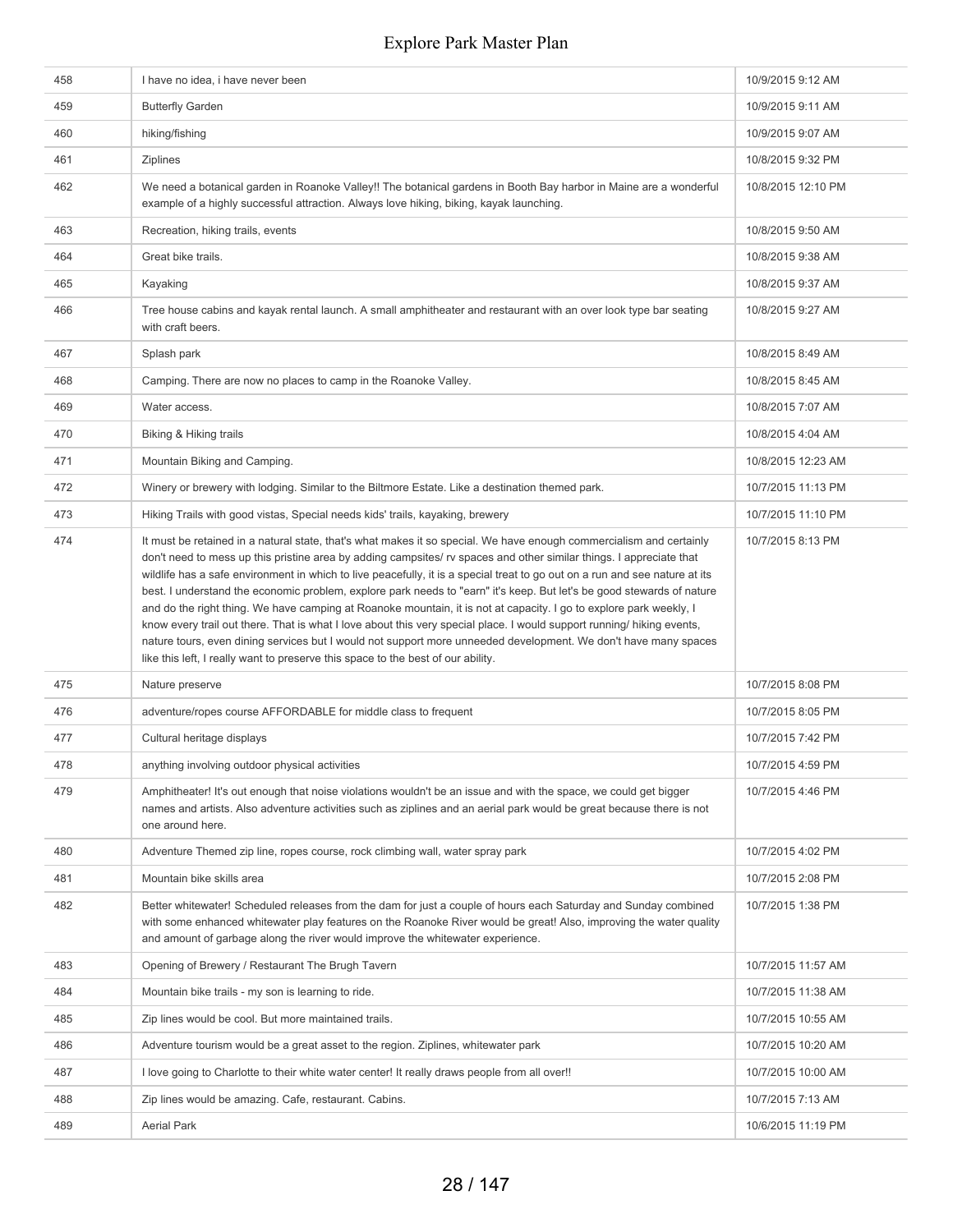| 490 | <b>Horseback Riding Trails</b>                                                                                                                                                                                                                                                                                                                                                                                      | 10/6/2015 10:22 PM |
|-----|---------------------------------------------------------------------------------------------------------------------------------------------------------------------------------------------------------------------------------------------------------------------------------------------------------------------------------------------------------------------------------------------------------------------|--------------------|
| 491 | <b>Amusement Park</b>                                                                                                                                                                                                                                                                                                                                                                                               | 10/6/2015 9:29 PM  |
| 492 | Primitive recreation. Please don't overdevelop like many state parks. Although I'd love the river trail to have better river<br>access for hikers.                                                                                                                                                                                                                                                                  | 10/6/2015 9:18 PM  |
| 493 | Paved bike trails                                                                                                                                                                                                                                                                                                                                                                                                   | 10/6/2015 8:22 PM  |
| 494 | Fishing and nature attractions                                                                                                                                                                                                                                                                                                                                                                                      | 10/6/2015 6:48 PM  |
| 495 | Better maintained mountain bike trails. I'd love to see ziplining. I don't know of any other park in the area that would<br>offer that special type of fun. It would be a great marketing tool to get citizens to go to the park. However, I'm not sure<br>if county insurance would cover possible injuries or if a waiver form would be required to sign. I'd also love to see<br>sledding and a tobaganning run. | 10/6/2015 6:00 PM  |
| 496 | Equine Park and Trails.                                                                                                                                                                                                                                                                                                                                                                                             | 10/6/2015 4:47 PM  |
| 497 | Nature/ adventure ie hiking, biking, river access                                                                                                                                                                                                                                                                                                                                                                   | 10/6/2015 4:28 PM  |
| 498 | Accessible activities that families can participate in without having to pay a heavy fee each time. Ziplines are great, but<br>expensive and definitely do that once, but maybe that's all. Mountain biking, hiking, walking trails, picnics, disc golf,<br>etc. all great options.                                                                                                                                 | 10/6/2015 4:11 PM  |
| 499 | <b>Equestrian Facilities</b>                                                                                                                                                                                                                                                                                                                                                                                        | 10/6/2015 4:10 PM  |
| 500 | Dollywood                                                                                                                                                                                                                                                                                                                                                                                                           | 10/6/2015 4:07 PM  |
| 501 | I would love to see educational things such as someone talking about the wildlife. When I visited the park before it<br>closed the first time I was in love with the living history and the storytelling about the past I feel those would be great<br>to have to showcase the history of the area.                                                                                                                 | 10/6/2015 4:04 PM  |
| 502 | Equestrian trails                                                                                                                                                                                                                                                                                                                                                                                                   | 10/6/2015 2:50 PM  |
| 503 | I'd like to see a zip line and an aerial park, as well as a camp ground                                                                                                                                                                                                                                                                                                                                             | 10/6/2015 2:48 PM  |
| 504 | Theme park                                                                                                                                                                                                                                                                                                                                                                                                          | 10/6/2015 2:44 PM  |
| 505 | what I would likt to see at Explore park is a nice fishing spot close to home or a form of camping.                                                                                                                                                                                                                                                                                                                 | 10/6/2015 2:18 PM  |
| 506 | Outdoor activites (ex. Trails, campsites, fishing, river canoeing/kayaking)                                                                                                                                                                                                                                                                                                                                         | 10/6/2015 2:16 PM  |
| 507 | a beautiful landscape and along with fun activities and to be out in the relatively untamed wild wild but save from a<br>number if worries such as animals                                                                                                                                                                                                                                                          | 10/6/2015 2:13 PM  |
| 508 | Theme park Water park Animal preserve                                                                                                                                                                                                                                                                                                                                                                               | 10/6/2015 2:10 PM  |
| 509 | REPLICA OF SHADOW MOSES ISLAND METAL GEAR METAL GEAR poptarts                                                                                                                                                                                                                                                                                                                                                       | 10/6/2015 2:09 PM  |
| 510 | I would like to see zip lining and outdoors activities. You should model it after the nation white water rafting center in<br>Charlotte NC.                                                                                                                                                                                                                                                                         | 10/6/2015 2:05 PM  |
| 511 | Anything fishing                                                                                                                                                                                                                                                                                                                                                                                                    | 10/6/2015 2:05 PM  |
| 512 | I would love to see horse trails and campsites that would accomodate horses to be stabled while visiting there for<br>overnight camping                                                                                                                                                                                                                                                                             | 10/6/2015 1:54 PM  |
| 513 | State or national park; preservation of natural resources                                                                                                                                                                                                                                                                                                                                                           | 10/6/2015 1:49 PM  |
| 514 | Outdoor recreation opportunities, Appalachian culture/heritage and history events                                                                                                                                                                                                                                                                                                                                   | 10/6/2015 1:21 PM  |
| 515 | Outdoor activities                                                                                                                                                                                                                                                                                                                                                                                                  | 10/6/2015 12:34 PM |
| 516 | Indian Village                                                                                                                                                                                                                                                                                                                                                                                                      | 10/6/2015 12:05 PM |
| 517 | I think that i theme park would be nice                                                                                                                                                                                                                                                                                                                                                                             | 10/6/2015 12:02 PM |
| 518 | Ziplines                                                                                                                                                                                                                                                                                                                                                                                                            | 10/6/2015 11:57 AM |
| 519 | RV/Campsite                                                                                                                                                                                                                                                                                                                                                                                                         | 10/6/2015 11:54 AM |
| 520 | ZIPLINE!!                                                                                                                                                                                                                                                                                                                                                                                                           | 10/6/2015 11:49 AM |
| 521 | Amusement Park, Rides, Attractions.                                                                                                                                                                                                                                                                                                                                                                                 | 10/6/2015 11:47 AM |
| 522 | HORSEBACK RIDING with designated trails, camping, and parking.                                                                                                                                                                                                                                                                                                                                                      | 10/6/2015 11:33 AM |
| 523 | more trails for running, hiking, and biking                                                                                                                                                                                                                                                                                                                                                                         | 10/6/2015 10:49 AM |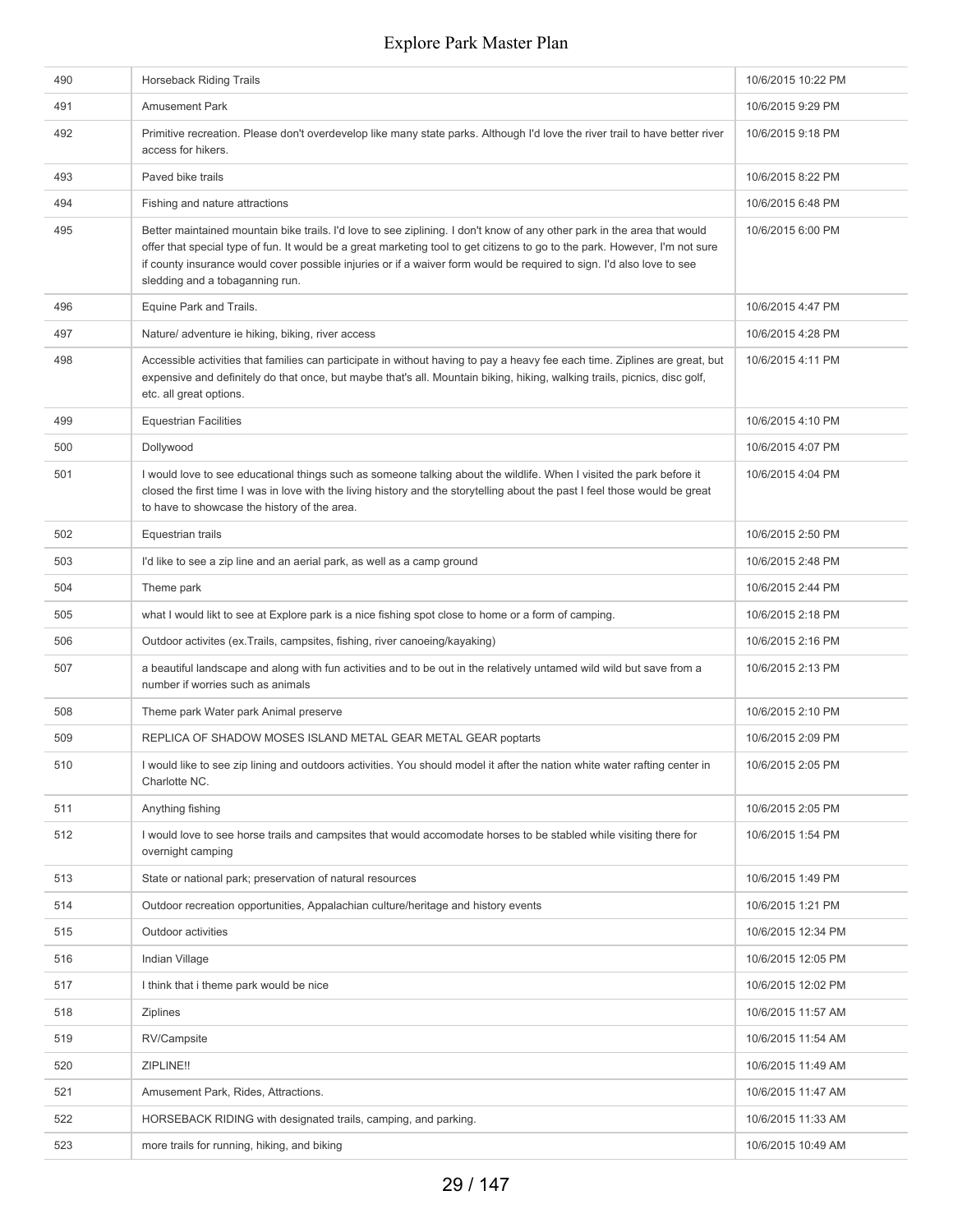| 524 | What better place to put camping near the river. Make river accessible to the handicap. Make park accessible to the<br>older crowd. Make it safe to be there. Hate that Roanoke Campground closed.                                                                                                                                                                                                        | 10/6/2015 10:43 AM |
|-----|-----------------------------------------------------------------------------------------------------------------------------------------------------------------------------------------------------------------------------------------------------------------------------------------------------------------------------------------------------------------------------------------------------------|--------------------|
| 525 | I'd like hiking, river access and rentals, and a brewery.                                                                                                                                                                                                                                                                                                                                                 | 10/6/2015 10:38 AM |
| 526 | I dont really want the nature thats there to be lost so definitely anything thats gonna keep it there.                                                                                                                                                                                                                                                                                                    | 10/6/2015 10:29 AM |
| 527 | I love the idea of an amusement park or just something very nature oriented                                                                                                                                                                                                                                                                                                                               | 10/6/2015 10:26 AM |
| 528 | A skatepark for skateboarders or bmx riders                                                                                                                                                                                                                                                                                                                                                               | 10/6/2015 10:22 AM |
| 529 | waterpark                                                                                                                                                                                                                                                                                                                                                                                                 | 10/6/2015 10:20 AM |
| 530 | I would like to see campsites at Explore Park                                                                                                                                                                                                                                                                                                                                                             | 10/6/2015 10:19 AM |
| 531 | A good restaurant and lodge (affordable food) nice gift shop                                                                                                                                                                                                                                                                                                                                              | 10/6/2015 10:14 AM |
| 532 | dinsey                                                                                                                                                                                                                                                                                                                                                                                                    | 10/6/2015 10:04 AM |
| 533 | Zipline, kayaking, greenway paved trail                                                                                                                                                                                                                                                                                                                                                                   | 10/6/2015 10:02 AM |
| 534 | Camping-it's a long drive to find a good campsite near roanoke                                                                                                                                                                                                                                                                                                                                            | 10/6/2015 9:58 AM  |
| 535 | Hiking, nature activities                                                                                                                                                                                                                                                                                                                                                                                 | 10/6/2015 9:53 AM  |
| 536 | Horse trails.                                                                                                                                                                                                                                                                                                                                                                                             | 10/6/2015 9:26 AM  |
| 537 | Tri-sport races                                                                                                                                                                                                                                                                                                                                                                                           | 10/6/2015 9:25 AM  |
| 538 | Camping, hiking, with ability to get closer to the river area by vehicle. I would then visit a few times a week.                                                                                                                                                                                                                                                                                          | 10/6/2015 8:02 AM  |
| 539 | Any sort of outdoor adventure activity. I am very excited by the prospect of a zip lining site so close to my home.<br>Honestly, every option in question five excites me. I wouldn't be disappointed no matter what direction the board<br>chooses at this point.                                                                                                                                        | 10/6/2015 8:02 AM  |
| 540 | Brewery, river walk,                                                                                                                                                                                                                                                                                                                                                                                      | 10/6/2015 2:55 AM  |
| 541 | Living history                                                                                                                                                                                                                                                                                                                                                                                            | 10/6/2015 2:35 AM  |
| 542 | Tree house cabins, zip lines, white water park, bmx/ mountain bike park                                                                                                                                                                                                                                                                                                                                   | 10/6/2015 12:14 AM |
| 543 | Horse trails and horse camping                                                                                                                                                                                                                                                                                                                                                                            | 10/5/2015 10:39 PM |
| 544 | Zip lines, Water Park, canoe/kayak rental, hiking and biking trails, campground, swimming pool, restaurant                                                                                                                                                                                                                                                                                                | 10/5/2015 8:39 PM  |
| 545 | Roanoke could use a "natural playground" similar to Boxerwood Gardens. Also, since Roanoke Mnt Campground<br>closed, there is not any decent camping close by so I could see camping as a valuable assent to Explore Park. I<br>believe that passive recreation is what people want but if too many people start to use the area, litter could become a<br>problem, especially looking at Rutrough Point. | 10/5/2015 8:26 PM  |
| 546 | Camping opportunities with water and electrical hookups. These amenities are not offered anywhere on the parkway.<br>Just think what a draw that would be for parkway travelers who want a little creature comfort!                                                                                                                                                                                       | 10/5/2015 6:51 PM  |
| 547 | Kayak and canoe access and facilities, white water park                                                                                                                                                                                                                                                                                                                                                   | 10/5/2015 6:32 PM  |
| 548 | Brewery or Brew Pub.                                                                                                                                                                                                                                                                                                                                                                                      | 10/5/2015 3:49 PM  |
| 549 | Lodge/Restaurant/Lodging                                                                                                                                                                                                                                                                                                                                                                                  | 10/5/2015 3:49 PM  |
| 550 | Shaded playgrounds, spray park, cabins                                                                                                                                                                                                                                                                                                                                                                    | 10/5/2015 3:38 PM  |
| 551 | Maintenance and expansion of bike trails and improved river access for whitewater with scheduled releases from<br>Niagara down                                                                                                                                                                                                                                                                            | 10/5/2015 3:37 PM  |
| 552 | Museum of local culture and natural world                                                                                                                                                                                                                                                                                                                                                                 | 10/5/2015 3:28 PM  |
| 553 | Adventure tourism                                                                                                                                                                                                                                                                                                                                                                                         | 10/5/2015 3:22 PM  |
| 554 | Horse trails                                                                                                                                                                                                                                                                                                                                                                                              | 10/5/2015 3:17 PM  |
| 555 | Equestrian trails & horse camping area                                                                                                                                                                                                                                                                                                                                                                    | 10/5/2015 3:14 PM  |
| 556 | Passive recreation, river access, hiking trails                                                                                                                                                                                                                                                                                                                                                           | 10/5/2015 3:07 PM  |
| 557 | The 18th century historical Early Settlers Community as was part of the original plan                                                                                                                                                                                                                                                                                                                     | 10/5/2015 2:59 PM  |
| 558 | A tourism or other event space                                                                                                                                                                                                                                                                                                                                                                            | 10/5/2015 2:35 PM  |
| 559 | RV park with cabin rentals. Nice restaurant with local theme                                                                                                                                                                                                                                                                                                                                              | 10/5/2015 2:32 PM  |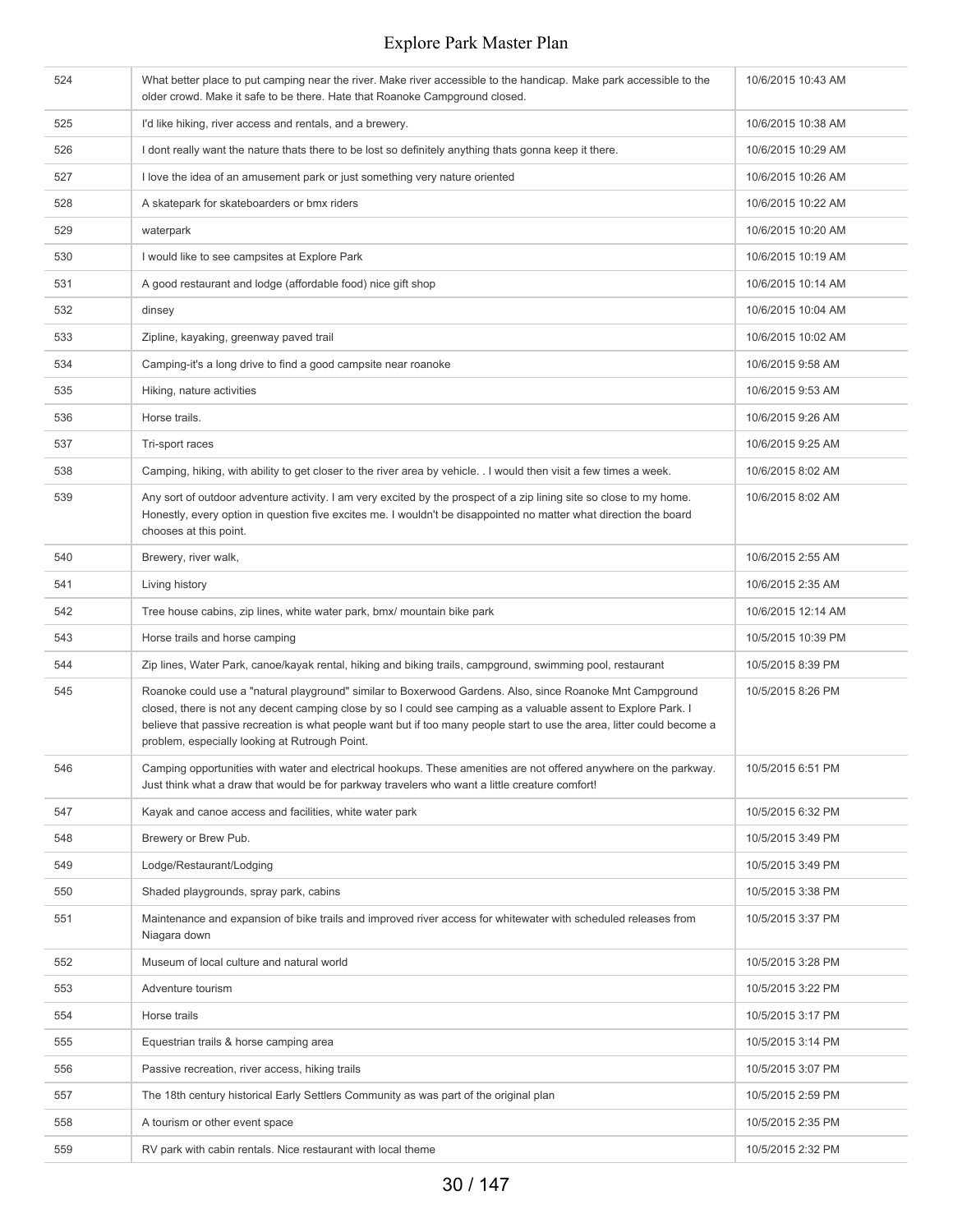| 560 | Something run by an actual business so it has a chance of success                                                                                                                                                                                                                                               | 10/5/2015 1:52 PM  |
|-----|-----------------------------------------------------------------------------------------------------------------------------------------------------------------------------------------------------------------------------------------------------------------------------------------------------------------|--------------------|
| 561 | Camping with option for nice family cabins like the ones found at many VA state parks. Would like to see amenities<br>involving river access (canoe/kayak/tubing etc.) and believe that a zipline/aerial park would be a great addition that<br>surprisingly isn't found anywhere else currently in the Valley. | 10/5/2015 1:07 PM  |
| 562 | I would like to see a new observation deck of some sort. I would also like to see many kid-friendly aspects.                                                                                                                                                                                                    | 10/5/2015 12:39 PM |
| 563 | A zipline for fun and you can see nature. Nature hiking trails.                                                                                                                                                                                                                                                 | 10/5/2015 12:33 PM |
| 564 | Hiking, biking, riverwalk trails, and nature themed attractions.                                                                                                                                                                                                                                                | 10/5/2015 12:31 PM |
| 565 | Any adventurous type of activity that would be fun for younger people.                                                                                                                                                                                                                                          | 10/5/2015 12:31 PM |
| 566 | More mountain biking trails. I love mountain biking up there. If you are referring to a new attraction, then probably a<br>canoe/kayak launch.                                                                                                                                                                  | 10/5/2015 12:28 PM |
| 567 | zip lining, water activities                                                                                                                                                                                                                                                                                    | 10/5/2015 12:28 PM |
| 568 | Water park/Theme park                                                                                                                                                                                                                                                                                           | 10/5/2015 12:26 PM |
| 569 | Nature themed amusement park. Waterpark rides that blend or enhance natural surroundings.  definitely need<br>camping and RV sites. Zip lines are a good start, but need to accommodate the less adventurous.                                                                                                   | 10/5/2015 12:18 PM |
| 570 | hotel-type lodge                                                                                                                                                                                                                                                                                                | 10/5/2015 11:27 AM |
| 571 | River Access is very important and if possible whitewater feature                                                                                                                                                                                                                                               | 10/5/2015 10:44 AM |
| 572 | I would like to see some kind of recreational center, where a variety of activities are offered. And not just the generic<br>frisbee golf, ultimate football etc.                                                                                                                                               | 10/5/2015 10:21 AM |
| 573 | Ziplines/Aerial Park                                                                                                                                                                                                                                                                                            | 10/5/2015 10:19 AM |
| 574 | A ziplining park                                                                                                                                                                                                                                                                                                | 10/5/2015 10:18 AM |
| 575 | zip lines or water park                                                                                                                                                                                                                                                                                         | 10/5/2015 10:17 AM |
| 576 | ziplines                                                                                                                                                                                                                                                                                                        | 10/5/2015 10:15 AM |
| 577 | bike/horse riding trails                                                                                                                                                                                                                                                                                        | 10/5/2015 10:12 AM |
| 578 | Whitewater coarse and aerial park.                                                                                                                                                                                                                                                                              | 10/5/2015 9:45 AM  |
| 579 | <b>River walk</b>                                                                                                                                                                                                                                                                                               | 10/5/2015 9:42 AM  |
| 580 | Off Leash Dog Park/Trails                                                                                                                                                                                                                                                                                       | 10/5/2015 9:11 AM  |
| 581 | Something cool, like ziplines                                                                                                                                                                                                                                                                                   | 10/5/2015 9:03 AM  |
| 582 | Waterpark, ziplines, music venue,                                                                                                                                                                                                                                                                               | 10/5/2015 9:01 AM  |
| 583 | Horseback riding trails; riding arena, stalls for overnight camping Dog park; dog-friendly trails                                                                                                                                                                                                               | 10/5/2015 8:53 AM  |
| 584 | something that doesn't completely ruin the park, make it nature friendly and something cheap that everyone can enjoy                                                                                                                                                                                            | 10/5/2015 8:48 AM  |
| 585 | a trampoline park                                                                                                                                                                                                                                                                                               | 10/5/2015 8:44 AM  |
| 586 | more trails                                                                                                                                                                                                                                                                                                     | 10/5/2015 8:44 AM  |
| 587 | <b>Biking</b>                                                                                                                                                                                                                                                                                                   | 10/5/2015 8:43 AM  |
| 588 | nature                                                                                                                                                                                                                                                                                                          | 10/5/2015 8:42 AM  |
| 589 | if nobody goes there, just leave it alone                                                                                                                                                                                                                                                                       | 10/5/2015 8:42 AM  |
| 590 | I would like you guys to leave the wonderful nature alone, please.                                                                                                                                                                                                                                              | 10/5/2015 8:42 AM  |
| 591 | Ultimate Frisbee ground                                                                                                                                                                                                                                                                                         | 10/5/2015 8:40 AM  |
| 592 | Bike trails connected to Roanoke river greenway                                                                                                                                                                                                                                                                 | 10/5/2015 7:24 AM  |
| 593 | whitewater park                                                                                                                                                                                                                                                                                                 | 10/5/2015 6:50 AM  |
| 594 | I'd like to see an area where nature is preserved and assessable to the public                                                                                                                                                                                                                                  | 10/5/2015 6:36 AM  |
| 595 | Family friendly                                                                                                                                                                                                                                                                                                 | 10/5/2015 6:30 AM  |
| 596 | Zipline, amphitheater, and nature center                                                                                                                                                                                                                                                                        | 10/5/2015 1:13 AM  |
|     |                                                                                                                                                                                                                                                                                                                 |                    |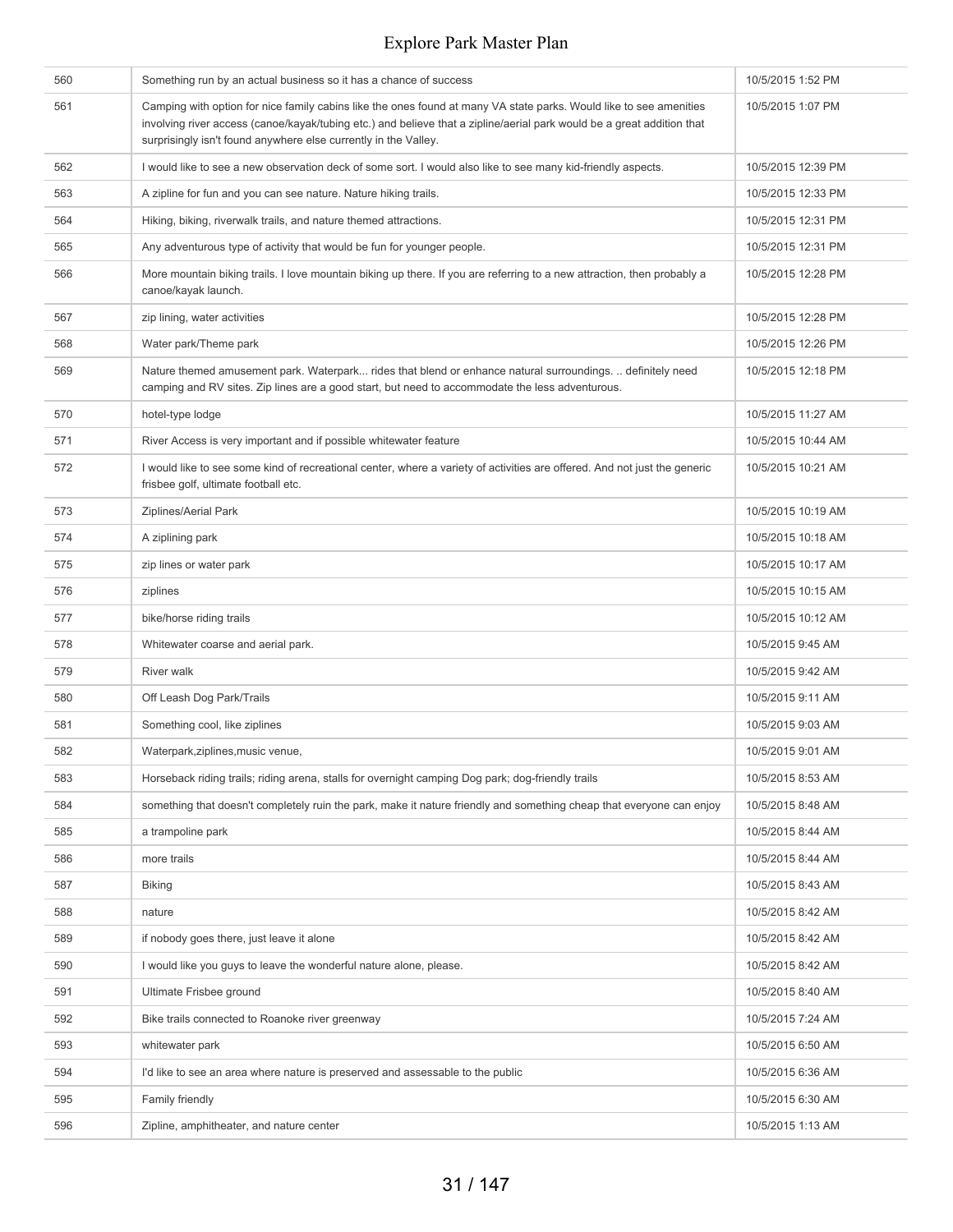| 597 | Amusement park                                                                                                                                                                                                                                                                                                                                                                                                  | 10/5/2015 12:56 AM |
|-----|-----------------------------------------------------------------------------------------------------------------------------------------------------------------------------------------------------------------------------------------------------------------------------------------------------------------------------------------------------------------------------------------------------------------|--------------------|
| 598 | Whitewater park. perfect location and would draw boaters from all over virginia                                                                                                                                                                                                                                                                                                                                 | 10/5/2015 12:48 AM |
| 599 | So thing that revolves around the mountain biking scene in Roanoke, with camping and safe places to get in the river<br>and relax                                                                                                                                                                                                                                                                               | 10/4/2015 9:15 PM  |
| 600 | Trails, music, food, wine, beer                                                                                                                                                                                                                                                                                                                                                                                 | 10/4/2015 9:08 PM  |
| 601 | Equestrian camping and horse trails                                                                                                                                                                                                                                                                                                                                                                             | 10/4/2015 9:05 PM  |
| 602 | Natural areas for families to safely enjoy the outdoors.                                                                                                                                                                                                                                                                                                                                                        | 10/4/2015 8:06 PM  |
| 603 | Recreation opportunities that would incorporate camping, hiking, nature, heritage                                                                                                                                                                                                                                                                                                                               | 10/4/2015 8:02 PM  |
| 604 | I would like to see more mountain bike trails, hiking trails, and an zip lines.                                                                                                                                                                                                                                                                                                                                 | 10/4/2015 7:27 PM  |
| 605 | hiking trails better marked and in better condition long hiking trail along as much of the river as possible                                                                                                                                                                                                                                                                                                    | 10/4/2015 7:26 PM  |
| 606 | I would like to see the drain on the county closed and never spend one more dollar of tax payer money wasted on it<br>forever why don't the supervisors get it? close it up guys.                                                                                                                                                                                                                               | 10/4/2015 6:33 PM  |
| 607 | 18 hole disc golf course and expanded hiking/biking loops.                                                                                                                                                                                                                                                                                                                                                      | 10/4/2015 6:26 PM  |
| 608 | Camping, equipment rentals, water feature                                                                                                                                                                                                                                                                                                                                                                       | 10/4/2015 5:52 PM  |
| 609 | Ziplimes and water access woulf be awesome!                                                                                                                                                                                                                                                                                                                                                                     | 10/4/2015 4:25 PM  |
| 610 | Camping with water activities with education.                                                                                                                                                                                                                                                                                                                                                                   | 10/4/2015 4:08 PM  |
| 611 | I would love to see costumed interpreters back in the Historical Area.                                                                                                                                                                                                                                                                                                                                          | 10/4/2015 3:09 PM  |
| 612 | Outdoor adventure                                                                                                                                                                                                                                                                                                                                                                                               | 10/4/2015 3:02 PM  |
| 613 | I would like to see a pier or boat launch I would like to see a fly fishing class held here I would also like to see an area<br>to rent equipment at                                                                                                                                                                                                                                                            | 10/4/2015 1:32 PM  |
| 614 | Brewery, Restaurant, zip line, tree house cabins, campsites, whitewater park, showers, concerts                                                                                                                                                                                                                                                                                                                 | 10/4/2015 1:23 PM  |
| 615 | Equine facilities, including arenas, trails, and overnight camping facilities for horseback campers, organized trail rides.<br>An outdoor equine eventing area similar to Green Hill Park would be a huge boost to the horse enthusiasts along the<br>Parkway, and be a potential tourist draw as well.                                                                                                         | 10/4/2015 1:16 PM  |
| 616 | Horseback riding!                                                                                                                                                                                                                                                                                                                                                                                               | 10/4/2015 12:03 PM |
| 617 | Cabins and hiking                                                                                                                                                                                                                                                                                                                                                                                               | 10/4/2015 12:01 PM |
| 618 | Horse trails and camping and stall area                                                                                                                                                                                                                                                                                                                                                                         | 10/4/2015 11:32 AM |
| 619 | Activities that stay true to the natural landscape and provide more opportunities to experience the existing natural<br>beauty; kayaking, paddleboarding, fishing, swimming, hiking, biking, river walks, tree houses, nature centers, botanical<br>gardens, kids activities like educational classes and playground that blends with in with surroundings.                                                     | 10/4/2015 10:31 AM |
| 620 | Water park /campground                                                                                                                                                                                                                                                                                                                                                                                          | 10/4/2015 10:27 AM |
| 621 | Kayaking park                                                                                                                                                                                                                                                                                                                                                                                                   | 10/4/2015 10:24 AM |
| 622 | Anything to do with kayaking or being on the river.                                                                                                                                                                                                                                                                                                                                                             | 10/4/2015 9:34 AM  |
| 623 | People                                                                                                                                                                                                                                                                                                                                                                                                          | 10/4/2015 9:33 AM  |
| 624 | I can't say I can pick one. I think having a large outdoor pavilion that could accommodate larger named acts with the<br>keeping the park in its natural beauty and offering activities like kayak rentals, zip line, trails etc would be a great<br>addition to the community. I spend a lot of time at carvins cove, a park similar to that bit with a few differences would<br>do well on this side of town. | 10/4/2015 9:21 AM  |
| 625 | horse trails                                                                                                                                                                                                                                                                                                                                                                                                    | 10/4/2015 9:11 AM  |
| 626 | Whitewater park                                                                                                                                                                                                                                                                                                                                                                                                 | 10/4/2015 7:43 AM  |
| 627 | Camp ground                                                                                                                                                                                                                                                                                                                                                                                                     | 10/4/2015 7:39 AM  |
| 628 | equine trails, events,                                                                                                                                                                                                                                                                                                                                                                                          | 10/4/2015 7:39 AM  |
| 629 | Adventure. Camping. Tree house lodging                                                                                                                                                                                                                                                                                                                                                                          | 10/4/2015 6:56 AM  |
| 630 | Equestrian events, Equestrian trail access                                                                                                                                                                                                                                                                                                                                                                      | 10/4/2015 6:50 AM  |
|     |                                                                                                                                                                                                                                                                                                                                                                                                                 |                    |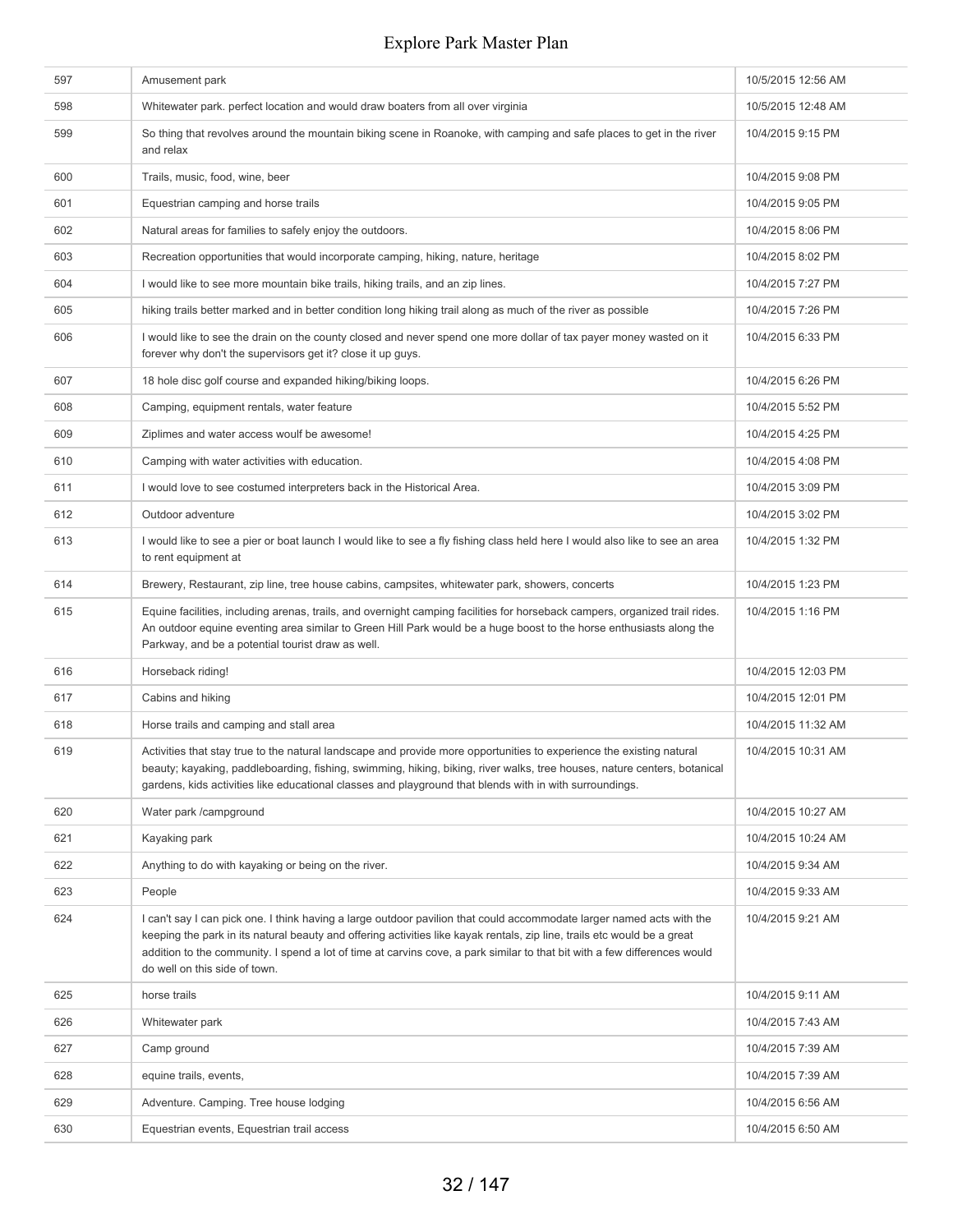| 631 | Hiking trails, preservation of natural areas                                                                                                                                                                                                                                                                                                             | 10/4/2015 6:13 AM  |
|-----|----------------------------------------------------------------------------------------------------------------------------------------------------------------------------------------------------------------------------------------------------------------------------------------------------------------------------------------------------------|--------------------|
| 632 | zip lines and canopy tours                                                                                                                                                                                                                                                                                                                               | 10/4/2015 2:55 AM  |
| 633 | Mountain bike park/course                                                                                                                                                                                                                                                                                                                                | 10/4/2015 1:27 AM  |
| 634 | Hiking trails with plants identified. Also more strenuous hikes available.                                                                                                                                                                                                                                                                               | 10/3/2015 11:34 PM |
| 635 | Kayaking water park.                                                                                                                                                                                                                                                                                                                                     | 10/3/2015 11:01 PM |
| 636 | A covered Playground. Would be great for not only rainy days, but for sun protection as well. An indoor playground<br>option would be wonderful! We don't have anything like that in the surrounding area.                                                                                                                                               | 10/3/2015 9:49 PM  |
| 637 | River running between parkway bridge and back creek boat launch.                                                                                                                                                                                                                                                                                         | 10/3/2015 8:55 PM  |
| 638 | Disc golf pro tournament course.                                                                                                                                                                                                                                                                                                                         | 10/3/2015 8:36 PM  |
| 639 | RV camping. There is none in this area.                                                                                                                                                                                                                                                                                                                  | 10/3/2015 8:30 PM  |
| 640 | Equestrian trails                                                                                                                                                                                                                                                                                                                                        | 10/3/2015 7:42 PM  |
| 641 | Equestrian trails and equestrian camping facilities                                                                                                                                                                                                                                                                                                      | 10/3/2015 7:33 PM  |
| 642 | Camping                                                                                                                                                                                                                                                                                                                                                  | 10/3/2015 7:13 PM  |
| 643 | Tree house cabin rentals. Cabins. Tent camping.                                                                                                                                                                                                                                                                                                          | 10/3/2015 7:12 PM  |
| 644 | zipline                                                                                                                                                                                                                                                                                                                                                  | 10/3/2015 6:24 PM  |
| 645 | I like the idea of a zip line because the closest ones to Roanoke are over an hour away. However, I would not support<br>anything that is harmful to the natural beauty of the area.                                                                                                                                                                     | 10/3/2015 5:20 PM  |
| 646 | Water park or amusement rides or campground                                                                                                                                                                                                                                                                                                              | 10/3/2015 4:05 PM  |
| 647 | Pump track                                                                                                                                                                                                                                                                                                                                               | 10/3/2015 3:58 PM  |
| 648 | Recreational village based loosely on The Village near Flint, MI. Some kind of town based on major ethnicity of the<br>area.                                                                                                                                                                                                                             | 10/3/2015 2:01 PM  |
| 649 | Focus on the outdoors.                                                                                                                                                                                                                                                                                                                                   | 10/3/2015 1:56 PM  |
| 650 | Nature trails, marked and easy to follow. Picinic areas. Reasonable and unobtrusive parking.                                                                                                                                                                                                                                                             | 10/3/2015 1:53 PM  |
| 651 | A dark sky area for stargazing--an open space WITHIN the Park (the parking areas along the Roanoke River Parkway<br>suffer too much from Roanoke skyglow) in and around which fully shielded lighting is used that can be switched off at<br>night--with stargazing programs offered to the public.                                                      | 10/3/2015 12:14 PM |
| 652 | A great place to bring a family for awesome outdoor activities                                                                                                                                                                                                                                                                                           | 10/3/2015 11:59 AM |
| 653 | More White water kayak, hiking, and biking activities                                                                                                                                                                                                                                                                                                    | 10/3/2015 11:57 AM |
| 654 | rv park mt trails waterpark                                                                                                                                                                                                                                                                                                                              | 10/3/2015 11:47 AM |
| 655 | Low impact outdoor use like tent camping (w central facilities and fire pits), hiking, biking. Carefully implemented zip<br>line/canopy tour. Boat launch and equipment rental. Someone mentioned archery range and that would be very cool.<br>Also I love the historic structures there and hope they will stay.                                       | 10/3/2015 11:37 AM |
| 656 | Kid friendly and family adventure                                                                                                                                                                                                                                                                                                                        | 10/3/2015 10:39 AM |
| 657 | Horse trails, horse trailer parking for day use and horse camping                                                                                                                                                                                                                                                                                        | 10/3/2015 10:19 AM |
| 658 | kayak launch                                                                                                                                                                                                                                                                                                                                             | 10/3/2015 9:58 AM  |
| 659 | An outdoor adventure area that includes weekend camping                                                                                                                                                                                                                                                                                                  | 10/3/2015 9:49 AM  |
| 660 | Tubing, water park, place to swim, camping, treehouse cabin rentals, tenting.                                                                                                                                                                                                                                                                            | 10/3/2015 9:39 AM  |
| 661 | Outdoor recreation mainly geared around the river including but not limited to kayaking, paddle board, fishing, biking,<br>rock climbing                                                                                                                                                                                                                 | 10/3/2015 9:12 AM  |
| 662 | Keep the nature in the Explore Park, its one of the most beautiful spacious areas in the Roanoke Valley. Keep the<br>attractions that involve getting into nature on a personal fun experience: hiking, kayaking, camping, keep the beauty,<br>there a lots of water parks people can access and go to but how many white water rafting parks are there? | 10/3/2015 8:27 AM  |
| 663 | Camping and or cabins                                                                                                                                                                                                                                                                                                                                    | 10/3/2015 8:22 AM  |
| 664 | Race                                                                                                                                                                                                                                                                                                                                                     | 10/3/2015 8:10 AM  |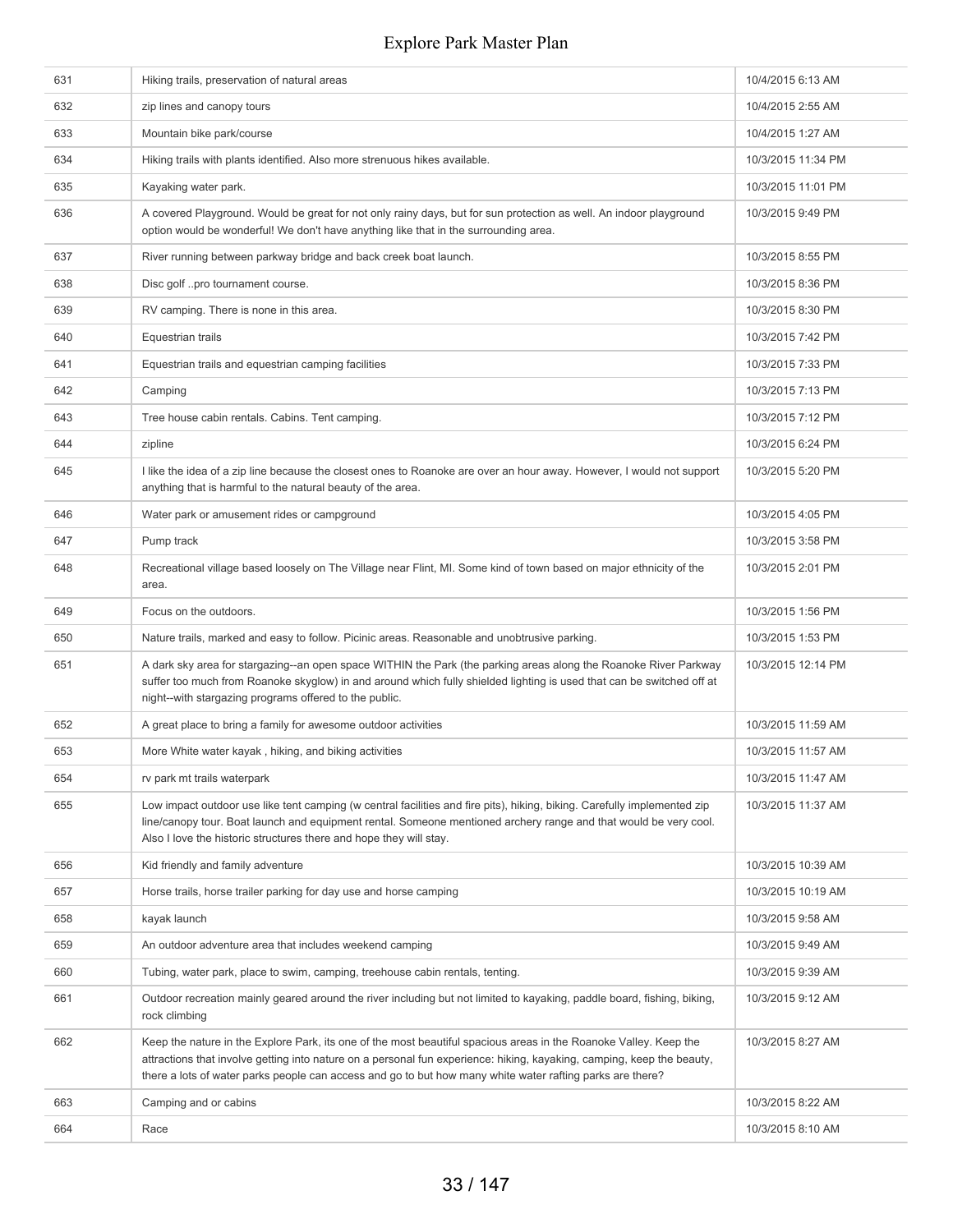| 665 | Something to add to roanoke being outdoor town. Maybe something similar to us whitewater center in Charlotte. But<br>still kero the area open to outdoor Rec and camping                                                                                                                                                                                                                                                                                                                                  | 10/3/2015 7:17 AM  |
|-----|-----------------------------------------------------------------------------------------------------------------------------------------------------------------------------------------------------------------------------------------------------------------------------------------------------------------------------------------------------------------------------------------------------------------------------------------------------------------------------------------------------------|--------------------|
| 666 | <b>Educational programs</b>                                                                                                                                                                                                                                                                                                                                                                                                                                                                               | 10/3/2015 2:31 AM  |
| 667 | Kayaking and hiking campground would be awesome                                                                                                                                                                                                                                                                                                                                                                                                                                                           | 10/3/2015 12:36 AM |
| 668 | Amphitheater                                                                                                                                                                                                                                                                                                                                                                                                                                                                                              | 10/2/2015 11:24 PM |
| 669 | More fishing things, stocking and conservation, kayak/canoe ramps/access                                                                                                                                                                                                                                                                                                                                                                                                                                  | 10/2/2015 11:10 PM |
| 670 | Cabins, biking trails, kayaking                                                                                                                                                                                                                                                                                                                                                                                                                                                                           | 10/2/2015 10:18 PM |
| 671 | <b>Whitewater Course</b>                                                                                                                                                                                                                                                                                                                                                                                                                                                                                  | 10/2/2015 10:09 PM |
| 672 | Ampitheatre, brewery, white water center, trails                                                                                                                                                                                                                                                                                                                                                                                                                                                          | 10/2/2015 9:45 PM  |
| 673 | Horseback Riding.                                                                                                                                                                                                                                                                                                                                                                                                                                                                                         | 10/2/2015 9:08 PM  |
| 674 | Some thing that are for the seniors and transportion to out of way place for the seniors                                                                                                                                                                                                                                                                                                                                                                                                                  | 10/2/2015 8:45 PM  |
| 675 | Splash Parks are always wonderful when you have little ones, as well as playgrounds! Covered Playgrounds are the<br>best too!!                                                                                                                                                                                                                                                                                                                                                                            | 10/2/2015 8:02 PM  |
| 676 | Disc golf. Mountain biking                                                                                                                                                                                                                                                                                                                                                                                                                                                                                | 10/2/2015 7:08 PM  |
| 677 | something like the "Party in the Park" events.                                                                                                                                                                                                                                                                                                                                                                                                                                                            | 10/2/2015 6:40 PM  |
| 678 | horse riding trails and biking                                                                                                                                                                                                                                                                                                                                                                                                                                                                            | 10/2/2015 6:20 PM  |
| 679 | Rv / tent camping, kayaking, adventure course, riverwalk                                                                                                                                                                                                                                                                                                                                                                                                                                                  | 10/2/2015 6:02 PM  |
| 680 | 18 hole disc golf course                                                                                                                                                                                                                                                                                                                                                                                                                                                                                  | 10/2/2015 5:58 PM  |
| 681 | Any types of water sports (kayaking, rafting, canoeing, water park, etc.); fishing; camping; hiking                                                                                                                                                                                                                                                                                                                                                                                                       | 10/2/2015 5:38 PM  |
| 682 | The Roanoke Greenway to be completed and have it to connect to the Explore Park. With a Bed/Breakfast location for<br>visitors and people on the Greenway to stay overnight. I love to bike/walk on trails. To have a restaurant like the<br>HomePlace it's full every time we visit. Pigeon Forge has a lot of options that would fit (i.e. dinner shows, magic,<br>theme shows, etc.) this would work year round. Sometime like Dave & Busters good food and clean arcades for young<br>and old people. | 10/2/2015 5:31 PM  |
| 683 | <b>DISC GOLF!!</b>                                                                                                                                                                                                                                                                                                                                                                                                                                                                                        | 10/2/2015 5:13 PM  |
| 684 | Zip line adventure                                                                                                                                                                                                                                                                                                                                                                                                                                                                                        | 10/2/2015 4:40 PM  |
| 685 | Mainly hiking, fishing, walking, kayaking, paddleboarding and enjoying nature. I'm not interested in retail or<br>commercial venues.                                                                                                                                                                                                                                                                                                                                                                      | 10/2/2015 4:12 PM  |
| 686 | There is nowhere in this whole region that offers Treehouses for rent. Other than that, river stuff.                                                                                                                                                                                                                                                                                                                                                                                                      | 10/2/2015 4:05 PM  |
| 687 | Nature trails, river walk, botanical garden using native plants, fishing opportunities, tubing like on the New River,<br>cabins and restaurant for overnight stays                                                                                                                                                                                                                                                                                                                                        | 10/2/2015 3:46 PM  |
| 688 | Paved bike paths and a restaurant or Beer Garden overlooking the river.                                                                                                                                                                                                                                                                                                                                                                                                                                   | 10/2/2015 3:14 PM  |
| 689 | White water features in river. High end skills park for mountain biking, bmx jumps, pump track, etc. Brewery or brew<br>house place.                                                                                                                                                                                                                                                                                                                                                                      | 10/2/2015 2:20 PM  |
| 690 | I haven't been to Explore Park in YEARS. When I went, I remember it being very dull. Not a place I'd return. Roanoke<br>needs a GOOD amphitheater - like Farm Bureau Live in Virginia Beach. That would get them on the circuit of more<br>popular performances and reduce locals from traveling and spending their dollars outside of our area.                                                                                                                                                          | 10/2/2015 2:16 PM  |
| 691 | Whitewater park                                                                                                                                                                                                                                                                                                                                                                                                                                                                                           | 10/2/2015 1:45 PM  |
| 692 | Keep it as natural as possible - kayaking, hiking, biking and zipline!                                                                                                                                                                                                                                                                                                                                                                                                                                    | 10/2/2015 1:30 PM  |
| 693 | Horseback riding trails                                                                                                                                                                                                                                                                                                                                                                                                                                                                                   | 10/2/2015 1:30 PM  |
| 694 | Everything outdoor. Bike trails, if there is access to water, kayaking, ropes course and zip lines. Family friendly. I<br>would use it every weekend. If you have access in the winter you could do cross country skiing                                                                                                                                                                                                                                                                                  | 10/2/2015 12:53 PM |
| 695 | Waterpark, playground, picnic area                                                                                                                                                                                                                                                                                                                                                                                                                                                                        | 10/2/2015 12:44 PM |
| 696 | tent camping with a bath house                                                                                                                                                                                                                                                                                                                                                                                                                                                                            | 10/2/2015 12:28 PM |
| 697 | Horseback riding with stables and cabin rentals                                                                                                                                                                                                                                                                                                                                                                                                                                                           | 10/2/2015 12:20 PM |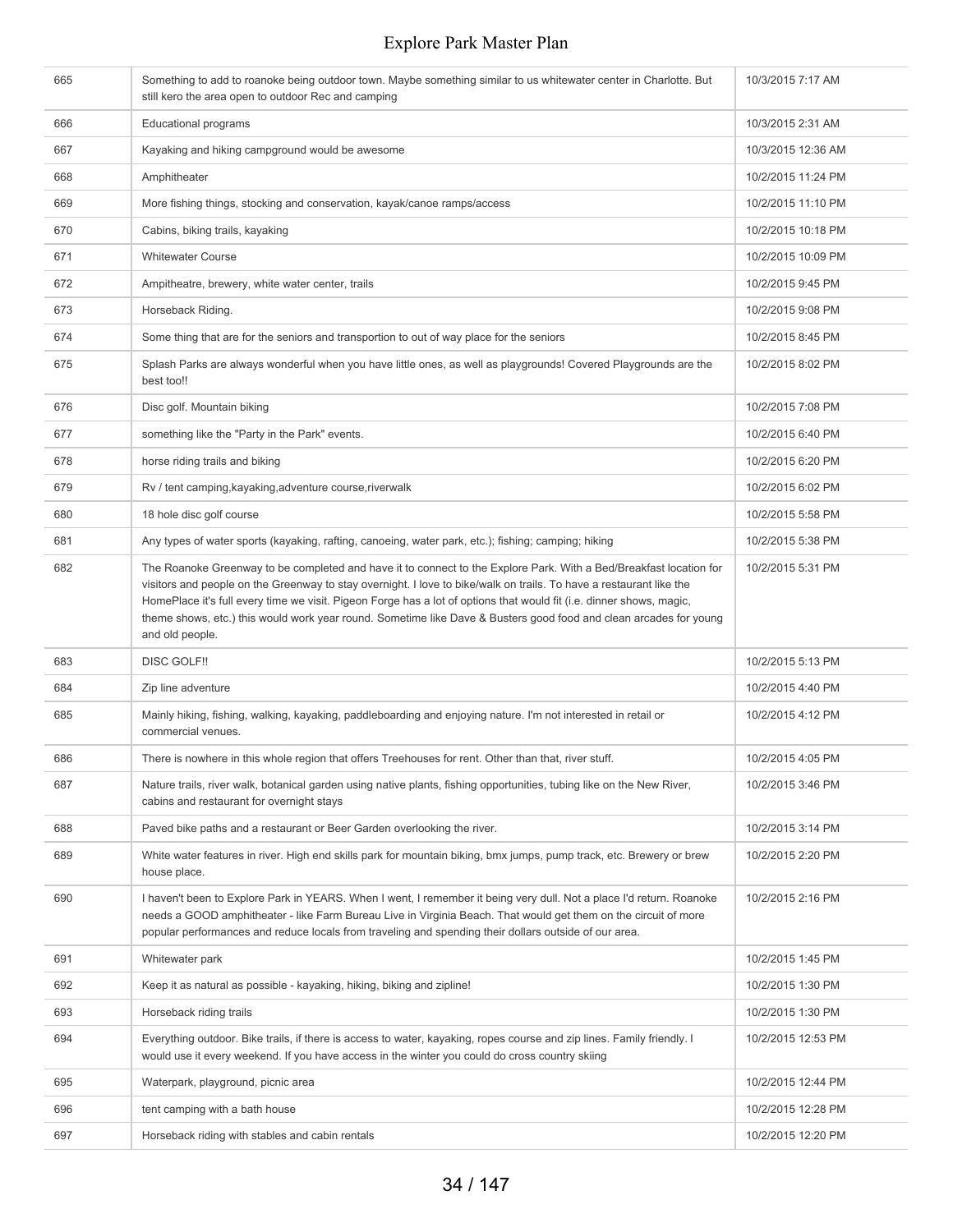| 698 | white water park                                                                                                                                                                                                                                                                                                                                                                                     | 10/2/2015 12:13 PM |
|-----|------------------------------------------------------------------------------------------------------------------------------------------------------------------------------------------------------------------------------------------------------------------------------------------------------------------------------------------------------------------------------------------------------|--------------------|
| 699 | I enjoyed the trails and interpretive activities that Explore used to offer, and I realize that these did not make money. I<br>enjoy the parking for river access at the end of Rutrough Road. The attractions that would make probably make money<br>are not what I am looking for in a park.                                                                                                       | 10/2/2015 12:06 PM |
| 700 | Zip lines, playground, spray ground, trampoline park with a clear roof so you can see outside.                                                                                                                                                                                                                                                                                                       | 10/2/2015 11:49 AM |
| 701 | Whitewater features and mountain bike skills park                                                                                                                                                                                                                                                                                                                                                    | 10/2/2015 11:45 AM |
| 702 | I already like the trails, historic area,nature and visitor center with exhibit and video. 1 or 2 restaurants e.g. in Bruge<br>Tavern and Arthur Taubman center and /or smaller food stands, would be a nice addition. Install more interpretive<br>boards/signs, partly text, partly photos /drawings in the historic buildings area (like they have at Booker T. Washington<br>National Monument). | 10/2/2015 11:40 AM |
| 703 | Something like the National Whitewater Center in Charlotte.                                                                                                                                                                                                                                                                                                                                          | 10/2/2015 11:36 AM |
| 704 | Put in a surf wave!                                                                                                                                                                                                                                                                                                                                                                                  | 10/2/2015 11:29 AM |
| 705 | Trails                                                                                                                                                                                                                                                                                                                                                                                               | 10/2/2015 11:28 AM |
| 706 | I'm a teacher so the educational part                                                                                                                                                                                                                                                                                                                                                                | 10/2/2015 10:50 AM |
| 707 | canoe, kayak rentals Ziplines, primitive camping only, fishing areas, ease of parking and transportation of people and<br>fishing equip, etc. to the designated areas and utv / atv trails with restrictions (no walking / hiking / bicycles on those<br>trails)                                                                                                                                     | 10/2/2015 10:37 AM |
| 708 | General Outdoor recreations opportunities as well as equipment rentals.                                                                                                                                                                                                                                                                                                                              | 10/2/2015 10:36 AM |
| 709 | I'd love to see more places to hike and camp, but I've always wanted to try ziplines.                                                                                                                                                                                                                                                                                                                | 10/2/2015 10:27 AM |
| 710 | I cannot emphasize enough my desire to see a Whitewater play park/course developed at explore park. This one<br>addition could transform Roanoke into a one-stop outdoor wonderland.                                                                                                                                                                                                                 | 10/2/2015 10:25 AM |
| 711 | Kayak Whitewater park developed along the entire gorge, with a specific "park and play" area where people could<br>hang out and watch the paddlers.                                                                                                                                                                                                                                                  | 10/2/2015 10:18 AM |
| 712 | Mostly the old historical Explore park interpretative, but given little chance of funding for that, I would hope for guided<br>nature hikes and well kept trails with information about trees and animals.                                                                                                                                                                                           | 10/2/2015 10:13 AM |
| 713 | More mountain bike trails. MTB races.                                                                                                                                                                                                                                                                                                                                                                | 10/2/2015 10:13 AM |
| 714 | A Kayak watercourse with play wave features.                                                                                                                                                                                                                                                                                                                                                         | 10/2/2015 10:00 AM |
| 715 | <b>Ziplines</b>                                                                                                                                                                                                                                                                                                                                                                                      | 10/2/2015 9:59 AM  |
| 716 | I would like to see a zipline or ropes course.                                                                                                                                                                                                                                                                                                                                                       | 10/2/2015 9:51 AM  |
| 717 | Focus on keeping it wild, but still accessible to the public with smart trail design and good boating access                                                                                                                                                                                                                                                                                         | 10/2/2015 9:49 AM  |
| 718 | Natural ones                                                                                                                                                                                                                                                                                                                                                                                         | 10/2/2015 9:48 AM  |
| 719 | Kayak and SUP rental, nice launch spot, well maintained restrooms, local festivals, restaurant, overnight group<br>accommodation and activities.                                                                                                                                                                                                                                                     | 10/2/2015 9:37 AM  |
| 720 | Family oriented adventure/outdoor activity based attrractions                                                                                                                                                                                                                                                                                                                                        | 10/2/2015 9:22 AM  |
| 721 | I can see ziplines / aerial park being appealing to manythough I may not be the one to use it. I would like bike and<br>hiking trails and boat access.                                                                                                                                                                                                                                               | 10/2/2015 9:17 AM  |
| 722 | Preservation of the historic buildings and camping                                                                                                                                                                                                                                                                                                                                                   | 10/2/2015 9:06 AM  |
| 723 | 18 hole championship-level disc golf course                                                                                                                                                                                                                                                                                                                                                          | 10/2/2015 9:06 AM  |
| 724 | I miss the restaurant! A brewery with food would be a hit! I love running your trails. My husband would love a full disc<br>golf course (18 holes). It would be great to rent SUPs there!!                                                                                                                                                                                                           | 10/2/2015 8:56 AM  |
| 725 | microbrewery and canoe/kayak rentals                                                                                                                                                                                                                                                                                                                                                                 | 10/2/2015 8:31 AM  |
| 726 | Whitewater park                                                                                                                                                                                                                                                                                                                                                                                      | 10/2/2015 7:59 AM  |
| 727 | Kayaking, zip lining, bike trails and fishing access                                                                                                                                                                                                                                                                                                                                                 | 10/2/2015 7:38 AM  |
| 728 | Disc golf course!                                                                                                                                                                                                                                                                                                                                                                                    | 10/2/2015 7:20 AM  |
| 729 | Connect Roanoke River to Explorer Park with trails and bridge Zip line/ aerial park                                                                                                                                                                                                                                                                                                                  | 10/2/2015 7:14 AM  |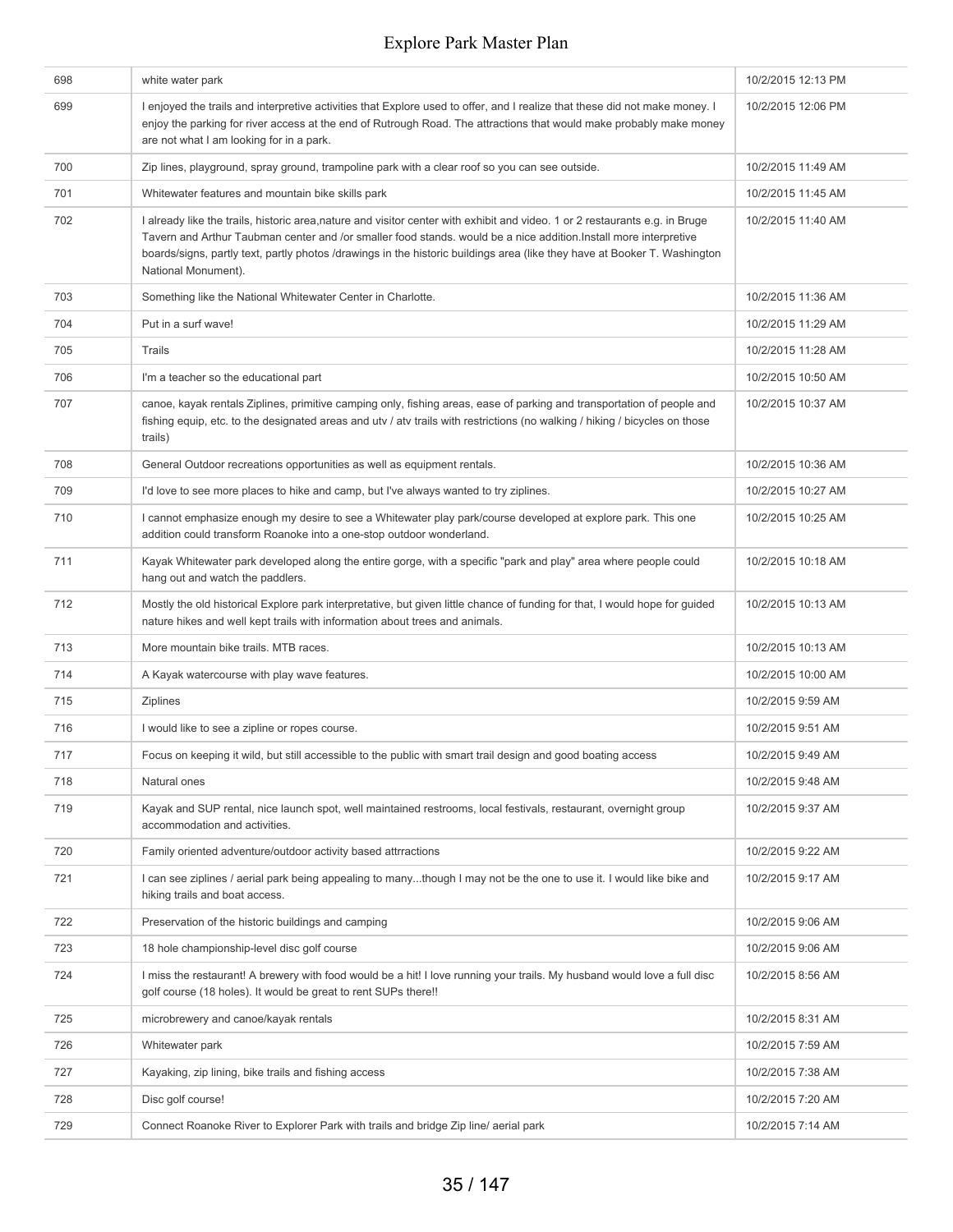| 730 | I would like to see the Greenway bike trail extend to explore park and several easy bike paths in the park. Secondly,<br>I'd be interested in special events including historical music and presentations, etc.      | 10/2/2015 7:12 AM  |
|-----|----------------------------------------------------------------------------------------------------------------------------------------------------------------------------------------------------------------------|--------------------|
| 731 | Whitewater park                                                                                                                                                                                                      | 10/2/2015 7:04 AM  |
| 732 | A nature/education center                                                                                                                                                                                            | 10/2/2015 6:51 AM  |
| 733 | Accessible horseback trails. More equestrian events and facilities.                                                                                                                                                  | 10/2/2015 5:50 AM  |
| 734 | Zipline, hiking, biking                                                                                                                                                                                              | 10/2/2015 12:00 AM |
| 735 | Something with science/environmental education and easily accessed observation of nature. A first class nature<br>center that provides opportunities for all ages                                                    | 10/1/2015 11:53 PM |
| 736 | Historical recreation and campground                                                                                                                                                                                 | 10/1/2015 11:45 PM |
| 737 | My number one thing I would like to see is a public access Archery range.                                                                                                                                            | 10/1/2015 11:32 PM |
| 738 | Horseback riding trails. Preferably NOT near bicycle trails.                                                                                                                                                         | 10/1/2015 11:10 PM |
| 739 | Camping resort with adventure activities and equipment rentals.                                                                                                                                                      | 10/1/2015 11:08 PM |
| 740 | Amphitheater, festivals, winery/brewery                                                                                                                                                                              | 10/1/2015 11:05 PM |
| 741 | Famfun events a spring and fall super craft events                                                                                                                                                                   | 10/1/2015 10:59 PM |
| 742 | Expanded trails including technical trails                                                                                                                                                                           | 10/1/2015 10:45 PM |
| 743 | Splash park, public art                                                                                                                                                                                              | 10/1/2015 10:44 PM |
| 744 | I would love to see horse trails.                                                                                                                                                                                    | 10/1/2015 10:32 PM |
| 745 | Wilderness area. None of this money spending shit wether it is my taxes or entrance fees. We do not need ziplines,<br>stores, or nature centers. We need to get back to nature and have open to everyone recreation. | 10/1/2015 10:25 PM |
| 746 | Zip line                                                                                                                                                                                                             | 10/1/2015 10:11 PM |
| 747 | Interpretive nature education, canoeing and kayaking; living history exhibits, esp.reviving the boat and native American<br>exhibits.                                                                                | 10/1/2015 10:10 PM |
| 748 | <b>Ziplines</b>                                                                                                                                                                                                      | 10/1/2015 10:06 PM |
| 749 | Covered playground and watee sprouts                                                                                                                                                                                 | 10/1/2015 10:05 PM |
| 750 | Equestrian trails to go along with the biking trails. Most horse riders in this area get along great with bikers. We have<br>never had a horse to spook at a biker, it's in the training.                            | 10/1/2015 10:00 PM |
| 751 | Whitewater kayak course                                                                                                                                                                                              | 10/1/2015 9:59 PM  |
| 752 | More mountain bike trails                                                                                                                                                                                            | 10/1/2015 9:59 PM  |
| 753 | Covered or indoor playground                                                                                                                                                                                         | 10/1/2015 9:53 PM  |
| 754 | Splash park and a state of art playground                                                                                                                                                                            | 10/1/2015 9:51 PM  |
| 755 | Equestrian trails                                                                                                                                                                                                    | 10/1/2015 9:47 PM  |
| 756 | Whitewater course                                                                                                                                                                                                    | 10/1/2015 9:46 PM  |
| 757 | Hiking and biking trails                                                                                                                                                                                             | 10/1/2015 9:38 PM  |
| 758 | Playground, treehouses                                                                                                                                                                                               | 10/1/2015 9:34 PM  |
| 759 | Water feature/spray park and zip lines                                                                                                                                                                               | 10/1/2015 9:29 PM  |
| 760 | Water park/play area. Playgrounds. Picnic area. Zip line. Kayak/canoe rental. Restaurant/brewery/winery.                                                                                                             | 10/1/2015 9:20 PM  |
| 761 | Covered playground                                                                                                                                                                                                   | 10/1/2015 9:10 PM  |
| 762 | Spray park and zip lines                                                                                                                                                                                             | 10/1/2015 9:09 PM  |
| 763 | Playgrounds and hiking trails                                                                                                                                                                                        | 10/1/2015 9:07 PM  |
| 764 | Kid oriented activities                                                                                                                                                                                              | 10/1/2015 9:07 PM  |
| 765 | Children's activities                                                                                                                                                                                                | 10/1/2015 8:59 PM  |
| 766 | historical reinactment, educating in history                                                                                                                                                                         | 10/1/2015 8:52 PM  |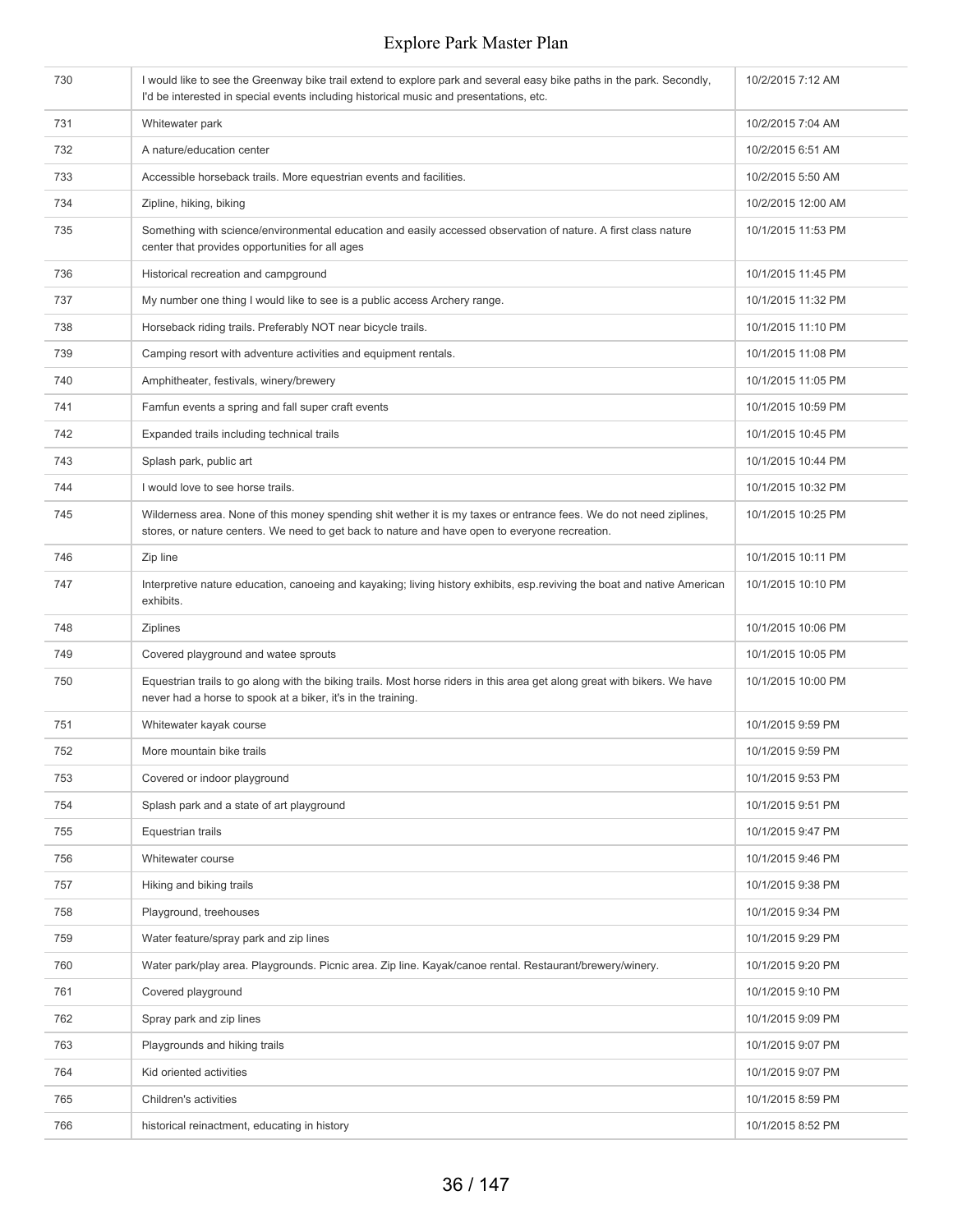| 767 | Play grounds, swimming                                                                                                                                                                                                                                                                                                                                                                                                                                                                              | 10/1/2015 8:52 PM |
|-----|-----------------------------------------------------------------------------------------------------------------------------------------------------------------------------------------------------------------------------------------------------------------------------------------------------------------------------------------------------------------------------------------------------------------------------------------------------------------------------------------------------|-------------------|
| 768 | Anything to do with water, love kayaking and swimming                                                                                                                                                                                                                                                                                                                                                                                                                                               | 10/1/2015 8:46 PM |
| 769 | Splash pad and indoor play for kids free                                                                                                                                                                                                                                                                                                                                                                                                                                                            | 10/1/2015 8:45 PM |
| 770 | Disc golf                                                                                                                                                                                                                                                                                                                                                                                                                                                                                           | 10/1/2015 8:37 PM |
| 771 | Highly interested in a Disc Golf course and camping/outdoor adventure.                                                                                                                                                                                                                                                                                                                                                                                                                              | 10/1/2015 8:17 PM |
| 772 | Stay natural                                                                                                                                                                                                                                                                                                                                                                                                                                                                                        | 10/1/2015 8:16 PM |
| 773 | Disc golf, kayak rentals, mountain biking, and zip lines                                                                                                                                                                                                                                                                                                                                                                                                                                            | 10/1/2015 8:10 PM |
| 774 | Historical re-enacters and nature preserve                                                                                                                                                                                                                                                                                                                                                                                                                                                          | 10/1/2015 8:08 PM |
| 775 | Eco-tourism/adventures                                                                                                                                                                                                                                                                                                                                                                                                                                                                              | 10/1/2015 7:53 PM |
| 776 | Bike skills park                                                                                                                                                                                                                                                                                                                                                                                                                                                                                    | 10/1/2015 7:20 PM |
| 777 | Running events, obstacle courses                                                                                                                                                                                                                                                                                                                                                                                                                                                                    | 10/1/2015 7:03 PM |
| 778 | Zip-line                                                                                                                                                                                                                                                                                                                                                                                                                                                                                            | 10/1/2015 6:59 PM |
| 779 | amusement park or water park                                                                                                                                                                                                                                                                                                                                                                                                                                                                        | 10/1/2015 6:42 PM |
| 780 | Whitewater park                                                                                                                                                                                                                                                                                                                                                                                                                                                                                     | 10/1/2015 5:59 PM |
| 781 | Disc golf                                                                                                                                                                                                                                                                                                                                                                                                                                                                                           | 10/1/2015 5:28 PM |
| 782 | Non-traditional play areas for kids and families. There are some awesome examples out there combining nature and<br>play. Variety of trails - more serious bikers/trail runners and separate family-friendly trails. Outdoor music or theater<br>Various levels of climbing                                                                                                                                                                                                                         | 10/1/2015 5:27 PM |
| 783 | Family adventure for a reasonable price.                                                                                                                                                                                                                                                                                                                                                                                                                                                            | 10/1/2015 5:09 PM |
| 784 | Adventure Tourism - rafting, zip lines, climbing walls, etc                                                                                                                                                                                                                                                                                                                                                                                                                                         | 10/1/2015 4:56 PM |
| 785 | More well designed trails.                                                                                                                                                                                                                                                                                                                                                                                                                                                                          | 10/1/2015 4:47 PM |
| 786 | Adventure amenities, more mountain biking, zip lines, white water                                                                                                                                                                                                                                                                                                                                                                                                                                   | 10/1/2015 4:39 PM |
| 787 | Adventure activities. Move mill mtn zoo out there so they could expand and have a better location for animals                                                                                                                                                                                                                                                                                                                                                                                       | 10/1/2015 4:27 PM |
| 788 | Camping                                                                                                                                                                                                                                                                                                                                                                                                                                                                                             | 10/1/2015 4:10 PM |
| 789 | Water park, play grounds                                                                                                                                                                                                                                                                                                                                                                                                                                                                            | 10/1/2015 3:52 PM |
| 790 | Paved river walk/run trails                                                                                                                                                                                                                                                                                                                                                                                                                                                                         | 10/1/2015 3:42 PM |
| 791 | Bike park and more trails                                                                                                                                                                                                                                                                                                                                                                                                                                                                           | 10/1/2015 3:38 PM |
| 792 | Access to horse trails please!!!                                                                                                                                                                                                                                                                                                                                                                                                                                                                    | 10/1/2015 3:37 PM |
| 793 | Any types of recreational or adventure activities.                                                                                                                                                                                                                                                                                                                                                                                                                                                  | 10/1/2015 3:33 PM |
| 794 | More cycling/hiking trails                                                                                                                                                                                                                                                                                                                                                                                                                                                                          | 10/1/2015 3:23 PM |
| 795 | More bike trails, especially trails that can form a race circuit.                                                                                                                                                                                                                                                                                                                                                                                                                                   | 10/1/2015 3:21 PM |
| 796 | <b>Interpretive Trails</b>                                                                                                                                                                                                                                                                                                                                                                                                                                                                          | 10/1/2015 3:19 PM |
| 797 | Handicap accessibility is very important as I need a use a mobility scooter, walking is limited for me.                                                                                                                                                                                                                                                                                                                                                                                             | 10/1/2015 3:08 PM |
| 798 | Whitewater kayaking                                                                                                                                                                                                                                                                                                                                                                                                                                                                                 | 10/1/2015 2:54 PM |
| 799 | At the top of my list would be resuming the use of Brugh's Tavern as a restaurant.                                                                                                                                                                                                                                                                                                                                                                                                                  | 10/1/2015 2:46 PM |
| 800 | More Mountain bike trails, and tied into the Greenway                                                                                                                                                                                                                                                                                                                                                                                                                                               | 10/1/2015 2:46 PM |
| 801 | Horseback riding, camping hiking                                                                                                                                                                                                                                                                                                                                                                                                                                                                    | 10/1/2015 2:29 PM |
| 802 | Disc Golf                                                                                                                                                                                                                                                                                                                                                                                                                                                                                           | 10/1/2015 2:09 PM |
| 803 | A whitewater park- modifying the river bed to create rapids while having controlled scheduled releases from the dam.<br>There are countless success stories across the countries of these types of parks generating a lot of users and<br>enthusiasm. By having scheduled releases from the dam in the summer when other rivers are too low, countless<br>numbers of boaters would come to play in the river. Also have regular releases can improve the quality of the water<br>and river biology. | 10/1/2015 2:03 PM |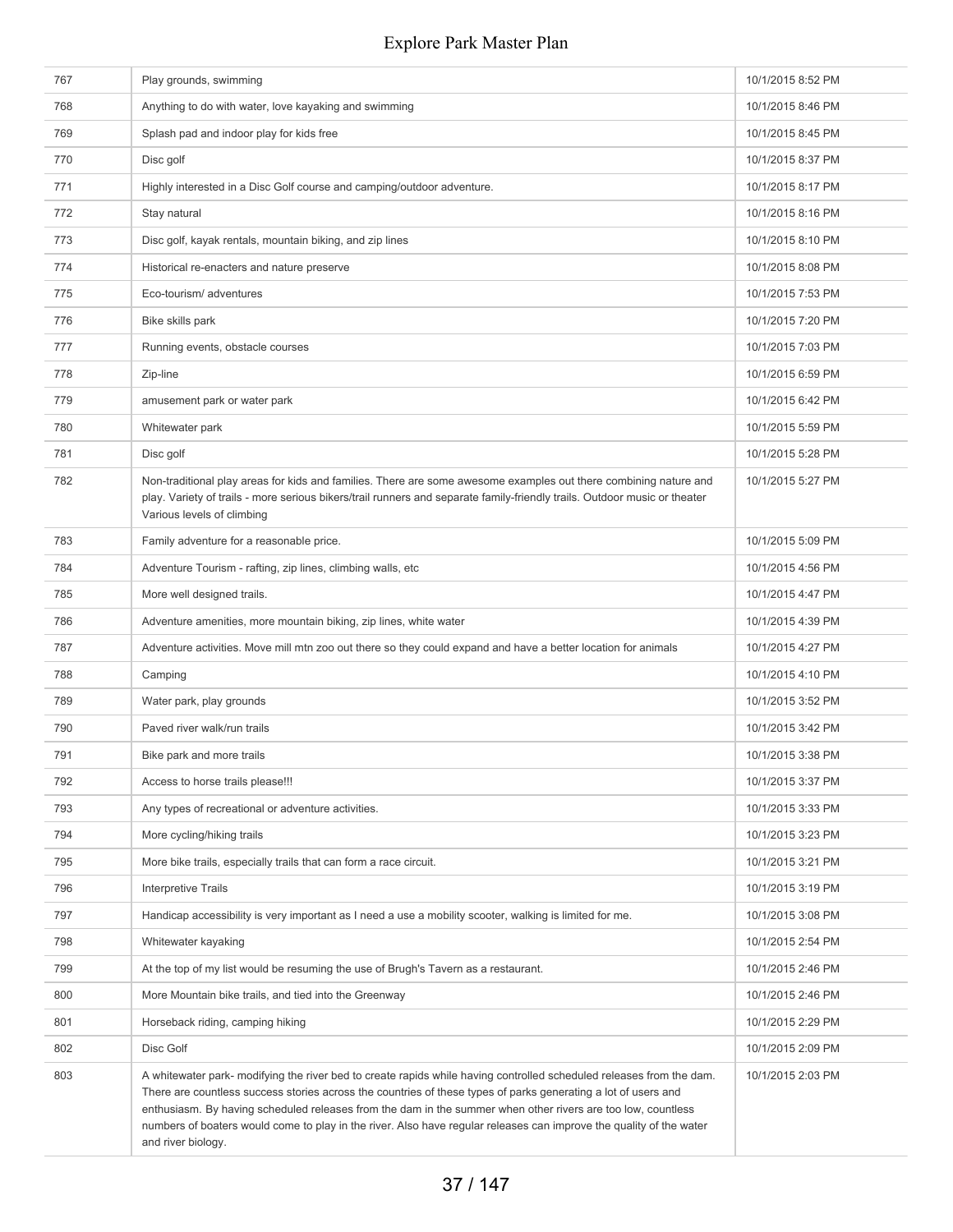| 804 | Primitive campsites and bike trails                                                                                                                                                                                                                                                                                                                                                                                                                                                                                                                                                                                                                                                                                                                                                                                        | 10/1/2015 2:01 PM  |
|-----|----------------------------------------------------------------------------------------------------------------------------------------------------------------------------------------------------------------------------------------------------------------------------------------------------------------------------------------------------------------------------------------------------------------------------------------------------------------------------------------------------------------------------------------------------------------------------------------------------------------------------------------------------------------------------------------------------------------------------------------------------------------------------------------------------------------------------|--------------------|
| 805 | Whitewater kayaking                                                                                                                                                                                                                                                                                                                                                                                                                                                                                                                                                                                                                                                                                                                                                                                                        | 10/1/2015 2:00 PM  |
| 806 | Disc Golf                                                                                                                                                                                                                                                                                                                                                                                                                                                                                                                                                                                                                                                                                                                                                                                                                  | 10/1/2015 1:57 PM  |
| 807 | Enhanced biking trails                                                                                                                                                                                                                                                                                                                                                                                                                                                                                                                                                                                                                                                                                                                                                                                                     | 10/1/2015 1:47 PM  |
| 808 | Disc golf and other sporting activities. Stuff for kids                                                                                                                                                                                                                                                                                                                                                                                                                                                                                                                                                                                                                                                                                                                                                                    | 10/1/2015 1:38 PM  |
| 809 | Anything that gets people to enjoy recreation!                                                                                                                                                                                                                                                                                                                                                                                                                                                                                                                                                                                                                                                                                                                                                                             | 10/1/2015 1:29 PM  |
| 810 | Would like to see the trails open to horseback riding, with some special riding events like the ACTHA ride this last<br>August.                                                                                                                                                                                                                                                                                                                                                                                                                                                                                                                                                                                                                                                                                            | 10/1/2015 1:26 PM  |
| 811 | Camping with equestrian facilities                                                                                                                                                                                                                                                                                                                                                                                                                                                                                                                                                                                                                                                                                                                                                                                         | 10/1/2015 1:22 PM  |
| 812 | Disc golf, kayaking                                                                                                                                                                                                                                                                                                                                                                                                                                                                                                                                                                                                                                                                                                                                                                                                        | 10/1/2015 1:20 PM  |
| 813 | Disc golf course                                                                                                                                                                                                                                                                                                                                                                                                                                                                                                                                                                                                                                                                                                                                                                                                           | 10/1/2015 1:16 PM  |
| 814 | Disc golf course                                                                                                                                                                                                                                                                                                                                                                                                                                                                                                                                                                                                                                                                                                                                                                                                           | 10/1/2015 1:07 PM  |
| 815 | Cabins                                                                                                                                                                                                                                                                                                                                                                                                                                                                                                                                                                                                                                                                                                                                                                                                                     | 10/1/2015 1:06 PM  |
| 816 | I have a lot of friends who love to trail ride, and would LOVE to see equestrian access to the trails at Explore Park!                                                                                                                                                                                                                                                                                                                                                                                                                                                                                                                                                                                                                                                                                                     | 10/1/2015 1:02 PM  |
| 817 | BIKINGtrail runninghiking                                                                                                                                                                                                                                                                                                                                                                                                                                                                                                                                                                                                                                                                                                                                                                                                  | 10/1/2015 12:59 PM |
| 818 | <b>Horse Trails</b>                                                                                                                                                                                                                                                                                                                                                                                                                                                                                                                                                                                                                                                                                                                                                                                                        | 10/1/2015 12:58 PM |
| 819 | the historic and trails                                                                                                                                                                                                                                                                                                                                                                                                                                                                                                                                                                                                                                                                                                                                                                                                    | 10/1/2015 12:55 PM |
| 820 | a whitewater park for kayakers                                                                                                                                                                                                                                                                                                                                                                                                                                                                                                                                                                                                                                                                                                                                                                                             | 10/1/2015 12:50 PM |
| 821 | POOL, TENT CAMPING                                                                                                                                                                                                                                                                                                                                                                                                                                                                                                                                                                                                                                                                                                                                                                                                         | 10/1/2015 12:44 PM |
| 822 | whitewater park and mountain bike                                                                                                                                                                                                                                                                                                                                                                                                                                                                                                                                                                                                                                                                                                                                                                                          | 10/1/2015 12:35 PM |
| 823 | An 18 hole disc golf course.                                                                                                                                                                                                                                                                                                                                                                                                                                                                                                                                                                                                                                                                                                                                                                                               | 10/1/2015 12:30 PM |
| 824 | Horse back riding trails!                                                                                                                                                                                                                                                                                                                                                                                                                                                                                                                                                                                                                                                                                                                                                                                                  | 10/1/2015 12:22 PM |
| 825 | Add equestrian access to the park                                                                                                                                                                                                                                                                                                                                                                                                                                                                                                                                                                                                                                                                                                                                                                                          | 10/1/2015 12:21 PM |
| 826 | Disc Golf - This can be added as a low impact activity to the park without taking away from it's beauty. Expanded trails                                                                                                                                                                                                                                                                                                                                                                                                                                                                                                                                                                                                                                                                                                   | 10/1/2015 12:19 PM |
| 827 | just one attraction isn't enough, two or three options is needed to creation an interest to use the park                                                                                                                                                                                                                                                                                                                                                                                                                                                                                                                                                                                                                                                                                                                   | 10/1/2015 12:13 PM |
| 828 | outdoor concert (bluegrass and or jazz)                                                                                                                                                                                                                                                                                                                                                                                                                                                                                                                                                                                                                                                                                                                                                                                    | 10/1/2015 12:08 PM |
| 829 | Championship level disc golf couse                                                                                                                                                                                                                                                                                                                                                                                                                                                                                                                                                                                                                                                                                                                                                                                         | 10/1/2015 12:08 PM |
| 830 | Equestrian trails with parking for horse trailers and over night camping. Hook into Parkway and Mill Mountain trail<br>systems.                                                                                                                                                                                                                                                                                                                                                                                                                                                                                                                                                                                                                                                                                            | 10/1/2015 12:04 PM |
| 831 | Horse trails                                                                                                                                                                                                                                                                                                                                                                                                                                                                                                                                                                                                                                                                                                                                                                                                               | 10/1/2015 12:04 PM |
| 832 | Outdoor activities, cultural heritage                                                                                                                                                                                                                                                                                                                                                                                                                                                                                                                                                                                                                                                                                                                                                                                      | 10/1/2015 12:03 PM |
| 833 | As Founder and current president of the Roanoke Disc Golf Club, I speak on behalf of our members and myself in<br>saying we would love to bring a Championship level 18 hole Disc Golf Course to the Roanoke County! We would help<br>do the majority of the work, in build, fundraising, upkeep, course design, and more. The RDG Club was established in<br>2012 and we've grown to 50+ Paying members, and many more folks who casually play disc golf casually. Our<br>membership has doubled since last year and we expect to grow by 25%-40% this coming year. We currently hold<br>clinics for new players to learn, have weekly events, Disc golf Tournaments (both PDGA and non PDGA sanctioned),<br>produce RDG merchandise, build and upkeep of courses built, have a core leadership team of 7, and much more. | 10/1/2015 11:45 AM |
| 834 | Horseback riding and trails                                                                                                                                                                                                                                                                                                                                                                                                                                                                                                                                                                                                                                                                                                                                                                                                | 10/1/2015 11:42 AM |
| 835 | Nature based adventure                                                                                                                                                                                                                                                                                                                                                                                                                                                                                                                                                                                                                                                                                                                                                                                                     | 10/1/2015 11:41 AM |
| 836 | Whitewater Whitewater park                                                                                                                                                                                                                                                                                                                                                                                                                                                                                                                                                                                                                                                                                                                                                                                                 | 10/1/2015 11:37 AM |
| 837 | Camping area.                                                                                                                                                                                                                                                                                                                                                                                                                                                                                                                                                                                                                                                                                                                                                                                                              | 10/1/2015 11:37 AM |
| 838 | Horseback riding                                                                                                                                                                                                                                                                                                                                                                                                                                                                                                                                                                                                                                                                                                                                                                                                           | 10/1/2015 11:37 AM |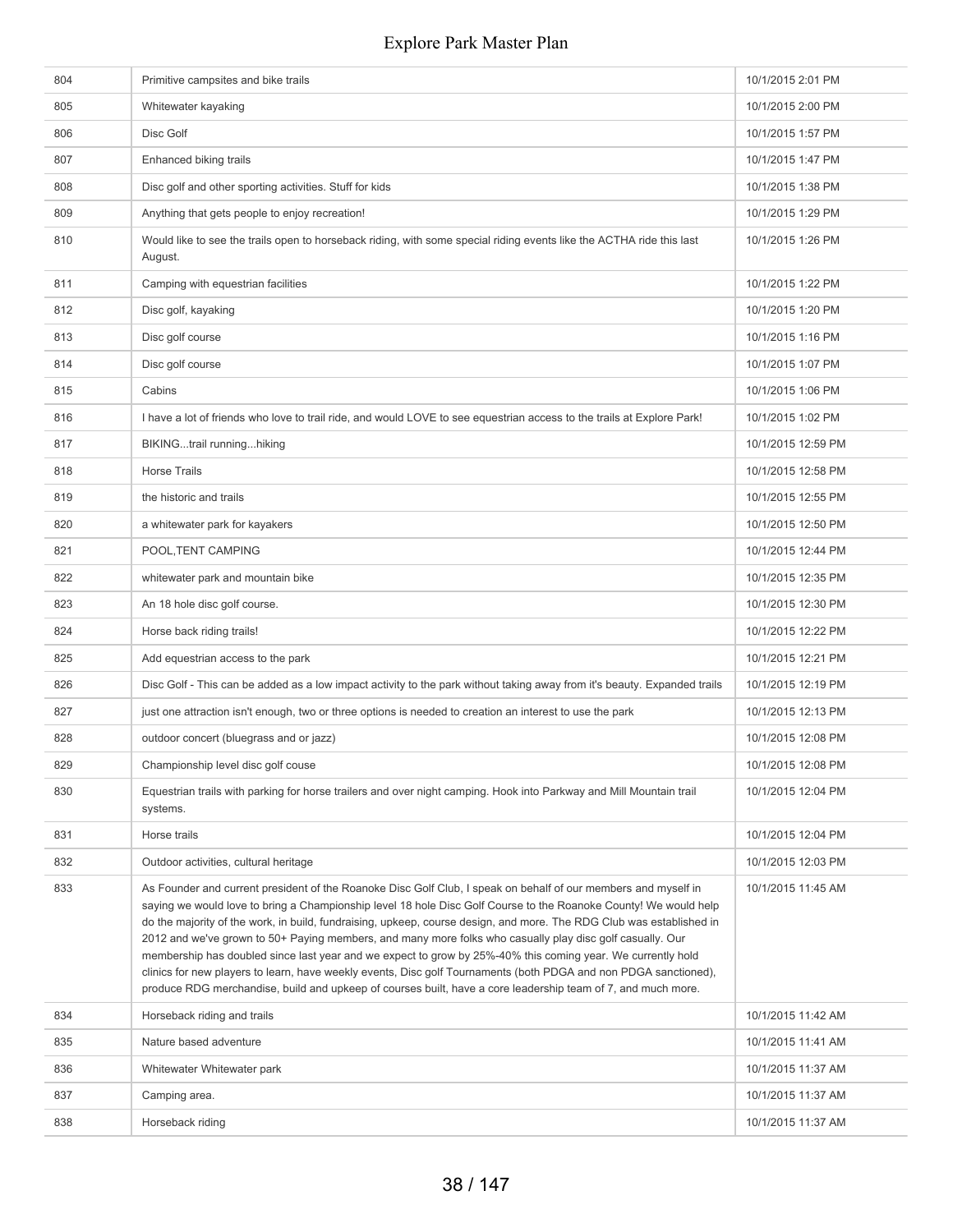| 839 | Bike trails, including freeride / downhill trails with features like jumps and drops, a pump track and a skills park, similar<br>to what is offered at Bedford. Tent camping sites with showers and rest rooms would be great as well. Kayak rental<br>and classes would be a great feature for the park.                                                                                                                                                                                                                                                | 10/1/2015 11:33 AM |
|-----|----------------------------------------------------------------------------------------------------------------------------------------------------------------------------------------------------------------------------------------------------------------------------------------------------------------------------------------------------------------------------------------------------------------------------------------------------------------------------------------------------------------------------------------------------------|--------------------|
| 840 | Disc golf                                                                                                                                                                                                                                                                                                                                                                                                                                                                                                                                                | 10/1/2015 11:22 AM |
| 841 | Equestrian trails and camping for equestrians.                                                                                                                                                                                                                                                                                                                                                                                                                                                                                                           | 10/1/2015 11:22 AM |
| 842 | Horse trails                                                                                                                                                                                                                                                                                                                                                                                                                                                                                                                                             | 10/1/2015 11:18 AM |
| 843 | I would most like to see a variety of attractions, to make people come back to Explore Park frequently. Having just one<br>or two big attractions would be a mistake.                                                                                                                                                                                                                                                                                                                                                                                    | 10/1/2015 11:18 AM |
| 844 | I would like for the park to be open to horse back riding                                                                                                                                                                                                                                                                                                                                                                                                                                                                                                | 10/1/2015 11:09 AM |
| 845 | Bike park! skills courses and more trail!                                                                                                                                                                                                                                                                                                                                                                                                                                                                                                                | 10/1/2015 11:07 AM |
| 846 | I would like to see horseback riding allowed. It is a beautiful place to ride.                                                                                                                                                                                                                                                                                                                                                                                                                                                                           | 10/1/2015 11:01 AM |
| 847 | Whitewhater park!!!                                                                                                                                                                                                                                                                                                                                                                                                                                                                                                                                      | 10/1/2015 10:51 AM |
| 848 | Trails for equestrians/horseback riders. This is the only thing I am really interested in seeing developed or allowed.<br>We share the trails with hikers and bikers at places like Carvins Cove with much success. Please consider allowing<br>horses on your trails. Also, you could allow rv camping for overnight trail riders.                                                                                                                                                                                                                      | 10/1/2015 10:48 AM |
| 849 | Dog area where dogs can roam free, and an historical area on Native American history of the area.                                                                                                                                                                                                                                                                                                                                                                                                                                                        | 10/1/2015 10:41 AM |
| 850 | More trails - biking, hiking                                                                                                                                                                                                                                                                                                                                                                                                                                                                                                                             | 10/1/2015 10:22 AM |
| 851 | Nature walk and group picnic and overnight camping                                                                                                                                                                                                                                                                                                                                                                                                                                                                                                       | 10/1/2015 10:11 AM |
| 852 | Expansion of the trail system Zipline / Aerial Park                                                                                                                                                                                                                                                                                                                                                                                                                                                                                                      | 10/1/2015 10:07 AM |
| 853 | Bring back the living history that the old Explore Park featured.                                                                                                                                                                                                                                                                                                                                                                                                                                                                                        | 10/1/2015 9:36 AM  |
| 854 | become certified as a Dark Sky Park. Citizens interested is viewing astronomy/sky events currently go out there bc it is<br>the only dark area, insured by its past history as a landfill. This is an ideal "green" attraction and a natural asset to<br>build on. See Roanoke Times article: http://www.roanoke.com/opinion/editorials/our-view-dark-skies-<br>ahead/article_c2665506-9abc-5dbf-a00e-59d6f7f22626.html                                                                                                                                  | 10/1/2015 9:34 AM  |
| 855 | Any nature-related activities. Let's not commercialize this park. It's beautiful as it is in its natural state!                                                                                                                                                                                                                                                                                                                                                                                                                                          | 10/1/2015 9:30 AM  |
| 856 | 1. Water spray, Splash park. 2. Cycling, 3. hiking trails                                                                                                                                                                                                                                                                                                                                                                                                                                                                                                | 10/1/2015 9:16 AM  |
| 857 | Whitewater park. More bike trails. Pump track. Flow track. Maybe downhill course. Cyclocross course. Bmx track.<br>Camping. More boat access. Race events. Trails paved and non paved that connect the park with greenway systems<br>in Roanoke. A trail from mill mnt. Roanoke mnt to park.                                                                                                                                                                                                                                                             | 10/1/2015 9:02 AM  |
| 858 | I would very much like for the Park to have true beginner mountain bike trails. Trails WITHOUT roots, steep climbs,<br>dangerous rocks and gorges. I'd like this trail to be at least two miles in length and very flat. Carvins Cove has some<br>beginner trails, but parking is at least a mile away. The Cove's trails are often very muddy. I'd think a true beginner<br>trail at Explore would compliment the trails that are already there. I'd also like there to be an area at the Park that<br>would be suitable as a film production back lot. | 10/1/2015 8:58 AM  |
| 859 | kayak launch                                                                                                                                                                                                                                                                                                                                                                                                                                                                                                                                             | 10/1/2015 8:39 AM  |
| 860 | Something to accentuate our mountain area. I travel to Gatlinburg and Pigeon Forge, they don't have anything that this<br>area doesn't have so I think it would be nice to concentrate on building on the mountains and the Valley as a whole                                                                                                                                                                                                                                                                                                            | 10/1/2015 8:18 AM  |
| 861 | Improve and expand mountain biking trails                                                                                                                                                                                                                                                                                                                                                                                                                                                                                                                | 10/1/2015 8:13 AM  |
| 862 | Tent Camping, there is a ridiculous lack of available camping in the Roanoke area, and I personally camp at SML<br>often because it is the closest available campground. If there was a campground at Explore Park, I personally would<br>use it frequently. Backcountry camping would also be very good to have.                                                                                                                                                                                                                                        | 10/1/2015 7:58 AM  |
| 863 | ziplines                                                                                                                                                                                                                                                                                                                                                                                                                                                                                                                                                 | 10/1/2015 7:31 AM  |
| 864 | Picnic area and restaurants                                                                                                                                                                                                                                                                                                                                                                                                                                                                                                                              | 10/1/2015 6:55 AM  |
| 865 | Huge playground for children of all ages and handicap accessible. We a huge covered area for picnics/shade. Also<br>always working, midern bathrooms and working drinking fountains with downspots to be able to give pets a srink of<br>fresh water                                                                                                                                                                                                                                                                                                     | 10/1/2015 6:55 AM  |
| 866 | sky lifts.                                                                                                                                                                                                                                                                                                                                                                                                                                                                                                                                               | 10/1/2015 5:56 AM  |
| 867 | Safe running trails and possibly a restaurant/brewery if possible.                                                                                                                                                                                                                                                                                                                                                                                                                                                                                       | 10/1/2015 3:48 AM  |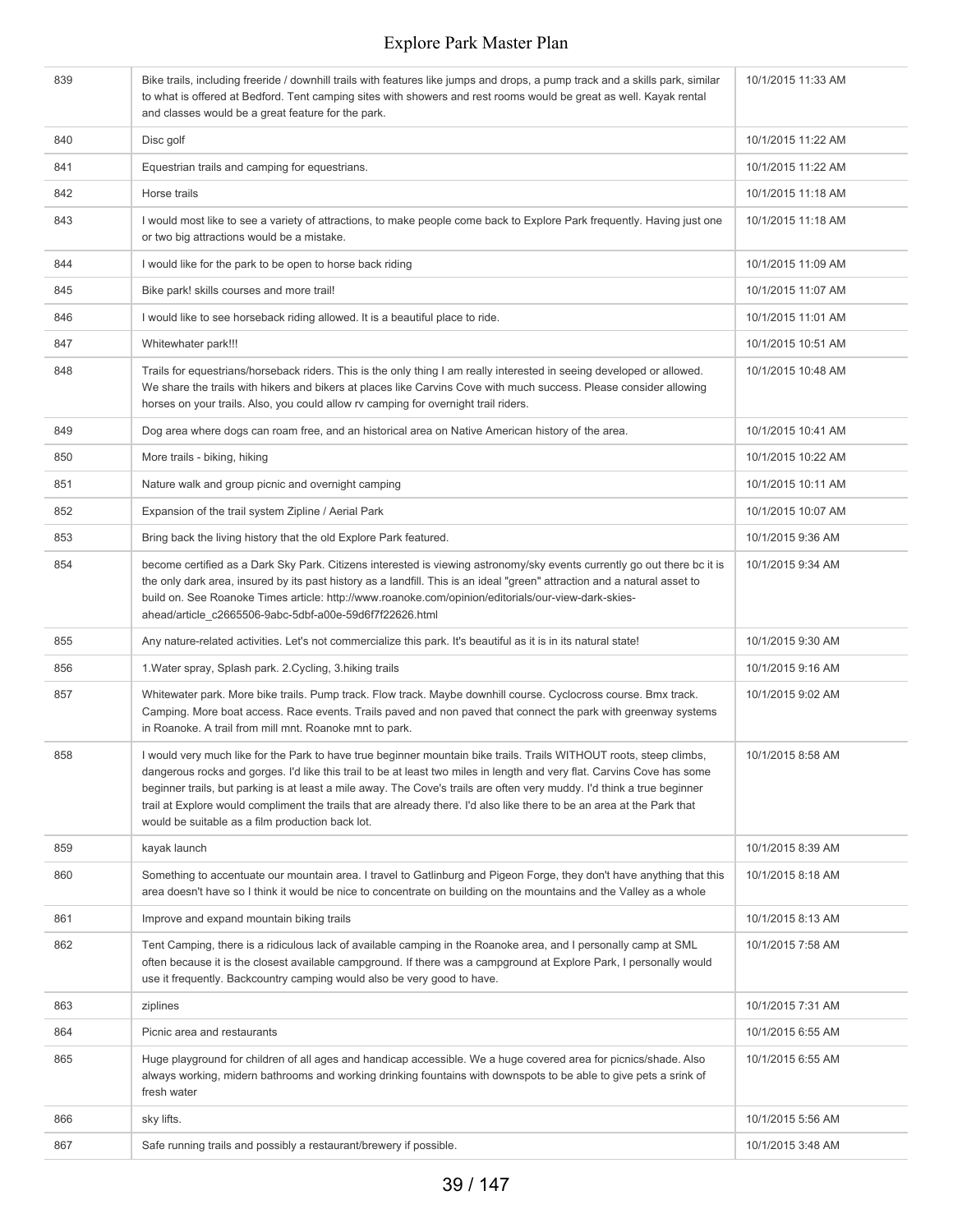| 868 | A lodge with a restaurant and gift shop                                                                                                                                                                                                                                                                                                                                                                                                                                                                                 | 10/1/2015 1:56 AM  |
|-----|-------------------------------------------------------------------------------------------------------------------------------------------------------------------------------------------------------------------------------------------------------------------------------------------------------------------------------------------------------------------------------------------------------------------------------------------------------------------------------------------------------------------------|--------------------|
| 869 | Living History - Historical Interpretation                                                                                                                                                                                                                                                                                                                                                                                                                                                                              | 10/1/2015 1:39 AM  |
| 870 | Recreation of Appalachian past.                                                                                                                                                                                                                                                                                                                                                                                                                                                                                         | 10/1/2015 1:13 AM  |
| 871 | Zip lines, cabins, winery                                                                                                                                                                                                                                                                                                                                                                                                                                                                                               | 9/30/2015 10:59 PM |
| 872 | Off road vehicle trails                                                                                                                                                                                                                                                                                                                                                                                                                                                                                                 | 9/30/2015 10:40 PM |
| 873 | Kid and family friendly water recreation. Tent camping, with zip lines.                                                                                                                                                                                                                                                                                                                                                                                                                                                 | 9/30/2015 10:31 PM |
| 874 | Use those beautiful historical buildings to highlight the history of the region!                                                                                                                                                                                                                                                                                                                                                                                                                                        | 9/30/2015 10:11 PM |
| 875 | Camping                                                                                                                                                                                                                                                                                                                                                                                                                                                                                                                 | 9/30/2015 9:46 PM  |
| 876 | zip lines would be fun                                                                                                                                                                                                                                                                                                                                                                                                                                                                                                  | 9/30/2015 9:40 PM  |
| 877 | Cabins and lodge available for overnight stays, and lodge available for rentals for family, and wedding venues. Hiking<br>trails would be a plus. Also the area should allow dogs on leashes. Possibly a dog park in the future.                                                                                                                                                                                                                                                                                        | 9/30/2015 9:31 PM  |
| 878 | I would love to be able to take my horse there and ride the trails and have the trails connected to the Roanoke Horse<br>Trail.                                                                                                                                                                                                                                                                                                                                                                                         | 9/30/2015 9:18 PM  |
| 879 | Camping, kayak and hiking trails                                                                                                                                                                                                                                                                                                                                                                                                                                                                                        | 9/30/2015 7:19 PM  |
| 880 | Retail & Special Events, RV site for traveling BRP, Festivals Music and Family                                                                                                                                                                                                                                                                                                                                                                                                                                          | 9/30/2015 6:44 PM  |
| 881 | River access                                                                                                                                                                                                                                                                                                                                                                                                                                                                                                            | 9/30/2015 6:37 PM  |
| 882 | More lighting - the place is creepy in the evenings. More bike trails would be nice. Can we ride at night?<br>Bathroom/changing "house" How about a skate park??? I know it seems far removed from areas where kids could get<br>there, but they have few other options.                                                                                                                                                                                                                                                | 9/30/2015 5:31 PM  |
| 883 | Douthat State Park is a very good example to model after                                                                                                                                                                                                                                                                                                                                                                                                                                                                | 9/30/2015 4:16 PM  |
| 884 | A whitewater park.                                                                                                                                                                                                                                                                                                                                                                                                                                                                                                      | 9/30/2015 3:59 PM  |
| 885 | White water park                                                                                                                                                                                                                                                                                                                                                                                                                                                                                                        | 9/30/2015 3:07 PM  |
| 886 | Hiking trails                                                                                                                                                                                                                                                                                                                                                                                                                                                                                                           | 9/30/2015 2:54 PM  |
| 887 | LOW IMPACT FAMILY FRIENDLY OUT DOOR ACTIVIIES - CANOEING, HIKING ETC- - - BUT HERE IS<br>SOMETHING DIFFERENT ------ A COUPLE OF RESIDENT NATURALISTS WITH LOTS OF INITIATIVE FOR<br>EXCELLENT AND VARYING TOPICS, GOOD PR, LITERATURE, UP AND DOWN THE PARKWAY, WOULD HAVE<br>TO BE REALLY GOOD - - LOOK AT THE INTEREST IN THE MONTHLY NATURALIST HIKES PUBLISHED IN THE<br>PAPER! DONE RIGHT WOULD BE A GREAT ATTRACTION LOCALY AND THAT'S WHAT YOU REALLY NEED TO<br>THRIVE - - - STEADY LOCAL INTEREST AND SUPPORT. | 9/30/2015 2:30 PM  |
| 888 | Adventure park / amusement park                                                                                                                                                                                                                                                                                                                                                                                                                                                                                         | 9/30/2015 1:52 PM  |
| 889 | A Nature centered lodge, there aren't many places to stay in east county.                                                                                                                                                                                                                                                                                                                                                                                                                                               | 9/30/2015 1:52 PM  |
| 890 | Not ziplines and "adventure tourism" and certainly not retail. Promote the beauty that surrounds this area don't scar it<br>with things that will fail in Roanoke.                                                                                                                                                                                                                                                                                                                                                      | 9/30/2015 1:52 PM  |
| 891 | White water park. There is a large active community of paddlers in the Roanoke valley. Just look at the access that<br>was granted on Johns creek after 20+ years of battling.                                                                                                                                                                                                                                                                                                                                          | 9/30/2015 1:49 PM  |
| 892 | From my experience, many people who participate in outdoor recreation enjoy a good meal or a beer afterwards.<br>Explore Park has a great variety of trails (though signage could be enhanced), so a brewery or restaurant would be a<br>great amenity to get people to visit the park and stay for longer than a walk or ride.                                                                                                                                                                                         | 9/30/2015 1:30 PM  |
| 893 | Whitewater park                                                                                                                                                                                                                                                                                                                                                                                                                                                                                                         | 9/30/2015 12:57 PM |
| 894 | hiking trails                                                                                                                                                                                                                                                                                                                                                                                                                                                                                                           | 9/30/2015 12:44 PM |
| 895 | More trails                                                                                                                                                                                                                                                                                                                                                                                                                                                                                                             | 9/30/2015 12:40 PM |
| 896 | Kayak/canoe rental and fishing access/instruction                                                                                                                                                                                                                                                                                                                                                                                                                                                                       | 9/30/2015 12:32 PM |
| 897 | Ry Camping. There is a lack of quality RV camping around the Roanoke valley and I believe the park could fill that gap                                                                                                                                                                                                                                                                                                                                                                                                  | 9/30/2015 12:31 PM |
| 898 | Something that gets people moving! Love the trails and beauty of the area so please do not make it commercial that<br>would destroy natural beauty.                                                                                                                                                                                                                                                                                                                                                                     | 9/30/2015 12:28 PM |
| 899 | varying leveled whitewater courses                                                                                                                                                                                                                                                                                                                                                                                                                                                                                      | 9/30/2015 11:55 AM |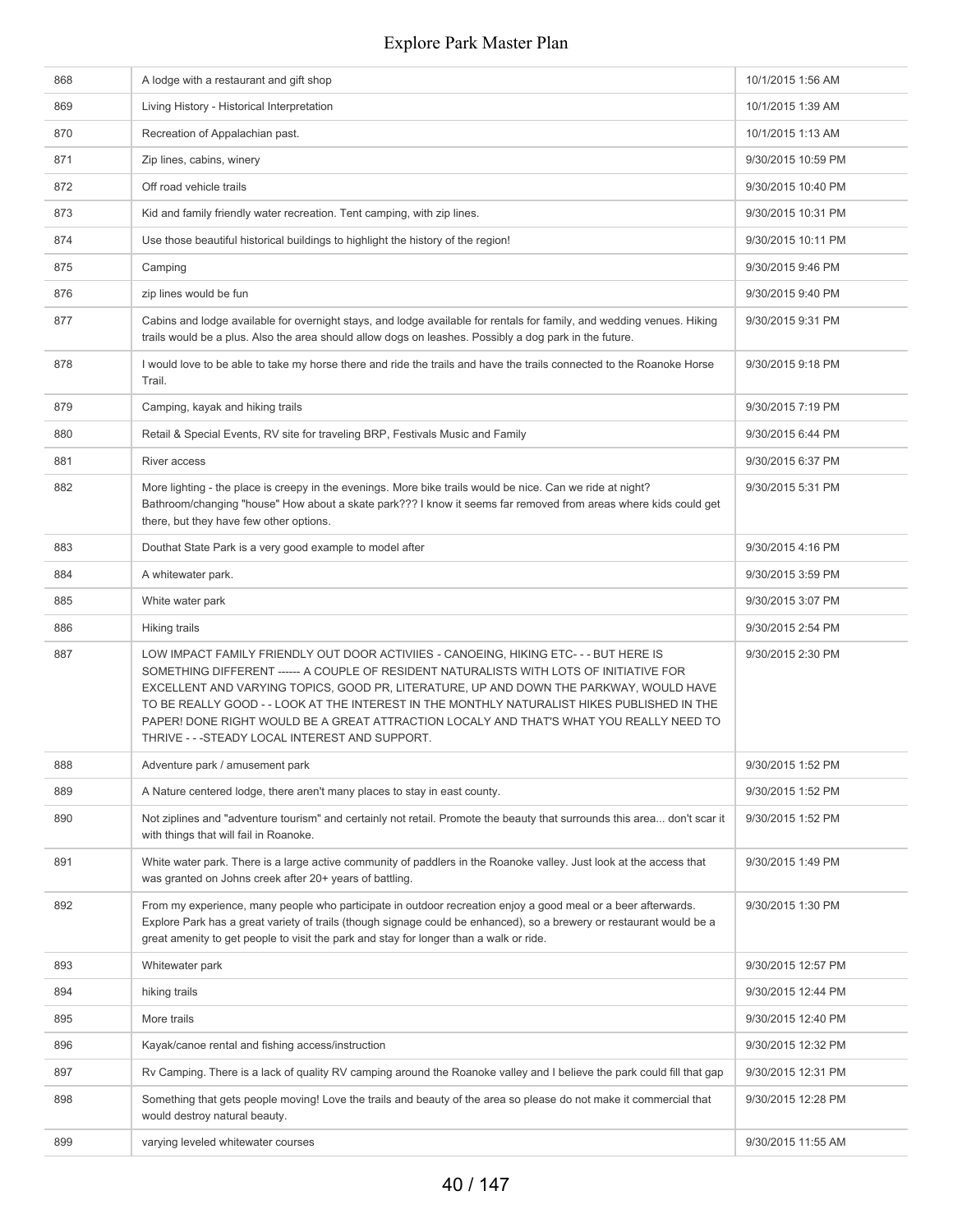| 900 | <b>Botanical Garden</b>                                                                                                                                                                                                                                                                                                                                                                                                                                                     | 9/30/2015 11:43 AM |
|-----|-----------------------------------------------------------------------------------------------------------------------------------------------------------------------------------------------------------------------------------------------------------------------------------------------------------------------------------------------------------------------------------------------------------------------------------------------------------------------------|--------------------|
| 901 | <b>Outdoor Adventure</b>                                                                                                                                                                                                                                                                                                                                                                                                                                                    | 9/30/2015 11:42 AM |
| 902 | concerts                                                                                                                                                                                                                                                                                                                                                                                                                                                                    | 9/30/2015 11:35 AM |
| 903 | Obstacle Race Event Canopy zip Bike An East Coast Mountain Bike Adventure World                                                                                                                                                                                                                                                                                                                                                                                             | 9/30/2015 11:35 AM |
| 904 | Trails, River walk.                                                                                                                                                                                                                                                                                                                                                                                                                                                         | 9/30/2015 11:27 AM |
| 905 | Zip-line, aerial park. Additional kayaking access areas, more variety in trails.                                                                                                                                                                                                                                                                                                                                                                                            | 9/30/2015 11:25 AM |
| 906 | More trails                                                                                                                                                                                                                                                                                                                                                                                                                                                                 | 9/30/2015 11:20 AM |
| 907 | More trails for cycling. Zip lines and camping would be awesome.                                                                                                                                                                                                                                                                                                                                                                                                            | 9/30/2015 11:15 AM |
| 908 | Overnight camping                                                                                                                                                                                                                                                                                                                                                                                                                                                           | 9/30/2015 11:15 AM |
| 909 | I want to see the park have more outdoor adventure items.                                                                                                                                                                                                                                                                                                                                                                                                                   | 9/30/2015 11:13 AM |
| 910 | Group Camping - I am always looking for new places to camp and unfortunately there are not many choices in<br>Roanoke. I usually go to Botetourt or Craig County which have more options.                                                                                                                                                                                                                                                                                   | 9/30/2015 11:12 AM |
| 911 | Good hiking trails.                                                                                                                                                                                                                                                                                                                                                                                                                                                         | 9/30/2015 11:11 AM |
| 912 | Activities that take advantage of the terrain for a *unique* experience to the area, Zorb balls, Alpine Coaster, Zip Lines,<br>Water Slides, etc.                                                                                                                                                                                                                                                                                                                           | 9/30/2015 11:05 AM |
| 913 | white water park                                                                                                                                                                                                                                                                                                                                                                                                                                                            | 9/30/2015 10:57 AM |
| 914 | botanical garden                                                                                                                                                                                                                                                                                                                                                                                                                                                            | 9/30/2015 10:56 AM |
| 915 | Interpretitors engaged in telling the Roanoke Valleys history                                                                                                                                                                                                                                                                                                                                                                                                               | 9/30/2015 10:49 AM |
| 916 | Overnight camping                                                                                                                                                                                                                                                                                                                                                                                                                                                           | 9/30/2015 10:48 AM |
| 917 | Zipline and white water rafting/canoe launch                                                                                                                                                                                                                                                                                                                                                                                                                                | 9/30/2015 10:44 AM |
| 918 | Improved access to the river features (on land and in the water)                                                                                                                                                                                                                                                                                                                                                                                                            | 9/30/2015 10:42 AM |
| 919 | Camping, tent and RV hook ups. Hiking and biking trails and water access for canoeing, kayaking and paddle<br>boarding. Restaurant and or grill / snack bar With ABC licence.                                                                                                                                                                                                                                                                                               | 9/30/2015 10:20 AM |
| 920 | Interpretive history of reconstructed buildings                                                                                                                                                                                                                                                                                                                                                                                                                             | 9/30/2015 10:20 AM |
| 921 | I'd like to see more fun, interactive things to do wry Explore Park.                                                                                                                                                                                                                                                                                                                                                                                                        | 9/30/2015 10:19 AM |
| 922 | More bike trails. Roanoke needs some campgrounds.                                                                                                                                                                                                                                                                                                                                                                                                                           | 9/30/2015 10:17 AM |
| 923 | Whitewater course                                                                                                                                                                                                                                                                                                                                                                                                                                                           | 9/30/2015 10:05 AM |
| 924 | Whitewater features. Otherwise people travel with their money to places like West Virginia and leave local money<br>there instead of here.                                                                                                                                                                                                                                                                                                                                  | 9/30/2015 9:56 AM  |
| 925 | Nature                                                                                                                                                                                                                                                                                                                                                                                                                                                                      | 9/30/2015 9:51 AM  |
| 926 | Staffed nature center                                                                                                                                                                                                                                                                                                                                                                                                                                                       | 9/30/2015 9:31 AM  |
| 927 | I loved when the park focused on the history of our area. We loved the Brugh tavern. We spent a good deal of time<br>there.                                                                                                                                                                                                                                                                                                                                                 | 9/30/2015 9:22 AM  |
| 928 | adventure activities                                                                                                                                                                                                                                                                                                                                                                                                                                                        | 9/30/2015 8:23 AM  |
| 929 | family festivals                                                                                                                                                                                                                                                                                                                                                                                                                                                            | 9/30/2015 8:15 AM  |
| 930 | Zip lines                                                                                                                                                                                                                                                                                                                                                                                                                                                                   | 9/30/2015 7:55 AM  |
| 931 | Kayak shuttle and historic areas                                                                                                                                                                                                                                                                                                                                                                                                                                            | 9/30/2015 7:33 AM  |
| 932 | Equipment rental, gorgeous walkways by the water, paved trails for a 4 person bike, a kids playground where instead<br>of sand you use Unitary Surfacing, a poured in place rubber and Fibar, a specially formulated wood chip material.<br>Please, check out Onondaga Lake Park in Liverpool, Ny. It's awesome. In addition to the playground and paved trails,<br>there's also a dog park, and a skate park. http://www.onondagacountyparks.com/parks/onondaga-lake-park/ | 9/30/2015 2:03 AM  |
| 933 | Recreation with hiking, canoing, ziplining and RV / campsites. A culural heritage/educational component regarding<br>native americans in the area would be great.                                                                                                                                                                                                                                                                                                           | 9/29/2015 11:07 PM |
| 934 | something that offers high adventure recreation                                                                                                                                                                                                                                                                                                                                                                                                                             | 9/29/2015 8:48 PM  |
|     |                                                                                                                                                                                                                                                                                                                                                                                                                                                                             |                    |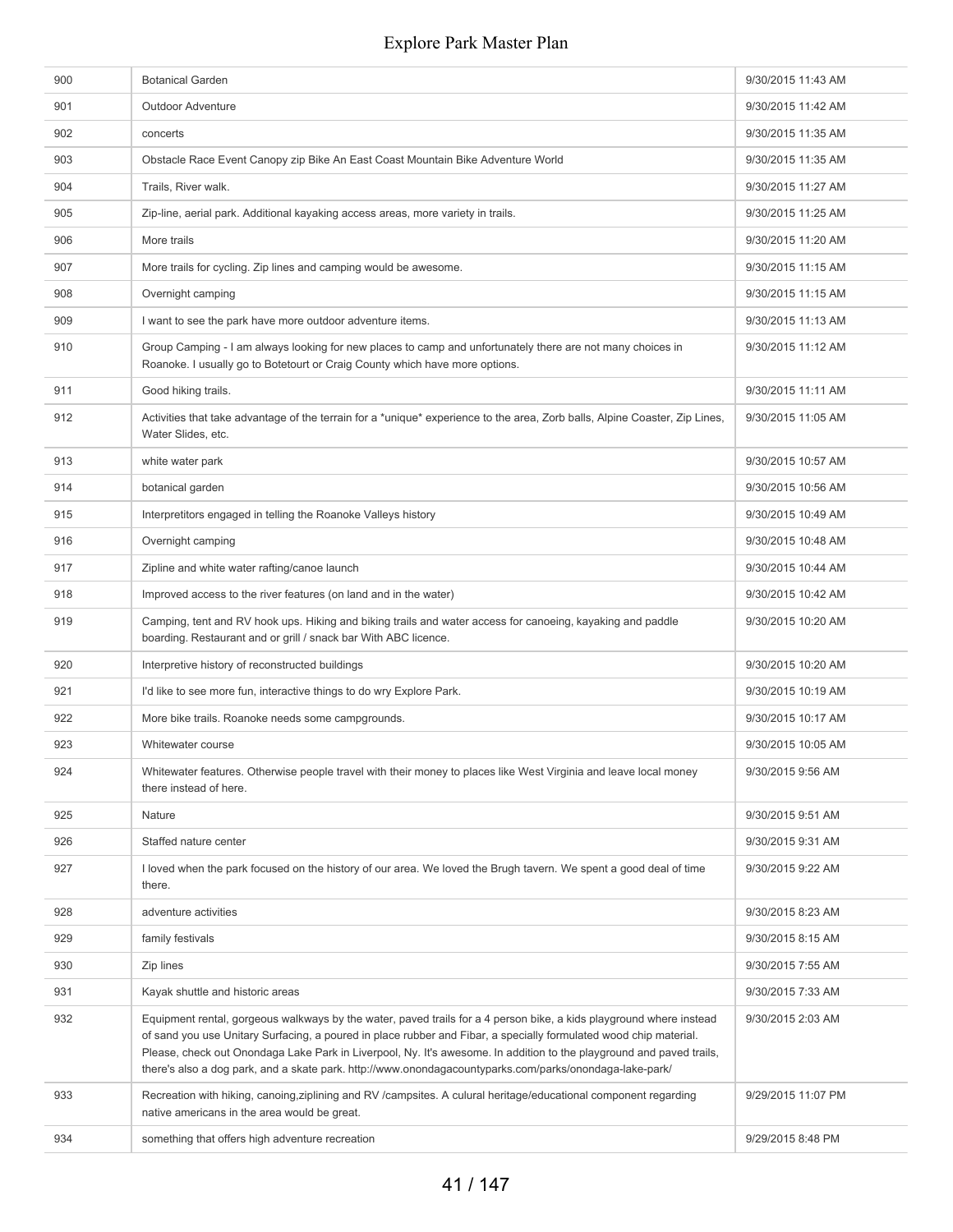| 935 | I would like to see the original interpretive areas reopened with the time period attire and living experiences.                                                                                                                                                                                                                  | 9/29/2015 8:24 PM  |
|-----|-----------------------------------------------------------------------------------------------------------------------------------------------------------------------------------------------------------------------------------------------------------------------------------------------------------------------------------|--------------------|
| 936 | Water Spray Feature/Splash Park or Ziplines/Aerial Park Non-"attraction" would be botanic garden                                                                                                                                                                                                                                  | 9/29/2015 7:32 PM  |
| 937 | Top choice - a destination natural environment that distinguishes itself with views, cleanliness, improvements to the<br>point of enhancing its attractiveness.                                                                                                                                                                   | 9/29/2015 6:33 PM  |
| 938 | Something natural                                                                                                                                                                                                                                                                                                                 | 9/29/2015 4:37 PM  |
| 939 | bring back the history exhibits                                                                                                                                                                                                                                                                                                   | 9/29/2015 4:37 PM  |
| 940 | rv campground we have lots of rv owners in the roanoke valley with nowhere close to camp. and no rv parks along the<br>parkway for tourist to draw into the valley                                                                                                                                                                | 9/29/2015 4:29 PM  |
| 941 | Nature Center (like the one at Maymont Park in Richmond, VA.                                                                                                                                                                                                                                                                      | 9/29/2015 4:10 PM  |
| 942 | Amphitheater                                                                                                                                                                                                                                                                                                                      | 9/29/2015 4:09 PM  |
| 943 | Some type of equipment rental station and expanded terrain                                                                                                                                                                                                                                                                        | 9/29/2015 4:03 PM  |
| 944 | hiking trails                                                                                                                                                                                                                                                                                                                     | 9/29/2015 3:00 PM  |
| 945 | Map of the trails or river walk with total distance, and how difficult the hike Also a modest price place to eat, not fast<br>food                                                                                                                                                                                                | 9/29/2015 2:44 PM  |
| 946 | Take your people and visit Tanglewood Park in Clemmons, NC. ABSOLUTELY NEED RV camping with full hook up.<br>They also have tennis, 3 par golf, hiking, biking, trail riding, paved trails for walking, running, etc.fishing, swimming<br>pool, lodge, etc.even a dog park You need to make that visit. It is what Roanoke needs! | 9/29/2015 2:30 PM  |
| 947 | <b>Hiking Trails</b>                                                                                                                                                                                                                                                                                                              | 9/29/2015 2:08 PM  |
| 948 | I dearly loved the wonderfully done living history museum. I miss it and wonder why it is not featured in this survey so<br>far. THAT is the Explore Park I want back!!!!!!! All of this other stuff is just gravy compared to the gem that those<br>interpreters and historical sites were.                                      | 9/29/2015 1:52 PM  |
| 949 | Family oriented park with amenities available for both passive and active recreational interests. Preservation of the<br>historical features of the park even other facilities are repurposed for other uses.                                                                                                                     | 9/29/2015 1:06 PM  |
| 950 | Mountain biking, paddle sports, camping, ropes course.                                                                                                                                                                                                                                                                            | 9/29/2015 11:58 AM |
| 951 | water park                                                                                                                                                                                                                                                                                                                        | 9/29/2015 11:41 AM |
| 952 | Campgrounds with big sites, showers, and bathrooms year round. More clearly defined hiking trails and riverwalks                                                                                                                                                                                                                  | 9/29/2015 10:59 AM |
| 953 | safe and well marked hiking trails along with picnic areas and playgrounds. along with ability to rent/bring kayaks,<br>bikes, etc. overall outdoor recreation park.                                                                                                                                                              | 9/29/2015 10:46 AM |
| 954 | A microbrewery.                                                                                                                                                                                                                                                                                                                   | 9/29/2015 10:39 AM |
| 955 | As little as possible                                                                                                                                                                                                                                                                                                             | 9/29/2015 10:34 AM |
| 956 | RV park and other lodging that is not "hotel-ish". This gives accessibility to both the park and to the Roanoke area. I<br>would like to see a good size outdoor area for concerts or cultural activities. Everything currently done in Roanoke is<br>done in parking lots!                                                       | 9/29/2015 10:25 AM |
| 957 | Hmm You know what would be cool? Besides Stand Up Paddling an adventure playgrounds for kids would be<br>awesome! Not a regular one but like an outdoor theme. A bunch of local PE teachers could helpfor sure.                                                                                                                   | 9/29/2015 10:23 AM |
| 958 | Reopening of the Brugh Tavern. 2 reasons - it is one of my ancestors that built it and we like these kind of restaurants<br>and travel to get to them.                                                                                                                                                                            | 9/29/2015 10:21 AM |
| 959 | Well maintained trails and river for biking, hiking, paddling. Outdoor public events and festivals on weekends.                                                                                                                                                                                                                   | 9/29/2015 10:05 AM |
| 960 | I would most like to see safe and clean hiking trails along the river with access to boat/kayak launches. I think a<br>zipline/high ropes course would also be successful, as well as a restaurant. Dog park or area to let dogs off leash<br>would also be great, I don't think there is one along the parkway anywhere :)       | 9/29/2015 10:03 AM |
| 961 | Kayak, canoe & SUP rentals.                                                                                                                                                                                                                                                                                                       | 9/29/2015 9:33 AM  |
| 962 | Nice amphitheater with river views for concerts and special events, along with food concessions to visit durng the<br>concert or event.                                                                                                                                                                                           | 9/29/2015 9:30 AM  |
| 963 | I really think you should look into adding an area like the "Adventure Park in VA Beach". I believe it would bring in<br>money and attach more people to the area while preserving the beauty of the area.                                                                                                                        | 9/29/2015 9:30 AM  |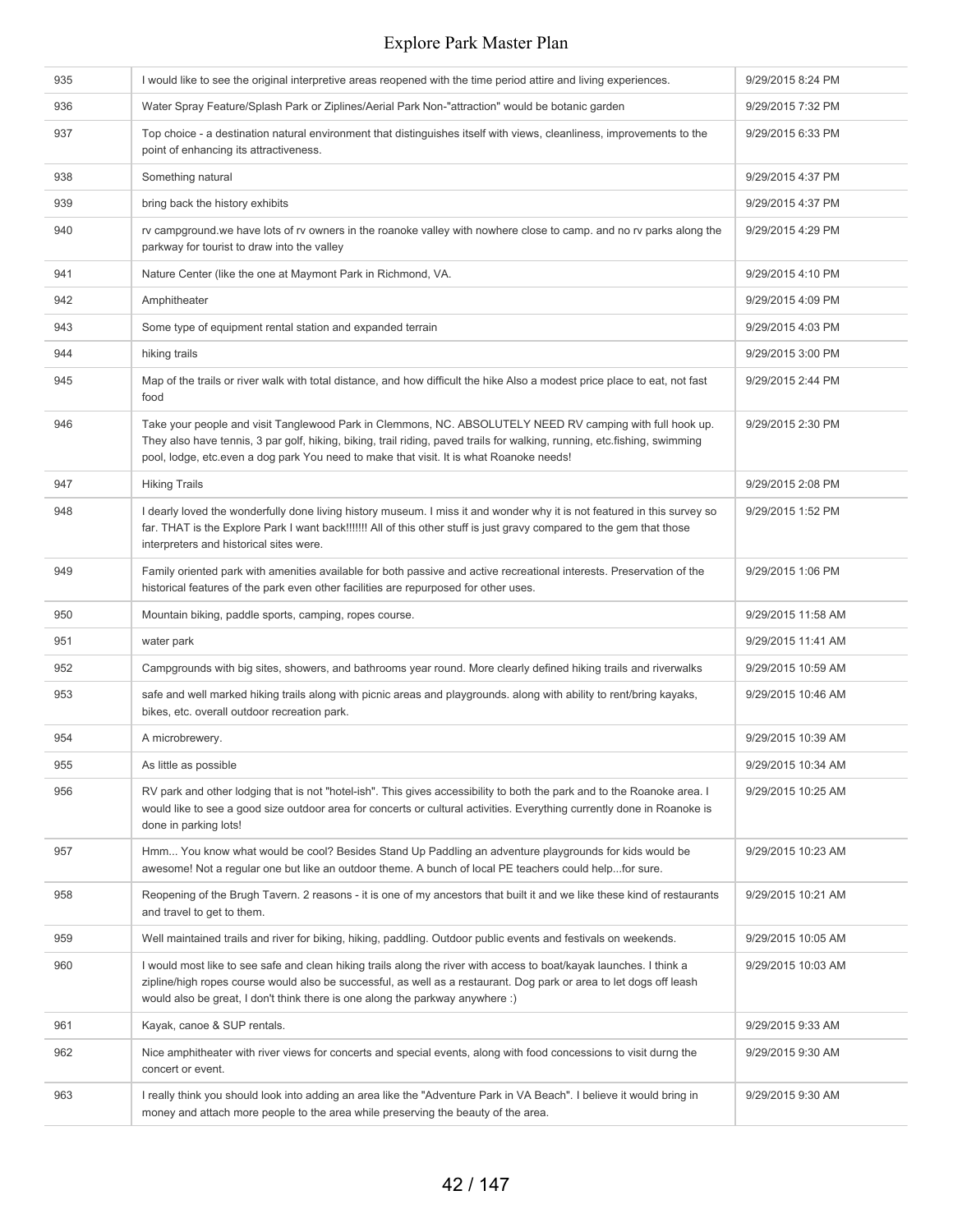| 964 | Ziplines, aerial park, ropes course would be great attractions and experiences that would bring something unique to<br>the region.                                                                                                  | 9/29/2015 9:28 AM |
|-----|-------------------------------------------------------------------------------------------------------------------------------------------------------------------------------------------------------------------------------------|-------------------|
| 965 | I REALLY loved the interpreters and the historical aspect of daily life in the olden days where all the historical<br>buildings are. PLEASE reopen and make it a small part of the big plan. Don't let those buildings go to waste. | 9/29/2015 8:31 AM |
| 966 | Mountain biking & kayaking                                                                                                                                                                                                          | 9/29/2015 8:14 AM |
| 967 | Clean, safe, well-kept hiking trails                                                                                                                                                                                                | 9/29/2015 8:13 AM |
| 968 | camping and facilities to accommodate a fun camping experience                                                                                                                                                                      | 9/28/2015 8:40 PM |
| 969 | Active outdoor events- hiking, kayaking. Ziplines                                                                                                                                                                                   | 9/28/2015 8:27 PM |
| 970 | water park, camping                                                                                                                                                                                                                 | 9/28/2015 6:37 PM |
| 971 | A boat ramp capable of launching trailered 12 to 18 ft motorized flat or semi v style fishing or utility boats. Better<br>access to the river for tubing fishing and wadding.                                                       | 9/28/2015 5:18 PM |
| 972 | Campsites                                                                                                                                                                                                                           | 9/28/2015 4:59 PM |
| 973 | I thought what was there before was very nice, but people thought once they'd been, they didn't need to return. It was<br>a good mix of nature, adventure, and education.                                                           | 9/28/2015 4:40 PM |
| 974 | Treehouses for overnight stays                                                                                                                                                                                                      | 9/28/2015 4:35 PM |
| 975 | Playground                                                                                                                                                                                                                          | 9/28/2015 3:31 PM |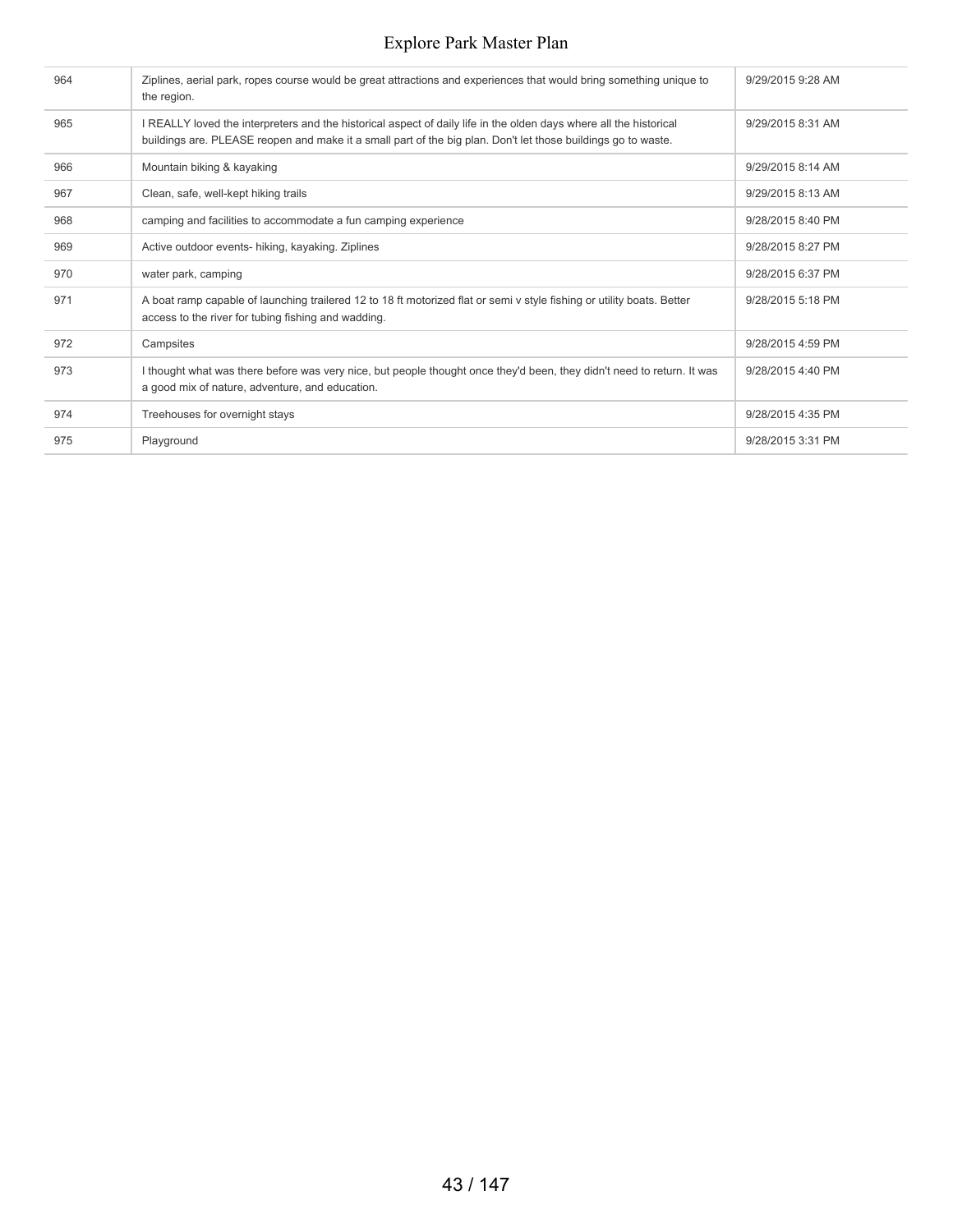# **Q8 In your opinion, what type of attraction would you be most likely to bring out-oftown guests to see at Explore Park?**

**Answered: 950 Skipped: 186**

| #  | <b>Responses</b>                                                                                                                                                                                                                                                                                                                                                             | Date                |
|----|------------------------------------------------------------------------------------------------------------------------------------------------------------------------------------------------------------------------------------------------------------------------------------------------------------------------------------------------------------------------------|---------------------|
| 1  | Well-publicized natural history exhibits and opportunities for participation in activities like tree identification walks or<br>collecting geology specimens.                                                                                                                                                                                                                | 10/31/2015 9:19 AM  |
| 2  | Disk golf is a venue for local tournaments and lots of traveling players; lodging would make this idea an excellent<br>outdoor epicenter. Include Mountain Biking and Hiking- very important!                                                                                                                                                                                | 10/30/2015 10:23 PM |
| 3  | adventure                                                                                                                                                                                                                                                                                                                                                                    | 10/30/2015 2:30 PM  |
| 4  | Lodge and cabins and river access.                                                                                                                                                                                                                                                                                                                                           | 10/30/2015 1:37 PM  |
| 5  | Zip lines, hiking trails, overlooks, brewery or restaruant and even something to showcase the culture of the area                                                                                                                                                                                                                                                            | 10/30/2015 11:50 AM |
| 6  | Zip line                                                                                                                                                                                                                                                                                                                                                                     | 10/30/2015 10:49 AM |
| 7  | cabins, a lodge, moderately-priced restaurant                                                                                                                                                                                                                                                                                                                                | 10/30/2015 8:45 AM  |
| 8  | Outdoor activities                                                                                                                                                                                                                                                                                                                                                           | 10/30/2015 6:35 AM  |
| 9  | Concerts/festival. Maybe zipline or climbing if the price is right. river access, and the hiking trails that are already<br>established. The old homestead buildings currently there are neat as well.                                                                                                                                                                       | 10/29/2015 5:26 PM  |
| 10 | Again, a modern RV park offers a place where travelers passing through (especially Blue Ridge Parkway travelers) to<br>stop, and be enticed into the Roanoke area. Offer amenities such as swimming, hot tub, tennis, putt golf, play ground<br>as any resort campground would offer (maybe even Splash Valley passes) to keep travelers here for longer periods of<br>time. | 10/29/2015 3:48 PM  |
| 11 | Adventure oppunties                                                                                                                                                                                                                                                                                                                                                          | 10/29/2015 2:09 PM  |
| 12 | hiking and biking                                                                                                                                                                                                                                                                                                                                                            | 10/29/2015 10:20 AM |
| 13 | Hiking and biking trails                                                                                                                                                                                                                                                                                                                                                     | 10/29/2015 9:43 AM  |
| 14 | Outdoor recreation                                                                                                                                                                                                                                                                                                                                                           | 10/29/2015 9:34 AM  |
| 15 | Music festivals would bring the most out of town guests.                                                                                                                                                                                                                                                                                                                     | 10/29/2015 8:30 AM  |
| 16 | Whitewater play features.                                                                                                                                                                                                                                                                                                                                                    | 10/29/2015 4:22 AM  |
| 17 | Zoo similar to the North Carolina Zoological Park                                                                                                                                                                                                                                                                                                                            | 10/28/2015 11:05 PM |
| 18 | American history theme park Large zoo Winery Upscale cabins                                                                                                                                                                                                                                                                                                                  | 10/28/2015 10:52 PM |
| 19 | Camping and eventsrelaxation, concerts, sports competition, etc                                                                                                                                                                                                                                                                                                              | 10/28/2015 8:41 PM  |
| 20 | Overlook/                                                                                                                                                                                                                                                                                                                                                                    | 10/28/2015 7:43 PM  |
| 21 | probably concerts/music/ disc golf has a loyal following that is willing to travel to a good course                                                                                                                                                                                                                                                                          | 10/28/2015 6:52 PM  |
| 22 | Disc golf, zip lines, camping                                                                                                                                                                                                                                                                                                                                                | 10/28/2015 6:17 PM  |
| 23 | The park as it is                                                                                                                                                                                                                                                                                                                                                            | 10/28/2015 5:52 PM  |
| 24 | Zip lines / aerial park                                                                                                                                                                                                                                                                                                                                                      | 10/28/2015 5:08 PM  |
| 25 | I would be most likely to bring them to Explore Park for the Roanoke River. At many other access points for the<br>Roanoke River, you are in an urban, suburban, or industrial setting. Explore Park is one of the few places where you<br>can be on the river but also in nature.                                                                                           | 10/28/2015 4:35 PM  |
| 26 | Disc golf, it has a big following, and a lot of people would come to it to try the course.                                                                                                                                                                                                                                                                                   | 10/28/2015 3:39 PM  |
| 27 | Interpretive trails, public art                                                                                                                                                                                                                                                                                                                                              | 10/28/2015 3:01 PM  |
| 28 | water attraction with lodging, camping (overnight) and eating facilities                                                                                                                                                                                                                                                                                                     | 10/28/2015 2:38 PM  |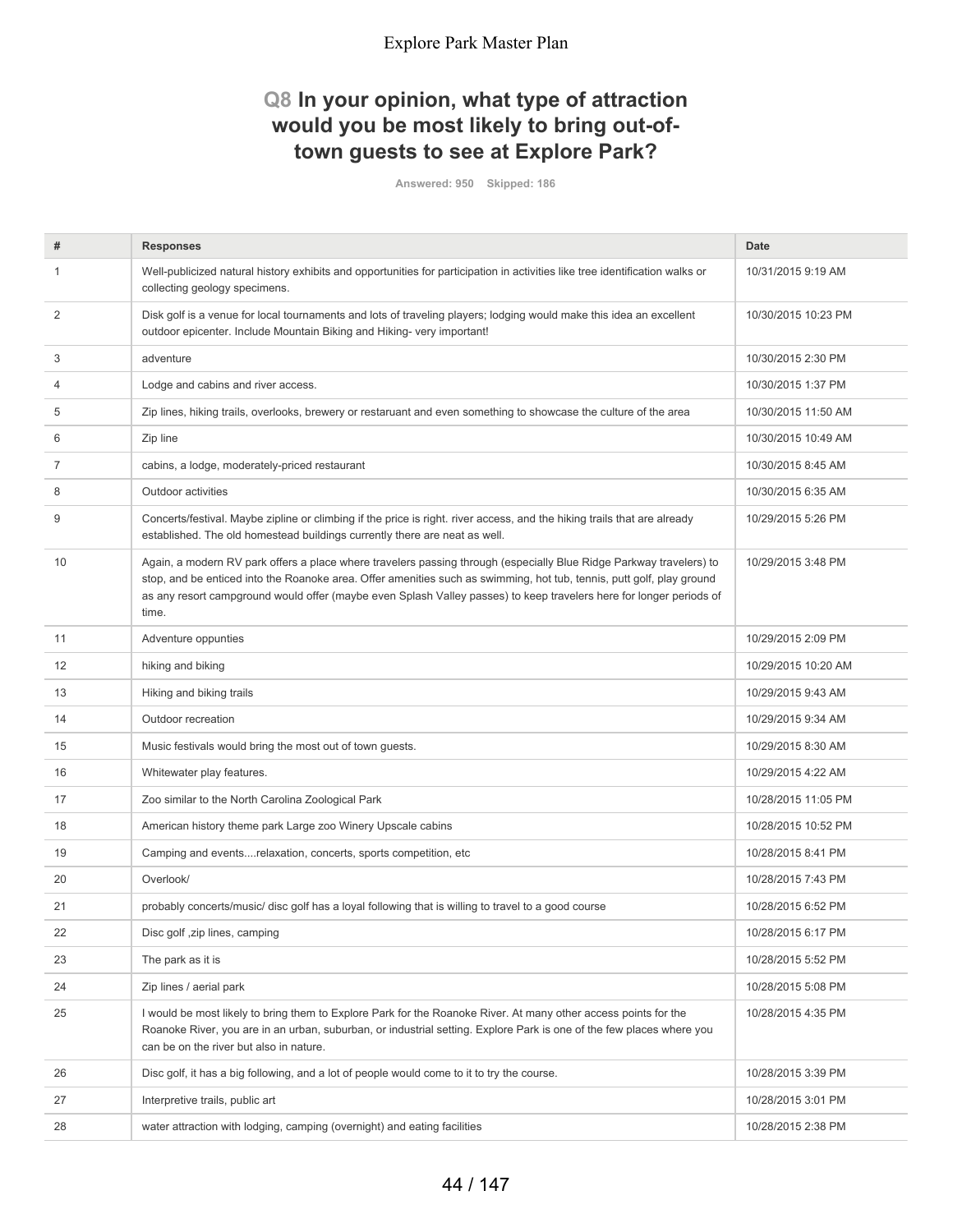| 29 | Outdoor Adventure with a craft brewery/restaurant on site.                                                                                                                                                                                                                                                                                                                                                                                                                                                                                                                                                                                 | 10/28/2015 1:30 PM  |
|----|--------------------------------------------------------------------------------------------------------------------------------------------------------------------------------------------------------------------------------------------------------------------------------------------------------------------------------------------------------------------------------------------------------------------------------------------------------------------------------------------------------------------------------------------------------------------------------------------------------------------------------------------|---------------------|
| 30 | kayaking and paddleboard rentals, river accessibility                                                                                                                                                                                                                                                                                                                                                                                                                                                                                                                                                                                      | 10/28/2015 1:01 PM  |
| 31 | observation area/overlooks                                                                                                                                                                                                                                                                                                                                                                                                                                                                                                                                                                                                                 | 10/28/2015 12:49 PM |
| 32 | Probably the ziplines, restaurants, nature center, camp/rv sites and camp stores                                                                                                                                                                                                                                                                                                                                                                                                                                                                                                                                                           | 10/28/2015 12:25 PM |
| 33 | 18 Hole or More, Champion Level Disc Golf Course & 3-D Archery Course                                                                                                                                                                                                                                                                                                                                                                                                                                                                                                                                                                      | 10/28/2015 12:23 PM |
| 34 | ziplines/aerial park, cabins, campsites                                                                                                                                                                                                                                                                                                                                                                                                                                                                                                                                                                                                    | 10/28/2015 11:51 AM |
| 35 | zipline, campground, RV camping                                                                                                                                                                                                                                                                                                                                                                                                                                                                                                                                                                                                            | 10/28/2015 11:47 AM |
| 36 | Zipline or brewery                                                                                                                                                                                                                                                                                                                                                                                                                                                                                                                                                                                                                         | 10/28/2015 11:47 AM |
| 37 | overnight accomodations; equipment rental                                                                                                                                                                                                                                                                                                                                                                                                                                                                                                                                                                                                  | 10/28/2015 11:28 AM |
| 38 | Historical interpretive park, much like the pre-existing park. My out-of-town guest always were fascinated by their visits<br>and usually requested a return visit.                                                                                                                                                                                                                                                                                                                                                                                                                                                                        | 10/28/2015 11:19 AM |
| 39 | Ziplines/aerial park and overnight campground.                                                                                                                                                                                                                                                                                                                                                                                                                                                                                                                                                                                             | 10/28/2015 11:18 AM |
| 40 | The old historical interpretive exhibits that were done so well earlier. Our historian friends from Denmark rated Explore<br>Park better than Williamsburg.                                                                                                                                                                                                                                                                                                                                                                                                                                                                                | 10/28/2015 11:03 AM |
| 41 | All                                                                                                                                                                                                                                                                                                                                                                                                                                                                                                                                                                                                                                        | 10/28/2015 11:03 AM |
| 42 | Climbing, kayaking, mountain biking, hiking,                                                                                                                                                                                                                                                                                                                                                                                                                                                                                                                                                                                               | 10/28/2015 10:37 AM |
| 43 | Natural trail                                                                                                                                                                                                                                                                                                                                                                                                                                                                                                                                                                                                                              | 10/28/2015 10:29 AM |
| 44 | Vistas and overlooks                                                                                                                                                                                                                                                                                                                                                                                                                                                                                                                                                                                                                       | 10/28/2015 10:27 AM |
| 45 | Riverwalk, equipment rentals                                                                                                                                                                                                                                                                                                                                                                                                                                                                                                                                                                                                               | 10/28/2015 10:25 AM |
| 46 | water park/ zip lines                                                                                                                                                                                                                                                                                                                                                                                                                                                                                                                                                                                                                      | 10/28/2015 9:51 AM  |
| 47 | hike                                                                                                                                                                                                                                                                                                                                                                                                                                                                                                                                                                                                                                       | 10/28/2015 9:49 AM  |
| 48 | trails                                                                                                                                                                                                                                                                                                                                                                                                                                                                                                                                                                                                                                     | 10/28/2015 9:41 AM  |
| 49 | aerial park and concert venue                                                                                                                                                                                                                                                                                                                                                                                                                                                                                                                                                                                                              | 10/28/2015 9:24 AM  |
| 50 | Outdoor activities like zip lines, water park area. Kayak rental entry, river walk area and restaurants/shops along the<br>river walk area                                                                                                                                                                                                                                                                                                                                                                                                                                                                                                 | 10/28/2015 9:02 AM  |
| 51 | equestrian and hiking biking trails that feature the river and views. Camping and cabins                                                                                                                                                                                                                                                                                                                                                                                                                                                                                                                                                   | 10/28/2015 8:41 AM  |
| 52 | hiking trails and horse trails                                                                                                                                                                                                                                                                                                                                                                                                                                                                                                                                                                                                             | 10/28/2015 8:24 AM  |
| 53 | trails for hiking, biking, horses                                                                                                                                                                                                                                                                                                                                                                                                                                                                                                                                                                                                          | 10/28/2015 8:19 AM  |
| 54 | horseback riding trails                                                                                                                                                                                                                                                                                                                                                                                                                                                                                                                                                                                                                    | 10/28/2015 8:16 AM  |
| 55 | white water rafting                                                                                                                                                                                                                                                                                                                                                                                                                                                                                                                                                                                                                        | 10/28/2015 8:12 AM  |
| 56 | horse trails                                                                                                                                                                                                                                                                                                                                                                                                                                                                                                                                                                                                                               | 10/28/2015 8:09 AM  |
| 57 | horse trails                                                                                                                                                                                                                                                                                                                                                                                                                                                                                                                                                                                                                               | 10/28/2015 8:06 AM  |
| 58 | good hiking and equestrian trails. Easy access for horses.                                                                                                                                                                                                                                                                                                                                                                                                                                                                                                                                                                                 | 10/28/2015 8:03 AM  |
| 59 | Craft show or nature program                                                                                                                                                                                                                                                                                                                                                                                                                                                                                                                                                                                                               | 10/28/2015 6:13 AM  |
| 60 | Disk golf courses, world disk golf tournaments                                                                                                                                                                                                                                                                                                                                                                                                                                                                                                                                                                                             | 10/28/2015 2:20 AM  |
| 61 | - An institute/program as described above, similar to Tremont in Tennessee, offering the ideas previously described. -<br>Adventure activities (tubing, canoeing/kayaking, zip-line, high ropes course, hiking - cultural events, craft shows, etc. -<br>a good restaurant (with plenty of options for folks with food allergies too, like gluten!) - I would LOVE love love love to<br>have a storytelling festival here!!!!! This are is rich in history and would be a perfect venue for local storytellers as well<br>as visiting storytellers to share the stage, along with good local mountain musicthat would be an amazing event! | 10/27/2015 9:52 PM  |
| 62 | Overlooks and craft festival                                                                                                                                                                                                                                                                                                                                                                                                                                                                                                                                                                                                               | 10/27/2015 9:27 PM  |
| 63 | Mountain bike, hike, disc golf, water sports                                                                                                                                                                                                                                                                                                                                                                                                                                                                                                                                                                                               | 10/27/2015 8:37 PM  |
| 64 | A disc golf course and zip lines                                                                                                                                                                                                                                                                                                                                                                                                                                                                                                                                                                                                           | 10/27/2015 6:24 PM  |
|    |                                                                                                                                                                                                                                                                                                                                                                                                                                                                                                                                                                                                                                            |                     |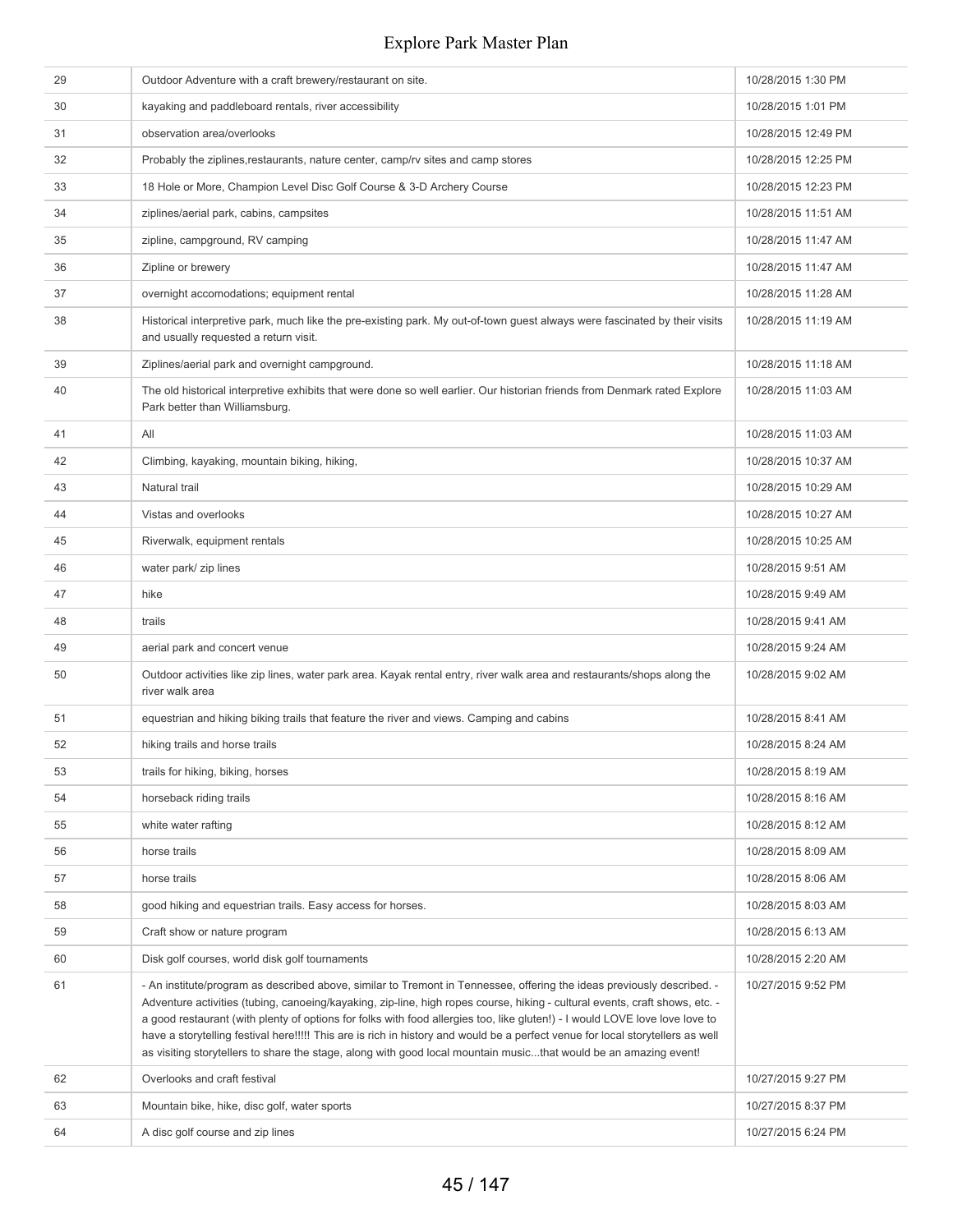| 65 | RV camping                                                                                                                                                                                                                                                                                                                                                                                                                                                                                                                                                                                                                                                                                                                                                                                | 10/27/2015 5:58 PM  |
|----|-------------------------------------------------------------------------------------------------------------------------------------------------------------------------------------------------------------------------------------------------------------------------------------------------------------------------------------------------------------------------------------------------------------------------------------------------------------------------------------------------------------------------------------------------------------------------------------------------------------------------------------------------------------------------------------------------------------------------------------------------------------------------------------------|---------------------|
| 66 | <b>DISC GOLF</b>                                                                                                                                                                                                                                                                                                                                                                                                                                                                                                                                                                                                                                                                                                                                                                          | 10/27/2015 12:59 PM |
| 67 | Atv trails and zip line                                                                                                                                                                                                                                                                                                                                                                                                                                                                                                                                                                                                                                                                                                                                                                   | 10/27/2015 12:26 PM |
| 68 | Fun, family activities, places to stay overnight, somewhere to eat                                                                                                                                                                                                                                                                                                                                                                                                                                                                                                                                                                                                                                                                                                                        | 10/27/2015 12:09 PM |
| 69 | Interpretative history of the Blue Ridge Parkway history.                                                                                                                                                                                                                                                                                                                                                                                                                                                                                                                                                                                                                                                                                                                                 | 10/27/2015 11:43 AM |
| 70 | Atv park                                                                                                                                                                                                                                                                                                                                                                                                                                                                                                                                                                                                                                                                                                                                                                                  | 10/27/2015 10:24 AM |
| 71 | high adventure and retail/restaurant/winery etc                                                                                                                                                                                                                                                                                                                                                                                                                                                                                                                                                                                                                                                                                                                                           | 10/27/2015 10:17 AM |
| 72 | Like most of us who ride off road vehicles we have to travel to go ride.                                                                                                                                                                                                                                                                                                                                                                                                                                                                                                                                                                                                                                                                                                                  | 10/27/2015 7:37 AM  |
| 73 | More MTB trails. Ziplines. ATV tours. Paintball.                                                                                                                                                                                                                                                                                                                                                                                                                                                                                                                                                                                                                                                                                                                                          | 10/27/2015 12:13 AM |
| 74 | Enduro motocross race, concerts, mtb and running races                                                                                                                                                                                                                                                                                                                                                                                                                                                                                                                                                                                                                                                                                                                                    | 10/27/2015 12:03 AM |
| 75 | Atv and dirt bike trails. People travel from all over the country to ride in WV. The profit potential is endless and if that<br>were in any other state, it would be the state with the lowest unemployment rates. I can sit at our camper in WV and<br>watch campers/trailers carrying \$100k worth of equipment go down the road to the camp gound. The money they<br>spend while in the state, is incredible. If it weren't for the drug problem in those areas, the locals could all take<br>advantage of the ATV community. This exteme money making industry could be in Roanoke. Storage, repairs, parts,<br>food, maps, t-shirts, lodging, rentals, etc are all part of an ATV community. I've met people from CA, PA, AZ, NJ and<br>TX, just to name a few, while riding I'm WV. | 10/26/2015 11:43 PM |
| 76 | A modern RV park will attract many travelers of the Blue Ridge parkway, especially since other campgrounds in the<br>area are too small to accomodate the newer larger RV classes that typically request full hookups                                                                                                                                                                                                                                                                                                                                                                                                                                                                                                                                                                     | 10/26/2015 8:45 PM  |
| 77 | A zoo--absolutely.                                                                                                                                                                                                                                                                                                                                                                                                                                                                                                                                                                                                                                                                                                                                                                        | 10/26/2015 4:48 PM  |
| 78 | Retail combined with adventure opportunities                                                                                                                                                                                                                                                                                                                                                                                                                                                                                                                                                                                                                                                                                                                                              | 10/26/2015 1:52 PM  |
| 79 | horse trails                                                                                                                                                                                                                                                                                                                                                                                                                                                                                                                                                                                                                                                                                                                                                                              | 10/26/2015 1:02 PM  |
| 80 | <b>Brewery or Winery</b>                                                                                                                                                                                                                                                                                                                                                                                                                                                                                                                                                                                                                                                                                                                                                                  | 10/26/2015 9:56 AM  |
| 81 | a full service RV resort                                                                                                                                                                                                                                                                                                                                                                                                                                                                                                                                                                                                                                                                                                                                                                  | 10/26/2015 9:08 AM  |
| 82 | Extension of the Roanoke River Greenway                                                                                                                                                                                                                                                                                                                                                                                                                                                                                                                                                                                                                                                                                                                                                   | 10/26/2015 8:36 AM  |
| 83 | camping                                                                                                                                                                                                                                                                                                                                                                                                                                                                                                                                                                                                                                                                                                                                                                                   | 10/26/2015 6:56 AM  |
| 84 | Interpretive prorams village, Hofhauger,                                                                                                                                                                                                                                                                                                                                                                                                                                                                                                                                                                                                                                                                                                                                                  | 10/25/2015 9:06 PM  |
| 85 | Signature event and ongoing series of seasonal events.                                                                                                                                                                                                                                                                                                                                                                                                                                                                                                                                                                                                                                                                                                                                    | 10/25/2015 7:28 PM  |
| 86 | Hiking/biking trails, restaurant before or after                                                                                                                                                                                                                                                                                                                                                                                                                                                                                                                                                                                                                                                                                                                                          | 10/25/2015 7:08 PM  |
| 87 | water park                                                                                                                                                                                                                                                                                                                                                                                                                                                                                                                                                                                                                                                                                                                                                                                | 10/25/2015 6:39 PM  |
| 88 | <b>RV Camping</b>                                                                                                                                                                                                                                                                                                                                                                                                                                                                                                                                                                                                                                                                                                                                                                         | 10/25/2015 5:49 PM  |
| 89 | The historical interpretive exhibits that were there before                                                                                                                                                                                                                                                                                                                                                                                                                                                                                                                                                                                                                                                                                                                               | 10/25/2015 5:40 PM  |
| 90 | Water Spray feature / Splash park, and Ziplines, Aerial park                                                                                                                                                                                                                                                                                                                                                                                                                                                                                                                                                                                                                                                                                                                              | 10/25/2015 5:22 PM  |
| 91 | Same as above; a higher tier RV resort / campground for people who travel the Blue Ridge parkway.                                                                                                                                                                                                                                                                                                                                                                                                                                                                                                                                                                                                                                                                                         | 10/25/2015 4:10 PM  |
| 92 | see above- add a fire pit outside for after dinner smore kits they can purchase from the general store-maybe nightly<br>hayrides and lanterns- something "old times" and "bluegrass"- performers on the weekends- storytellers or holiday fun-<br>Christmas music in the church and old fashioned mountain Christmas celebration (little house on the prairie style- to<br>brace the historic buildings) old fashioned toys for kids etca campfire fun and lightning bug catching in the summer:)                                                                                                                                                                                                                                                                                         | 10/25/2015 3:22 PM  |
| 93 | RC camping                                                                                                                                                                                                                                                                                                                                                                                                                                                                                                                                                                                                                                                                                                                                                                                | 10/25/2015 1:40 PM  |
| 94 | The RV industry has skyrocketed, but most campgrounds along the Blue Ridge Parkway have not updated the<br>facilities to accommodate this growing tourism market for RV travelers. This would be a perfect place to attract RV<br>travelers of the Blue Ridge, and give them a modern place to stop and entice them to visit the Roanoke Area. Offer<br>outdoor activities, and tie in Green Ridge access (Splash Valley) passes to bring in visitors for longer stays in the<br>Roanoke Valley!                                                                                                                                                                                                                                                                                          | 10/25/2015 1:20 PM  |
| 95 | art/craft or music festival.                                                                                                                                                                                                                                                                                                                                                                                                                                                                                                                                                                                                                                                                                                                                                              | 10/25/2015 11:22 AM |
| 96 | Full hook up rv campsites                                                                                                                                                                                                                                                                                                                                                                                                                                                                                                                                                                                                                                                                                                                                                                 | 10/25/2015 10:48 AM |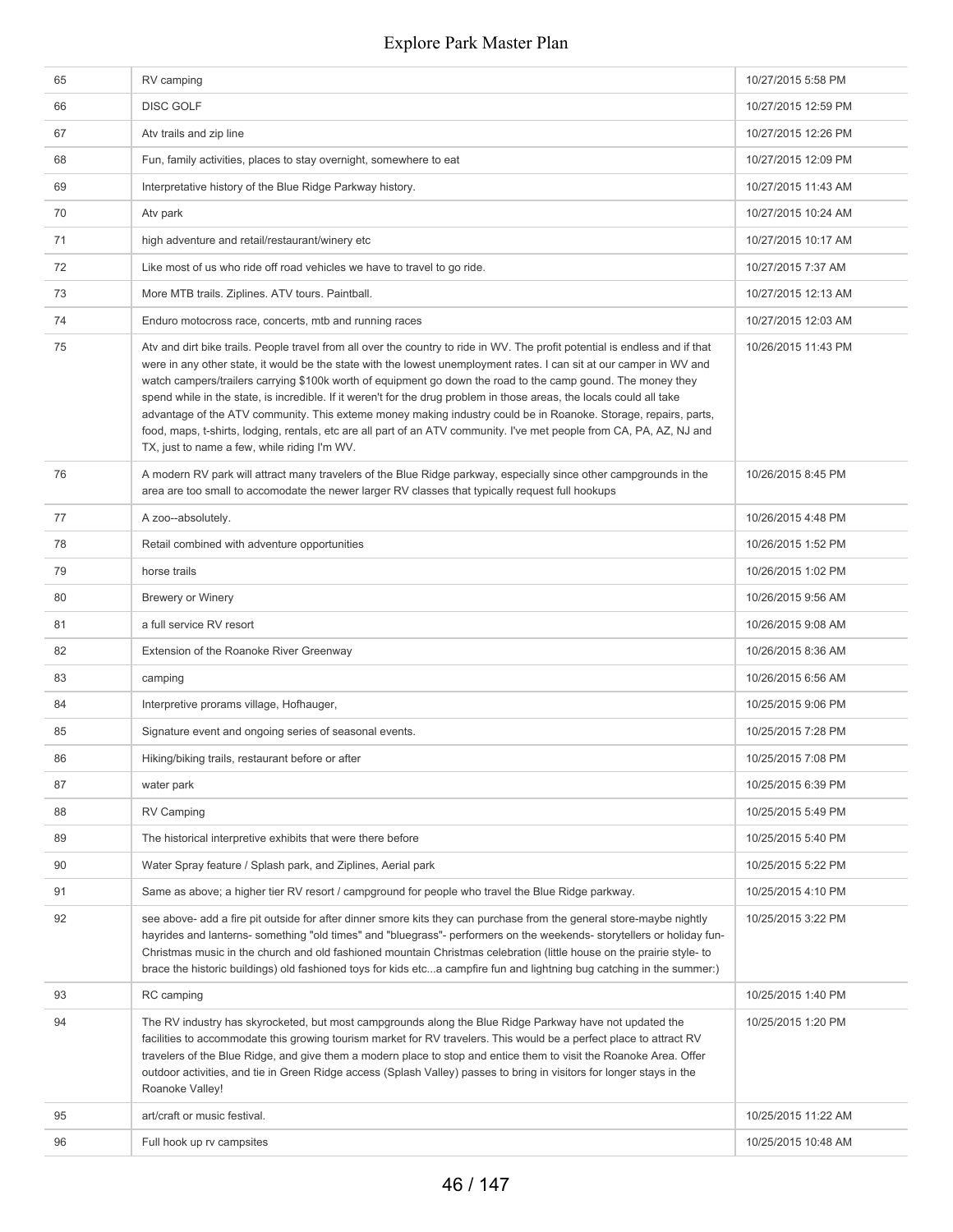| 97  | The lodge and cabins and camping                                                                                                                                                                                                                                                                                                                    | 10/25/2015 8:48 AM  |
|-----|-----------------------------------------------------------------------------------------------------------------------------------------------------------------------------------------------------------------------------------------------------------------------------------------------------------------------------------------------------|---------------------|
| 98  | Any kind of special mountain bike trails, camping and race events.                                                                                                                                                                                                                                                                                  | 10/25/2015 7:08 AM  |
| 99  | GO OUTSIDE type of events                                                                                                                                                                                                                                                                                                                           | 10/25/2015 2:06 AM  |
| 100 | Zipline, hiking trails.                                                                                                                                                                                                                                                                                                                             | 10/25/2015 12:08 AM |
| 101 | Brewery and restaurant                                                                                                                                                                                                                                                                                                                              | 10/24/2015 10:35 PM |
| 102 | Overlooks of the Roanoke River gorge and a natural heritage museum.                                                                                                                                                                                                                                                                                 | 10/24/2015 10:17 PM |
| 103 | Zip line / canopy tours. Mountain bike / hiking trails. Camping. River access                                                                                                                                                                                                                                                                       | 10/24/2015 5:49 PM  |
| 104 | Lodging and cabins                                                                                                                                                                                                                                                                                                                                  | 10/24/2015 4:41 PM  |
| 105 | Since I moved to the area 2 years ago, my husband and I have brought our out-of-town family to the Visitor's center at<br>the Explore Park. It was very enjoyable and relaxing. If there were more things to do (such as the adventure park or<br>botanical gardens), then we would continue to visit regularly. We live only 10 min from the park. | 10/24/2015 11:42 AM |
| 106 | Restaurant & camping                                                                                                                                                                                                                                                                                                                                | 10/23/2015 9:00 PM  |
| 107 | Extension of the river greenway                                                                                                                                                                                                                                                                                                                     | 10/23/2015 3:39 PM  |
| 108 | Disc Golf course                                                                                                                                                                                                                                                                                                                                    | 10/23/2015 10:30 AM |
| 109 | Outdoor activities with maybe a nice restaurant                                                                                                                                                                                                                                                                                                     | 10/23/2015 8:51 AM  |
| 110 | Disc golf, camping or cabins!                                                                                                                                                                                                                                                                                                                       | 10/23/2015 2:06 AM  |
| 111 | Running and biking races. It could be a great place to have a large cross country race if some trails were added in the<br>open areas.                                                                                                                                                                                                              | 10/23/2015 12:42 AM |
| 112 | disc golf                                                                                                                                                                                                                                                                                                                                           | 10/22/2015 7:46 PM  |
| 113 | Cultural heritage festivals, hiking, camping, splash park                                                                                                                                                                                                                                                                                           | 10/22/2015 6:53 PM  |
| 114 | Disc golf                                                                                                                                                                                                                                                                                                                                           | 10/22/2015 6:47 PM  |
| 115 | I am out of town                                                                                                                                                                                                                                                                                                                                    | 10/22/2015 5:48 PM  |
| 116 | Brew pub, unique over night stay opportunities such as tree houses, camping,                                                                                                                                                                                                                                                                        | 10/22/2015 4:39 PM  |
| 117 | I don't remember much about Explore Park, so I'm not sure.                                                                                                                                                                                                                                                                                          | 10/22/2015 4:34 PM  |
| 118 | A gold-level disc golf course, separate from the mixed-use areas of the park, with campsites or cabins nearby.                                                                                                                                                                                                                                      | 10/22/2015 4:22 PM  |
| 119 | Camping. With the loss of Roanoke Mountain Campground there isn't a close viable option for people travelling<br>through the region to camp.                                                                                                                                                                                                        | 10/22/2015 4:12 PM  |
| 120 | Hiking trails/ camping                                                                                                                                                                                                                                                                                                                              | 10/22/2015 2:40 PM  |
| 121 | Disc golf course                                                                                                                                                                                                                                                                                                                                    | 10/22/2015 2:15 PM  |
| 122 | Zip lines                                                                                                                                                                                                                                                                                                                                           | 10/22/2015 1:02 PM  |
| 123 | Disc Golf                                                                                                                                                                                                                                                                                                                                           | 10/22/2015 12:07 PM |
| 124 | A short walk with a nice view and a restaurant.                                                                                                                                                                                                                                                                                                     | 10/22/2015 11:25 AM |
| 125 | team sporting events such as baseball & softball tournaments bring lots of families                                                                                                                                                                                                                                                                 | 10/22/2015 11:18 AM |
| 126 | Disc golf                                                                                                                                                                                                                                                                                                                                           | 10/22/2015 9:43 AM  |
| 127 | hiking trails, picnic, riverwalk                                                                                                                                                                                                                                                                                                                    | 10/21/2015 9:12 PM  |
| 128 | Zip lines                                                                                                                                                                                                                                                                                                                                           | 10/21/2015 8:47 PM  |
| 129 | Bed and breakfast lodge with an excellent, affordable restaurant.                                                                                                                                                                                                                                                                                   | 10/21/2015 8:21 PM  |
| 130 | A zip line                                                                                                                                                                                                                                                                                                                                          | 10/21/2015 8:21 PM  |
| 131 | Just a nice park and to kayak.                                                                                                                                                                                                                                                                                                                      | 10/21/2015 6:19 PM  |
| 132 | Retail and restaurants.                                                                                                                                                                                                                                                                                                                             | 10/21/2015 5:07 PM  |
| 133 | our family has younger out of town cousins, so playgrounds, ziplines, and things like this would be great for us we<br>have zip line before and everyone would love to go again                                                                                                                                                                     | 10/21/2015 5:05 PM  |
|     |                                                                                                                                                                                                                                                                                                                                                     |                     |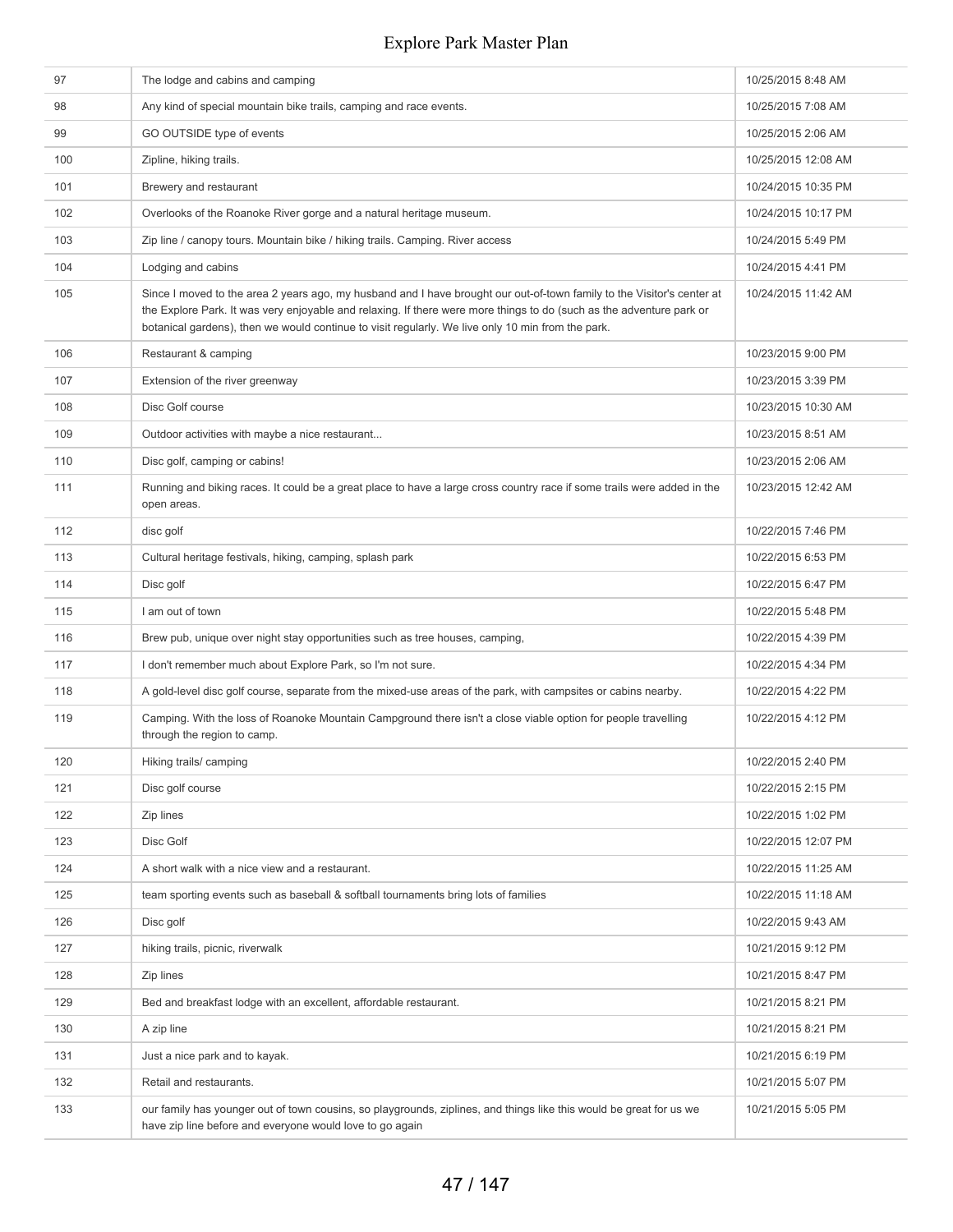| 134 | I think any mentioned above would bring outdoor guest. Adding the camping facilities would make it easier for the out<br>of town guest. I may not use them but I think they will.                    | 10/21/2015 4:55 PM  |
|-----|------------------------------------------------------------------------------------------------------------------------------------------------------------------------------------------------------|---------------------|
| 135 | horse trails                                                                                                                                                                                         | 10/21/2015 3:52 PM  |
| 136 | What ever it is it needs to be good. People have so many choices in the life we now live in. Many places, country<br>clubs etc are barely hanging on because these are so many options for one time. | 10/21/2015 3:37 PM  |
| 137 | RV accommodations with attractions to keep travelers at the site for an extra day or two.                                                                                                            | 10/21/2015 3:04 PM  |
| 138 | camping and outdoor events                                                                                                                                                                           | 10/21/2015 3:04 PM  |
| 139 | biking - kayak - rock climbing                                                                                                                                                                       | 10/21/2015 3:00 PM  |
| 140 | outdoor overnight facilities                                                                                                                                                                         | 10/21/2015 2:57 PM  |
| 141 | A wilderness experience with hiking, biking, camping, picnic areas, fishing, boating, etc.                                                                                                           | 10/21/2015 2:52 PM  |
| 142 | camping                                                                                                                                                                                              | 10/21/2015 2:48 PM  |
| 143 | marathons like racing, 100 milers, branded cultureal events like Ferrum folk life days.                                                                                                              | 10/21/2015 2:40 PM  |
| 144 | Lodging, Camping                                                                                                                                                                                     | 10/21/2015 2:38 PM  |
| 145 | Water park                                                                                                                                                                                           | 10/21/2015 2:38 PM  |
| 146 | A championship level disc golf course                                                                                                                                                                | 10/21/2015 2:34 PM  |
| 147 | Aerial park, world-class mountain biking, whitewater park                                                                                                                                            | 10/21/2015 2:31 PM  |
| 148 | see above                                                                                                                                                                                            | 10/21/2015 1:24 PM  |
| 149 | Lodge/restaurant                                                                                                                                                                                     | 10/21/2015 1:18 PM  |
| 150 | Over night lodging, more activities,                                                                                                                                                                 | 10/21/2015 11:41 AM |
| 151 | Disc Golf, I have friends all over the country that play.                                                                                                                                            | 10/21/2015 1:29 AM  |
| 152 | Disc Golf Course                                                                                                                                                                                     | 10/21/2015 12:31 AM |
| 153 | Disc Golf!                                                                                                                                                                                           | 10/20/2015 10:59 PM |
| 154 | Picnic views and trails.                                                                                                                                                                             | 10/20/2015 10:35 PM |
| 155 | Heritage center                                                                                                                                                                                      | 10/20/2015 10:33 PM |
| 156 | Disc golf                                                                                                                                                                                            | 10/20/2015 10:22 PM |
| 157 | Variety of activities-- history, adventure, exercise, art, craft                                                                                                                                     | 10/20/2015 10:01 PM |
| 158 | Disc golf is a fast growing sport. It's a sport played world wide by recreational players as well as a sanctioned event<br>(even gaining attention from ESPN recently).                              | 10/20/2015 9:46 PM  |
| 159 | Disc golf course                                                                                                                                                                                     | 10/20/2015 9:40 PM  |
| 160 | dining facility; trails                                                                                                                                                                              | 10/20/2015 9:37 PM  |
| 161 | fishing and disc golf                                                                                                                                                                                | 10/20/2015 9:26 PM  |
| 162 | Disc golf and single track mountain biking                                                                                                                                                           | 10/20/2015 9:01 PM  |
| 163 | Cabins / Lodge / Brewery                                                                                                                                                                             | 10/20/2015 7:55 PM  |
| 164 | Camping sites/cabins                                                                                                                                                                                 | 10/20/2015 4:35 PM  |
| 165 | Tent camping, zipline                                                                                                                                                                                | 10/20/2015 4:21 PM  |
| 166 | high adventure                                                                                                                                                                                       | 10/20/2015 4:17 PM  |
| 167 | Historical restaurant                                                                                                                                                                                | 10/20/2015 3:25 PM  |
| 168 | see No. 7                                                                                                                                                                                            | 10/20/2015 3:00 PM  |
| 169 | RV camping                                                                                                                                                                                           | 10/20/2015 1:57 PM  |
| 170 | Amphitheater                                                                                                                                                                                         | 10/20/2015 11:33 AM |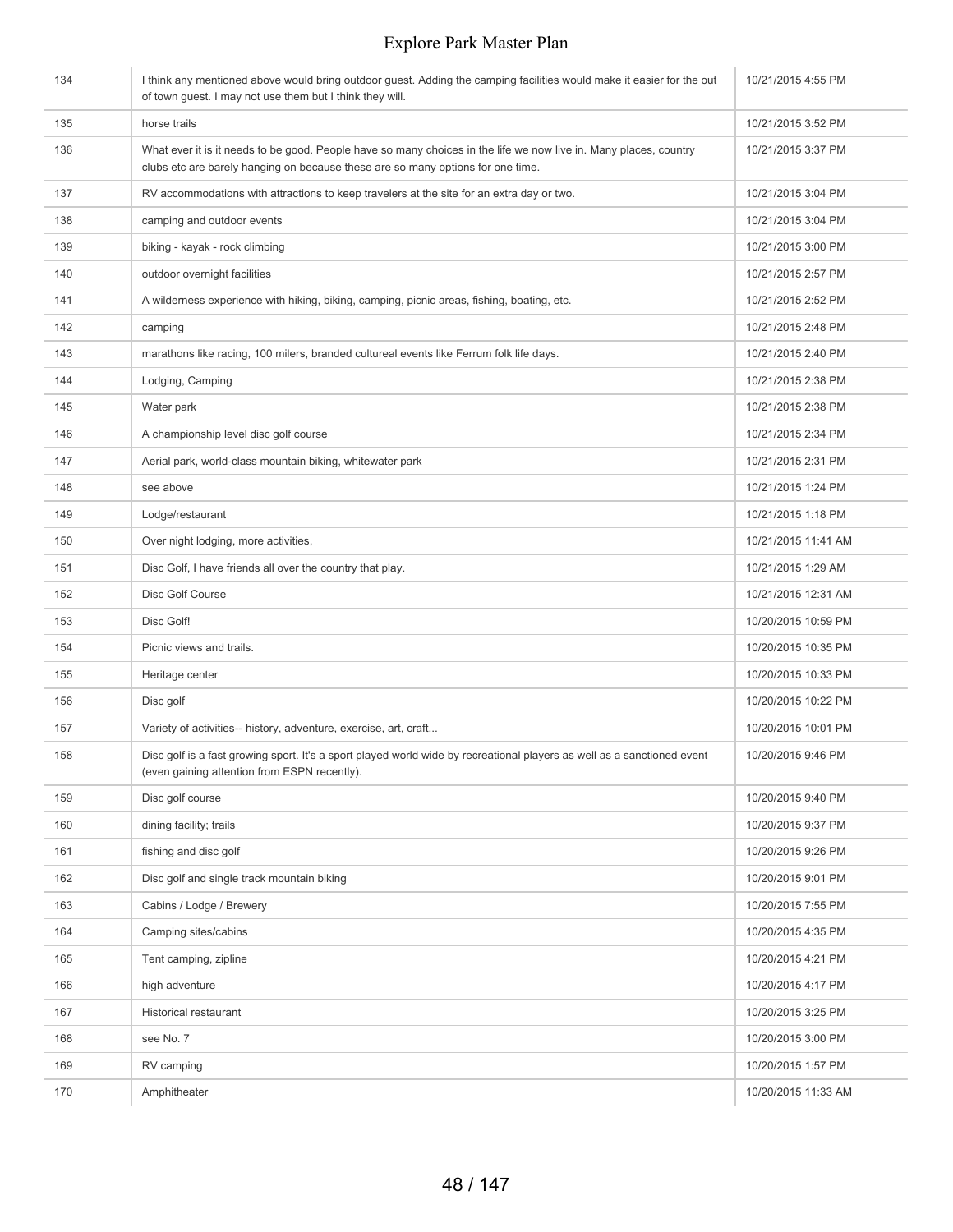| 171 | First, may be as simple as marketing opportunity. Next given the area would include heritage arts, recreation diversity<br>--- obviously long term some form of lodge or unique over night opportunity to lengthen stay would help. One issue<br>looming in conversation is winter access ---                                                                                                                                                                                                                                                                                                                                                                                                                                                                                                                                                                                                                                                                                                                                                                                                                                                                                                                                                                                                                                                                                                                                               | 10/20/2015 10:43 AM |
|-----|---------------------------------------------------------------------------------------------------------------------------------------------------------------------------------------------------------------------------------------------------------------------------------------------------------------------------------------------------------------------------------------------------------------------------------------------------------------------------------------------------------------------------------------------------------------------------------------------------------------------------------------------------------------------------------------------------------------------------------------------------------------------------------------------------------------------------------------------------------------------------------------------------------------------------------------------------------------------------------------------------------------------------------------------------------------------------------------------------------------------------------------------------------------------------------------------------------------------------------------------------------------------------------------------------------------------------------------------------------------------------------------------------------------------------------------------|---------------------|
| 172 | Disc golf                                                                                                                                                                                                                                                                                                                                                                                                                                                                                                                                                                                                                                                                                                                                                                                                                                                                                                                                                                                                                                                                                                                                                                                                                                                                                                                                                                                                                                   | 10/20/2015 10:37 AM |
| 173 | historical displays, guided tours                                                                                                                                                                                                                                                                                                                                                                                                                                                                                                                                                                                                                                                                                                                                                                                                                                                                                                                                                                                                                                                                                                                                                                                                                                                                                                                                                                                                           | 10/20/2015 10:14 AM |
| 174 | Horse amenities/events, foot races/events, mountain biking areas/events, canoe and kayaking                                                                                                                                                                                                                                                                                                                                                                                                                                                                                                                                                                                                                                                                                                                                                                                                                                                                                                                                                                                                                                                                                                                                                                                                                                                                                                                                                 | 10/20/2015 8:10 AM  |
| 175 | Scenic overlooks on maintained trails. Retail/brewery/distillery.                                                                                                                                                                                                                                                                                                                                                                                                                                                                                                                                                                                                                                                                                                                                                                                                                                                                                                                                                                                                                                                                                                                                                                                                                                                                                                                                                                           | 10/20/2015 7:46 AM  |
| 176 | Music/shows                                                                                                                                                                                                                                                                                                                                                                                                                                                                                                                                                                                                                                                                                                                                                                                                                                                                                                                                                                                                                                                                                                                                                                                                                                                                                                                                                                                                                                 | 10/20/2015 12:35 AM |
| 177 | Riverwalk and overlook opportunities with the availability of a local restaurant would be spectacular.                                                                                                                                                                                                                                                                                                                                                                                                                                                                                                                                                                                                                                                                                                                                                                                                                                                                                                                                                                                                                                                                                                                                                                                                                                                                                                                                      | 10/19/2015 11:22 PM |
| 178 | Same as above                                                                                                                                                                                                                                                                                                                                                                                                                                                                                                                                                                                                                                                                                                                                                                                                                                                                                                                                                                                                                                                                                                                                                                                                                                                                                                                                                                                                                               | 10/19/2015 11:17 PM |
| 179 | Nature trails, river walk, concert, cultural heritage sites                                                                                                                                                                                                                                                                                                                                                                                                                                                                                                                                                                                                                                                                                                                                                                                                                                                                                                                                                                                                                                                                                                                                                                                                                                                                                                                                                                                 | 10/19/2015 10:54 PM |
| 180 | Something not found everywhere, such as an aerial feature across the river. When Eric from WRT mentioned that<br>there are only three gorge type crossing along the parkway, I thought that was a good idea--a swing bridge and zip<br>line. I also brainstormed with my husband at the meeting, and we think an Adult Summer Camp with a variety of<br>lodging tiers and a package of activities would be a great marketing tool. This would require a number of vendors or<br>the Parks and Rec dept to put something together and advertise beyond the magazine, which I peruse when I receive<br>it.                                                                                                                                                                                                                                                                                                                                                                                                                                                                                                                                                                                                                                                                                                                                                                                                                                    | 10/19/2015 10:03 PM |
| 181 | Same as 7.                                                                                                                                                                                                                                                                                                                                                                                                                                                                                                                                                                                                                                                                                                                                                                                                                                                                                                                                                                                                                                                                                                                                                                                                                                                                                                                                                                                                                                  | 10/19/2015 9:46 PM  |
| 182 | ZOO. It would be an unbelievable boon to the County and this area. It would draw 10 times the people as the current<br>Z00.                                                                                                                                                                                                                                                                                                                                                                                                                                                                                                                                                                                                                                                                                                                                                                                                                                                                                                                                                                                                                                                                                                                                                                                                                                                                                                                 | 10/19/2015 9:06 PM  |
| 183 | Deschutes Brewery. See below.                                                                                                                                                                                                                                                                                                                                                                                                                                                                                                                                                                                                                                                                                                                                                                                                                                                                                                                                                                                                                                                                                                                                                                                                                                                                                                                                                                                                               | 10/19/2015 9:02 PM  |
| 184 | campground with facilities for tent to rv camping                                                                                                                                                                                                                                                                                                                                                                                                                                                                                                                                                                                                                                                                                                                                                                                                                                                                                                                                                                                                                                                                                                                                                                                                                                                                                                                                                                                           | 10/19/2015 8:53 PM  |
| 185 | Brewery in combination with outdoor recreation, adrenaline activities, and lodging                                                                                                                                                                                                                                                                                                                                                                                                                                                                                                                                                                                                                                                                                                                                                                                                                                                                                                                                                                                                                                                                                                                                                                                                                                                                                                                                                          | 10/19/2015 8:44 PM  |
| 186 | Same as above.                                                                                                                                                                                                                                                                                                                                                                                                                                                                                                                                                                                                                                                                                                                                                                                                                                                                                                                                                                                                                                                                                                                                                                                                                                                                                                                                                                                                                              | 10/19/2015 6:43 PM  |
| 187 | Cabins. I personally have a cabin I rent in Gatlinburg. Does very well, stays rented. Look at VRBO at cabins in Eagle<br>Rock etc. They seem to at least pay for themselves.                                                                                                                                                                                                                                                                                                                                                                                                                                                                                                                                                                                                                                                                                                                                                                                                                                                                                                                                                                                                                                                                                                                                                                                                                                                                | 10/19/2015 6:41 PM  |
| 188 | ZIP line, activities, new local history exhibit                                                                                                                                                                                                                                                                                                                                                                                                                                                                                                                                                                                                                                                                                                                                                                                                                                                                                                                                                                                                                                                                                                                                                                                                                                                                                                                                                                                             | 10/19/2015 5:21 PM  |
| 189 | see above                                                                                                                                                                                                                                                                                                                                                                                                                                                                                                                                                                                                                                                                                                                                                                                                                                                                                                                                                                                                                                                                                                                                                                                                                                                                                                                                                                                                                                   | 10/19/2015 5:21 PM  |
| 190 | Zip lining, hiking, and/or canoeing                                                                                                                                                                                                                                                                                                                                                                                                                                                                                                                                                                                                                                                                                                                                                                                                                                                                                                                                                                                                                                                                                                                                                                                                                                                                                                                                                                                                         | 10/19/2015 4:15 PM  |
| 191 | Outdoor Recreation opportunities - viable stop along parkway for food, basic shops, etc.                                                                                                                                                                                                                                                                                                                                                                                                                                                                                                                                                                                                                                                                                                                                                                                                                                                                                                                                                                                                                                                                                                                                                                                                                                                                                                                                                    | 10/19/2015 4:07 PM  |
| 192 | I would bring them to see the fall leaves mostly! And potentially theater productions or outdoor amenities that we don't<br>have at the base of the mountain (beginners mountain biking, bike skills park)                                                                                                                                                                                                                                                                                                                                                                                                                                                                                                                                                                                                                                                                                                                                                                                                                                                                                                                                                                                                                                                                                                                                                                                                                                  | 10/19/2015 2:11 PM  |
| 193 | Same as above with mixture of of adventure areas and childrens areas                                                                                                                                                                                                                                                                                                                                                                                                                                                                                                                                                                                                                                                                                                                                                                                                                                                                                                                                                                                                                                                                                                                                                                                                                                                                                                                                                                        | 10/19/2015 1:39 PM  |
| 194 | Same as above with mixture of of adventure areas and childrens areas                                                                                                                                                                                                                                                                                                                                                                                                                                                                                                                                                                                                                                                                                                                                                                                                                                                                                                                                                                                                                                                                                                                                                                                                                                                                                                                                                                        | 10/19/2015 1:38 PM  |
| 195 | camping                                                                                                                                                                                                                                                                                                                                                                                                                                                                                                                                                                                                                                                                                                                                                                                                                                                                                                                                                                                                                                                                                                                                                                                                                                                                                                                                                                                                                                     | 10/19/2015 12:46 PM |
| 196 | Frequently you hear discussion of the connectivity of the internet, yet in this instance; we should consider the<br>connectivity of the explorer park with the Greenway (accelerate connection to Roanoke greenway), the Blue Ridge<br>parkway and I-81 (through Signage for camping and RV's). we should consider the connectivity of the park as a whole<br>focused upon the park becoming the hub of a network of walking, horseback riding<br>http://ascgreenway.s3.amazonaws.com/doc/ASC-Greenway-Trail-Map-2015-17-x-11-Final.pdf & mountain biking trails<br>http://mke.rockbikepark.com/trails we should also consider the development of a canoe and kayak center for<br>recreation and competition (sadly, low water bridges, weir's and dams present some limitations and possible<br>opportunity) examples of activities and costs can be seen on the USNWC website http://usnwc.org/play/water-<br>activities/ other publicly available sites provide rates for different activities. Additionally, Olympic sites can be seen in<br>you tube video's on line http://www.olympic.org/content/results-and-medalists/eventresultpagegeneral/?<br>athletename=&country=&sport2=31458&games2=&event2=&mengender=true&womengender=true&mixedgender=tru<br>e&goldmedal=true&silvermedal=true&bronzemedal=true&worldrecord=false&olympicrecord=false&teamclassification=<br>true&individualclassification=true&winter=true&summer=true | 10/19/2015 12:40 PM |
| 197 | history and camping                                                                                                                                                                                                                                                                                                                                                                                                                                                                                                                                                                                                                                                                                                                                                                                                                                                                                                                                                                                                                                                                                                                                                                                                                                                                                                                                                                                                                         | 10/19/2015 12:38 PM |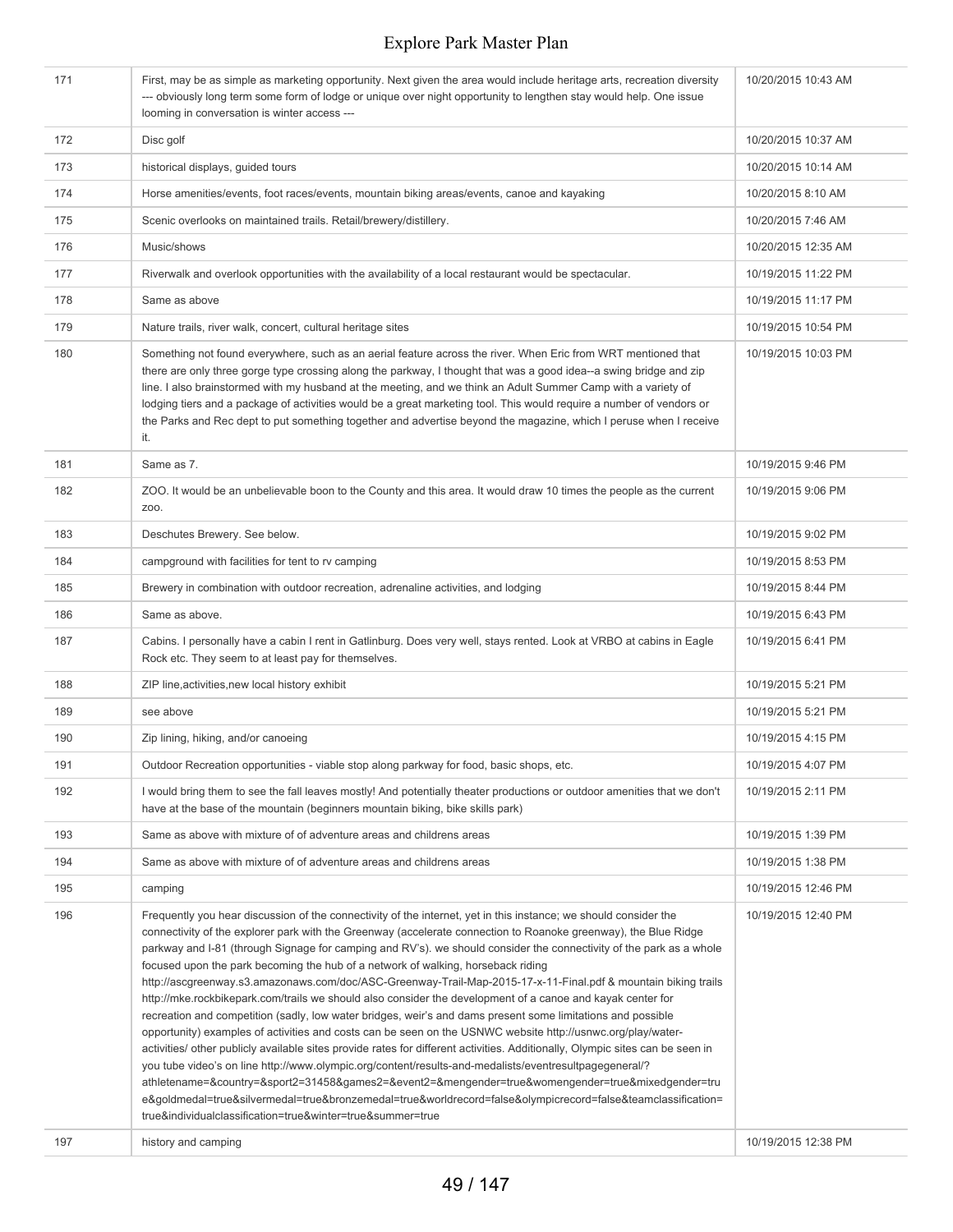| 198 | campgrounds                                                                                                                                                                                                                                                                                                                                                                                                                                                                                                                                              | 10/19/2015 12:32 PM |
|-----|----------------------------------------------------------------------------------------------------------------------------------------------------------------------------------------------------------------------------------------------------------------------------------------------------------------------------------------------------------------------------------------------------------------------------------------------------------------------------------------------------------------------------------------------------------|---------------------|
| 199 | Unique restaurant and/or dining experience with connection to Roanoke.                                                                                                                                                                                                                                                                                                                                                                                                                                                                                   | 10/19/2015 11:59 AM |
| 200 | Brewery/winery, RV and camping for overnight travelers.                                                                                                                                                                                                                                                                                                                                                                                                                                                                                                  | 10/19/2015 11:49 AM |
| 201 | Zip lines and camping                                                                                                                                                                                                                                                                                                                                                                                                                                                                                                                                    | 10/19/2015 11:49 AM |
| 202 | Specifically for out of town guests, I believe a Disc Golf course would be very beneficial. Many tournaments are played<br>at the course just north of us in Boutetourt, and we could benefit from some of this traffic                                                                                                                                                                                                                                                                                                                                  | 10/19/2015 11:07 AM |
| 203 | Overnight lodging, Accessibility to water area, Something for all ages                                                                                                                                                                                                                                                                                                                                                                                                                                                                                   | 10/19/2015 11:00 AM |
| 204 | I travel quite a bit and the only reason i ever seek out a park is if it has a good disc golf course in it. I've been to MANY<br>parks I never would've explored had it not been for a highly regarded course.                                                                                                                                                                                                                                                                                                                                           | 10/19/2015 10:57 AM |
| 205 | See above                                                                                                                                                                                                                                                                                                                                                                                                                                                                                                                                                | 10/19/2015 9:16 AM  |
| 206 | A core facility operated by a national concessioner / hotelier.                                                                                                                                                                                                                                                                                                                                                                                                                                                                                          | 10/19/2015 8:20 AM  |
| 207 | Educational, performance                                                                                                                                                                                                                                                                                                                                                                                                                                                                                                                                 | 10/19/2015 8:11 AM  |
| 208 | An amusement park!                                                                                                                                                                                                                                                                                                                                                                                                                                                                                                                                       | 10/19/2015 6:49 AM  |
| 209 | fishing, water activities, picnic, relaxation areas                                                                                                                                                                                                                                                                                                                                                                                                                                                                                                      | 10/18/2015 10:53 PM |
| 210 | Zoo, hiking/biking, water activities                                                                                                                                                                                                                                                                                                                                                                                                                                                                                                                     | 10/18/2015 10:47 PM |
| 211 | High quality activities with brew pub type facility.                                                                                                                                                                                                                                                                                                                                                                                                                                                                                                     | 10/18/2015 9:35 PM  |
| 212 | Outdoor amphitheater and or outdoor adventure course                                                                                                                                                                                                                                                                                                                                                                                                                                                                                                     | 10/18/2015 9:26 PM  |
| 213 | A USNWC style facility with many different outdoor activities as well as concerts, food trucks and craft beer.                                                                                                                                                                                                                                                                                                                                                                                                                                           | 10/18/2015 9:20 PM  |
| 214 | Camping                                                                                                                                                                                                                                                                                                                                                                                                                                                                                                                                                  | 10/18/2015 9:10 PM  |
| 215 | Ziplines and cabin/campsite rentals.                                                                                                                                                                                                                                                                                                                                                                                                                                                                                                                     | 10/18/2015 9:09 PM  |
| 216 | Aerial park                                                                                                                                                                                                                                                                                                                                                                                                                                                                                                                                              | 10/18/2015 8:53 PM  |
| 217 | Paths, gardens, childrenss' activities                                                                                                                                                                                                                                                                                                                                                                                                                                                                                                                   | 10/18/2015 8:27 PM  |
| 218 | Park with hiking biking trails zip line and floating paddle board rv and camping access                                                                                                                                                                                                                                                                                                                                                                                                                                                                  | 10/18/2015 8:19 PM  |
| 219 | nature center planned bird walks                                                                                                                                                                                                                                                                                                                                                                                                                                                                                                                         | 10/18/2015 7:56 PM  |
| 220 | Amphitheater                                                                                                                                                                                                                                                                                                                                                                                                                                                                                                                                             | 10/18/2015 7:15 PM  |
| 221 | Campsite/ water access                                                                                                                                                                                                                                                                                                                                                                                                                                                                                                                                   | 10/18/2015 7:12 PM  |
| 222 | Hiking                                                                                                                                                                                                                                                                                                                                                                                                                                                                                                                                                   | 10/18/2015 6:25 PM  |
| 223 | I like the idea of the brewery but the ziplines and paintball might bring people up that way.                                                                                                                                                                                                                                                                                                                                                                                                                                                            | 10/18/2015 6:22 PM  |
| 224 | Upscale restaurant and a zip line.                                                                                                                                                                                                                                                                                                                                                                                                                                                                                                                       | 10/18/2015 5:10 PM  |
| 225 | Lodge with a restaurant.                                                                                                                                                                                                                                                                                                                                                                                                                                                                                                                                 | 10/18/2015 4:03 PM  |
| 226 | whitewater park                                                                                                                                                                                                                                                                                                                                                                                                                                                                                                                                          | 10/18/2015 3:50 PM  |
| 227 | Brewery, whitewater                                                                                                                                                                                                                                                                                                                                                                                                                                                                                                                                      | 10/18/2015 3:22 PM  |
| 228 | adventure tourism, overnight accommodations                                                                                                                                                                                                                                                                                                                                                                                                                                                                                                              | 10/18/2015 3:09 PM  |
| 229 | <b>Busch Gardens or Dollywood</b>                                                                                                                                                                                                                                                                                                                                                                                                                                                                                                                        | 10/18/2015 2:59 PM  |
| 230 | Market fair like at they have at "Friends of fort Randolph" Maryland State park.                                                                                                                                                                                                                                                                                                                                                                                                                                                                         | 10/18/2015 2:42 PM  |
| 231 | Hiking beergarden                                                                                                                                                                                                                                                                                                                                                                                                                                                                                                                                        | 10/18/2015 1:47 PM  |
| 232 | I will bring many guest and continue to visit Explore Park, if it had fun family attractions like Pigeon Forge and<br>Gatlinburg. Thse is what Roanoke needs and is missing to bring people to this area. Just having only out door hiking<br>and biking, water sports is just 1/3 of the attractions needed. Go big and become a major destinationVisit Pigeon<br>Forge and Gatlinburg for a week and take time to see all the different attractions in the rocky mountains. Families will<br>spend \$1,000's of dollars every yr and keep coming back. | 10/18/2015 1:34 PM  |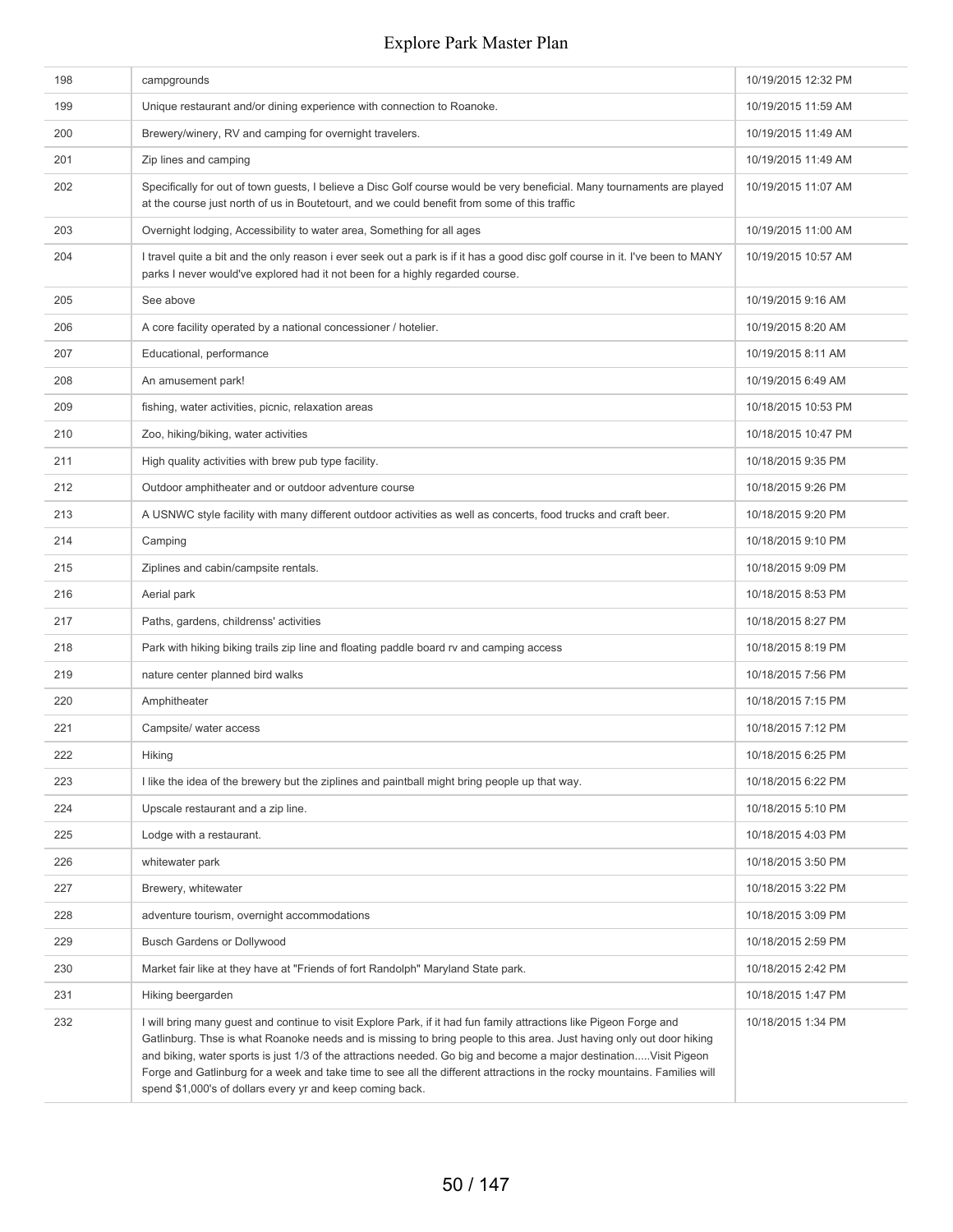| 233 | A Inn called the Great Chestnut Inn to include local wineries along with hiking and biking trails there should be<br>Segway tours for people unable to hike or bike. I think you should include VT,s program to plant Chestnut trees and<br>use that as part of the tours to tell the story of the chestnut tree and what it meant to the area. Possibly use part of the<br>property as a vineyard using students from VT and local Community Colleges to man the vineyard.                                                                                                                                                                                                                                                                                                                                                                                                                                                                                                                                                                                                                                                                                                                                                                                                                                                                                                                                                | 10/18/2015 1:34 PM  |
|-----|----------------------------------------------------------------------------------------------------------------------------------------------------------------------------------------------------------------------------------------------------------------------------------------------------------------------------------------------------------------------------------------------------------------------------------------------------------------------------------------------------------------------------------------------------------------------------------------------------------------------------------------------------------------------------------------------------------------------------------------------------------------------------------------------------------------------------------------------------------------------------------------------------------------------------------------------------------------------------------------------------------------------------------------------------------------------------------------------------------------------------------------------------------------------------------------------------------------------------------------------------------------------------------------------------------------------------------------------------------------------------------------------------------------------------|---------------------|
| 234 | zippiness and splash park                                                                                                                                                                                                                                                                                                                                                                                                                                                                                                                                                                                                                                                                                                                                                                                                                                                                                                                                                                                                                                                                                                                                                                                                                                                                                                                                                                                                  | 10/18/2015 12:56 PM |
| 235 | Something unique                                                                                                                                                                                                                                                                                                                                                                                                                                                                                                                                                                                                                                                                                                                                                                                                                                                                                                                                                                                                                                                                                                                                                                                                                                                                                                                                                                                                           | 10/18/2015 12:29 PM |
| 236 | Outdoor concerts, zip lines, outdoor special events (Go Fest)                                                                                                                                                                                                                                                                                                                                                                                                                                                                                                                                                                                                                                                                                                                                                                                                                                                                                                                                                                                                                                                                                                                                                                                                                                                                                                                                                              | 10/18/2015 11:38 AM |
| 237 | I brought lots of visitors to the 'old' Explore Park because of its mix of nature and history. I would bring more visitors to<br>this type of park and to other outdoor experiences.                                                                                                                                                                                                                                                                                                                                                                                                                                                                                                                                                                                                                                                                                                                                                                                                                                                                                                                                                                                                                                                                                                                                                                                                                                       | 10/18/2015 11:35 AM |
| 238 | Overnight camping, Ziplines, Hiking trails, scenic overlooks. People need a place to stay with beauty and serenity.                                                                                                                                                                                                                                                                                                                                                                                                                                                                                                                                                                                                                                                                                                                                                                                                                                                                                                                                                                                                                                                                                                                                                                                                                                                                                                        | 10/18/2015 11:35 AM |
| 239 | camping since the Roanoke Mtn. campground is closed to camping.                                                                                                                                                                                                                                                                                                                                                                                                                                                                                                                                                                                                                                                                                                                                                                                                                                                                                                                                                                                                                                                                                                                                                                                                                                                                                                                                                            | 10/18/2015 11:28 AM |
| 240 | Concerts                                                                                                                                                                                                                                                                                                                                                                                                                                                                                                                                                                                                                                                                                                                                                                                                                                                                                                                                                                                                                                                                                                                                                                                                                                                                                                                                                                                                                   | 10/18/2015 11:25 AM |
| 241 | Local events                                                                                                                                                                                                                                                                                                                                                                                                                                                                                                                                                                                                                                                                                                                                                                                                                                                                                                                                                                                                                                                                                                                                                                                                                                                                                                                                                                                                               | 10/18/2015 10:57 AM |
| 242 | na                                                                                                                                                                                                                                                                                                                                                                                                                                                                                                                                                                                                                                                                                                                                                                                                                                                                                                                                                                                                                                                                                                                                                                                                                                                                                                                                                                                                                         | 10/18/2015 10:44 AM |
| 243 | Year round access, such as better entrance via Rutrough Road.                                                                                                                                                                                                                                                                                                                                                                                                                                                                                                                                                                                                                                                                                                                                                                                                                                                                                                                                                                                                                                                                                                                                                                                                                                                                                                                                                              | 10/18/2015 10:25 AM |
| 244 | The single thing that will make Explore Park a sustainable, viable, and profitable tourist destination for the future will be<br>for Explore Park to partner with a 4-Star Luxury Resort Operator (Either Four Seasons, Ritz Carlton (Marriot Luxury<br>Franchise) or Starwood Hotels - and develop on one part of the park's land a 200-room Luxury Resort (marketed<br>heavily to DC-NOVA / Richmond / Tidewater / Charlotte / Atlanta / Philadelphia / NYC markets. Include a 4-star spa;<br>and a 4-Star Virginia inspired Farm to Table Destination Restaurant. You have to be looking at examples such as<br>Blackberry Farm in Tennessee; Washington Inn in Virginia; Canyon Ranch Resort in the Berkshires of Massachusetts.<br>Explore Park will also attract local and regional day-trippers for hiking, zip lines, etc. But the \$\$\$ and people you<br>ultimately want to attract to make it a Travel and Leisure-style recognized destination has to be able to draw from<br>farther markets for weekend and week-long stays. This is only possible if you have a reason to come and a place to<br>stay. This in reality only happens with a luxury property; luxury amenities; and a luxury flag operating within one of the<br>nation's leading hotel operators. We should be able to have Explore Park host a developer of hotels like this and get<br>our 'Napa' / 'Aspen' / 'Asheville' in motion here. | 10/18/2015 10:12 AM |
| 245 | A campground (of course), Zip-lines/aerial park, gardens                                                                                                                                                                                                                                                                                                                                                                                                                                                                                                                                                                                                                                                                                                                                                                                                                                                                                                                                                                                                                                                                                                                                                                                                                                                                                                                                                                   | 10/18/2015 9:13 AM  |
| 246 | I think with Roanoke's reputation as a hiking/outdoors getaway, it would be great to have some sort of "glamping"<br>experience with local retail/restaurants as well as a lodge, other overnight accommodations, etc.                                                                                                                                                                                                                                                                                                                                                                                                                                                                                                                                                                                                                                                                                                                                                                                                                                                                                                                                                                                                                                                                                                                                                                                                     | 10/18/2015 9:13 AM  |
| 247 | Improve the job climate of Roanoke, so the local people can enjoy the park. I like the idea of a brewery coming to<br>town. Leave Explore park for recreation.                                                                                                                                                                                                                                                                                                                                                                                                                                                                                                                                                                                                                                                                                                                                                                                                                                                                                                                                                                                                                                                                                                                                                                                                                                                             | 10/18/2015 9:08 AM  |
| 248 | Campground.                                                                                                                                                                                                                                                                                                                                                                                                                                                                                                                                                                                                                                                                                                                                                                                                                                                                                                                                                                                                                                                                                                                                                                                                                                                                                                                                                                                                                | 10/18/2015 9:00 AM  |
| 249 | It's UNNEEDED and a total waste of the taxpayers' money and nothing but millions of dollars of Roanoke County<br>dollars down a black rat hole! Get totally rid of it NOW!                                                                                                                                                                                                                                                                                                                                                                                                                                                                                                                                                                                                                                                                                                                                                                                                                                                                                                                                                                                                                                                                                                                                                                                                                                                 | 10/18/2015 8:48 AM  |
| 250 | A zipline would bring in some people. An Aerial tram or self guided coaster, like Ober Gatlinburg.                                                                                                                                                                                                                                                                                                                                                                                                                                                                                                                                                                                                                                                                                                                                                                                                                                                                                                                                                                                                                                                                                                                                                                                                                                                                                                                         | 10/18/2015 8:40 AM  |
| 251 | improved mountain biking trail system connecting with Mill Mountain, a music venue, a brewery                                                                                                                                                                                                                                                                                                                                                                                                                                                                                                                                                                                                                                                                                                                                                                                                                                                                                                                                                                                                                                                                                                                                                                                                                                                                                                                              | 10/18/2015 8:28 AM  |
| 252 | lodging and adventure sports                                                                                                                                                                                                                                                                                                                                                                                                                                                                                                                                                                                                                                                                                                                                                                                                                                                                                                                                                                                                                                                                                                                                                                                                                                                                                                                                                                                               | 10/18/2015 7:52 AM  |
| 253 | Adventure camp and camping in general.                                                                                                                                                                                                                                                                                                                                                                                                                                                                                                                                                                                                                                                                                                                                                                                                                                                                                                                                                                                                                                                                                                                                                                                                                                                                                                                                                                                     | 10/18/2015 7:13 AM  |
| 254 | Access to trails for biking, running and hiking.                                                                                                                                                                                                                                                                                                                                                                                                                                                                                                                                                                                                                                                                                                                                                                                                                                                                                                                                                                                                                                                                                                                                                                                                                                                                                                                                                                           | 10/18/2015 5:52 AM  |
| 255 | What I said.                                                                                                                                                                                                                                                                                                                                                                                                                                                                                                                                                                                                                                                                                                                                                                                                                                                                                                                                                                                                                                                                                                                                                                                                                                                                                                                                                                                                               | 10/18/2015 12:18 AM |
| 256 | Campgrounds If you need me to run it call me                                                                                                                                                                                                                                                                                                                                                                                                                                                                                                                                                                                                                                                                                                                                                                                                                                                                                                                                                                                                                                                                                                                                                                                                                                                                                                                                                                               | 10/17/2015 11:45 PM |
| 257 | Theater with concerts ETC . could develop a show like The Common Glory * Long way Home Use to be . This would<br>be written about Virgina and The Wilderness Road. Bringing in Tourists.                                                                                                                                                                                                                                                                                                                                                                                                                                                                                                                                                                                                                                                                                                                                                                                                                                                                                                                                                                                                                                                                                                                                                                                                                                   | 10/17/2015 9:12 PM  |
| 258 | Botanical gardens, trails, nice hike                                                                                                                                                                                                                                                                                                                                                                                                                                                                                                                                                                                                                                                                                                                                                                                                                                                                                                                                                                                                                                                                                                                                                                                                                                                                                                                                                                                       | 10/17/2015 8:19 PM  |
| 259 | Concerts, History events, ziplines                                                                                                                                                                                                                                                                                                                                                                                                                                                                                                                                                                                                                                                                                                                                                                                                                                                                                                                                                                                                                                                                                                                                                                                                                                                                                                                                                                                         | 10/17/2015 7:28 PM  |
| 260 | Market river as headwaters to SML with kayak and tube shuttle service. Work with SML chamber of commerce if<br>necessary to reach out to lake vacationers.                                                                                                                                                                                                                                                                                                                                                                                                                                                                                                                                                                                                                                                                                                                                                                                                                                                                                                                                                                                                                                                                                                                                                                                                                                                                 | 10/17/2015 3:55 PM  |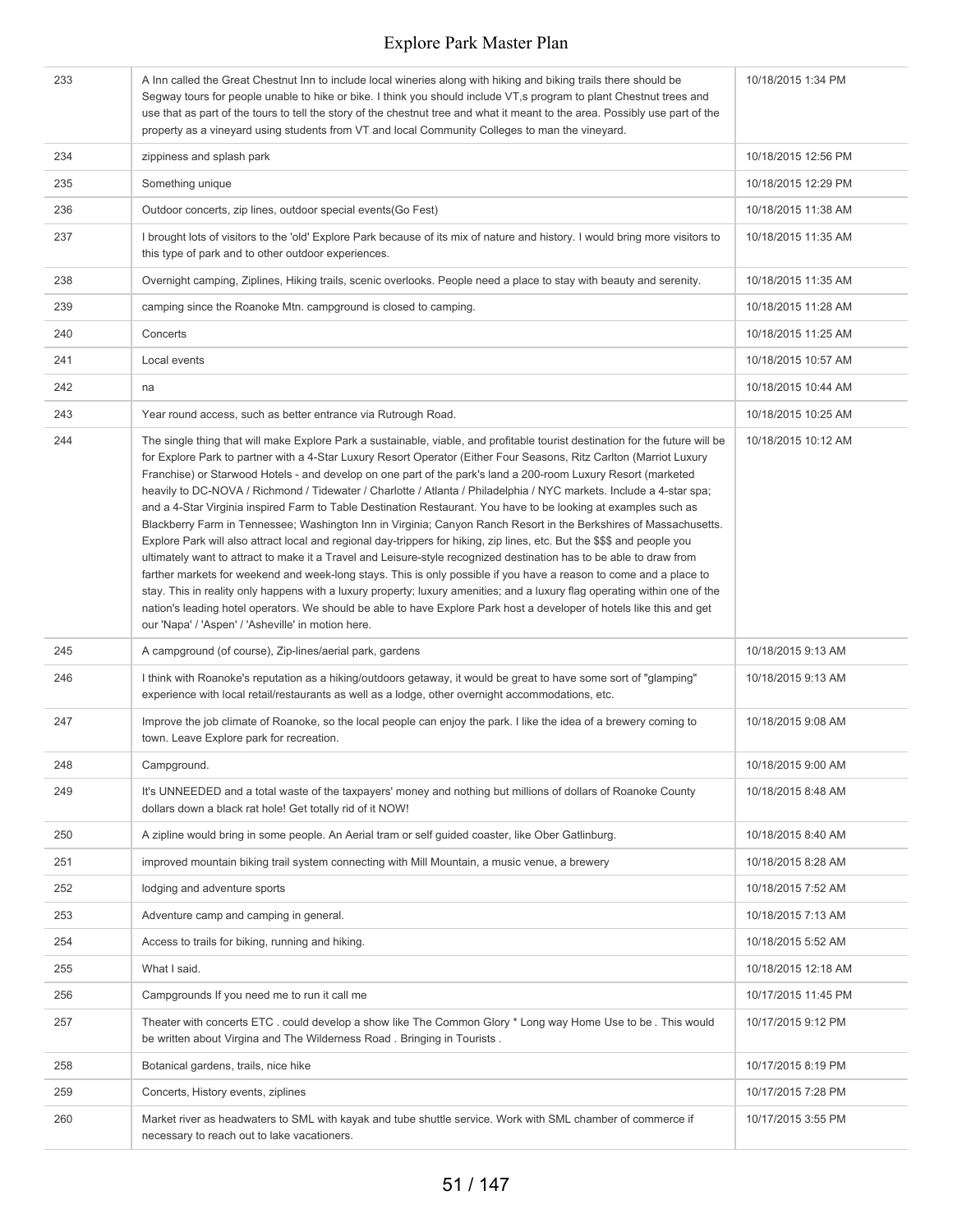| 261 | RV Campground.                                                                                                                                                        | 10/17/2015 3:19 PM  |
|-----|-----------------------------------------------------------------------------------------------------------------------------------------------------------------------|---------------------|
| 262 | theme/amusement park                                                                                                                                                  | 10/17/2015 2:53 PM  |
| 263 | Zipline                                                                                                                                                               | 10/17/2015 2:01 PM  |
| 264 | Educational                                                                                                                                                           | 10/17/2015 1:26 PM  |
| 265 | Hiking, brewery                                                                                                                                                       | 10/17/2015 1:25 PM  |
| 266 | Same as above                                                                                                                                                         | 10/17/2015 1:16 PM  |
| 267 | Wheelchair access                                                                                                                                                     | 10/17/2015 1:11 PM  |
| 268 | Adventure trails                                                                                                                                                      | 10/17/2015 1:10 PM  |
| 269 | Hiking, biking and scenery at a lookout tower                                                                                                                         | 10/17/2015 12:25 PM |
| 270 | <b>Ziplines</b>                                                                                                                                                       | 10/17/2015 12:21 PM |
| 271 | Outdoor events                                                                                                                                                        | 10/17/2015 11:59 AM |
| 272 | Zip line, concerts                                                                                                                                                    | 10/17/2015 11:34 AM |
| 273 | Festivals                                                                                                                                                             | 10/17/2015 11:07 AM |
| 274 | Explores Parks own version of Blue Ridge Festival.                                                                                                                    | 10/17/2015 10:48 AM |
| 275 | Gardens, nature center, scenic easily-accessible trails                                                                                                               | 10/17/2015 10:23 AM |
| 276 | Public art                                                                                                                                                            | 10/17/2015 10:23 AM |
| 277 | Zip line                                                                                                                                                              | 10/17/2015 10:16 AM |
| 278 | ??                                                                                                                                                                    | 10/17/2015 6:03 AM  |
| 279 | Something unique to the area. Zipline and/or ropes courses.                                                                                                           | 10/16/2015 10:04 PM |
| 280 | Hiking and biking trails. We need an R.V. Park.                                                                                                                       | 10/16/2015 10:02 PM |
| 281 | same as above                                                                                                                                                         | 10/16/2015 9:54 PM  |
| 282 | Trails                                                                                                                                                                | 10/16/2015 7:33 PM  |
| 283 | Frontier type structures with better access than before. Rotating exhibits that keep people wanting to come back.<br>Camping sites. Equipment rentals for activities. | 10/16/2015 6:59 PM  |
| 284 | See above                                                                                                                                                             | 10/16/2015 6:40 PM  |
| 285 | Eco recreation                                                                                                                                                        | 10/16/2015 6:11 PM  |
| 286 | Concerts, festival                                                                                                                                                    | 10/16/2015 6:04 PM  |
| 287 | <b>Amusement Park</b>                                                                                                                                                 | 10/16/2015 6:00 PM  |
| 288 | Concerts                                                                                                                                                              | 10/16/2015 1:47 PM  |
| 289 | aerial park and splash park                                                                                                                                           | 10/16/2015 1:29 PM  |
| 290 | Everything hook up and camping                                                                                                                                        | 10/16/2015 12:33 PM |
| 291 | adventure tourism                                                                                                                                                     | 10/16/2015 12:20 PM |
| 292 | Outdoor recreation like running and biking trails                                                                                                                     | 10/16/2015 11:22 AM |
| 293 | Amusement Park                                                                                                                                                        | 10/16/2015 11:20 AM |
| 294 | Camping and lodging                                                                                                                                                   | 10/16/2015 11:06 AM |
| 295 | Hiking trails and/or zipline                                                                                                                                          | 10/16/2015 11:02 AM |
| 296 | Campground                                                                                                                                                            | 10/16/2015 10:51 AM |
| 297 | 1. Full service RV camping - it's very needed in this area of Roanoke. Without a place to park/stay visitors will just go<br>elsewhere.                               | 10/16/2015 10:50 AM |
| 298 | Ziplines and campground                                                                                                                                               | 10/16/2015 10:21 AM |
| 299 | Biking and camping                                                                                                                                                    | 10/16/2015 10:15 AM |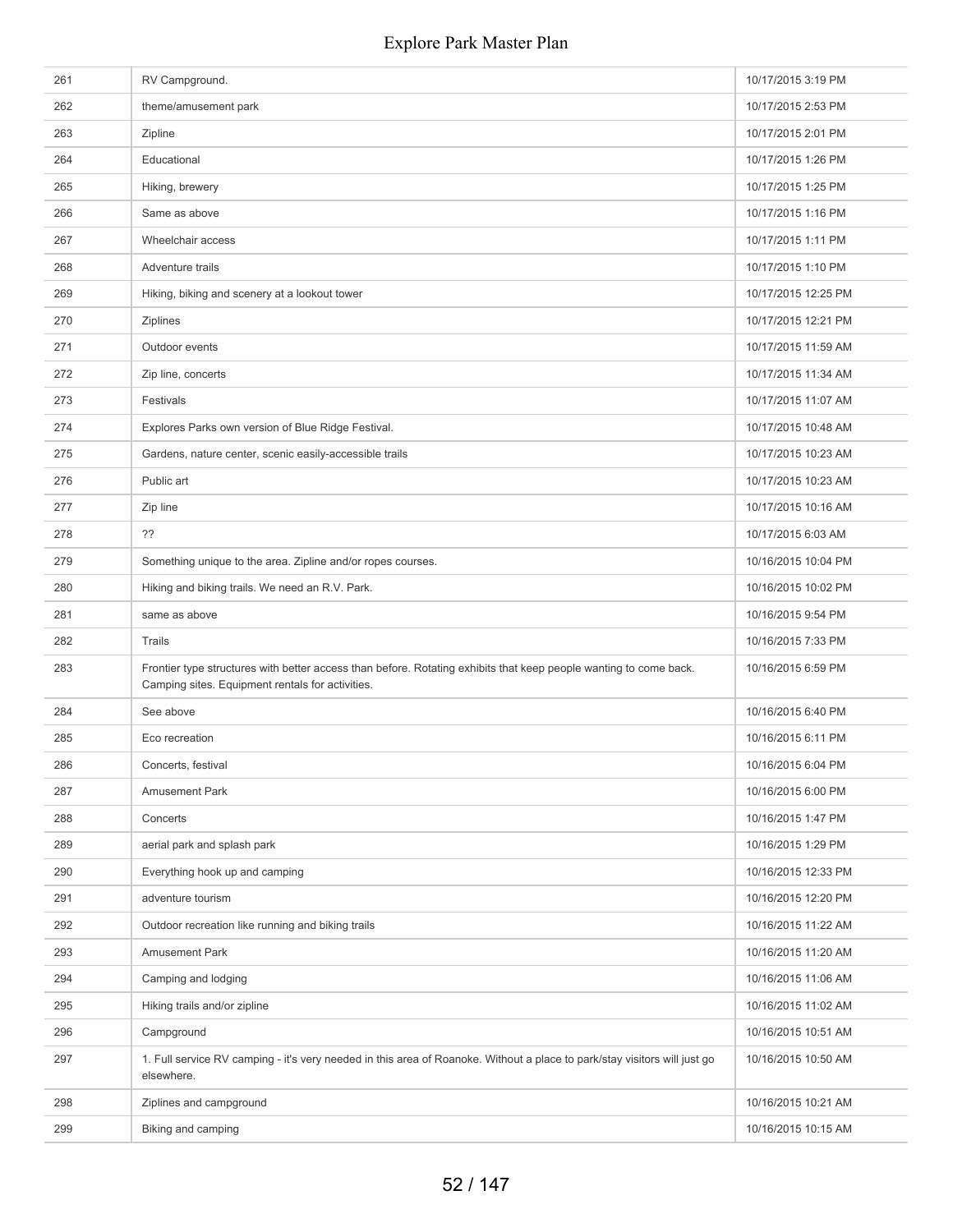| 300 | Retail space                                                                                                                                                       | 10/16/2015 9:55 AM  |
|-----|--------------------------------------------------------------------------------------------------------------------------------------------------------------------|---------------------|
| 301 | Mountain biking, camping, trail system to get an overnight backpacking trip.                                                                                       | 10/16/2015 9:47 AM  |
| 302 | Brewery, concerts, good bike trails                                                                                                                                | 10/16/2015 9:45 AM  |
| 303 | Brewery, camping/lodging, biking center: skills park, extensive mountain bike trails for riders of all levels and families.                                        | 10/16/2015 8:46 AM  |
| 304 | Overlooks and trails                                                                                                                                               | 10/16/2015 7:53 AM  |
| 305 | Camping                                                                                                                                                            | 10/15/2015 10:53 PM |
| 306 | Nothing, this is Roanoke, not new york.                                                                                                                            | 10/15/2015 9:00 PM  |
| 307 | Something visual- overlooks?                                                                                                                                       | 10/15/2015 7:30 PM  |
| 308 | Theme                                                                                                                                                              | 10/15/2015 6:35 PM  |
| 309 | World-class mountain bike trails.                                                                                                                                  | 10/15/2015 5:36 PM  |
| 310 | Bring Living History actors.                                                                                                                                       | 10/15/2015 5:24 PM  |
| 311 | Good concerts and adult beverages!                                                                                                                                 | 10/15/2015 4:16 PM  |
| 312 | Concerts, zip lines, waterpark and brewery                                                                                                                         | 10/15/2015 3:10 PM  |
| 313 | Free                                                                                                                                                               | 10/15/2015 2:42 PM  |
| 314 | Some combo of botanical garden, interpretive trail and cultural heritage display.                                                                                  | 10/15/2015 1:11 PM  |
| 315 | the river and forest                                                                                                                                               | 10/15/2015 9:10 AM  |
| 316 | A whitewater park                                                                                                                                                  | 10/15/2015 9:07 AM  |
| 317 | History, concerts                                                                                                                                                  | 10/15/2015 2:29 AM  |
| 318 | The original park                                                                                                                                                  | 10/15/2015 12:35 AM |
| 319 | A lodge and camping sites to bring mountain biking, kayaking and winter sport lovers.                                                                              | 10/14/2015 11:10 PM |
| 320 | Enjoyed it as it was years ago. Place for kids and adults to learn about our heritage as well as a place to walk and take<br>in nature                             | 10/14/2015 9:53 PM  |
| 321 | RV park with hook ups                                                                                                                                              | 10/14/2015 9:02 PM  |
| 322 | Camping, biking, shows                                                                                                                                             | 10/14/2015 7:50 PM  |
| 323 | Deschutes Brewery, concerts, festivals and the activities would only add to the experience                                                                         | 10/14/2015 7:01 PM  |
| 324 | zip line                                                                                                                                                           | 10/14/2015 4:13 PM  |
| 325 | An amusement park that incorporates the history and beauty of our region. Tie in physical activities with this like<br>hiking, camping, canoeing and fishing.      | 10/14/2015 12:33 PM |
| 326 | trails and overlooks and places to picnic, swimming during the summer months or other kind of water activities                                                     | 10/14/2015 12:06 PM |
| 327 | Being a multi-pronged approach, fishing, kayaking, camping, history, wine festival, are all great ideas. Reaching out to<br>all interest without over development. | 10/14/2015 10:56 AM |
| 328 | See above                                                                                                                                                          | 10/14/2015 9:07 AM  |
| 329 | Provide connectivity between parkway and river activities. Bicycle rental along with river greenway and canoe, kayak<br>rental. Restaurant, nature center,         | 10/14/2015 7:25 AM  |
| 330 | restaurant                                                                                                                                                         | 10/13/2015 6:40 PM  |
| 331 | glamping and disc golf                                                                                                                                             | 10/13/2015 6:29 PM  |
| 332 | A18 hole Disk Golf Course and a family Camp Ground. Glamping and other unique camping amentiestrain<br>cabooses                                                    | 10/13/2015 6:10 PM  |
| 333 | None                                                                                                                                                               | 10/13/2015 1:03 PM  |
| 334 | Ziplines/Aerial Park                                                                                                                                               | 10/13/2015 8:36 AM  |
| 335 | Camping                                                                                                                                                            | 10/13/2015 6:31 AM  |
| 336 | disc golf, camping                                                                                                                                                 | 10/13/2015 12:03 AM |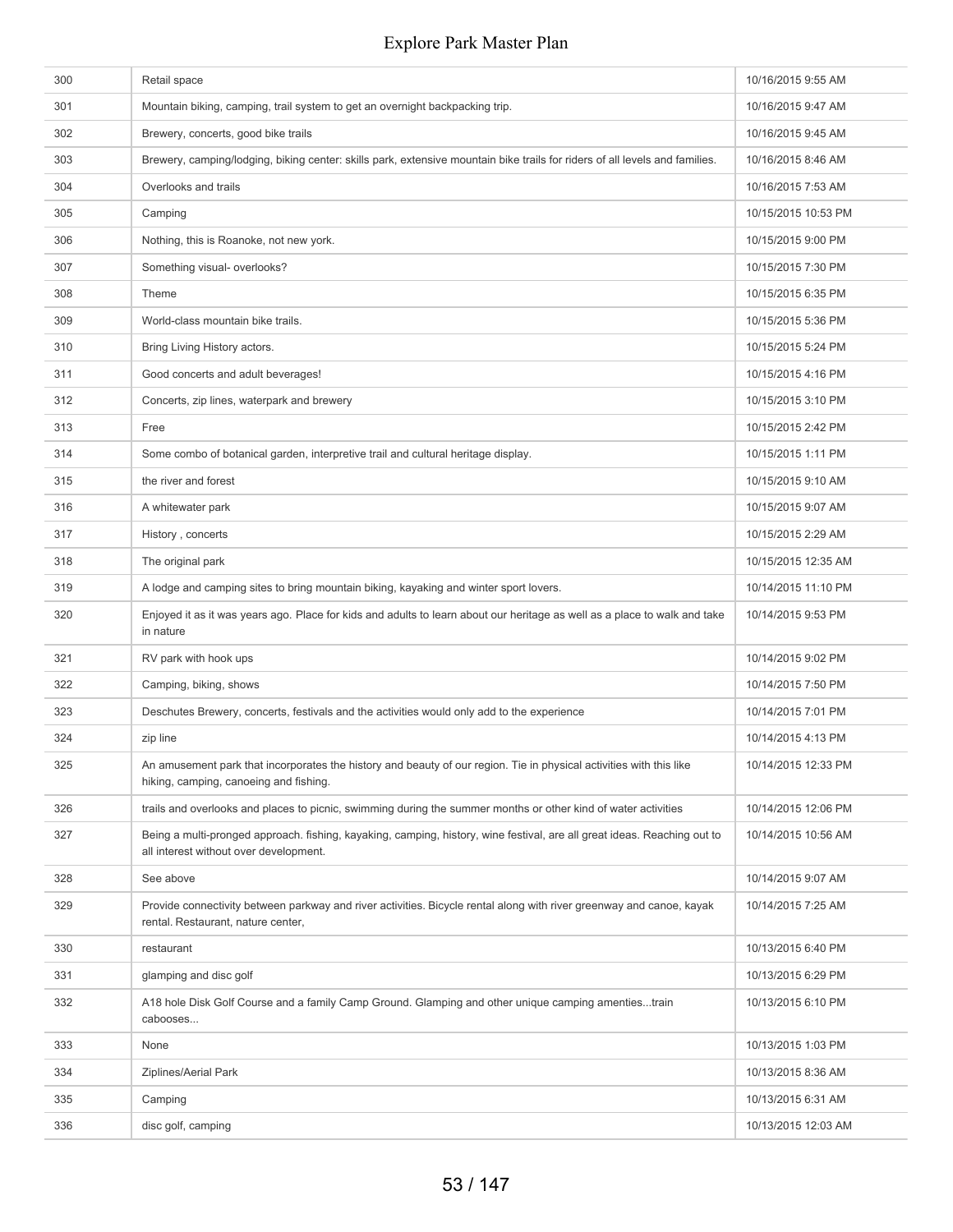| 337 | Cabins/camping with access multiple activities on site such as a local restaurant, Mtn biking, ziplining, hiking,<br>kayaking. Also facilities that would allow festivals and events to be held.                                                                                                                                                  | 10/12/2015 9:39 PM  |
|-----|---------------------------------------------------------------------------------------------------------------------------------------------------------------------------------------------------------------------------------------------------------------------------------------------------------------------------------------------------|---------------------|
| 338 | $\overline{?}$                                                                                                                                                                                                                                                                                                                                    | 10/12/2015 9:31 PM  |
| 339 | world class Disc Golf Course                                                                                                                                                                                                                                                                                                                      | 10/12/2015 8:48 PM  |
| 340 | camp ground, Roanoke does not offer much for camping                                                                                                                                                                                                                                                                                              | 10/12/2015 8:18 PM  |
| 341 | Zipline, concert                                                                                                                                                                                                                                                                                                                                  | 10/12/2015 3:41 PM  |
| 342 | Adventurous, a nice walking route, a place to rent and launch canoes.                                                                                                                                                                                                                                                                             | 10/12/2015 2:38 PM  |
| 343 | <b>Outdoor Adventure</b>                                                                                                                                                                                                                                                                                                                          | 10/12/2015 2:38 PM  |
| 344 | Bike trails, hiking trails, river access                                                                                                                                                                                                                                                                                                          | 10/12/2015 2:28 PM  |
| 345 | High adventure & Special events                                                                                                                                                                                                                                                                                                                   | 10/12/2015 2:20 PM  |
| 346 | races, hiking/biking, concerts, breweries                                                                                                                                                                                                                                                                                                         | 10/12/2015 2:19 PM  |
| 347 | I think you should look at options like modified roller coasters, like in Gatlinburg and small water rides. It doesn't need<br>to be a huge amount of rides but something unique to the area. I think little niche shops like what the Town of Niagara<br>Falls have would be a great draw to the area along with some attractions.               | 10/12/2015 2:19 PM  |
| 348 | Concerts and larger events Roanoke is not able to attract because we do not have the proper venue.                                                                                                                                                                                                                                                | 10/12/2015 1:21 PM  |
| 349 | the above but probably more adventure type activities                                                                                                                                                                                                                                                                                             | 10/12/2015 12:17 PM |
| 350 | zip lines                                                                                                                                                                                                                                                                                                                                         | 10/12/2015 11:58 AM |
| 351 | Artisan Saturdays drew folks from out of Roanoke                                                                                                                                                                                                                                                                                                  | 10/12/2015 11:32 AM |
| 352 | I believe the park already has the nature, ambiance and attractinos to draw visitors                                                                                                                                                                                                                                                              | 10/12/2015 11:28 AM |
| 353 | Picnic for family - special events. Sign on parkway not clear                                                                                                                                                                                                                                                                                     | 10/12/2015 11:25 AM |
| 354 | Festivals                                                                                                                                                                                                                                                                                                                                         | 10/12/2015 11:21 AM |
| 355 | The views and zip line, the millenials are really into adrenaline experience                                                                                                                                                                                                                                                                      | 10/12/2015 10:35 AM |
| 356 | zip line, splash park                                                                                                                                                                                                                                                                                                                             | 10/12/2015 9:40 AM  |
| 357 | festivals, concerts, reenactments                                                                                                                                                                                                                                                                                                                 | 10/12/2015 9:36 AM  |
| 358 | RV camping / water park                                                                                                                                                                                                                                                                                                                           | 10/12/2015 9:32 AM  |
| 359 | Camping, crafts and food!                                                                                                                                                                                                                                                                                                                         | 10/12/2015 9:25 AM  |
| 360 | Perhaps a restaurant - set back in time, a farmers' market, campground for RVs, botanical gardens and fishing<br>opertunities                                                                                                                                                                                                                     | 10/12/2015 9:17 AM  |
| 361 | Restaurant / lodge like peaks of otter                                                                                                                                                                                                                                                                                                            | 10/12/2015 9:10 AM  |
| 362 | Probably zip lines or water park                                                                                                                                                                                                                                                                                                                  | 10/12/2015 8:58 AM  |
| 363 | Recreational activities.                                                                                                                                                                                                                                                                                                                          | 10/12/2015 8:52 AM  |
| 364 | cabins, trails                                                                                                                                                                                                                                                                                                                                    | 10/12/2015 8:13 AM  |
| 365 | Fly fishing catch and release                                                                                                                                                                                                                                                                                                                     | 10/12/2015 12:11 AM |
| 366 | adventure sport rentals                                                                                                                                                                                                                                                                                                                           | 10/11/2015 1:58 PM  |
| 367 | Mountain biking trails, cabins and campsite                                                                                                                                                                                                                                                                                                       | 10/11/2015 1:52 PM  |
| 368 | Again, the natural assets should be highlighteda riverwalk- as long as it is not over commercialized would be nice.<br>Guided nature walks, a garden that show off the wildflowers and plants of the Blue Ridge. River access for kayaksas<br>long as it is not "over-done". A lot of times, projects get out of handbigger is not always better! | 10/11/2015 9:51 AM  |
| 369 | hiking or biking, maybe kayaking                                                                                                                                                                                                                                                                                                                  | 10/11/2015 9:04 AM  |
| 370 | Restaurant, cabins, trails                                                                                                                                                                                                                                                                                                                        | 10/11/2015 12:14 AM |
| 371 | Camping, equestrian                                                                                                                                                                                                                                                                                                                               | 10/10/2015 11:45 PM |
| 372 | Just to walk on the trails there.                                                                                                                                                                                                                                                                                                                 | 10/10/2015 10:36 PM |
| 373 | Interpretive trail and the cultural heritage display                                                                                                                                                                                                                                                                                              | 10/10/2015 8:11 PM  |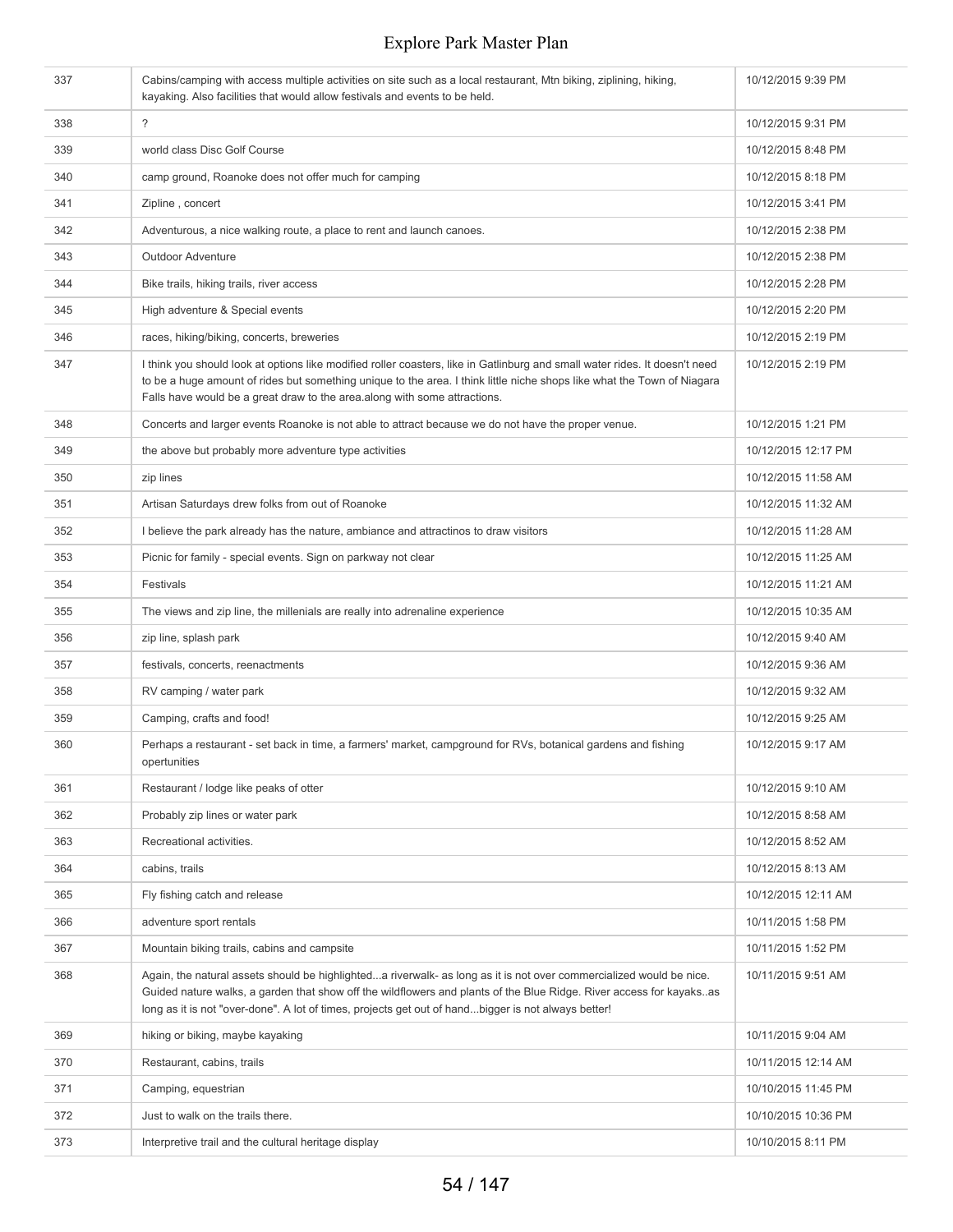| 374 | Natural Attraction. It is what our world need more than another big development.                                                                                       | 10/10/2015 6:59 PM  |
|-----|------------------------------------------------------------------------------------------------------------------------------------------------------------------------|---------------------|
| 375 | biking development, addition of music/festivities to complement the existing attractions                                                                               | 10/10/2015 6:09 PM  |
| 376 | Ziplines, adventure park type activities                                                                                                                               | 10/10/2015 4:50 PM  |
| 377 | Bike park                                                                                                                                                              | 10/10/2015 1:20 PM  |
| 378 | Cultural heritage display                                                                                                                                              | 10/10/2015 12:47 PM |
| 379 | I think the homes on display near the riverside (used for movie shooting) are interesting to visitors. Would be nice to<br>see how people used to live inside as well. | 10/10/2015 11:10 AM |
| 380 | Music                                                                                                                                                                  | 10/10/2015 10:56 AM |
| 381 | Water park activities. Areas where you can bring families for maybe family reunions or wedding parities or get<br>togethers                                            | 10/10/2015 10:55 AM |
| 382 | Zip Line etc                                                                                                                                                           | 10/10/2015 8:47 AM  |
| 383 | Same as question 7                                                                                                                                                     | 10/10/2015 8:39 AM  |
| 384 | camping                                                                                                                                                                | 10/10/2015 7:38 AM  |
| 385 | They need somewhere to stay first. Ziplines are not uncommon enough to set it apart from other areas.                                                                  | 10/10/2015 5:22 AM  |
| 386 | More adventurous activities                                                                                                                                            | 10/10/2015 12:21 AM |
| 387 | Zipline                                                                                                                                                                | 10/9/2015 10:49 PM  |
| 388 | Festivals like Go Fest, amphitheater, economic tourism, adventure tourism,                                                                                             | 10/9/2015 10:42 PM  |
| 389 | water park                                                                                                                                                             | 10/9/2015 10:19 PM  |
| 390 | Zip lines.                                                                                                                                                             | 10/9/2015 8:43 PM   |
| 391 | adventure                                                                                                                                                              | 10/9/2015 8:26 PM   |
| 392 | amusement/water park                                                                                                                                                   | 10/9/2015 8:14 PM   |
| 393 | Camping, cabins restaurants,                                                                                                                                           | 10/9/2015 5:09 PM   |
| 394 | Observation Area / Overlooks                                                                                                                                           | 10/9/2015 3:19 PM   |
| 395 | Zip line, ot tree canopy course                                                                                                                                        | 10/9/2015 3:10 PM   |
| 396 | canoe/kayak rental river walk public art                                                                                                                               | 10/9/2015 2:54 PM   |
| 397 | Probably same as above, 7. Remains to be seen what attractions will actually be made available.                                                                        | 10/9/2015 2:32 PM   |
| 398 | swimming                                                                                                                                                               | 10/9/2015 12:02 PM  |
| 399 | Overlooks, Nature Centers, and playgrounds                                                                                                                             | 10/9/2015 11:58 AM  |
| 400 | None                                                                                                                                                                   | 10/9/2015 11:58 AM  |
| 401 | In my opinion I would most likely to bring guests to go on the nature walks.                                                                                           | 10/9/2015 11:57 AM  |
| 402 | nice nature setting                                                                                                                                                    | 10/9/2015 11:57 AM  |
| 403 | Water spray Feature / Splash Park and the Public art                                                                                                                   | 10/9/2015 11:55 AM  |
| 404 | overlooks or views                                                                                                                                                     | 10/9/2015 11:55 AM  |
| 405 | water park                                                                                                                                                             | 10/9/2015 11:55 AM  |
| 406 | I don't know                                                                                                                                                           | 10/9/2015 11:55 AM  |
| 407 | Splash park and/or a well known trail.                                                                                                                                 | 10/9/2015 11:53 AM  |
| 408 | <b>Rivers</b>                                                                                                                                                          | 10/9/2015 11:52 AM  |
| 409 | <b>Ziplines</b>                                                                                                                                                        | 10/9/2015 11:52 AM  |
| 410 | Aerial adventure courses, overlooks and hiking trails, river courses.                                                                                                  | 10/9/2015 11:50 AM  |
| 411 | rollercoaster                                                                                                                                                          | 10/9/2015 11:50 AM  |
| 412 | The trails                                                                                                                                                             | 10/9/2015 11:49 AM  |
|     |                                                                                                                                                                        |                     |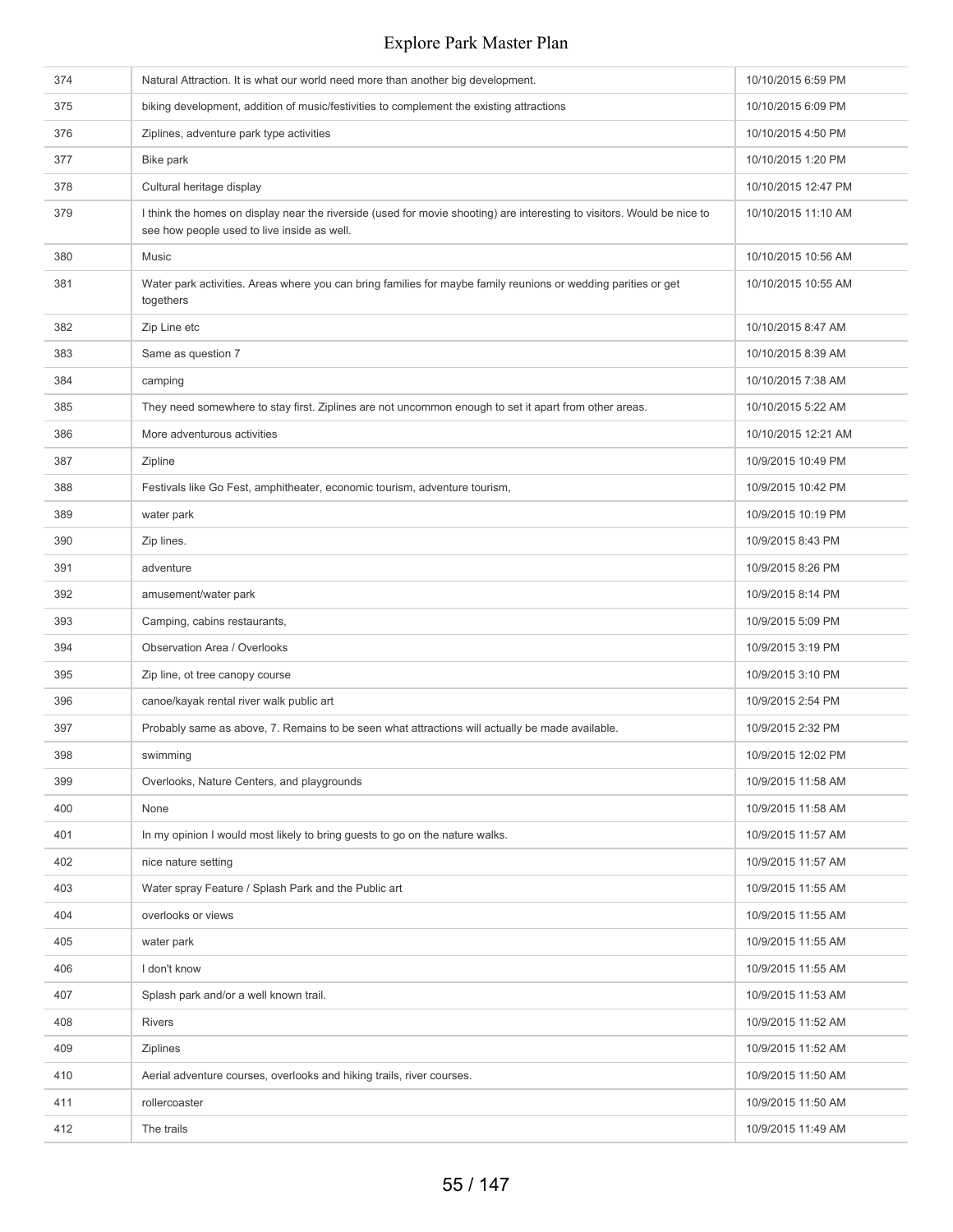| 413 | Live meat skinning.                                                                                                                                                                                      | 10/9/2015 11:49 AM |
|-----|----------------------------------------------------------------------------------------------------------------------------------------------------------------------------------------------------------|--------------------|
| 414 | BMX Course - there are numerous tracks in NC and a few in VA. People associated with BMX travel a lot. The<br>Roanoke area, especially the Explore Park scene, would be a great location for a BMX Track | 10/9/2015 11:39 AM |
| 415 | Concerts, Plays, anything intrseting to attarct.                                                                                                                                                         | 10/9/2015 10:26 AM |
| 416 | water activities                                                                                                                                                                                         | 10/9/2015 10:18 AM |
| 417 | ziplines                                                                                                                                                                                                 | 10/9/2015 10:18 AM |
| 418 | concerts, spalsh park, ziplines                                                                                                                                                                          | 10/9/2015 10:17 AM |
| 419 | Hiking Trails with nice views                                                                                                                                                                            | 10/9/2015 10:17 AM |
| 420 | n/a                                                                                                                                                                                                      | 10/9/2015 10:17 AM |
| 421 | ampitheater (concerts)                                                                                                                                                                                   | 10/9/2015 10:16 AM |
| 422 | park                                                                                                                                                                                                     | 10/9/2015 10:14 AM |
| 423 | ??Buscuts                                                                                                                                                                                                | 10/9/2015 10:14 AM |
| 424 | wildlife                                                                                                                                                                                                 | 10/9/2015 10:13 AM |
| 425 | white water rafting                                                                                                                                                                                      | 10/9/2015 10:13 AM |
| 426 | a lake to fish at                                                                                                                                                                                        | 10/9/2015 10:13 AM |
| 427 | wildlife                                                                                                                                                                                                 | 10/9/2015 10:11 AM |
| 428 | ziplines                                                                                                                                                                                                 | 10/9/2015 10:11 AM |
| 429 | Fishing                                                                                                                                                                                                  | 10/9/2015 10:11 AM |
| 430 | Zp Lines                                                                                                                                                                                                 | 10/9/2015 10:10 AM |
| 431 | Historical displays                                                                                                                                                                                      | 10/9/2015 10:09 AM |
| 432 | Firework shows.                                                                                                                                                                                          | 10/9/2015 10:06 AM |
| 433 | fishing                                                                                                                                                                                                  | 10/9/2015 9:42 AM  |
| 434 | hiking                                                                                                                                                                                                   | 10/9/2015 9:39 AM  |
| 435 | Guided hiking trip with a picnic to go with it.                                                                                                                                                          | 10/9/2015 9:37 AM  |
| 436 | Hiking, camping, swimming.                                                                                                                                                                               | 10/9/2015 9:37 AM  |
| 437 | Kayaking                                                                                                                                                                                                 | 10/9/2015 9:36 AM  |
| 438 | <b>ANIMALS</b>                                                                                                                                                                                           | 10/9/2015 9:33 AM  |
| 439 | long walks                                                                                                                                                                                               | 10/9/2015 9:33 AM  |
| 440 | Splash park                                                                                                                                                                                              | 10/9/2015 9:33 AM  |
| 441 | Ampitheatre                                                                                                                                                                                              | 10/9/2015 9:31 AM  |
| 442 | how beautiful it would be                                                                                                                                                                                | 10/9/2015 9:26 AM  |
| 443 | River and nice stores                                                                                                                                                                                    | 10/9/2015 9:24 AM  |
| 444 | A nature park, camping, family games and activities.                                                                                                                                                     | 10/9/2015 9:17 AM  |
| 445 | Ziplining                                                                                                                                                                                                | 10/9/2015 9:15 AM  |
| 446 | none                                                                                                                                                                                                     | 10/9/2015 9:12 AM  |
| 447 | <b>Whitewater Rafting</b>                                                                                                                                                                                | 10/9/2015 9:11 AM  |
| 448 | hiking/camping                                                                                                                                                                                           | 10/9/2015 9:07 AM  |
| 449 | ziplines                                                                                                                                                                                                 | 10/8/2015 9:32 PM  |
| 450 | RV campsite rental. We have stayed at some amazing county park campgrounds. (e.g. James Island Campground<br>between Charleston and Folley beach).                                                       | 10/8/2015 12:10 PM |
| 451 | events, ziplining, camping, ropes courses                                                                                                                                                                | 10/8/2015 9:50 AM  |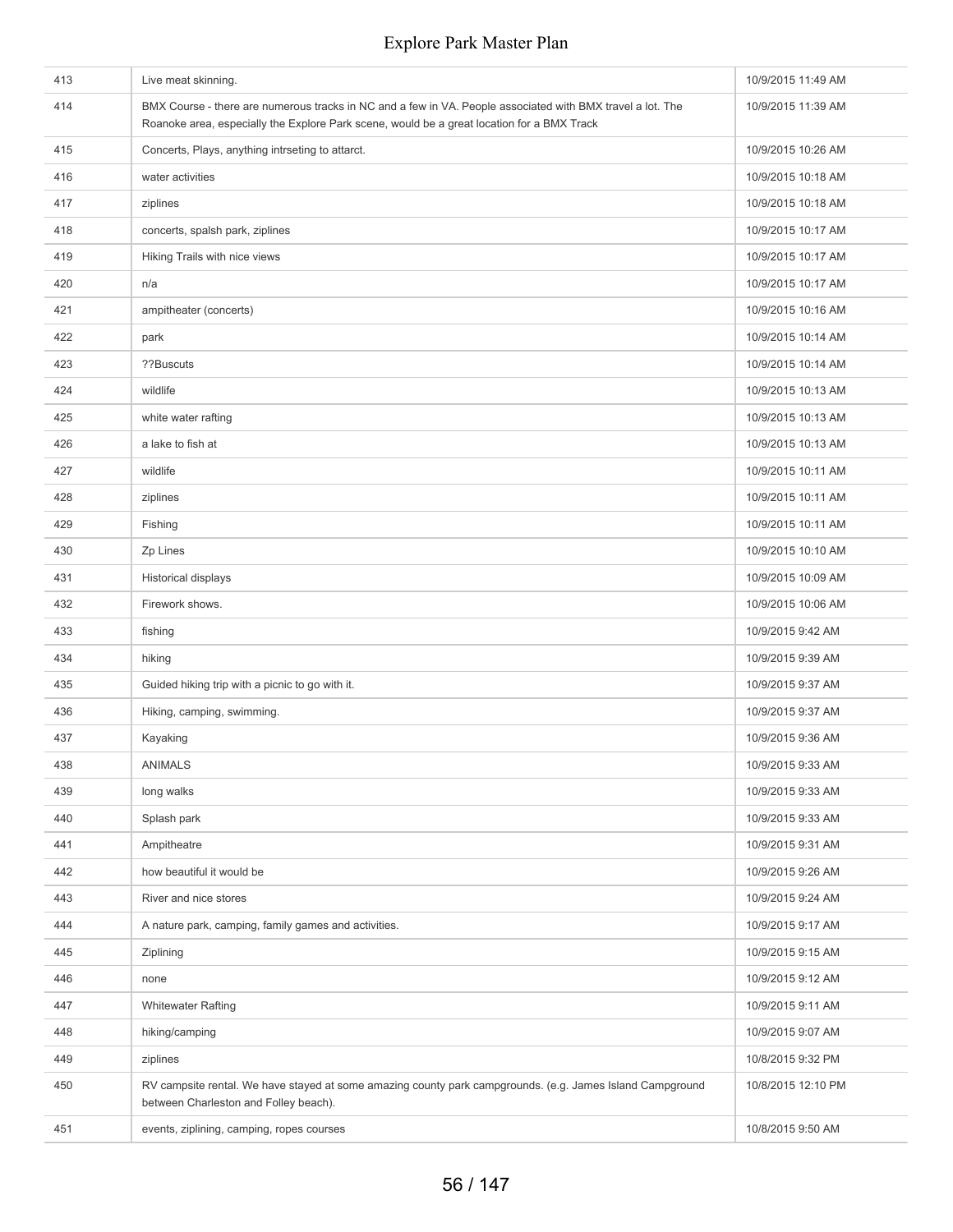| 452 | Bolted rock climbs in the gorge.                                                                                                                                                                                                              | 10/8/2015 9:38 AM  |
|-----|-----------------------------------------------------------------------------------------------------------------------------------------------------------------------------------------------------------------------------------------------|--------------------|
| 453 | Cabins, hiking                                                                                                                                                                                                                                | 10/8/2015 9:37 AM  |
| 454 | Tree house cabins and great food / beer wine options and a zip line and sup classes and kayak rental                                                                                                                                          | 10/8/2015 9:27 AM  |
| 455 | Treehouses                                                                                                                                                                                                                                    | 10/8/2015 8:49 AM  |
| 456 | Special events                                                                                                                                                                                                                                | 10/8/2015 8:45 AM  |
| 457 | $\ddot{?}$                                                                                                                                                                                                                                    | 10/8/2015 7:07 AM  |
| 458 | Biking trails, white water course, competitive events                                                                                                                                                                                         | 10/8/2015 4:04 AM  |
| 459 | I would guess family activities may guided tours and hiking.                                                                                                                                                                                  | 10/8/2015 12:23 AM |
| 460 | A variety of different activities that live under the same umbrella. I think people would be more apt to consider Explore<br>Park if it offered many different things for families to do. The could eat, shop, and play all in the same spot. | 10/7/2015 11:13 PM |
| 461 | Same                                                                                                                                                                                                                                          | 10/7/2015 11:10 PM |
| 462 | Not interested in heavy development. Folks may come once but over time it would become a "already done that" type<br>of thing and the visits would drop off.                                                                                  | 10/7/2015 8:13 PM  |
| 463 | Don't want out of town guests. Enough already                                                                                                                                                                                                 | 10/7/2015 8:08 PM  |
| 464 | same as ##7                                                                                                                                                                                                                                   | 10/7/2015 8:05 PM  |
| 465 | See above                                                                                                                                                                                                                                     | 10/7/2015 7:42 PM  |
| 466 | having one place where they could participate in a variety of outdoor activities, mt.biking, kayaking, fishing. swiming,<br>zip line with food, music and camping.                                                                            | 10/7/2015 4:59 PM  |
| 467 | Festival, concert, adventure activities, camping                                                                                                                                                                                              | 10/7/2015 4:46 PM  |
| 468 | Zip line and ropes course                                                                                                                                                                                                                     | 10/7/2015 4:02 PM  |
| 469 | Cabins, extensive trail system                                                                                                                                                                                                                | 10/7/2015 2:08 PM  |
| 470 | Improved whitewater and improved rock climbing in the Roanoke Gorge                                                                                                                                                                           | 10/7/2015 1:38 PM  |
| 471 | The Brugh Tavern Being a descendant from the man who built it. I used to love taking friends from out of town<br>there I'd love to open it back up                                                                                            | 10/7/2015 11:57 AM |
| 472 | Interpretive programs, walks, or signage about the unique features of our local ecosystems.                                                                                                                                                   | 10/7/2015 11:38 AM |
| 473 | Amphitheater                                                                                                                                                                                                                                  | 10/7/2015 10:55 AM |
| 474 | Camping with an activity component such as a zipline or water park                                                                                                                                                                            | 10/7/2015 10:20 AM |
| 475 | mountain biking/kayaking/paddleboarding/ canoeing                                                                                                                                                                                             | 10/7/2015 10:00 AM |
| 476 | Live music.                                                                                                                                                                                                                                   | 10/7/2015 7:13 AM  |
| 477 | Zipline,, but handicap accessible and cheap/free admissions would also make this more enjoyable for more families.                                                                                                                            | 10/6/2015 11:19 PM |
| 478 | Outdoor Adventure like biking or trail riding; Special Event or Cultural/Nature display                                                                                                                                                       | 10/6/2015 10:22 PM |
| 479 | <b>Amusement Park</b>                                                                                                                                                                                                                         | 10/6/2015 9:29 PM  |
| 480 | Natural Beauty. Scenic River trail.                                                                                                                                                                                                           | 10/6/2015 9:18 PM  |
| 481 | Paved bike trails, biking trails and canoe trips and or kayaking                                                                                                                                                                              | 10/6/2015 8:22 PM  |
| 482 | Attractions like theme park                                                                                                                                                                                                                   | 10/6/2015 6:48 PM  |
| 483 | Zip-lines and definitely disc golf. Disc golf would bring in tournaments from all over Virginia and the US.                                                                                                                                   | 10/6/2015 6:00 PM  |
| 484 | picnic, river access, biking                                                                                                                                                                                                                  | 10/6/2015 4:28 PM  |
| 485 | Well planned overlooks (ex. the Star). Ziplines/Aerial Park. Concerts.                                                                                                                                                                        | 10/6/2015 4:11 PM  |
| 486 | <b>Equestrian Facilities</b>                                                                                                                                                                                                                  | 10/6/2015 4:10 PM  |
| 487 | Dollywood                                                                                                                                                                                                                                     | 10/6/2015 4:07 PM  |
| 488 | Festivals and things for familys                                                                                                                                                                                                              | 10/6/2015 4:04 PM  |
| 489 | Not sure                                                                                                                                                                                                                                      | 10/6/2015 2:50 PM  |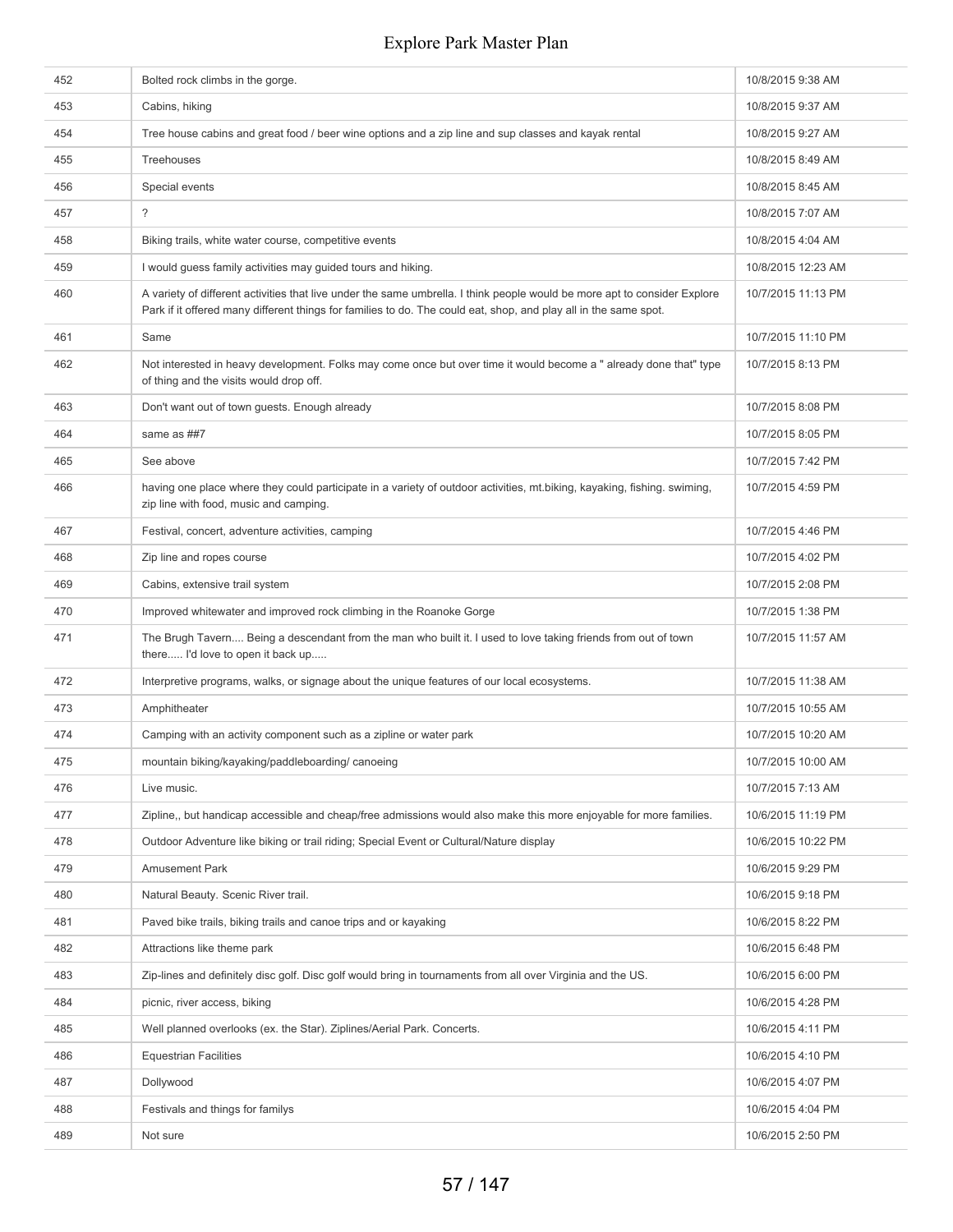| 526 | the beauty of the park                                                                                                                                                                                                                                                            | 10/6/2015 2:55 AM  |
|-----|-----------------------------------------------------------------------------------------------------------------------------------------------------------------------------------------------------------------------------------------------------------------------------------|--------------------|
| 525 | The retail options like a brewery would probably bring in a lot of tourists, but I also think investing in a really great<br>outdoor adventure site could make this area as well-known as it should be for outdoor recreation activities. I mean,<br>we're right off the parkway! | 10/6/2015 8:02 AM  |
| 524 | Water park, camping, cabins, restaurant.                                                                                                                                                                                                                                          | 10/6/2015 8:02 AM  |
| 523 | music festivals!                                                                                                                                                                                                                                                                  | 10/6/2015 9:25 AM  |
| 522 | Horse back riding.                                                                                                                                                                                                                                                                | 10/6/2015 9:26 AM  |
| 521 | Hiking, biking, fishing and most importantly, beer                                                                                                                                                                                                                                | 10/6/2015 9:53 AM  |
| 520 | Campground                                                                                                                                                                                                                                                                        | 10/6/2015 9:58 AM  |
| 519 | disney                                                                                                                                                                                                                                                                            | 10/6/2015 10:04 AM |
| 518 | The flora and fauna and beauty of the area                                                                                                                                                                                                                                        | 10/6/2015 10:14 AM |
| 517 | I think that having a campsite with a mix of biking trails, places for kayaking, places to fish, would bring in outside<br>guests.                                                                                                                                                | 10/6/2015 10:19 AM |
| 516 | paintball                                                                                                                                                                                                                                                                         | 10/6/2015 10:20 AM |
| 515 | Camping, skatepark, hiking, river activities                                                                                                                                                                                                                                      | 10/6/2015 10:22 AM |
| 514 | An amusement park would bring more out of town guests                                                                                                                                                                                                                             | 10/6/2015 10:26 AM |
| 513 | really fun zipline area                                                                                                                                                                                                                                                           | 10/6/2015 10:29 AM |
| 512 | Overnight accommodations would make Explore Park attractive to out-of-town guests.                                                                                                                                                                                                | 10/6/2015 10:38 AM |
| 511 | Concerts (more bluegrass/country), flea market, events that bring out our heritage such as Indians, settlers here<br>before us, etc.                                                                                                                                              | 10/6/2015 10:43 AM |
| 510 | a zip line course, kayaking, camp ground                                                                                                                                                                                                                                          | 10/6/2015 10:49 AM |
| 509 | (1) Horseback riding with associated ammenities (2) Authentic historical structures (3) Ampitheater attractions, music<br>conventions                                                                                                                                             | 10/6/2015 11:33 AM |
| 508 | Better Trails and a Zipline                                                                                                                                                                                                                                                       | 10/6/2015 11:47 AM |
| 507 | ZIPLINE!                                                                                                                                                                                                                                                                          | 10/6/2015 11:49 AM |
| 506 | <b>Family Reunion</b>                                                                                                                                                                                                                                                             | 10/6/2015 11:54 AM |
| 505 | Ziplines, hiking, and fishing                                                                                                                                                                                                                                                     | 10/6/2015 11:57 AM |
| 504 | i think that a theme park would attract the most people                                                                                                                                                                                                                           | 10/6/2015 12:02 PM |
| 503 | Indian Village                                                                                                                                                                                                                                                                    | 10/6/2015 12:05 PM |
| 502 | Outdoor activities, zip line & water park.                                                                                                                                                                                                                                        | 10/6/2015 12:34 PM |
| 501 | Hard to know-- recreational opportunities, music festivals, frontier festivals                                                                                                                                                                                                    | 10/6/2015 1:21 PM  |
| 500 | campsites; maintained trails;                                                                                                                                                                                                                                                     | 10/6/2015 1:49 PM  |
| 499 | Horse Trails that could be turned into a competition ride and allow camping with horses                                                                                                                                                                                           | 10/6/2015 1:54 PM  |
| 498 | Theme park                                                                                                                                                                                                                                                                        | 10/6/2015 2:05 PM  |
| 497 | Kayaking, on site bike rentals, restaurant, amusement parks, adventures, etc.                                                                                                                                                                                                     | 10/6/2015 2:05 PM  |
| 496 | REPLICA OF SHADOW MOSES ISLAND METAL GEAR METAL GEAR poptarts                                                                                                                                                                                                                     | 10/6/2015 2:09 PM  |
| 495 | Theme park Water park                                                                                                                                                                                                                                                             | 10/6/2015 2:10 PM  |
| 494 | a activity depending on whatever is wanted to be done at the time                                                                                                                                                                                                                 | 10/6/2015 2:13 PM  |
| 493 | Scenic sites                                                                                                                                                                                                                                                                      | 10/6/2015 2:16 PM  |
| 492 | Well i think what would be pretty cool would be an Amphiteater                                                                                                                                                                                                                    | 10/6/2015 2:18 PM  |
| 491 | Theme park                                                                                                                                                                                                                                                                        | 10/6/2015 2:44 PM  |
| 490 | I would most likely bring them to an aerial park and zip line, as well as a kayak and canoe area.                                                                                                                                                                                 | 10/6/2015 2:48 PM  |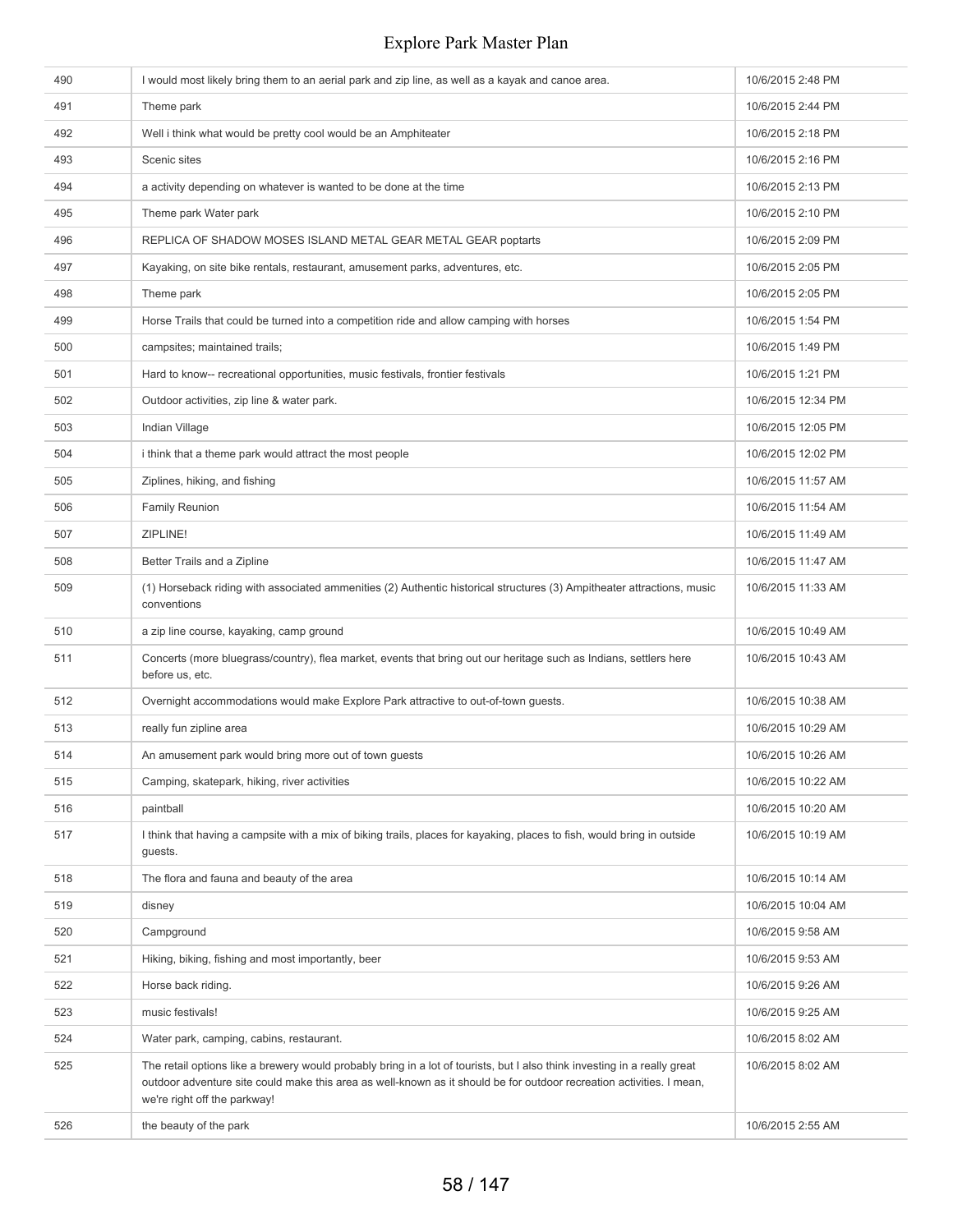| 527 | Living history/hiking                                                                                                                                                                                                                                                                                  | 10/6/2015 2:35 AM  |
|-----|--------------------------------------------------------------------------------------------------------------------------------------------------------------------------------------------------------------------------------------------------------------------------------------------------------|--------------------|
| 528 | Tree house cabins, zip lines, mountain bike park                                                                                                                                                                                                                                                       | 10/6/2015 12:14 AM |
| 529 | Horse trails and camping                                                                                                                                                                                                                                                                               | 10/5/2015 10:39 PM |
| 530 | Zip lines, Water Park, hiking trails, amphitheater, historical interpretive trail, restaurant                                                                                                                                                                                                          | 10/5/2015 8:39 PM  |
| 531 | Having camping facilities would be first step to attracting out of town guests. Once that is in place, events like<br>concerts/festival, races, etc would likely draw more folks.                                                                                                                      | 10/5/2015 8:26 PM  |
| 532 | I would think that camping with hook ups, cabins/lodge and probably a zip-line or other adventure seeking opportunity.<br>Kayak and canoe rentals would also be a plus.                                                                                                                                | 10/5/2015 6:51 PM  |
| 533 | Kayaking and canoeing                                                                                                                                                                                                                                                                                  | 10/5/2015 6:32 PM  |
| 534 | Zip Lines, Adventure etc.                                                                                                                                                                                                                                                                              | 10/5/2015 3:49 PM  |
| 535 | Lodge/Restaurant/Lodging                                                                                                                                                                                                                                                                               | 10/5/2015 3:49 PM  |
| 536 | Ariel park, paddling                                                                                                                                                                                                                                                                                   | 10/5/2015 3:41 PM  |
| 537 | Scheduled whitewater releases on Roanoke Gorge and better bike trails                                                                                                                                                                                                                                  | 10/5/2015 3:37 PM  |
| 538 | Museum, hiking                                                                                                                                                                                                                                                                                         | 10/5/2015 3:28 PM  |
| 539 | Adventure tourism                                                                                                                                                                                                                                                                                      | 10/5/2015 3:22 PM  |
| 540 | Equestrian trails & horse camping area                                                                                                                                                                                                                                                                 | 10/5/2015 3:14 PM  |
| 541 | River access and whitewater boating                                                                                                                                                                                                                                                                    | 10/5/2015 3:07 PM  |
| 542 | Amphitheater and other cultural events                                                                                                                                                                                                                                                                 | 10/5/2015 2:35 PM  |
| 543 | Overnight camping with focus on nature and Roanoke Zipline-water activities-blue grass music                                                                                                                                                                                                           | 10/5/2015 2:32 PM  |
| 544 | Botanical garden as there are none in this area really                                                                                                                                                                                                                                                 | 10/5/2015 1:52 PM  |
| 545 | Camping/cabins with easy access to river activities and a zipline park. It would be very unique if the Park developed<br>overnight accommodations in a tree house style.                                                                                                                               | 10/5/2015 1:07 PM  |
| 546 | The trails or parkways to bike or ride along.                                                                                                                                                                                                                                                          | 10/5/2015 12:39 PM |
| 547 | A camping ground.                                                                                                                                                                                                                                                                                      | 10/5/2015 12:33 PM |
| 548 | A tree top adventure, much like the one at mountain lake, would bring in out of town guests. The park is very large so<br>it would be possible to build many challenge courses instead of just one. It would be possible to make them on many<br>difficulties rather than doing just one basic course. | 10/5/2015 12:31 PM |
| 549 | Nature walks/trails, and also fun adventurous activities.                                                                                                                                                                                                                                              | 10/5/2015 12:31 PM |
| 550 | I would probably bring them to hike or mountain bike the trails and in the summer, canoe or kayak.                                                                                                                                                                                                     | 10/5/2015 12:28 PM |
| 551 | campgrounds, zip lining, adventure tourism                                                                                                                                                                                                                                                             | 10/5/2015 12:28 PM |
| 552 | Theme park                                                                                                                                                                                                                                                                                             | 10/5/2015 12:26 PM |
| 553 | RV resort/park that has a mix of fun and entertainment attractions. Like a small Knobel park in Penn.                                                                                                                                                                                                  | 10/5/2015 12:18 PM |
| 554 | ziplines                                                                                                                                                                                                                                                                                               | 10/5/2015 11:27 AM |
| 555 | Amphitheater with great live music in combination with other supporting amenities (trails, camping, self-lead activities)                                                                                                                                                                              | 10/5/2015 10:44 AM |
| 556 | Most likely a water park or some kind of outdoor activity area.                                                                                                                                                                                                                                        | 10/5/2015 10:21 AM |
| 557 | A ziplining park                                                                                                                                                                                                                                                                                       | 10/5/2015 10:18 AM |
| 558 | water park or zip lines                                                                                                                                                                                                                                                                                | 10/5/2015 10:17 AM |
| 559 | ziplines                                                                                                                                                                                                                                                                                               | 10/5/2015 10:15 AM |
| 560 | bike trails and the sights                                                                                                                                                                                                                                                                             | 10/5/2015 10:12 AM |
| 561 | Concert series or restaurant                                                                                                                                                                                                                                                                           | 10/5/2015 9:45 AM  |
| 562 | adventure park-zip lines kayaking etc                                                                                                                                                                                                                                                                  | 10/5/2015 9:42 AM  |
| 563 | the view                                                                                                                                                                                                                                                                                               | 10/5/2015 9:26 AM  |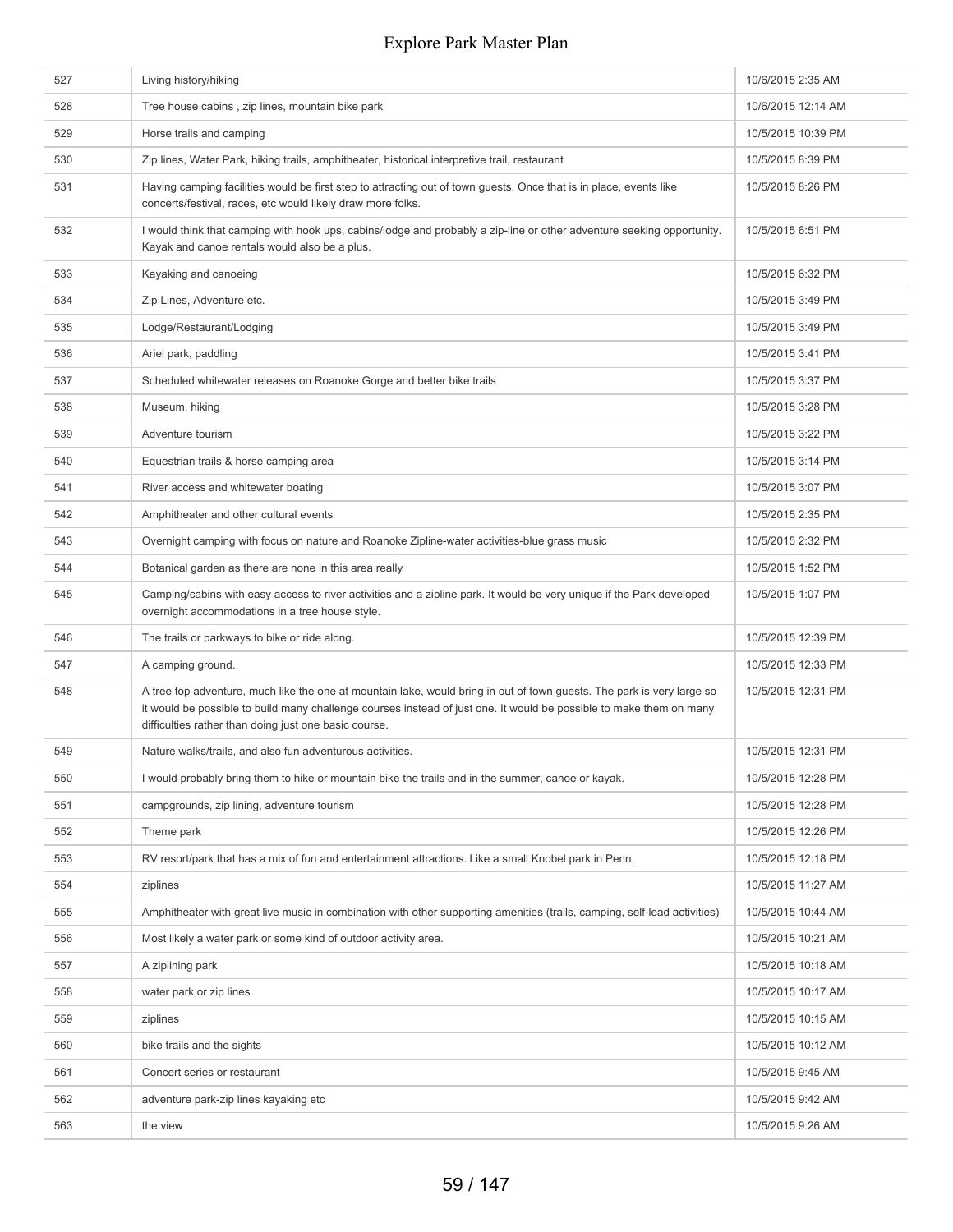| 564 | <b>Water Access</b>                                                                                                                                                                                                                                          | 10/5/2015 9:11 AM  |
|-----|--------------------------------------------------------------------------------------------------------------------------------------------------------------------------------------------------------------------------------------------------------------|--------------------|
| 565 | Nature walks or cool activities                                                                                                                                                                                                                              | 10/5/2015 9:03 AM  |
| 566 | ziplines, waterpark,                                                                                                                                                                                                                                         | 10/5/2015 9:01 AM  |
| 567 | Concert; Horse Show; Dog Show                                                                                                                                                                                                                                | 10/5/2015 8:53 AM  |
| 568 | a natural splash park, not something expensive, uses natural resources                                                                                                                                                                                       | 10/5/2015 8:48 AM  |
| 569 | an amusement park of some sort                                                                                                                                                                                                                               | 10/5/2015 8:44 AM  |
| 570 | sight seeing/ hiking                                                                                                                                                                                                                                         | 10/5/2015 8:44 AM  |
| 571 | Seenery                                                                                                                                                                                                                                                      | 10/5/2015 8:43 AM  |
| 572 | rollercoasters                                                                                                                                                                                                                                               | 10/5/2015 8:42 AM  |
| 573 | just put some pop culture stuff in it                                                                                                                                                                                                                        | 10/5/2015 8:42 AM  |
| 574 | No                                                                                                                                                                                                                                                           | 10/5/2015 8:42 AM  |
| 575 | Anything to do with Disney                                                                                                                                                                                                                                   | 10/5/2015 8:40 AM  |
| 576 | campgrounds, zipline                                                                                                                                                                                                                                         | 10/5/2015 8:38 AM  |
| 577 | kayak with water park, river tubing, cabins, zip lines                                                                                                                                                                                                       | 10/5/2015 7:24 AM  |
| 578 | music                                                                                                                                                                                                                                                        | 10/5/2015 6:50 AM  |
| 579 | campgrounds                                                                                                                                                                                                                                                  | 10/5/2015 6:36 AM  |
| 580 | Events, festivals                                                                                                                                                                                                                                            | 10/5/2015 6:30 AM  |
| 581 | zipline, amphitheater, bar, biking trail and event                                                                                                                                                                                                           | 10/5/2015 1:13 AM  |
| 582 | Whitewater park                                                                                                                                                                                                                                              | 10/5/2015 12:48 AM |
| 583 | keep it local for the people who enjoy outdoors Don't turn it into a place that punk kids will destroy                                                                                                                                                       | 10/4/2015 9:15 PM  |
| 584 | Hiking, music                                                                                                                                                                                                                                                | 10/4/2015 9:08 PM  |
| 585 | A family gathering at the park                                                                                                                                                                                                                               | 10/4/2015 9:05 PM  |
| 586 | Natural areas for families to safely enjoy the outdoors.                                                                                                                                                                                                     | 10/4/2015 8:06 PM  |
| 587 | A well balance between nature and accommodations especially camping, hiking and heritage                                                                                                                                                                     | 10/4/2015 8:02 PM  |
| 588 | Cabins and campsites along with more outdoor activities.                                                                                                                                                                                                     | 10/4/2015 7:27 PM  |
| 589 | hiking trails, picnic area                                                                                                                                                                                                                                   | 10/4/2015 7:26 PM  |
| 590 | there are done wake up ok?                                                                                                                                                                                                                                   | 10/4/2015 6:33 PM  |
| 591 | Camping?                                                                                                                                                                                                                                                     | 10/4/2015 6:26 PM  |
| 592 | High adventure, rental for equipment, cabins/camping                                                                                                                                                                                                         | 10/4/2015 5:52 PM  |
| 593 | Something adventurous would bring people in. A picnic sight and hiking trails they can access at any state or city park.<br>It has to be unique otherwise why would I drive farther than I have to for something I can do closer to home?                    | 10/4/2015 4:25 PM  |
| 594 | History                                                                                                                                                                                                                                                      | 10/4/2015 4:08 PM  |
| 595 | The outdoor recreation and lodging options.                                                                                                                                                                                                                  | 10/4/2015 3:09 PM  |
| 596 | Outdoor adventure                                                                                                                                                                                                                                            | 10/4/2015 3:02 PM  |
| 597 | We need to key in on our towns 'recreational city' title. Make it a place where recreational sports can be showcased.<br>Mountain bikeing race/event. White water access and training area. Fly fishing tournament. Music festival along with<br>the events. | 10/4/2015 2:19 PM  |
| 598 | All of the above                                                                                                                                                                                                                                             | 10/4/2015 1:23 PM  |
| 599 | Organized equestrian events, Pow-wows, zip-lines, and adventure packages.                                                                                                                                                                                    | 10/4/2015 1:16 PM  |
| 600 | Horseback riding with trails wide enough for wagons.                                                                                                                                                                                                         | 10/4/2015 12:03 PM |
| 601 | Cabins, gardens, hiking                                                                                                                                                                                                                                      | 10/4/2015 12:01 PM |
| 602 | Horse trails and csmping stall ateas                                                                                                                                                                                                                         | 10/4/2015 11:32 AM |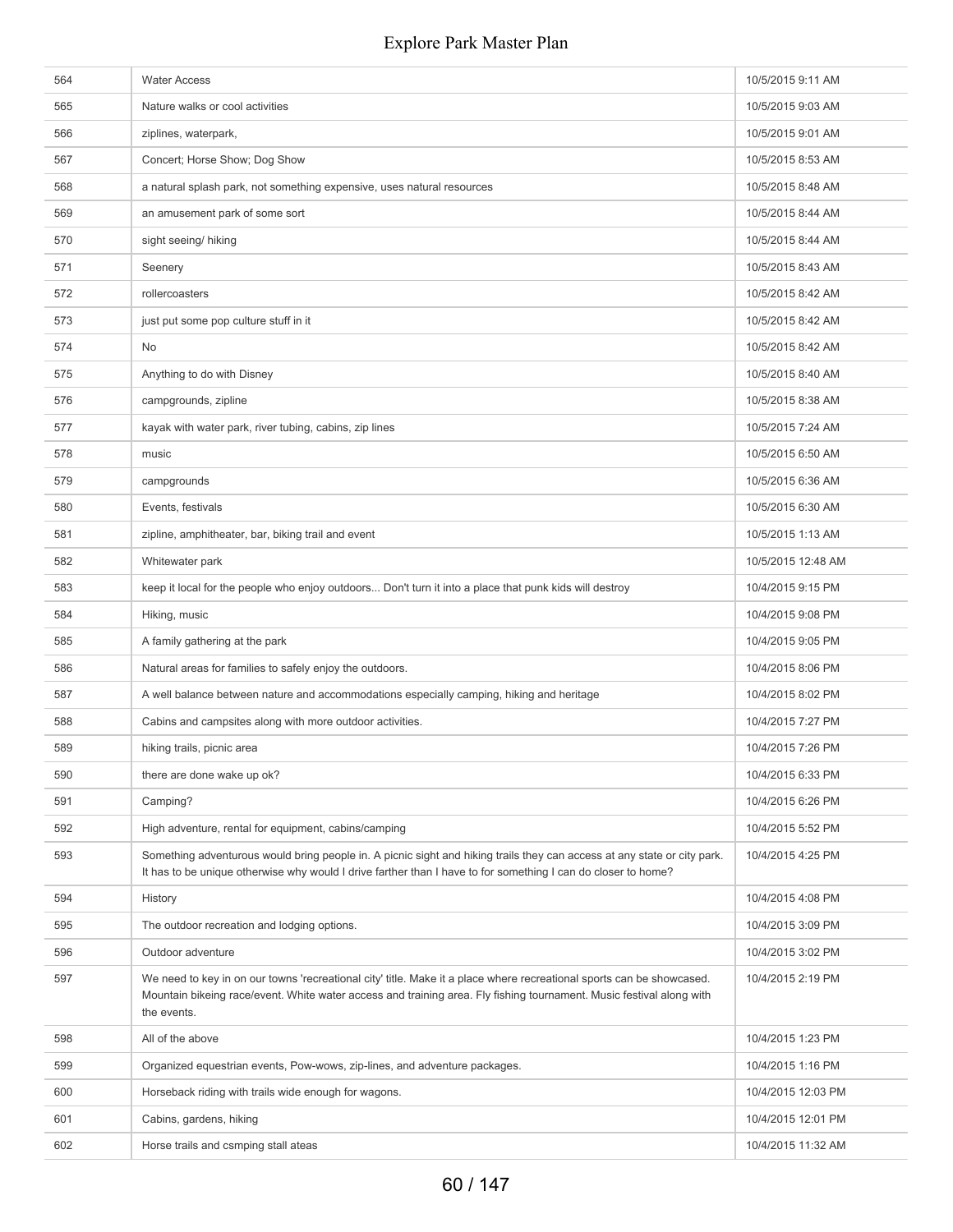| 603 | Occasional community events that are in line with the park's vision.                                                                                                                                                                                                 | 10/4/2015 10:31 AM |
|-----|----------------------------------------------------------------------------------------------------------------------------------------------------------------------------------------------------------------------------------------------------------------------|--------------------|
| 604 | water parks / campground with kayaking and outdoor fun                                                                                                                                                                                                               | 10/4/2015 10:27 AM |
| 605 | Camping                                                                                                                                                                                                                                                              | 10/4/2015 10:24 AM |
| 606 | Anything to do with kayaking or being on the river                                                                                                                                                                                                                   | 10/4/2015 9:34 AM  |
| 607 | Lodge                                                                                                                                                                                                                                                                | 10/4/2015 9:33 AM  |
| 608 | A good combination of camping, outdoor activities and high adventure. Something unique to this area. I think tree<br>houses is a fantastic idea. Zip lines amd ariel parks is a great idea too but you would need to move quickly, they are<br>becoming more common. | 10/4/2015 9:21 AM  |
| 609 | camping                                                                                                                                                                                                                                                              | 10/4/2015 9:11 AM  |
| 610 | Camp ground                                                                                                                                                                                                                                                          | 10/4/2015 7:39 AM  |
| 611 | Art                                                                                                                                                                                                                                                                  | 10/4/2015 7:39 AM  |
| 612 | Adventure                                                                                                                                                                                                                                                            | 10/4/2015 6:56 AM  |
| 613 | Camping, Equestrian special events, historic events                                                                                                                                                                                                                  | 10/4/2015 6:50 AM  |
| 614 | Hiking trails with good interpretation                                                                                                                                                                                                                               | 10/4/2015 6:13 AM  |
| 615 | adventure sport events                                                                                                                                                                                                                                               | 10/4/2015 2:55 AM  |
| 616 | Zip-line and kayak/canoeing                                                                                                                                                                                                                                          | 10/4/2015 1:27 AM  |
| 617 | Historical museum or similar educational attractions.                                                                                                                                                                                                                | 10/3/2015 11:34 PM |
| 618 | kayaking water park                                                                                                                                                                                                                                                  | 10/3/2015 11:01 PM |
| 619 | Scenery, low impact hiking trails, picnic area, water access, playground                                                                                                                                                                                             | 10/3/2015 9:49 PM  |
| 620 | Camping, restaurant and trails.                                                                                                                                                                                                                                      | 10/3/2015 8:55 PM  |
| 621 | Fishing. disc golf .water park                                                                                                                                                                                                                                       | 10/3/2015 8:36 PM  |
| 622 | RV camping                                                                                                                                                                                                                                                           | 10/3/2015 8:30 PM  |
| 623 | Horse camp                                                                                                                                                                                                                                                           | 10/3/2015 7:42 PM  |
| 624 | Definitely equestrian trails will bring people from out of town. Bicycle trails and boat launches also would bring people<br>from out of town, but not as far as equestrian trails. People come farther for equestrian trails b/c they are less<br>prevalent.        | 10/3/2015 7:33 PM  |
| 625 | Tree house cabins.                                                                                                                                                                                                                                                   | 10/3/2015 7:12 PM  |
| 626 | Paddle boarding                                                                                                                                                                                                                                                      | 10/3/2015 6:24 PM  |
| 627 | Camping & river activities                                                                                                                                                                                                                                           | 10/3/2015 5:20 PM  |
| 628 | Same as 7                                                                                                                                                                                                                                                            | 10/3/2015 4:05 PM  |
| 629 | Aerial park                                                                                                                                                                                                                                                          | 10/3/2015 3:58 PM  |
| 630 | Major attraction like Busch Gardens but that's not going to happen.                                                                                                                                                                                                  | 10/3/2015 2:01 PM  |
| 631 | Easier access to the river.                                                                                                                                                                                                                                          | 10/3/2015 1:56 PM  |
| 632 | RV parking, lodge with dining, adventure races, camp Rv park / camping, lodge with dining, adventure races, quality<br>trails and water access. Music performace, ie lime kiln in lexington, va. Or Wolf trap, va.                                                   | 10/3/2015 1:53 PM  |
| 633 | I would be most likely to bring people for daytime nature walks, followed by a meal (at a restaurant in Explore Park or<br>nearby) and then an evening of stargazing in Explore Park.                                                                                | 10/3/2015 12:14 PM |
| 634 | Camping                                                                                                                                                                                                                                                              | 10/3/2015 11:59 AM |
| 635 | White water courses biking lodging camping                                                                                                                                                                                                                           | 10/3/2015 11:57 AM |
| 636 | rv park water park                                                                                                                                                                                                                                                   | 10/3/2015 11:47 AM |
| 637 | Zip line/arial tour, hiking, biking, camping, paddling                                                                                                                                                                                                               | 10/3/2015 11:37 AM |
| 638 | amphitheater with events                                                                                                                                                                                                                                             | 10/3/2015 10:39 AM |
| 639 | Horse trails                                                                                                                                                                                                                                                         | 10/3/2015 10:19 AM |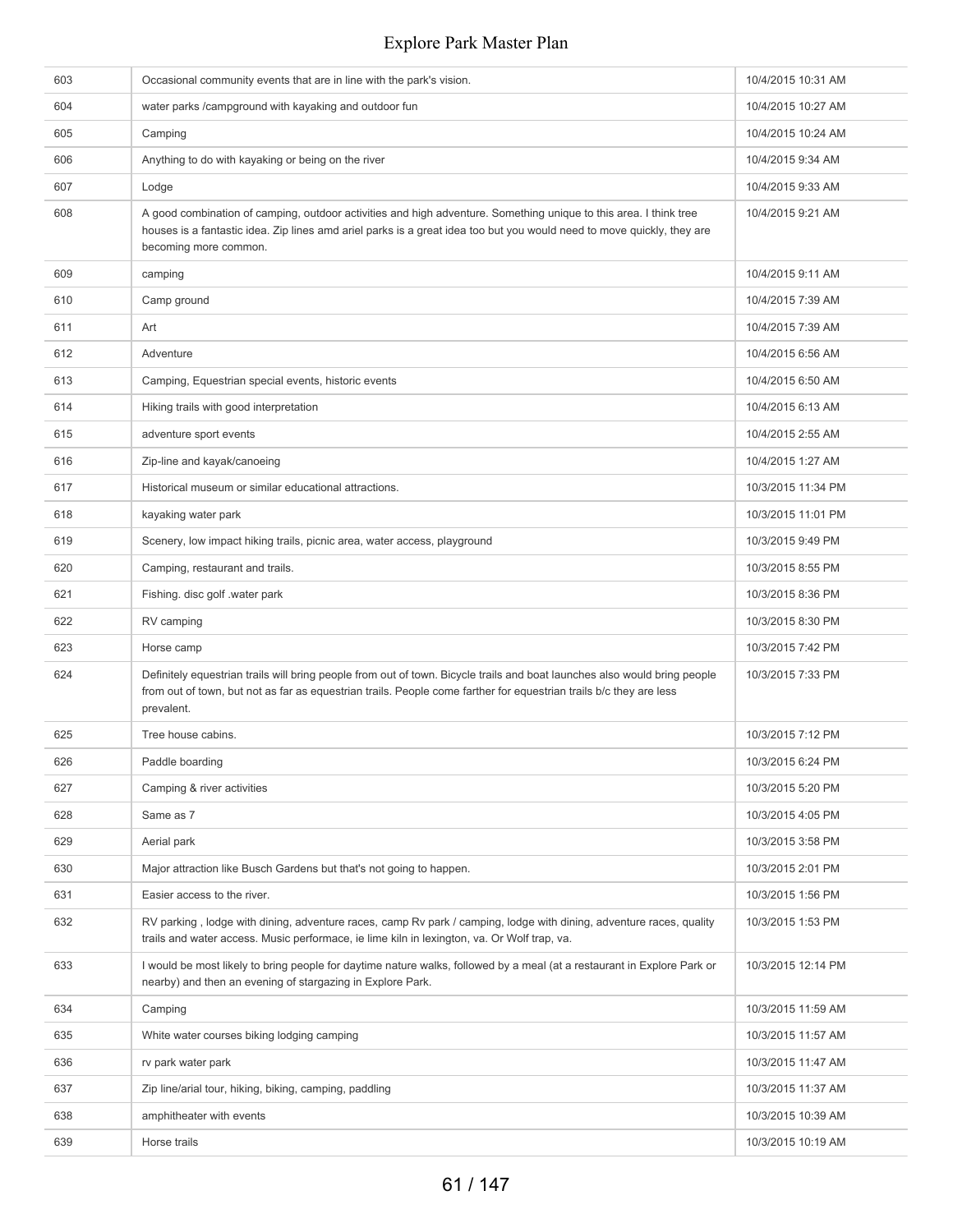| 640 | camping                                                                                                                                                                                                                                                                                       | 10/3/2015 9:58 AM  |
|-----|-----------------------------------------------------------------------------------------------------------------------------------------------------------------------------------------------------------------------------------------------------------------------------------------------|--------------------|
| 641 | outdoor adventures with camping sites for campers and a brewery                                                                                                                                                                                                                               | 10/3/2015 9:49 AM  |
| 642 | All of the above                                                                                                                                                                                                                                                                              | 10/3/2015 9:39 AM  |
| 643 | Outdoor recreation similar to that found at the white water center in Charlotte NC                                                                                                                                                                                                            | 10/3/2015 9:12 AM  |
| 644 | The outdoor recreations such as fishing hiking kayaking camping and zip lines would be awesome to see the beautiful<br>valley and really fun attraction.                                                                                                                                      | 10/3/2015 8:27 AM  |
| 645 | Amphitheater, cultural events, riverwalk                                                                                                                                                                                                                                                      | 10/3/2015 8:22 AM  |
| 646 | Disc golf                                                                                                                                                                                                                                                                                     | 10/3/2015 8:10 AM  |
| 647 | Again the whitewater center like Charlotte                                                                                                                                                                                                                                                    | 10/3/2015 7:17 AM  |
| 648 | Educational programs or cabins                                                                                                                                                                                                                                                                | 10/3/2015 2:31 AM  |
| 649 | Camping, hiking, canoeing.                                                                                                                                                                                                                                                                    | 10/3/2015 12:36 AM |
| 650 | amphitheater                                                                                                                                                                                                                                                                                  | 10/2/2015 11:24 PM |
| 651 | An amusment park but that would take away from the natural beauty of the whole place                                                                                                                                                                                                          | 10/2/2015 11:10 PM |
| 652 | Biking trails, kayaking                                                                                                                                                                                                                                                                       | 10/2/2015 10:18 PM |
| 653 | Whitewater course                                                                                                                                                                                                                                                                             | 10/2/2015 10:09 PM |
| 654 | Any attraction would be worth seeing                                                                                                                                                                                                                                                          | 10/2/2015 9:45 PM  |
| 655 | <b>Hiking Trails</b>                                                                                                                                                                                                                                                                          | 10/2/2015 9:08 PM  |
| 656 | Places for seniors and transportion to river and overlooks                                                                                                                                                                                                                                    | 10/2/2015 8:45 PM  |
| 657 | Riverwalk                                                                                                                                                                                                                                                                                     | 10/2/2015 8:02 PM  |
| 658 | Nature                                                                                                                                                                                                                                                                                        | 10/2/2015 7:08 PM  |
| 659 | festivals, with events like a marathon, or some other outdoor activity                                                                                                                                                                                                                        | 10/2/2015 6:40 PM  |
| 660 | horse trail                                                                                                                                                                                                                                                                                   | 10/2/2015 6:20 PM  |
| 661 | Kayaking, biking                                                                                                                                                                                                                                                                              | 10/2/2015 6:02 PM  |
| 662 | retail                                                                                                                                                                                                                                                                                        | 10/2/2015 5:58 PM  |
| 663 | A water park. Not necessarily "Disney style", but any type of water feature attraction which would offer opportunities<br>for differing age groups. Roanoke has enough history, art, and educational opportunities - we simply need to make this<br>one fun, yet relaxing.                    | 10/2/2015 5:38 PM  |
| 664 | Need to think of things that would draw people all year. Have another way (other then the Parkway/Rutrough rd) to get<br>into Explore Park to have winter activities, outdoor ice skating ring, cross country skiing, etc Other activities I mark<br>under Park Activities above question #6. | 10/2/2015 5:31 PM  |
| 665 | Hiking, alsoDISC GOLF!                                                                                                                                                                                                                                                                        | 10/2/2015 5:13 PM  |
| 666 | Camp ground and bath house!                                                                                                                                                                                                                                                                   | 10/2/2015 4:40 PM  |
| 667 | Winery, restaurants, music                                                                                                                                                                                                                                                                    | 10/2/2015 4:40 PM  |
| 668 | I think a great series of trails, kayaking, biking, botanical gardens                                                                                                                                                                                                                         | 10/2/2015 4:12 PM  |
| 669 | Same as above. Possibly an aerial park too.                                                                                                                                                                                                                                                   | 10/2/2015 4:05 PM  |
| 670 | Same as #7                                                                                                                                                                                                                                                                                    | 10/2/2015 3:46 PM  |
| 671 | I would take them for a hike and then a meal there.                                                                                                                                                                                                                                           | 10/2/2015 3:14 PM  |
| 672 | White water features in river. High end skills park for mountain biking, bmx jumps, pump track, etc. Brewery or brew<br>house place.                                                                                                                                                          | 10/2/2015 2:20 PM  |
| 673 | Absolutely the amphitheater. People travel hundreds of miles for concerts.                                                                                                                                                                                                                    | 10/2/2015 2:16 PM  |
| 674 | Campgrounds along with group activities for families.                                                                                                                                                                                                                                         | 10/2/2015 2:03 PM  |
| 675 | Whitewater park                                                                                                                                                                                                                                                                               | 10/2/2015 1:45 PM  |
| 676 | All of the above with possible cabin rental too!                                                                                                                                                                                                                                              | 10/2/2015 1:30 PM  |
|     |                                                                                                                                                                                                                                                                                               |                    |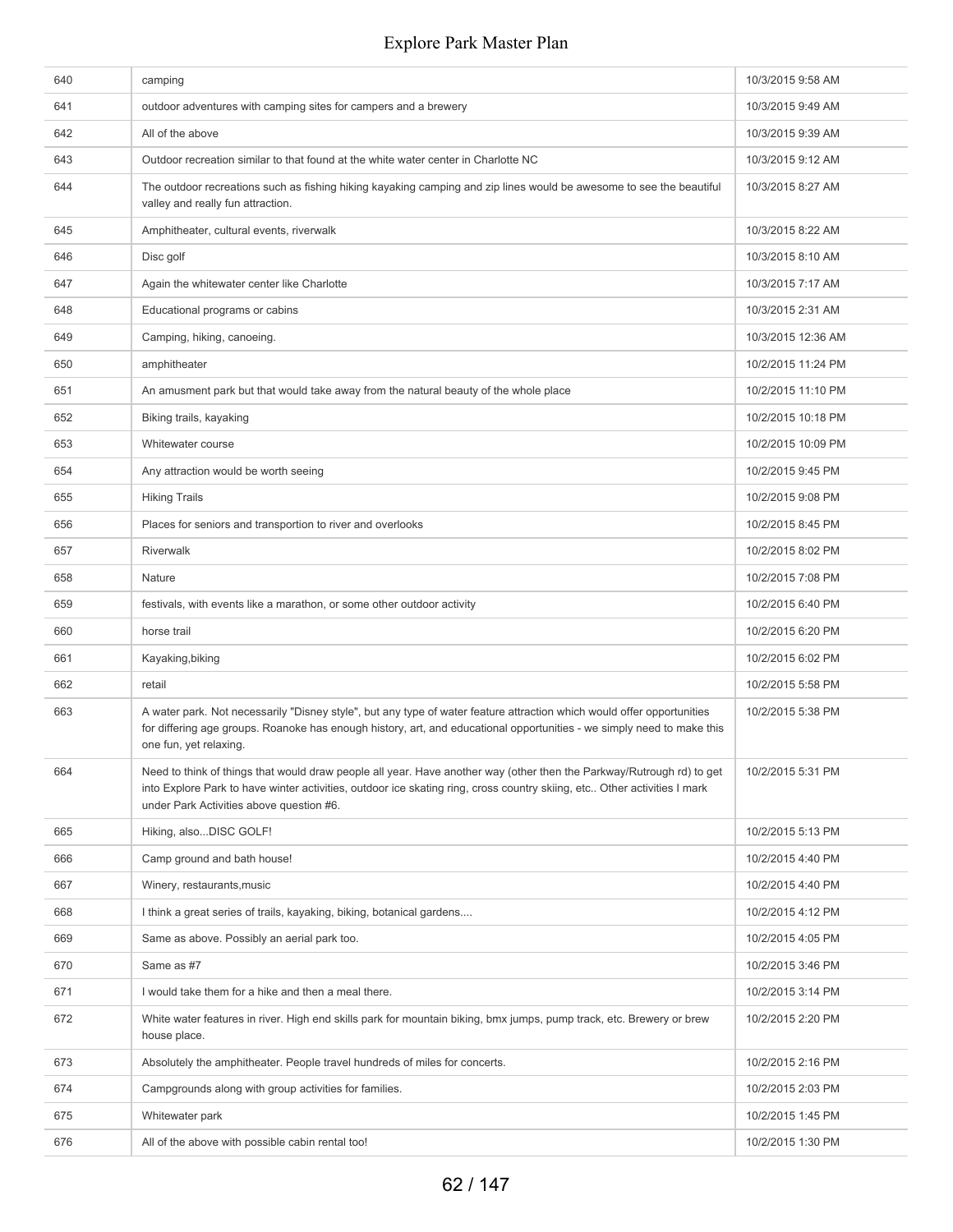| 677 | all the above                                                                                                                                                                                                                                                                                                                                                                                                   | 10/2/2015 12:53 PM |
|-----|-----------------------------------------------------------------------------------------------------------------------------------------------------------------------------------------------------------------------------------------------------------------------------------------------------------------------------------------------------------------------------------------------------------------|--------------------|
| 678 | water park, historical display, brewery                                                                                                                                                                                                                                                                                                                                                                         | 10/2/2015 12:44 PM |
| 679 | I had my wedding there many years ago. That brought a pile of people from out of town, so I guess events,                                                                                                                                                                                                                                                                                                       | 10/2/2015 12:28 PM |
| 680 | Hiking, river walk, cultural heritage display                                                                                                                                                                                                                                                                                                                                                                   | 10/2/2015 12:20 PM |
| 681 | white water park, high ropes course, trail running & mtn bike series                                                                                                                                                                                                                                                                                                                                            | 10/2/2015 12:13 PM |
| 682 | A zip line combined with the ability to rent inflatable kayaks could attract visitors (especially those travelling on the<br>Blue Ridge Parkway). You might need a take out at the final rapid (fall line) upstream of Rutrough Road for those who<br>rent the inflatables.                                                                                                                                     | 10/2/2015 12:06 PM |
| 683 | Ampetheatre, lodge, kayak rentals, canoe launch, cabins                                                                                                                                                                                                                                                                                                                                                         | 10/2/2015 11:49 AM |
| 684 | Above                                                                                                                                                                                                                                                                                                                                                                                                           | 10/2/2015 11:45 AM |
| 685 | Keep the trails, visitor center, exhibition and video. Add restaurant(s)/food stands, picnic area(s), playground(s)                                                                                                                                                                                                                                                                                             | 10/2/2015 11:40 AM |
| 686 | Special events (festivals)                                                                                                                                                                                                                                                                                                                                                                                      | 10/2/2015 11:36 AM |
| 687 | Zip lines. Please Don't.                                                                                                                                                                                                                                                                                                                                                                                        | 10/2/2015 11:29 AM |
| 688 | Lodge - with information about nature, history, trails                                                                                                                                                                                                                                                                                                                                                          | 10/2/2015 11:28 AM |
| 689 | cabins                                                                                                                                                                                                                                                                                                                                                                                                          | 10/2/2015 11:11 AM |
| 690 | Recreation and a restaurant                                                                                                                                                                                                                                                                                                                                                                                     | 10/2/2015 10:50 AM |
| 691 | zip lines, restricted utv / atv trails (and separate parking for such as tow trailers are typically involved.                                                                                                                                                                                                                                                                                                   | 10/2/2015 10:37 AM |
| 692 | Just a well rounded park with a variety of outdoor rec opportunities. More river access. Cleaner.                                                                                                                                                                                                                                                                                                               | 10/2/2015 10:36 AM |
| 693 | Ziplines and/or botanical gardens                                                                                                                                                                                                                                                                                                                                                                               | 10/2/2015 10:27 AM |
| 694 | The addition of said whitewater play park/course would be what I would bring out of town guests to see. Not only do I<br>have friends and family who are whitewater paddlers, but my wife and I teach whitewater canoe and kayak skills<br>classes and instructor classes. We already bring students from other parts of the country, but sometimes must find<br>other venues out of town to instruct properly. | 10/2/2015 10:25 AM |
| 695 | Whitewater park. All other outdoor activities can be had relatively close at existing locations                                                                                                                                                                                                                                                                                                                 | 10/2/2015 10:18 AM |
| 696 | Mostly the old historical Explore park interpretative, but given little chance of funding for that, I would hope for guided<br>nature hikes and well kept trails with information about trees and animals.                                                                                                                                                                                                      | 10/2/2015 10:13 AM |
| 697 | See above.                                                                                                                                                                                                                                                                                                                                                                                                      | 10/2/2015 10:13 AM |
| 698 | camping with other activities like boating, fishing, hiking, biking                                                                                                                                                                                                                                                                                                                                             | 10/2/2015 10:11 AM |
| 699 | Hiking/biking/boating coupled with camping/lodging.                                                                                                                                                                                                                                                                                                                                                             | 10/2/2015 10:00 AM |
| 700 | Ziplines                                                                                                                                                                                                                                                                                                                                                                                                        | 10/2/2015 9:59 AM  |
| 701 | An attraction that would bring families or groups would most likely bring in out of town guests.                                                                                                                                                                                                                                                                                                                | 10/2/2015 9:51 AM  |
| 702 | An intelligently designed park with focus on nature and accessibility that doesn't mar the wild.                                                                                                                                                                                                                                                                                                                | 10/2/2015 9:49 AM  |
| 703 | <b>Natural Enviroment</b>                                                                                                                                                                                                                                                                                                                                                                                       | 10/2/2015 9:48 AM  |
| 704 | Water features, picnic area with well maintained restrooms, Kayak rental                                                                                                                                                                                                                                                                                                                                        | 10/2/2015 9:37 AM  |
| 705 | Zip Lines, white water course, special events (concerts, races, etc)                                                                                                                                                                                                                                                                                                                                            | 10/2/2015 9:22 AM  |
| 706 | a river walk, hiking trail and picnic areas.                                                                                                                                                                                                                                                                                                                                                                    | 10/2/2015 9:17 AM  |
| 707 | Camping                                                                                                                                                                                                                                                                                                                                                                                                         | 10/2/2015 9:06 AM  |
| 708 | Brewery, SUP                                                                                                                                                                                                                                                                                                                                                                                                    | 10/2/2015 8:56 AM  |
| 709 | Camping and outdoor events such as concerts                                                                                                                                                                                                                                                                                                                                                                     | 10/2/2015 8:31 AM  |
| 710 | Resturant                                                                                                                                                                                                                                                                                                                                                                                                       | 10/2/2015 7:59 AM  |
| 711 | Zip lining and kayaking                                                                                                                                                                                                                                                                                                                                                                                         | 10/2/2015 7:38 AM  |
| 712 | Disc golf course!                                                                                                                                                                                                                                                                                                                                                                                               | 10/2/2015 7:20 AM  |
| 713 | Large campground                                                                                                                                                                                                                                                                                                                                                                                                | 10/2/2015 7:14 AM  |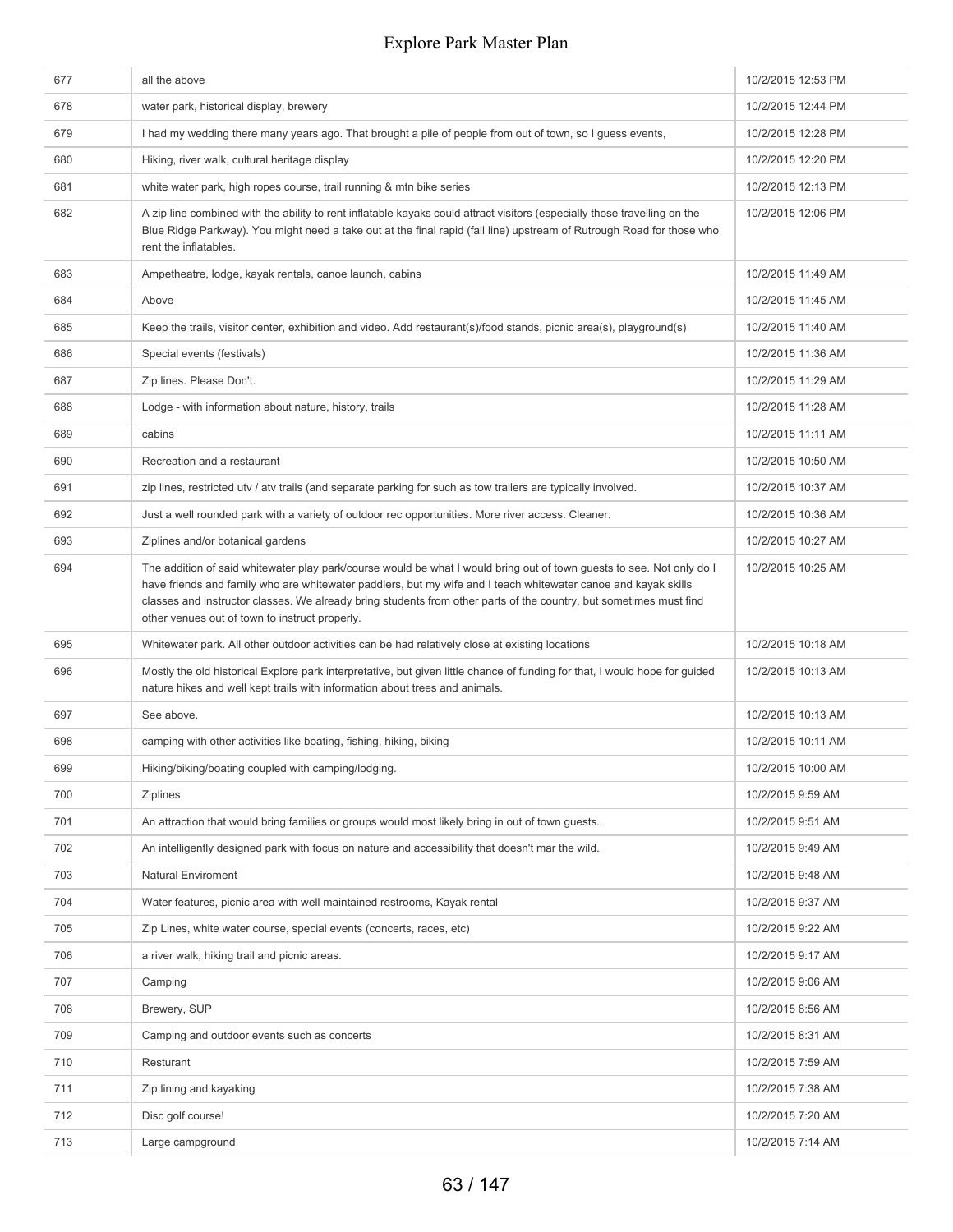| 714 | Biking, hiking and special events (concerts or history days/fall festivals, etc.)                                                                      | 10/2/2015 7:12 AM  |
|-----|--------------------------------------------------------------------------------------------------------------------------------------------------------|--------------------|
| 715 | Whitewater park                                                                                                                                        | 10/2/2015 7:04 AM  |
| 716 | A concert or festival                                                                                                                                  | 10/2/2015 6:51 AM  |
| 717 | horse back trailriding and equestrain events. Also ziplines, Aerial Park.                                                                              | 10/2/2015 5:50 AM  |
| 718 | Cabins, showers, hiking trails, mountain biking, kayaking, fishing                                                                                     | 10/2/2015 12:00 AM |
| 719 | See above                                                                                                                                              | 10/1/2015 11:53 PM |
| 720 | Live demos and special events                                                                                                                          | 10/1/2015 11:45 PM |
| 721 | First would be an Archery range. Second would be a well-designed disc golf course.                                                                     | 10/1/2015 11:32 PM |
| 722 | Water park                                                                                                                                             | 10/1/2015 11:10 PM |
| 723 | Adventure activities, swimming in the river, historic buildings, brewery, restaurant                                                                   | 10/1/2015 11:08 PM |
| 724 | Amphitheater and camping                                                                                                                               | 10/1/2015 11:05 PM |
| 725 | Huge flea market or extra large craft sale if seen it done                                                                                             | 10/1/2015 10:59 PM |
| 726 | Hiking trails                                                                                                                                          | 10/1/2015 10:45 PM |
| 727 | Splash park, heritage site                                                                                                                             | 10/1/2015 10:44 PM |
| 728 | <b>Hiking trails</b>                                                                                                                                   | 10/1/2015 10:32 PM |
| 729 | Who wants out of town guests? Disc golf would do it though as well as canoe takeout.                                                                   | 10/1/2015 10:25 PM |
| 730 | cabins and brewery                                                                                                                                     | 10/1/2015 10:11 PM |
| 731 | I used to bring out-of-town guests to the living history exhibits. I would bring them to go hiking along the river and to<br>see good nature exhibits. | 10/1/2015 10:10 PM |
| 732 | <b>Ziplines</b>                                                                                                                                        | 10/1/2015 10:06 PM |
| 733 | Hiking, horseback riding, zipline, concerts                                                                                                            | 10/1/2015 10:00 PM |
| 734 | Whitewater kayak course                                                                                                                                | 10/1/2015 9:59 PM  |
| 735 | Don't know                                                                                                                                             | 10/1/2015 9:59 PM  |
| 736 | winery/brewery Amusement park                                                                                                                          | 10/1/2015 9:51 PM  |
| 737 | Concerts                                                                                                                                               | 10/1/2015 9:47 PM  |
| 738 | Same                                                                                                                                                   | 10/1/2015 9:46 PM  |
| 739 | Entertainment in an amphitheater; observation; hiking trails; fishing; zip line                                                                        | 10/1/2015 9:38 PM  |
| 740 | Treehouses, hiking, adventure                                                                                                                          | 10/1/2015 9:34 PM  |
| 741 | zip lines/ camping/rentals/historical education                                                                                                        | 10/1/2015 9:29 PM  |
| 742 | Overlooks, zip line. Water park and playground. Restaurant and/or picnic area.                                                                         | 10/1/2015 9:20 PM  |
| 743 | Amphitheater                                                                                                                                           | 10/1/2015 9:10 PM  |
| 744 | Zip lines                                                                                                                                              | 10/1/2015 9:09 PM  |
| 745 | Botanical garden                                                                                                                                       | 10/1/2015 9:07 PM  |
| 746 | Places to stay.                                                                                                                                        | 10/1/2015 9:07 PM  |
| 747 | Concerts                                                                                                                                               | 10/1/2015 8:59 PM  |
| 748 | Outdoor concerts, hiking, bike trails, kayaking                                                                                                        | 10/1/2015 8:52 PM  |
| 749 | swimming, cookouts                                                                                                                                     | 10/1/2015 8:52 PM  |
| 750 | Water park                                                                                                                                             | 10/1/2015 8:46 PM  |
| 751 | Ariel adventure shooting range lodge water rafting                                                                                                     | 10/1/2015 8:45 PM  |
| 752 | Disc golf                                                                                                                                              | 10/1/2015 8:37 PM  |
| 753 | Disc Golf course. Lots of opportunities for tournaments that will attract out-of-town players.                                                         | 10/1/2015 8:17 PM  |
|     |                                                                                                                                                        |                    |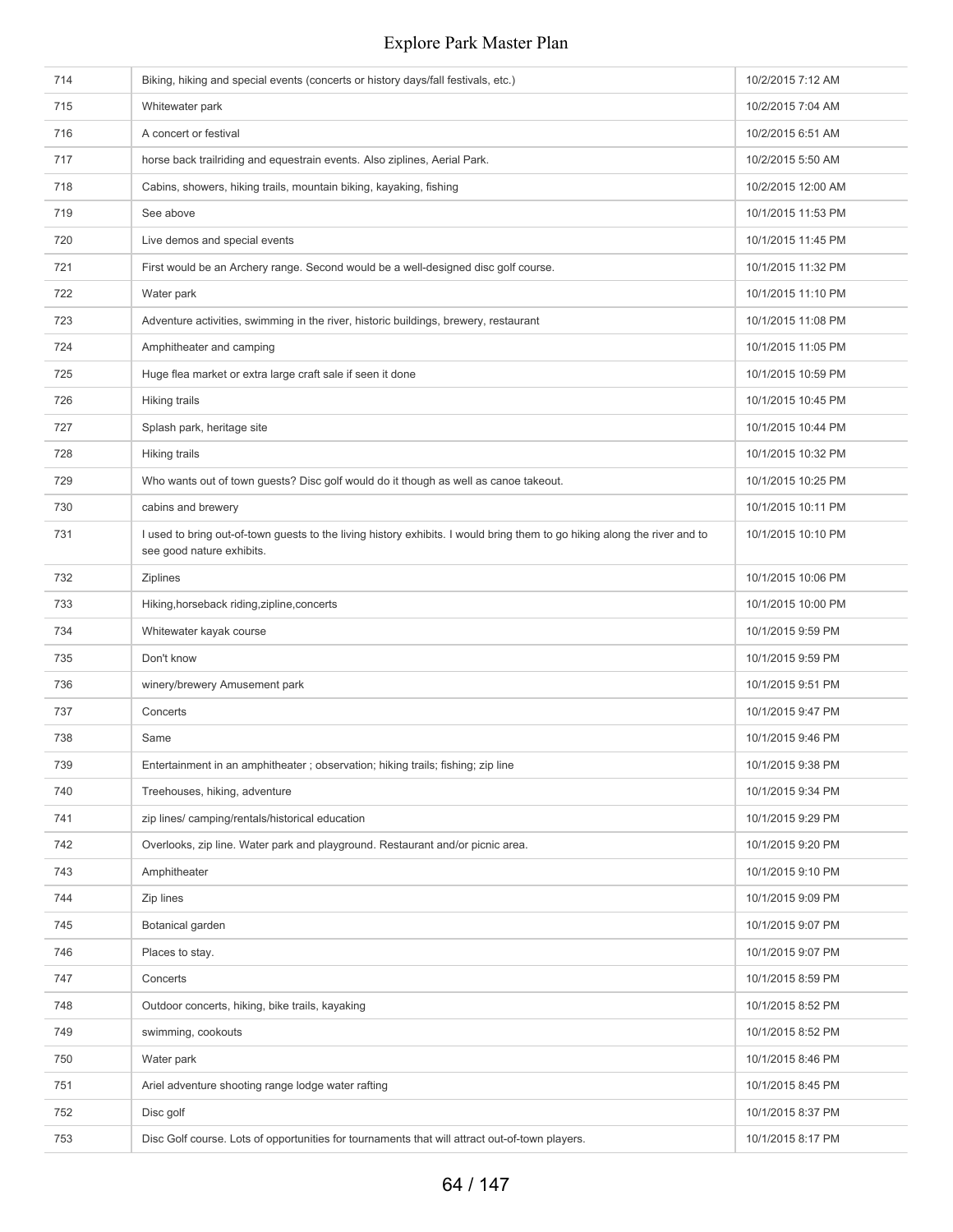| 754 | Trails                                                                                                                                                                                                | 10/1/2015 8:16 PM |
|-----|-------------------------------------------------------------------------------------------------------------------------------------------------------------------------------------------------------|-------------------|
| 755 | Disc golf, kayak rentals, mountain biking, and zip lines                                                                                                                                              | 10/1/2015 8:10 PM |
| 756 | historical park like Jamestown                                                                                                                                                                        | 10/1/2015 8:08 PM |
| 757 | Eco- tourism/adventure hot spot                                                                                                                                                                       | 10/1/2015 7:53 PM |
| 758 | Bike skills park                                                                                                                                                                                      | 10/1/2015 7:20 PM |
| 759 | Running event                                                                                                                                                                                         | 10/1/2015 7:03 PM |
| 760 | Zip-Lines                                                                                                                                                                                             | 10/1/2015 6:59 PM |
| 761 | amusement park or water park                                                                                                                                                                          | 10/1/2015 6:42 PM |
| 762 | Whitewater park                                                                                                                                                                                       | 10/1/2015 5:59 PM |
| 763 | Exceptional disc golf course to host tournaments.                                                                                                                                                     | 10/1/2015 5:28 PM |
| 764 | Nature center and local ecology programs Nature or adventure camps Access to "Please Touch" natural areas Really<br>liked and regularly visited some of the hands-on historical parts of the old park | 10/1/2015 5:27 PM |
| 765 | Zip lining                                                                                                                                                                                            | 10/1/2015 5:09 PM |
| 766 | Adventure Tourism - rafting, zip lines, climbing walls, etc                                                                                                                                           | 10/1/2015 4:56 PM |
| 767 | Better kept up park in general.                                                                                                                                                                       | 10/1/2015 4:47 PM |
| 768 | Adventure amenities, more mountain biking, zip lines, white water, RV park/cabin rentals                                                                                                              | 10/1/2015 4:39 PM |
| 769 | Nature settings                                                                                                                                                                                       | 10/1/2015 4:27 PM |
| 770 | camping                                                                                                                                                                                               | 10/1/2015 4:10 PM |
| 771 | Water park, lodge, zip lines                                                                                                                                                                          | 10/1/2015 3:52 PM |
| 772 | Lodge/restaurant/music                                                                                                                                                                                | 10/1/2015 3:42 PM |
| 773 | Almost all of the above.                                                                                                                                                                              | 10/1/2015 3:37 PM |
| 774 | Brewery/Distillery, Concerts, Adventure sports                                                                                                                                                        | 10/1/2015 3:33 PM |
| 775 | <b>Cycling Trails</b>                                                                                                                                                                                 | 10/1/2015 3:23 PM |
| 776 | Mountain bike trails                                                                                                                                                                                  | 10/1/2015 3:21 PM |
| 777 | Cultural Heritage display                                                                                                                                                                             | 10/1/2015 3:19 PM |
| 778 | Interactive historical features                                                                                                                                                                       | 10/1/2015 3:08 PM |
| 779 | Whitewater kayaking                                                                                                                                                                                   | 10/1/2015 2:54 PM |
| 780 | Camping and RV sites                                                                                                                                                                                  | 10/1/2015 2:46 PM |
| 781 | Camping and or cabins                                                                                                                                                                                 | 10/1/2015 2:46 PM |
| 782 | Hiking                                                                                                                                                                                                | 10/1/2015 2:29 PM |
| 783 | Camping/Cabins                                                                                                                                                                                        | 10/1/2015 2:09 PM |
| 784 | A whitewater park, see above                                                                                                                                                                          | 10/1/2015 2:03 PM |
| 785 | Bike trails and adventure tourism                                                                                                                                                                     | 10/1/2015 2:01 PM |
| 786 | Whitewater kayaking                                                                                                                                                                                   | 10/1/2015 2:00 PM |
| 787 | Disc Golf                                                                                                                                                                                             | 10/1/2015 1:57 PM |
| 788 | More developed biking trails                                                                                                                                                                          | 10/1/2015 1:47 PM |
| 789 | Nature, water activities, camping                                                                                                                                                                     | 10/1/2015 1:38 PM |
| 790 | Disc Gold - if we can get enough in the area we could hold a national tournament                                                                                                                      | 10/1/2015 1:29 PM |
| 791 | Camping facilities                                                                                                                                                                                    | 10/1/2015 1:26 PM |
| 792 | Horseback riding/camping                                                                                                                                                                              | 10/1/2015 1:22 PM |
| 793 | Disc golf course                                                                                                                                                                                      | 10/1/2015 1:16 PM |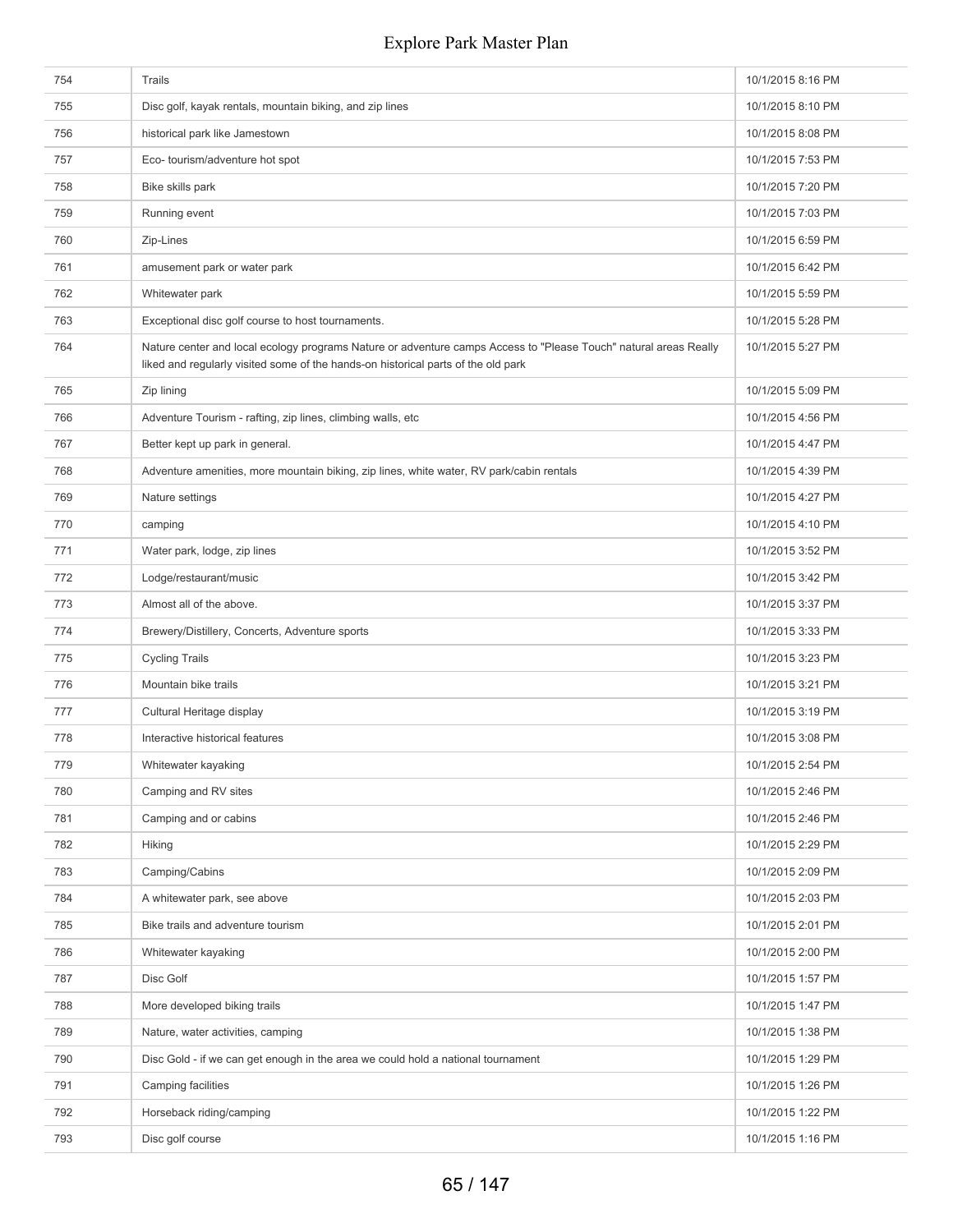| 794 | Disc golf course                                                                                                                                                                                                                                                                                                                                                                                                                                                                                                                                                                                                                                                                                                                                                                                               | 10/1/2015 1:07 PM  |
|-----|----------------------------------------------------------------------------------------------------------------------------------------------------------------------------------------------------------------------------------------------------------------------------------------------------------------------------------------------------------------------------------------------------------------------------------------------------------------------------------------------------------------------------------------------------------------------------------------------------------------------------------------------------------------------------------------------------------------------------------------------------------------------------------------------------------------|--------------------|
| 795 | Music festival                                                                                                                                                                                                                                                                                                                                                                                                                                                                                                                                                                                                                                                                                                                                                                                                 | 10/1/2015 1:06 PM  |
| 796 | Aerial Park, Botanical Garden, River Walk and Horseback Riding access                                                                                                                                                                                                                                                                                                                                                                                                                                                                                                                                                                                                                                                                                                                                          | 10/1/2015 1:02 PM  |
| 797 | <b>BIKING!</b>                                                                                                                                                                                                                                                                                                                                                                                                                                                                                                                                                                                                                                                                                                                                                                                                 | 10/1/2015 12:59 PM |
| 798 | Horse camping and Horse Trails                                                                                                                                                                                                                                                                                                                                                                                                                                                                                                                                                                                                                                                                                                                                                                                 | 10/1/2015 12:58 PM |
| 799 | N/A                                                                                                                                                                                                                                                                                                                                                                                                                                                                                                                                                                                                                                                                                                                                                                                                            | 10/1/2015 12:55 PM |
| 800 | a whitewater park for kayakers                                                                                                                                                                                                                                                                                                                                                                                                                                                                                                                                                                                                                                                                                                                                                                                 | 10/1/2015 12:50 PM |
| 801 | TENT CAMPING, POOL, CABIN RENTALS                                                                                                                                                                                                                                                                                                                                                                                                                                                                                                                                                                                                                                                                                                                                                                              | 10/1/2015 12:44 PM |
| 802 | whitewater park, ziplining and mountain bike                                                                                                                                                                                                                                                                                                                                                                                                                                                                                                                                                                                                                                                                                                                                                                   | 10/1/2015 12:35 PM |
| 803 | 18 hole disc golf course.                                                                                                                                                                                                                                                                                                                                                                                                                                                                                                                                                                                                                                                                                                                                                                                      | 10/1/2015 12:30 PM |
| 804 | Horse back riding camping and trails like James River state park.                                                                                                                                                                                                                                                                                                                                                                                                                                                                                                                                                                                                                                                                                                                                              | 10/1/2015 12:22 PM |
| 805 | Equestrian access to the trails.                                                                                                                                                                                                                                                                                                                                                                                                                                                                                                                                                                                                                                                                                                                                                                               | 10/1/2015 12:21 PM |
| 806 | Ziplines, aerial features, things roanoke doesnt already have                                                                                                                                                                                                                                                                                                                                                                                                                                                                                                                                                                                                                                                                                                                                                  | 10/1/2015 12:19 PM |
| 807 | whitewater feature                                                                                                                                                                                                                                                                                                                                                                                                                                                                                                                                                                                                                                                                                                                                                                                             | 10/1/2015 12:13 PM |
| 808 | music events                                                                                                                                                                                                                                                                                                                                                                                                                                                                                                                                                                                                                                                                                                                                                                                                   | 10/1/2015 12:08 PM |
| 809 | Championship level disc golf course                                                                                                                                                                                                                                                                                                                                                                                                                                                                                                                                                                                                                                                                                                                                                                            | 10/1/2015 12:08 PM |
| 810 | Equestrian trails; music festivals                                                                                                                                                                                                                                                                                                                                                                                                                                                                                                                                                                                                                                                                                                                                                                             | 10/1/2015 12:04 PM |
| 811 | <b>Hiking</b>                                                                                                                                                                                                                                                                                                                                                                                                                                                                                                                                                                                                                                                                                                                                                                                                  | 10/1/2015 12:04 PM |
| 812 | Outdoor activities, cultural heritage                                                                                                                                                                                                                                                                                                                                                                                                                                                                                                                                                                                                                                                                                                                                                                          | 10/1/2015 12:03 PM |
| 813 | It's a very affordable sport that people flock too, and it's growing at an exponential rate. The number of Paid PDGA<br>memberships and courses are on the rise. For example: In 2002, the number of courses was someplace between<br>500-1000. In 2015 we are over 4,000 (registered) courses. PDGA yearly memberships are also on the rise. A player<br>must contain one of these memberships if playing in a PDGA sanctioned tournament. Internationally, overall<br>membership growth was at 25% in 2014 (21% in '13), with events increasing by 18% (14% in '13). The number of new<br>members in Canada alone grew by 24% in 2014 and a whopping 33% in 2013! In 2014 US sanctioned events grew by<br>11% and active membership by 16%. Amazingly, these numbers don't seem to be slowing any time soon! | 10/1/2015 11:45 AM |
| 814 | Horseback riding and equestrian campground                                                                                                                                                                                                                                                                                                                                                                                                                                                                                                                                                                                                                                                                                                                                                                     | 10/1/2015 11:42 AM |
| 815 | Nature based adventure. We already frequent the mountain bike trails!                                                                                                                                                                                                                                                                                                                                                                                                                                                                                                                                                                                                                                                                                                                                          | 10/1/2015 11:41 AM |
| 816 |                                                                                                                                                                                                                                                                                                                                                                                                                                                                                                                                                                                                                                                                                                                                                                                                                |                    |
| 817 | Whitewater park                                                                                                                                                                                                                                                                                                                                                                                                                                                                                                                                                                                                                                                                                                                                                                                                | 10/1/2015 11:37 AM |
|     | Water stuff and trails.                                                                                                                                                                                                                                                                                                                                                                                                                                                                                                                                                                                                                                                                                                                                                                                        | 10/1/2015 11:37 AM |
| 818 | Bike trails described above Kayaking, camping.                                                                                                                                                                                                                                                                                                                                                                                                                                                                                                                                                                                                                                                                                                                                                                 | 10/1/2015 11:33 AM |
| 819 | Amphitheater                                                                                                                                                                                                                                                                                                                                                                                                                                                                                                                                                                                                                                                                                                                                                                                                   | 10/1/2015 11:22 AM |
| 820 | camping                                                                                                                                                                                                                                                                                                                                                                                                                                                                                                                                                                                                                                                                                                                                                                                                        | 10/1/2015 11:22 AM |
| 821 | Events held at Explore Park would bring people in, and they would then use other amenities. For example, a music<br>festival or craft beer festival would draw people to hike and do other things.                                                                                                                                                                                                                                                                                                                                                                                                                                                                                                                                                                                                             | 10/1/2015 11:18 AM |
| 822 | concerts                                                                                                                                                                                                                                                                                                                                                                                                                                                                                                                                                                                                                                                                                                                                                                                                       | 10/1/2015 11:09 AM |
| 823 | zipline tours and camping along the river                                                                                                                                                                                                                                                                                                                                                                                                                                                                                                                                                                                                                                                                                                                                                                      | 10/1/2015 11:07 AM |
| 824 | The history, Showcasing pioneer days. Horseback riding as riding clubs would come use the park. Especially if there<br>were camping/cabins available and stalls for the horses like the state parks have.                                                                                                                                                                                                                                                                                                                                                                                                                                                                                                                                                                                                      | 10/1/2015 11:01 AM |
| 825 | <b>Whitewater Park!!!</b>                                                                                                                                                                                                                                                                                                                                                                                                                                                                                                                                                                                                                                                                                                                                                                                      | 10/1/2015 10:51 AM |
| 826 | horseback trail riding where guests bring their own horses. Although, you might consider offering the place to<br>someone to do guided trail rides using their horses for those who don't have a horse.                                                                                                                                                                                                                                                                                                                                                                                                                                                                                                                                                                                                        | 10/1/2015 10:48 AM |
| 827 | Historical/Nature Center. Resturant/Loging? Folk Music/blue grass events.                                                                                                                                                                                                                                                                                                                                                                                                                                                                                                                                                                                                                                                                                                                                      | 10/1/2015 10:41 AM |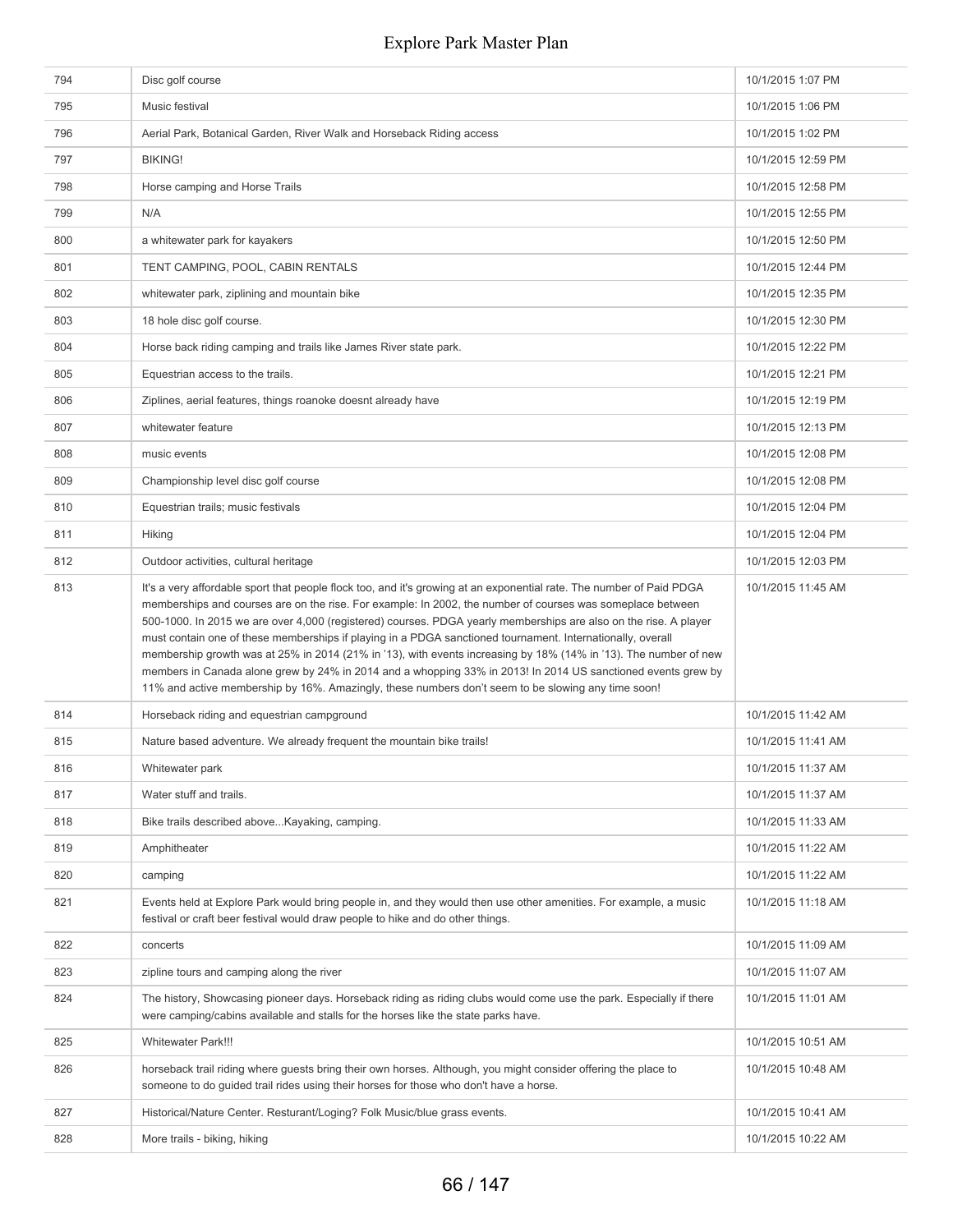| 829 | Over night camping and fishing canoeing                                                                                                                                                                                                                                                            | 10/1/2015 10:11 AM |
|-----|----------------------------------------------------------------------------------------------------------------------------------------------------------------------------------------------------------------------------------------------------------------------------------------------------|--------------------|
| 830 | Living history that the old Explore Park featured.                                                                                                                                                                                                                                                 | 10/1/2015 9:36 AM  |
| 831 | EPark has an ideal opportunity to build on one of its natural assets --- its night sky is dark. To become a place where<br>visitors can learn about the night sky and astronomy would give EPark a unique niche in the tourism business. A<br>green environment is a huge draw today.              | 10/1/2015 9:34 AM  |
| 832 | Anything appealing to nature enthusiasts                                                                                                                                                                                                                                                           | 10/1/2015 9:30 AM  |
| 833 | Hiking trails with botanical scenery                                                                                                                                                                                                                                                               | 10/1/2015 9:16 AM  |
| 834 | All of the above.                                                                                                                                                                                                                                                                                  | 10/1/2015 9:02 AM  |
| 835 | I'd like to see an easily-accessible river walk--handicapped accessible.                                                                                                                                                                                                                           | 10/1/2015 8:58 AM  |
| 836 | adventure activities                                                                                                                                                                                                                                                                               | 10/1/2015 8:39 AM  |
| 837 | History about the area and how people lived in this area when the area was first populated. Also walking along the<br>river, and or something to show off the beauty of the area.                                                                                                                  | 10/1/2015 8:18 AM  |
| 838 | Lodge or other overnight accommodations                                                                                                                                                                                                                                                            | 10/1/2015 8:13 AM  |
| 839 | The Roanoke River to canoe/kayak.                                                                                                                                                                                                                                                                  | 10/1/2015 7:58 AM  |
| 840 | camping                                                                                                                                                                                                                                                                                            | 10/1/2015 7:31 AM  |
| 841 | Splash park                                                                                                                                                                                                                                                                                        | 10/1/2015 6:55 AM  |
| 842 | See previous answer                                                                                                                                                                                                                                                                                | 10/1/2015 6:55 AM  |
| 843 | bluegrass music                                                                                                                                                                                                                                                                                    | 10/1/2015 5:56 AM  |
| 844 | zip line & rental cabins, although I am not very interested in it.                                                                                                                                                                                                                                 | 10/1/2015 3:48 AM  |
| 845 | Hiking/nature trails, overlooks, outdoor activities                                                                                                                                                                                                                                                | 10/1/2015 1:56 AM  |
| 846 | <b>Historical Interpretation</b>                                                                                                                                                                                                                                                                   | 10/1/2015 1:39 AM  |
| 847 | Recreation of Appalachian past.                                                                                                                                                                                                                                                                    | 10/1/2015 1:13 AM  |
| 848 | The above                                                                                                                                                                                                                                                                                          | 9/30/2015 10:59 PM |
| 849 | Water park with zip line tours.                                                                                                                                                                                                                                                                    | 9/30/2015 10:31 PM |
| 850 | Historical park                                                                                                                                                                                                                                                                                    | 9/30/2015 10:11 PM |
| 851 | Well managed combo of all of the above.                                                                                                                                                                                                                                                            | 9/30/2015 9:46 PM  |
| 852 | zip lines. kayaking. biking                                                                                                                                                                                                                                                                        | 9/30/2015 9:40 PM  |
| 853 | Restaurant.                                                                                                                                                                                                                                                                                        | 9/30/2015 9:31 PM  |
| 854 | Annual horse event. Trail ride or endurance riding.                                                                                                                                                                                                                                                | 9/30/2015 9:18 PM  |
| 855 | Kayak and hiking                                                                                                                                                                                                                                                                                   | 9/30/2015 7:19 PM  |
| 856 | Retail & Special Events, RV site for traveling BRP, Festivals Music and Family                                                                                                                                                                                                                     | 9/30/2015 6:44 PM  |
| 857 | I personally would be most likely to take someone kayaking or have someone RV camp.                                                                                                                                                                                                                | 9/30/2015 6:37 PM  |
| 858 | Camping might actually be a good idea as there is little available in the Roanoke area.                                                                                                                                                                                                            | 9/30/2015 5:31 PM  |
| 859 | Overlooks, restaurant, nature/river walks                                                                                                                                                                                                                                                          | 9/30/2015 4:16 PM  |
| 860 | A whitewater park.                                                                                                                                                                                                                                                                                 | 9/30/2015 3:59 PM  |
| 861 | White water park                                                                                                                                                                                                                                                                                   | 9/30/2015 3:07 PM  |
| 862 | Cultural crafts                                                                                                                                                                                                                                                                                    | 9/30/2015 2:54 PM  |
| 863 | Zip line, canoe rentals, discount days, promote bike trails. bike rentals (get a local shop to set up a business?) promote<br>bike events - huge local biker population and groups riding regularly should tap into these folk! Develop more bike<br>trails?? Ask the local guys for help on trhis | 9/30/2015 2:30 PM  |
| 864 | Adventure park / amusement park                                                                                                                                                                                                                                                                    | 9/30/2015 1:52 PM  |
| 865 | A lodge.                                                                                                                                                                                                                                                                                           | 9/30/2015 1:52 PM  |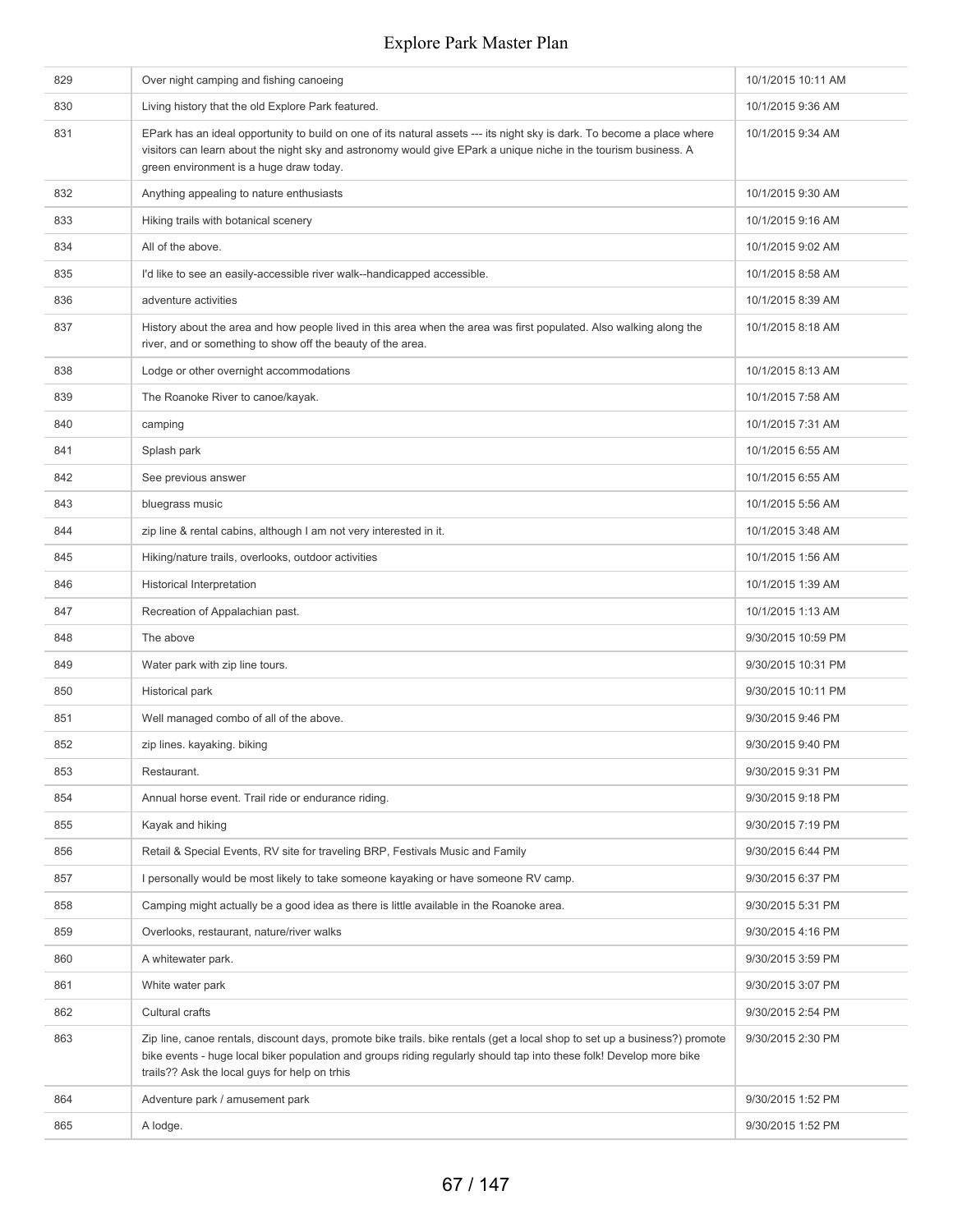| 866 | Take advantage of what's great the outdoors, fishing, canoeing, hiking, nature promotion.                                                                                                                                                                                                                                                                                                  | 9/30/2015 1:52 PM  |
|-----|--------------------------------------------------------------------------------------------------------------------------------------------------------------------------------------------------------------------------------------------------------------------------------------------------------------------------------------------------------------------------------------------|--------------------|
| 867 | Whitewater, hiking, climbing, camping.                                                                                                                                                                                                                                                                                                                                                     | 9/30/2015 1:49 PM  |
| 868 | I heard that people call the park often asking about camping opportunities. With a variety of opportunities for outdoor<br>9/30/2015 1:30 PM<br>recreation whether on land or in the water, camping opportunities would get people to come and stay.                                                                                                                                       |                    |
| 869 | Whitewater park                                                                                                                                                                                                                                                                                                                                                                            | 9/30/2015 12:57 PM |
| 870 | interpretive trail                                                                                                                                                                                                                                                                                                                                                                         | 9/30/2015 12:44 PM |
| 871 | Trails                                                                                                                                                                                                                                                                                                                                                                                     | 9/30/2015 12:40 PM |
| 872 | Outdoor events such as concerts and wine festivals                                                                                                                                                                                                                                                                                                                                         | 9/30/2015 12:32 PM |
| 873 | <b>Special Events</b>                                                                                                                                                                                                                                                                                                                                                                      | 9/30/2015 12:31 PM |
| 874 | races!! events!!                                                                                                                                                                                                                                                                                                                                                                           | 9/30/2015 12:28 PM |
| 875 | whitewater park                                                                                                                                                                                                                                                                                                                                                                            | 9/30/2015 11:55 AM |
| 876 | <b>Botanical Garden</b>                                                                                                                                                                                                                                                                                                                                                                    | 9/30/2015 11:43 AM |
| 877 | outdoor adventure                                                                                                                                                                                                                                                                                                                                                                          | 9/30/2015 11:42 AM |
| 878 | concerts                                                                                                                                                                                                                                                                                                                                                                                   | 9/30/2015 11:35 AM |
| 879 | Mountain Bike Adventure World                                                                                                                                                                                                                                                                                                                                                              | 9/30/2015 11:35 AM |
| 880 | Camping/ lodge.                                                                                                                                                                                                                                                                                                                                                                            | 9/30/2015 11:27 AM |
| 881 | Zip-line, aerial park.                                                                                                                                                                                                                                                                                                                                                                     | 9/30/2015 11:25 AM |
| 882 | Cool park                                                                                                                                                                                                                                                                                                                                                                                  | 9/30/2015 11:20 AM |
| 883 | Zip line park, Cycling trails, camping.                                                                                                                                                                                                                                                                                                                                                    | 9/30/2015 11:15 AM |
| 884 | Overnight camping, zip line                                                                                                                                                                                                                                                                                                                                                                | 9/30/2015 11:15 AM |
| 885 | Anything that offers Outdoor Adventure. What will make Explore Park different from every other Outdoor Park?<br>Currently there is no zip line in Roanoke, the closest is probably Mountain Lake Lodge or Wilderness Adventure that<br>focus more on providing activities for hotel guests or groups. Scenic Mountain Coasters are also proving to be big hits<br>in the Smokey Mountains. | 9/30/2015 11:12 AM |
| 886 | Concerts.                                                                                                                                                                                                                                                                                                                                                                                  | 9/30/2015 11:11 AM |
| 887 | Activities that take advantage of the terrain for a *unique* experience to the area, Zorb balls, Alpine Coaster, Zip Lines,<br>Water Slides, etc.                                                                                                                                                                                                                                          | 9/30/2015 11:05 AM |
| 888 | white water park                                                                                                                                                                                                                                                                                                                                                                           | 9/30/2015 10:57 AM |
| 889 | nature center, botanical garden, riverwalk                                                                                                                                                                                                                                                                                                                                                 | 9/30/2015 10:56 AM |
| 890 | Zip lines & shopping                                                                                                                                                                                                                                                                                                                                                                       | 9/30/2015 10:49 AM |
| 891 | Adventure                                                                                                                                                                                                                                                                                                                                                                                  | 9/30/2015 10:48 AM |
| 892 | Zipline/camping/white water rafting/canoe launch                                                                                                                                                                                                                                                                                                                                           | 9/30/2015 10:44 AM |
| 893 | Whitewater park and more camping.                                                                                                                                                                                                                                                                                                                                                          | 9/30/2015 10:42 AM |
| 894 | Full RV hook ups, camping and cabins People traveling need a place to stay to be able to visit our great city of<br>Roanoke. 2nd would be an eatery to allow people traveling time to relax with a meal.                                                                                                                                                                                   | 9/30/2015 10:20 AM |
| 895 | The original explore park as stated above                                                                                                                                                                                                                                                                                                                                                  | 9/30/2015 10:20 AM |
| 896 | Much like my answer to 7. It's such an amazing place but it's just there. Meaning, it could more fun/organized<br>attractions.                                                                                                                                                                                                                                                             | 9/30/2015 10:19 AM |
| 897 | brewery or distillery. Outdoor ampitheatre similar to Lime Kiln.                                                                                                                                                                                                                                                                                                                           | 9/30/2015 10:17 AM |
| 898 | Whitewater and ziplines                                                                                                                                                                                                                                                                                                                                                                    | 9/30/2015 10:05 AM |
| 899 | no question a whitewater park and an area for folks to primitively camp to make it easy. Access down to the river near<br>the dam is extremely difficult and thought I was going to have a heart attack almost just getting my boat down to the<br>water near the niagra dam.                                                                                                              | 9/30/2015 9:56 AM  |
| 900 | Hiking                                                                                                                                                                                                                                                                                                                                                                                     | 9/30/2015 9:51 AM  |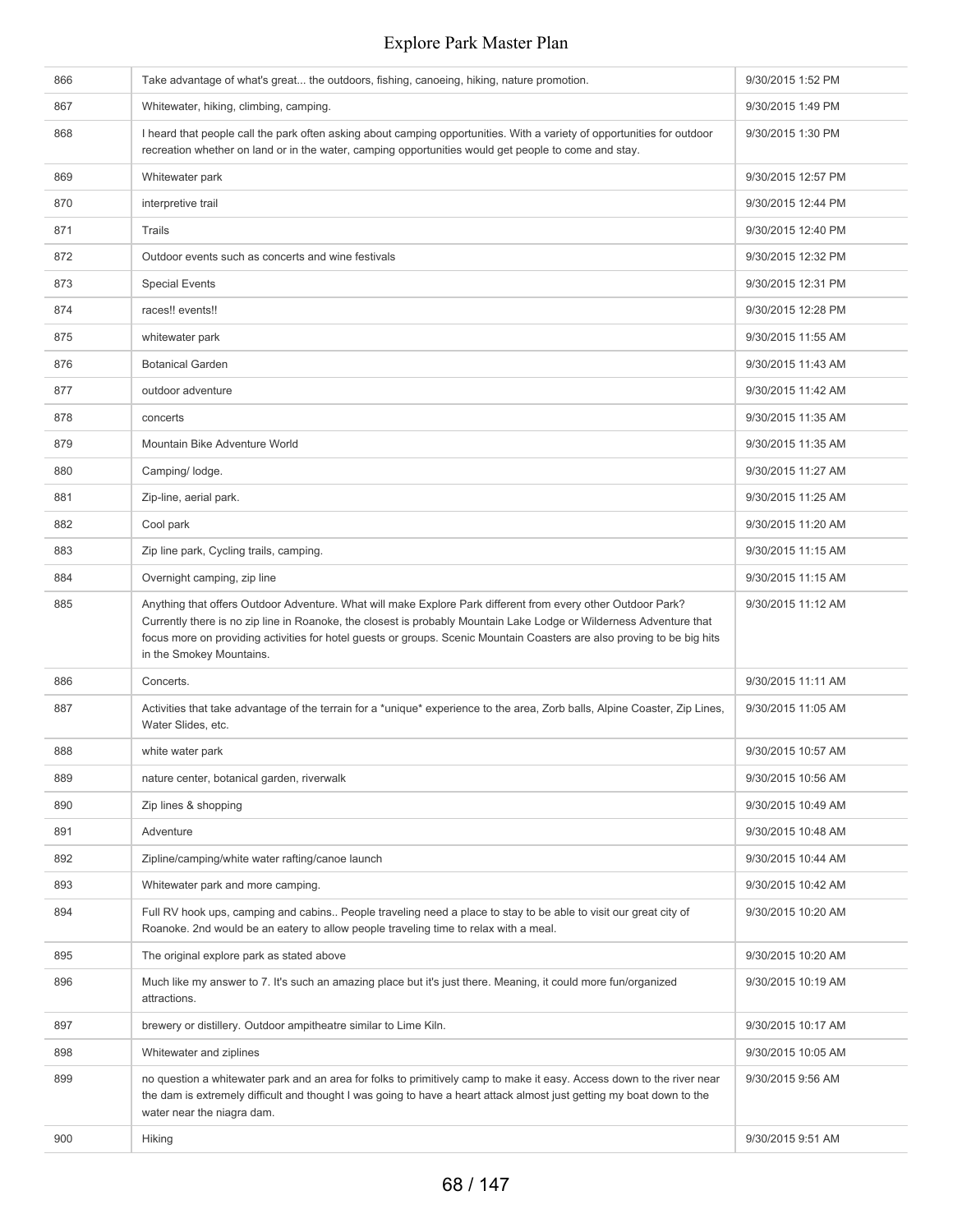| 901 | Depends. If they are already on the parkway, any open nature center is an attraction. If you want to increase traffic to<br>the spot, add a restaurant or something difficult to find on the parkway.                                                                                                                                                                                                                                                                                            | 9/30/2015 9:31 AM  |
|-----|--------------------------------------------------------------------------------------------------------------------------------------------------------------------------------------------------------------------------------------------------------------------------------------------------------------------------------------------------------------------------------------------------------------------------------------------------------------------------------------------------|--------------------|
| 902 | Recreation biking, kayaking camping                                                                                                                                                                                                                                                                                                                                                                                                                                                              | 9/30/2015 9:22 AM  |
| 903 | cabins, camp sites                                                                                                                                                                                                                                                                                                                                                                                                                                                                               | 9/30/2015 8:23 AM  |
| 904 | not sure                                                                                                                                                                                                                                                                                                                                                                                                                                                                                         | 9/30/2015 8:15 AM  |
| 905 | outdoor adventure activites                                                                                                                                                                                                                                                                                                                                                                                                                                                                      | 9/30/2015 7:55 AM  |
| 906 | Lodge with multiple recreational activities                                                                                                                                                                                                                                                                                                                                                                                                                                                      | 9/30/2015 7:33 AM  |
| 907 | A major weekend event with many artists to perform in an amphitheater and have on site camping. Something akin to<br>Floydfest or Lock'n.                                                                                                                                                                                                                                                                                                                                                        | 9/30/2015 2:03 AM  |
| 908 | I'm not sure. Something that's not available where they are.                                                                                                                                                                                                                                                                                                                                                                                                                                     | 9/29/2015 8:48 PM  |
| 909 | The living history experiences.                                                                                                                                                                                                                                                                                                                                                                                                                                                                  | 9/29/2015 8:24 PM  |
| 910 | Water Spray Feature/Splash Park                                                                                                                                                                                                                                                                                                                                                                                                                                                                  | 9/29/2015 7:32 PM  |
| 911 | Scenic views and walking/hiking trails.                                                                                                                                                                                                                                                                                                                                                                                                                                                          | 9/29/2015 6:33 PM  |
| 912 | Nature center                                                                                                                                                                                                                                                                                                                                                                                                                                                                                    | 9/29/2015 4:37 PM  |
| 913 | history and trails                                                                                                                                                                                                                                                                                                                                                                                                                                                                               | 9/29/2015 4:37 PM  |
| 914 | the river and mill mountain                                                                                                                                                                                                                                                                                                                                                                                                                                                                      | 9/29/2015 4:29 PM  |
| 915 | Zip line                                                                                                                                                                                                                                                                                                                                                                                                                                                                                         | 9/29/2015 4:10 PM  |
| 916 | Amphitheater                                                                                                                                                                                                                                                                                                                                                                                                                                                                                     | 9/29/2015 4:09 PM  |
| 917 | Fishing, kayaking, biking, hiking                                                                                                                                                                                                                                                                                                                                                                                                                                                                | 9/29/2015 4:03 PM  |
| 918 | hiking trails with observation areas/overlooks                                                                                                                                                                                                                                                                                                                                                                                                                                                   | 9/29/2015 3:00 PM  |
| 919 | Lodge and activities plus a modest price place to eat                                                                                                                                                                                                                                                                                                                                                                                                                                            | 9/29/2015 2:44 PM  |
| 920 | RV CAMPING with FULL hook ups! And then a bit of everythingzip lines, hiking, biking, disc golf, swimming,<br>fishing, par 3 (18 holes preferably)! Make it appealing with the variety!                                                                                                                                                                                                                                                                                                          | 9/29/2015 2:30 PM  |
| 921 | Hike trails - including river walk.                                                                                                                                                                                                                                                                                                                                                                                                                                                              | 9/29/2015 2:08 PM  |
| 922 | Living History Museum                                                                                                                                                                                                                                                                                                                                                                                                                                                                            | 9/29/2015 1:52 PM  |
| 923 | Lodging and camping coupled with outdoor recreation opportunities.                                                                                                                                                                                                                                                                                                                                                                                                                               | 9/29/2015 1:06 PM  |
| 924 | Mountain biking with camping                                                                                                                                                                                                                                                                                                                                                                                                                                                                     | 9/29/2015 11:58 AM |
| 925 | water park with overnight accommodations                                                                                                                                                                                                                                                                                                                                                                                                                                                         | 9/29/2015 11:41 AM |
| 926 | Hiking and camping. Nature centers and picnic areas                                                                                                                                                                                                                                                                                                                                                                                                                                              | 9/29/2015 10:59 AM |
| 927 | zip lines, splash park and ability to camp/lodge/have cabin                                                                                                                                                                                                                                                                                                                                                                                                                                      | 9/29/2015 10:46 AM |
| 928 | Zip line                                                                                                                                                                                                                                                                                                                                                                                                                                                                                         | 9/29/2015 10:39 AM |
| 929 | No opinion                                                                                                                                                                                                                                                                                                                                                                                                                                                                                       | 9/29/2015 10:34 AM |
| 930 | Though I didn't rate it highly, I do think that some adventure type activities would be good along with the<br>concert/activity area mentioned above. You already have good educational facilities and these should be maintained.<br>Bringing in groups of school children for educational field trips will also introduce them to the park family benefits and<br>thus encourage future visits. Anything that gets families outdoors increases the health of the participants and the<br>area. | 9/29/2015 10:25 AM |
| 931 | Splash park, zip lines indoor water park like the great wolf lodge typetrampoline outdoor park Something<br>adventurous and different.                                                                                                                                                                                                                                                                                                                                                           | 9/29/2015 10:23 AM |
| 932 | A lodge with trails, access to river, and historic attractions                                                                                                                                                                                                                                                                                                                                                                                                                                   | 9/29/2015 10:21 AM |
| 933 | Outdoor public events and festivals on weekends.                                                                                                                                                                                                                                                                                                                                                                                                                                                 | 9/29/2015 10:05 AM |
| 934 | High ropes courses, camping, restaurant                                                                                                                                                                                                                                                                                                                                                                                                                                                          | 9/29/2015 10:03 AM |
| 935 | Zip lines & high ropes course.                                                                                                                                                                                                                                                                                                                                                                                                                                                                   | 9/29/2015 9:33 AM  |
| 936 | Special restaurant with river views.                                                                                                                                                                                                                                                                                                                                                                                                                                                             | 9/29/2015 9:30 AM  |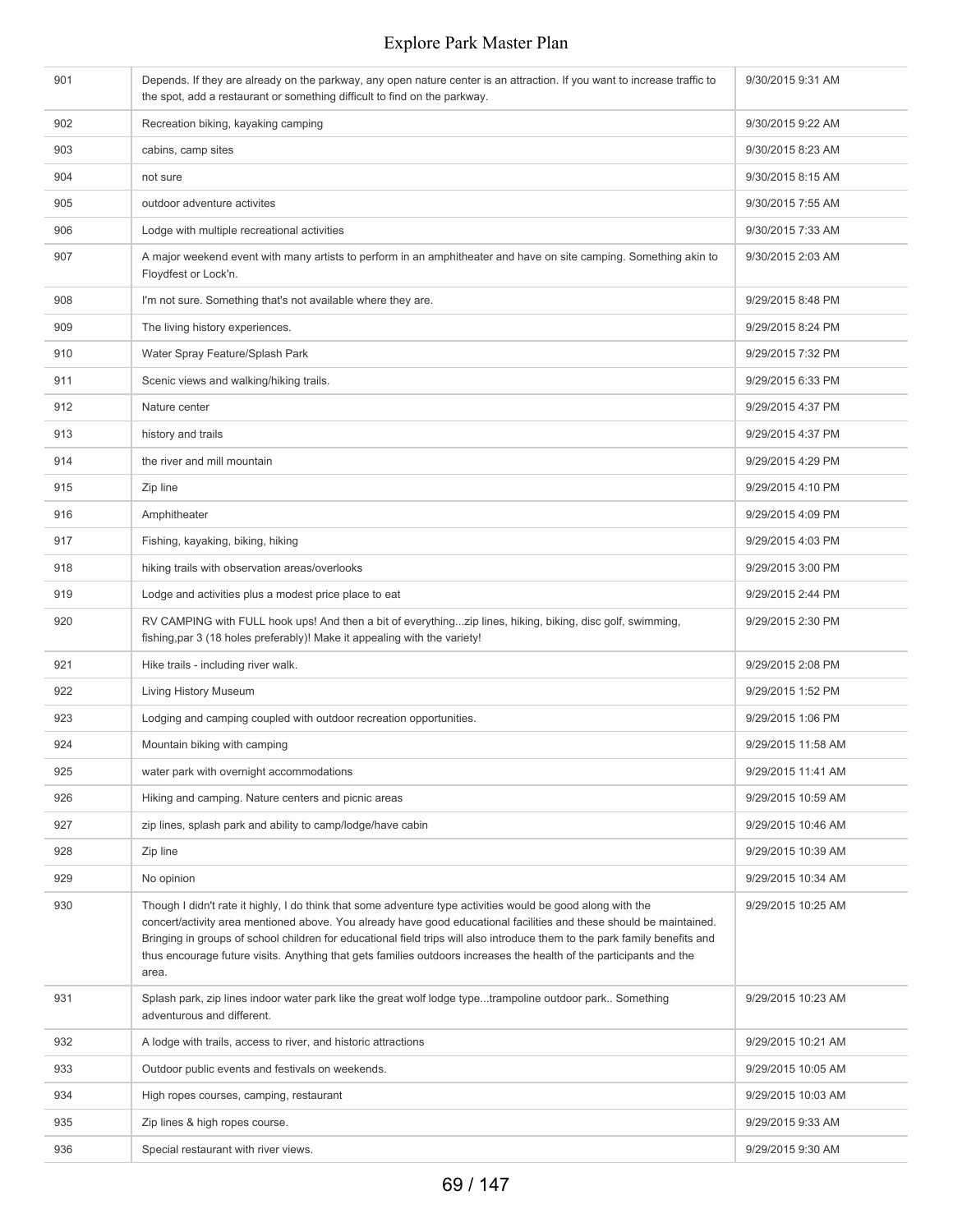| 937 | I really think you should look into adding an area like the "Adventure Park in VA Beach". I believe it would bring in<br>money and attach more people to the area while preserving the beauty of the area.                                                                        | 9/29/2015 9:30 AM |
|-----|-----------------------------------------------------------------------------------------------------------------------------------------------------------------------------------------------------------------------------------------------------------------------------------|-------------------|
| 938 | Cabins, lodge and/or campgrounds. We need more lodging options that match the type of mountain and outdoor<br>community we have.                                                                                                                                                  | 9/29/2015 9:28 AM |
| 939 | The interpreters (in costume) and viewing inside the old buildings decorated with historical artifacts. Bring back the<br>animals! Historical walk through during the day, & performances in an amphitheater at night. (Like the Lost Colony<br>play on the Outer Banks)VERY FUN! | 9/29/2015 8:31 AM |
| 940 | White water rafting                                                                                                                                                                                                                                                               | 9/29/2015 8:17 AM |
| 941 | Kayaking                                                                                                                                                                                                                                                                          | 9/29/2015 8:14 AM |
| 942 | Clean, safe, well-kept hiking trails                                                                                                                                                                                                                                              | 9/29/2015 8:13 AM |
| 943 | ziplines                                                                                                                                                                                                                                                                          | 9/28/2015 8:40 PM |
| 944 | Amphitheater, outdoor active events, wedding venue                                                                                                                                                                                                                                | 9/28/2015 8:27 PM |
| 945 | water park                                                                                                                                                                                                                                                                        | 9/28/2015 6:37 PM |
| 946 | see previous comments                                                                                                                                                                                                                                                             | 9/28/2015 5:18 PM |
| 947 | Campsite and hiking/water activities.                                                                                                                                                                                                                                             | 9/28/2015 4:59 PM |
| 948 | Something with more critical mass than is there now would be necessary and more money to market the park<br>aggressively.                                                                                                                                                         | 9/28/2015 4:40 PM |
| 949 | Hiking trails and zipline                                                                                                                                                                                                                                                         | 9/28/2015 4:35 PM |
| 950 | Heritage area                                                                                                                                                                                                                                                                     | 9/28/2015 3:31 PM |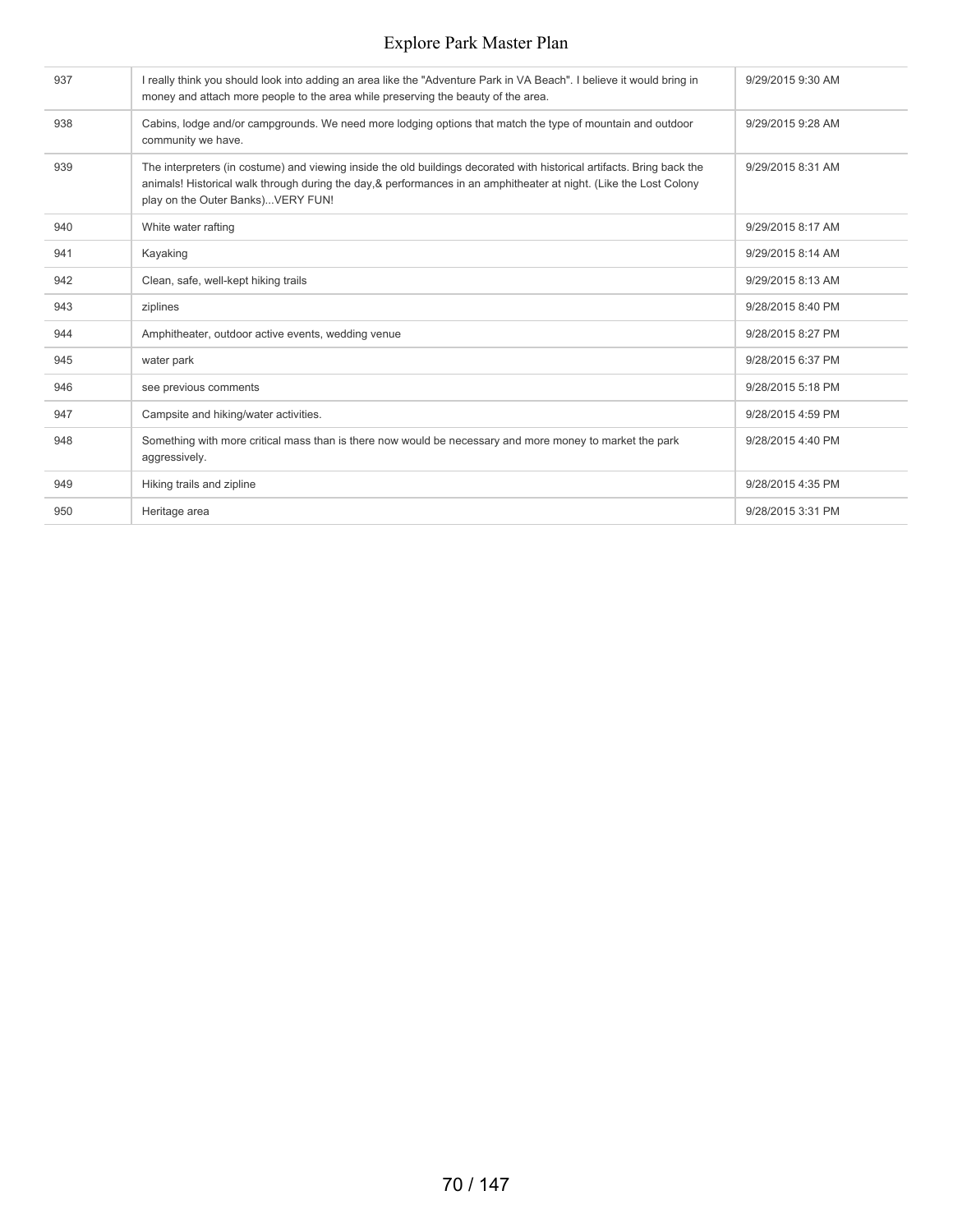## **Q9 In your opinion, what community needs are NOT being addressed adequately through other local parks? (check all that apply)**

**Answered: 997 Skipped: 139 Accessibility Campgrounds Cultural events Education/inter pretation... Health High adventure activities Open space (field) Open space (wooded) Picnic areas Play areas for children River access Trails (dirt) Trails (paved)** 0% 10% 20% 30% 40% 50% 60% 70% 80% 90% 100%

| <b>Answer Choices</b> |                                   | <b>Responses</b> |     |
|-----------------------|-----------------------------------|------------------|-----|
|                       | Accessibility                     | 15.35%           | 153 |
|                       | Campgrounds                       | 53.36%           | 532 |
|                       | Cultural events                   | 24.37%           | 243 |
|                       | Education/interpretation programs | 26.18%           | 261 |
|                       |                                   |                  |     |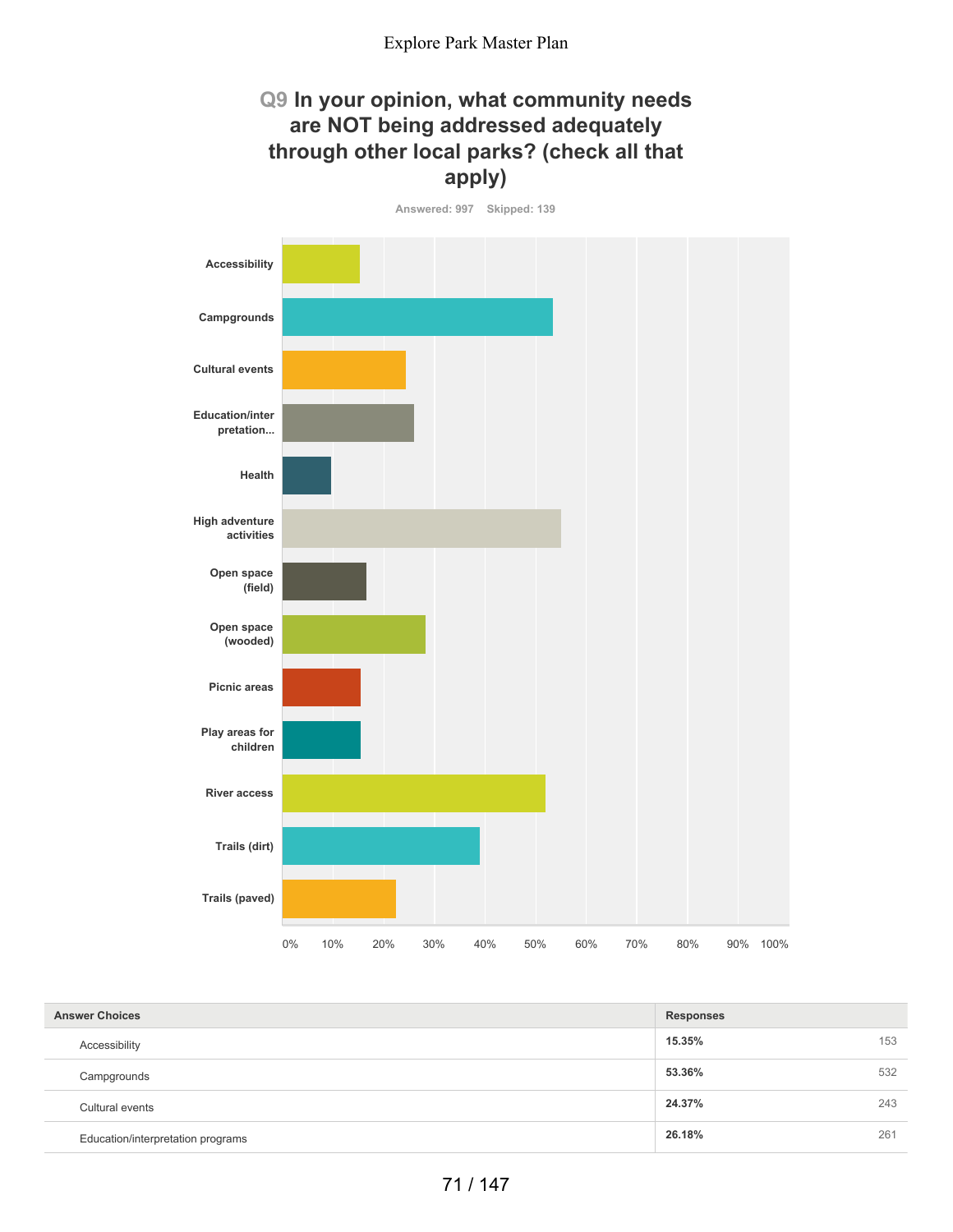| Health                        | 9.83%  | 98  |
|-------------------------------|--------|-----|
| High adventure activities     | 55.07% | 549 |
| Open space (field)            | 16.65% | 166 |
| Open space (wooded)           | 28.49% | 284 |
| Picnic areas                  | 15.75% | 157 |
| Play areas for children       | 15.65% | 156 |
| River access                  | 52.06% | 519 |
| Trails (dirt)                 | 39.02% | 389 |
| Trails (paved)                | 22.57% | 225 |
| <b>Total Respondents: 997</b> |        |     |

| #  | Other needs not listed                                                                                                                                                                                                                                                                  | <b>Date</b>         |
|----|-----------------------------------------------------------------------------------------------------------------------------------------------------------------------------------------------------------------------------------------------------------------------------------------|---------------------|
| 1  | Dark area for astronomers                                                                                                                                                                                                                                                               | 10/30/2015 6:35 AM  |
| 2  | Places to hike where the trails are for foot travel only. When bicycles are also allowed on hiking trails as they are at<br>Carvin's Cove (for example) the trails are quickly ruined for foot travel.                                                                                  | 10/29/2015 8:13 PM  |
| 3  | more dog friendly areas, where well behaved dogs can roam a bit                                                                                                                                                                                                                         | 10/29/2015 5:26 PM  |
| 4  | maintenance (parks city/county being mowed every 2 wks)                                                                                                                                                                                                                                 | 10/29/2015 10:20 AM |
| 5  | Astronomy viewing areas - low light and good horizon                                                                                                                                                                                                                                    | 10/29/2015 9:43 AM  |
| 6  | day use like a water park or swimming. Green Ridge/Splash Valley is already overcrowded and therefore unappealing.                                                                                                                                                                      | 10/28/2015 8:41 PM  |
| 7  | disc golf                                                                                                                                                                                                                                                                               | 10/28/2015 6:52 PM  |
| 8  | Dark areas for astronomy                                                                                                                                                                                                                                                                | 10/28/2015 5:52 PM  |
| 9  | Upkeep of the existing structures.                                                                                                                                                                                                                                                      | 10/28/2015 3:01 PM  |
| 10 | A Quality 18 Hole Disc Golf Course In Roanoke                                                                                                                                                                                                                                           | 10/28/2015 12:23 PM |
| 11 | embracing the historical significance of the area.                                                                                                                                                                                                                                      | 10/28/2015 11:19 AM |
| 12 | Nature                                                                                                                                                                                                                                                                                  | 10/28/2015 11:03 AM |
| 13 | Not sure                                                                                                                                                                                                                                                                                | 10/28/2015 11:03 AM |
| 14 | disc golf                                                                                                                                                                                                                                                                               | 10/28/2015 9:51 AM  |
| 15 | horse trailer parking                                                                                                                                                                                                                                                                   | 10/28/2015 8:41 AM  |
| 16 | horseback riding trails                                                                                                                                                                                                                                                                 | 10/28/2015 8:19 AM  |
| 17 | horseback riding trails                                                                                                                                                                                                                                                                 | 10/28/2015 8:12 AM  |
| 18 | horse trails                                                                                                                                                                                                                                                                            | 10/28/2015 8:09 AM  |
| 19 | equestrian trails                                                                                                                                                                                                                                                                       | 10/28/2015 8:03 AM  |
| 20 | Disc golf                                                                                                                                                                                                                                                                               | 10/27/2015 8:37 PM  |
| 21 | Atv park                                                                                                                                                                                                                                                                                | 10/27/2015 10:24 AM |
| 22 | horse traild                                                                                                                                                                                                                                                                            | 10/26/2015 1:02 PM  |
| 23 | Nature                                                                                                                                                                                                                                                                                  | 10/25/2015 5:40 PM  |
| 24 | The roanoke greenway is too narrow and crowded to use most weekends.                                                                                                                                                                                                                    | 10/25/2015 11:22 AM |
| 25 | Biking road and trail                                                                                                                                                                                                                                                                   | 10/24/2015 10:35 PM |
| 26 | I think campgrounds and RV lots would bring the aesthetic value of the area down. However, small cabins, tiny houses<br>on wheels, or those round tent balls that are up in the trees would provide more aesthetically pleasing areas for<br>people or companies to rent for a weekend. | 10/24/2015 11:42 AM |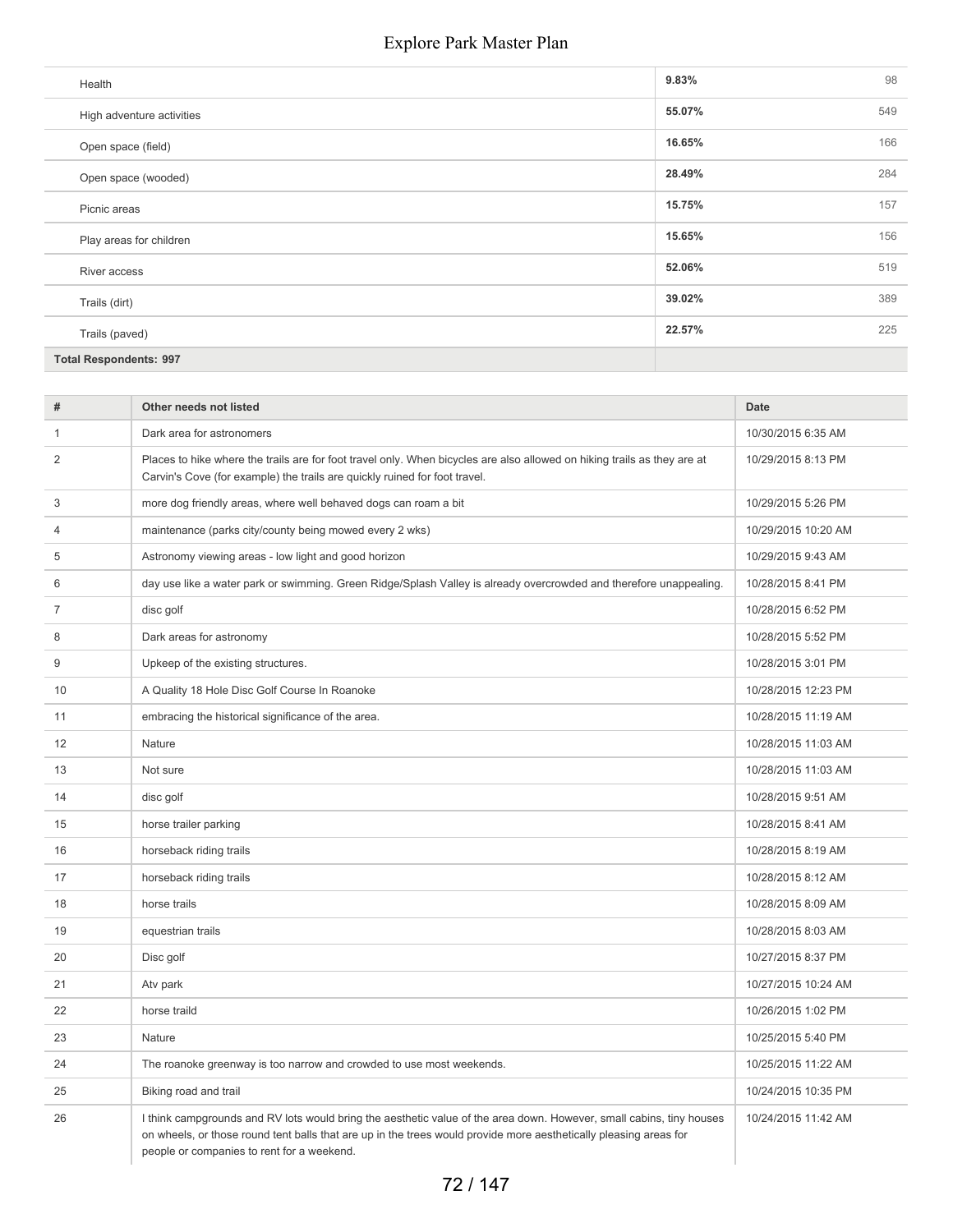| 27 | History interpretation - history of the park itself (indians, early settlers)                                                                                                                                                  | 10/23/2015 3:39 PM  |
|----|--------------------------------------------------------------------------------------------------------------------------------------------------------------------------------------------------------------------------------|---------------------|
| 28 | River Acces meaning swimming                                                                                                                                                                                                   | 10/22/2015 4:39 PM  |
| 29 | disc golf                                                                                                                                                                                                                      | 10/22/2015 4:22 PM  |
| 30 | Disc golf courses                                                                                                                                                                                                              | 10/22/2015 2:15 PM  |
| 31 | Since Roanoke Mountain Campground closed there's no local camping.                                                                                                                                                             | 10/22/2015 11:25 AM |
| 32 | not enough well maintained baseball & softball fields                                                                                                                                                                          | 10/22/2015 11:18 AM |
| 33 | Disc golf                                                                                                                                                                                                                      | 10/22/2015 9:43 AM  |
| 34 | i would love a butterfly area or animal related activity we need dog parks!                                                                                                                                                    | 10/21/2015 5:05 PM  |
| 35 | horse trails                                                                                                                                                                                                                   | 10/21/2015 3:52 PM  |
| 36 | Our greenways and AT links.                                                                                                                                                                                                    | 10/21/2015 2:40 PM  |
| 37 | Disc Golf                                                                                                                                                                                                                      | 10/20/2015 10:22 PM |
| 38 | Other than Carvins Cove  most parks don't allow for horseback riding.                                                                                                                                                          | 10/20/2015 8:19 PM  |
| 39 | I have not been in the community long enough to comment                                                                                                                                                                        | 10/20/2015 10:43 AM |
| 40 | Disc golf                                                                                                                                                                                                                      | 10/20/2015 10:37 AM |
| 41 | History                                                                                                                                                                                                                        | 10/20/2015 12:35 AM |
| 42 | Equestrian trails                                                                                                                                                                                                              | 10/19/2015 11:22 PM |
| 43 | Horseback riding trails--only Green Ridge in the County, and the rings and cross country course are not true trails.                                                                                                           | 10/19/2015 10:03 PM |
| 44 | activities fo younger adults                                                                                                                                                                                                   | 10/19/2015 6:49 AM  |
| 45 | Bathroom facilities, music entertainment                                                                                                                                                                                       | 10/18/2015 9:20 PM  |
| 46 | guided nature walks for wildflowers and birds                                                                                                                                                                                  | 10/18/2015 7:56 PM  |
| 47 | I'm not sure, because I don't visit local Parks much, besides Wasena Park, but mostly I visit Wasena to eat at the<br>green goat, then look at the river.                                                                      | 10/18/2015 1:34 PM  |
| 48 | Attract more outdoor special events. Nowhere local big enough to attract major bands. Have to travel to<br>Charolettsville, Greensboro or Charlotte!                                                                           | 10/18/2015 11:38 AM |
| 49 | protection of dark skies for stargazing                                                                                                                                                                                        | 10/18/2015 11:35 AM |
| 50 | We do not really have an overall outdoor recreation/camping space that has equipment rentals as well as appeal to all<br>different sorts of "campers" It would be great to have a great lodge as well as space fro tents, etc. | 10/18/2015 9:13 AM  |
| 51 | Get rid of it and give it back to Virginia parks!                                                                                                                                                                              | 10/18/2015 8:48 AM  |
| 52 | Splash park                                                                                                                                                                                                                    | 10/17/2015 9:38 PM  |
| 53 | A venue like the bowl in Lexington that closed recently. For access to nature with local music and history.                                                                                                                    | 10/17/2015 8:19 PM  |
| 54 | Can't think of anything                                                                                                                                                                                                        | 10/17/2015 1:26 PM  |
| 55 | Swinging bridge                                                                                                                                                                                                                | 10/17/2015 12:25 PM |
| 56 | Adequate stargazing location                                                                                                                                                                                                   | 10/17/2015 10:18 AM |
| 57 | R.V. Motorhome park is greatly needed in the Roanoke Area.                                                                                                                                                                     | 10/16/2015 10:02 PM |
| 58 | Entertainment                                                                                                                                                                                                                  | 10/16/2015 6:00 PM  |
| 59 | Skate park                                                                                                                                                                                                                     | 10/16/2015 11:02 AM |
| 60 | Concerts that serve alcohol which would be a money maker                                                                                                                                                                       | 10/16/2015 10:51 AM |
| 61 | Mountain Bike Skills Park, Velodrome                                                                                                                                                                                           | 10/16/2015 10:50 AM |
| 62 | Access to the river for water sports                                                                                                                                                                                           | 10/16/2015 10:31 AM |
|    |                                                                                                                                                                                                                                |                     |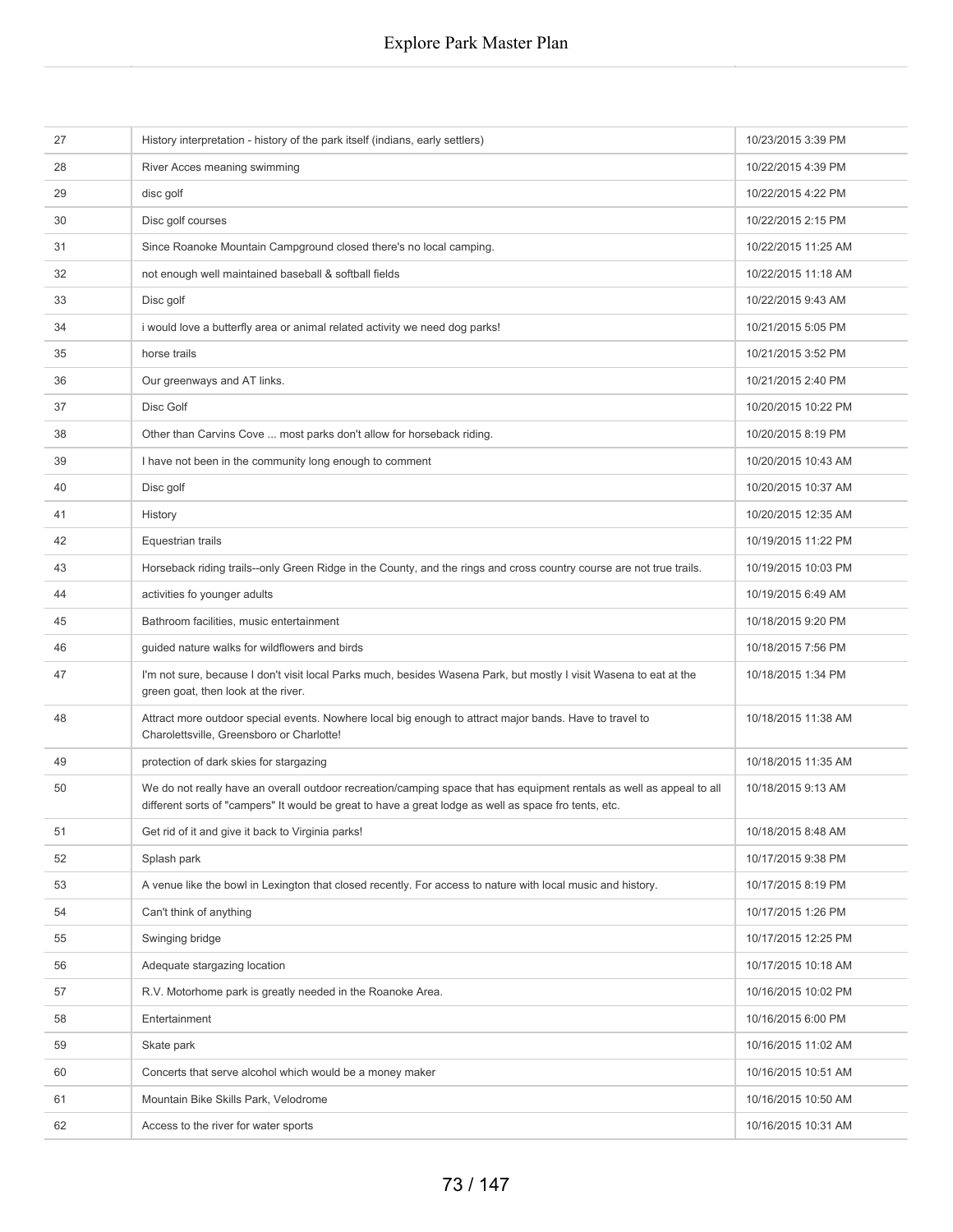| 63 | Pump track, dirt jumps. Roanoke does not have a park for either                                                                                                                                                                                                      | 10/16/2015 9:45 AM  |
|----|----------------------------------------------------------------------------------------------------------------------------------------------------------------------------------------------------------------------------------------------------------------------|---------------------|
| 64 | Mountain bike skills park                                                                                                                                                                                                                                            | 10/16/2015 8:46 AM  |
| 65 | Horse trails                                                                                                                                                                                                                                                         | 10/16/2015 7:53 AM  |
| 66 | The lack of intrest by the majority of the public not giving a flip in walking trails the local goverments spend a fortune<br>on walking trails that only a few people use and only meeting the wamts and needs of the few rich people padding<br>there pet projects | 10/15/2015 2:42 PM  |
| 67 | concerts                                                                                                                                                                                                                                                             | 10/15/2015 2:29 AM  |
| 68 | historical education                                                                                                                                                                                                                                                 | 10/15/2015 12:35 AM |
| 69 | something unlike whatever else is already available in the Roanoke Valley area, people love music so an<br>amphitheater would be awesome                                                                                                                             | 10/14/2015 12:06 PM |
| 70 | delis and concession areas (i.e. spontaneous picnics)                                                                                                                                                                                                                | 10/13/2015 6:29 PM  |
| 71 | None!! Lower taxes are more important                                                                                                                                                                                                                                | 10/13/2015 1:03 PM  |
| 72 | disc golf                                                                                                                                                                                                                                                            | 10/13/2015 12:03 AM |
| 73 | Public Art                                                                                                                                                                                                                                                           | 10/12/2015 9:25 AM  |
| 74 | Horseback riding trails/ parking                                                                                                                                                                                                                                     | 10/12/2015 9:25 AM  |
| 75 | Need to pave and repair road                                                                                                                                                                                                                                         | 10/12/2015 9:10 AM  |
| 76 | Organized programs/gatherings                                                                                                                                                                                                                                        | 10/12/2015 8:58 AM  |
| 77 | River cleaning                                                                                                                                                                                                                                                       | 10/10/2015 1:20 PM  |
| 78 | dog park area                                                                                                                                                                                                                                                        | 10/10/2015 12:21 AM |
| 79 | good kayak & boating acess.                                                                                                                                                                                                                                          | 10/9/2015 5:09 PM   |
| 80 | Access to and from Bedford County                                                                                                                                                                                                                                    | 10/9/2015 3:19 PM   |
| 81 | I would like to see you offer some displays and/or programs dealing with environmental issues, such as recycling,<br>littering, etc.                                                                                                                                 | 10/9/2015 2:32 PM   |
| 82 | atv trails                                                                                                                                                                                                                                                           | 10/9/2015 11:55 AM  |
| 83 | none                                                                                                                                                                                                                                                                 | 10/9/2015 10:18 AM  |
| 84 | ymeftv87e587vterw87yvwervw//??                                                                                                                                                                                                                                       | 10/9/2015 10:14 AM  |
| 85 | wildlife                                                                                                                                                                                                                                                             | 10/9/2015 10:11 AM  |
| 86 | ANIMALS THAT I CAN PET                                                                                                                                                                                                                                               | 10/9/2015 9:33 AM   |
| 87 | botanical gardens                                                                                                                                                                                                                                                    | 10/8/2015 12:10 PM  |
| 88 | Rock Climbing                                                                                                                                                                                                                                                        | 10/8/2015 9:38 AM   |
| 89 | Blended acceleration. We do not need a Dollywood. Just improved accessibility of existing lands WITHOUT<br>overdevelopment!!!                                                                                                                                        | 10/7/2015 8:08 PM   |
| 90 | Rock climbing                                                                                                                                                                                                                                                        | 10/7/2015 1:38 PM   |
| 91 | Handicap accessibility for obese people on hikes and other things, cheap, more interested employers (if needed),<br>mostly outdoors activities for health.                                                                                                           | 10/6/2015 11:19 PM  |
| 92 | Equine                                                                                                                                                                                                                                                               | 10/6/2015 4:47 PM   |
| 93 | Equestrian                                                                                                                                                                                                                                                           | 10/6/2015 2:50 PM   |
| 94 | Fun + adventure, everything is educational                                                                                                                                                                                                                           | 10/6/2015 2:44 PM   |
| 95 | warnings for dangers                                                                                                                                                                                                                                                 | 10/6/2015 2:13 PM   |
| 96 | Cleanliness                                                                                                                                                                                                                                                          | 10/6/2015 2:10 PM   |
| 97 | <b>Fishing Areas</b>                                                                                                                                                                                                                                                 | 10/6/2015 2:05 PM   |
| 98 | I can't really say, since I don't live in Roanoke yet and have only used the greenway for biking/hiking.                                                                                                                                                             | 10/6/2015 1:21 PM   |
| 99 | Handicap accessible but safety must be number one. It is very remote out there.                                                                                                                                                                                      | 10/6/2015 10:43 AM  |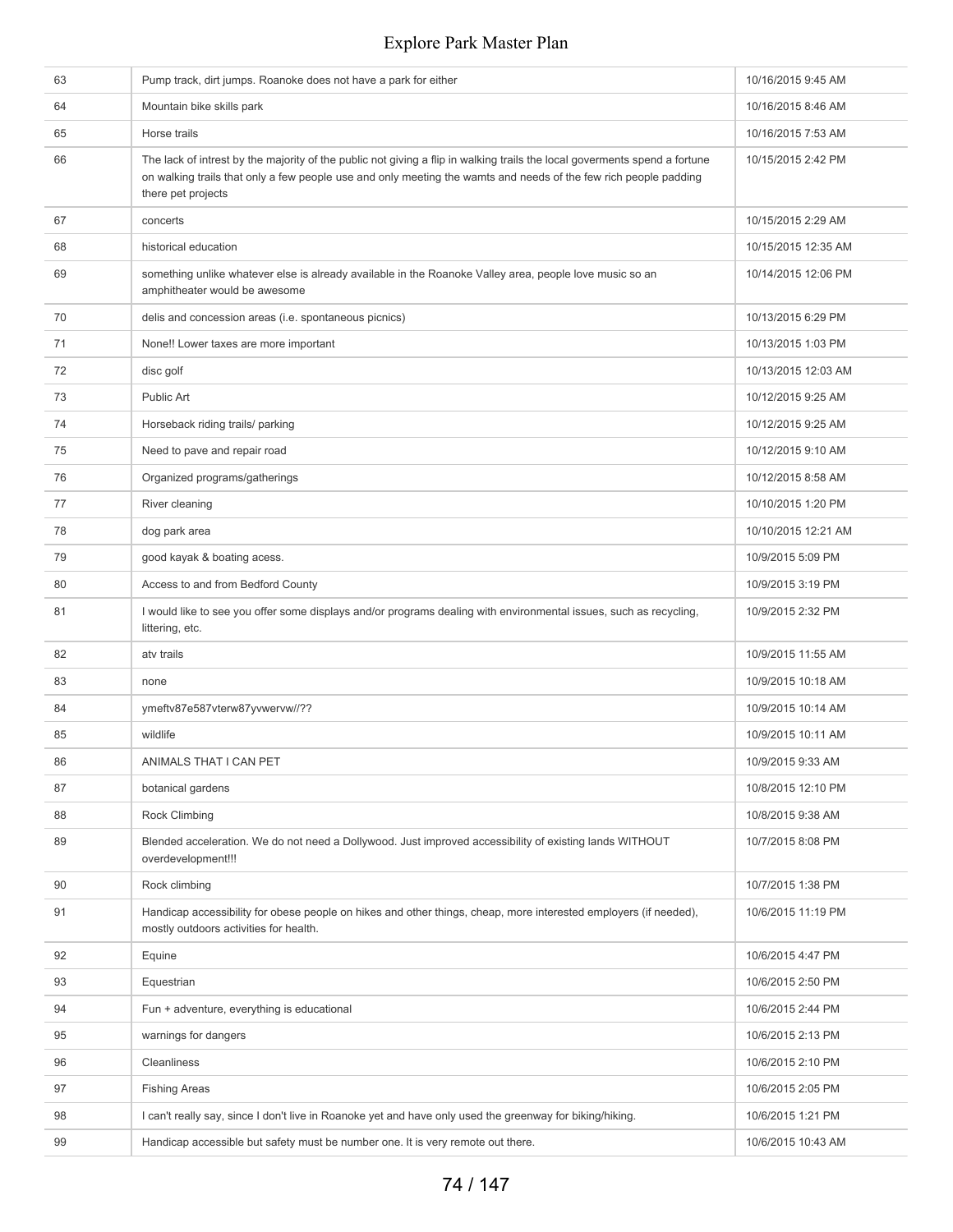| 100 | skatepark                                                                                                                                                         | 10/6/2015 10:22 AM |
|-----|-------------------------------------------------------------------------------------------------------------------------------------------------------------------|--------------------|
| 101 | Spray park                                                                                                                                                        | 10/5/2015 3:38 PM  |
| 102 | Basketball courts with good nets                                                                                                                                  | 10/5/2015 12:39 PM |
| 103 | Waterpark theme PARK attractions.                                                                                                                                 | 10/5/2015 12:18 PM |
| 104 | Historical aspects.                                                                                                                                               | 10/5/2015 10:21 AM |
| 105 | Cabins                                                                                                                                                            | 10/5/2015 9:45 AM  |
| 106 | Places to walk dogs & ride horses                                                                                                                                 | 10/5/2015 8:53 AM  |
| 107 | Music venues                                                                                                                                                      | 10/4/2015 9:08 PM  |
| 108 | the tax payers are supporting too many parks now                                                                                                                  | 10/4/2015 6:33 PM  |
| 109 | better care of trail in Greenhill Park. It gets pretty grown up with weeds and debris on the trail can be bothersome.<br>Downed trees remain for a long time.     | 10/4/2015 1:23 PM  |
| 110 | Equine eventing facilities and trail rides                                                                                                                        | 10/4/2015 1:16 PM  |
| 111 | Parking for trailers.                                                                                                                                             | 10/4/2015 12:03 PM |
| 112 | Horse trails                                                                                                                                                      | 10/4/2015 11:32 AM |
| 113 | Mountain bike trails                                                                                                                                              | 10/4/2015 9:33 AM  |
| 114 | History                                                                                                                                                           | 10/4/2015 7:39 AM  |
| 115 | Splash park                                                                                                                                                       | 10/4/2015 6:56 AM  |
| 116 | River access - put in, take out with provided or rental shuttles                                                                                                  | 10/3/2015 11:01 PM |
| 117 | Indoor Playground Option and A Splash Pad/Spray ground (the ones downtown are far too forceful for little ones)                                                   | 10/3/2015 9:49 PM  |
| 118 | Equestrian trails                                                                                                                                                 | 10/3/2015 7:33 PM  |
| 119 | Ampitheatre                                                                                                                                                       | 10/3/2015 1:53 PM  |
| 120 | A place to see the night sky from a location near to Roanoke, but less exposed to light pollution and where intrusive<br>light fixtures can be switched off.      | 10/3/2015 12:14 PM |
| 121 | Horse trails and horse campground areas                                                                                                                           | 10/3/2015 10:19 AM |
| 122 | Cabins                                                                                                                                                            | 10/3/2015 2:31 AM  |
| 123 | Access for horse trailers.                                                                                                                                        | 10/2/2015 9:08 PM  |
| 124 | Remember that some are seniors and can not hick the trails.                                                                                                       | 10/2/2015 8:45 PM  |
| 125 | Disc golf                                                                                                                                                         | 10/2/2015 7:08 PM  |
| 126 | horse trails are needed                                                                                                                                           | 10/2/2015 6:20 PM  |
| 127 | 18 hole disc golf inside valley                                                                                                                                   | 10/2/2015 5:58 PM  |
| 128 | Nature/native plant and water conservation education talks                                                                                                        | 10/2/2015 3:46 PM  |
| 129 | White water features in river. High end skills park for mountain biknig, bmx jumps, pump track, etc.                                                              | 10/2/2015 2:20 PM  |
| 130 | Safety. I am from Riner. I moved to Roanoke almost two years ago. I never feel safe in any of the parks and I want to<br>be able to explore without being afraid. | 10/2/2015 2:16 PM  |
| 131 | Unpaved bike trails - not for mountain biking, less extreme.                                                                                                      | 10/2/2015 1:30 PM  |
| 132 | trail that's you can horseback ride on                                                                                                                            | 10/2/2015 1:30 PM  |
| 133 | Education-history                                                                                                                                                 | 10/2/2015 10:50 AM |
| 134 | whitewater play park/course                                                                                                                                       | 10/2/2015 10:25 AM |
| 135 | Bathrooms - the ones at Carvins Cove are awful, prevents us from using for family and group day long activities                                                   | 10/2/2015 9:37 AM  |
| 136 | Bigger mix of differnt types of special events                                                                                                                    | 10/2/2015 9:22 AM  |
| 137 | seclusionoffer areas to picnic or camp that have the back country feel                                                                                            | 10/2/2015 9:17 AM  |
| 138 | Disc golf                                                                                                                                                         | 10/1/2015 11:45 PM |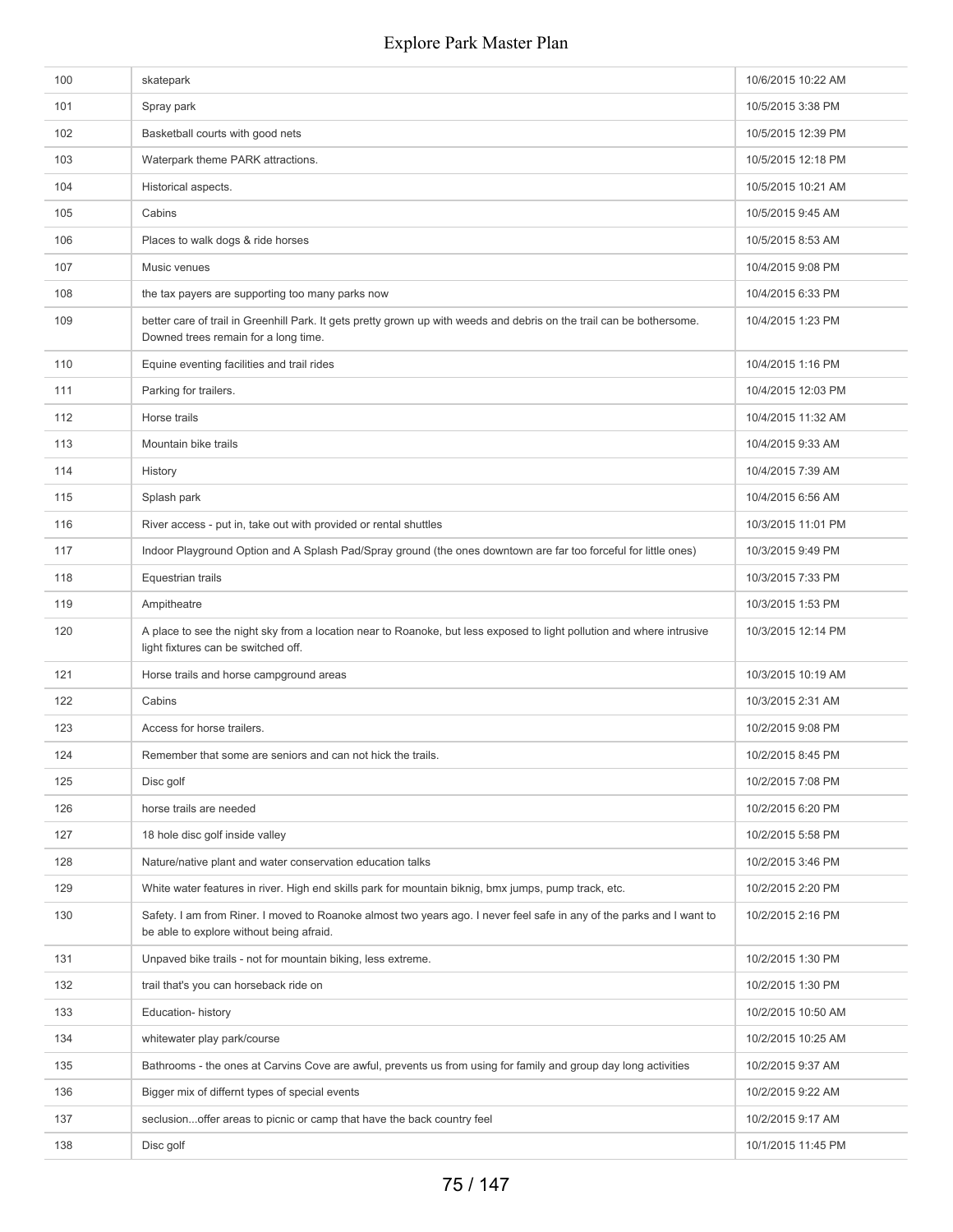| 139 | Horseback riding trails                                                                                                                                                                  | 10/1/2015 11:10 PM |
|-----|------------------------------------------------------------------------------------------------------------------------------------------------------------------------------------------|--------------------|
| 140 | disc golf                                                                                                                                                                                | 10/1/2015 10:25 PM |
| 141 | Horse trails                                                                                                                                                                             | 10/1/2015 10:00 PM |
| 142 | Covered playground or indoor                                                                                                                                                             | 10/1/2015 9:53 PM  |
| 143 | Equestrian trails                                                                                                                                                                        | 10/1/2015 9:47 PM  |
| 144 | spray park in roanoke                                                                                                                                                                    | 10/1/2015 9:29 PM  |
| 145 | Stroller access, better safety solutions                                                                                                                                                 | 10/1/2015 9:07 PM  |
| 146 | Sprygroubd                                                                                                                                                                               | 10/1/2015 8:45 PM  |
| 147 | Disc Golf Course                                                                                                                                                                         | 10/1/2015 8:17 PM  |
| 148 | Not in the community                                                                                                                                                                     | 10/1/2015 5:59 PM  |
| 149 | Play areas for kids/families that aren't traditional playgrounds.                                                                                                                        | 10/1/2015 5:27 PM  |
| 150 | Trails in local parks aren't maintained                                                                                                                                                  | 10/1/2015 3:52 PM  |
| 151 | Equestrian trail riding areas.                                                                                                                                                           | 10/1/2015 3:37 PM  |
| 152 | Horseback riding                                                                                                                                                                         | 10/1/2015 2:29 PM  |
| 153 | Whitewater kayaking                                                                                                                                                                      | 10/1/2015 2:00 PM  |
| 154 | Disc Golf                                                                                                                                                                                | 10/1/2015 1:57 PM  |
| 155 | Horseback trails                                                                                                                                                                         | 10/1/2015 1:26 PM  |
| 156 | <b>Equestrian Trails</b>                                                                                                                                                                 | 10/1/2015 1:22 PM  |
| 157 | Upkeep                                                                                                                                                                                   | 10/1/2015 1:07 PM  |
| 158 | whitewater park                                                                                                                                                                          | 10/1/2015 12:50 PM |
| 159 | not sure                                                                                                                                                                                 | 10/1/2015 12:35 PM |
| 160 | We need more horse trails that loop around.                                                                                                                                              | 10/1/2015 12:22 PM |
| 161 | I haven't been to the other local parks so I can't answer the question fairly                                                                                                            | 10/1/2015 12:13 PM |
| 162 | Disc golf                                                                                                                                                                                | 10/1/2015 12:08 PM |
| 163 | Equestrian trails                                                                                                                                                                        | 10/1/2015 12:04 PM |
| 164 | Riding trails for horses                                                                                                                                                                 | 10/1/2015 12:04 PM |
| 165 | There is no 18 hole disc golf course in Roanoke Co, Roanoke City, or Salem. Much needed for the players in the<br>area. Most are driving outside the local area to get to those courses. | 10/1/2015 11:45 AM |
| 166 | Technical freeride and downhill type features on bike trails, similar to what is offered in Bedford and Carvin's Cove<br>watershed.                                                      | 10/1/2015 11:33 AM |
| 167 | Disc golf at explore park is a no brainier, perfect fit. A good course would bring in professional tournaments                                                                           | 10/1/2015 11:22 AM |
| 168 | equestrian trails, hiking areas                                                                                                                                                          | 10/1/2015 11:22 AM |
| 169 | Horseback riding is not available in very many places close by.                                                                                                                          | 10/1/2015 11:01 AM |
| 170 | <b>EQUESTRIAN TRAILS</b>                                                                                                                                                                 | 10/1/2015 10:48 AM |
| 171 | Dog Park                                                                                                                                                                                 | 10/1/2015 10:41 AM |
| 172 | equestrian trails                                                                                                                                                                        | 10/1/2015 9:43 AM  |
| 173 | Our region currently does not have enough trails or adequate campgrounds.                                                                                                                | 10/1/2015 9:34 AM  |
| 174 | cleared trails with clear signs, Duck pond would be nice beside trails                                                                                                                   | 10/1/2015 9:16 AM  |
| 175 | Boat access                                                                                                                                                                              | 10/1/2015 9:02 AM  |
| 176 | safety                                                                                                                                                                                   | 10/1/2015 3:48 AM  |
| 177 | Living History                                                                                                                                                                           | 10/1/2015 1:39 AM  |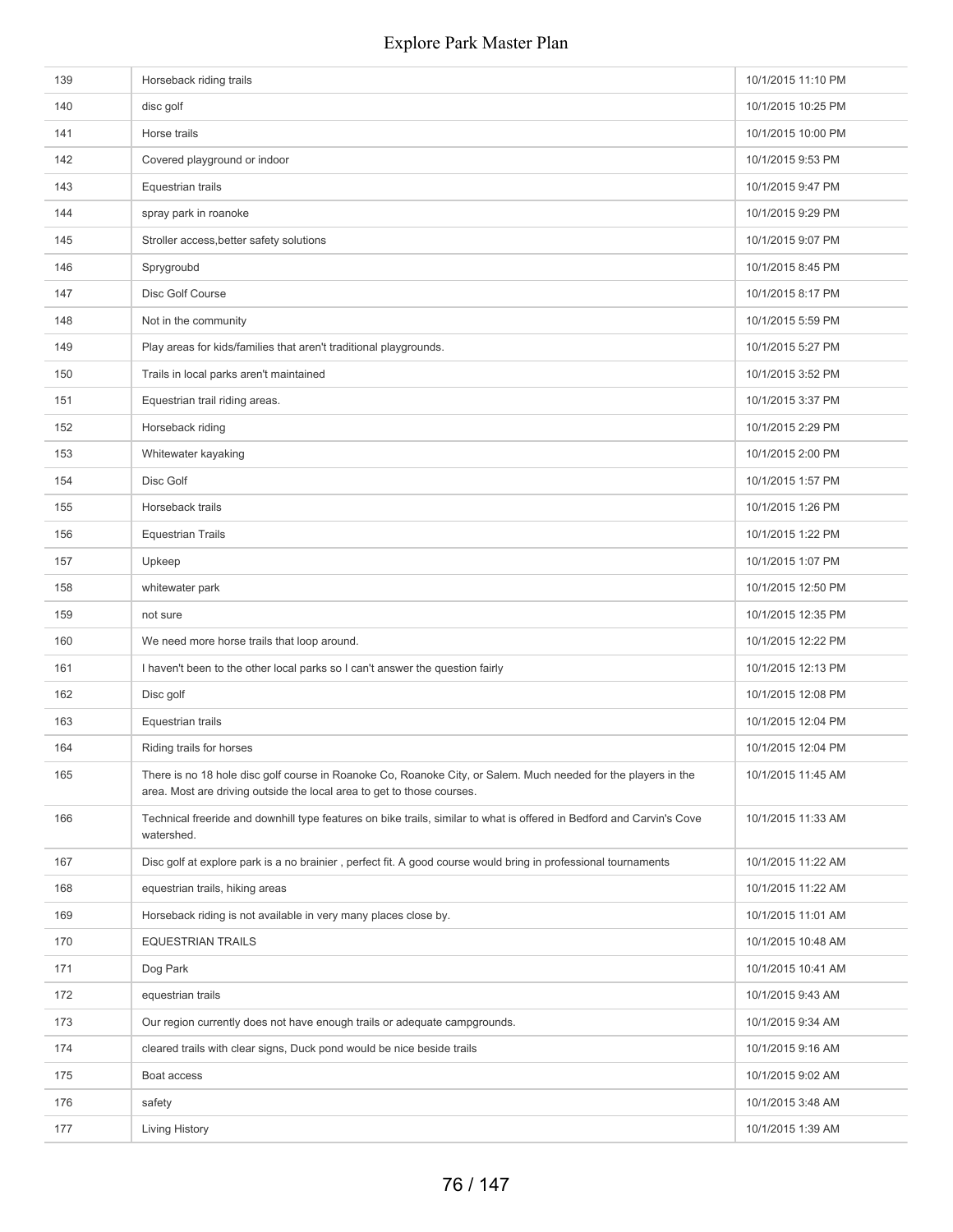| 178 | rest rooms                                                                                                                                                             | 9/30/2015 9:18 PM  |
|-----|------------------------------------------------------------------------------------------------------------------------------------------------------------------------|--------------------|
| 179 | skate park, more disc golf                                                                                                                                             | 9/30/2015 5:31 PM  |
| 180 | sSee comments above - figure out what others can't offer                                                                                                               | 9/30/2015 2:30 PM  |
| 181 | Play areas for small children.                                                                                                                                         | 9/30/2015 1:52 PM  |
| 182 | Whitewater close to the city                                                                                                                                           | 9/30/2015 1:49 PM  |
| 183 | Whitewater park                                                                                                                                                        | 9/30/2015 12:57 PM |
| 184 | lighted running track, obstacle course                                                                                                                                 | 9/30/2015 11:35 AM |
| 185 | Fishing areas easily accessible to the public                                                                                                                          | 9/30/2015 11:01 AM |
| 186 | Historic areas                                                                                                                                                         | 9/30/2015 7:33 AM  |
| 187 | Equipment rental, for land (bikes, multi person bikes) and water (Kayaks, inner tubes)                                                                                 | 9/30/2015 2:03 AM  |
| 188 | I have no way of knowing what other parks have or do not have.                                                                                                         | 9/29/2015 8:24 PM  |
| 189 | Splash park                                                                                                                                                            | 9/29/2015 7:32 PM  |
| 190 | Perhaps segway or other powered vehicles                                                                                                                               | 9/29/2015 4:09 PM  |
| 191 | The opportunity to learn about different phases of this valley's unique historical heritage                                                                            | 9/29/2015 1:52 PM  |
| 192 | I kept leaving out or putting last some choices because they seem to be the same. Health is very important but you<br>get that through recreation and relaxation, etc. | 9/29/2015 10:25 AM |
| 193 | Safety                                                                                                                                                                 | 9/29/2015 10:03 AM |
| 194 | dog friendly fenced area and swim accessibility                                                                                                                        | 9/28/2015 8:40 PM  |
| 195 | boat access to roanoke river                                                                                                                                           | 9/28/2015 5:18 PM  |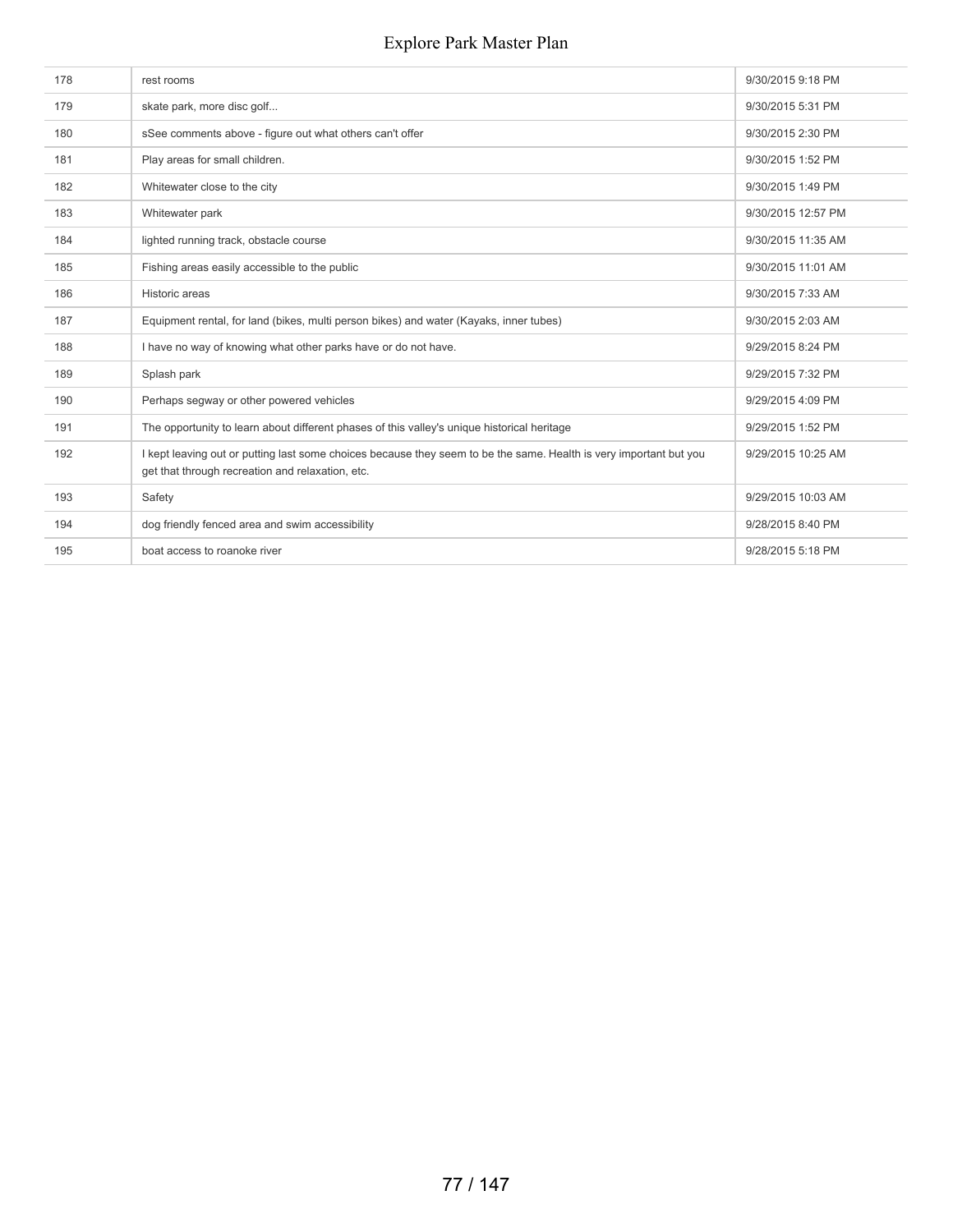# **Q10 Do you have any other feedback that would be helpful in creating a master plan for Explore Park?**

**Answered: 424 Skipped: 712**

| #              | <b>Responses</b>                                                                                                                                                                                                                                                                                                                                                                                                                                                                                                                                                                                                          | Date                |
|----------------|---------------------------------------------------------------------------------------------------------------------------------------------------------------------------------------------------------------------------------------------------------------------------------------------------------------------------------------------------------------------------------------------------------------------------------------------------------------------------------------------------------------------------------------------------------------------------------------------------------------------------|---------------------|
| $\mathbf{1}$   | I emphasize lodging while developing a multi faceted outdoor direction. Disc Golf, Mountain Biking, Hiking, Nature<br>Walks, Cultural Displays, Children's Play/ Activitiy areas.                                                                                                                                                                                                                                                                                                                                                                                                                                         | 10/30/2015 10:23 PM |
| 2              | I would wish to maintain it as an outdoor activity venue. Not interested in the retail / brewery aspect. That said, I know<br>those elements may be necessary for the financial viability of the park.                                                                                                                                                                                                                                                                                                                                                                                                                    | 10/30/2015 1:37 PM  |
| 3              | While some development could be nice, I would hate to see the area overdeveloped, changing the natural beauty of<br>the land into more buildings and parking lots. The explore park is a very convenient place to get away from the city, to<br>run/walk/bike the trails and get back in tune with nature.                                                                                                                                                                                                                                                                                                                | 10/29/2015 5:26 PM  |
| $\overline{4}$ | I don't why camping would be considered as a need since the Roanoke Mtn campground was not heavily used.                                                                                                                                                                                                                                                                                                                                                                                                                                                                                                                  | 10/29/2015 4:22 AM  |
| 5              | Model after maymont and lewis ginter in Richmond                                                                                                                                                                                                                                                                                                                                                                                                                                                                                                                                                                          | 10/28/2015 10:52 PM |
| 6              | Please be sure it is affordable.                                                                                                                                                                                                                                                                                                                                                                                                                                                                                                                                                                                          | 10/28/2015 8:41 PM  |
| 7              | Need to focus on attractions which will out of town people to come to Roanoke and spend few days                                                                                                                                                                                                                                                                                                                                                                                                                                                                                                                          | 10/28/2015 7:43 PM  |
| 8              | Disc golf is a big attraction for lots of people                                                                                                                                                                                                                                                                                                                                                                                                                                                                                                                                                                          | 10/28/2015 6:17 PM  |
| 9              | This is one of the few semi-dark areas within easy driving for stargazing. Don't install new lighting.                                                                                                                                                                                                                                                                                                                                                                                                                                                                                                                    | 10/28/2015 5:52 PM  |
| 10             | I said it before, but it bears saying again that the historic structures at Explore Park could be a major asset for the<br>park. Also, a little thing that would make a world of difference would be fixing all the potholes in the roads at Explore<br>Park.                                                                                                                                                                                                                                                                                                                                                             | 10/28/2015 4:35 PM  |
| 11             | Please create an 18 hole disc golf course                                                                                                                                                                                                                                                                                                                                                                                                                                                                                                                                                                                 | 10/28/2015 3:39 PM  |
| 12             | I understand wanting a "theme park" to bring in out of town guests, but the in town guests are the folks who should<br>benefit from the park, after all, it is part of the reason why we live here. The simplicity and location of the park is what<br>is so beautiful about it, the feeling of being so far away from the concrete jungle that is downtown Roanoke, yet it is<br>only minutes away.                                                                                                                                                                                                                      | 10/28/2015 3:01 PM  |
| 13             | It would be helpful to connect Explore Park with the Roanoke River Greenway.                                                                                                                                                                                                                                                                                                                                                                                                                                                                                                                                              | 10/28/2015 1:01 PM  |
| 14             | I really appreciate that Roanoke County is accepting input, it will translate into a successful park! I think that taking<br>outdoor sporting activities and packaging them in a way that is accessible through equipment rental and guided<br>programs will be a draw for local and tourists. If we have a true "outdoor playground" for beginners and intermediate<br>level enthusiasts to come to, it will be successful. Different things are going to appeal to different people. A variety of<br>activities are going to be needed if people are going to come in from out of town and stay for an extended period. | 10/28/2015 12:23 PM |
| 15             | Be careful about too much development                                                                                                                                                                                                                                                                                                                                                                                                                                                                                                                                                                                     | 10/28/2015 11:28 AM |
| 16             | Much like the pre-exiting park, but with more organized activities, additional adventures for children, more involvement<br>by park visitors; a re-creation of colonial life in the area.                                                                                                                                                                                                                                                                                                                                                                                                                                 | 10/28/2015 11:19 AM |
| 17             | The greenway system should connect to the park. There are good mountain-biking places in the Valley and mountain<br>bikes tend to destroy hiking trails. But folks should be able to cycle to the park, lock their bikes, and enjoy what the<br>park has to offer.                                                                                                                                                                                                                                                                                                                                                        | 10/28/2015 11:03 AM |
| 18             | Bring more people to Roanoke by boosting Roanoke's outdoor image. Not just playgrounds and activity centers. We<br>need adventure and uniqueness. We should show the country we aren't behind with the times and build things our<br>younger generation will take care of and come here for.                                                                                                                                                                                                                                                                                                                              | 10/28/2015 10:37 AM |
| 19             | leave room to expand as needs change and grow!                                                                                                                                                                                                                                                                                                                                                                                                                                                                                                                                                                            | 10/28/2015 9:51 AM  |
| 20             | PLEASE, whatever you do, make the signage/maps clear to read and understand                                                                                                                                                                                                                                                                                                                                                                                                                                                                                                                                               | 10/28/2015 9:41 AM  |
| 21             | There is a new 4 wheeler trail lodging area in West Virginia that has been very successful                                                                                                                                                                                                                                                                                                                                                                                                                                                                                                                                | 10/28/2015 9:02 AM  |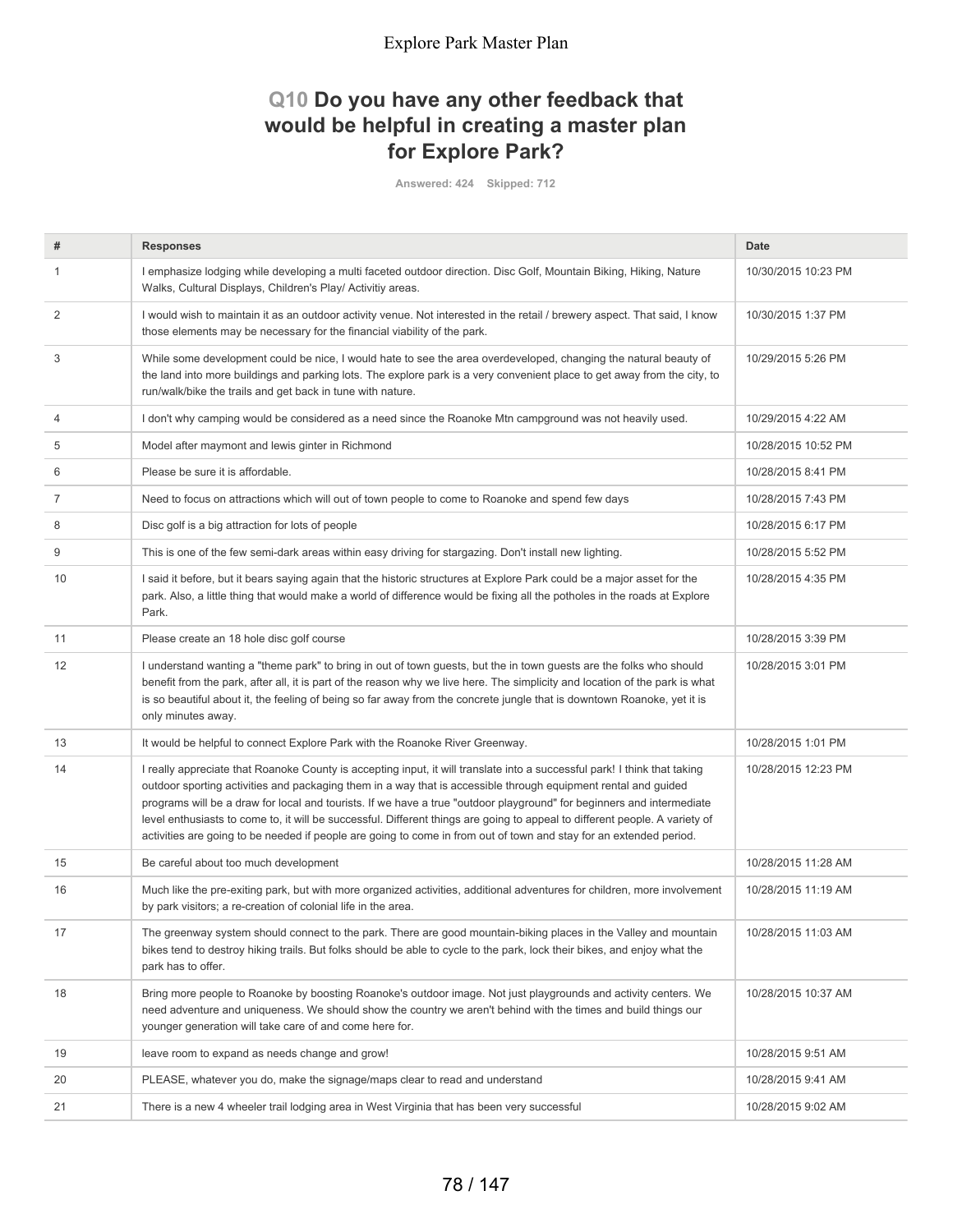| 22 | showcase of natural features, opportunities, culture and beauty in our area. Focus should be on the natural beauty<br>and keep its integrety. Keep it ckassy. Making the most of existing historic buildings and a way to keep them from<br>deteriorating in the most economical way. Interpretive opportuniteis for visitors. Much needed horse trails and parking<br>at this location. Existing horse trails for well over 50 years along the Blue Ridge Parkway offer great opoporutniy to<br>connect with Explore Park. Horse trail parking is much indemand. There are few places to park and ride in the valley<br>and this would add to the ambiance of the park and rural character. Shared trails with horses in other state parks in<br>VA are successful and include New River SP, Fairy Stone SP and Carvins Cove. Consider non-english speaking<br>guests. Camping also a much needed facility. Can we coordinate with NPS and restore the campground they closed?<br>Cabins and shelters for rent for events. If high adventure spors like whitewater could check out whitewater center in<br>Charlotte. Keep it tasteful and not like an amusement park. | 10/28/2015 8:41 AM  |
|----|-------------------------------------------------------------------------------------------------------------------------------------------------------------------------------------------------------------------------------------------------------------------------------------------------------------------------------------------------------------------------------------------------------------------------------------------------------------------------------------------------------------------------------------------------------------------------------------------------------------------------------------------------------------------------------------------------------------------------------------------------------------------------------------------------------------------------------------------------------------------------------------------------------------------------------------------------------------------------------------------------------------------------------------------------------------------------------------------------------------------------------------------------------------------------|---------------------|
| 23 | There is a great need in this area for horseback riding trails. It makes sense to develop this in a close location to the<br>Blue Ridge Parkway horse trails. I believe it will bring people to the area who have greater financial abilities than most.<br>It would create excellent economic situation for the area.                                                                                                                                                                                                                                                                                                                                                                                                                                                                                                                                                                                                                                                                                                                                                                                                                                                  | 10/28/2015 8:24 AM  |
| 24 | developing accomodations for horseback riding                                                                                                                                                                                                                                                                                                                                                                                                                                                                                                                                                                                                                                                                                                                                                                                                                                                                                                                                                                                                                                                                                                                           | 10/28/2015 8:16 AM  |
| 25 | Make this an adventure focused oark to draw a unique crowd                                                                                                                                                                                                                                                                                                                                                                                                                                                                                                                                                                                                                                                                                                                                                                                                                                                                                                                                                                                                                                                                                                              | 10/28/2015 8:12 AM  |
| 26 | horse trails                                                                                                                                                                                                                                                                                                                                                                                                                                                                                                                                                                                                                                                                                                                                                                                                                                                                                                                                                                                                                                                                                                                                                            | 10/28/2015 8:06 AM  |
| 27 | Zip line and a new disc golf coarse (like greenfield) would bring in a lot of younger attention along with some botanical<br>gardens for family fun and older aged attraction                                                                                                                                                                                                                                                                                                                                                                                                                                                                                                                                                                                                                                                                                                                                                                                                                                                                                                                                                                                           | 10/28/2015 2:20 AM  |
| 28 | I'm not sure what specifically was meant by "health" in the above questions, but I'm sure it's important. I grew up in<br>Roanoke and lived there until about 25 when I moved to Franklin County, but I often travel to Roanoke and love<br>visiting the Parkway and Explore Park! I think Explore Park has so much potential because it is already a beautiful<br>place to visit. I'd love to see much of the beauty and relaxing environment be maintained while still increasing the<br>opportunities there through programming, adventure opportunities, and other ideas previously mentioned. Thank you<br>so much for doing this and I can't wait to bring my family back to Explore Park!                                                                                                                                                                                                                                                                                                                                                                                                                                                                        | 10/27/2015 9:52 PM  |
| 29 | The local disc golf community would thrive here.                                                                                                                                                                                                                                                                                                                                                                                                                                                                                                                                                                                                                                                                                                                                                                                                                                                                                                                                                                                                                                                                                                                        | 10/27/2015 6:24 PM  |
| 30 | Atv park. Check out what Wva has done with hatfield and McCoy.                                                                                                                                                                                                                                                                                                                                                                                                                                                                                                                                                                                                                                                                                                                                                                                                                                                                                                                                                                                                                                                                                                          | 10/27/2015 10:24 AM |
| 31 | you need to have diversity in activities - some that you do by yourself and others that are led                                                                                                                                                                                                                                                                                                                                                                                                                                                                                                                                                                                                                                                                                                                                                                                                                                                                                                                                                                                                                                                                         | 10/27/2015 10:17 AM |
| 32 | In my opinion the park in its current state is a one time place to visit after that you have seen it and there is little reason<br>to revisit. The park has been struggling for many years financially. Why not charge a flat fee per rider and open if up to<br>off road enthusiast                                                                                                                                                                                                                                                                                                                                                                                                                                                                                                                                                                                                                                                                                                                                                                                                                                                                                    | 10/27/2015 7:37 AM  |
| 33 | If you could work a paintball course in there I think that would draw a lot of ppl. Put it where the tepees and old settlers<br>houses. Would be fun. Zip lines and access to the Roanoke River would be cool, if there's somewhere safe to swim.<br>The suburu MTB trails are cool already. More outdoor adventure activities would be cool in general. ROANOKE IS<br>DOING WORK ON OUTDOOR ADVENTURE!! Represent!                                                                                                                                                                                                                                                                                                                                                                                                                                                                                                                                                                                                                                                                                                                                                     | 10/27/2015 12:13 AM |
| 34 | leave it open 24 hrs                                                                                                                                                                                                                                                                                                                                                                                                                                                                                                                                                                                                                                                                                                                                                                                                                                                                                                                                                                                                                                                                                                                                                    | 10/27/2015 12:03 AM |
| 35 | Everything suggested so far is seasonal and leaves out the cold months for park use. This is why the park fails.<br>People ride ATVs all year. Thousands of people ride them every weekend in Ashland, WV. Just try and book a cabin<br>there sometime in the next 2 months.                                                                                                                                                                                                                                                                                                                                                                                                                                                                                                                                                                                                                                                                                                                                                                                                                                                                                            | 10/26/2015 11:43 PM |
| 36 | Keeping in mind that there is a huge market (and growing) of RVs and Camping in the area (just look at the<br>RV/Camper businesses represented in Roanoke). But there are no RV destinations in the Roanoke Valley to visit?<br>The closest is Natural Bridge. Being the heart of the Blue Ridge, Roanoke is in desperate need of a RV resort<br>getaway to attract travelers who spend millions to this beautiful area.                                                                                                                                                                                                                                                                                                                                                                                                                                                                                                                                                                                                                                                                                                                                                | 10/26/2015 8:45 PM  |
| 37 | None other than creating a fabulous zoo for everyone up and down the east coast to enjoy.                                                                                                                                                                                                                                                                                                                                                                                                                                                                                                                                                                                                                                                                                                                                                                                                                                                                                                                                                                                                                                                                               | 10/26/2015 4:48 PM  |
| 38 | Please consider a campground!!!!                                                                                                                                                                                                                                                                                                                                                                                                                                                                                                                                                                                                                                                                                                                                                                                                                                                                                                                                                                                                                                                                                                                                        | 10/26/2015 1:52 PM  |
| 39 | Please see The Campground at James Island County Park in Charleston, SC for a wonderful representation of what<br>could be done with Explore Park.                                                                                                                                                                                                                                                                                                                                                                                                                                                                                                                                                                                                                                                                                                                                                                                                                                                                                                                                                                                                                      | 10/26/2015 9:08 AM  |
| 40 | Work closely with surrounding recreational attractions. Make Explore park one of many reasons to visit the region. I.E.<br>- Metro Roanoke, Riverside walkways, Smith Mountain Lake, Mill Mountain Zoo. Create a recreation destination.                                                                                                                                                                                                                                                                                                                                                                                                                                                                                                                                                                                                                                                                                                                                                                                                                                                                                                                                | 10/25/2015 7:28 PM  |
| 41 | It is essential that Roanoke County participate in extending the Roanoke River Greenway to Explore Park. That would<br>bring in bikers and maybe even walkers, people who don't need parking space.                                                                                                                                                                                                                                                                                                                                                                                                                                                                                                                                                                                                                                                                                                                                                                                                                                                                                                                                                                     | 10/25/2015 5:40 PM  |
| 42 | None                                                                                                                                                                                                                                                                                                                                                                                                                                                                                                                                                                                                                                                                                                                                                                                                                                                                                                                                                                                                                                                                                                                                                                    | 10/25/2015 5:22 PM  |
|    |                                                                                                                                                                                                                                                                                                                                                                                                                                                                                                                                                                                                                                                                                                                                                                                                                                                                                                                                                                                                                                                                                                                                                                         |                     |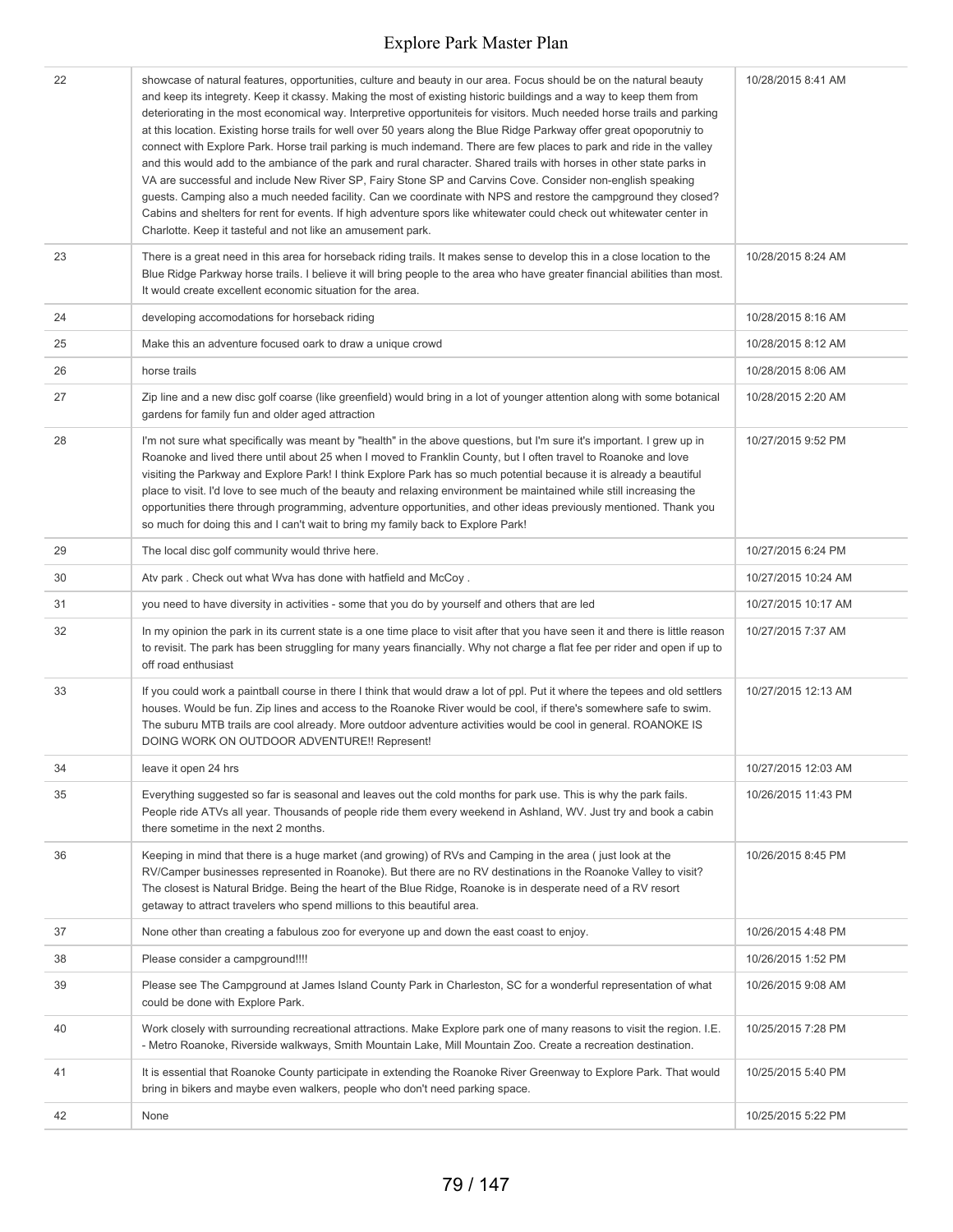| 43 | A modern day RV / Camping resort is necessary to this region. If you would like to see a comparable type of facility,<br>look up The Campground at James Island County Park (Charleston Parks and Recreation)<br>http://www.ccprc.com/1434/Campground                                                                                                                                                                                                                                                                                                                                                                                                                                                       | 10/25/2015 1:20 PM  |
|----|-------------------------------------------------------------------------------------------------------------------------------------------------------------------------------------------------------------------------------------------------------------------------------------------------------------------------------------------------------------------------------------------------------------------------------------------------------------------------------------------------------------------------------------------------------------------------------------------------------------------------------------------------------------------------------------------------------------|---------------------|
| 44 | Look at what Williamsburg has done, San Antonio Texas.                                                                                                                                                                                                                                                                                                                                                                                                                                                                                                                                                                                                                                                      | 10/25/2015 11:22 AM |
| 45 | Talk to other people, I can get you in touch with people from Bedford that build alternative mountain bike trails and<br>people come from all around to ride it. I have built several trails, dirt jumps and pump tracks from all around the area<br>down to north carolina. would love to finally see something like that around here. There is a demand for it, not just the<br>typical cross country trails                                                                                                                                                                                                                                                                                              | 10/25/2015 7:08 AM  |
| 46 | under no circumstances do we need a "Dollywood" type atmosphere in that space                                                                                                                                                                                                                                                                                                                                                                                                                                                                                                                                                                                                                               | 10/25/2015 2:06 AM  |
| 47 | Need lots of interesting events and plenty of publicity to get thing rolling and build from that                                                                                                                                                                                                                                                                                                                                                                                                                                                                                                                                                                                                            | 10/24/2015 10:35 PM |
| 48 | Since Blue Ridge Parkway is not always open, improve entrance off Rutrough Rd.                                                                                                                                                                                                                                                                                                                                                                                                                                                                                                                                                                                                                              | 10/24/2015 5:49 PM  |
| 49 | My daughter, who is almost 20 years old, and I have played the Nancy Drew computer games together over the past<br>10-12 years. We LOVED them. When I took her to the visitor's center, she and I both felt like we were literally inside<br>one of those detective games. It may be worth someone's time to contact the makers of the game and see if they<br>would be interested in creating a game using Roanoke. My daughter and I could almost design the game ourselves<br>based on the Visitor's Center at the Explore Park, the Star, Hotel Roanoke, and the Center in the Square. It may<br>sound like a very silly idea, but we were both struck by how much it resembled a live Nancy Drew game. | 10/24/2015 11:42 AM |
| 50 | Years ago the Science Museum used to put up telescopes for the public to view special events such as the Meteor<br>Shower this month. They would set them up at the overlook on the road entering Explorer Park. I would love to see<br>that again                                                                                                                                                                                                                                                                                                                                                                                                                                                          | 10/23/2015 9:00 PM  |
| 51 | Participate in a regional plan with other local government parks departments                                                                                                                                                                                                                                                                                                                                                                                                                                                                                                                                                                                                                                | 10/23/2015 3:39 PM  |
| 52 | How are we going to keep that area cleaner, especially sling the river                                                                                                                                                                                                                                                                                                                                                                                                                                                                                                                                                                                                                                      | 10/23/2015 8:51 AM  |
| 53 | Everyone should get to play, walk, camp and experience our nation's open spaces!                                                                                                                                                                                                                                                                                                                                                                                                                                                                                                                                                                                                                            | 10/23/2015 2:06 AM  |
| 54 | Adding some of the small grills like the Peaks of Otter. Adding some running or biking trails out in the open areas. The<br>county could have a large cross country meet if some smoother trails were added.                                                                                                                                                                                                                                                                                                                                                                                                                                                                                                | 10/23/2015 12:42 AM |
| 55 | Great location; shame it's not utilized more                                                                                                                                                                                                                                                                                                                                                                                                                                                                                                                                                                                                                                                                | 10/22/2015 6:53 PM  |
| 56 | Always consider that solitude and quiet are important resources                                                                                                                                                                                                                                                                                                                                                                                                                                                                                                                                                                                                                                             | 10/22/2015 5:48 PM  |
| 57 | you need a disc golf course                                                                                                                                                                                                                                                                                                                                                                                                                                                                                                                                                                                                                                                                                 | 10/22/2015 2:15 PM  |
| 58 | make it family friendly.                                                                                                                                                                                                                                                                                                                                                                                                                                                                                                                                                                                                                                                                                    | 10/22/2015 1:02 PM  |
| 59 | Be sure to serve good beer at a high quality family friendly restaurant with a playground within view.                                                                                                                                                                                                                                                                                                                                                                                                                                                                                                                                                                                                      | 10/22/2015 11:25 AM |
| 60 | Make a disc golf course, but make it well Something to attract professionals                                                                                                                                                                                                                                                                                                                                                                                                                                                                                                                                                                                                                                | 10/22/2015 9:43 AM  |
| 61 | Keep it as natural as possible!!!                                                                                                                                                                                                                                                                                                                                                                                                                                                                                                                                                                                                                                                                           | 10/21/2015 9:12 PM  |
| 62 | Please make it accessible for schools, especially special education field trips. Thanks!                                                                                                                                                                                                                                                                                                                                                                                                                                                                                                                                                                                                                    | 10/21/2015 8:21 PM  |
| 63 | In "cultural" displays or events do not forget people of color. Also, for "cultural" events I think it would be amazing to<br>see people who are of the ethnicities and "cultures" that are supposed to represented, instead of someone dressed up<br>to look like a stereotypical representation of a certain group.                                                                                                                                                                                                                                                                                                                                                                                       | 10/21/2015 8:21 PM  |
| 64 | i have a great dane and chihuahua i love them VERY much and want it to be safe for hem, also all dog acesable with<br>water areas and hopefully a duck/fish pond so we can feed them! this all would be great, thanks!!!                                                                                                                                                                                                                                                                                                                                                                                                                                                                                    | 10/21/2015 5:05 PM  |
| 65 | I would like to see the gift shop at Exporer park focus on a multitude of local craftsmen including pottery, woodwork,<br>art, candies, soaps, fabric, cutlery, etc. When I visited the site I was unimpressed with the predominance of "junk"<br>souvenirs that can be found at most tourist stops (that means most anything made in China).                                                                                                                                                                                                                                                                                                                                                               | 10/21/2015 3:04 PM  |
| 66 | publicize that the park is open. Too many people think it's closed                                                                                                                                                                                                                                                                                                                                                                                                                                                                                                                                                                                                                                          | 10/21/2015 3:04 PM  |
| 67 | Am very familiar with the entire area. Am willing to assis a walk through on the property for acitvity locations and assist<br>in park operations                                                                                                                                                                                                                                                                                                                                                                                                                                                                                                                                                           | 10/21/2015 3:00 PM  |
| 68 | hard to get there, hard to direct others to get there                                                                                                                                                                                                                                                                                                                                                                                                                                                                                                                                                                                                                                                       | 10/21/2015 2:57 PM  |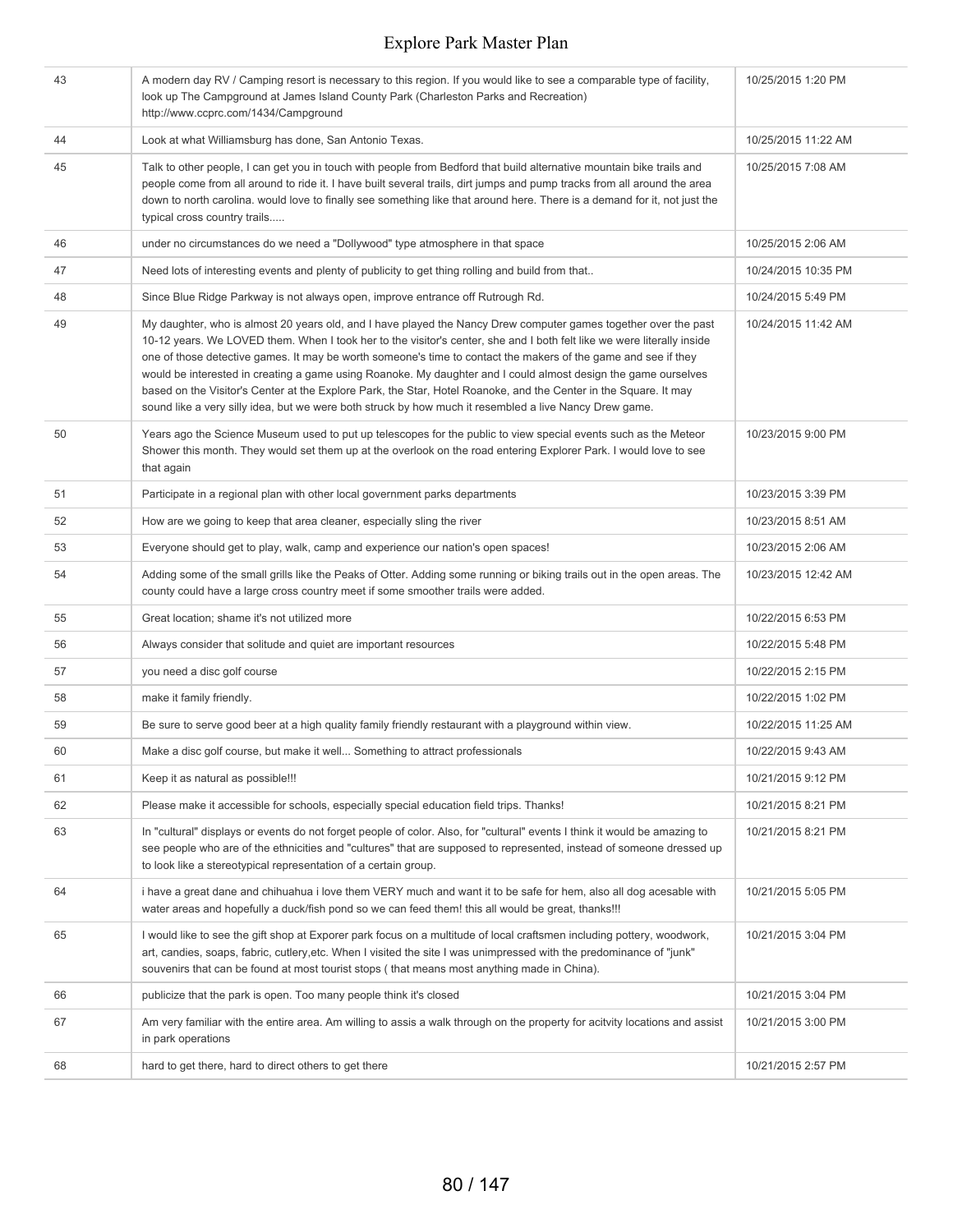| 69 | We are extremely fortunate that past proposals for the park have not come to fruition. As a result we haev today a<br>wonderful asset in near pristine condition - magnificant woodlands, an extensive trail network, and beautiful river<br>access. Whatever is done must not sacrifice this so must be compatible iwth the park's beauty and wilderness.<br>Extreme care is needed to presevrve trees and wild life during construction. Any new construction must observe best<br>practices to protect resources. Nothing should be don to interfere with Roanoke River Greenway and future terminous<br>of Explore or hte parks trail network. There is real danger to the natural environment in trying to make the park be<br>everything to everybody. | 10/21/2015 2:52 PM  |
|----|--------------------------------------------------------------------------------------------------------------------------------------------------------------------------------------------------------------------------------------------------------------------------------------------------------------------------------------------------------------------------------------------------------------------------------------------------------------------------------------------------------------------------------------------------------------------------------------------------------------------------------------------------------------------------------------------------------------------------------------------------------------|---------------------|
| 70 | Active hikes, brewery and music venue, yoga,, concerned about volume. Tread carefully with RVs                                                                                                                                                                                                                                                                                                                                                                                                                                                                                                                                                                                                                                                               | 10/21/2015 2:40 PM  |
| 71 | I think the basic infrastructure is already there for people to stop and spend time there (hiking and bike trails). At a<br>minimum, a campground and restaurant would get them to stop.                                                                                                                                                                                                                                                                                                                                                                                                                                                                                                                                                                     | 10/21/2015 2:38 PM  |
| 72 | no                                                                                                                                                                                                                                                                                                                                                                                                                                                                                                                                                                                                                                                                                                                                                           | 10/20/2015 10:33 PM |
| 73 | Leave it as natural as possible! Splash parks and zip lines are too intrusive; focus on fishing/ river activities and disc<br>golf                                                                                                                                                                                                                                                                                                                                                                                                                                                                                                                                                                                                                           | 10/20/2015 10:00 PM |
| 74 | Pdga rated Discgolf course                                                                                                                                                                                                                                                                                                                                                                                                                                                                                                                                                                                                                                                                                                                                   | 10/20/2015 9:01 PM  |
| 75 | Summer camps and day camps that emphasize - nature appreciation, adventure such as ropes courses, our country's<br>history, and the arts                                                                                                                                                                                                                                                                                                                                                                                                                                                                                                                                                                                                                     | 10/20/2015 3:25 PM  |
| 76 | This place is a gem. Let's not make it into circus.                                                                                                                                                                                                                                                                                                                                                                                                                                                                                                                                                                                                                                                                                                          | 10/20/2015 1:57 PM  |
| 77 | Make it represent Roanoke it every way; the beauty, the progressive spirit and let it look into the future of our Valley.                                                                                                                                                                                                                                                                                                                                                                                                                                                                                                                                                                                                                                    | 10/20/2015 11:33 AM |
| 78 | The area is unique and the possibility endless but you cannot in any endeavor please everyone - what I heard in the<br>presentation by the consulting group is a cooendable process                                                                                                                                                                                                                                                                                                                                                                                                                                                                                                                                                                          | 10/20/2015 10:43 AM |
| 79 | I am from the area originally and visit part of the year. I hadn't thought of Explore Park since I was a kid but now I am<br>because someone mentioned the possibility of a disc golf course being put in. That would be a major draw and bring<br>money and tourism to the area if PDGA matches or tournaments were there.                                                                                                                                                                                                                                                                                                                                                                                                                                  | 10/20/2015 10:37 AM |
| 80 | A quality RV park with easy access to park amenities would be a great draw for people traveling the Parkway and I-81.<br>People stopping in a nice RV park would use the park as well as visiting Roanoke and the rest of the valley. It would<br>be a great economic driver for the area and fits perfectly with a park like Explore.                                                                                                                                                                                                                                                                                                                                                                                                                       | 10/20/2015 10:00 AM |
| 81 | Maintaining the integrity of the natural setting and peaceful experience of visiting the undeveloped acreage.                                                                                                                                                                                                                                                                                                                                                                                                                                                                                                                                                                                                                                                | 10/19/2015 11:22 PM |
| 82 | In the group meetings, a woman mentioned how Fairystone has special areas for horse camping. I think this is a novel<br>idea along the parkway, but I don't know how many people would haul a horse trailer along the parkway. It might<br>generate regional interest, however.                                                                                                                                                                                                                                                                                                                                                                                                                                                                              | 10/19/2015 10:03 PM |
| 83 | Our family has been going to Pipestem State Park in WVA forover15 years for family reunions. Younger generation<br>camps and older generation stays in lodge. They have golf course and activities for all ages. Children have enjoyed<br>different activities as they have gotten older.                                                                                                                                                                                                                                                                                                                                                                                                                                                                    | 10/19/2015 9:46 PM  |
| 84 | Like I said - I always thought it would be a perfect place for a zoo, and one that could breed and display endangered<br>species such as wolves.                                                                                                                                                                                                                                                                                                                                                                                                                                                                                                                                                                                                             | 10/19/2015 9:06 PM  |
| 85 | Deshutes Brewery. Think of it. For their benefit, they will be the "brewery on the parkway." They will be midway<br>between 2 very active craft beer havens-Asheville and Charlottesville. Very conveniently between the two, just several<br>hours from each on a beautiful thoughrofare. They will be front and center for every one of the several million travelers<br>per year on that route. From Explore Park's view, what an attraction for other entities that would benefit both such as<br>ziplines, bike trails, cabins, party facilities, and on and on.                                                                                                                                                                                        | 10/19/2015 9:02 PM  |
| 86 | I would like to see some development to improve some areas, but not over done. Main goal should be to maintain the<br>existing personality of the park.                                                                                                                                                                                                                                                                                                                                                                                                                                                                                                                                                                                                      | 10/19/2015 8:53 PM  |
| 87 | green electricity high adventure activities of all kinds                                                                                                                                                                                                                                                                                                                                                                                                                                                                                                                                                                                                                                                                                                     | 10/19/2015 8:44 PM  |
| 88 | no                                                                                                                                                                                                                                                                                                                                                                                                                                                                                                                                                                                                                                                                                                                                                           | 10/19/2015 6:43 PM  |
| 89 | This place could be a real money maker for the valley. Look at north creek and cave mountain in Rockbridge Co. So<br>much potential. Utilize the Peaks of Otter and Mabrys Mill traffic. People will camp and rent cabins so they will be in<br>the middle of those attractions.                                                                                                                                                                                                                                                                                                                                                                                                                                                                             | 10/19/2015 6:41 PM  |
| 90 | Just do something with it, please.                                                                                                                                                                                                                                                                                                                                                                                                                                                                                                                                                                                                                                                                                                                           | 10/19/2015 4:15 PM  |
| 91 | I would love to see the park marketed as an all-natural, outdoor amusement park. As I said above, something akin to a<br>snow park, where there are supervised activities for all ages, and the ability for the family to get together around a<br>warm fire for dinner, drinks, and relaxation at the end of the day.                                                                                                                                                                                                                                                                                                                                                                                                                                       | 10/19/2015 2:11 PM  |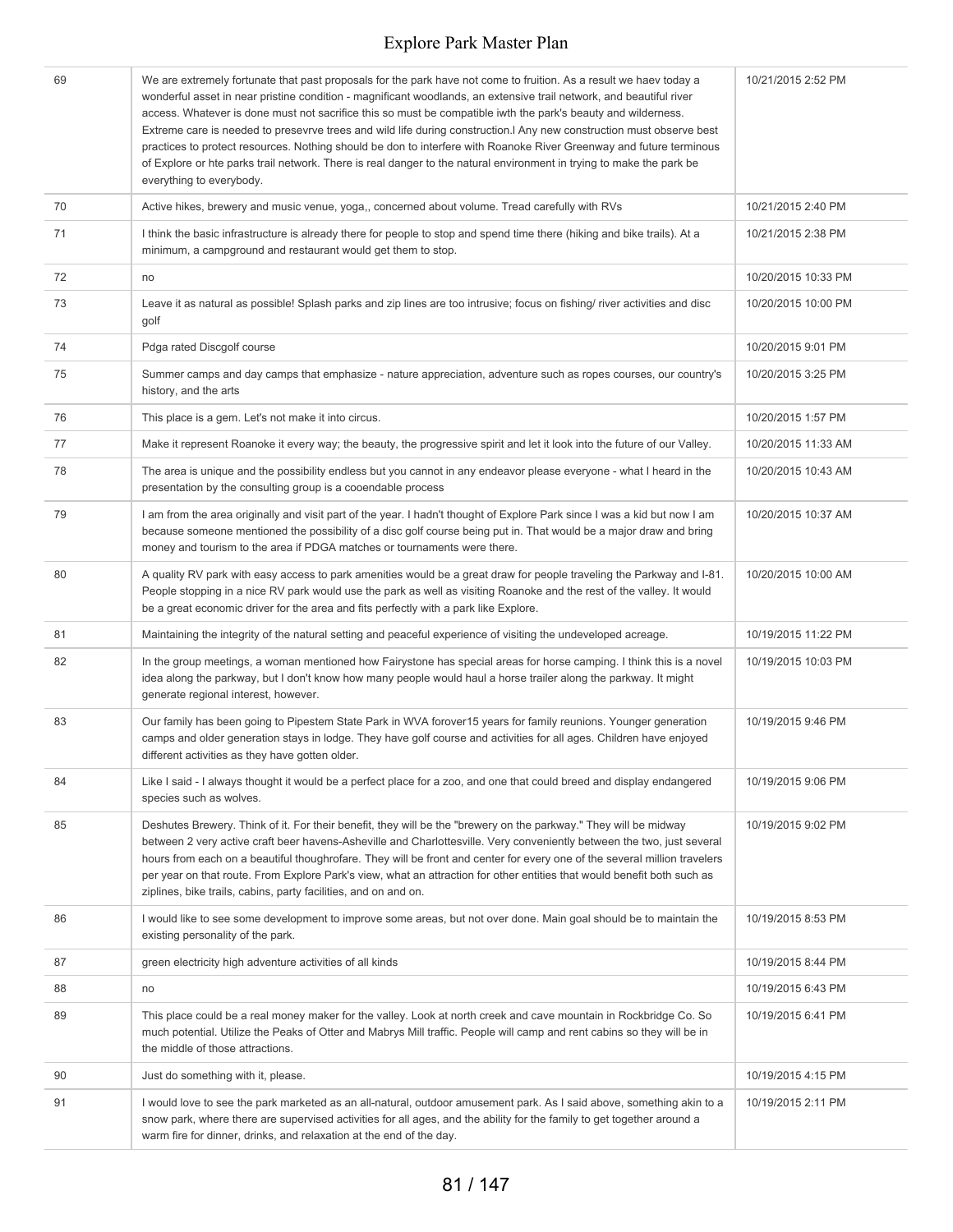| 92  | What ever is done make it first class                                                                                                                                                                                                                                                                                                                                                                                                                                                                                                                                                                                                                                                                                                                                                                                                                                                                                                                                                                                                                                                                                                                                                                                                                                                                                                                                                                                                                                                                                                                                                                                                                                                                                                                                                                                                                                                                                                                                                                                                                                                                                                                                                                                                                                                                                                                                                                                                                                                                                                                                                                                                                                                                                                                                                                                                                                                                                                           | 10/19/2015 1:39 PM  |
|-----|-------------------------------------------------------------------------------------------------------------------------------------------------------------------------------------------------------------------------------------------------------------------------------------------------------------------------------------------------------------------------------------------------------------------------------------------------------------------------------------------------------------------------------------------------------------------------------------------------------------------------------------------------------------------------------------------------------------------------------------------------------------------------------------------------------------------------------------------------------------------------------------------------------------------------------------------------------------------------------------------------------------------------------------------------------------------------------------------------------------------------------------------------------------------------------------------------------------------------------------------------------------------------------------------------------------------------------------------------------------------------------------------------------------------------------------------------------------------------------------------------------------------------------------------------------------------------------------------------------------------------------------------------------------------------------------------------------------------------------------------------------------------------------------------------------------------------------------------------------------------------------------------------------------------------------------------------------------------------------------------------------------------------------------------------------------------------------------------------------------------------------------------------------------------------------------------------------------------------------------------------------------------------------------------------------------------------------------------------------------------------------------------------------------------------------------------------------------------------------------------------------------------------------------------------------------------------------------------------------------------------------------------------------------------------------------------------------------------------------------------------------------------------------------------------------------------------------------------------------------------------------------------------------------------------------------------------|---------------------|
| 93  | What ever is done make it first class                                                                                                                                                                                                                                                                                                                                                                                                                                                                                                                                                                                                                                                                                                                                                                                                                                                                                                                                                                                                                                                                                                                                                                                                                                                                                                                                                                                                                                                                                                                                                                                                                                                                                                                                                                                                                                                                                                                                                                                                                                                                                                                                                                                                                                                                                                                                                                                                                                                                                                                                                                                                                                                                                                                                                                                                                                                                                                           | 10/19/2015 1:38 PM  |
| 94  | Good afternoon My name is Brian Carroll I have been a tax paying citizen in Roanoke County since 2005. I am<br>relieved to see the suggestions through the series of public forums scheduled on the issue of Explorer Park. I share a<br>number of thoughts with previous submitting citizens which I would like to share with you. As I am sure you are well<br>aware, one of the most exciting and beneficial initiative undertaken in this last two decades is the Roanoke River<br>Greenway. The Roanoke valley intergovernmental commission formed in 1997 has performed admirably, if not slowly.<br>While the project remains incomplete, the benefits can be observed in its increasing use. I am encouraged by the<br>diversity of it users and the ways in which the greenway is used. On any given day you will see cyclists, runners,<br>walkers, dog lovers out with pets, individuals on rollerblades, disabled individuals in motorized wheel chairs and<br>families visiting the adjacent parks to picnic or play. Frequently you hear discussion of the connectivity of the internet,<br>yet in this instance; we should consider the connectivity of the explorer park with the Greenway (accelerate<br>connection to Roanoke greenway), the Blue Ridge parkway and I-81 (through Signage for camping and RV's). we<br>should consider the connectivity of the park as a whole focused upon the park becoming the hub of a network of<br>walking, horseback riding http://ascgreenway.s3.amazonaws.com/doc/ASC-Greenway-Trail-Map-2015-17-x-11-<br>Final.pdf & mountain biking trails http://mke.rockbikepark.com/trails we should also consider the development of a<br>canoe and kayak center for recreation and competition (sadly, low water bridges, weir's and dams present some<br>limitations and possible opportunity) examples of activities and costs can be seen on the USNWC website<br>http://usnwc.org/play/water-activities/ other publicly available sites provide rates for different activities. Additionally,<br>Olympic sites can be seen in you tube video's on line http://www.olympic.org/content/results-and-<br>medalists/eventresultpagegeneral/?<br>athletename=&country=&sport2=31458&games2=&event2=&mengender=true&womengender=true&mixedgender=tru<br>e&goldmedal=true&silvermedal=true&bronzemedal=true&worldrecord=false&olympicrecord=false&teamclassification=<br>true&individualclassification=true&winter=true&summer=true We should complement the entire comingled network<br>with a center for camping; RV, tent, horseback camping et al. In addition, I believe a series of remote cabins<br>throughout the park would be a helpful and attractive draw to the park. Fundamentally, increased usage comes with<br>increased traffic, better use planning and more destination events. Individual line items as mentioned in previous<br>submissions are appropriate. Brian Carroll | 10/19/2015 12:40 PM |
| 95  | I would like to see development of outdoor activity themes that connect with downtown Roanoke via the river.<br>Facilities should enable people to come to the Explore Park as an extension of their visit (or proximity) to Roanoke.                                                                                                                                                                                                                                                                                                                                                                                                                                                                                                                                                                                                                                                                                                                                                                                                                                                                                                                                                                                                                                                                                                                                                                                                                                                                                                                                                                                                                                                                                                                                                                                                                                                                                                                                                                                                                                                                                                                                                                                                                                                                                                                                                                                                                                                                                                                                                                                                                                                                                                                                                                                                                                                                                                           | 10/19/2015 11:59 AM |
| 96  | Please make sure that parking is adequate. It is incredibly frustrating to have an attraction that has inadequate access.                                                                                                                                                                                                                                                                                                                                                                                                                                                                                                                                                                                                                                                                                                                                                                                                                                                                                                                                                                                                                                                                                                                                                                                                                                                                                                                                                                                                                                                                                                                                                                                                                                                                                                                                                                                                                                                                                                                                                                                                                                                                                                                                                                                                                                                                                                                                                                                                                                                                                                                                                                                                                                                                                                                                                                                                                       | 10/19/2015 11:07 AM |
| 97  | We need a partner! The Olympic committee helped plan and works with the above mentioned. With so many<br>companies exiting our area, there may be state funding available to attract a world class facility.                                                                                                                                                                                                                                                                                                                                                                                                                                                                                                                                                                                                                                                                                                                                                                                                                                                                                                                                                                                                                                                                                                                                                                                                                                                                                                                                                                                                                                                                                                                                                                                                                                                                                                                                                                                                                                                                                                                                                                                                                                                                                                                                                                                                                                                                                                                                                                                                                                                                                                                                                                                                                                                                                                                                    | 10/19/2015 9:16 AM  |
| 98  | Would like to see something similar to the John C. Campbell Folk School in Ga/TN for Explore Park. They provide a<br>wide variety of appalachian crafts/arts/heritage and cabins and classes sell out yearly. Would bring in visitors from<br>outside the region and inside - also outdoor recreation areas and picnic areas for everyone young/old to enjoy.                                                                                                                                                                                                                                                                                                                                                                                                                                                                                                                                                                                                                                                                                                                                                                                                                                                                                                                                                                                                                                                                                                                                                                                                                                                                                                                                                                                                                                                                                                                                                                                                                                                                                                                                                                                                                                                                                                                                                                                                                                                                                                                                                                                                                                                                                                                                                                                                                                                                                                                                                                                   | 10/19/2015 8:59 AM  |
| 99  | Rebrand the entire operation, including the name.                                                                                                                                                                                                                                                                                                                                                                                                                                                                                                                                                                                                                                                                                                                                                                                                                                                                                                                                                                                                                                                                                                                                                                                                                                                                                                                                                                                                                                                                                                                                                                                                                                                                                                                                                                                                                                                                                                                                                                                                                                                                                                                                                                                                                                                                                                                                                                                                                                                                                                                                                                                                                                                                                                                                                                                                                                                                                               | 10/19/2015 8:20 AM  |
| 100 | Something this area does not already offer!                                                                                                                                                                                                                                                                                                                                                                                                                                                                                                                                                                                                                                                                                                                                                                                                                                                                                                                                                                                                                                                                                                                                                                                                                                                                                                                                                                                                                                                                                                                                                                                                                                                                                                                                                                                                                                                                                                                                                                                                                                                                                                                                                                                                                                                                                                                                                                                                                                                                                                                                                                                                                                                                                                                                                                                                                                                                                                     | 10/19/2015 6:49 AM  |
| 101 | Where Rutrough road meets the park, there should be a boat ramp with a way to drive down to the ramp to unload<br>any type of boat. That should be put way up on the list. Current "steps" to the river just doesn't get it!                                                                                                                                                                                                                                                                                                                                                                                                                                                                                                                                                                                                                                                                                                                                                                                                                                                                                                                                                                                                                                                                                                                                                                                                                                                                                                                                                                                                                                                                                                                                                                                                                                                                                                                                                                                                                                                                                                                                                                                                                                                                                                                                                                                                                                                                                                                                                                                                                                                                                                                                                                                                                                                                                                                    | 10/18/2015 10:53 PM |
| 102 | A cross country course/horse trail like out Greenfield sports complex                                                                                                                                                                                                                                                                                                                                                                                                                                                                                                                                                                                                                                                                                                                                                                                                                                                                                                                                                                                                                                                                                                                                                                                                                                                                                                                                                                                                                                                                                                                                                                                                                                                                                                                                                                                                                                                                                                                                                                                                                                                                                                                                                                                                                                                                                                                                                                                                                                                                                                                                                                                                                                                                                                                                                                                                                                                                           | 10/18/2015 9:26 PM  |
| 103 | In order to bring in a younger crowd with families and children Roanoke must come up with more activities and events<br>that are of interest to people from 21 - 45. This group of people typically are those that are engaged by activities on a<br>regular basis and have a good level of disposable income for entertainment. I would challenge the decision makers to<br>visit other outdoor adventure facilities such as the USNWC, Rocky Knob MTB park, and others through the region.<br>Facilities like these get people excited about the city and are steps in the right direction to prevent further population<br>decline. Roanoke and the surrounding areas have a fantastic natural resource available With the geography of the<br>area and parks. It is up to the leaders of the area to use them wisely to attract people to discover the area.                                                                                                                                                                                                                                                                                                                                                                                                                                                                                                                                                                                                                                                                                                                                                                                                                                                                                                                                                                                                                                                                                                                                                                                                                                                                                                                                                                                                                                                                                                                                                                                                                                                                                                                                                                                                                                                                                                                                                                                                                                                                                | 10/18/2015 9:20 PM  |
| 104 | keep costs low for users, high cost will deter locals from participating (since it is a bit out of town)                                                                                                                                                                                                                                                                                                                                                                                                                                                                                                                                                                                                                                                                                                                                                                                                                                                                                                                                                                                                                                                                                                                                                                                                                                                                                                                                                                                                                                                                                                                                                                                                                                                                                                                                                                                                                                                                                                                                                                                                                                                                                                                                                                                                                                                                                                                                                                                                                                                                                                                                                                                                                                                                                                                                                                                                                                        | 10/18/2015 8:53 PM  |
| 105 | Would love an RV park with activities to enjoy while camping. A pool would be a great addtion                                                                                                                                                                                                                                                                                                                                                                                                                                                                                                                                                                                                                                                                                                                                                                                                                                                                                                                                                                                                                                                                                                                                                                                                                                                                                                                                                                                                                                                                                                                                                                                                                                                                                                                                                                                                                                                                                                                                                                                                                                                                                                                                                                                                                                                                                                                                                                                                                                                                                                                                                                                                                                                                                                                                                                                                                                                   | 10/18/2015 8:10 PM  |
| 106 | Explore Park should be accessible to anyone wanting to bring small adult groups to hike the trails. (This would not<br>include school programs or mountain biking.) Release forms and special permits with or without fees for a visiting<br>group less than 20 people is a hassle.                                                                                                                                                                                                                                                                                                                                                                                                                                                                                                                                                                                                                                                                                                                                                                                                                                                                                                                                                                                                                                                                                                                                                                                                                                                                                                                                                                                                                                                                                                                                                                                                                                                                                                                                                                                                                                                                                                                                                                                                                                                                                                                                                                                                                                                                                                                                                                                                                                                                                                                                                                                                                                                             | 10/18/2015 7:56 PM  |
| 107 | Make it a destination for bicycling - both on and off road                                                                                                                                                                                                                                                                                                                                                                                                                                                                                                                                                                                                                                                                                                                                                                                                                                                                                                                                                                                                                                                                                                                                                                                                                                                                                                                                                                                                                                                                                                                                                                                                                                                                                                                                                                                                                                                                                                                                                                                                                                                                                                                                                                                                                                                                                                                                                                                                                                                                                                                                                                                                                                                                                                                                                                                                                                                                                      | 10/18/2015 7:15 PM  |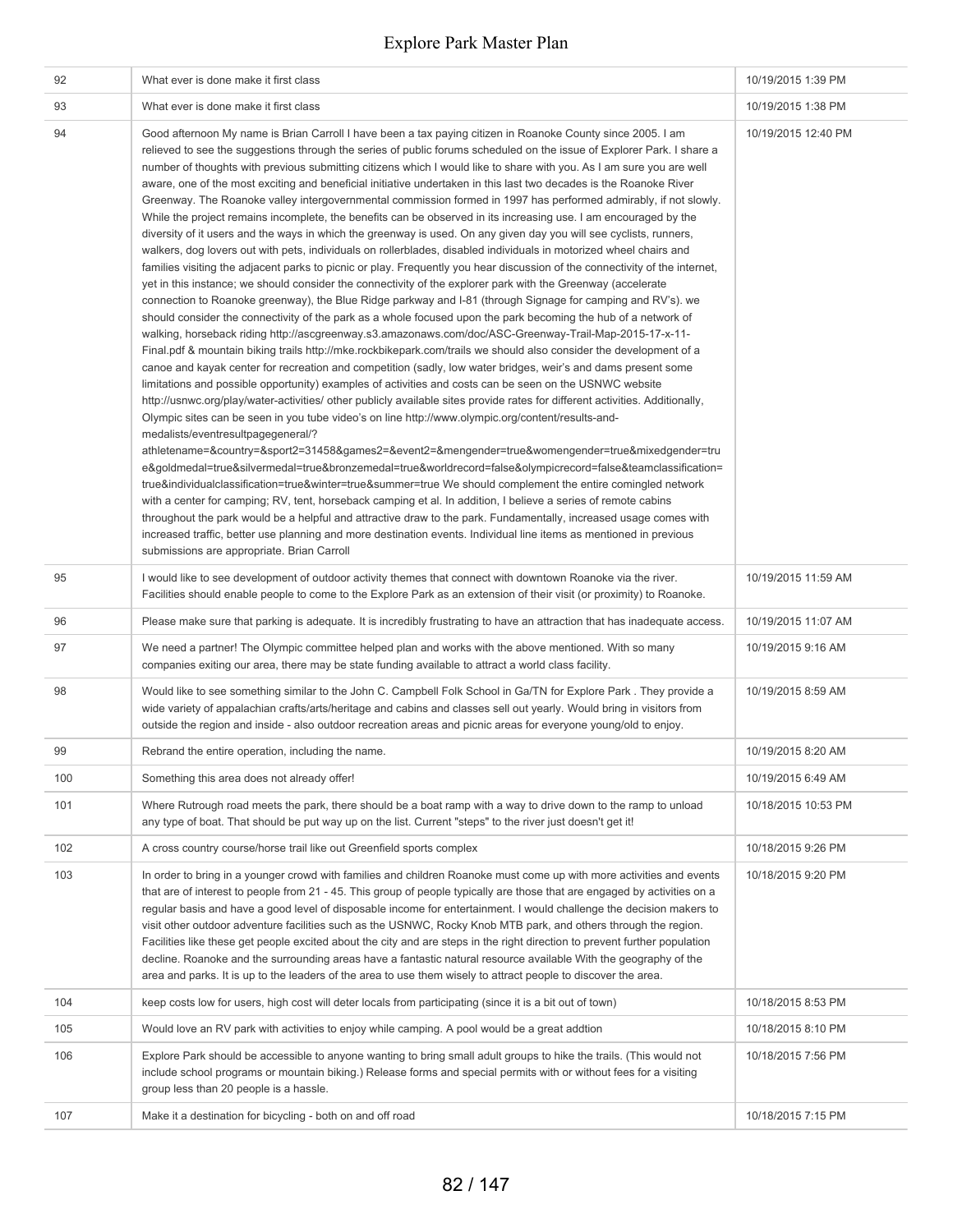| 108 | A good mix is what will turn this park into an excellent community asset. That being said trying to appeal to<br>EVERYONE you will make no one happy. Good Luck!                                                                                                                                                                                                                                                                                                                                                                                                                                                                         | 10/18/2015 6:22 PM  |
|-----|------------------------------------------------------------------------------------------------------------------------------------------------------------------------------------------------------------------------------------------------------------------------------------------------------------------------------------------------------------------------------------------------------------------------------------------------------------------------------------------------------------------------------------------------------------------------------------------------------------------------------------------|---------------------|
| 109 | Traffic concerns and winter access.                                                                                                                                                                                                                                                                                                                                                                                                                                                                                                                                                                                                      | 10/18/2015 4:03 PM  |
| 110 | Explore Park will never be a success without an anchor attraction, e.g., theme park such as Busch Gardens or<br>Dollywood, which would consume about 300 acres. The other 800 acres could be used for other attractions.                                                                                                                                                                                                                                                                                                                                                                                                                 | 10/18/2015 2:59 PM  |
| 111 | Work with collages, give credits to students who volunteer.                                                                                                                                                                                                                                                                                                                                                                                                                                                                                                                                                                              | 10/18/2015 2:42 PM  |
| 112 | Cool restaurant to go visit                                                                                                                                                                                                                                                                                                                                                                                                                                                                                                                                                                                                              | 10/18/2015 1:47 PM  |
| 113 | Again, my feed back is from my own experience. I live in Hunting Hills of Roanoke, VA. My friends and family make<br>over \$120,000 a yr. I have friends, who drive from Baltimore all the time, just to by pass Roanoke to head to Pigeon<br>Forge and Gatlinburg for the last 7 yrs to spend money and have fun in the smokey mountains. Explore Park needs to<br>be more than just a nature park. Nature park is a wonderful idea, but it is only a small half of being the major<br>destination for families and locals. To add, none of my friends nor family have been to explore park and we live and<br>grew up here in Roanoke. | 10/18/2015 1:34 PM  |
| 114 | All of the wonderful outdoor activities available in Asville, NC would serve as a good model for Explore!                                                                                                                                                                                                                                                                                                                                                                                                                                                                                                                                | 10/18/2015 11:38 AM |
| 115 | Look at other areas that are successfully promoting their natural surroundings and history. Ask Roanoke's manager<br>Chris Morrill for his ideas as he seems to be a creative force for the city.                                                                                                                                                                                                                                                                                                                                                                                                                                        | 10/18/2015 11:35 AM |
| 116 | stop taking so long to plan, use consultants from our area-they know us better than someone from out of state & would<br>know what we have 2 offer others(tourist)                                                                                                                                                                                                                                                                                                                                                                                                                                                                       | 10/18/2015 11:28 AM |
| 117 | na                                                                                                                                                                                                                                                                                                                                                                                                                                                                                                                                                                                                                                       | 10/18/2015 10:44 AM |
| 118 | Accent the natural beauty without overly commercialization.                                                                                                                                                                                                                                                                                                                                                                                                                                                                                                                                                                              | 10/18/2015 10:25 AM |
| 119 | For the campground, RV sites with full hook-ups would be best. Electric and water at a minimum but if you add sewer<br>hook-ups, people will pay more for the convenience and would tend to stay longer.                                                                                                                                                                                                                                                                                                                                                                                                                                 | 10/18/2015 9:13 AM  |
| 120 | State park                                                                                                                                                                                                                                                                                                                                                                                                                                                                                                                                                                                                                               | 10/18/2015 9:08 AM  |
| 121 | See above!                                                                                                                                                                                                                                                                                                                                                                                                                                                                                                                                                                                                                               | 10/18/2015 8:48 AM  |
| 122 | eco and adventure tourism is quickly growing industry that encompasses a range of ages. If you want a greater draw,<br>provide more outdoor adventure opportunities with camping or cabin accommodations.                                                                                                                                                                                                                                                                                                                                                                                                                                | 10/18/2015 8:28 AM  |
| 123 | What I said.                                                                                                                                                                                                                                                                                                                                                                                                                                                                                                                                                                                                                             | 10/18/2015 12:18 AM |
| 124 | If you need a study group on building a CAMPGROUND please let me know I will be glad to assist in planning                                                                                                                                                                                                                                                                                                                                                                                                                                                                                                                               | 10/17/2015 11:45 PM |
| 125 | Bring in those that worked there for years and get their opinions . Perhaps you have, Those making the plan need t<br>know what has & has not worked.                                                                                                                                                                                                                                                                                                                                                                                                                                                                                    | 10/17/2015 9:12 PM  |
| 126 | We were there last month and enjoyed ourselves but we were sad at the state of the historic area. I would like to see<br>this revived along with the new adventure areas.                                                                                                                                                                                                                                                                                                                                                                                                                                                                | 10/17/2015 7:28 PM  |
| 127 | Pump track could also offer alternatives for locals and. SML vacationers.                                                                                                                                                                                                                                                                                                                                                                                                                                                                                                                                                                | 10/17/2015 3:55 PM  |
| 128 | An RV Campground is needed in Roanoke. There are no RV parks within a 60 mile radius of Roanoke that I would<br>take my grandchildren to. This is a sad situation for such a beautiful city                                                                                                                                                                                                                                                                                                                                                                                                                                              | 10/17/2015 3:19 PM  |
| 129 | Nope                                                                                                                                                                                                                                                                                                                                                                                                                                                                                                                                                                                                                                     | 10/17/2015 1:26 PM  |
| 130 | I enjoy explore park                                                                                                                                                                                                                                                                                                                                                                                                                                                                                                                                                                                                                     | 10/17/2015 12:21 PM |
| 131 | Concerts!                                                                                                                                                                                                                                                                                                                                                                                                                                                                                                                                                                                                                                | 10/17/2015 11:34 AM |
| 132 | Air commercials asking for input and let the public know what's going on.                                                                                                                                                                                                                                                                                                                                                                                                                                                                                                                                                                | 10/17/2015 10:48 AM |
| 133 | We have plenty of strenuous hiking trails on the Blue Ridge Parkway. We could use something that's accessible for all<br>ages and physical abilities, and still be able to see the beauty of the area. (And we liked the original Explore Park<br>concept with the various building/teepees with educational demonstrations of historical lifestyles.)                                                                                                                                                                                                                                                                                   | 10/17/2015 10:23 AM |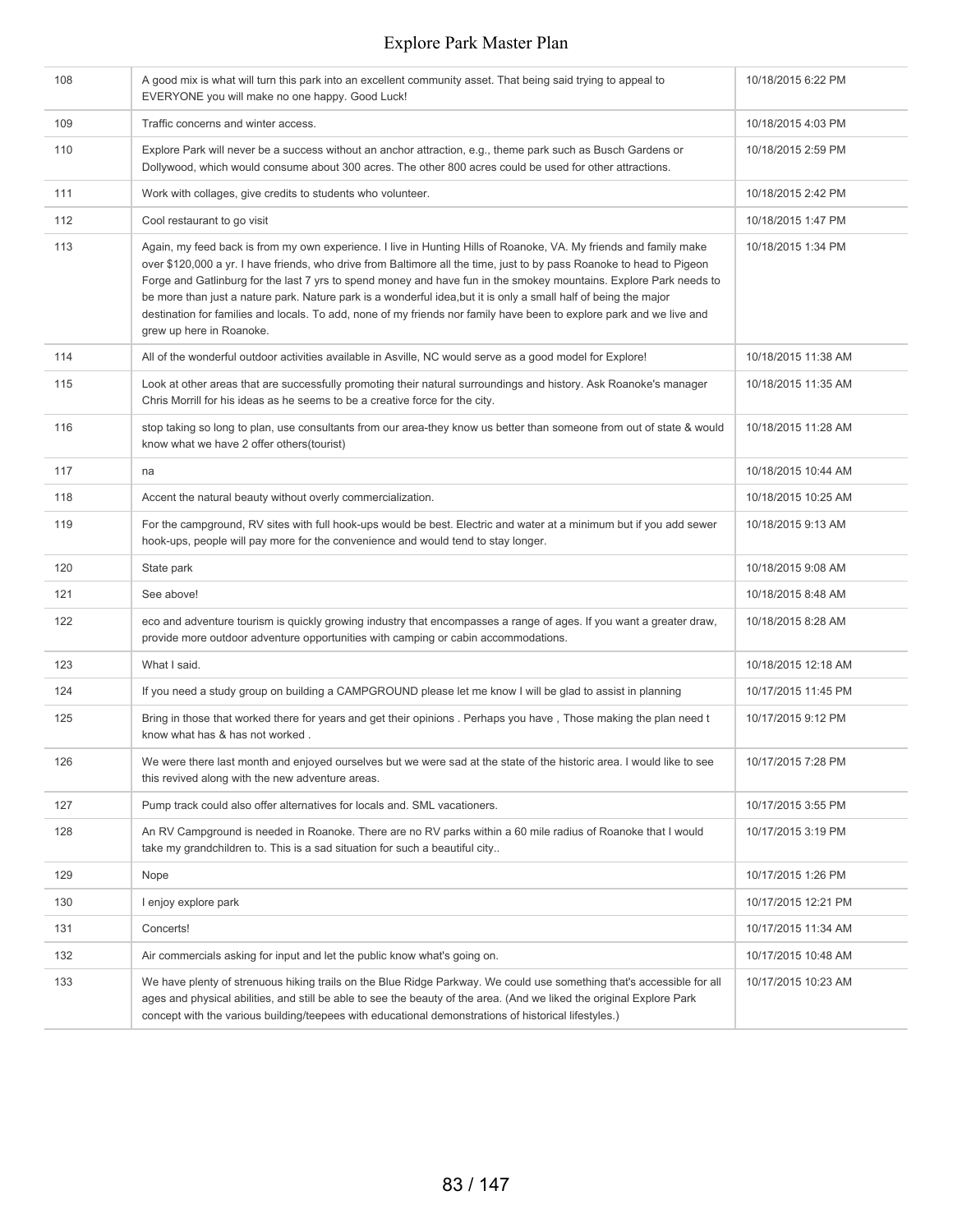| 134 | Please consider the need for a suitable stargazing location at Explore Park: It must have shielded, full cut-off fixtures.<br>Then use bulbs at 50%, maybe even 33%, typical incandescent wattage rating. Shielded fixtures will significantly<br>reduce glare, allowing pedestrians to much easier see their surroundings. Personal safety will be increased. The idea<br>is to achieve "the right amount of light, directed at the right place, at the right time" If LED fixtures are use: Should have<br>a correlated color temperature rating of 3000K or less. More than 3500K is not good because it is too blue. Overlook<br>A great place for families to toss a blanket and watch for fireflies and the first stars appear overhead. It is a great<br>place to hold public stargazes, such as viewing a total lunar eclipse. Nighttime lighting's affect on the behavior of<br>wildlife: Bats Birds Fireflies Nocturnal mammals                                                                                                                                                  | 10/17/2015 10:18 AM |
|-----|--------------------------------------------------------------------------------------------------------------------------------------------------------------------------------------------------------------------------------------------------------------------------------------------------------------------------------------------------------------------------------------------------------------------------------------------------------------------------------------------------------------------------------------------------------------------------------------------------------------------------------------------------------------------------------------------------------------------------------------------------------------------------------------------------------------------------------------------------------------------------------------------------------------------------------------------------------------------------------------------------------------------------------------------------------------------------------------------|---------------------|
| 135 | Thanks                                                                                                                                                                                                                                                                                                                                                                                                                                                                                                                                                                                                                                                                                                                                                                                                                                                                                                                                                                                                                                                                                     | 10/17/2015 6:03 AM  |
| 136 | ADVERTISE! Something that many Roanoke County parks and recreation amenities lack.                                                                                                                                                                                                                                                                                                                                                                                                                                                                                                                                                                                                                                                                                                                                                                                                                                                                                                                                                                                                         | 10/16/2015 10:04 PM |
| 137 | You need a motorhome park. A place for people who don't live close by or in the area to be able to stay and enjoy<br>your hiking and biking trails and the beauty of your County.                                                                                                                                                                                                                                                                                                                                                                                                                                                                                                                                                                                                                                                                                                                                                                                                                                                                                                          | 10/16/2015 10:02 PM |
| 138 | I was there when it started - and you still have SO much potential! A tourist destination and a place that could draw<br>copious amounts of bike enthusiasts (and THEIR MONEY!) year-round.                                                                                                                                                                                                                                                                                                                                                                                                                                                                                                                                                                                                                                                                                                                                                                                                                                                                                                | 10/16/2015 6:40 PM  |
| 139 | Nope                                                                                                                                                                                                                                                                                                                                                                                                                                                                                                                                                                                                                                                                                                                                                                                                                                                                                                                                                                                                                                                                                       | 10/16/2015 6:00 PM  |
| 140 | Keep it natural                                                                                                                                                                                                                                                                                                                                                                                                                                                                                                                                                                                                                                                                                                                                                                                                                                                                                                                                                                                                                                                                            | 10/16/2015 3:16 PM  |
| 141 | More attention given to current bike trails. Lack of attention has cause people to stop going                                                                                                                                                                                                                                                                                                                                                                                                                                                                                                                                                                                                                                                                                                                                                                                                                                                                                                                                                                                              | 10/16/2015 1:47 PM  |
| 142 | Add a dog park                                                                                                                                                                                                                                                                                                                                                                                                                                                                                                                                                                                                                                                                                                                                                                                                                                                                                                                                                                                                                                                                             | 10/16/2015 11:06 AM |
| 143 | Accessibility is very important - right now the park is much more accessible to out of towners via BRP than to area<br>folks. At the very least the access should be improved on the road that comes in from Rutrough.                                                                                                                                                                                                                                                                                                                                                                                                                                                                                                                                                                                                                                                                                                                                                                                                                                                                     | 10/16/2015 11:02 AM |
| 144 | 1. The Roanoke River greenway connector to Explore Park needs to be a top priority. 2. Full service RV camping is<br>only found at Dixie Cavern, Salem Civic Center, Douthat and Smith Mountain Lake. The Roanoke Campground didn't<br>succeed because it wasn't full service. Explore Park is in a perfect location and with the right amenities could make it<br>work and fill a void for the area. 3. Allow night running/cycling again. That used to be Explore Park's niche because it<br>was the only place that technically allowed it. 4. A big dream of mine would be to have a velodrome in Roanoke.<br>Perhaps one could be constructed cheaply at Explore Park. They are not money makers but would fill a void since the<br>closest velodromes are in South Carolina and Maryland (Ashville says they have one but it's not really a velodrome). A<br>velodrome is something unique that would set us apart and if done along with a mountain bike skills park,<br>campgrounds, cabins, brewery, etc it would make us a destination visitors would drive from all over enjoy. | 10/16/2015 10:50 AM |
| 145 | If Explore park was a training center for activities like biking with a brewery present etc., it would attract more people<br>more often                                                                                                                                                                                                                                                                                                                                                                                                                                                                                                                                                                                                                                                                                                                                                                                                                                                                                                                                                   | 10/16/2015 9:45 AM  |
| 146 | The past three years I didn't know the park was even open                                                                                                                                                                                                                                                                                                                                                                                                                                                                                                                                                                                                                                                                                                                                                                                                                                                                                                                                                                                                                                  | 10/15/2015 10:53 PM |
| 147 | It needs to remain as a place for serenity and seclusion, don't try to make this a water park! Please!                                                                                                                                                                                                                                                                                                                                                                                                                                                                                                                                                                                                                                                                                                                                                                                                                                                                                                                                                                                     | 10/15/2015 9:00 PM  |
| 148 | When my children were little, they loved the living history theme. We visited frequently. I now live alone. I visit<br>occasionally to ride my mountain bik.                                                                                                                                                                                                                                                                                                                                                                                                                                                                                                                                                                                                                                                                                                                                                                                                                                                                                                                               | 10/15/2015 5:24 PM  |
| 149 | Affordable fun for children and adults.                                                                                                                                                                                                                                                                                                                                                                                                                                                                                                                                                                                                                                                                                                                                                                                                                                                                                                                                                                                                                                                    | 10/15/2015 3:10 PM  |
| 150 | Listen to the people, not the few rich families funding there pet projects                                                                                                                                                                                                                                                                                                                                                                                                                                                                                                                                                                                                                                                                                                                                                                                                                                                                                                                                                                                                                 | 10/15/2015 2:42 PM  |
| 151 | Question 3 was the hardest, because to me most of items on the list are important to the overall success of the park.                                                                                                                                                                                                                                                                                                                                                                                                                                                                                                                                                                                                                                                                                                                                                                                                                                                                                                                                                                      | 10/15/2015 1:11 PM  |
| 152 | Thoroughly enjoyed the park the it was                                                                                                                                                                                                                                                                                                                                                                                                                                                                                                                                                                                                                                                                                                                                                                                                                                                                                                                                                                                                                                                     | 10/15/2015 12:35 AM |
| 153 | Winter sports to take under consideration                                                                                                                                                                                                                                                                                                                                                                                                                                                                                                                                                                                                                                                                                                                                                                                                                                                                                                                                                                                                                                                  | 10/14/2015 11:10 PM |
| 154 | I have three college age kids that go to places like Bryce Resort for mountain biking, Mountain Lake for zip line &<br>ropes course, Crozet for festivals and all the breweries and Roanoke could easily bring young people in with these<br>activities                                                                                                                                                                                                                                                                                                                                                                                                                                                                                                                                                                                                                                                                                                                                                                                                                                    | 10/14/2015 7:01 PM  |
| 155 | amphitheater watersports, extra biking and hiking trails along with camping spots, and the park with simple swings,<br>sliding boards and merry go rounds for children to play upon                                                                                                                                                                                                                                                                                                                                                                                                                                                                                                                                                                                                                                                                                                                                                                                                                                                                                                        | 10/14/2015 12:06 PM |
| 156 | I'd love for it to be similar to other attractions on the parkway such as the Peaks of Otter or Mabry Mill. More than just<br>a park.                                                                                                                                                                                                                                                                                                                                                                                                                                                                                                                                                                                                                                                                                                                                                                                                                                                                                                                                                      | 10/13/2015 6:40 PM  |
| 157 | community support and planning. TV ads during evening news.                                                                                                                                                                                                                                                                                                                                                                                                                                                                                                                                                                                                                                                                                                                                                                                                                                                                                                                                                                                                                                | 10/13/2015 6:29 PM  |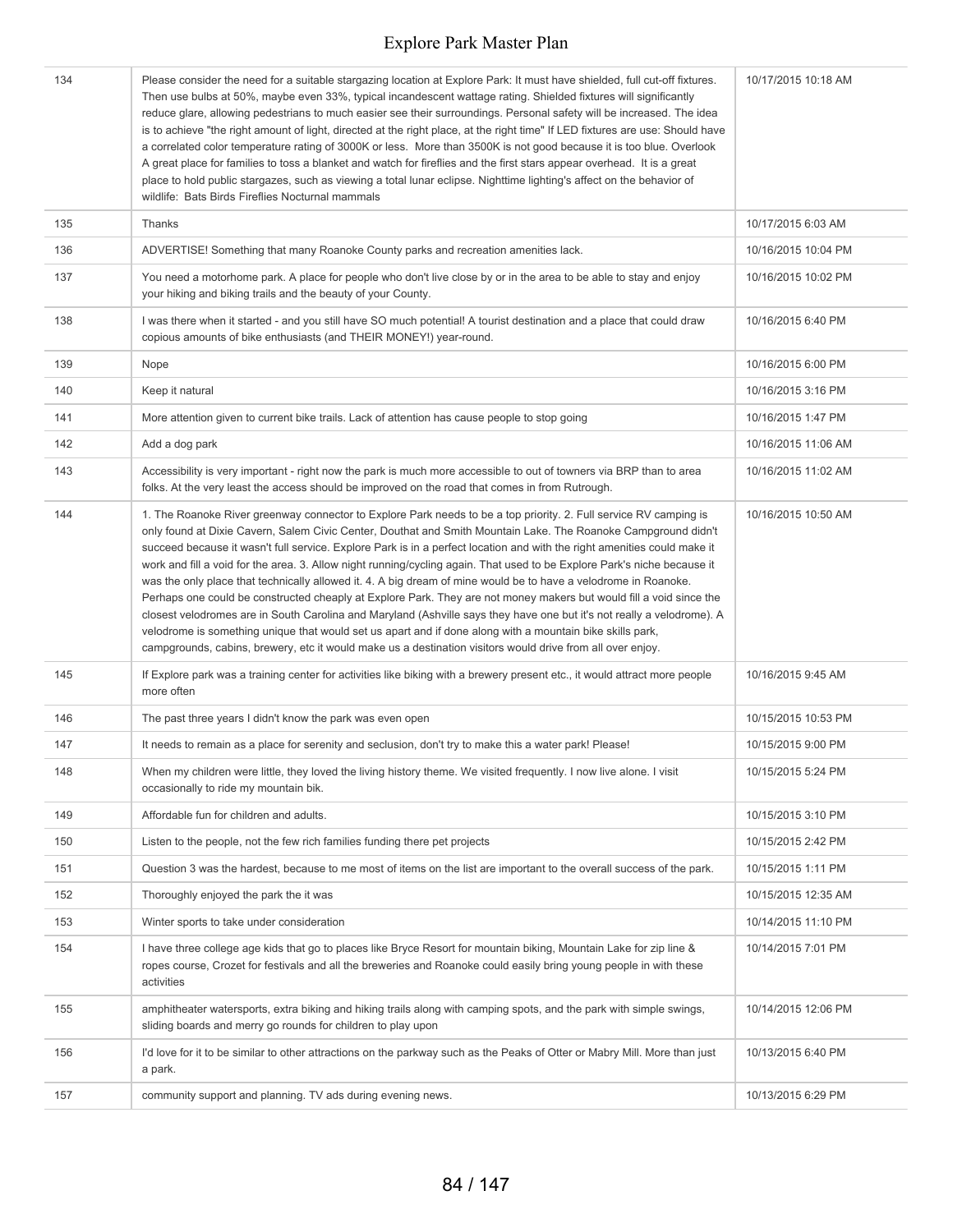| 158 | Weigh the costs. Get majority to support taxes needed for all these grandiose schemes first. You failed in 1987 and<br>yet you hope it will increase tourism. Before you spend our tax money you should know that it will pay for itself. You<br>need majority of tax payers to agree to more taxes before you make any plans and then get them to agree that the<br>plans are worth the cost and are going to pay additional cost to instantiate the plans. Get a budget okayed by tax payes<br>before making any plabs!! Better! User fees to pay all costs of the park. More better let private investors do the park! | 10/13/2015 1:03 PM  |
|-----|---------------------------------------------------------------------------------------------------------------------------------------------------------------------------------------------------------------------------------------------------------------------------------------------------------------------------------------------------------------------------------------------------------------------------------------------------------------------------------------------------------------------------------------------------------------------------------------------------------------------------|---------------------|
| 159 | Explore Park needs to be a travel destination and needs to be improved. Roanoke County is missing out on the<br>opportunity to gain revenue and to take care of it's citizens and allow children to go there and down the road to take<br>their kids there.                                                                                                                                                                                                                                                                                                                                                               | 10/13/2015 8:36 AM  |
| 160 | add multiple disc golf courses!                                                                                                                                                                                                                                                                                                                                                                                                                                                                                                                                                                                           | 10/13/2015 12:03 AM |
| 161 | Arts and history are a slim niche, I would focus too much in that area. A good brief lesson on the history would be<br>great! But so much focus and detail doesn't keep the majorities attention.                                                                                                                                                                                                                                                                                                                                                                                                                         | 10/12/2015 2:38 PM  |
| 162 | I was actually recently looking for a venue for my daughter's 16th birthday party. She wanted a natural setting to have<br>a campfire and a lodge to have a handful of guests spend the night and open space for corn-hole etc. I could find no<br>place in the area. Subsequently ended up renting a home at Smith Mountain Lake but still wasn't exactly what we<br>wanted. Lockhaven might have been appropriate but you have to be a member and it was very costly for a short 4 hour<br>period of time.                                                                                                              | 10/12/2015 12:17 PM |
| 163 | zip lines                                                                                                                                                                                                                                                                                                                                                                                                                                                                                                                                                                                                                 | 10/12/2015 11:58 AM |
| 164 | I would be happy to participate in summer workshops if scheduled                                                                                                                                                                                                                                                                                                                                                                                                                                                                                                                                                          | 10/12/2015 11:32 AM |
| 165 | I miss the historic presentation at the park                                                                                                                                                                                                                                                                                                                                                                                                                                                                                                                                                                              | 10/12/2015 11:28 AM |
| 166 | More living history - ex. Indian                                                                                                                                                                                                                                                                                                                                                                                                                                                                                                                                                                                          | 10/12/2015 11:10 AM |
| 167 | Keep up the good work. Experiment with different ideas                                                                                                                                                                                                                                                                                                                                                                                                                                                                                                                                                                    | 10/12/2015 9:36 AM  |
| 168 | Would love to see equestrian trails and parking for horse trailers/ horse camping would be a huge help. Happy to help<br>with input or planning.                                                                                                                                                                                                                                                                                                                                                                                                                                                                          | 10/12/2015 9:25 AM  |
| 169 | I think of the American Frontier Culture Museum in Stuanton - something similar?                                                                                                                                                                                                                                                                                                                                                                                                                                                                                                                                          | 10/12/2015 9:17 AM  |
| 170 | There is not a zip line or aerial local to us, so that would be a nitch for the county to look into. plus to have public<br>programs every weekend (kids at day and adult programs after dinner) during the summer months would get people<br>out and moving for the warm weather. A lodge with also organized activities or functions would keep people active for<br>the winter months. Even if its an event on health and being active and explaining what the park offers and how to<br>utilize its benefits.                                                                                                         | 10/12/2015 8:58 AM  |
| 171 | Please DO NOT turn this into some "super park" with rides, etc as has been discussed. I feel that the NATURAL<br>BEAUTY of Explore Park should be retained.                                                                                                                                                                                                                                                                                                                                                                                                                                                               | 10/11/2015 9:51 AM  |
| 172 | Need activities that people would want to do more than once such as water park, playground, a larger zoo,<br>educational activities, restaurant, cabins, etc.                                                                                                                                                                                                                                                                                                                                                                                                                                                             | 10/11/2015 12:14 AM |
| 173 | Just please try to preserve the quiet and beauty and sense of peace that one enjoys walking the trails at Explore Park.<br>That is very special and hope that can be retained.                                                                                                                                                                                                                                                                                                                                                                                                                                            | 10/10/2015 10:36 PM |
| 174 | I will have my B.S. in May of 2016 and live very close to the park. I am interested in either working for Explore Park or<br>bring an etrepreneurial idea to the Park.                                                                                                                                                                                                                                                                                                                                                                                                                                                    | 10/10/2015 6:59 PM  |
| 175 | I think explore park could be a major positive resource for our area if managed and promoted properly - adventure<br>sports and outdoor activities primarily.                                                                                                                                                                                                                                                                                                                                                                                                                                                             | 10/10/2015 4:50 PM  |
| 176 | I think a bike trail access from the Greenway to the Explore Park would be great.                                                                                                                                                                                                                                                                                                                                                                                                                                                                                                                                         | 10/10/2015 11:10 AM |
| 177 | While developing it is important to retain the natural part as much as possible.                                                                                                                                                                                                                                                                                                                                                                                                                                                                                                                                          | 10/10/2015 8:47 AM  |
| 178 | Same as question 7                                                                                                                                                                                                                                                                                                                                                                                                                                                                                                                                                                                                        | 10/10/2015 8:39 AM  |
| 179 | Open to those who enjoy the outdoors. Educational lectures & hands-on educational activities.                                                                                                                                                                                                                                                                                                                                                                                                                                                                                                                             | 10/10/2015 7:38 AM  |
| 180 | Find something unique that sets us apart that no one else has in a 3 hour drive.                                                                                                                                                                                                                                                                                                                                                                                                                                                                                                                                          | 10/10/2015 5:22 AM  |
| 181 | Dog park for parkway drivers!                                                                                                                                                                                                                                                                                                                                                                                                                                                                                                                                                                                             | 10/10/2015 12:21 AM |
| 182 | Keep the area as natural as possible & not have attractions such as waterpark,                                                                                                                                                                                                                                                                                                                                                                                                                                                                                                                                            | 10/9/2015 5:09 PM   |
| 183 | Lodge, cool restaurant, cabins, camp grounds, zip lines,                                                                                                                                                                                                                                                                                                                                                                                                                                                                                                                                                                  | 10/9/2015 3:10 PM   |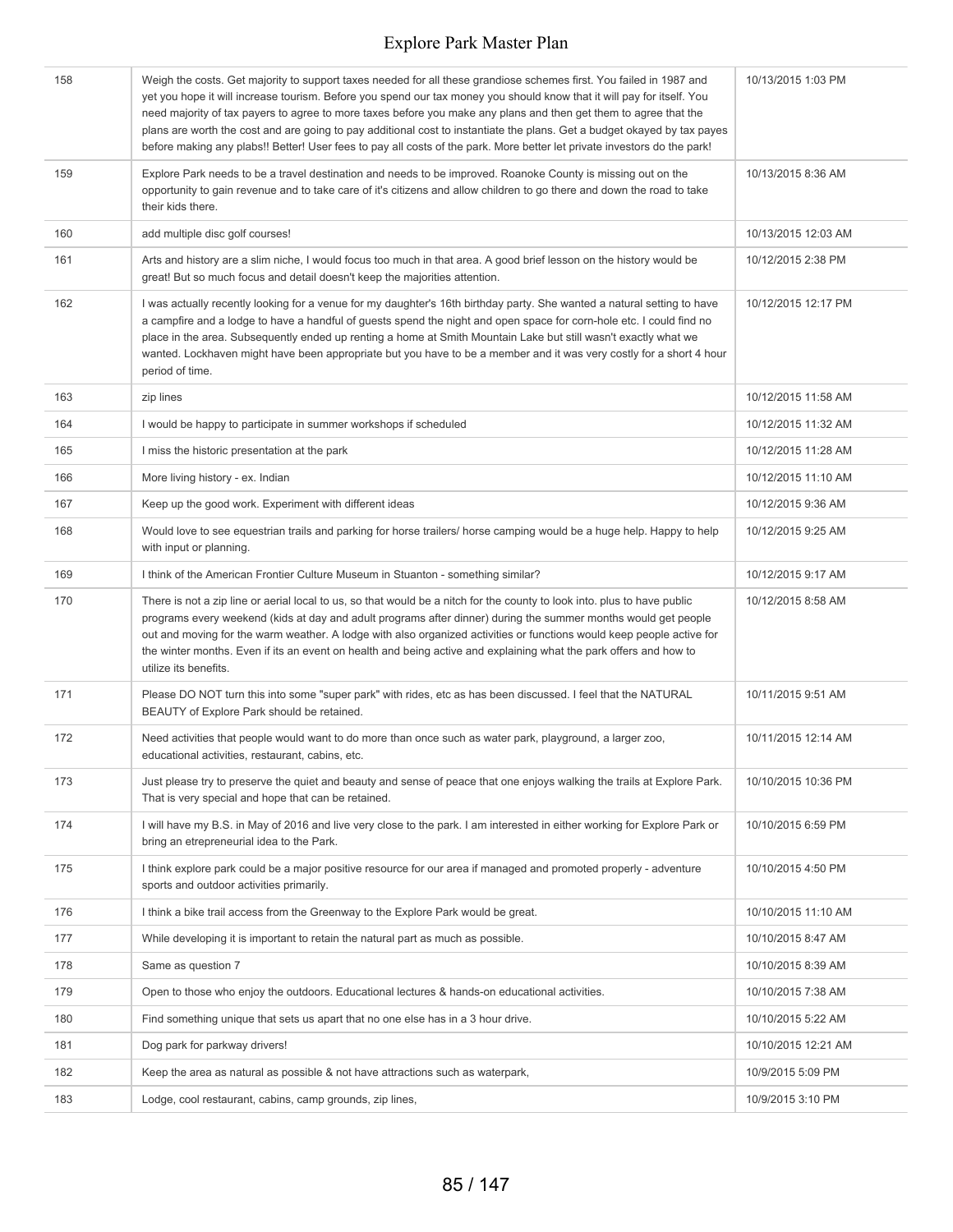| 184 | As most of the considered activities are rightfully meant for younger people than my husband and I are. We explored<br>Explore Park often with our children - about 35 years ago? - and had good times with them then. Now we hope you<br>have something like a nice Café for us Seniors in addition to displays etc. that do not require much walking.                                                                                                                                                                                                                                                                                                                                                                                                                                                                                                                                                          | 10/9/2015 2:32 PM  |
|-----|------------------------------------------------------------------------------------------------------------------------------------------------------------------------------------------------------------------------------------------------------------------------------------------------------------------------------------------------------------------------------------------------------------------------------------------------------------------------------------------------------------------------------------------------------------------------------------------------------------------------------------------------------------------------------------------------------------------------------------------------------------------------------------------------------------------------------------------------------------------------------------------------------------------|--------------------|
| 185 | no                                                                                                                                                                                                                                                                                                                                                                                                                                                                                                                                                                                                                                                                                                                                                                                                                                                                                                               | 10/9/2015 12:02 PM |
| 186 | no                                                                                                                                                                                                                                                                                                                                                                                                                                                                                                                                                                                                                                                                                                                                                                                                                                                                                                               | 10/9/2015 11:57 AM |
| 187 | opening an atv trail                                                                                                                                                                                                                                                                                                                                                                                                                                                                                                                                                                                                                                                                                                                                                                                                                                                                                             | 10/9/2015 11:55 AM |
| 188 | Just Make sure you update your website                                                                                                                                                                                                                                                                                                                                                                                                                                                                                                                                                                                                                                                                                                                                                                                                                                                                           | 10/9/2015 11:55 AM |
| 189 | Make it more modern, but do not go too in-depth to destroy nature to create a more modern looking park. The point of<br>a park is to take in being outdoor.                                                                                                                                                                                                                                                                                                                                                                                                                                                                                                                                                                                                                                                                                                                                                      | 10/9/2015 11:53 AM |
| 190 | No                                                                                                                                                                                                                                                                                                                                                                                                                                                                                                                                                                                                                                                                                                                                                                                                                                                                                                               | 10/9/2015 11:52 AM |
| 191 | Having a huge park, a bigger park than Longwood.                                                                                                                                                                                                                                                                                                                                                                                                                                                                                                                                                                                                                                                                                                                                                                                                                                                                 | 10/9/2015 10:26 AM |
| 192 | no                                                                                                                                                                                                                                                                                                                                                                                                                                                                                                                                                                                                                                                                                                                                                                                                                                                                                                               | 10/9/2015 10:18 AM |
| 193 | no                                                                                                                                                                                                                                                                                                                                                                                                                                                                                                                                                                                                                                                                                                                                                                                                                                                                                                               | 10/9/2015 10:17 AM |
| 194 | no                                                                                                                                                                                                                                                                                                                                                                                                                                                                                                                                                                                                                                                                                                                                                                                                                                                                                                               | 10/9/2015 10:14 AM |
| 195 | Yeah get some                                                                                                                                                                                                                                                                                                                                                                                                                                                                                                                                                                                                                                                                                                                                                                                                                                                                                                    | 10/9/2015 10:14 AM |
| 196 | add some fishing holes                                                                                                                                                                                                                                                                                                                                                                                                                                                                                                                                                                                                                                                                                                                                                                                                                                                                                           | 10/9/2015 10:13 AM |
| 197 | make a pond or lake to fish at                                                                                                                                                                                                                                                                                                                                                                                                                                                                                                                                                                                                                                                                                                                                                                                                                                                                                   | 10/9/2015 10:13 AM |
| 198 | wildlife                                                                                                                                                                                                                                                                                                                                                                                                                                                                                                                                                                                                                                                                                                                                                                                                                                                                                                         | 10/9/2015 10:11 AM |
| 199 | no                                                                                                                                                                                                                                                                                                                                                                                                                                                                                                                                                                                                                                                                                                                                                                                                                                                                                                               | 10/9/2015 10:11 AM |
| 200 | Nope.                                                                                                                                                                                                                                                                                                                                                                                                                                                                                                                                                                                                                                                                                                                                                                                                                                                                                                            | 10/9/2015 10:06 AM |
| 201 | no                                                                                                                                                                                                                                                                                                                                                                                                                                                                                                                                                                                                                                                                                                                                                                                                                                                                                                               | 10/9/2015 9:39 AM  |
| 202 | Have more family activities or children and adult activities.                                                                                                                                                                                                                                                                                                                                                                                                                                                                                                                                                                                                                                                                                                                                                                                                                                                    | 10/9/2015 9:37 AM  |
| 203 | Make it fun.                                                                                                                                                                                                                                                                                                                                                                                                                                                                                                                                                                                                                                                                                                                                                                                                                                                                                                     | 10/9/2015 9:36 AM  |
| 204 | Explore the park, find and determine plants and ANIMALS THAT YOU CAN PET                                                                                                                                                                                                                                                                                                                                                                                                                                                                                                                                                                                                                                                                                                                                                                                                                                         | 10/9/2015 9:33 AM  |
| 205 | no                                                                                                                                                                                                                                                                                                                                                                                                                                                                                                                                                                                                                                                                                                                                                                                                                                                                                                               | 10/9/2015 9:33 AM  |
| 206 | have more activities                                                                                                                                                                                                                                                                                                                                                                                                                                                                                                                                                                                                                                                                                                                                                                                                                                                                                             | 10/9/2015 9:26 AM  |
| 207 | <b>No</b>                                                                                                                                                                                                                                                                                                                                                                                                                                                                                                                                                                                                                                                                                                                                                                                                                                                                                                        | 10/9/2015 9:24 AM  |
| 208 | To make a park that has a campground, places for sports and activities, playgrounds for kids, and lodging areas.                                                                                                                                                                                                                                                                                                                                                                                                                                                                                                                                                                                                                                                                                                                                                                                                 | 10/9/2015 9:17 AM  |
| 209 | create a splash park for kids                                                                                                                                                                                                                                                                                                                                                                                                                                                                                                                                                                                                                                                                                                                                                                                                                                                                                    | 10/9/2015 9:15 AM  |
| 210 | no                                                                                                                                                                                                                                                                                                                                                                                                                                                                                                                                                                                                                                                                                                                                                                                                                                                                                                               | 10/9/2015 9:12 AM  |
| 211 | <b>Ghost Tours</b>                                                                                                                                                                                                                                                                                                                                                                                                                                                                                                                                                                                                                                                                                                                                                                                                                                                                                               | 10/9/2015 9:11 AM  |
| 212 | No water parks or amusement parks on our parkway. Please preserve nature and the blue ridge parkway!                                                                                                                                                                                                                                                                                                                                                                                                                                                                                                                                                                                                                                                                                                                                                                                                             | 10/8/2015 6:59 PM  |
| 213 | I have lived here 22 years and frequently wonder why Roanoke doesn't have a botanical garden. You can tell by the<br>size of the parking lots at Coastal Maine Botanical Gardens in Boothbay, Maine how popular they are, thank in part to<br>the events and activities held there, from restaurants to fairy festivals to botanical art classes. Wherever we travel I<br>look for gardens to visit. If you need folks to help research the idea, please count me in. I will be retiring from teaching<br>at the end of this year and would be willing to travel to research successful existing gardens, interviewing directors and<br>writing up the studies. Just let me know: apfeiffer540@gmail.com. I have served on traveling research committees,<br>have worked as a gardener at Maymont Park in Richmond (years ago) and also have experience writing grants. I<br>would love to be part of this idea. | 10/8/2015 12:10 PM |
| 214 | keep in mind the young adult crowd. Many things are family focused, want to focus on children. But the late 20 crowd if<br>a great financial asset and often are left out of the mix.                                                                                                                                                                                                                                                                                                                                                                                                                                                                                                                                                                                                                                                                                                                            | 10/8/2015 9:50 AM  |
| 215 | Well maintained trails and camping.                                                                                                                                                                                                                                                                                                                                                                                                                                                                                                                                                                                                                                                                                                                                                                                                                                                                              | 10/8/2015 8:45 AM  |
| 216 | While I like dirt trails I understand its not for everyone and others would like a paved loop as well. I also think there<br>can never be enough parks for children to play at.                                                                                                                                                                                                                                                                                                                                                                                                                                                                                                                                                                                                                                                                                                                                  | 10/8/2015 12:23 AM |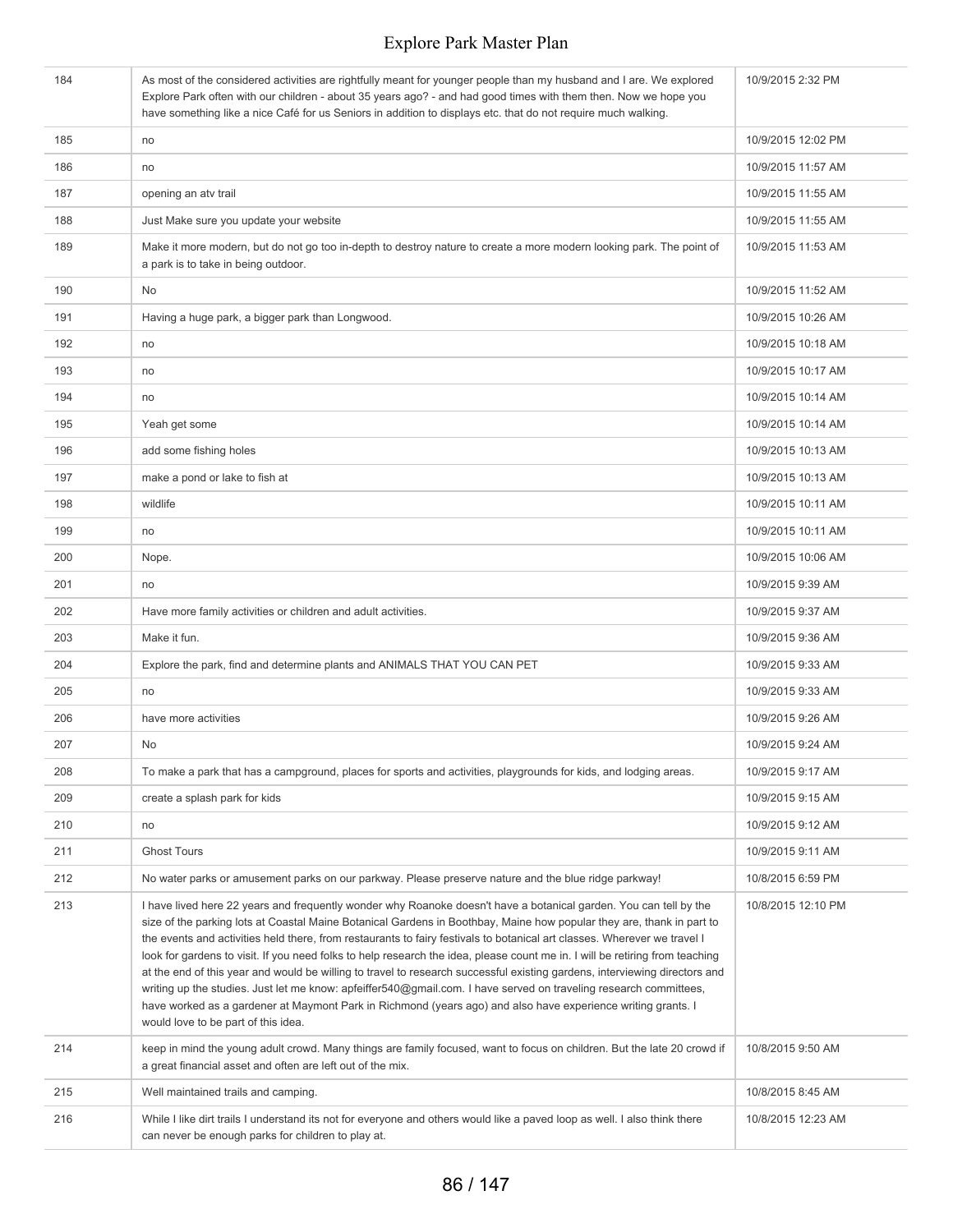| 217 | Keep it natural. No amusement park!! Thank you for asking for my humble opinion.                                                                                                                                                                                                                                                                                                                                                                     | 10/7/2015 8:13 PM  |
|-----|------------------------------------------------------------------------------------------------------------------------------------------------------------------------------------------------------------------------------------------------------------------------------------------------------------------------------------------------------------------------------------------------------------------------------------------------------|--------------------|
| 218 | Don't overdo it, please?                                                                                                                                                                                                                                                                                                                                                                                                                             | 10/7/2015 8:08 PM  |
| 219 | Build it and they will come. Need shell band for music. Doesn't have to be amphitheater. Think Central Park.                                                                                                                                                                                                                                                                                                                                         | 10/7/2015 4:02 PM  |
| 220 | The Roanoke River in the Roanoke Gorge is a unique feature for Explore Park. Nowhere else in the valley has<br>whitewater features that are can be paddled the majority of the year. The rock walls of the Gorge are also unique as<br>the only roped climbing in the Roanoke Valley. Further developing those features will truly compliment the already<br>great outdoor recreation opportunities in the Roanoke Valley.                           | 10/7/2015 1:38 PM  |
| 221 | I will soon be graduating from college and considering work in natural interpretive fields. Creating jobs in this area for<br>similar career paths would attract young graduates looking for "green" jobs.                                                                                                                                                                                                                                           | 10/7/2015 11:38 AM |
| 222 | Nope                                                                                                                                                                                                                                                                                                                                                                                                                                                 | 10/7/2015 10:55 AM |
| 223 | n/a                                                                                                                                                                                                                                                                                                                                                                                                                                                  | 10/7/2015 10:20 AM |
| 224 | Cleanliness                                                                                                                                                                                                                                                                                                                                                                                                                                          | 10/7/2015 7:13 AM  |
| 225 | No                                                                                                                                                                                                                                                                                                                                                                                                                                                   | 10/6/2015 11:19 PM |
| 226 | Preserve the beauty of the land by offering opportunities for people of all walks of love to come and have a good time,<br>weather that is hiking, biking, camping, a concert, a Nature walk, a wedding, or another event. There is no need for a<br>"draw" that will impact the land, like a water park or a big retail area. Roanoke is a changed town since Explore park<br>closed and people are seeking out great places to enjoy the outdoors. | 10/6/2015 10:22 PM |
| 227 | Roanoke needs something fun and exciting                                                                                                                                                                                                                                                                                                                                                                                                             | 10/6/2015 9:29 PM  |
| 228 | Please don't overdevelop or turn into a retreat center with too many facilities. I love the natural beauty & city escape.<br>Keep it natural.                                                                                                                                                                                                                                                                                                        | 10/6/2015 9:18 PM  |
| 229 | Would be awesome to have another paved space to ride bikes. Greenwald is great but packed.                                                                                                                                                                                                                                                                                                                                                           | 10/6/2015 8:22 PM  |
| 230 | No                                                                                                                                                                                                                                                                                                                                                                                                                                                   | 10/6/2015 6:48 PM  |
| 231 | Might want to think about a skating rink or lacrosse fields or even whitewater kayaking simulation trainer.                                                                                                                                                                                                                                                                                                                                          | 10/6/2015 6:00 PM  |
| 232 | Once complete and the process moves forward, please devote just as much time and energy into promoting the park.<br>All the back and forth of the status or ownership of that park has created confusion. Until I visited for a work project not<br>long ago, I assumed the park was closed. Also, MUCH better signage beginning from 81 all the way to the park.<br>Current signage, even close on the Parkway, is confusing or non-existent.       | 10/6/2015 4:11 PM  |
| 233 | Yeah. Don't have any of the Green Ridge people involved because that place is garbage                                                                                                                                                                                                                                                                                                                                                                | 10/6/2015 4:07 PM  |
| 234 | No                                                                                                                                                                                                                                                                                                                                                                                                                                                   | 10/6/2015 2:50 PM  |
| 235 | Build a theme park                                                                                                                                                                                                                                                                                                                                                                                                                                   | 10/6/2015 2:44 PM  |
| 236 | Please make something that wpuld be enjoyable for everbody to hang out at. I Love how quite Roanoke is but it needs<br>something for all ages to relax and to hang out with their friends and family at. Somewhere that you want to go to when<br>you had a rouph day or you want to meet up with some buddys and do soemthing.                                                                                                                      | 10/6/2015 2:18 PM  |
| 237 | Do something outdoorsy with it, and not just put up stores or Urban sites.                                                                                                                                                                                                                                                                                                                                                                           | 10/6/2015 2:16 PM  |
| 238 | hello i'm sure you hear this from the surveys all the time but preserve nature don't destroy it do fun things with nature                                                                                                                                                                                                                                                                                                                            | 10/6/2015 2:13 PM  |
| 239 | Make sure it's clean and safe                                                                                                                                                                                                                                                                                                                                                                                                                        | 10/6/2015 2:10 PM  |
| 240 | REPLICA OF SHADOW MOSES ISLAND METAL GEAR METAL GEAR poptarts                                                                                                                                                                                                                                                                                                                                                                                        | 10/6/2015 2:09 PM  |
| 241 | no                                                                                                                                                                                                                                                                                                                                                                                                                                                   | 10/6/2015 2:05 PM  |
| 242 | I intend to retire to Roanoke or Salem in the near future and would be willing to volunteer my expertise related to<br>traditional music and dance and environmental education to promote Explore Park. My wife and I played Appalachian<br>music and danced there many years ago when the park first opened. There is a lot of potential-- it just needs to be<br>promoted. Woody McKenzie mckenziemusic.com                                        | 10/6/2015 1:21 PM  |
| 243 | no                                                                                                                                                                                                                                                                                                                                                                                                                                                   | 10/6/2015 12:02 PM |
| 244 | Adding a zipline would attract many people                                                                                                                                                                                                                                                                                                                                                                                                           | 10/6/2015 11:57 AM |
| 245 | we need a zipline                                                                                                                                                                                                                                                                                                                                                                                                                                    | 10/6/2015 11:49 AM |
| 246 | N/A                                                                                                                                                                                                                                                                                                                                                                                                                                                  | 10/6/2015 11:47 AM |
| 247 | keep as much green as you can                                                                                                                                                                                                                                                                                                                                                                                                                        | 10/6/2015 10:49 AM |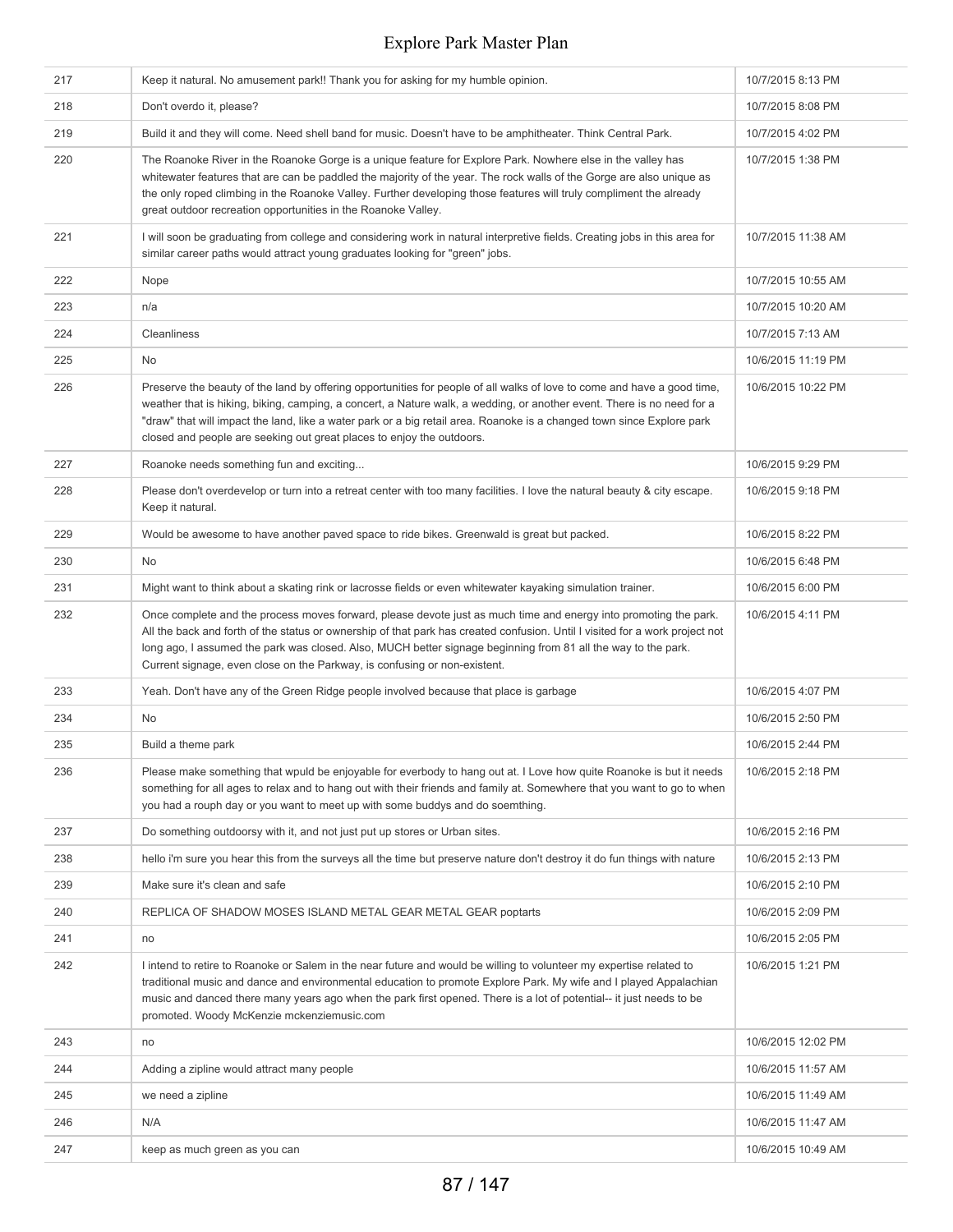| 248 | Campground with accessible fishing for everyone would be greatly needed. Overnite lodging would also be great.<br>What a diamond in the rough we have right here in the middle of our city. Use it wisely for ALL.                                                                                                                                                                                                                                                                                                                                                                                                                                                                                                                                                                                                                                                                                                                                                           | 10/6/2015 10:43 AM |
|-----|------------------------------------------------------------------------------------------------------------------------------------------------------------------------------------------------------------------------------------------------------------------------------------------------------------------------------------------------------------------------------------------------------------------------------------------------------------------------------------------------------------------------------------------------------------------------------------------------------------------------------------------------------------------------------------------------------------------------------------------------------------------------------------------------------------------------------------------------------------------------------------------------------------------------------------------------------------------------------|--------------------|
| 249 | no                                                                                                                                                                                                                                                                                                                                                                                                                                                                                                                                                                                                                                                                                                                                                                                                                                                                                                                                                                           | 10/6/2015 10:38 AM |
| 250 | Just make it very enjoyable                                                                                                                                                                                                                                                                                                                                                                                                                                                                                                                                                                                                                                                                                                                                                                                                                                                                                                                                                  | 10/6/2015 10:26 AM |
| 251 | A mixture of many different activities would be nice including trails for bikes and hiking and campgrounds and river<br>access and then a skatepark somewhere as well                                                                                                                                                                                                                                                                                                                                                                                                                                                                                                                                                                                                                                                                                                                                                                                                        | 10/6/2015 10:22 AM |
| 252 | put a paintball area, water park, amusement park, and zip line and ropes course                                                                                                                                                                                                                                                                                                                                                                                                                                                                                                                                                                                                                                                                                                                                                                                                                                                                                              | 10/6/2015 10:20 AM |
| 253 | Give people the tools and ability to explore nature.                                                                                                                                                                                                                                                                                                                                                                                                                                                                                                                                                                                                                                                                                                                                                                                                                                                                                                                         | 10/6/2015 10:19 AM |
| 254 | Water & sewer-both counties-more than one entrance-History, heritage, cultural? Horses? County fairs? School<br>groups? Omnibus to transport people through the park noting important areas and topics-Conference area, community<br>room, Good entry sign that would entice Parkway visitors to go into the park                                                                                                                                                                                                                                                                                                                                                                                                                                                                                                                                                                                                                                                            | 10/6/2015 10:14 AM |
| 255 | dinsey                                                                                                                                                                                                                                                                                                                                                                                                                                                                                                                                                                                                                                                                                                                                                                                                                                                                                                                                                                       | 10/6/2015 10:04 AM |
| 256 | Allow people to bring horses to ride.                                                                                                                                                                                                                                                                                                                                                                                                                                                                                                                                                                                                                                                                                                                                                                                                                                                                                                                                        | 10/6/2015 9:26 AM  |
| 257 | Please keep the area near the river walkable and not too crowded,, but more accessible. If you build a high<br>population area like a water, park, or restaurant, please dont compromise the natural rec areas.                                                                                                                                                                                                                                                                                                                                                                                                                                                                                                                                                                                                                                                                                                                                                              | 10/6/2015 8:02 AM  |
| 258 | I just want to thank you for considering my input!                                                                                                                                                                                                                                                                                                                                                                                                                                                                                                                                                                                                                                                                                                                                                                                                                                                                                                                           | 10/6/2015 8:02 AM  |
| 259 | Can't wait to see what you guys do!                                                                                                                                                                                                                                                                                                                                                                                                                                                                                                                                                                                                                                                                                                                                                                                                                                                                                                                                          | 10/6/2015 12:14 AM |
| 260 | Horse people pay good money to be able to ride and camp. We share the trails at carvins cove with the bikers.                                                                                                                                                                                                                                                                                                                                                                                                                                                                                                                                                                                                                                                                                                                                                                                                                                                                | 10/5/2015 10:39 PM |
| 261 | We are campers, and we know so many people who want to camp and/or enjoy the outdoors close to home. With<br>busy schedules, how wonderful it would be to have a safe, clean, and beautiful park to enjoy near to home. Camping<br>with hookups and a lodge or cabins would be ideal. Throw in a great restaurant and some fun activities for the kids,<br>and I believe you would have a wonderful vacation destination.                                                                                                                                                                                                                                                                                                                                                                                                                                                                                                                                                    | 10/5/2015 6:51 PM  |
| 262 | 1) Electric Vehicle Charging Stations - Electric vehicle owners will plan their travel around the availability of charging<br>stations. They have apps and websites to tell them where to go. If future electric vehicle technology includes small or<br>mid-sized RVs then having EV charging stations would attract tourists who are planning their vacations around<br>recharge opportunities. 2) Film Industry - Explore Park is a good outdoor "set" for movies filmed in Virginia. Installing<br>or storing infrastructure important to the film industry (i.e. equipment that would be hard to rent or transport) would help<br>encourage more moves to be filmed there. This could produce a "Dirty Dancing Effect" in that people still travel to<br>Mountain Lake because of that one movie. That is effective PR! 3) A "Blue Ocean Strategy"<br>http://www.blueoceanstrategy.com/ style approach would be beneficial. Have a unique offering to attract tourists. | 10/5/2015 3:49 PM  |
| 263 | Expand driving access points                                                                                                                                                                                                                                                                                                                                                                                                                                                                                                                                                                                                                                                                                                                                                                                                                                                                                                                                                 | 10/5/2015 3:49 PM  |
| 264 | Be sure that whatever is developed is self sustaning financially                                                                                                                                                                                                                                                                                                                                                                                                                                                                                                                                                                                                                                                                                                                                                                                                                                                                                                             | 10/5/2015 3:41 PM  |
| 265 | Bring the Resource Authority Land (old landfill) into Parks & Rec management for recreational purposes                                                                                                                                                                                                                                                                                                                                                                                                                                                                                                                                                                                                                                                                                                                                                                                                                                                                       | 10/5/2015 3:14 PM  |
| 266 | Do not do a Dollywood                                                                                                                                                                                                                                                                                                                                                                                                                                                                                                                                                                                                                                                                                                                                                                                                                                                                                                                                                        | 10/5/2015 3:07 PM  |
| 267 | Preserve and improve the 18th century historical early settlement. I am paying attention to EP and tracking it's<br>progress. First and foremost of all was to preserve the history of our region. Historial homes and buildings were<br>dismantled and restored there with great expense. I pray this is not forgotten. If we do not remember our history we<br>will be doomed to repeat it's mistakes. I am friends with an original planner. His concern is that we do not abandone<br>the 18th century historical settlement that was reconstructed there. Do all to attract those living in the area to volunteer<br>to keep the historical part ongoing and to draw tourist to share the history of Appalachian from those traveling up and<br>down the parkway. If common sense modeling is needed, look to the Frontier Cultural Museum near Staunton. I love<br>that museum.                                                                                        | 10/5/2015 2:59 PM  |
| 268 | Trolley system to the Star & Roanoke would be a big attraction for RVs who don't have means of local transportation                                                                                                                                                                                                                                                                                                                                                                                                                                                                                                                                                                                                                                                                                                                                                                                                                                                          | 10/5/2015 2:32 PM  |
| 269 | Treehouse style lodging would be incredible and is an idea that seems to be catching in popular culture. There is<br>nothing like this anywhere in the region. http://www.treehousepoint.com/ Even if overnight accommodations aren't<br>feasible, a big tree house themed playground for children in connection with a zip line park would seem to be a great<br>draw for regional tourism.                                                                                                                                                                                                                                                                                                                                                                                                                                                                                                                                                                                 | 10/5/2015 1:07 PM  |
| 270 | A basketball court would be amazing. It would be nice to have the court decorated with some sort of decal to let<br>people know this is for Explore Park.                                                                                                                                                                                                                                                                                                                                                                                                                                                                                                                                                                                                                                                                                                                                                                                                                    | 10/5/2015 12:39 PM |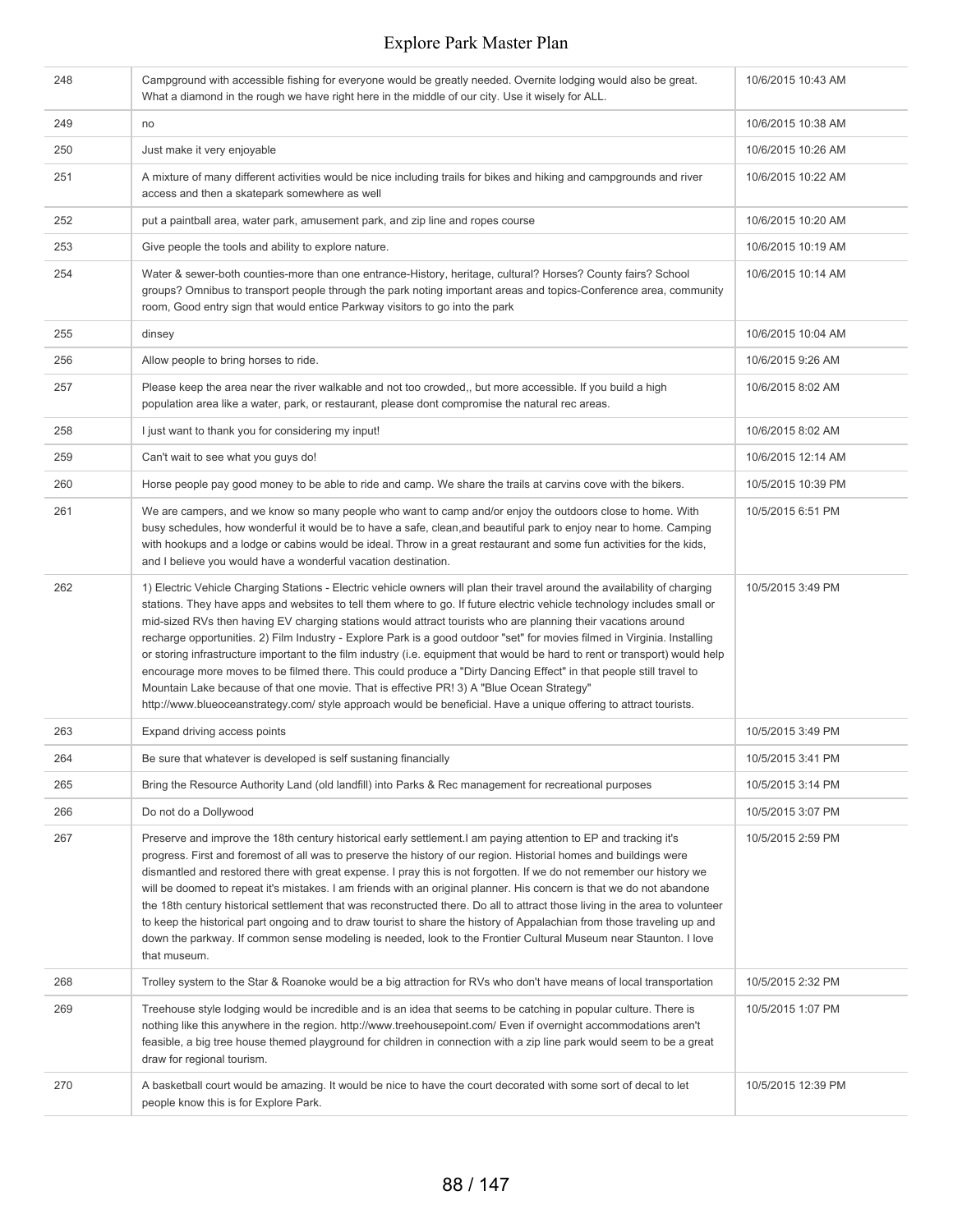| 271 | It would be nice to have the ultimate mountain biking, hiking, and canoeing/kayaking site up there with campgrounds,<br>cabins, and maybe a lodge. This could become an awesome outdoor retreat center to either stay there overnight or<br>spend a day.                                                                                           | 10/5/2015 12:28 PM |
|-----|----------------------------------------------------------------------------------------------------------------------------------------------------------------------------------------------------------------------------------------------------------------------------------------------------------------------------------------------------|--------------------|
| 272 | Explore park has a ton of potential if you stop catering to the extreme sports crowd. Build a family destination.                                                                                                                                                                                                                                  | 10/5/2015 12:18 PM |
| 273 | no, I like it the way it is used, just could use some work                                                                                                                                                                                                                                                                                         | 10/5/2015 10:12 AM |
| 274 | Explore Park should become the premiere location for outdoor's festivals in the valley. Consider adding Valley Metro<br>Trolley service to the park as demand increases.                                                                                                                                                                           | 10/5/2015 9:45 AM  |
| 275 | Please budget for enough staff. The first few years, people will need to relearn about the area.                                                                                                                                                                                                                                                   | 10/5/2015 9:11 AM  |
| 276 | save the bees                                                                                                                                                                                                                                                                                                                                      | 10/5/2015 9:03 AM  |
| 277 | Botetourt county needs to connect to the greenway                                                                                                                                                                                                                                                                                                  | 10/5/2015 9:01 AM  |
| 278 | provide a high-end restaurant                                                                                                                                                                                                                                                                                                                      | 10/5/2015 8:53 AM  |
| 279 | I do not agree with constantly building over the nature we have around us, but since that's all Roanoke seems to be<br>doing, I say use the natural resources around us instead of wasting a bunch of money on stuff that people can't even<br>enjoy. The way to get people over there is to make something nonexpensive, that everyone can enjoy. | 10/5/2015 8:48 AM  |
| 280 | none                                                                                                                                                                                                                                                                                                                                               | 10/5/2015 8:44 AM  |
| 281 | keep the nature with it                                                                                                                                                                                                                                                                                                                            | 10/5/2015 8:44 AM  |
| 282 | nope                                                                                                                                                                                                                                                                                                                                               | 10/5/2015 8:43 AM  |
| 283 | rollercoasters                                                                                                                                                                                                                                                                                                                                     | 10/5/2015 8:42 AM  |
| 284 | just leave it or make a giant bee hive to save the bees SAVE THE BEES                                                                                                                                                                                                                                                                              | 10/5/2015 8:42 AM  |
| 285 | Whitewater park and biking trails, keep it preserved, easy on the retail, also keep it reasonably price if possible (river<br>and trail access)                                                                                                                                                                                                    | 10/5/2015 12:48 AM |
| 286 | Please keep it as natural as possible!                                                                                                                                                                                                                                                                                                             | 10/4/2015 8:06 PM  |
| 287 | Even though I do not have children living in my household I enjoy sharing the opportunities with out of town family,<br>friends, neighbors and visitors to the area.                                                                                                                                                                               | 10/4/2015 8:02 PM  |
| 288 | Explore park has a lot of potential. The Raonoke Valley is known for its outdoor activities and beautiful scenery. So<br>keeping that in mind. More hiking trails, mountain bike trails, and camping will bring in a lot more people from out of<br>town.                                                                                          | 10/4/2015 7:27 PM  |
| 289 | sell it if you can find a fool to buy it                                                                                                                                                                                                                                                                                                           | 10/4/2015 6:33 PM  |
| 290 | no                                                                                                                                                                                                                                                                                                                                                 | 10/4/2015 4:08 PM  |
| 291 | Better preservation and maintenance of the Historical Area. We've already lost the Native American Village, and I'd<br>hate to see the original historic buildings go as well.                                                                                                                                                                     | 10/4/2015 3:09 PM  |
| 292 | I think it should be an outdoor adventure park. Rock climbing, kayaking and canoeing, ziplines, obstacle running<br>course, mountain biking, hiking, camping and brewery/restaurant for overnighter.                                                                                                                                               | 10/4/2015 1:23 PM  |
| 293 | Communicate with the local equine community for resources, and creative planning.                                                                                                                                                                                                                                                                  | 10/4/2015 1:16 PM  |
| 294 | Please include horses. Refer to AQHA statistics for money spent on recreational trail riding. Inputs are fairly small<br>compared to manned centers and paving destroys the habitats just to get the equipment in.                                                                                                                                 | 10/4/2015 12:03 PM |
| 295 | Horse trails with camping area and stalls                                                                                                                                                                                                                                                                                                          | 10/4/2015 11:32 AM |
| 296 | Please maintain a cohesive mission in line with all Roanoke parks, and not alter what's already great by trying to be<br>too different than the other parks because each Roanoke park should have the same goal; provide a retreat from the<br>everyday "concrete race" and facilitate the visitor's appreciation of nature.                       | 10/4/2015 10:31 AM |
| 297 | Make sure to utilize the river access / location                                                                                                                                                                                                                                                                                                   | 10/4/2015 10:24 AM |
| 298 | The combination of a dam with a downstream section of white water river could be a great recipe for a white water park<br>that could draw adventure seekers (rafter, kayaker a, etc) from near and far. Developing this resource as well as<br>lodging (camping, cabins, etc) could draw significant tourism to Roanoke.                           | 10/4/2015 7:39 AM  |
| 299 | Museum --- local arts and crsfts, demonstrtions                                                                                                                                                                                                                                                                                                    | 10/4/2015 7:39 AM  |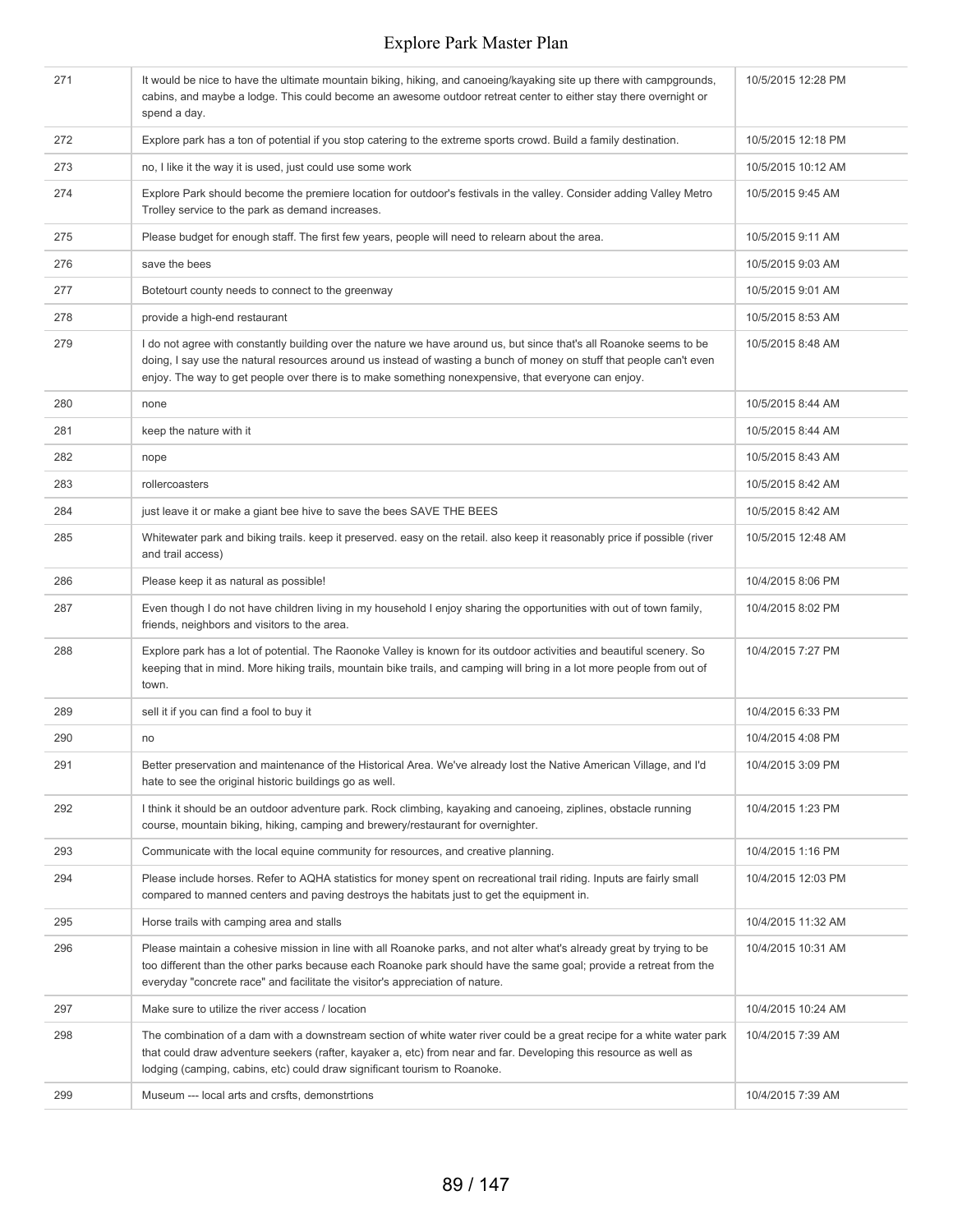| 300 | Educational is wonderful but we have so much downtown. We need family to be active outside and low to no cost. I<br>now live in Lynchburg and was shocked to find out they have better parks and trails than Roanoke does when I left<br>there. I love Roanoke but the parks are nothing compared to Lynchburg.                                                                                                                                              | 10/4/2015 6:56 AM  |
|-----|--------------------------------------------------------------------------------------------------------------------------------------------------------------------------------------------------------------------------------------------------------------------------------------------------------------------------------------------------------------------------------------------------------------------------------------------------------------|--------------------|
| 301 | Look to other local Parks, Rec. and Tourism Depts. for programming ideas, partner with Va Horse Council for History<br>on Horseback rides, expand present Green Hill Park Equestrian Advisory Cmte to Roanoke County Parks, Rec., and<br>Tourism Equestrian Advisory Cmte.                                                                                                                                                                                   | 10/4/2015 6:50 AM  |
| 302 | Explore Park could be a prime resource for natural education and conservation. I would hate to see it spoiled by trying<br>to turn it into an amusement park.                                                                                                                                                                                                                                                                                                | 10/4/2015 6:13 AM  |
| 303 | keep it clean                                                                                                                                                                                                                                                                                                                                                                                                                                                | 10/4/2015 2:55 AM  |
| 304 | Kayak, canoe rental, outfitters, shuttles between float points. A regional draw for out of town kayakers - google<br>Gauleyfest in WV.                                                                                                                                                                                                                                                                                                                       | 10/3/2015 11:01 PM |
| 305 | Please don't loose the beauty of the place with too many buildings. Nature is always relaxing, and beautiful.                                                                                                                                                                                                                                                                                                                                                | 10/3/2015 9:49 PM  |
| 306 | Do as much as you can that will offer the most to the community and visitors to our region.                                                                                                                                                                                                                                                                                                                                                                  | 10/3/2015 8:55 PM  |
| 307 | Love to see equestrian trails and facilites                                                                                                                                                                                                                                                                                                                                                                                                                  | 10/3/2015 7:42 PM  |
| 308 | You really should include equestrian trails. Most riders are very respectful, willing to help with trail maintenance, and<br>are looking for more places to ride as there are limited places to ride in comparison to what one finds for hiking, biking,<br>etc.                                                                                                                                                                                             | 10/3/2015 7:33 PM  |
| 309 | Make it somewhere you would want to bring people                                                                                                                                                                                                                                                                                                                                                                                                             | 10/3/2015 6:24 PM  |
| 310 | Please don't make it overly commercialized and keep it affordable. Leave the water park idea at Green Ridge and<br>keep it natural at Explore Park                                                                                                                                                                                                                                                                                                           | 10/3/2015 5:20 PM  |
| 311 | On a purely selfish basis I'd rather see you spending what money you have and assets you already have on<br>developing the Roanoke County side of the park and leave Bedford County as an animal preserve.                                                                                                                                                                                                                                                   | 10/3/2015 2:01 PM  |
| 312 | Don't put all your eggs in one basket. Keep a central theme, don't partition it into a tacky quasi amusement park.                                                                                                                                                                                                                                                                                                                                           | 10/3/2015 1:53 PM  |
| 313 | I have extensive experience regarding the wide interest in the night sky across age groups in the Roanoke Valley.<br>Explore Park offers a tremendous potential resource in addressing this interest. With suitable open space to which<br>cars could be driven and parked, and with fully shielded, controllable lighting in and around this space, the Park's<br>location near to the City's and County's population centers would be unique for our area. | 10/3/2015 12:14 PM |
| 314 | don't take 10 years to get this donemake a plan and get it completed                                                                                                                                                                                                                                                                                                                                                                                         | 10/3/2015 11:47 AM |
| 315 | The idea of local goods and vendors is huge! A brewery and restaurant would really bring folks in                                                                                                                                                                                                                                                                                                                                                            | 10/3/2015 10:39 AM |
| 316 | It needs to be something that encourages not only families but singles as well to visit                                                                                                                                                                                                                                                                                                                                                                      | 10/3/2015 9:39 AM  |
| 317 | It is an untapped resource. There is so much potential, there are bolted climbing routes, a river that good be a great<br>white water attraction. Numerous trails for biking and hiking, easy access to Roanoke and Smith Mountain Lake. The<br>valley does not need another amphitheater, art center or museum. We need outdoor recreation other than the<br>Greenway. Which its popularity should show the need for an outdoor recreation center!          | 10/3/2015 9:12 AM  |
| 318 | Side away from the typical waterparks like Bush Gardens and Kings Dominion, make something that isnt seen often,<br>keep the nature and the layout of the land! Keep the historical areas too possibly group them together? As a child we<br>went on many field trips here for that purpose and its one of tbe the reasons i love the Explore Park! Consider offering<br>night event such as star gazing.                                                    | 10/3/2015 8:27 AM  |
| 319 | Keep it as natural and untouched as possible!                                                                                                                                                                                                                                                                                                                                                                                                                | 10/2/2015 11:10 PM |
| 320 | Need safe quiet trails for horseback riding.                                                                                                                                                                                                                                                                                                                                                                                                                 | 10/2/2015 9:08 PM  |
| 321 | Night time events Grand kids count                                                                                                                                                                                                                                                                                                                                                                                                                           | 10/2/2015 8:45 PM  |
| 322 | Put in a great disc golf course and update mtn bike trails                                                                                                                                                                                                                                                                                                                                                                                                   | 10/2/2015 7:08 PM  |
| 323 | An averaged priced restaurant, with a large outdoor dining area overlooking the river. Also a covered pavilion for<br>events in any weather.                                                                                                                                                                                                                                                                                                                 | 10/2/2015 6:40 PM  |
| 324 | Just don't make it cheesy like dolly wood or gatlinburg                                                                                                                                                                                                                                                                                                                                                                                                      | 10/2/2015 4:12 PM  |
| 325 | Yes. Do NOT waste money on things that aren't needed. Don't add frills that won't benefit anyone, but look good on<br>paper. Don't let people with "power" influence the master plan decisions; listen to the citizens.                                                                                                                                                                                                                                      | 10/2/2015 2:16 PM  |
| 326 | We would love to have bike paths for pleasure biking that is not paved!                                                                                                                                                                                                                                                                                                                                                                                      | 10/2/2015 1:30 PM  |
|     |                                                                                                                                                                                                                                                                                                                                                                                                                                                              |                    |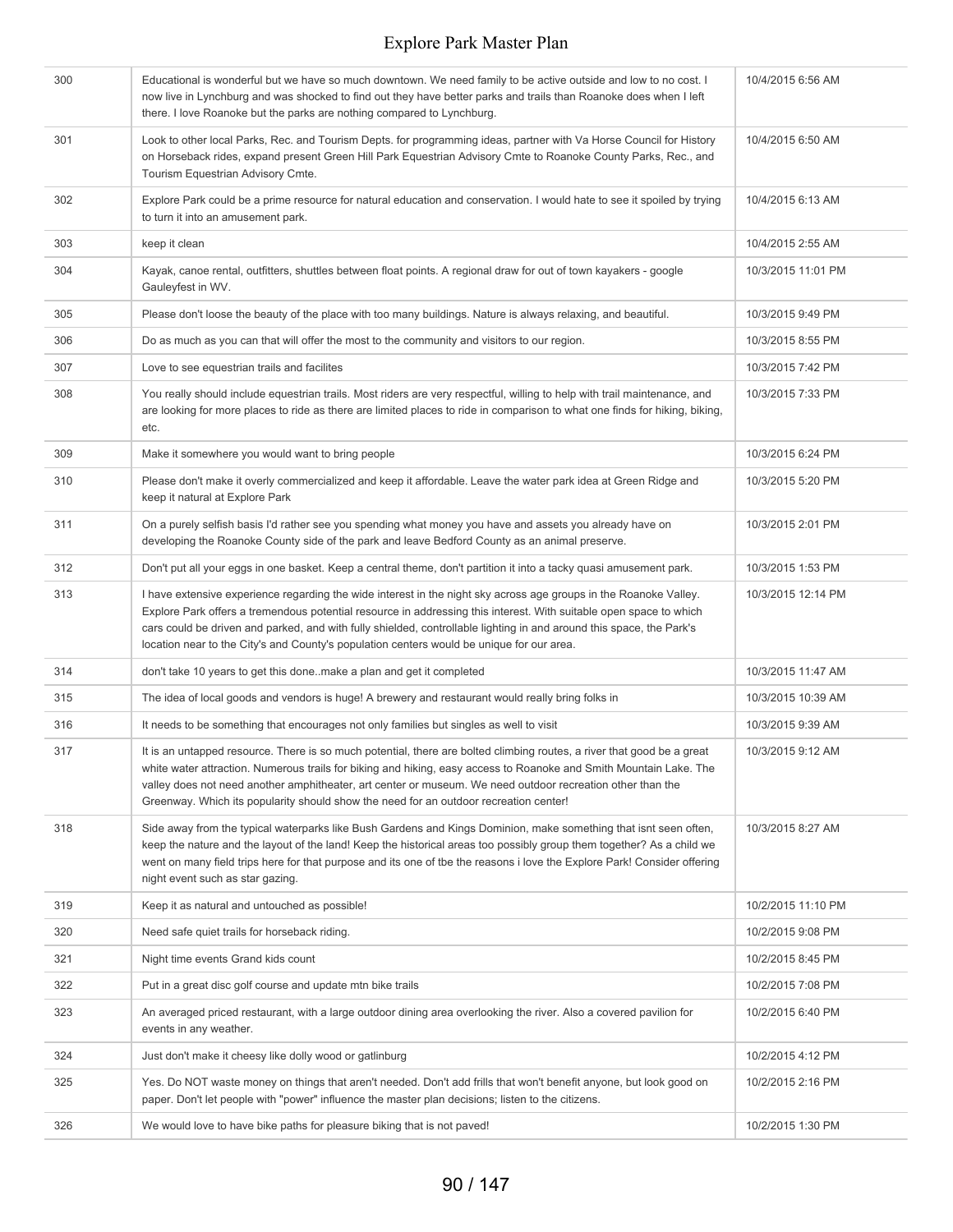| 327 | Since the Roanoke BRP closed the campground last year, there's no good camping in the area. There really is a need<br>for tent sites and a bath house. We've used the one on the BRP many times for coming to events in Roanoke and<br>staying the night there instead of driving all the way home to the NRV.                                                                                                                                                                                                                                                               | 10/2/2015 12:28 PM |
|-----|------------------------------------------------------------------------------------------------------------------------------------------------------------------------------------------------------------------------------------------------------------------------------------------------------------------------------------------------------------------------------------------------------------------------------------------------------------------------------------------------------------------------------------------------------------------------------|--------------------|
| 328 | Cleanliness! There is so much trash in this river!                                                                                                                                                                                                                                                                                                                                                                                                                                                                                                                           | 10/2/2015 11:29 AM |
| 329 | Keep it as natural as possible. Our region is becoming known for outdoor recreation and the beauty of the outdoors.<br>We want it to be accessible but not commercialized.                                                                                                                                                                                                                                                                                                                                                                                                   | 10/2/2015 11:28 AM |
| 330 | I also love the education. It was a great field trip                                                                                                                                                                                                                                                                                                                                                                                                                                                                                                                         | 10/2/2015 10:50 AM |
| 331 | Please do not develop into any single family residences. this should remain a public area with terrific public<br>attractions. This is a beautiful area with nice mature vegetation, trails, etc. and is in my opinion a positive draw away<br>from the city of 10- minute drive.                                                                                                                                                                                                                                                                                            | 10/2/2015 10:37 AM |
| 332 | No gimicks, like a water park. Park should be centered on the natural surroundings of the area. Capitalize on the river.<br>You have flatwater (beginning of SML) and freestone river right in same area. Cleanliness and environmental<br>awareness/education could be improved. Leave No Trace signs. Overnight camping would be great. Full RV hookups,<br>platforms and primitive tent camping. A "backcountry" trail with a hike-in only campsite would be great. Also, connect<br>to the Bedford Co. parcel across the river. An archery range would be great as well. | 10/2/2015 10:36 AM |
| 333 | Connecting the greenway from downtown out to the park would be awesome.                                                                                                                                                                                                                                                                                                                                                                                                                                                                                                      | 10/2/2015 10:18 AM |
| 334 | Do not repeat what was done before that obviously did not work at all- create a natural park that allows city folks to<br>experience the beauty of what we have here---no goofy tricks or gimmicks                                                                                                                                                                                                                                                                                                                                                                           | 10/2/2015 9:49 AM  |
| 335 | Keep National Chains and Larry Vander Maten's out of Explore Park                                                                                                                                                                                                                                                                                                                                                                                                                                                                                                            | 10/2/2015 9:48 AM  |
| 336 | We have beautiful natural resources. We need to create areas to highlight them and encourage their use. We routinely<br>book kayak tours, nature tours and hike when traveling, all would be great in Roanoke.                                                                                                                                                                                                                                                                                                                                                               | 10/2/2015 9:37 AM  |
| 337 | No                                                                                                                                                                                                                                                                                                                                                                                                                                                                                                                                                                           | 10/2/2015 9:22 AM  |
| 338 | Preserve the natural areas as much as possible. Restore the historic buildings. I work 5 miles from Explore Park in<br>another park and we continually have to explain to people that there is no longer camping at Roanoke Mountain,<br>therefore, no close-to-the-city options for camping exist. This is the top unmet need, in my opinion, for outdoor<br>recreation and tourism in the area. If you do nothing elseplease, please create camping opportunities at Explore!                                                                                              | 10/2/2015 9:06 AM  |
| 339 | <b>NO</b>                                                                                                                                                                                                                                                                                                                                                                                                                                                                                                                                                                    | 10/2/2015 8:31 AM  |
| 340 | Have the engineer that designed the National Whitewater Center in Charlotte NC. Design Whitewater features<br>throughout the Roanoke River Gorge.                                                                                                                                                                                                                                                                                                                                                                                                                            | 10/2/2015 7:59 AM  |
| 341 | I'll help with disc golf course construction!                                                                                                                                                                                                                                                                                                                                                                                                                                                                                                                                | 10/2/2015 7:20 AM  |
| 342 | Explore park has a unique combo of river frontage and terrain-- sticking with a primary mission of outdoor activities<br>makes sense, but not with all the hubub a zipline/adventure park would bring. We don't need it to be a circus. I'm all<br>for development of businesses, but they should be environmentally aware and blend into the nature theme of the park.<br>Breweries and wineries would be welcome, as would some sort of equipment rental outfitter.                                                                                                        | 10/2/2015 6:51 AM  |
| 343 | Horse camp. Your trails are beautiful including the old landfill. I participated in the ACTHA event and just loved it.                                                                                                                                                                                                                                                                                                                                                                                                                                                       | 10/2/2015 5:50 AM  |
| 344 | Model after the many parks in Northern VA. There is always something going on at one of their parks.                                                                                                                                                                                                                                                                                                                                                                                                                                                                         | 10/1/2015 11:53 PM |
| 345 | Build it and they will come                                                                                                                                                                                                                                                                                                                                                                                                                                                                                                                                                  | 10/1/2015 11:45 PM |
| 346 | I hate it when local governments spend all this money on surveys you've got smart folks working at the county, you<br>can do this on your own.                                                                                                                                                                                                                                                                                                                                                                                                                               | 10/1/2015 11:32 PM |
| 347 | I would love to see horse trails and adequate parking for horse trailers.                                                                                                                                                                                                                                                                                                                                                                                                                                                                                                    | 10/1/2015 10:32 PM |
| 348 | Hire me.                                                                                                                                                                                                                                                                                                                                                                                                                                                                                                                                                                     | 10/1/2015 10:25 PM |
| 349 | Better trails towards the spillway area of Niagara dam that are well maintained and easy to walk on while having a<br>kayak on your shoulder                                                                                                                                                                                                                                                                                                                                                                                                                                 | 10/1/2015 9:59 PM  |
| 350 | As a mom of two, it would be great to have a water feature/ spray grounds. Most other cities have this feature, and<br>roanoke is lacking. Would be very popular. Also paved trails for strollers would be awesome.                                                                                                                                                                                                                                                                                                                                                          | 10/1/2015 9:29 PM  |
| 351 | Having a nice mix of things that are fun for kids but also interesting/fun for adults. Used to visit explore park often as a<br>child but it's been a long time. I didn't even know anything went on there anymore. Remember to come up with a good<br>marketing plan for locals!!!                                                                                                                                                                                                                                                                                          | 10/1/2015 9:20 PM  |
| 352 | More educational/ family oriented programs                                                                                                                                                                                                                                                                                                                                                                                                                                                                                                                                   | 10/1/2015 9:10 PM  |
|     |                                                                                                                                                                                                                                                                                                                                                                                                                                                                                                                                                                              |                    |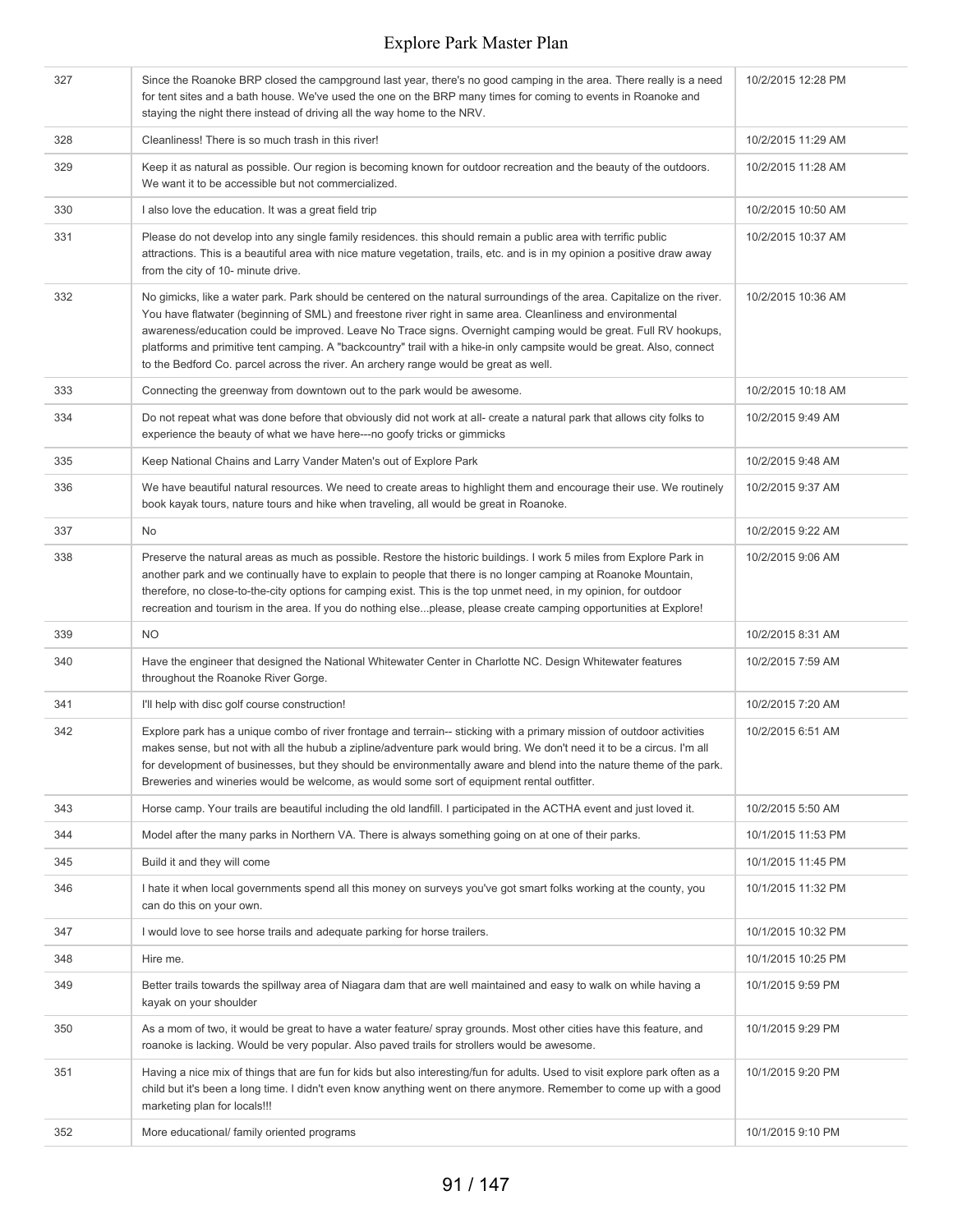| 353 | Although I would love to see something done that would bring jobs and revenue to the area, i would be very much<br>apposed to anything that would take away from the natural beauty of the area, especially the river. That is a beautiful,<br>very fun section of the river and I would hate to see it altered in any way.                                                                                                                                                                                                                                                                                                                                                                                                                                                                                                                                                                                                                                                                                               | 10/1/2015 8:46 PM  |
|-----|---------------------------------------------------------------------------------------------------------------------------------------------------------------------------------------------------------------------------------------------------------------------------------------------------------------------------------------------------------------------------------------------------------------------------------------------------------------------------------------------------------------------------------------------------------------------------------------------------------------------------------------------------------------------------------------------------------------------------------------------------------------------------------------------------------------------------------------------------------------------------------------------------------------------------------------------------------------------------------------------------------------------------|--------------------|
| 354 | Looking forward to what is in store                                                                                                                                                                                                                                                                                                                                                                                                                                                                                                                                                                                                                                                                                                                                                                                                                                                                                                                                                                                       | 10/1/2015 8:45 PM  |
| 355 | I am willing to help in any way i can to put an 18 or 36 hole professional disc golf course in Roanoke.                                                                                                                                                                                                                                                                                                                                                                                                                                                                                                                                                                                                                                                                                                                                                                                                                                                                                                                   | 10/1/2015 8:17 PM  |
| 356 | Make like to make it an adventure and recreation based park                                                                                                                                                                                                                                                                                                                                                                                                                                                                                                                                                                                                                                                                                                                                                                                                                                                                                                                                                               | 10/1/2015 8:10 PM  |
| 357 | This could be the epicenter of upper Roanoke River eco-tourism river adventure                                                                                                                                                                                                                                                                                                                                                                                                                                                                                                                                                                                                                                                                                                                                                                                                                                                                                                                                            | 10/1/2015 7:53 PM  |
| 358 | The location is wonderful on the BRP however the traffic is horrible. Unless the BRP starts cracking down on<br>commuters any Road Cyclist that camps there are unlikely to return. Roanoke BRP commuters really ruin our stretch.                                                                                                                                                                                                                                                                                                                                                                                                                                                                                                                                                                                                                                                                                                                                                                                        | 10/1/2015 7:20 PM  |
| 359 | food and shops                                                                                                                                                                                                                                                                                                                                                                                                                                                                                                                                                                                                                                                                                                                                                                                                                                                                                                                                                                                                            | 10/1/2015 6:42 PM  |
| 360 | Roanoke could be an East Coast leader in combining outdoor play and recreation activities with beautiful mountains,<br>woods and waterways. Explore Park is an opportunity for a unique treasure for this region that can improve the quality<br>of life, attract talent and investment, as well as tourist dollars. Don't just build one more average water park, one more<br>average zipline, one more playground, ball field, etc. Let's build a comprehensive recreation area that incorporates,<br>capitalizes and teaches people about the awesome natural world of the Blue Ridge for people of all ages and abilities.<br>It would be great to have a resource where any Roanoke kid can help build a log cabin or a fort, learn to kayak, catch<br>frogs and snakes, climb some rocks, fish/float/wade/ a river, explore the woods, and learn to appreciate and love the<br>natural resources we are blessed with in SWVA. Think Berkeley's Adventure Playground on a huge scale and with a<br>naturalist twist. | 10/1/2015 5:27 PM  |
| 361 | Regulations on dumpsters in the flood plane upstream. Keeping the river and it's banks clean, is essential to the park,<br>and our town.                                                                                                                                                                                                                                                                                                                                                                                                                                                                                                                                                                                                                                                                                                                                                                                                                                                                                  | 10/1/2015 4:56 PM  |
| 362 | Please consider the equestrian community, trail riding at Explore Park would fill a gaping hole in the area and would<br>be a huge hit with lots of participation!                                                                                                                                                                                                                                                                                                                                                                                                                                                                                                                                                                                                                                                                                                                                                                                                                                                        | 10/1/2015 3:37 PM  |
| 363 | None                                                                                                                                                                                                                                                                                                                                                                                                                                                                                                                                                                                                                                                                                                                                                                                                                                                                                                                                                                                                                      | 10/1/2015 3:33 PM  |
| 364 | More trails and campsites would bring in mountain bikers that have no where to camp now. We (locals) get asked all<br>the time where to camp close to riding and we have no good answer.                                                                                                                                                                                                                                                                                                                                                                                                                                                                                                                                                                                                                                                                                                                                                                                                                                  | 10/1/2015 2:46 PM  |
| 365 | Great area for horseback riding                                                                                                                                                                                                                                                                                                                                                                                                                                                                                                                                                                                                                                                                                                                                                                                                                                                                                                                                                                                           | 10/1/2015 2:29 PM  |
| 366 | We need a World class Disc Golf course to bring in people from surrounding states for big tournaments.                                                                                                                                                                                                                                                                                                                                                                                                                                                                                                                                                                                                                                                                                                                                                                                                                                                                                                                    | 10/1/2015 1:57 PM  |
| 367 | Horseback riders do not harm the trails and provide valuable help with the upkeep, i.e., Carvins Cove.                                                                                                                                                                                                                                                                                                                                                                                                                                                                                                                                                                                                                                                                                                                                                                                                                                                                                                                    | 10/1/2015 1:26 PM  |
| 368 | Many friends would love to see an area for equestrian camping, perhaps with stalls to rent.                                                                                                                                                                                                                                                                                                                                                                                                                                                                                                                                                                                                                                                                                                                                                                                                                                                                                                                               | 10/1/2015 1:22 PM  |
| 369 | Disc golf is the biggest up and coming sport. It would really bring people from out of town to come see the area and<br>play the course. I personally think it really is what Roanoke needs as there are not many at all in the area and I would<br>be willing to help                                                                                                                                                                                                                                                                                                                                                                                                                                                                                                                                                                                                                                                                                                                                                    | 10/1/2015 1:07 PM  |
| 370 | This is an amazing gem that can be a huge asset for this area, glad we are figuring out how to make it the best. I use<br>Explore Park for biking/hiking now and love it.                                                                                                                                                                                                                                                                                                                                                                                                                                                                                                                                                                                                                                                                                                                                                                                                                                                 | 10/1/2015 12:59 PM |
| 371 | The Va Outdoors Plan statistics need to be considered in seeing what activities are participated in and what ones are<br>needed.                                                                                                                                                                                                                                                                                                                                                                                                                                                                                                                                                                                                                                                                                                                                                                                                                                                                                          | 10/1/2015 12:55 PM |
| 372 | put in a whitewater park, it would be great for roanoke and southwest virginia                                                                                                                                                                                                                                                                                                                                                                                                                                                                                                                                                                                                                                                                                                                                                                                                                                                                                                                                            | 10/1/2015 12:50 PM |
| 373 | Many horse back riders use Carvin's cove and come a great distance to use the beautiful trails there and share with<br>the bike riders. Multi use trails are needed in the area and bikes and horses can coexist.                                                                                                                                                                                                                                                                                                                                                                                                                                                                                                                                                                                                                                                                                                                                                                                                         | 10/1/2015 12:22 PM |
| 374 | Include equestrian access to park. Currently the closest campgrounds are Fairy Stone Park in Henry County and<br>Douthat Park in Allegheny/Bath County. Other than Carvins Cove - there are no other trail systems to ride that are<br>safe during hunting season.                                                                                                                                                                                                                                                                                                                                                                                                                                                                                                                                                                                                                                                                                                                                                        | 10/1/2015 12:04 PM |
|     |                                                                                                                                                                                                                                                                                                                                                                                                                                                                                                                                                                                                                                                                                                                                                                                                                                                                                                                                                                                                                           |                    |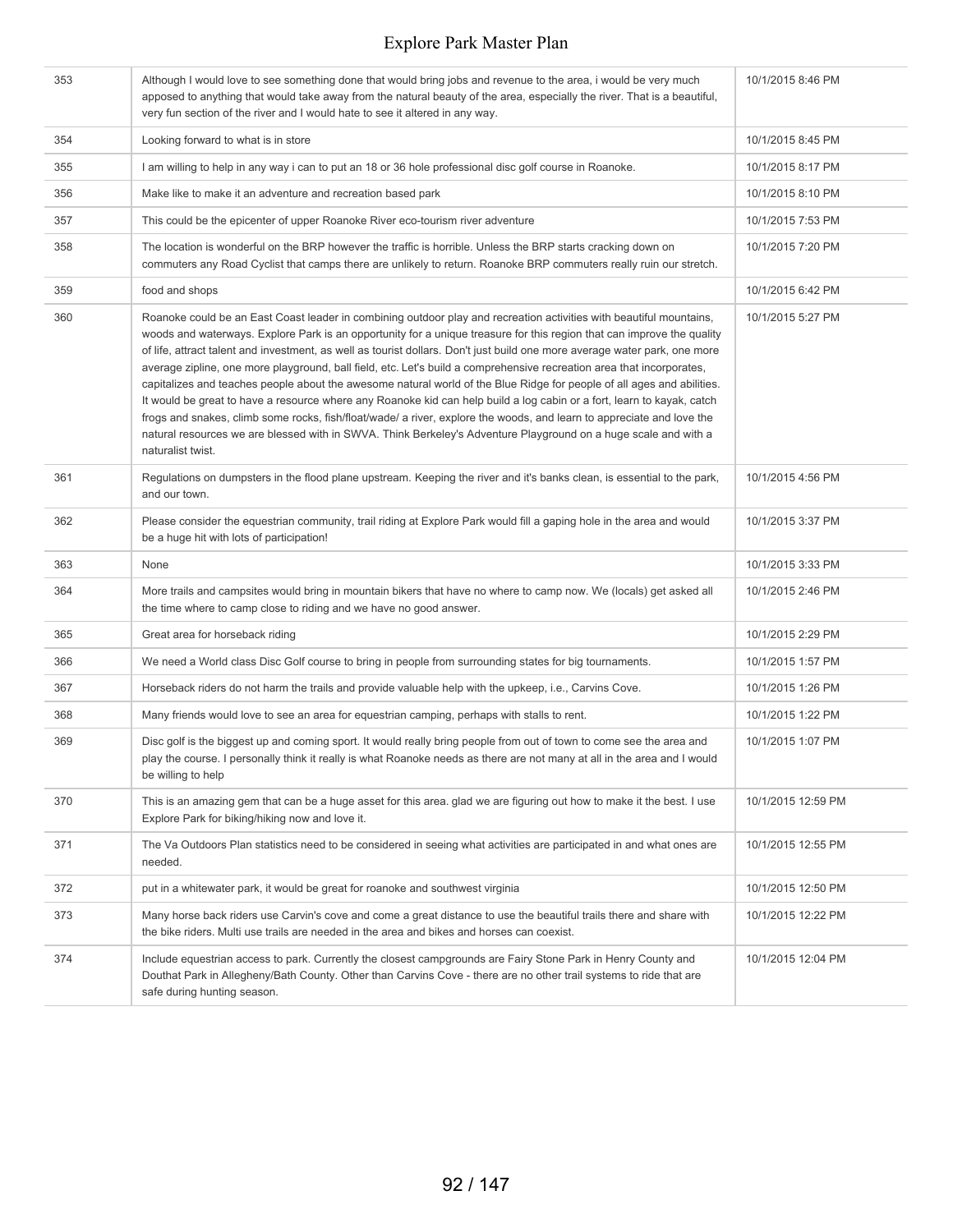| 375 | As a club we have so many good ideas about getting the community involved with the sport of Disc Golf. Some of<br>these ideas include: Build 3-4 Championship Level courses in the Roanoke valley in order to hold a world<br>championship competition in the next 5-10 years. This would bring massive revenue to the area, and new<br>residents/players. Loyal players often base their residence on where greatly rated courses are located. This can be<br>done, but we have to install 3-4 18 hole courses before the PDGA will consider letting us host a tournament of that<br>magnitude. With the Greenfield Disc Golf Course not far down the road in Botetourt, having another course located at<br>the Explore Park would take the region that much closer to this goal. Getting the local schools involved and form a<br>high school leagues so kids/young adults can start the sport early compete in a Disc Golf Rec league against their<br>peers in their schools and the surrounding schools. This can also apply to Colleges of local universities. | 10/1/2015 11:45 AM |
|-----|-----------------------------------------------------------------------------------------------------------------------------------------------------------------------------------------------------------------------------------------------------------------------------------------------------------------------------------------------------------------------------------------------------------------------------------------------------------------------------------------------------------------------------------------------------------------------------------------------------------------------------------------------------------------------------------------------------------------------------------------------------------------------------------------------------------------------------------------------------------------------------------------------------------------------------------------------------------------------------------------------------------------------------------------------------------------------|--------------------|
| 376 | I do think that the park would benefit from having large outdoor concerts. If they were to happen at all, they should be<br>local to regional acts, not national acts. Traffic would become a problem with huge crowds, and it would make it more<br>difficult for people not attending a concert to access the bike trails, water, etc. I think all of the historic buildings should<br>remain, and tours of them would be cool. Tent camping sites that are wooded and semi private would be an excellent<br>attraction that I would use often. As far as the construction of features for freeride bike trails, I know several<br>individuals, including myself, that would be willing to volunteer to work on them. All of the freeride trails at Carvin's<br>Cove were built and are maintained by volunteers.                                                                                                                                                                                                                                                   | 10/1/2015 11:33 AM |
| 377 | There so much opportunity at explore park and its sad that there is all this beautiful land is not being used to its fullest<br>potential                                                                                                                                                                                                                                                                                                                                                                                                                                                                                                                                                                                                                                                                                                                                                                                                                                                                                                                             | 10/1/2015 11:22 AM |
| 378 | need an area for families to camp. Equestrians to camp and ride.                                                                                                                                                                                                                                                                                                                                                                                                                                                                                                                                                                                                                                                                                                                                                                                                                                                                                                                                                                                                      | 10/1/2015 11:22 AM |
| 379 | Very excited that Explore Park is getting revived!                                                                                                                                                                                                                                                                                                                                                                                                                                                                                                                                                                                                                                                                                                                                                                                                                                                                                                                                                                                                                    | 10/1/2015 11:18 AM |
| 380 | Please include horseback riding in your planning. Trail riding is a very popular past time among retired folks and others<br>as well. There are many clubs looking for good, safe places to hold trail rides.                                                                                                                                                                                                                                                                                                                                                                                                                                                                                                                                                                                                                                                                                                                                                                                                                                                         | 10/1/2015 11:01 AM |
| 381 | Jobs                                                                                                                                                                                                                                                                                                                                                                                                                                                                                                                                                                                                                                                                                                                                                                                                                                                                                                                                                                                                                                                                  | 10/1/2015 10:11 AM |
| 382 | Please consider a living history aspect.                                                                                                                                                                                                                                                                                                                                                                                                                                                                                                                                                                                                                                                                                                                                                                                                                                                                                                                                                                                                                              | 10/1/2015 9:36 AM  |
| 383 | I am the communication director for VTEch's College of Natural Resources and serve on the Va Assoc for Parks<br>Board. Staunton River State Park has just become certified as a Dark Sky. I believe Explore Park is also dark enough<br>to get that designation and I believe it could be a valuable asset for you all to do this. I was the public affairs specialist<br>who worked on the Explore Park project for the Blue Ridge Parkway and would be happy to be involved in this.                                                                                                                                                                                                                                                                                                                                                                                                                                                                                                                                                                                | 10/1/2015 9:34 AM  |
| 384 | A website and facebook page that is linked from other government and local sources such as B.R.B.C and others.                                                                                                                                                                                                                                                                                                                                                                                                                                                                                                                                                                                                                                                                                                                                                                                                                                                                                                                                                        | 10/1/2015 9:16 AM  |
| 385 | Trails paved and non paved that connect the park with greenway systems in Roanoke. A trail from mill mnt. Roanoke<br>mnt to park                                                                                                                                                                                                                                                                                                                                                                                                                                                                                                                                                                                                                                                                                                                                                                                                                                                                                                                                      | 10/1/2015 9:02 AM  |
| 386 | Dog park                                                                                                                                                                                                                                                                                                                                                                                                                                                                                                                                                                                                                                                                                                                                                                                                                                                                                                                                                                                                                                                              | 10/1/2015 8:13 AM  |
| 387 | less buildings, more natural settings                                                                                                                                                                                                                                                                                                                                                                                                                                                                                                                                                                                                                                                                                                                                                                                                                                                                                                                                                                                                                                 | 10/1/2015 5:56 AM  |
| 388 | I would love to have historical interpretation return to Explore Park. My memories of my childhood experiences of<br>these aspects of Explore Park are treasured. I would love to be involved in or an observer of historical interpetation as<br>it was previously conducted in Explore Park. There are few sites that offer such a rich cultural and historical<br>experience and its return would be an asset to our region. If it were available I would enjoy bringing my friends, both<br>local and visiting, to Explore Park. I would have liked to have attended a community meeting in person to join in this<br>dialogue but unfortunately the nearest location holding a meeting, Green Ridge Recreation Center, is doing so during<br>hours in which I am at work.                                                                                                                                                                                                                                                                                        | 10/1/2015 1:39 AM  |
| 389 | Please preserve the beauty and nature of the area and do not develop it and destroy the nature aspect! Also, all of<br>those historical buildings should be maintained and interpreted. It is criminal to ignore the history of this region!!!                                                                                                                                                                                                                                                                                                                                                                                                                                                                                                                                                                                                                                                                                                                                                                                                                        | 9/30/2015 10:11 PM |
| 390 | connect to the greenway. would be an awesome place to finish a day of running or biking                                                                                                                                                                                                                                                                                                                                                                                                                                                                                                                                                                                                                                                                                                                                                                                                                                                                                                                                                                               | 9/30/2015 9:40 PM  |
| 391 | Keep the glitter and electric equipment at bay. Have programs and activities that emphasize the natural beauty that<br>exist there. Offer over night accommodations and a restaurant. Keep a common theme of simplemness and<br>concentrate on the beauty of nature.                                                                                                                                                                                                                                                                                                                                                                                                                                                                                                                                                                                                                                                                                                                                                                                                  | 9/30/2015 9:31 PM  |
| 392 | Question 3 needed your description of each- as in question 5. I had to go back and change my answers in 3 based on<br>what I read in q#5.                                                                                                                                                                                                                                                                                                                                                                                                                                                                                                                                                                                                                                                                                                                                                                                                                                                                                                                             | 9/30/2015 6:44 PM  |
| 393 | Too bad you can't move it Kidding - it is kind of out of the day and as I said above it is creepy out there in the late<br>evening. Are you going to fix the back entrance road? That's awfuL!                                                                                                                                                                                                                                                                                                                                                                                                                                                                                                                                                                                                                                                                                                                                                                                                                                                                        | 9/30/2015 5:31 PM  |
| 394 | secure connections to the area greenways and BRP trails, become identified with all the other RV outdoor<br>recreational resources.                                                                                                                                                                                                                                                                                                                                                                                                                                                                                                                                                                                                                                                                                                                                                                                                                                                                                                                                   | 9/30/2015 2:30 PM  |
| 395 | For god's sake leave the adrenaline fueled concepts behind. It will not work in Roanoke beyond year 1.                                                                                                                                                                                                                                                                                                                                                                                                                                                                                                                                                                                                                                                                                                                                                                                                                                                                                                                                                                | 9/30/2015 1:52 PM  |
|     |                                                                                                                                                                                                                                                                                                                                                                                                                                                                                                                                                                                                                                                                                                                                                                                                                                                                                                                                                                                                                                                                       |                    |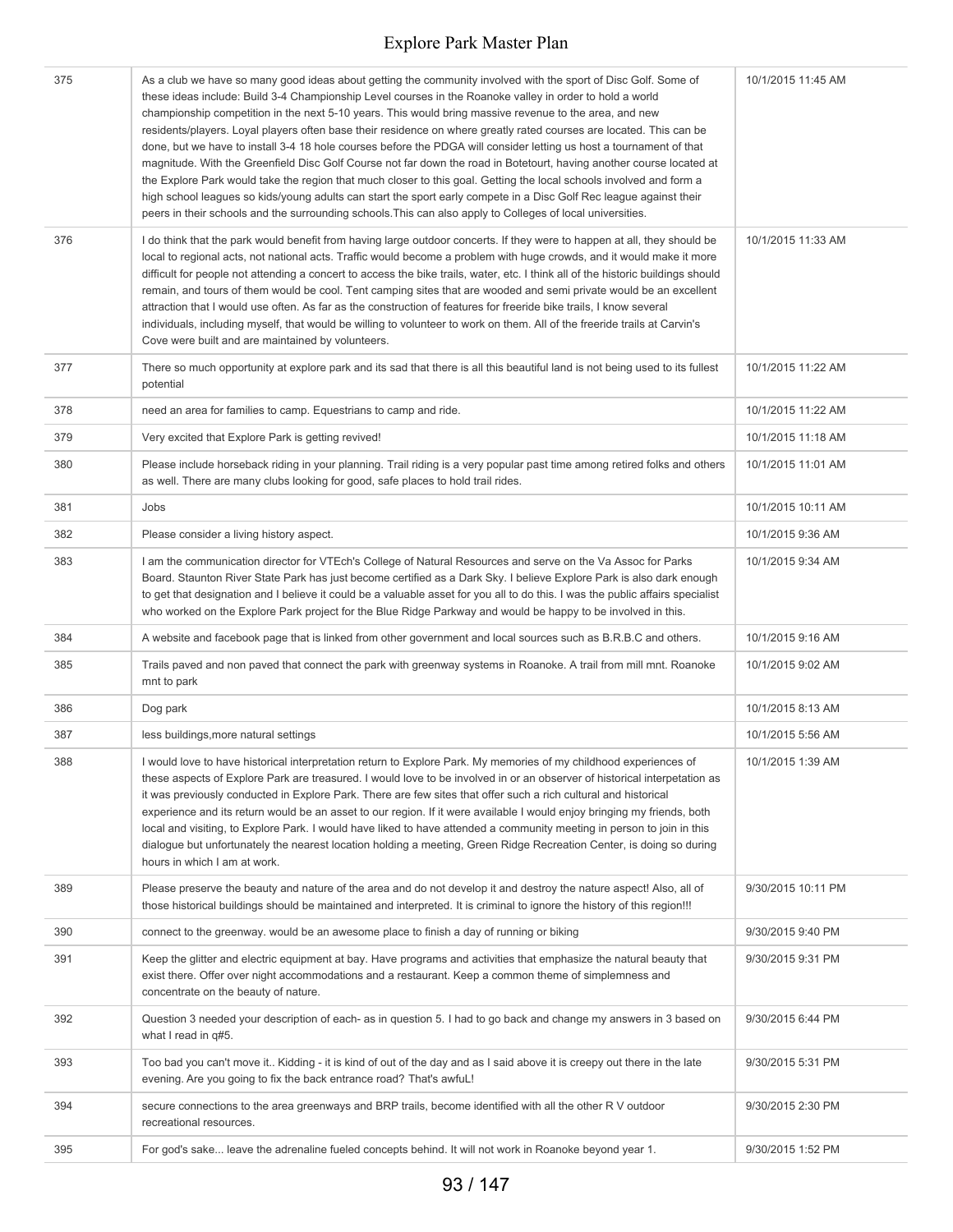| 396 | Whitewater park                                                                                                                                                                                                                                                                                                                                                                                                                                                                                                                                    | 9/30/2015 12:57 PM |
|-----|----------------------------------------------------------------------------------------------------------------------------------------------------------------------------------------------------------------------------------------------------------------------------------------------------------------------------------------------------------------------------------------------------------------------------------------------------------------------------------------------------------------------------------------------------|--------------------|
| 397 | No                                                                                                                                                                                                                                                                                                                                                                                                                                                                                                                                                 | 9/30/2015 12:40 PM |
| 398 | Roanoke City and Salem have been doing a great job with the Greenway  Roanoke County nothing. It really is sad.<br>You need to keep the trails and make this about the outside If the GO festival could be here that would be amazing!!<br>Races like the Knight Crossing that bring 1500 runners to the area and that is done in the Greenhill and Salem get the<br>revenue.                                                                                                                                                                      | 9/30/2015 12:28 PM |
| 399 | see Snow Summit Bike Park see Whistler Bike Park google ecuador skybike                                                                                                                                                                                                                                                                                                                                                                                                                                                                            | 9/30/2015 11:35 AM |
| 400 | green way needs to go all the way to the park - don't focus on drive in traffic.                                                                                                                                                                                                                                                                                                                                                                                                                                                                   | 9/30/2015 10:57 AM |
| 401 | Have a variety from this list, activities for young, old and in-between. and handicapped accessibility is a must.                                                                                                                                                                                                                                                                                                                                                                                                                                  | 9/30/2015 10:56 AM |
| 402 | Restaurants and shopping added to the beauty of Explore Park                                                                                                                                                                                                                                                                                                                                                                                                                                                                                       | 9/30/2015 10:49 AM |
| 403 | Reconstruction of stored buildings such as the Barnett house.                                                                                                                                                                                                                                                                                                                                                                                                                                                                                      | 9/30/2015 10:20 AM |
| 404 | I know young adults who moved here for the recreation but left after a couple of years because that sort of thing<br>doesn't receive as much weight in our town because the average age is much older than most. Well a new generation<br>is trying to move in and bring their out of town money. The amphitheater, while forced at its location, is but a start in<br>the right direction. I feel positively about our new editions like the taubman museum, it's worthless things like new fast<br>food restaurants that this town doesn't need. | 9/30/2015 9:56 AM  |
| 405 | RVpark                                                                                                                                                                                                                                                                                                                                                                                                                                                                                                                                             | 9/30/2015 9:51 AM  |
| 406 | Not sure if it's been done as I haven't been there this year, but please rebuild the Indian village                                                                                                                                                                                                                                                                                                                                                                                                                                                | 9/30/2015 7:33 AM  |
| 407 | Please look at what Onondaga Lake Park has to offer. We went there once and wished Roanoke had something like it.<br>We had the best day. The paved paths had ladies pushing their babies in strollers. We rented the 4 person<br>Quadricycle, it was two benches under a canopy on 4 wheels and pedals for the passengers. You'd need to make the<br>paved paths level for these bike;) Wouldn't want a "runaway quad-bike" going downhill fast situation. Onondaga Lake<br>Park really has something for everyone, dogs too!                     | 9/30/2015 2:03 AM  |
| 408 | I was seriously disappointed to have the original park shut down. So much time and money had been invested by<br>interested employees and volunteers to build a wonderful representative of our history. To see it fold up and fall away<br>from public access was such a shame. I would love to see it brought back to life again to teach what was so important<br>to who we are today.                                                                                                                                                          | 9/29/2015 8:24 PM  |
| 409 | Let's just do something with that property! How about re-opening the other entrance?                                                                                                                                                                                                                                                                                                                                                                                                                                                               | 9/29/2015 7:32 PM  |
| 410 | Gift shop with nice souvineers for the BRP as well as local artist sales. Something like the BRP center near Ashville.                                                                                                                                                                                                                                                                                                                                                                                                                             | 9/29/2015 4:10 PM  |
| 411 | PLEASE MAKE THE TRIP TO TANGLEWOOD PARK to get awesome ideas. I think they have 1100 acres. I go there<br>(it's my DESTINATION!) at least 6 or 7 times a year.                                                                                                                                                                                                                                                                                                                                                                                     | 9/29/2015 2:30 PM  |
| 412 | Do not neglect the living history sites. That is what made Explore so beloved in the first place. With proper<br>management, I strongly believe they could once again bring the public in droves. Which would benefit these other<br>attractions mentioned here (trails, etc)                                                                                                                                                                                                                                                                      | 9/29/2015 1:52 PM  |
| 413 | Keep a lot of green spaces and hiking                                                                                                                                                                                                                                                                                                                                                                                                                                                                                                              | 9/29/2015 10:59 AM |
| 414 | People with young children want a playground, and a paved or smooth surface walking trail (ability to push a stroller).<br>a splash park (see Knoxville Zoo) would be a huge draw. sometimes the full pool experience is too much for young<br>kids.                                                                                                                                                                                                                                                                                               | 9/29/2015 10:46 AM |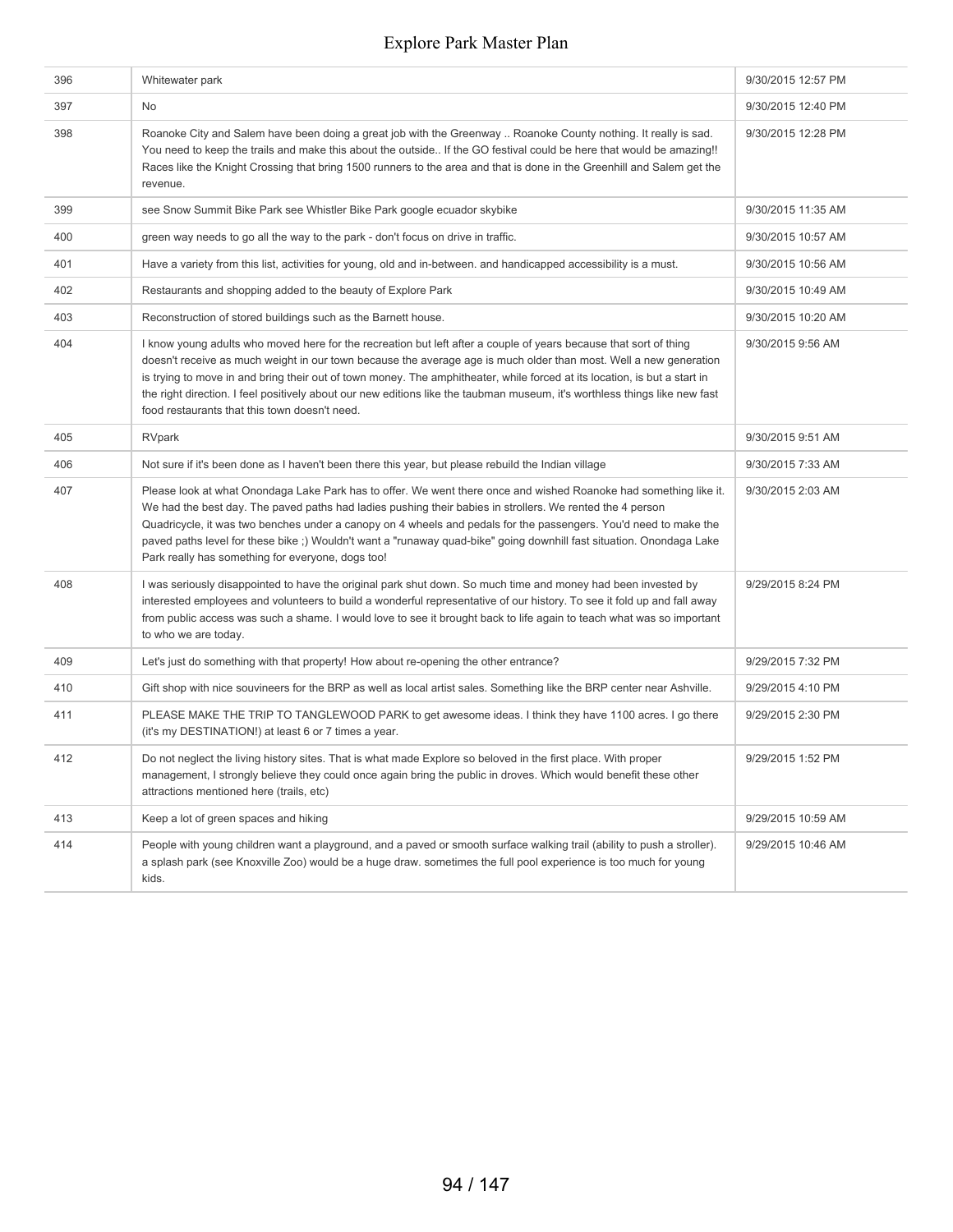| 415 | I am older so my choices are certainly different than if I were younger. I actually typed a bit of a letter that I am going<br>to paste here. I will attend one of the meetings for input on Explore Park and do the survey when it becomes available<br>but because I feel so strongly about this part of my input, I am going to do it this way too in hopes that someone takes<br>time to "hear" it. This needs to be BOTH a community use area and a tourist area. I want to spend most of this letter<br>addressing one item that can be both. Roanoke is billing itself as an outdoor mecca both locally and as a destination<br>and rightly so. What it is not doing to make that possible for those outside the valley is to provide a facility for<br>overnighting. Folks coming to Roanoke for its scenery and outdoor facilities do not want to be cooped up in a hotel in<br>the middle of the city. I would like to make suggestions for a campground that can be used for those locally who like to<br>camp, those coming to Roanoke for tourism, and overnight campers traveling the Parkway or US 220 (future I73). This<br>latter group makes the campground financially viable especially during the week. Ideas for a modern facility: • full<br>hookups with 30 and 50 amp service. This eliminates the need for upkeep for multiple bathhouses as "self-contained"<br>units will not need them. A bathhouse would be used mostly by tent campers and smaller RV units. • shared electric<br>and water for tent sites. Tent campers want to be able to charge their phones or to run a fan. One such station could<br>probably serve several proximally located tent sites. • level, paved sites including pull-through and back-in types. The<br>initial paving will eliminate future maintenance due to gravel or mud. • no fire pits. These create their own issues and<br>increase daily maintenance needs. (Chantilly Farms in Floyd has rental portable fire pits and many people carry their<br>own some of which is run on propane.) • variable reservation methods. This is VERY important. State parks take<br>reservations but campers pick their spot when they get there which does not allow for varying sizes of RVs nor for<br>friends to camp beside each other. Conversely, making all of the sites ones you pick out ahead of time causes them to<br>be under-used. Example, I want to come to Roanoke and stay a week but several overnight campers have booked<br>one night during that week and thus tied up multiple sites. This makes it impossible for me to get consecutive days in<br>the same spot. One park in Georgia I used mixed these methods. There were groupings: 1. specific sites that could be<br>booked ahead of time and some of these were back-in and some pull-through (actually I think these might have been<br>done by length neededfor example, over 25' and less than 25') 2. non-specific site reservations; i.e. the RVer has a<br>reservation but picks the site when he/she arrives. Again these are grouped for size units. This makes it possible to<br>get consecutive nights but without having to do it so far in advance. • check out on Sundays is 4:00 PM (weekenders<br>get full weekend). Checkout other days is 12:00 P.M. and check-in is 1:00 P.M. which helps travelers. • three camp<br>host sites at the entrance to the campground. This allows for full time coverage of the campground such that hosts are<br>properly compensated and making it likely that quality people are always available. This brings me to Tanglewood<br>Park in Clemmons, NC which I would like to reference. Sites were built on part of an old campground so they are not<br>level but much of what that campground does and certainly its location with so much to do and yet close to commercial<br>venues makes it a favorite destination for us. Explore Park has the potential to have similar advantages. A friend and I<br>pull campers to Tanglewood as often as we get a chance. Explore Park cannot be a Tanglewood but I would<br>encourage Explore Park developers to look at what makes this park such a high use one by community and tourists.<br>There are large open fields that can be used for multiple activities (Green Hill did a good thing by leaving a similar<br>area). It should not become an athletic facility; Starkey Park fills that need. I see the Pavilions (not picnic shelters)<br>being rented for birthday parties and reunions. There is a B&B in the old manor house and rustic cabins by a small<br>lake. School field trips use an educational area. The list goes on because it is so large and such an established park<br>but talking to Tanglewood administrators about what has been advantageous and not beneficial would be a good idea.<br>This is Roanoke County's opportunity to work with an area of natural beauty that is also near SW Virginia's largest<br>metropolitan area. Let's make both of those accessible with the way this park is developed. Thank you for allowing<br>input. Vaneta McAlexander vmcalexander@cox.net 540-874-4168 | 9/29/2015 10:25 AM |
|-----|--------------------------------------------------------------------------------------------------------------------------------------------------------------------------------------------------------------------------------------------------------------------------------------------------------------------------------------------------------------------------------------------------------------------------------------------------------------------------------------------------------------------------------------------------------------------------------------------------------------------------------------------------------------------------------------------------------------------------------------------------------------------------------------------------------------------------------------------------------------------------------------------------------------------------------------------------------------------------------------------------------------------------------------------------------------------------------------------------------------------------------------------------------------------------------------------------------------------------------------------------------------------------------------------------------------------------------------------------------------------------------------------------------------------------------------------------------------------------------------------------------------------------------------------------------------------------------------------------------------------------------------------------------------------------------------------------------------------------------------------------------------------------------------------------------------------------------------------------------------------------------------------------------------------------------------------------------------------------------------------------------------------------------------------------------------------------------------------------------------------------------------------------------------------------------------------------------------------------------------------------------------------------------------------------------------------------------------------------------------------------------------------------------------------------------------------------------------------------------------------------------------------------------------------------------------------------------------------------------------------------------------------------------------------------------------------------------------------------------------------------------------------------------------------------------------------------------------------------------------------------------------------------------------------------------------------------------------------------------------------------------------------------------------------------------------------------------------------------------------------------------------------------------------------------------------------------------------------------------------------------------------------------------------------------------------------------------------------------------------------------------------------------------------------------------------------------------------------------------------------------------------------------------------------------------------------------------------------------------------------------------------------------------------------------------------------------------------------------------------------------------------------------------------------------------------------------------------------------------------------------------------------------------------------------------------------------------------------------------------------------------------------------------------------------------------------------------------------------------------------------------------------------------------------------------------------------------------------------------------------------------------------------------------------------------------------------------------------------------------------------------------------------------------------------------------------------------------------------------------------------------------------------------------------------------------------------------------------------------------------------------------------------------------------------------------------------------------------------------------------------------------------------------------------------------------------------------------------------------------------------------------------------------------------------------------------------------------------------------------------------------------------------------------------------------------------------------------------------------------------------------------------------------------------------------|--------------------|
| 416 | Look at what Bedford has done with their parks. Big green space with the needs of mountain bikers, runners and day<br>hikers are being met. Here is a chance to create something awesome, please take your time and think everything<br>through. The parkway is gorgeous. Our rivers, I think are our most underused resource. Create a space where adults<br>can go and have fun but kids can come and enjoy the day. Outdoor activities are what makes our community great!<br>Look to parks in Coloroda and Washington state. They get it. We can do that here too!                                                                                                                                                                                                                                                                                                                                                                                                                                                                                                                                                                                                                                                                                                                                                                                                                                                                                                                                                                                                                                                                                                                                                                                                                                                                                                                                                                                                                                                                                                                                                                                                                                                                                                                                                                                                                                                                                                                                                                                                                                                                                                                                                                                                                                                                                                                                                                                                                                                                                                                                                                                                                                                                                                                                                                                                                                                                                                                                                                                                                                                                                                                                                                                                                                                                                                                                                                                                                                                                                                                                                                                                                                                                                                                                                                                                                                                                                                                                                                                                                                                                                                                                                                                                                                                                                                                                                                                                                                                                                                                                                                                                         | 9/29/2015 10:23 AM |
| 417 | Benchmark other natural public and private parks/resorts with similar resources that are unquestionably successful.                                                                                                                                                                                                                                                                                                                                                                                                                                                                                                                                                                                                                                                                                                                                                                                                                                                                                                                                                                                                                                                                                                                                                                                                                                                                                                                                                                                                                                                                                                                                                                                                                                                                                                                                                                                                                                                                                                                                                                                                                                                                                                                                                                                                                                                                                                                                                                                                                                                                                                                                                                                                                                                                                                                                                                                                                                                                                                                                                                                                                                                                                                                                                                                                                                                                                                                                                                                                                                                                                                                                                                                                                                                                                                                                                                                                                                                                                                                                                                                                                                                                                                                                                                                                                                                                                                                                                                                                                                                                                                                                                                                                                                                                                                                                                                                                                                                                                                                                                                                                                                                            | 9/29/2015 10:05 AM |
| 418 | My husband and I have gone to walk the trails before and we felt like the area was "vacant" and honestly felt a little<br>unsafe down near the river. There was a lot of trash and it was overgrown. I think improving staff visibility and making<br>it more family friendly could help alleviate some of these problems.                                                                                                                                                                                                                                                                                                                                                                                                                                                                                                                                                                                                                                                                                                                                                                                                                                                                                                                                                                                                                                                                                                                                                                                                                                                                                                                                                                                                                                                                                                                                                                                                                                                                                                                                                                                                                                                                                                                                                                                                                                                                                                                                                                                                                                                                                                                                                                                                                                                                                                                                                                                                                                                                                                                                                                                                                                                                                                                                                                                                                                                                                                                                                                                                                                                                                                                                                                                                                                                                                                                                                                                                                                                                                                                                                                                                                                                                                                                                                                                                                                                                                                                                                                                                                                                                                                                                                                                                                                                                                                                                                                                                                                                                                                                                                                                                                                                     | 9/29/2015 10:03 AM |
| 419 | I would love to see Explore Park grow but not to the point that it becomes a crowded commercial destination.                                                                                                                                                                                                                                                                                                                                                                                                                                                                                                                                                                                                                                                                                                                                                                                                                                                                                                                                                                                                                                                                                                                                                                                                                                                                                                                                                                                                                                                                                                                                                                                                                                                                                                                                                                                                                                                                                                                                                                                                                                                                                                                                                                                                                                                                                                                                                                                                                                                                                                                                                                                                                                                                                                                                                                                                                                                                                                                                                                                                                                                                                                                                                                                                                                                                                                                                                                                                                                                                                                                                                                                                                                                                                                                                                                                                                                                                                                                                                                                                                                                                                                                                                                                                                                                                                                                                                                                                                                                                                                                                                                                                                                                                                                                                                                                                                                                                                                                                                                                                                                                                   | 9/29/2015 9:33 AM  |
| 420 | Look at Maymont Park in Richmond. It is WONDERFUL! Historical home, carriage rides (we could do hayrides),<br>nature walk, gardens, and they have a great nature center (like an aquarium) with fish, turtles, and otters (animals<br>found in our area). Farm area with petting zoo for the kids. Would be neat to have holiday decorations like Maymont<br>Park does at Christmas. Places I enjoy going back to again and again include Busch Gardens for its nature, beauty,<br>thrill rides and kid attractions, The amphitheater on the Outer banks puts on a really good play and makes a lot of<br>money selling tickets!! Also, really take a day trip to Maymont Park. We could do something similar (only without the<br>mansion). Make it fit in with the historical buildings we already have. It could be fun for all ages.                                                                                                                                                                                                                                                                                                                                                                                                                                                                                                                                                                                                                                                                                                                                                                                                                                                                                                                                                                                                                                                                                                                                                                                                                                                                                                                                                                                                                                                                                                                                                                                                                                                                                                                                                                                                                                                                                                                                                                                                                                                                                                                                                                                                                                                                                                                                                                                                                                                                                                                                                                                                                                                                                                                                                                                                                                                                                                                                                                                                                                                                                                                                                                                                                                                                                                                                                                                                                                                                                                                                                                                                                                                                                                                                                                                                                                                                                                                                                                                                                                                                                                                                                                                                                                                                                                                                       | 9/29/2015 8:31 AM  |
| 421 | #5 asked me to rank what I would use. This forces me to rank items that I would not use.                                                                                                                                                                                                                                                                                                                                                                                                                                                                                                                                                                                                                                                                                                                                                                                                                                                                                                                                                                                                                                                                                                                                                                                                                                                                                                                                                                                                                                                                                                                                                                                                                                                                                                                                                                                                                                                                                                                                                                                                                                                                                                                                                                                                                                                                                                                                                                                                                                                                                                                                                                                                                                                                                                                                                                                                                                                                                                                                                                                                                                                                                                                                                                                                                                                                                                                                                                                                                                                                                                                                                                                                                                                                                                                                                                                                                                                                                                                                                                                                                                                                                                                                                                                                                                                                                                                                                                                                                                                                                                                                                                                                                                                                                                                                                                                                                                                                                                                                                                                                                                                                                       | 9/29/2015 8:13 AM  |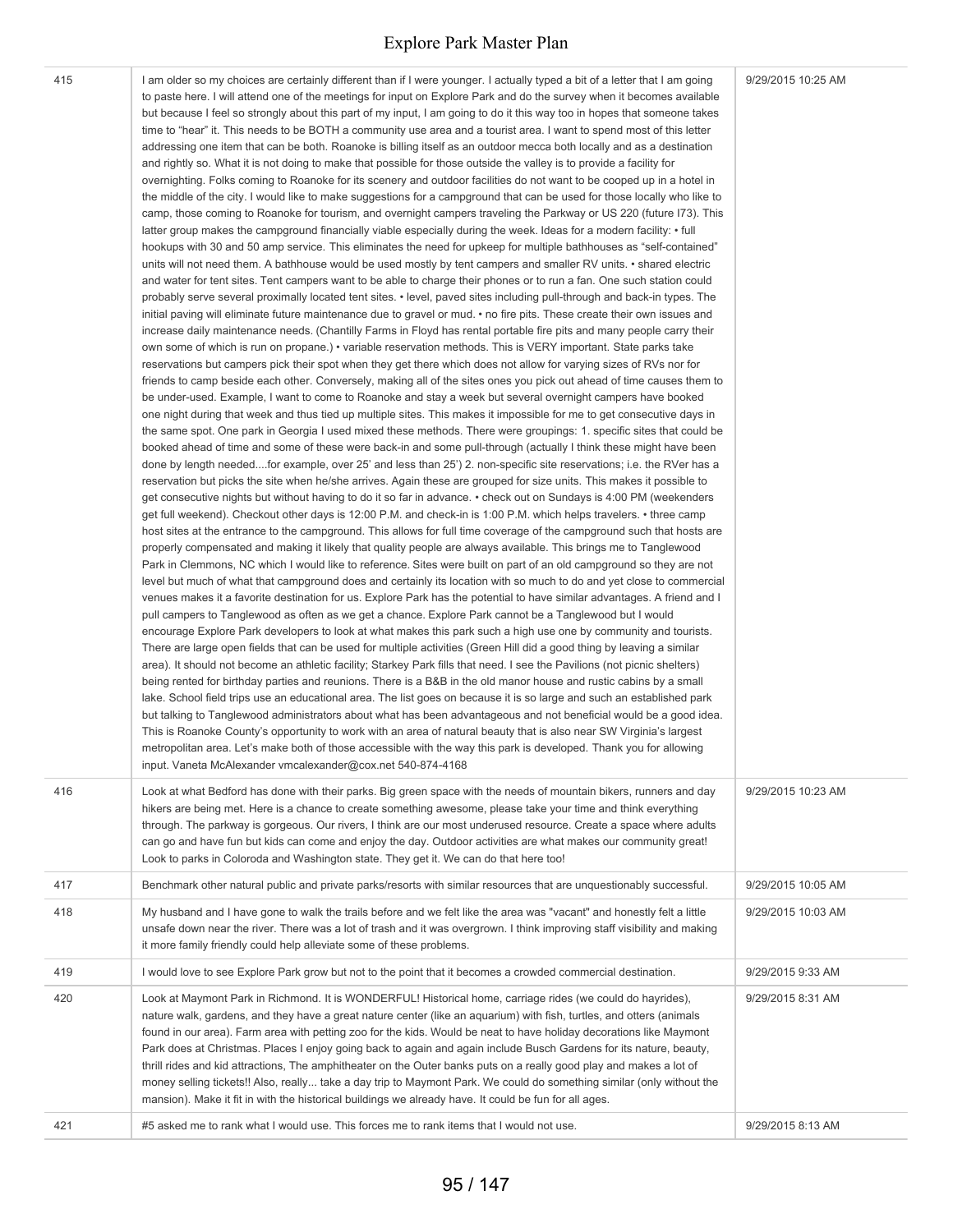| 422 | Keep it free, unless it's something you need to rent or a guided activity.                                                                                                                                                                                                                          | 9/28/2015 8:27 PM |
|-----|-----------------------------------------------------------------------------------------------------------------------------------------------------------------------------------------------------------------------------------------------------------------------------------------------------|-------------------|
| 423 | do not be afraid to charge for boating, kayak, canoe access, recreation is not for everyone, do not raise taxes for<br>those who do not participate, look at what the city and water authority have done a carvins cove, we who use it fund it.<br>low taxes is what keeps citizens in a community. | 9/28/2015 5:18 PM |
| 424 | Enhancing river access and providing picnic and event facilities near the river.                                                                                                                                                                                                                    | 9/28/2015 4:35 PM |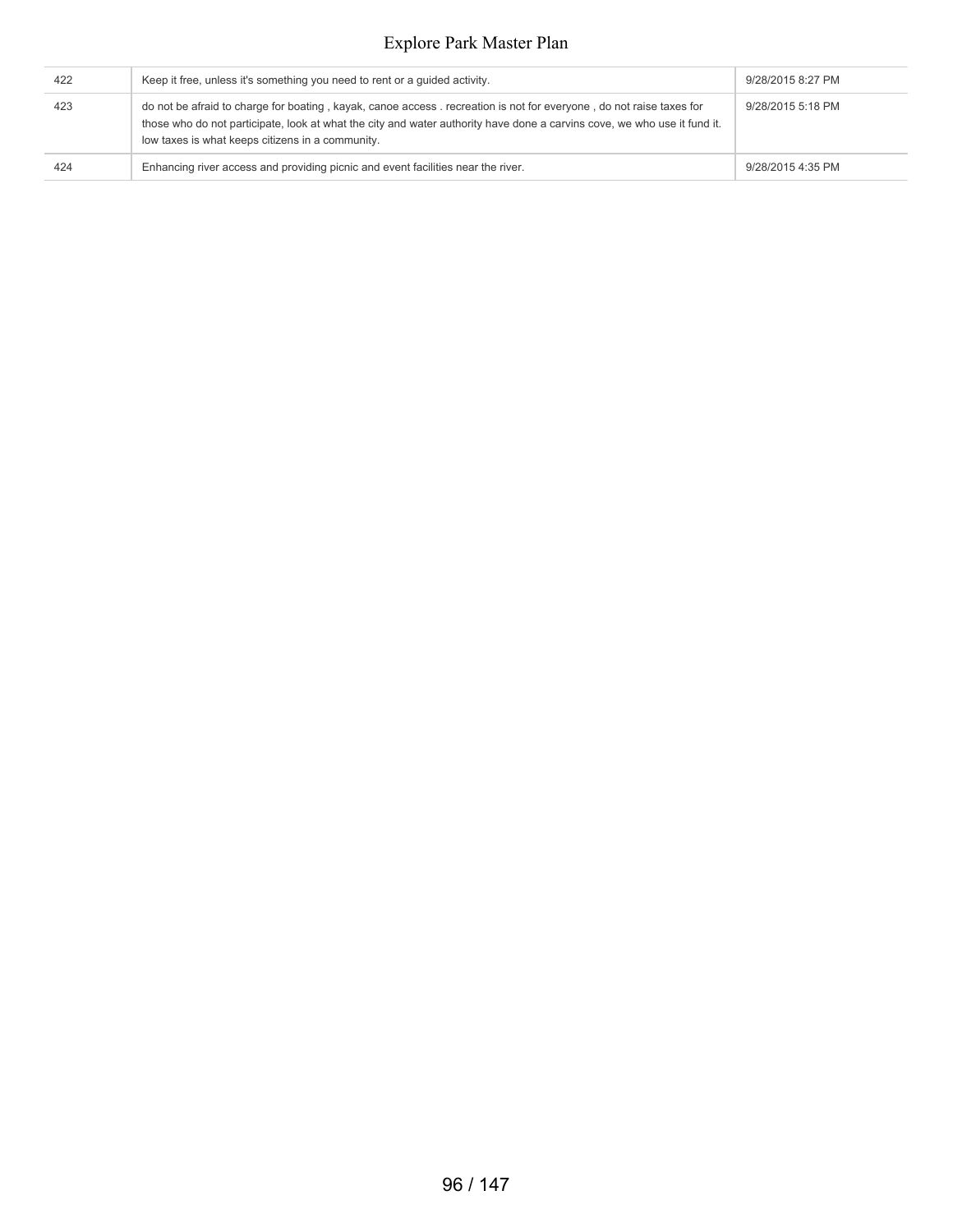# **Q11 What is your age?**



| <b>Answer Choices</b>           | <b>Responses</b> |
|---------------------------------|------------------|
| Under 18                        | 94<br>8.34%      |
| 18 to 30                        | 158<br>14.02%    |
| 31 to 50                        | 455<br>40.37%    |
| 51 to 65                        | 312<br>27.68%    |
| Over <sub>65</sub>              | 83<br>7.36%      |
| I do not wish to provide my age | 25<br>2.22%      |
| <b>Total</b>                    | 1,127            |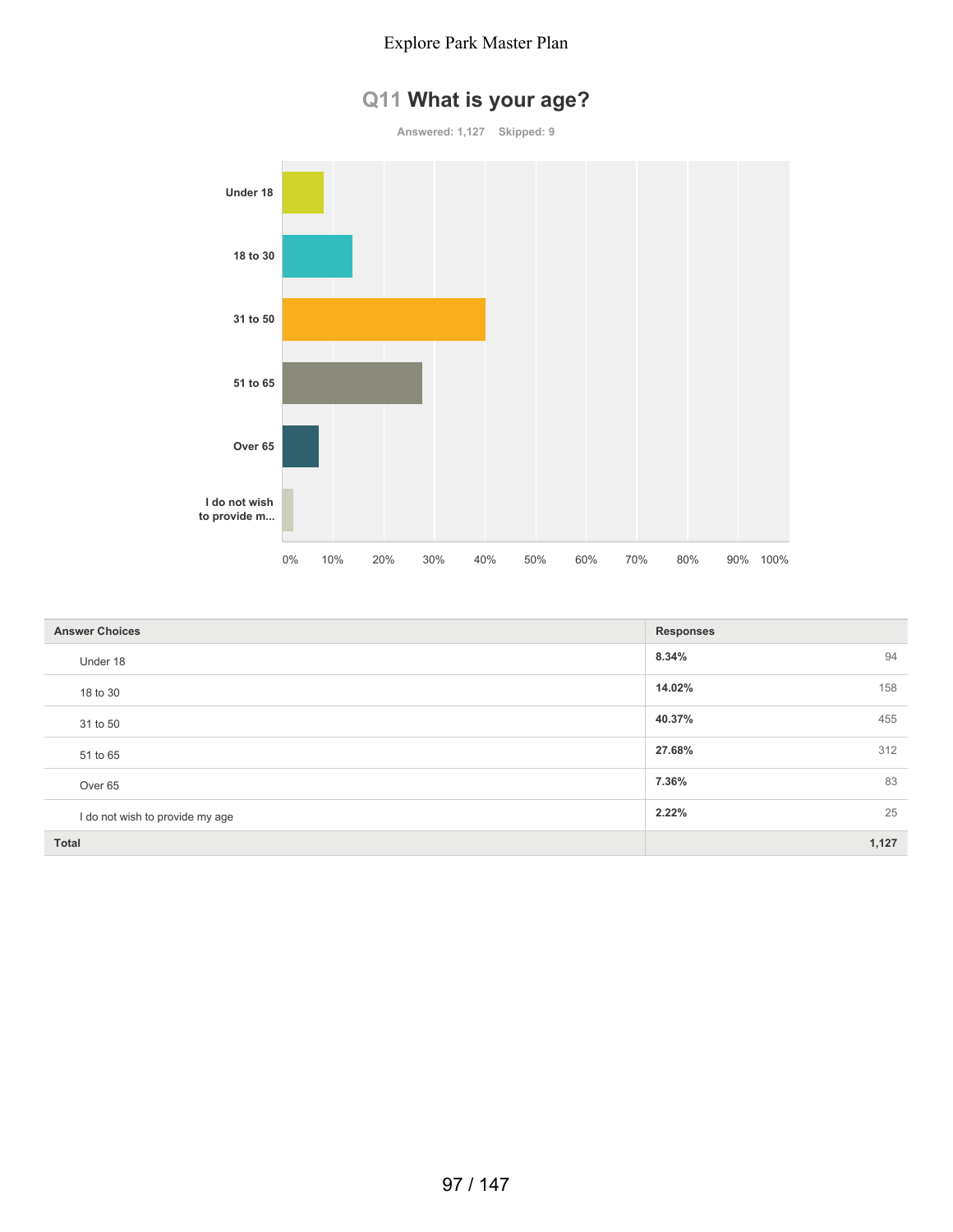# **Q12 What is your gender?**

**Answered: 1,117 Skipped: 19 Male Female I do not wish to provide m...** 0% 10% 20% 30% 40% 50% 60% 70% 80% 90% 100%

| <b>Answer Choices</b>              | <b>Responses</b> |       |
|------------------------------------|------------------|-------|
| Male                               | 49.96%           | 558   |
| Female                             | 47.81%           | 534   |
| I do not wish to provide my gender | 2.24%            | 25    |
| <b>Total</b>                       |                  | 1,117 |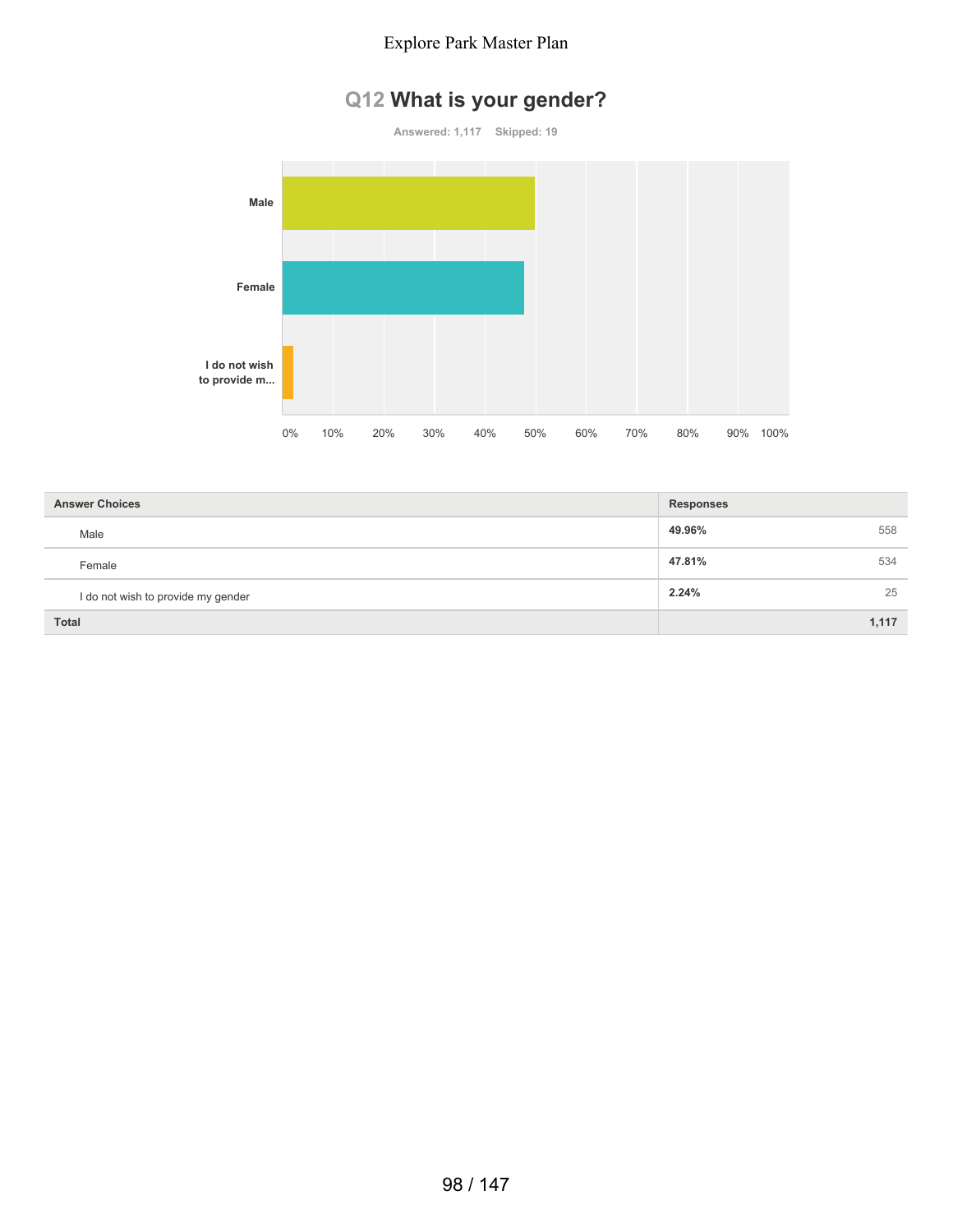# **Q13 Where do you live?**

**Answered: 1,023 Skipped: 113**



| <b>Answer Choices</b>   | <b>Responses</b> |
|-------------------------|------------------|
| Roanoke County          | 48.78%<br>499    |
| <b>Bedford County</b>   | 59<br>5.77%      |
| <b>Botetourt County</b> | 69<br>6.74%      |
| City of Roanoke         | 26.30%<br>269    |
| City of Salem           | 47<br>4.59%      |
| Franklin County         | 50<br>4.89%      |
| Town of Vinton          | 30<br>2.93%      |
| <b>Total</b>            | 1,023            |

| #              | Other (please specify)                              | Date                |
|----------------|-----------------------------------------------------|---------------------|
|                | Floyd VA                                            | 10/28/2015 6:52 PM  |
| $\overline{2}$ | Dublin Va                                           | 10/28/2015 6:17 PM  |
| 3              | Gretna, VA                                          | 10/28/2015 11:37 AM |
| $\overline{4}$ | Montgomery county                                   | 10/28/2015 11:19 AM |
| 5              | Summerfiled, NC                                     | 10/28/2015 8:06 AM  |
| 6              | Radford                                             | 10/27/2015 10:17 AM |
|                | Las Vegas NV. But my parents live near explore park | 10/27/2015 12:13 AM |
| 8              | franklin co                                         | 10/26/2015 1:02 PM  |
| 9              | Lynchburg, VA                                       | 10/25/2015 1:40 PM  |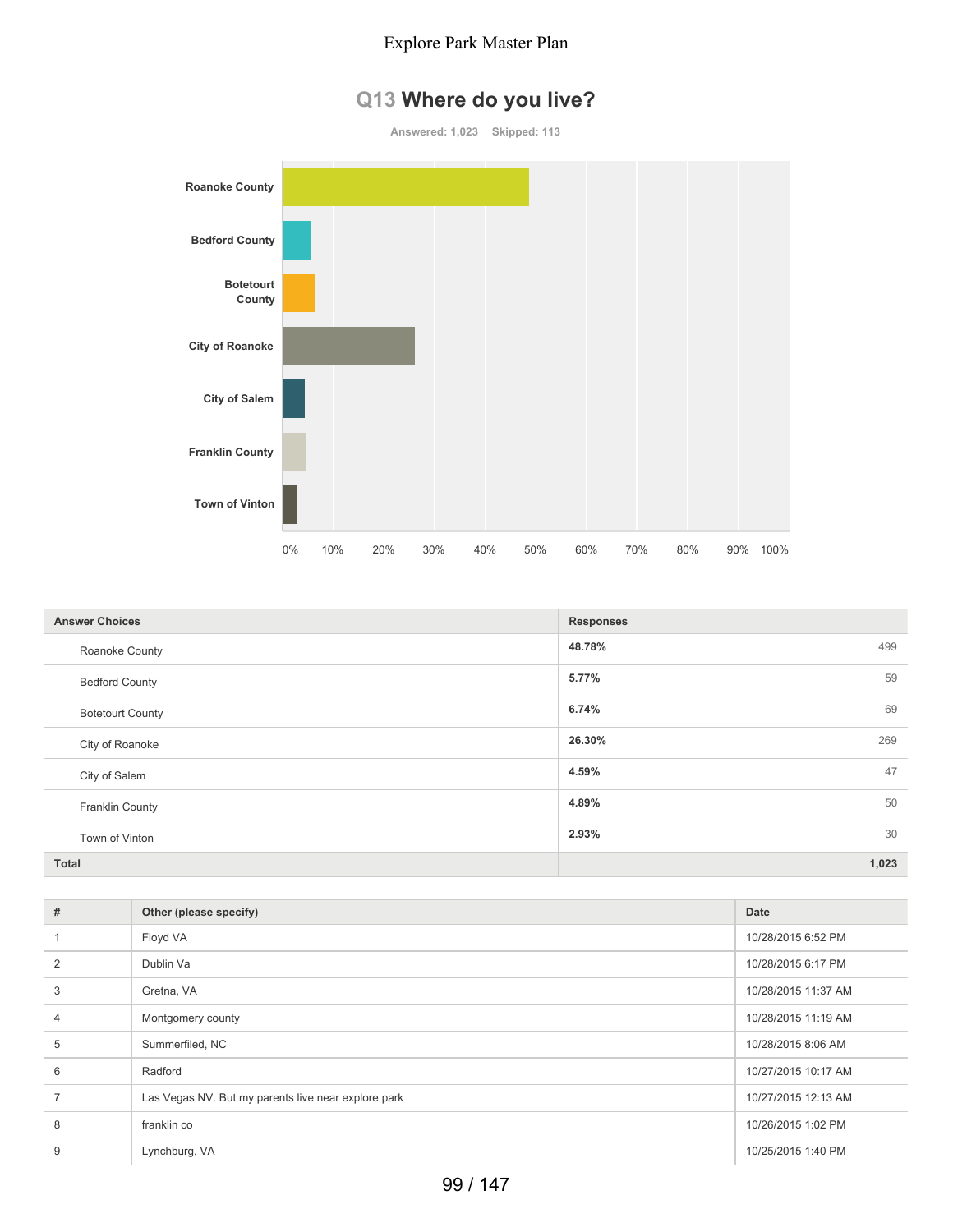| 10 | <b>Buncombe County</b>                                                                          | 10/23/2015 3:19 AM  |
|----|-------------------------------------------------------------------------------------------------|---------------------|
| 11 | Asheville NC                                                                                    | 10/23/2015 2:06 AM  |
| 12 | Ohio                                                                                            | 10/22/2015 8:44 PM  |
| 13 | SF                                                                                              | 10/22/2015 7:46 PM  |
| 14 | Martin, TN                                                                                      | 10/22/2015 5:48 PM  |
| 15 | out of state                                                                                    | 10/22/2015 4:22 PM  |
| 16 | New River Valley                                                                                | 10/22/2015 2:40 PM  |
| 17 | Asheville Nc                                                                                    | 10/22/2015 2:15 PM  |
| 18 | Asheville, NC                                                                                   | 10/22/2015 12:07 PM |
| 19 | I live in Roanoke 1999-2014. I now live in Greensboro, NC                                       | 10/21/2015 5:07 PM  |
| 20 | City of Richmond                                                                                | 10/21/2015 1:29 AM  |
| 21 | Washington State with relatives in Roanoke                                                      | 10/21/2015 12:31 AM |
| 22 | Lynchburg                                                                                       | 10/20/2015 10:59 PM |
| 23 | Princess Anne, MD                                                                               | 10/20/2015 10:22 PM |
| 24 | PA!                                                                                             | 10/20/2015 10:00 PM |
| 25 | California                                                                                      | 10/20/2015 9:46 PM  |
| 26 | MA                                                                                              | 10/20/2015 9:26 PM  |
| 27 | Austin, TX but Roanoke native                                                                   | 10/20/2015 10:37 AM |
| 28 | Other family members in Eastern Va and Ky and we have met at Pipestem.                          | 10/19/2015 9:46 PM  |
| 29 | Charlotte, NC (from Roanoke, VA originally)                                                     | 10/18/2015 9:20 PM  |
| 30 | I live in Hunting Hills Subdivision                                                             | 10/18/2015 1:34 PM  |
| 31 | Local resident residing in NYC and working in the luxury hospitality brand development industry | 10/18/2015 10:12 AM |
| 32 | Mt. Pleasant                                                                                    | 10/18/2015 8:40 AM  |
| 33 | Craig County                                                                                    | 10/18/2015 7:52 AM  |
| 34 | Florida - Son lives in Roanoke.                                                                 | 10/17/2015 3:19 PM  |
| 35 | Amherst, va                                                                                     | 10/17/2015 1:26 PM  |
| 36 | NJ                                                                                              | 10/17/2015 1:11 PM  |
| 37 | Blacksburg                                                                                      | 10/17/2015 6:03 AM  |
| 38 | Oro Valley, Arizona                                                                             | 10/16/2015 10:02 PM |
| 39 | Atlanta, GA                                                                                     | 10/16/2015 6:40 PM  |
| 40 | Floyd County                                                                                    | 10/16/2015 12:20 PM |
| 41 | Blacksburg                                                                                      | 10/16/2015 9:45 AM  |
| 42 | <b>Bastian VA</b>                                                                               | 10/16/2015 9:22 AM  |
| 43 | Chesterfield County                                                                             | 10/16/2015 7:53 AM  |
| 44 | Arlington, VA - moved from Roanoke 3 years ago but return often                                 | 10/15/2015 9:07 AM  |
| 45 | I also own a house in Patrick county near Philpot Lake                                          | 10/14/2015 7:01 PM  |
| 46 | border Roanoke City Roanoke County Mount Pleasant                                               | 10/14/2015 12:06 PM |
| 47 | Loudoun County                                                                                  | 10/12/2015 8:48 PM  |
| 48 | Frequent visitor of Roanoke (former resident)                                                   | 10/12/2015 2:20 PM  |
| 49 | Lynchburg                                                                                       | 10/12/2015 11:32 AM |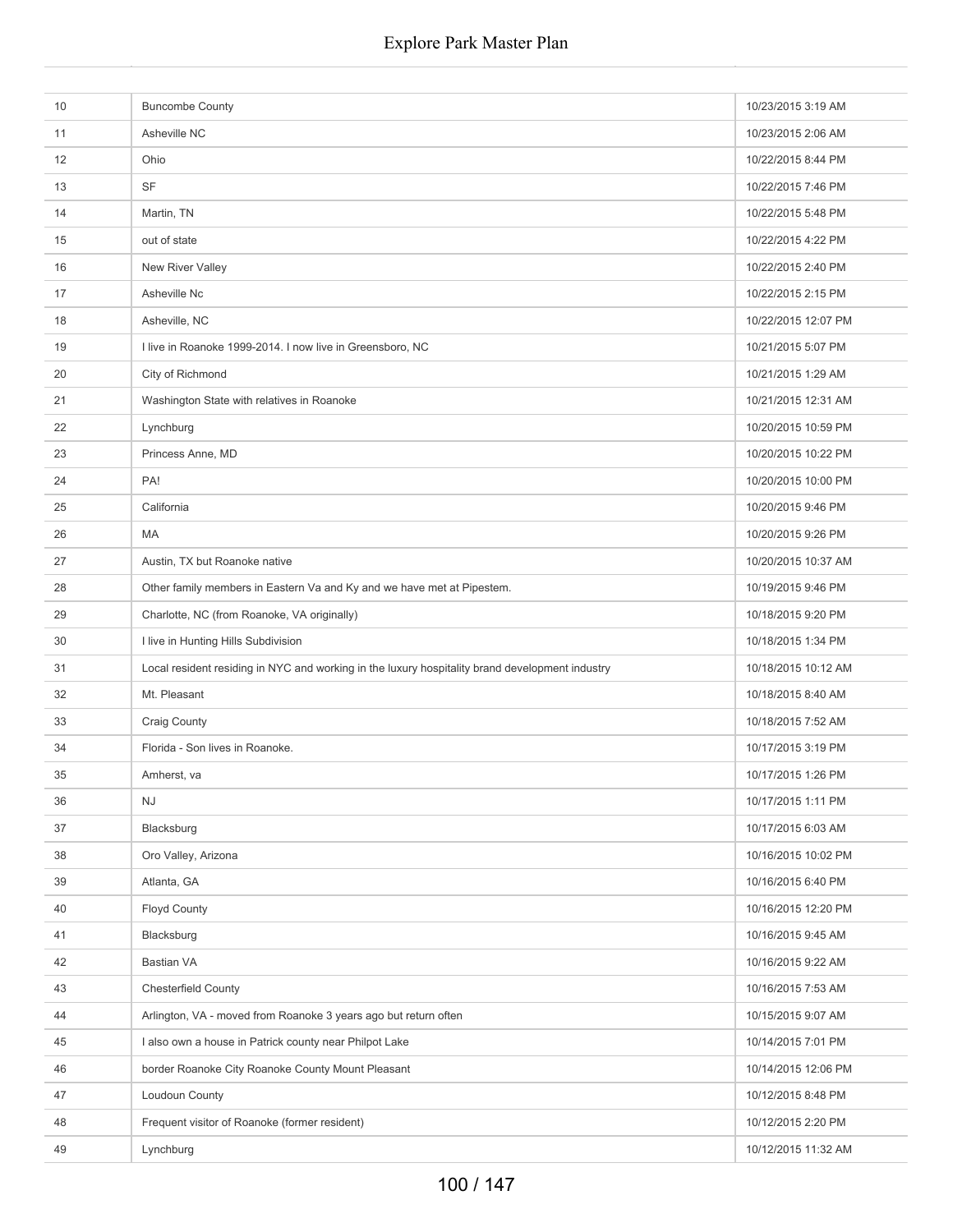| 50 | <b>Amherst County</b>                                                                 | 10/12/2015 9:17 AM |
|----|---------------------------------------------------------------------------------------|--------------------|
| 51 | My family is from Roanoke.                                                            | 10/10/2015 8:11 PM |
| 52 | africa                                                                                | 10/9/2015 10:14 AM |
| 53 | <b>Basement</b>                                                                       | 10/9/2015 10:14 AM |
| 54 | wildlife                                                                              | 10/9/2015 10:11 AM |
| 55 | Compton                                                                               | 10/9/2015 9:12 AM  |
| 56 | <b>Montgomery County</b>                                                              | 10/7/2015 11:13 PM |
| 57 | REPLICA OF SHADOW MOSES ISLAND METAL GEAR METAL GEAR poptarts                         | 10/6/2015 2:09 PM  |
| 58 | Lynchburg                                                                             | 10/6/2015 1:21 PM  |
| 59 | Live on Windy Gap Mountain. Very close.                                               | 10/6/2015 10:43 AM |
| 60 | <b>Botetourt Co</b>                                                                   | 10/5/2015 1:52 PM  |
| 61 | City of Lynchburg                                                                     | 10/5/2015 10:44 AM |
| 62 | asheville, nc                                                                         | 10/5/2015 6:50 AM  |
| 63 | Henry Co, but travel to Roanoke                                                       | 10/5/2015 6:30 AM  |
| 64 | Blacksburg                                                                            | 10/4/2015 3:02 PM  |
| 65 | Charlottesville, Va                                                                   | 10/4/2015 9:33 AM  |
| 66 | Montgomery county                                                                     | 10/4/2015 7:43 AM  |
| 67 | I work in Roanoke, and use the ROA Greenway and Carvins Cove several times each week. | 10/3/2015 11:01 PM |
| 68 | wythe county                                                                          | 10/3/2015 8:36 PM  |
| 69 | Rockbridge County                                                                     | 10/3/2015 7:33 PM  |
| 70 | Lynchburg                                                                             | 10/3/2015 11:59 AM |
| 71 | alleghany county                                                                      | 10/3/2015 11:47 AM |
| 72 | Floyd county                                                                          | 10/3/2015 10:19 AM |
| 73 | Eastern va                                                                            | 10/3/2015 7:17 AM  |
| 74 | Christiansburg                                                                        | 10/3/2015 12:36 AM |
| 75 | <b>Henry County</b>                                                                   | 10/2/2015 10:09 PM |
| 76 | Augusta county                                                                        | 10/2/2015 7:08 PM  |
| 77 | Concord, NC                                                                           | 10/2/2015 4:40 PM  |
| 78 | Born in Roanoke 67 yrs ago, plan to move back soon                                    | 10/2/2015 3:46 PM  |
| 79 | Kentucky                                                                              | 10/2/2015 1:45 PM  |
| 80 | Radford City                                                                          | 10/2/2015 12:28 PM |
| 81 | Right by the Parkway. I drive it weekly.                                              | 10/2/2015 11:49 AM |
| 82 | Blacksburg                                                                            | 10/2/2015 11:45 AM |
| 83 | floyd county                                                                          | 10/2/2015 9:49 AM  |
| 84 | I own a business in Roanoke                                                           | 10/2/2015 9:06 AM  |
| 85 | Lynchburg, but planning to move to either Roanoke or Salem within 1 year.             | 10/2/2015 7:12 AM  |
| 86 | Pulaski                                                                               | 10/2/2015 7:04 AM  |
| 87 | Ohio                                                                                  | 10/1/2015 5:59 PM  |
| 88 | <b>Montgomery County</b>                                                              | 10/1/2015 5:28 PM  |
| 89 | Blacksburg, Va                                                                        | 10/1/2015 2:03 PM  |
| 90 | Blacksburg                                                                            | 10/1/2015 1:29 PM  |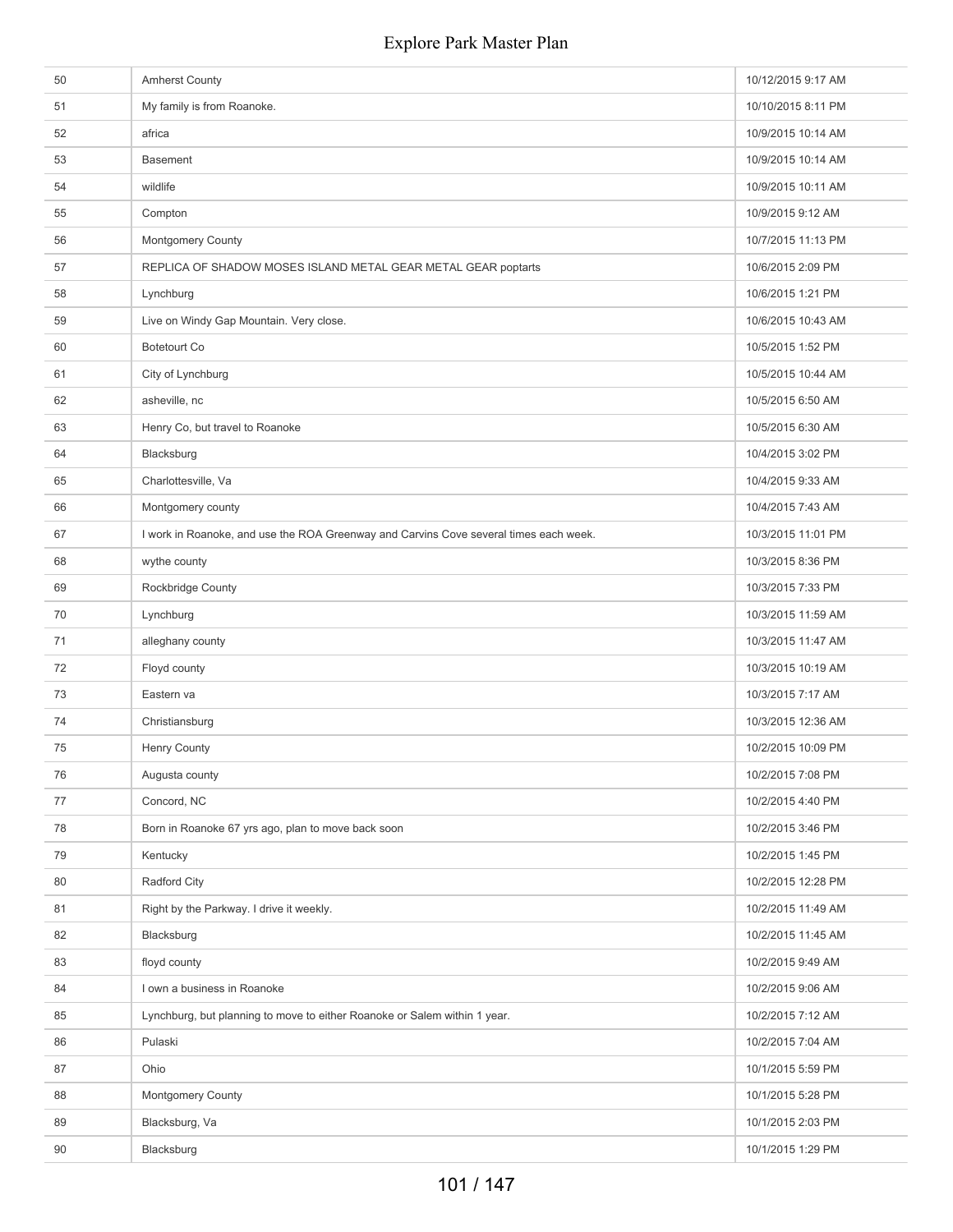| 91  | Buncombe county                                  | 10/1/2015 1:16 PM  |
|-----|--------------------------------------------------|--------------------|
| 92  | Northern Virginia                                | 10/1/2015 1:08 PM  |
| 93  | Chesterfield County                              | 10/1/2015 12:55 PM |
| 94  | christiansburg                                   | 10/1/2015 12:50 PM |
| 95  | Leonardtown, MD                                  | 10/1/2015 12:35 PM |
| 96  | Montgomery County                                | 10/1/2015 12:30 PM |
| 97  | Out of state but frequently travel thru the area | 10/1/2015 12:13 PM |
| 98  | Pulaski county                                   | 10/1/2015 11:42 AM |
| 99  | <b>Bowling Green</b>                             | 10/1/2015 11:37 AM |
| 100 | <b>Appomattox County</b>                         | 10/1/2015 11:09 AM |
| 101 | employed by Town of Vinton                       | 10/1/2015 10:48 AM |
| 102 | Craig County                                     | 9/30/2015 3:30 PM  |
| 103 | Christiansburg, work in Roanoke                  | 9/30/2015 11:27 AM |
| 104 | Eden, NC                                         | 9/30/2015 10:42 AM |
| 105 | <b>Alleghany County</b>                          | 9/29/2015 8:24 PM  |
| 106 | Covington, VA                                    | 9/29/2015 1:52 PM  |
| 107 | Right up from explore park                       | 9/29/2015 10:23 AM |
| 108 | <b>Montgomery County</b>                         | 9/29/2015 10:21 AM |
| 109 | <b>Bonsack</b>                                   | 9/29/2015 8:31 AM  |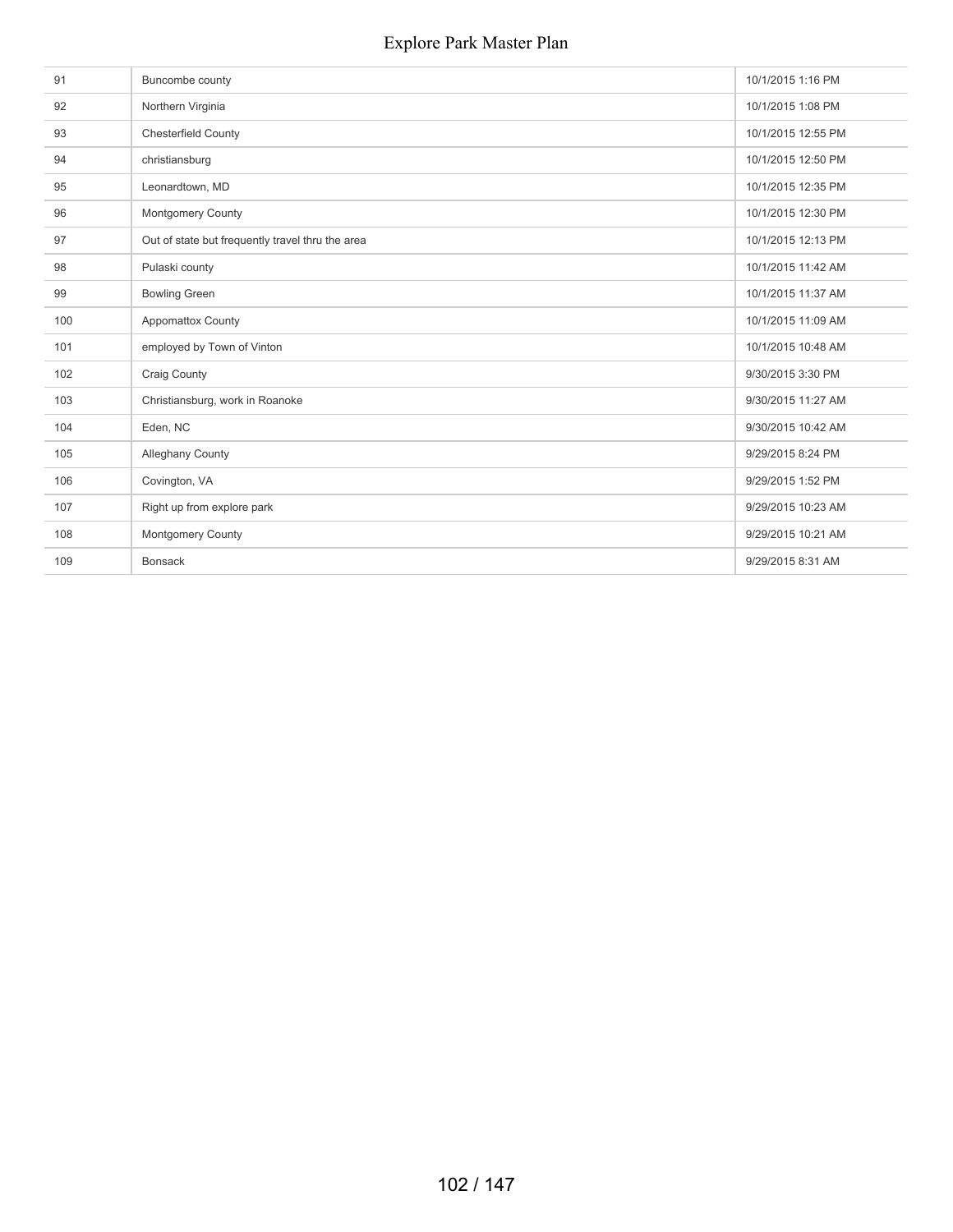# **Q14 Please provide your ZIP Code:**

**Answered: 1,089 Skipped: 47**

| #              | <b>Responses</b> | Date                |
|----------------|------------------|---------------------|
| $\mathbf{1}$   | 24019            | 10/31/2015 9:19 AM  |
| $\overline{2}$ | 24019            | 10/30/2015 10:23 PM |
| 3              | 24014            | 10/30/2015 2:30 PM  |
| 4              | 24018            | 10/30/2015 1:37 PM  |
| 5              | 24065            | 10/30/2015 11:50 AM |
| 6              | 24018            | 10/30/2015 8:45 AM  |
| $\overline{7}$ | 24101            | 10/30/2015 6:35 AM  |
| 8              | 24153-8759       | 10/29/2015 8:13 PM  |
| 9              | 24179            | 10/29/2015 5:26 PM  |
| 10             | 24019            | 10/29/2015 3:48 PM  |
| 11             | 24014            | 10/29/2015 2:09 PM  |
| 12             | 24019            | 10/29/2015 10:47 AM |
| 13             | 24179            | 10/29/2015 10:20 AM |
| 14             | 24018            | 10/29/2015 9:43 AM  |
| 15             | 24153            | 10/29/2015 9:34 AM  |
| 16             | 24064            | 10/29/2015 8:44 AM  |
| 17             | 24065            | 10/29/2015 8:30 AM  |
| 18             | 24012            | 10/29/2015 4:22 AM  |
| 19             | 24019            | 10/28/2015 11:05 PM |
| 20             | 24018            | 10/28/2015 10:52 PM |
| 21             | 24018            | 10/28/2015 10:21 PM |
| 22             | 24153            | 10/28/2015 8:51 PM  |
| 23             | 24018            | 10/28/2015 8:41 PM  |
| 24             | 24018            | 10/28/2015 7:43 PM  |
| 25             | 24091            | 10/28/2015 6:52 PM  |
| 26             | 24084            | 10/28/2015 6:17 PM  |
| 27             | 24016            | 10/28/2015 5:52 PM  |
| 28             | 24523            | 10/28/2015 5:08 PM  |
| 29             | 24179            | 10/28/2015 4:35 PM  |
| 30             | 24012            | 10/28/2015 3:39 PM  |
| 31             | 24016            | 10/28/2015 3:01 PM  |
| 32             | 24012            | 10/28/2015 2:38 PM  |
| 33             | 24015            | 10/28/2015 1:30 PM  |
| 34             | 24018            | 10/28/2015 1:01 PM  |
| 35             | 24015            | 10/28/2015 12:50 PM |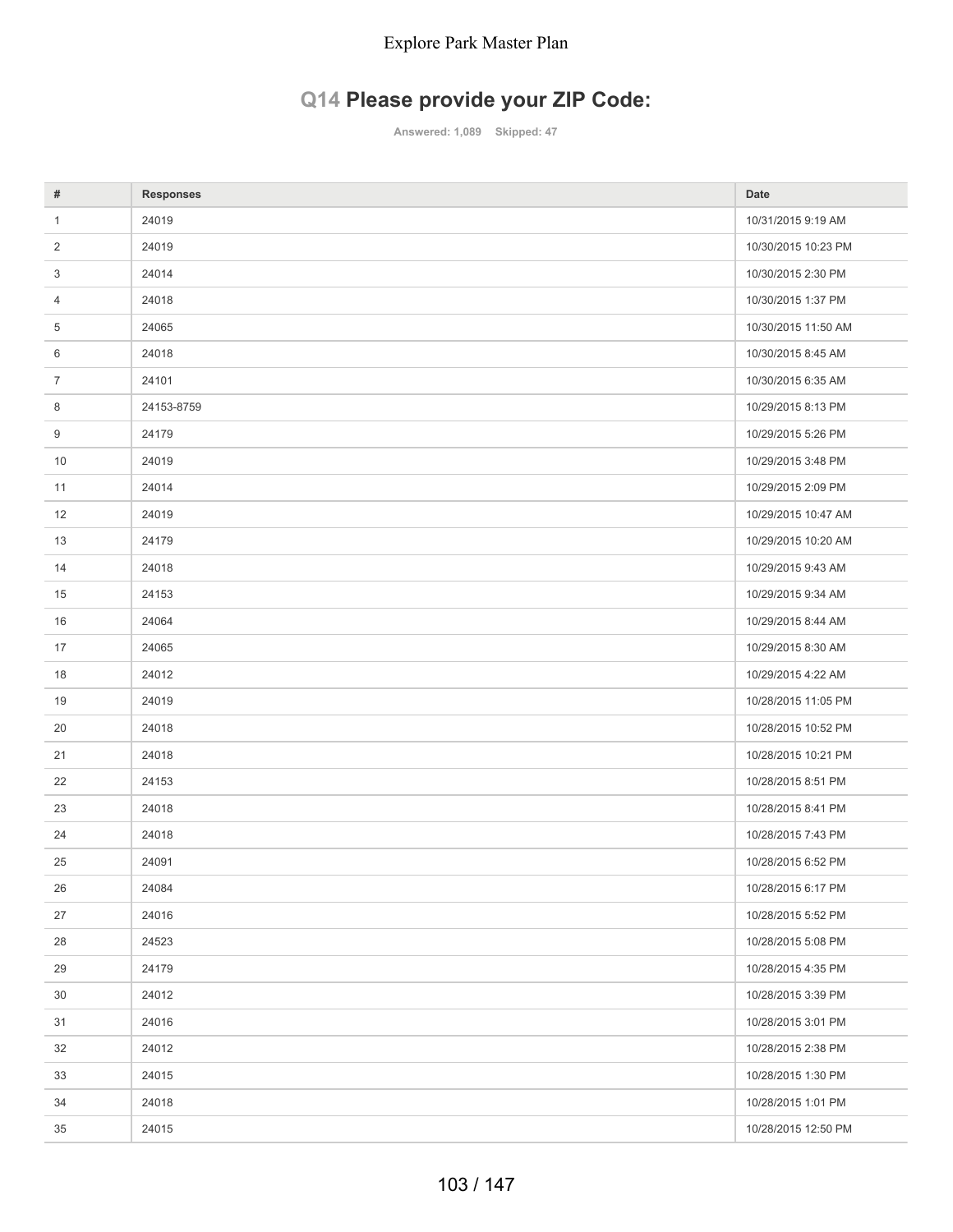| 36 | 24015  | 10/28/2015 12:49 PM |
|----|--------|---------------------|
| 37 | 24015  | 10/28/2015 12:25 PM |
| 38 | 24015  | 10/28/2015 12:23 PM |
| 39 | 24015  | 10/28/2015 11:51 AM |
| 40 | 24015  | 10/28/2015 11:47 AM |
| 41 | 24013  | 10/28/2015 11:47 AM |
| 42 | 24557  | 10/28/2015 11:37 AM |
| 43 | 24015  | 10/28/2015 11:28 AM |
| 44 | 24149  | 10/28/2015 11:19 AM |
| 45 | 24013  | 10/28/2015 11:18 AM |
| 46 | 24019  | 10/28/2015 11:03 AM |
| 47 | 24018  | 10/28/2015 11:03 AM |
| 48 | 24016  | 10/28/2015 10:37 AM |
| 49 | 24019  | 10/28/2015 10:29 AM |
| 50 | 24018  | 10/28/2015 10:27 AM |
| 51 | 24067  | 10/28/2015 10:25 AM |
| 52 | 24175  | 10/28/2015 9:51 AM  |
| 53 | 24070  | 10/28/2015 9:49 AM  |
| 54 | 24018  | 10/28/2015 9:41 AM  |
| 55 | 24016  | 10/28/2015 9:24 AM  |
| 56 | 24018  | 10/28/2015 9:02 AM  |
| 57 | 24018  | 10/28/2015 8:41 AM  |
| 58 | 24815  | 10/28/2015 8:24 AM  |
| 59 | 24018  | 10/28/2015 8:19 AM  |
| 60 | 240195 | 10/28/2015 8:16 AM  |
| 61 | 28217  | 10/28/2015 8:12 AM  |
| 62 | 24018  | 10/28/2015 8:09 AM  |
| 63 | 27358  | 10/28/2015 8:06 AM  |
| 64 | 24018  | 10/28/2015 8:03 AM  |
| 65 | 24179  | 10/28/2015 6:31 AM  |
| 66 | 24015  | 10/28/2015 6:13 AM  |
| 67 | 24012  | 10/28/2015 2:20 AM  |
| 68 | 24153  | 10/27/2015 11:58 PM |
| 69 | 24151  | 10/27/2015 9:52 PM  |
| 70 | 24153  | 10/27/2015 9:27 PM  |
| 71 | 24019  | 10/27/2015 8:37 PM  |
| 72 | 24001  | 10/27/2015 6:24 PM  |
| 73 | 24012  | 10/27/2015 6:10 PM  |
| 74 | 24019  | 10/27/2015 5:58 PM  |
| 75 | 24016  | 10/27/2015 12:59 PM |
| 76 | 24018  | 10/27/2015 12:26 PM |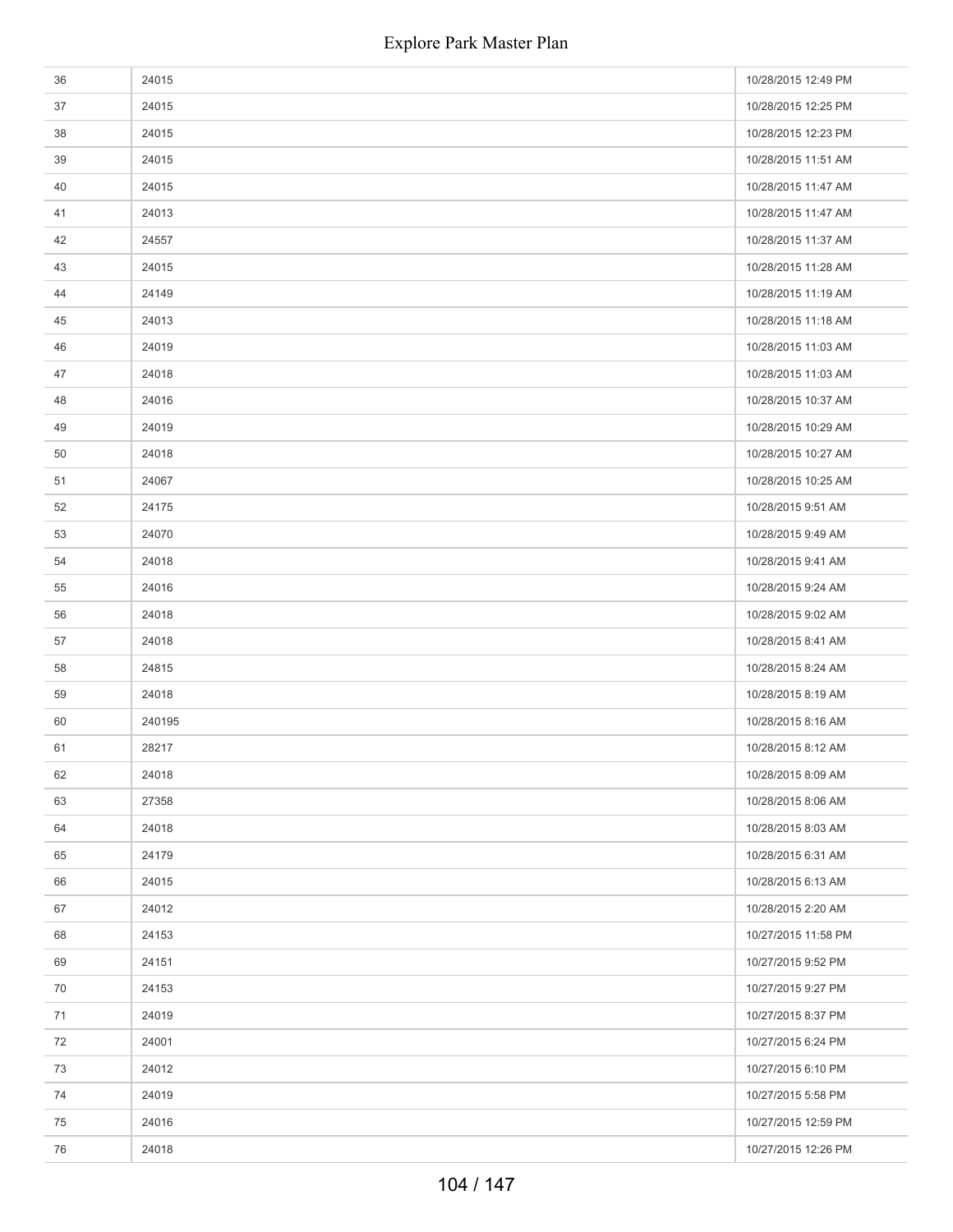| 77  | 24018 | 10/27/2015 12:09 PM |
|-----|-------|---------------------|
| 78  | 24503 | 10/27/2015 11:43 AM |
| 79  | 24019 | 10/27/2015 10:24 AM |
| 80  | 24141 | 10/27/2015 10:17 AM |
| 81  | 24014 | 10/27/2015 7:37 AM  |
| 82  | 89108 | 10/27/2015 12:13 AM |
| 83  | 24012 | 10/27/2015 12:03 AM |
| 84  | 24014 | 10/26/2015 11:43 PM |
| 85  | 24014 | 10/26/2015 8:45 PM  |
| 86  | 24018 | 10/26/2015 4:48 PM  |
| 87  | 24059 | 10/26/2015 3:22 PM  |
| 88  | 24012 | 10/26/2015 1:52 PM  |
| 89  | 24065 | 10/26/2015 1:02 PM  |
| 90  | 24019 | 10/26/2015 9:56 AM  |
| 91  | 24014 | 10/26/2015 9:08 AM  |
| 92  | 24018 | 10/26/2015 8:36 AM  |
| 93  | 24012 | 10/26/2015 6:56 AM  |
| 94  | 24014 | 10/26/2015 12:58 AM |
| 95  | 24012 | 10/25/2015 9:06 PM  |
| 96  | 24095 | 10/25/2015 7:28 PM  |
| 97  | 24014 | 10/25/2015 7:08 PM  |
| 98  | 24018 | 10/25/2015 6:39 PM  |
| 99  | 24551 | 10/25/2015 5:49 PM  |
| 100 | 24019 | 10/25/2015 5:40 PM  |
| 101 | 24018 | 10/25/2015 5:22 PM  |
| 102 | 24014 | 10/25/2015 4:10 PM  |
| 103 | 24014 | 10/25/2015 3:22 PM  |
| 104 | 24502 | 10/25/2015 1:40 PM  |
| 105 | 24014 | 10/25/2015 1:20 PM  |
| 106 | 24018 | 10/25/2015 11:39 AM |
| 107 | 24018 | 10/25/2015 11:22 AM |
| 108 | 24014 | 10/25/2015 10:48 AM |
| 109 | 24018 | 10/25/2015 8:48 AM  |
| 110 | 24018 | 10/25/2015 7:08 AM  |
| 111 | 24153 | 10/25/2015 2:06 AM  |
| 112 | 24015 | 10/25/2015 12:08 AM |
| 113 | 24012 | 10/24/2015 10:35 PM |
| 114 | 24153 | 10/24/2015 10:17 PM |
| 115 | 24018 | 10/24/2015 7:50 PM  |
| 116 | 24014 | 10/24/2015 5:49 PM  |
| 117 | 24018 | 10/24/2015 4:41 PM  |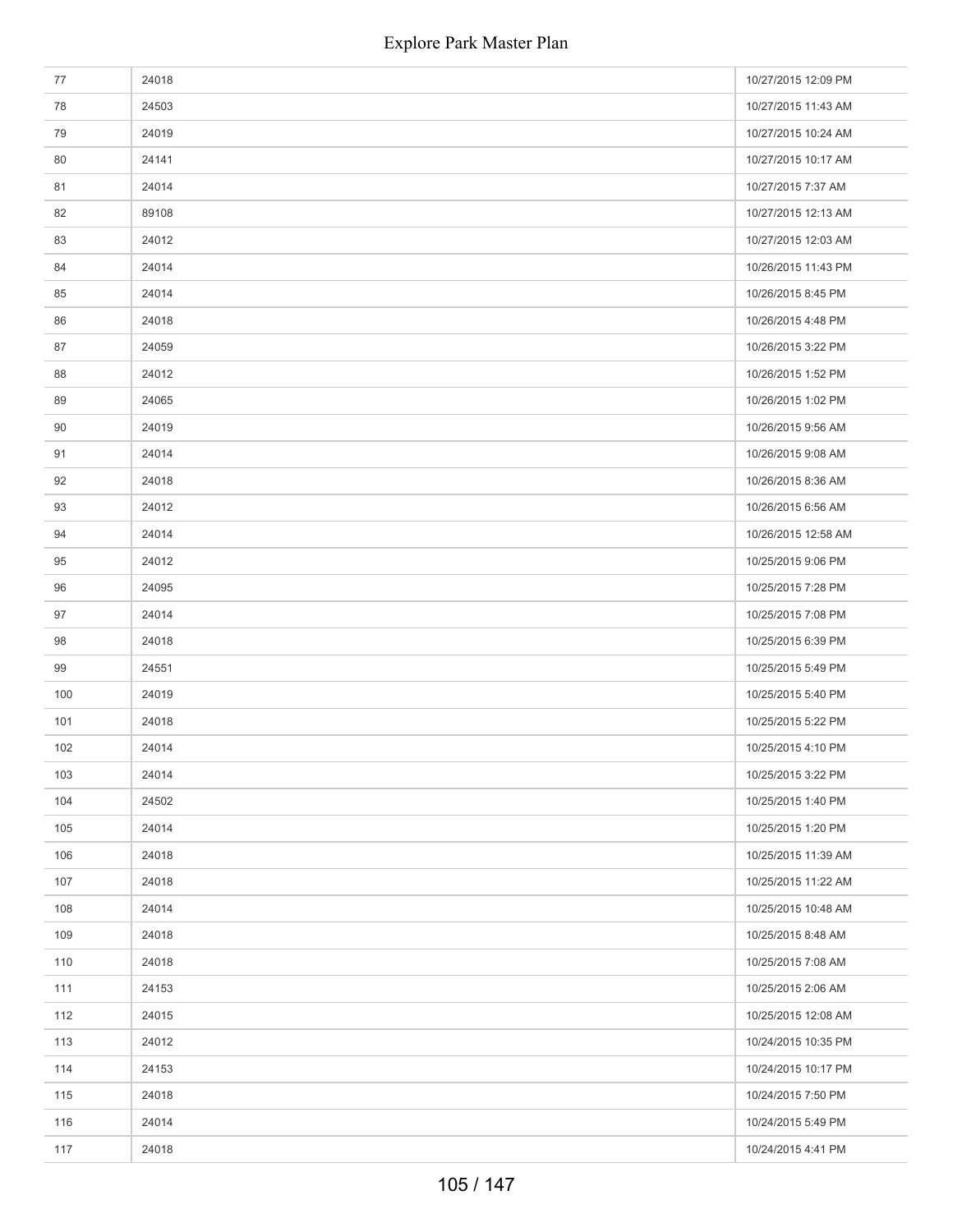| 118 | 24153      | 10/24/2015 2:34 PM  |
|-----|------------|---------------------|
| 119 | 24179      | 10/24/2015 11:42 AM |
| 120 | 24151      | 10/23/2015 8:40 PM  |
| 121 | 24011      | 10/23/2015 3:39 PM  |
| 122 | 24016      | 10/23/2015 10:30 AM |
| 123 | 24014      | 10/23/2015 8:51 AM  |
| 124 | 28801      | 10/23/2015 3:19 AM  |
| 125 | 28787      | 10/23/2015 2:06 AM  |
| 126 | 24012      | 10/23/2015 12:42 AM |
| 127 | 4580145801 | 10/22/2015 8:44 PM  |
| 128 | 94129      | 10/22/2015 7:46 PM  |
| 129 | 24018      | 10/22/2015 6:53 PM  |
| 130 | 21043      | 10/22/2015 6:47 PM  |
| 131 | 38273      | 10/22/2015 5:48 PM  |
| 132 | 24153      | 10/22/2015 4:39 PM  |
| 133 | 24018      | 10/22/2015 4:34 PM  |
| 134 | 50702      | 10/22/2015 4:22 PM  |
| 135 | 24015      | 10/22/2015 4:12 PM  |
| 136 | 24141      | 10/22/2015 2:40 PM  |
| 137 | 28804      | 10/22/2015 2:15 PM  |
| 138 | 24018      | 10/22/2015 1:02 PM  |
| 139 | 28806      | 10/22/2015 12:07 PM |
| 140 | 24014      | 10/22/2015 11:25 AM |
| 141 | 24019      | 10/22/2015 11:18 AM |
| 142 | 24015      | 10/22/2015 10:09 AM |
| 143 | 24019      | 10/22/2015 9:43 AM  |
| 144 | 24083      | 10/22/2015 12:21 AM |
| 145 | 24018      | 10/21/2015 9:12 PM  |
| 146 | 24153      | 10/21/2015 8:47 PM  |
| 147 | 24018      | 10/21/2015 8:21 PM  |
| 148 | 24018      | 10/21/2015 8:21 PM  |
| 149 | 24019      | 10/21/2015 8:00 PM  |
| 150 | 24083      | 10/21/2015 6:19 PM  |
| 151 | 27408      | 10/21/2015 5:07 PM  |
| 152 | 24018      | 10/21/2015 5:05 PM  |
| 153 | 24012      | 10/21/2015 4:55 PM  |
| 154 | 24018      | 10/21/2015 4:55 PM  |
| 155 | 24083      | 10/21/2015 3:52 PM  |
| 156 | 24014      | 10/21/2015 3:37 PM  |
| 157 | 24018      | 10/21/2015 3:06 PM  |
| 158 | 24153      | 10/21/2015 3:04 PM  |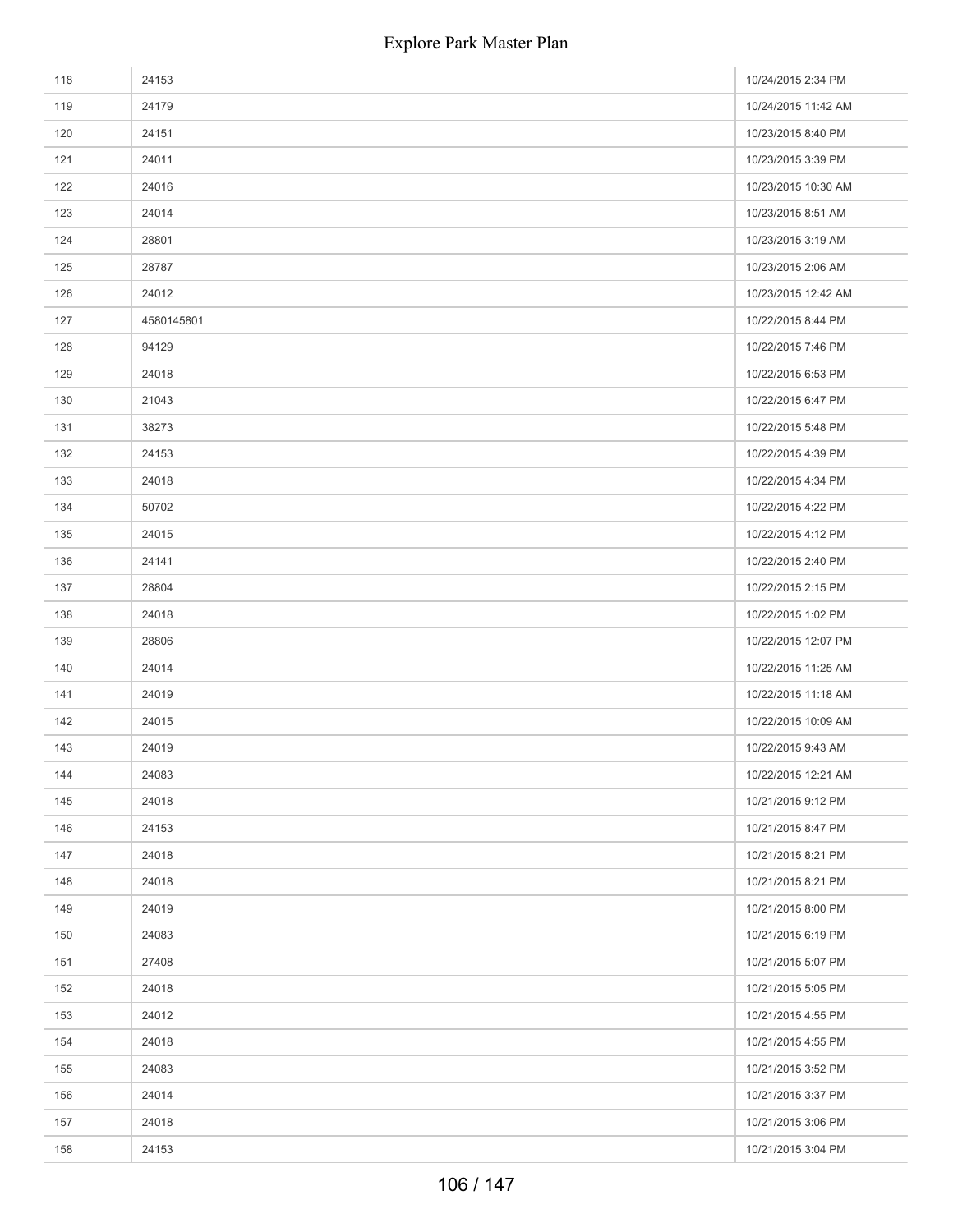| 159 | 24153 | 10/21/2015 3:04 PM  |
|-----|-------|---------------------|
| 160 | 24018 | 10/21/2015 3:00 PM  |
| 161 | 24070 | 10/21/2015 2:57 PM  |
| 162 | 24153 | 10/21/2015 2:48 PM  |
| 163 | 24018 | 10/21/2015 2:38 PM  |
| 164 | 24175 | 10/21/2015 2:38 PM  |
| 165 | 24153 | 10/21/2015 2:34 PM  |
| 166 | 24014 | 10/21/2015 2:31 PM  |
| 167 | 24153 | 10/21/2015 1:24 PM  |
| 168 | 24018 | 10/21/2015 1:18 PM  |
| 169 | 24151 | 10/21/2015 11:41 AM |
| 170 | 23221 | 10/21/2015 1:29 AM  |
| 171 | 98366 | 10/21/2015 12:31 AM |
| 172 | 24502 | 10/20/2015 10:59 PM |
| 173 | 24151 | 10/20/2015 10:33 PM |
| 174 | 21853 | 10/20/2015 10:22 PM |
| 175 | 24018 | 10/20/2015 10:01 PM |
| 176 | 18052 | 10/20/2015 10:00 PM |
| 177 | 92706 | 10/20/2015 9:46 PM  |
| 178 | 24019 | 10/20/2015 9:40 PM  |
| 179 | 24014 | 10/20/2015 9:37 PM  |
| 180 | 24153 | 10/20/2015 8:19 PM  |
| 181 | 24018 | 10/20/2015 7:55 PM  |
| 182 | 24064 | 10/20/2015 4:35 PM  |
| 183 | 24179 | 10/20/2015 4:21 PM  |
| 184 | 24153 | 10/20/2015 4:17 PM  |
| 185 | 24018 | 10/20/2015 3:25 PM  |
| 186 | 24014 | 10/20/2015 3:00 PM  |
| 187 | 24018 | 10/20/2015 1:57 PM  |
| 188 | 24015 | 10/20/2015 11:33 AM |
| 189 | 24012 | 10/20/2015 10:43 AM |
| 190 | 78748 | 10/20/2015 10:37 AM |
| 191 | 24015 | 10/20/2015 10:14 AM |
| 192 | 24018 | 10/20/2015 10:00 AM |
| 193 | 24179 | 10/20/2015 8:10 AM  |
| 194 | 24014 | 10/20/2015 7:46 AM  |
| 195 | 24014 | 10/20/2015 12:35 AM |
| 196 | 24018 | 10/19/2015 11:48 PM |
| 197 | 24179 | 10/19/2015 11:22 PM |
| 198 | 24019 | 10/19/2015 11:17 PM |
| 199 | 24019 | 10/19/2015 11:02 PM |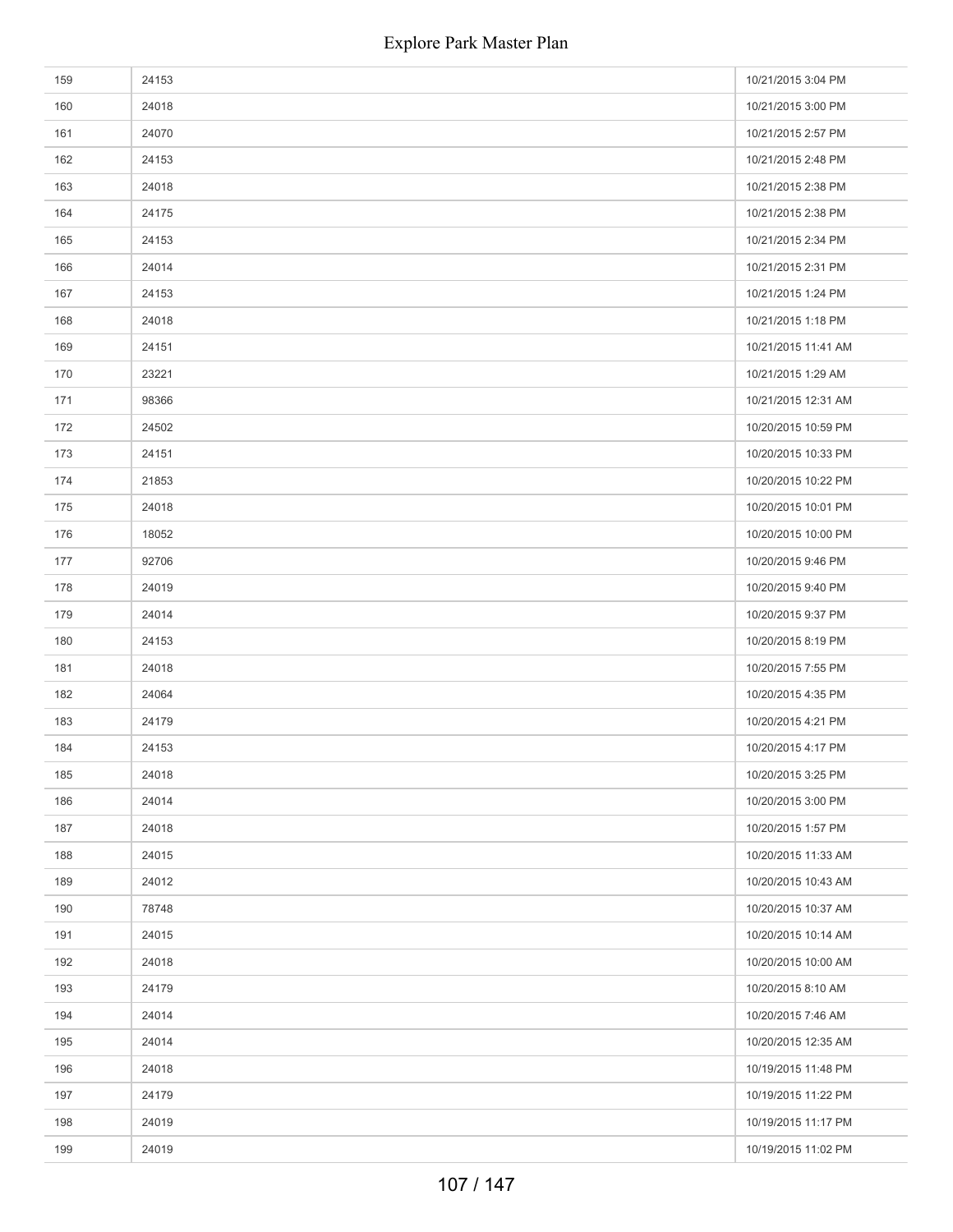| 200 | 2015                                                             | 10/19/2015 10:54 PM |
|-----|------------------------------------------------------------------|---------------------|
| 201 | 24015 (I live along the edge of the county and border the city.) | 10/19/2015 10:03 PM |
| 202 | 24018                                                            | 10/19/2015 9:46 PM  |
| 203 | 24018                                                            | 10/19/2015 9:06 PM  |
| 204 | 24179                                                            | 10/19/2015 9:06 PM  |
| 205 | 24018                                                            | 10/19/2015 9:02 PM  |
| 206 | 24018                                                            | 10/19/2015 8:53 PM  |
| 207 | 24018                                                            | 10/19/2015 8:44 PM  |
| 208 | 24012                                                            | 10/19/2015 6:43 PM  |
| 209 | 24018                                                            | 10/19/2015 6:41 PM  |
| 210 | 24179                                                            | 10/19/2015 6:41 PM  |
| 211 | 24018                                                            | 10/19/2015 6:35 PM  |
| 212 | 24014                                                            | 10/19/2015 5:30 PM  |
| 213 | 24012                                                            | 10/19/2015 5:21 PM  |
| 214 | 24101                                                            | 10/19/2015 5:21 PM  |
| 215 | 24179                                                            | 10/19/2015 4:15 PM  |
| 216 | 24019                                                            | 10/19/2015 4:07 PM  |
| 217 | 24016                                                            | 10/19/2015 2:11 PM  |
| 218 | 24018                                                            | 10/19/2015 1:39 PM  |
| 219 | 24018                                                            | 10/19/2015 1:38 PM  |
| 220 | 24014                                                            | 10/19/2015 12:44 PM |
| 221 | 24018                                                            | 10/19/2015 12:40 PM |
| 222 | 24153                                                            | 10/19/2015 12:40 PM |
| 223 | 24153                                                            | 10/19/2015 12:38 PM |
| 224 | 24014                                                            | 10/19/2015 12:32 PM |
| 225 | 24070                                                            | 10/19/2015 11:59 AM |
| 226 | 24012                                                            | 10/19/2015 11:49 AM |
| 227 | 24179                                                            | 10/19/2015 11:49 AM |
| 228 | 24017                                                            | 10/19/2015 11:07 AM |
| 229 | 24014                                                            | 10/19/2015 11:00 AM |
| 230 | 24019                                                            | 10/19/2015 10:57 AM |
| 231 | 24014                                                            | 10/19/2015 10:53 AM |
| 232 | 24018                                                            | 10/19/2015 9:16 AM  |
| 233 | 24153                                                            | 10/19/2015 8:59 AM  |
| 234 | 24019                                                            | 10/19/2015 8:20 AM  |
| 235 | 24019                                                            | 10/19/2015 8:11 AM  |
| 236 | 24175                                                            | 10/19/2015 6:49 AM  |
| 237 | 24012                                                            | 10/18/2015 10:53 PM |
| 238 | 24014                                                            | 10/18/2015 10:47 PM |
| 239 | 24019                                                            | 10/18/2015 9:35 PM  |
| 240 | 24179                                                            | 10/18/2015 9:26 PM  |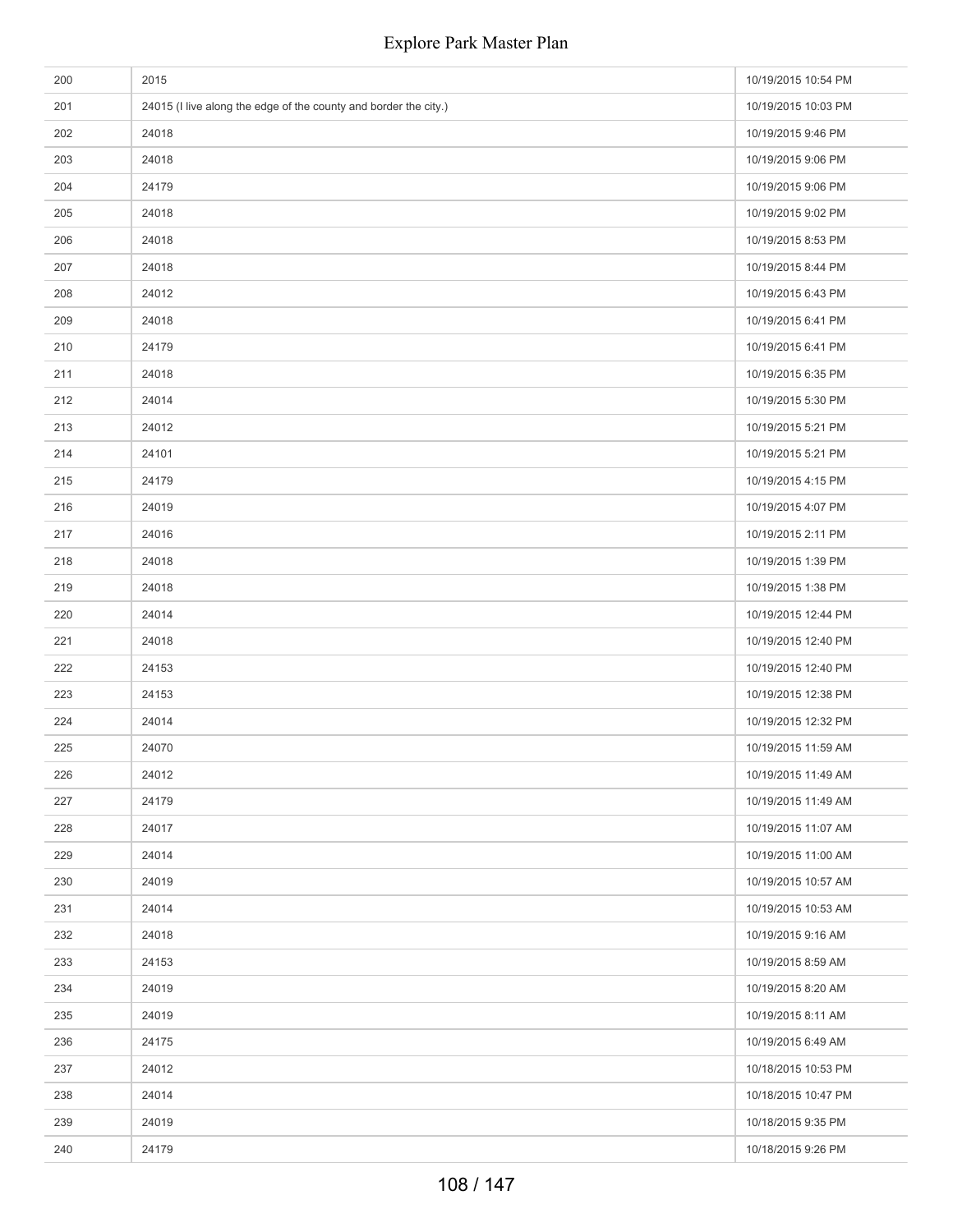| 241 | 28209 | 10/18/2015 9:20 PM  |
|-----|-------|---------------------|
| 242 | 24101 | 10/18/2015 9:10 PM  |
| 243 | 24014 | 10/18/2015 9:09 PM  |
| 244 | 24153 | 10/18/2015 8:53 PM  |
| 245 | 24065 | 10/18/2015 8:27 PM  |
| 246 | 24018 | 10/18/2015 8:19 PM  |
| 247 | 24018 | 10/18/2015 8:10 PM  |
| 248 | 24018 | 10/18/2015 7:56 PM  |
| 249 | 24104 | 10/18/2015 7:16 PM  |
| 250 | 24067 | 10/18/2015 7:15 PM  |
| 251 | 24153 | 10/18/2015 7:12 PM  |
| 252 | 24014 | 10/18/2015 6:25 PM  |
| 253 | 24015 | 10/18/2015 6:22 PM  |
| 254 | 24179 | 10/18/2015 5:10 PM  |
| 255 | 24018 | 10/18/2015 5:08 PM  |
| 256 | 24019 | 10/18/2015 4:16 PM  |
| 257 | 24014 | 10/18/2015 4:03 PM  |
| 258 | 24015 | 10/18/2015 3:50 PM  |
| 259 | 24179 | 10/18/2015 3:43 PM  |
| 260 | 24015 | 10/18/2015 3:22 PM  |
| 261 | 24015 | 10/18/2015 3:09 PM  |
| 262 | 24179 | 10/18/2015 2:59 PM  |
| 263 | 24523 | 10/18/2015 2:42 PM  |
| 264 | 24019 | 10/18/2015 1:47 PM  |
| 265 | 24018 | 10/18/2015 1:34 PM  |
| 266 | 24018 | 10/18/2015 1:34 PM  |
| 267 | 24015 | 10/18/2015 1:25 PM  |
| 268 | 24015 | 10/18/2015 12:56 PM |
| 269 | 24015 | 10/18/2015 12:29 PM |
| 270 | 24016 | 10/18/2015 12:24 PM |
| 271 | 24065 | 10/18/2015 11:38 AM |
| 272 | 24090 | 10/18/2015 11:35 AM |
| 273 | 24014 | 10/18/2015 11:35 AM |
| 274 | 24012 | 10/18/2015 11:28 AM |
| 275 | 24014 | 10/18/2015 11:25 AM |
| 276 | 24014 | 10/18/2015 10:57 AM |
| 277 | 24153 | 10/18/2015 10:44 AM |
| 278 | 24014 | 10/18/2015 10:25 AM |
| 279 | 10011 | 10/18/2015 10:12 AM |
| 280 | 24179 | 10/18/2015 10:11 AM |
| 281 | 24015 | 10/18/2015 9:13 AM  |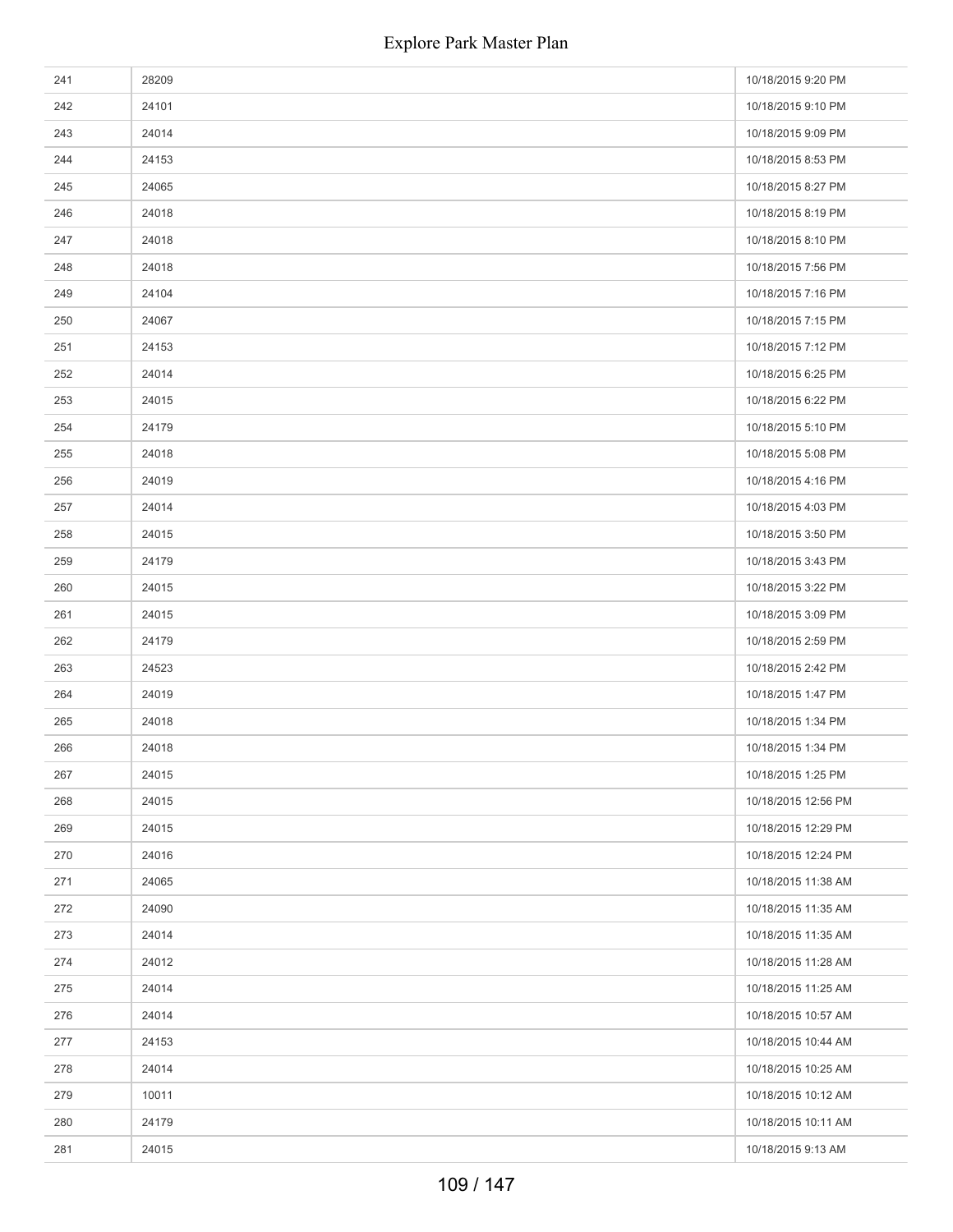| 282 | 24018 | 10/18/2015 9:13 AM  |
|-----|-------|---------------------|
| 283 | 24018 | 10/18/2015 9:08 AM  |
| 284 | 24018 | 10/18/2015 9:08 AM  |
| 285 | 24015 | 10/18/2015 9:00 AM  |
| 286 | 24153 | 10/18/2015 8:48 AM  |
| 287 | 24014 | 10/18/2015 8:40 AM  |
| 288 | 24016 | 10/18/2015 8:28 AM  |
| 289 | 24070 | 10/18/2015 7:52 AM  |
| 290 | 24012 | 10/18/2015 7:13 AM  |
| 291 | 24018 | 10/18/2015 5:52 AM  |
| 292 | 24018 | 10/18/2015 12:18 AM |
| 293 | 24013 | 10/17/2015 11:45 PM |
| 294 | 24015 | 10/17/2015 9:38 PM  |
| 295 | 24179 | 10/17/2015 9:12 PM  |
| 296 | 24179 | 10/17/2015 8:19 PM  |
| 297 | 24019 | 10/17/2015 7:28 PM  |
| 298 | 24018 | 10/17/2015 3:55 PM  |
| 299 | 32566 | 10/17/2015 3:19 PM  |
| 300 | 24018 | 10/17/2015 2:01 PM  |
| 301 | 24521 | 10/17/2015 1:26 PM  |
| 302 | 24012 | 10/17/2015 1:26 PM  |
| 303 | 24015 | 10/17/2015 1:25 PM  |
| 304 | 24523 | 10/17/2015 1:21 PM  |
| 305 | 24014 | 10/17/2015 1:16 PM  |
| 306 | 24014 | 10/17/2015 1:15 PM  |
| 307 | 07737 | 10/17/2015 1:11 PM  |
| 308 | 24018 | 10/17/2015 1:10 PM  |
| 309 | 24179 | 10/17/2015 1:00 PM  |
| 310 | 24014 | 10/17/2015 12:25 PM |
| 311 | 24015 | 10/17/2015 12:21 PM |
| 312 | 24012 | 10/17/2015 12:10 PM |
| 313 | 24153 | 10/17/2015 11:59 AM |
| 314 | 24014 | 10/17/2015 11:34 AM |
| 315 | 24018 | 10/17/2015 11:07 AM |
| 316 | 24179 | 10/17/2015 10:48 AM |
| 317 | 24018 | 10/17/2015 10:46 AM |
| 318 | 24088 | 10/17/2015 10:25 AM |
| 319 | 24503 | 10/17/2015 10:23 AM |
| 320 | 24153 | 10/17/2015 10:23 AM |
| 321 | 24090 | 10/17/2015 10:18 AM |
| 322 | 24018 | 10/17/2015 10:16 AM |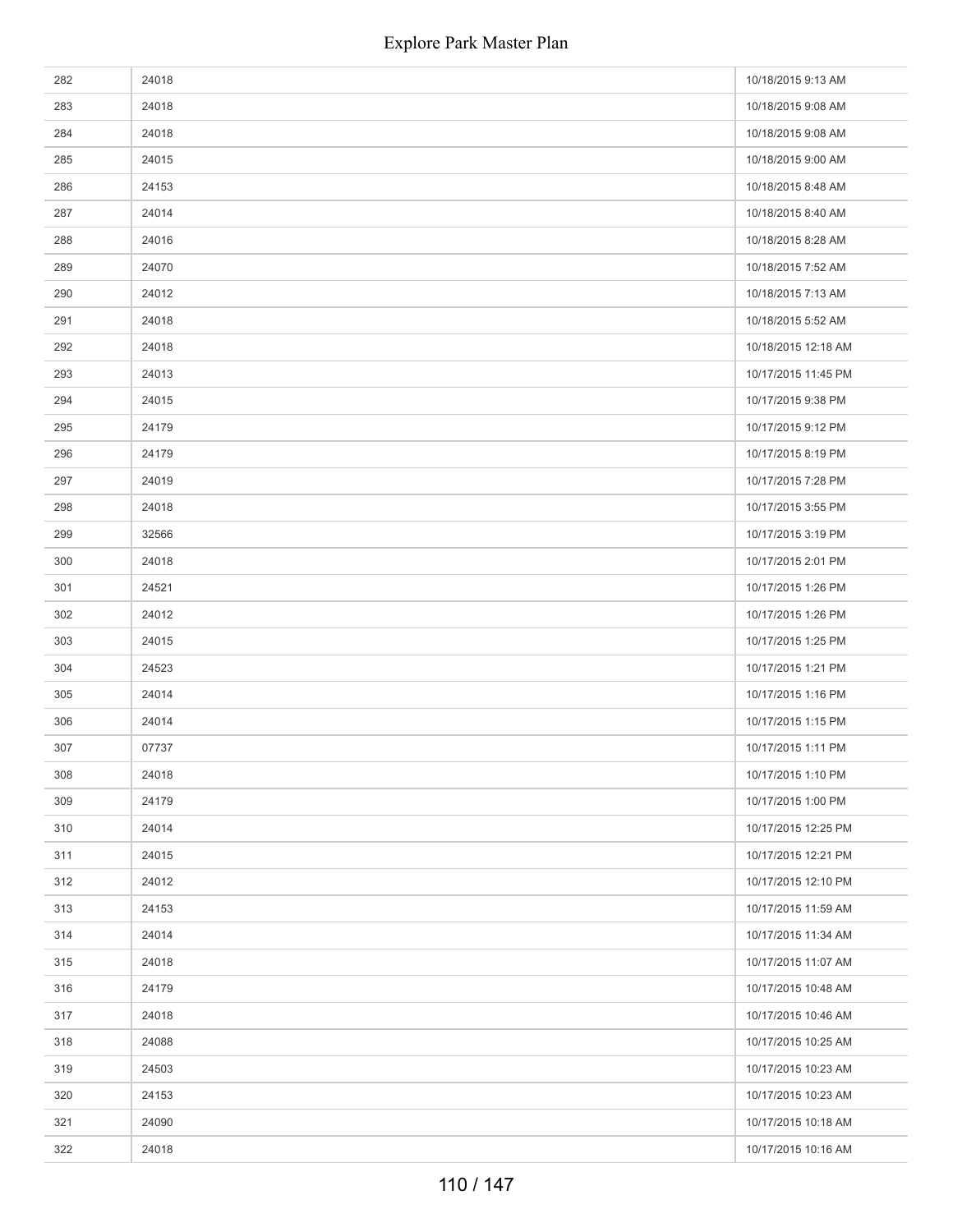| 323 | 24018 | 10/17/2015 10:13 AM |
|-----|-------|---------------------|
| 324 | 24060 | 10/17/2015 6:03 AM  |
| 325 | 24018 | 10/16/2015 10:04 PM |
| 326 | 85755 | 10/16/2015 10:02 PM |
| 327 | 24013 | 10/16/2015 9:54 PM  |
| 328 | 24101 | 10/16/2015 7:33 PM  |
| 329 | 24014 | 10/16/2015 6:59 PM  |
| 330 | 30033 | 10/16/2015 6:40 PM  |
| 331 | 24018 | 10/16/2015 6:11 PM  |
| 332 | 24153 | 10/16/2015 6:10 PM  |
| 333 | 24065 | 10/16/2015 6:06 PM  |
| 334 | 24065 | 10/16/2015 6:04 PM  |
| 335 | 24018 | 10/16/2015 6:00 PM  |
| 336 | 24019 | 10/16/2015 3:49 PM  |
| 337 | 24101 | 10/16/2015 1:47 PM  |
| 338 | 24014 | 10/16/2015 1:29 PM  |
| 339 | 24015 | 10/16/2015 1:29 PM  |
| 340 | 24018 | 10/16/2015 12:33 PM |
| 341 | 24179 | 10/16/2015 12:20 PM |
| 342 | 24091 | 10/16/2015 12:20 PM |
| 343 | 24179 | 10/16/2015 11:22 AM |
| 344 | 24014 | 10/16/2015 11:20 AM |
| 345 | 24015 | 10/16/2015 11:06 AM |
| 346 | 24014 | 10/16/2015 11:02 AM |
| 347 | 24153 | 10/16/2015 10:51 AM |
| 348 | 24065 | 10/16/2015 10:50 AM |
| 349 | 24016 | 10/16/2015 10:31 AM |
| 350 | 24014 | 10/16/2015 10:21 AM |
| 351 | 24015 | 10/16/2015 10:15 AM |
| 352 | 24014 | 10/16/2015 9:55 AM  |
| 353 | 24179 | 10/16/2015 9:47 AM  |
| 354 | 24060 | 10/16/2015 9:45 AM  |
| 355 | 24314 | 10/16/2015 9:22 AM  |
| 356 | 24018 | 10/16/2015 8:46 AM  |
| 357 | 23114 | 10/16/2015 7:53 AM  |
| 358 | 24179 | 10/15/2015 10:53 PM |
| 359 | 24153 | 10/15/2015 9:00 PM  |
| 360 | 24018 | 10/15/2015 7:30 PM  |
| 361 | 24018 | 10/15/2015 6:35 PM  |
| 362 | 24018 | 10/15/2015 5:36 PM  |
| 363 | 24012 | 10/15/2015 5:24 PM  |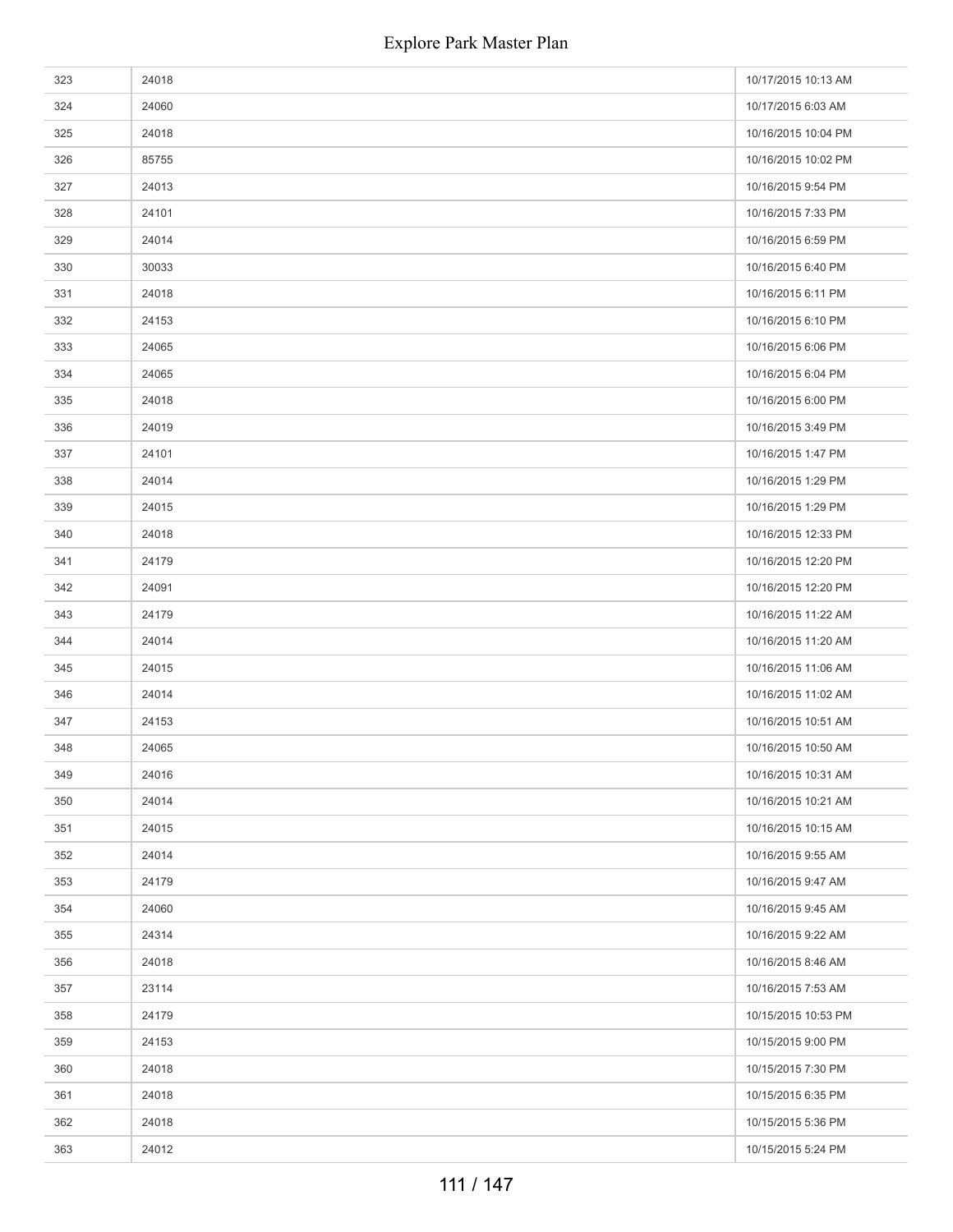| 364 | 24018 | 10/15/2015 4:16 PM  |
|-----|-------|---------------------|
| 365 | 24018 | 10/15/2015 3:10 PM  |
| 366 | 2415& | 10/15/2015 2:42 PM  |
| 367 | 24012 | 10/15/2015 1:11 PM  |
| 368 | 24014 | 10/15/2015 9:10 AM  |
| 369 | 22206 | 10/15/2015 9:07 AM  |
| 370 | 24179 | 10/15/2015 2:29 AM  |
| 371 | 24014 | 10/15/2015 12:35 AM |
| 372 | 24018 | 10/14/2015 11:10 PM |
| 373 | 24179 | 10/14/2015 9:53 PM  |
| 374 | 24018 | 10/14/2015 9:02 PM  |
| 375 | 24175 | 10/14/2015 7:50 PM  |
| 376 | 24018 | 10/14/2015 7:01 PM  |
| 377 | 24019 | 10/14/2015 4:13 PM  |
| 378 | 24018 | 10/14/2015 12:33 PM |
| 379 | 24014 | 10/14/2015 12:06 PM |
| 380 | 24019 | 10/14/2015 10:56 AM |
| 381 | 24018 | 10/14/2015 9:07 AM  |
| 382 | 24018 | 10/14/2015 7:25 AM  |
| 383 | 24014 | 10/13/2015 11:26 PM |
| 384 | 24153 | 10/13/2015 6:40 PM  |
| 385 | 24018 | 10/13/2015 6:29 PM  |
| 386 | 24018 | 10/13/2015 6:10 PM  |
| 387 | 24018 | 10/13/2015 1:03 PM  |
| 388 | 24012 | 10/13/2015 8:36 AM  |
| 389 | 24014 | 10/13/2015 8:26 AM  |
| 390 | 24019 | 10/13/2015 8:15 AM  |
| 391 | 24019 | 10/13/2015 6:31 AM  |
| 392 | 24013 | 10/13/2015 12:03 AM |
| 393 | 24015 | 10/12/2015 9:39 PM  |
| 394 | 24014 | 10/12/2015 9:31 PM  |
| 395 | 20158 | 10/12/2015 8:48 PM  |
| 396 | 24175 | 10/12/2015 8:18 PM  |
| 397 | 24153 | 10/12/2015 4:41 PM  |
| 398 | 24018 | 10/12/2015 3:41 PM  |
| 399 | 24018 | 10/12/2015 2:38 PM  |
| 400 | 24151 | 10/12/2015 2:38 PM  |
| 401 | 24015 | 10/12/2015 2:28 PM  |
| 402 | 04530 | 10/12/2015 2:20 PM  |
| 403 | 24015 | 10/12/2015 2:19 PM  |
| 404 | 24179 | 10/12/2015 2:19 PM  |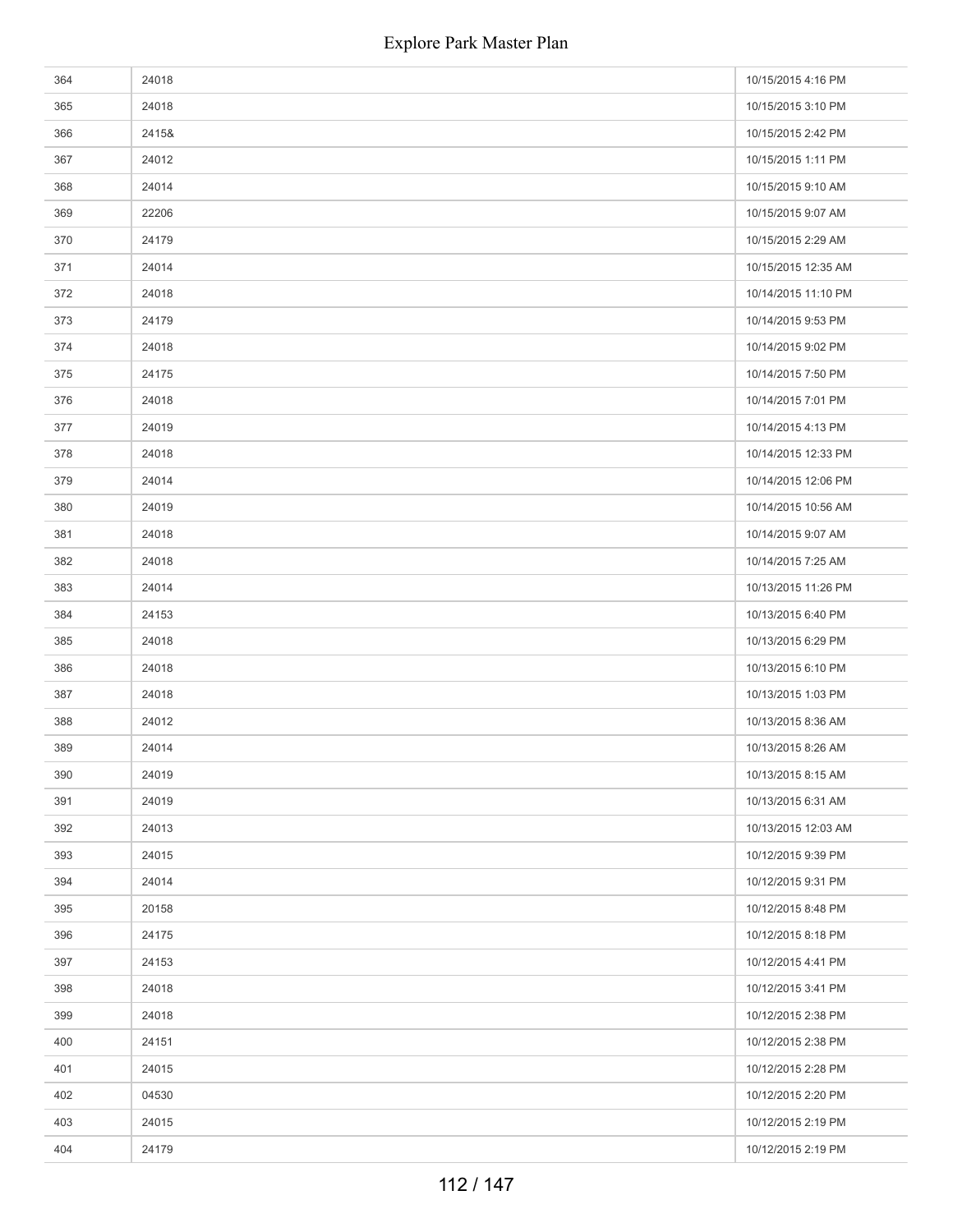| 405 | 24018 | 10/12/2015 1:21 PM  |
|-----|-------|---------------------|
| 406 | 24019 | 10/12/2015 12:17 PM |
| 407 | 24019 | 10/12/2015 11:58 AM |
| 408 | 24503 | 10/12/2015 11:32 AM |
| 409 | 24014 | 10/12/2015 11:28 AM |
| 410 | 24018 | 10/12/2015 11:25 AM |
| 411 | 24153 | 10/12/2015 11:21 AM |
| 412 | 24014 | 10/12/2015 11:10 AM |
| 413 | 24018 | 10/12/2015 10:35 AM |
| 414 | 24019 | 10/12/2015 9:40 AM  |
| 415 | 24017 | 10/12/2015 9:36 AM  |
| 416 | 24153 | 10/12/2015 9:32 AM  |
| 417 | 24018 | 10/12/2015 9:25 AM  |
| 418 | 24090 | 10/12/2015 9:25 AM  |
| 419 | 24572 | 10/12/2015 9:17 AM  |
| 420 | 24179 | 10/12/2015 9:10 AM  |
| 421 | 24019 | 10/12/2015 8:58 AM  |
| 422 | 24019 | 10/12/2015 8:57 AM  |
| 423 | 24019 | 10/12/2015 8:52 AM  |
| 424 | 24019 | 10/12/2015 8:13 AM  |
| 425 | 24014 | 10/12/2015 12:11 AM |
| 426 | 24019 | 10/11/2015 7:35 PM  |
| 427 | 24019 | 10/11/2015 5:49 PM  |
| 428 | 24019 | 10/11/2015 5:47 PM  |
| 429 | 24151 | 10/11/2015 1:58 PM  |
| 430 | 24018 | 10/11/2015 1:52 PM  |
| 431 | 24018 | 10/11/2015 9:51 AM  |
| 432 | 24015 | 10/11/2015 9:04 AM  |
| 433 | 24179 | 10/11/2015 12:14 AM |
| 434 | 24151 | 10/10/2015 11:45 PM |
| 435 | 24019 | 10/10/2015 10:36 PM |
| 436 | 43054 | 10/10/2015 8:11 PM  |
| 437 | 24016 | 10/10/2015 6:59 PM  |
| 438 | 24018 | 10/10/2015 6:09 PM  |
| 439 | 24019 | 10/10/2015 4:50 PM  |
| 440 | 24012 | 10/10/2015 1:20 PM  |
| 441 | 24064 | 10/10/2015 12:47 PM |
| 442 | 24019 | 10/10/2015 11:10 AM |
| 443 | 24059 | 10/10/2015 10:56 AM |
| 444 | 24018 | 10/10/2015 10:55 AM |
| 445 | 24019 | 10/10/2015 8:47 AM  |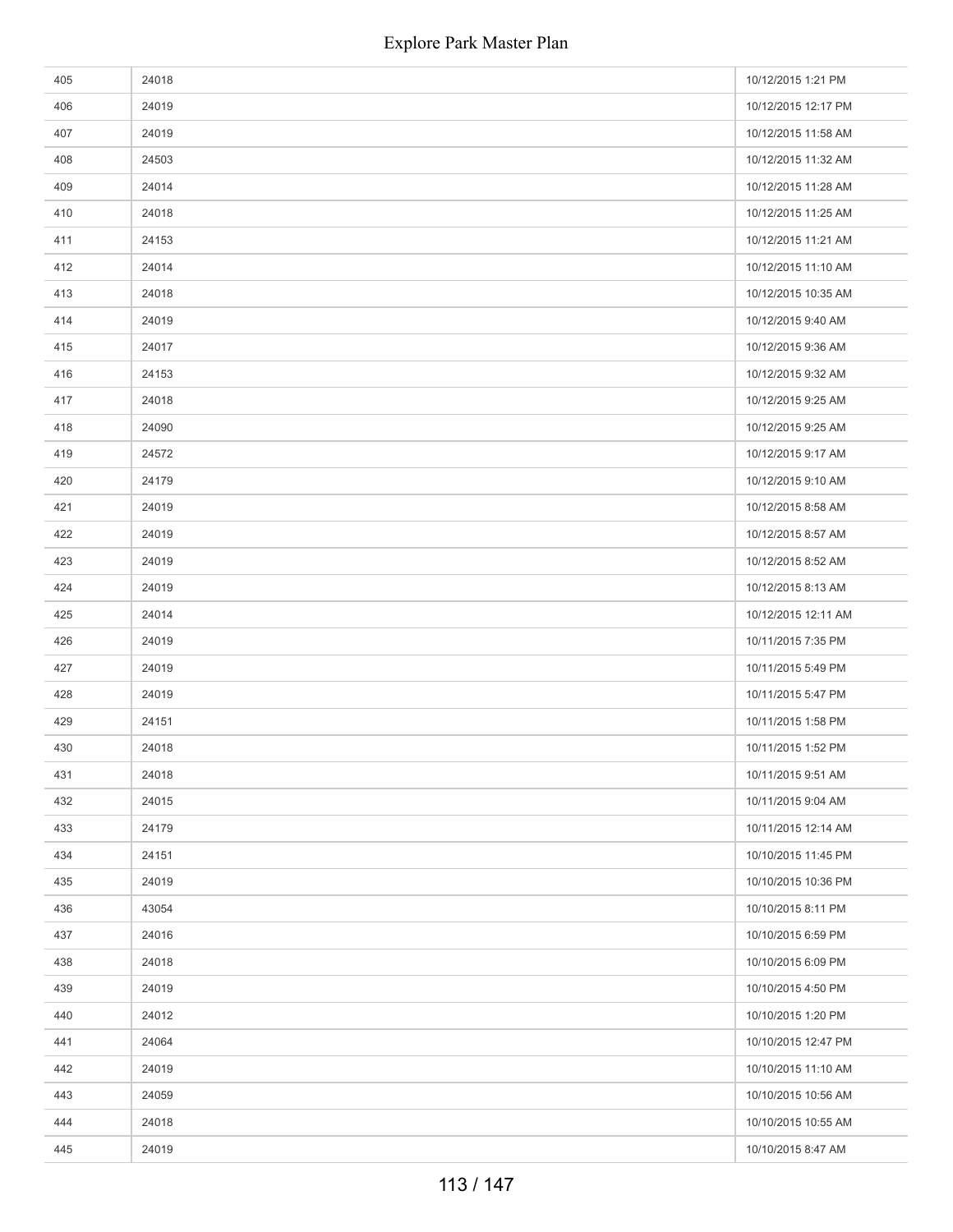| 446 | 24151 | 10/10/2015 8:39 AM  |
|-----|-------|---------------------|
| 447 | 24179 | 10/10/2015 7:38 AM  |
| 448 | 24019 | 10/10/2015 6:55 AM  |
| 449 | 24019 | 10/10/2015 5:22 AM  |
| 450 | 24015 | 10/10/2015 12:21 AM |
| 451 | 24019 | 10/9/2015 10:49 PM  |
| 452 | 24019 | 10/9/2015 10:42 PM  |
| 453 | 24019 | 10/9/2015 10:19 PM  |
| 454 | 24019 | 10/9/2015 8:43 PM   |
| 455 | 24019 | 10/9/2015 8:26 PM   |
| 456 | 24019 | 10/9/2015 8:14 PM   |
| 457 | 24018 | 10/9/2015 7:47 PM   |
| 458 | 24179 | 10/9/2015 5:09 PM   |
| 459 | 24523 | 10/9/2015 3:19 PM   |
| 460 | 24066 | 10/9/2015 3:10 PM   |
| 461 | 24020 | 10/9/2015 2:54 PM   |
| 462 | 24018 | 10/9/2015 2:32 PM   |
| 463 | 24153 | 10/9/2015 12:02 PM  |
| 464 | 24153 | 10/9/2015 11:58 AM  |
| 465 | 24153 | 10/9/2015 11:57 AM  |
| 466 | 24153 | 10/9/2015 11:57 AM  |
| 467 | 24153 | 10/9/2015 11:55 AM  |
| 468 | 24153 | 10/9/2015 11:55 AM  |
| 469 | 24153 | 10/9/2015 11:55 AM  |
| 470 | 24153 | 10/9/2015 11:55 AM  |
| 471 | 24153 | 10/9/2015 11:53 AM  |
| 472 | 24153 | 10/9/2015 11:52 AM  |
| 473 | 24153 | 10/9/2015 11:52 AM  |
| 474 | 24153 | 10/9/2015 11:50 AM  |
| 475 | 24153 | 10/9/2015 11:50 AM  |
| 476 | 14215 | 10/9/2015 11:49 AM  |
| 477 | 24153 | 10/9/2015 11:49 AM  |
| 478 | 24179 | 10/9/2015 11:39 AM  |
| 479 | 24153 | 10/9/2015 10:26 AM  |
| 480 | 24153 | 10/9/2015 10:18 AM  |
| 481 | 24153 | 10/9/2015 10:18 AM  |
| 482 | 24153 | 10/9/2015 10:18 AM  |
| 483 | 24070 | 10/9/2015 10:17 AM  |
| 484 | 24087 | 10/9/2015 10:17 AM  |
| 485 | 24153 | 10/9/2015 10:17 AM  |
| 486 | 24153 | 10/9/2015 10:16 AM  |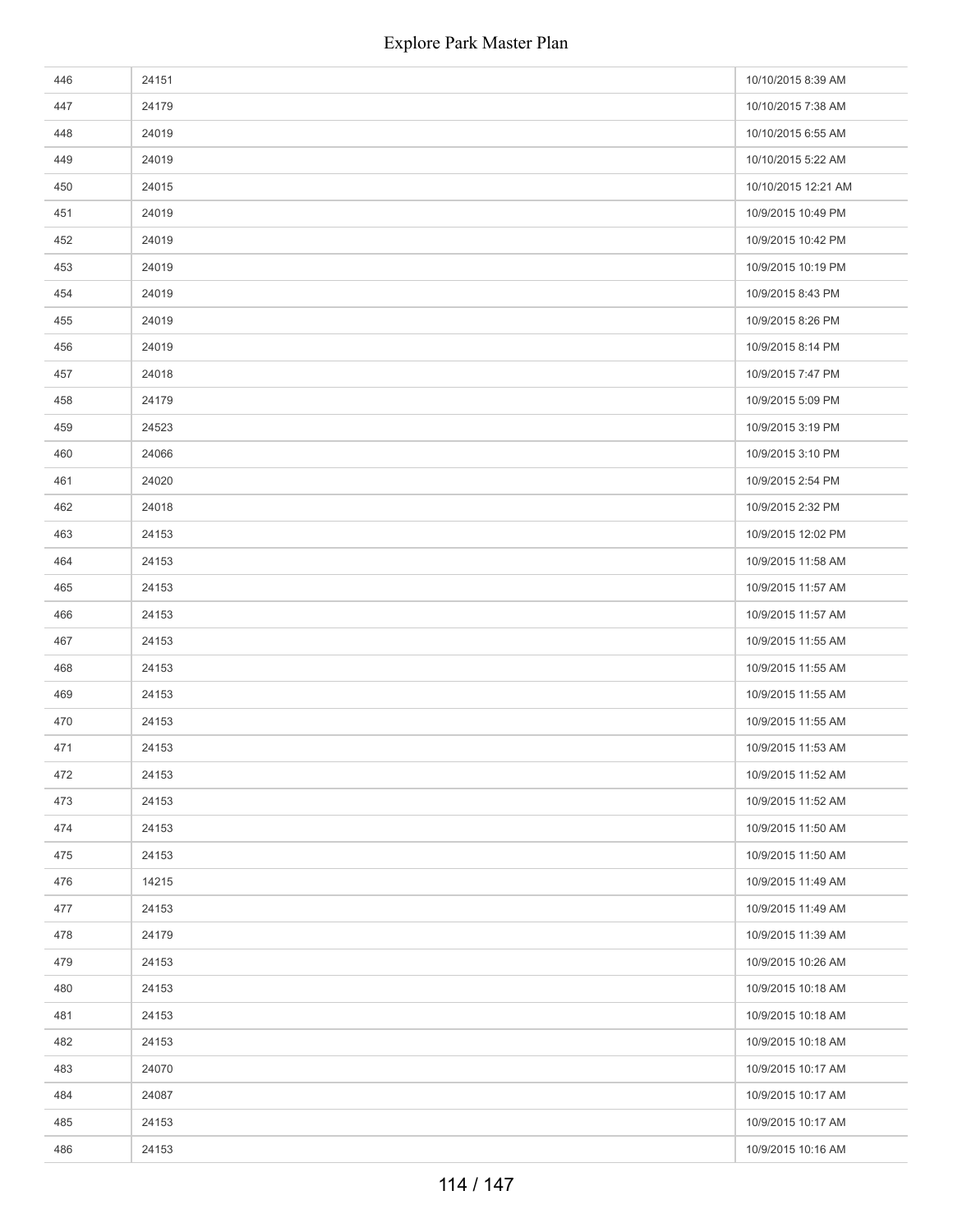| 487 | 98975          | 10/9/2015 10:14 AM |
|-----|----------------|--------------------|
| 488 | 24153          | 10/9/2015 10:14 AM |
| 489 | 24153          | 10/9/2015 10:13 AM |
| 490 | 24070          | 10/9/2015 10:13 AM |
| 491 | 24153          | 10/9/2015 10:13 AM |
| 492 | 24153          | 10/9/2015 10:11 AM |
| 493 | 24153          | 10/9/2015 10:11 AM |
| 494 | 8675309eeeeine | 10/9/2015 10:11 AM |
| 495 | 24153          | 10/9/2015 10:10 AM |
| 496 | 24153          | 10/9/2015 10:09 AM |
| 497 | 72             | 10/9/2015 10:06 AM |
| 498 | 24153          | 10/9/2015 10:06 AM |
| 499 | 24153          | 10/9/2015 9:42 AM  |
| 500 | 24070          | 10/9/2015 9:37 AM  |
| 501 | 24153          | 10/9/2015 9:37 AM  |
| 502 | 24153          | 10/9/2015 9:36 AM  |
| 503 | 24153          | 10/9/2015 9:33 AM  |
| 504 | 24153          | 10/9/2015 9:33 AM  |
| 505 | 24153          | 10/9/2015 9:33 AM  |
| 506 | 24018          | 10/9/2015 9:31 AM  |
| 507 | 24153          | 10/9/2015 9:26 AM  |
| 508 | 24153          | 10/9/2015 9:24 AM  |
| 509 | 24153          | 10/9/2015 9:17 AM  |
| 510 | 24153          | 10/9/2015 9:15 AM  |
| 511 | 90220          | 10/9/2015 9:12 AM  |
| 512 | 24153          | 10/9/2015 9:11 AM  |
| 513 | 24087          | 10/9/2015 9:07 AM  |
| 514 | 24179          | 10/8/2015 6:59 PM  |
| 515 | 24018          | 10/8/2015 12:10 PM |
| 516 | 24013          | 10/8/2015 9:50 AM  |
| 517 | 24015          | 10/8/2015 9:38 AM  |
| 518 | 24015          | 10/8/2015 9:37 AM  |
| 519 | 24065          | 10/8/2015 9:27 AM  |
| 520 | 24018          | 10/8/2015 8:49 AM  |
| 521 | 24015          | 10/8/2015 8:45 AM  |
| 522 | 24018          | 10/8/2015 7:07 AM  |
| 523 | 24019          | 10/8/2015 4:04 AM  |
| 524 | 24523          | 10/8/2015 12:23 AM |
| 525 | 24019          | 10/7/2015 11:21 PM |
| 526 | 24073          | 10/7/2015 11:13 PM |
| 527 | 24015          | 10/7/2015 11:10 PM |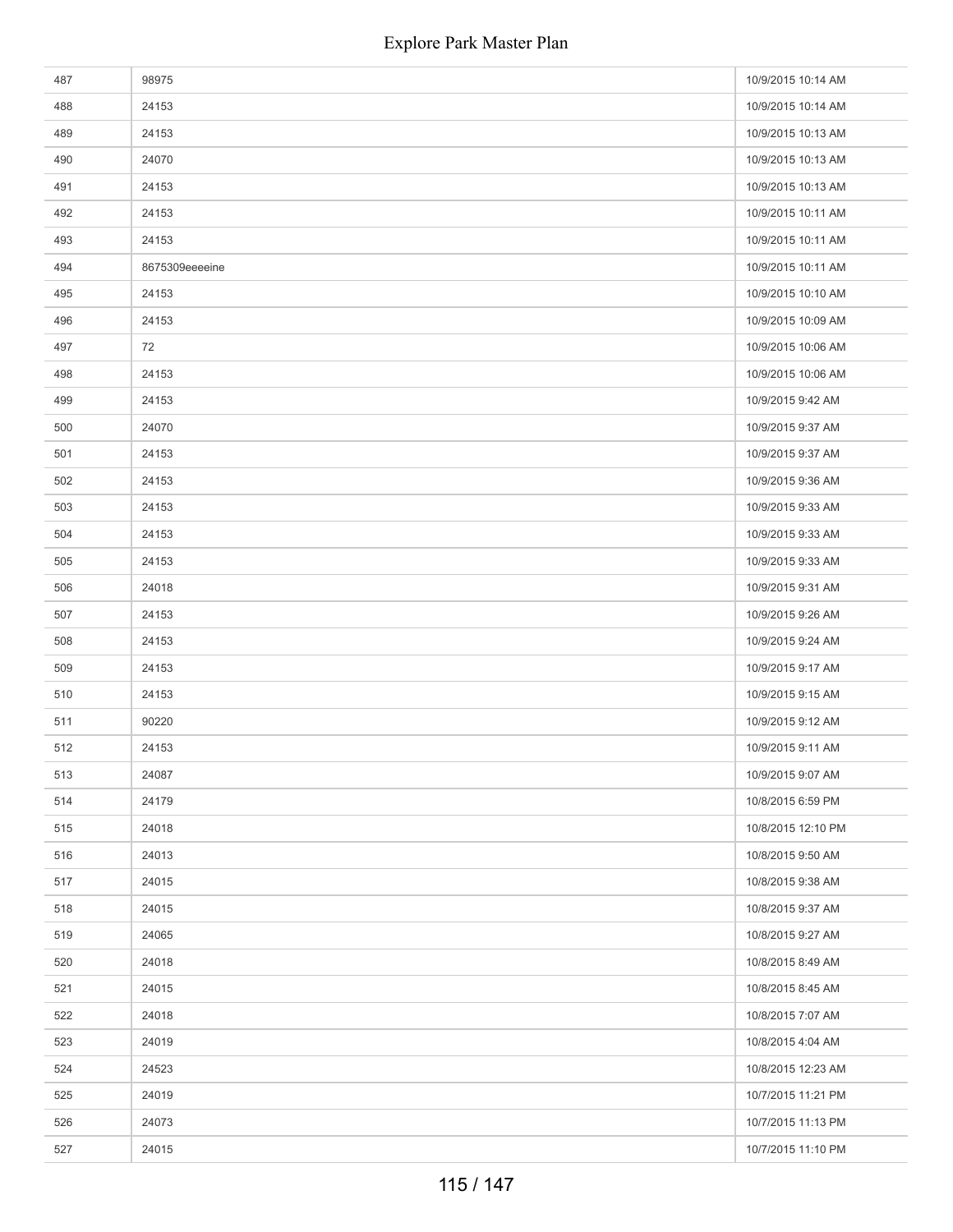| 528 | 24179                                                         | 10/7/2015 8:13 PM  |
|-----|---------------------------------------------------------------|--------------------|
| 529 | 24012                                                         | 10/7/2015 8:11 PM  |
| 530 | 24018                                                         | 10/7/2015 8:08 PM  |
| 531 | 24151                                                         | 10/7/2015 8:05 PM  |
| 532 | 24551                                                         | 10/7/2015 7:42 PM  |
| 533 | 24018                                                         | 10/7/2015 4:59 PM  |
| 534 | 24012                                                         | 10/7/2015 4:46 PM  |
| 535 | 24018                                                         | 10/7/2015 4:02 PM  |
| 536 | 24014                                                         | 10/7/2015 2:08 PM  |
| 537 | 24153                                                         | 10/7/2015 1:38 PM  |
| 538 | 24016                                                         | 10/7/2015 11:57 AM |
| 539 | 24020                                                         | 10/7/2015 11:38 AM |
| 540 | 24014                                                         | 10/7/2015 10:55 AM |
| 541 | 24066                                                         | 10/7/2015 10:20 AM |
| 542 | 24016                                                         | 10/7/2015 10:00 AM |
| 543 | 24040                                                         | 10/7/2015 8:41 AM  |
| 544 | 24019                                                         | 10/7/2015 7:13 AM  |
| 545 | 24018                                                         | 10/6/2015 11:19 PM |
| 546 | 24014                                                         | 10/6/2015 10:22 PM |
| 547 | 24014                                                         | 10/6/2015 9:29 PM  |
| 548 | 24015                                                         | 10/6/2015 9:18 PM  |
| 549 | 24019                                                         | 10/6/2015 8:22 PM  |
| 550 | 24019                                                         | 10/6/2015 6:48 PM  |
| 551 | 24014                                                         | 10/6/2015 6:03 PM  |
| 552 | 24019                                                         | 10/6/2015 6:00 PM  |
| 553 | 24151                                                         | 10/6/2015 4:47 PM  |
| 554 | 24065                                                         | 10/6/2015 4:28 PM  |
| 555 | 24015                                                         | 10/6/2015 4:11 PM  |
| 556 | 24088                                                         | 10/6/2015 4:10 PM  |
| 557 | 24019                                                         | 10/6/2015 4:07 PM  |
| 558 | 24018                                                         | 10/6/2015 4:04 PM  |
| 559 | 24018                                                         | 10/6/2015 3:28 PM  |
| 560 | 24151                                                         | 10/6/2015 2:50 PM  |
| 561 | 24018                                                         | 10/6/2015 2:44 PM  |
| 562 | 24018                                                         | 10/6/2015 2:18 PM  |
| 563 | 24018                                                         | 10/6/2015 2:16 PM  |
| 564 | 24015                                                         | 10/6/2015 2:13 PM  |
| 565 | 24018                                                         | 10/6/2015 2:10 PM  |
| 566 | REPLICA OF SHADOW MOSES ISLAND METAL GEAR METAL GEAR poptarts | 10/6/2015 2:09 PM  |
| 567 | 24018                                                         | 10/6/2015 2:05 PM  |
| 568 | 24018                                                         | 10/6/2015 2:05 PM  |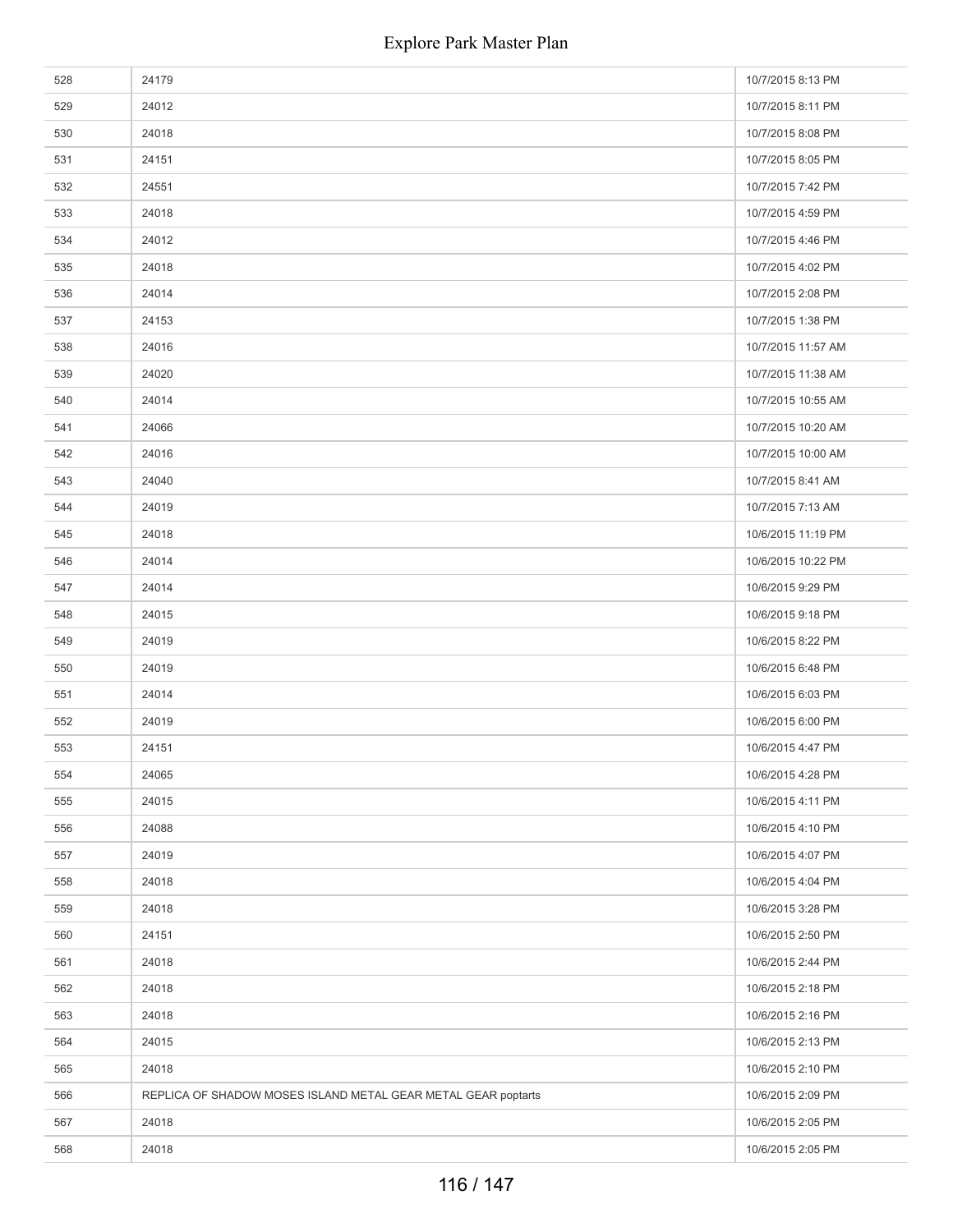| 569 | 24151                          | 10/6/2015 1:54 PM  |
|-----|--------------------------------|--------------------|
| 570 | 24101                          | 10/6/2015 1:49 PM  |
| 571 | 24502                          | 10/6/2015 1:21 PM  |
| 572 | 24014                          | 10/6/2015 12:34 PM |
| 573 | 24019                          | 10/6/2015 12:05 PM |
| 574 | 24018                          | 10/6/2015 12:02 PM |
| 575 | 24018                          | 10/6/2015 11:57 AM |
| 576 | 24018                          | 10/6/2015 11:54 AM |
| 577 | 24020                          | 10/6/2015 11:49 AM |
| 578 | 24018                          | 10/6/2015 11:47 AM |
| 579 | 24014                          | 10/6/2015 11:33 AM |
| 580 | 24015                          | 10/6/2015 10:49 AM |
| 581 | 24101                          | 10/6/2015 10:43 AM |
| 582 | 24019                          | 10/6/2015 10:38 AM |
| 583 | 24018                          | 10/6/2015 10:29 AM |
| 584 | 24018                          | 10/6/2015 10:26 AM |
| 585 | 24018                          | 10/6/2015 10:22 AM |
| 586 | 24018                          | 10/6/2015 10:20 AM |
| 587 | 24018                          | 10/6/2015 10:19 AM |
| 588 | 24012                          | 10/6/2015 10:14 AM |
| 589 | 24014                          | 10/6/2015 10:04 AM |
| 590 | 24179                          | 10/6/2015 10:02 AM |
| 591 | 24019                          | 10/6/2015 9:59 AM  |
| 592 | 24018                          | 10/6/2015 9:58 AM  |
| 593 | 24101                          | 10/6/2015 9:53 AM  |
| 594 | 24179                          | 10/6/2015 9:26 AM  |
| 595 | 24012@@@@@@1@11@@11111@@@@11@@ | 10/6/2015 9:25 AM  |
| 596 | 24013                          | 10/6/2015 8:02 AM  |
| 597 | 24012                          | 10/6/2015 8:02 AM  |
| 598 | 24014                          | 10/6/2015 2:55 AM  |
| 599 | 24174                          | 10/6/2015 2:35 AM  |
| 600 | 24153                          | 10/6/2015 12:14 AM |
| 601 | 24019                          | 10/5/2015 10:39 PM |
| 602 | 24153                          | 10/5/2015 10:09 PM |
| 603 | 24015                          | 10/5/2015 9:06 PM  |
| 604 | 24153                          | 10/5/2015 8:39 PM  |
| 605 | 24014                          | 10/5/2015 8:26 PM  |
| 606 | 24018                          | 10/5/2015 6:51 PM  |
| 607 | 24018                          | 10/5/2015 6:32 PM  |
| 608 | 24153                          | 10/5/2015 4:50 PM  |
| 609 | 24179                          | 10/5/2015 3:49 PM  |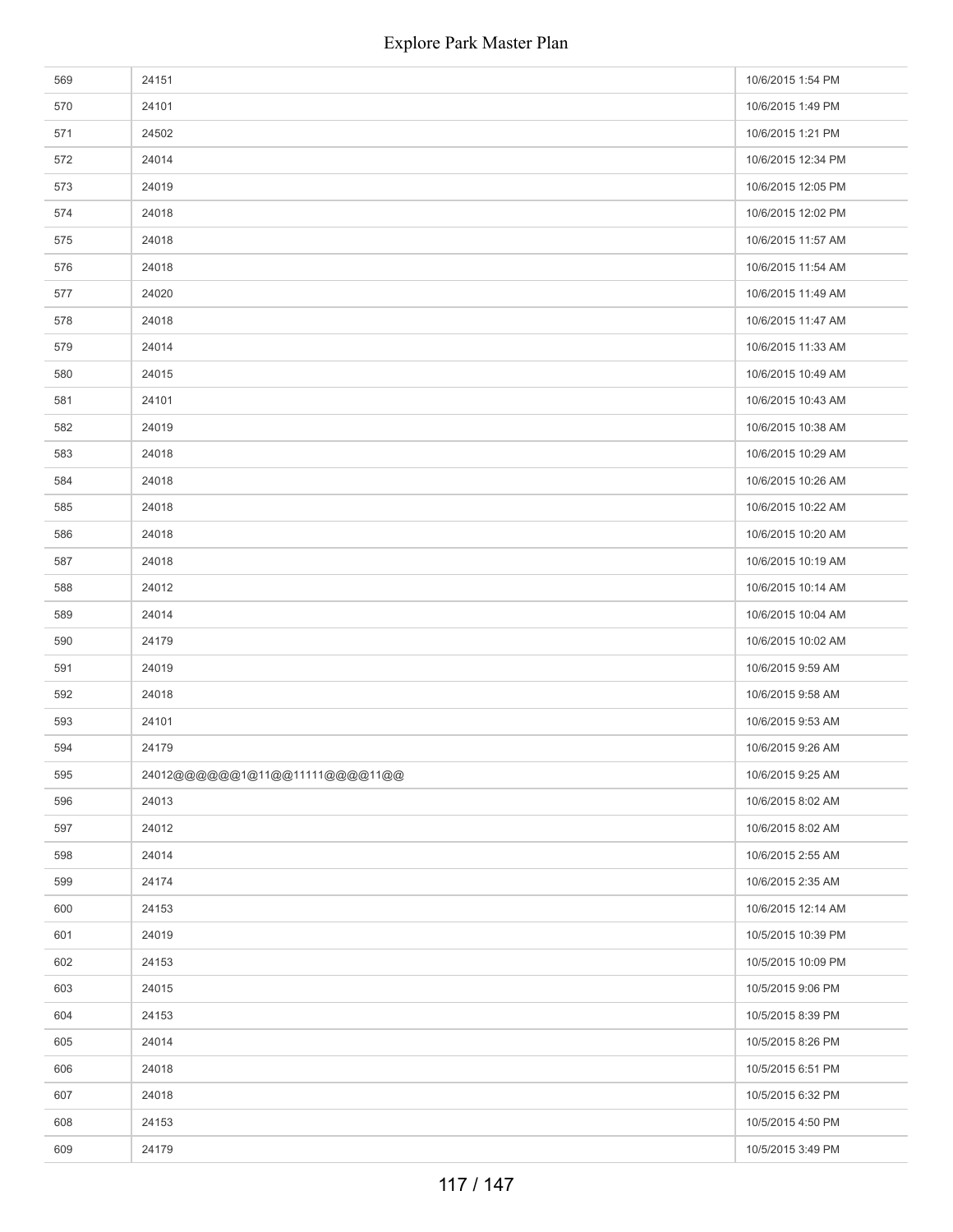| 610 | 24179 | 10/5/2015 3:49 PM  |
|-----|-------|--------------------|
| 611 | 24065 | 10/5/2015 3:41 PM  |
| 612 | 24012 | 10/5/2015 3:38 PM  |
| 613 | 24153 | 10/5/2015 3:37 PM  |
| 614 | 24101 | 10/5/2015 3:28 PM  |
| 615 | 24013 | 10/5/2015 3:22 PM  |
| 616 | 24153 | 10/5/2015 3:17 PM  |
| 617 | 24153 | 10/5/2015 3:14 PM  |
| 618 | 24019 | 10/5/2015 3:07 PM  |
| 619 | 24153 | 10/5/2015 2:59 PM  |
| 620 | 24016 | 10/5/2015 2:35 PM  |
| 621 | 24019 | 10/5/2015 2:32 PM  |
| 622 | 24090 | 10/5/2015 1:52 PM  |
| 623 | 24015 | 10/5/2015 1:16 PM  |
| 624 | 24018 | 10/5/2015 1:07 PM  |
| 625 | 24018 | 10/5/2015 12:39 PM |
| 626 | 24018 | 10/5/2015 12:31 PM |
| 627 | 24018 | 10/5/2015 12:31 PM |
| 628 | 24018 | 10/5/2015 12:28 PM |
| 629 | 24018 | 10/5/2015 12:28 PM |
| 630 | 24018 | 10/5/2015 12:26 PM |
| 631 | 24012 | 10/5/2015 12:18 PM |
| 632 | 24018 | 10/5/2015 11:27 AM |
| 633 | 24504 | 10/5/2015 10:44 AM |
| 634 | 24018 | 10/5/2015 10:21 AM |
| 635 | 24018 | 10/5/2015 10:19 AM |
| 636 | 24018 | 10/5/2015 10:18 AM |
| 637 | 24018 | 10/5/2015 10:17 AM |
| 638 | 24018 | 10/5/2015 10:15 AM |
| 639 | 24018 | 10/5/2015 10:12 AM |
| 640 | 24015 | 10/5/2015 10:10 AM |
| 641 | 24015 | 10/5/2015 9:45 AM  |
| 642 | 24018 | 10/5/2015 9:42 AM  |
| 643 | 24018 | 10/5/2015 9:26 AM  |
| 644 | 24153 | 10/5/2015 9:11 AM  |
| 645 | 24018 | 10/5/2015 9:03 AM  |
| 646 | 24019 | 10/5/2015 9:01 AM  |
| 647 | 24095 | 10/5/2015 8:53 AM  |
| 648 | 24018 | 10/5/2015 8:48 AM  |
| 649 | 24018 | 10/5/2015 8:44 AM  |
| 650 | 24018 | 10/5/2015 8:44 AM  |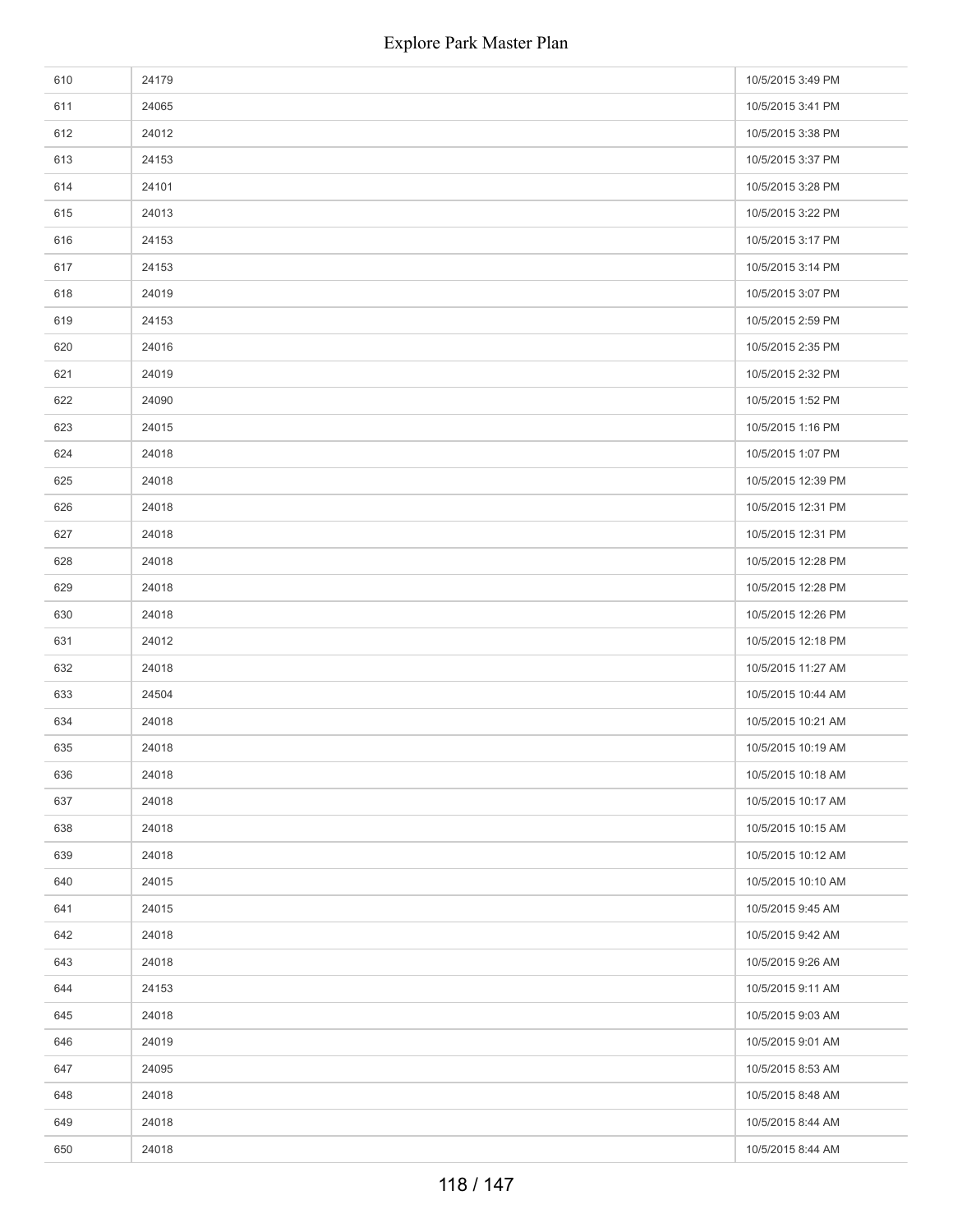| 651 | 24018              | 10/5/2015 8:43 AM  |
|-----|--------------------|--------------------|
| 652 | 24018              | 10/5/2015 8:42 AM  |
| 653 | <b>АНННННННННН</b> | 10/5/2015 8:42 AM  |
| 654 | 24018              | 10/5/2015 8:42 AM  |
| 655 | 24018              | 10/5/2015 8:40 AM  |
| 656 | 24018              | 10/5/2015 8:38 AM  |
| 657 | 24066              | 10/5/2015 7:24 AM  |
| 658 | 28805              | 10/5/2015 6:50 AM  |
| 659 | 24019              | 10/5/2015 6:36 AM  |
| 660 | 24078              | 10/5/2015 6:30 AM  |
| 661 | 24059              | 10/5/2015 1:13 AM  |
| 662 | 24013              | 10/5/2015 12:56 AM |
| 663 | 24153              | 10/5/2015 12:48 AM |
| 664 | 24179              | 10/4/2015 9:15 PM  |
| 665 | 24919              | 10/4/2015 9:08 PM  |
| 666 | 24153              | 10/4/2015 9:05 PM  |
| 667 | 24153              | 10/4/2015 8:06 PM  |
| 668 | 24015              | 10/4/2015 8:02 PM  |
| 669 | 24018              | 10/4/2015 7:27 PM  |
| 670 | 24153              | 10/4/2015 7:26 PM  |
| 671 | 24018              | 10/4/2015 6:33 PM  |
| 672 | 24016              | 10/4/2015 6:26 PM  |
| 673 | 24064              | 10/4/2015 5:52 PM  |
| 674 | 24018              | 10/4/2015 4:25 PM  |
| 675 | 24179              | 10/4/2015 4:19 PM  |
| 676 | 34013              | 10/4/2015 4:08 PM  |
| 677 | 24088              | 10/4/2015 3:09 PM  |
| 678 | 24060              | 10/4/2015 3:02 PM  |
| 679 | 24018              | 10/4/2015 2:19 PM  |
| 680 | 24019              | 10/4/2015 1:32 PM  |
| 681 | 24015              | 10/4/2015 1:28 PM  |
| 682 | 24153              | 10/4/2015 1:23 PM  |
| 683 | 24014              | 10/4/2015 1:16 PM  |
| 684 | 24018              | 10/4/2015 12:45 PM |
| 685 | 24151              | 10/4/2015 12:03 PM |
| 686 | 24014              | 10/4/2015 12:01 PM |
| 687 | 24095              | 10/4/2015 11:32 AM |
| 688 | 24018              | 10/4/2015 10:31 AM |
| 689 | 24064              | 10/4/2015 10:27 AM |
| 690 | 24018              | 10/4/2015 10:24 AM |
| 691 | 24018              | 10/4/2015 9:34 AM  |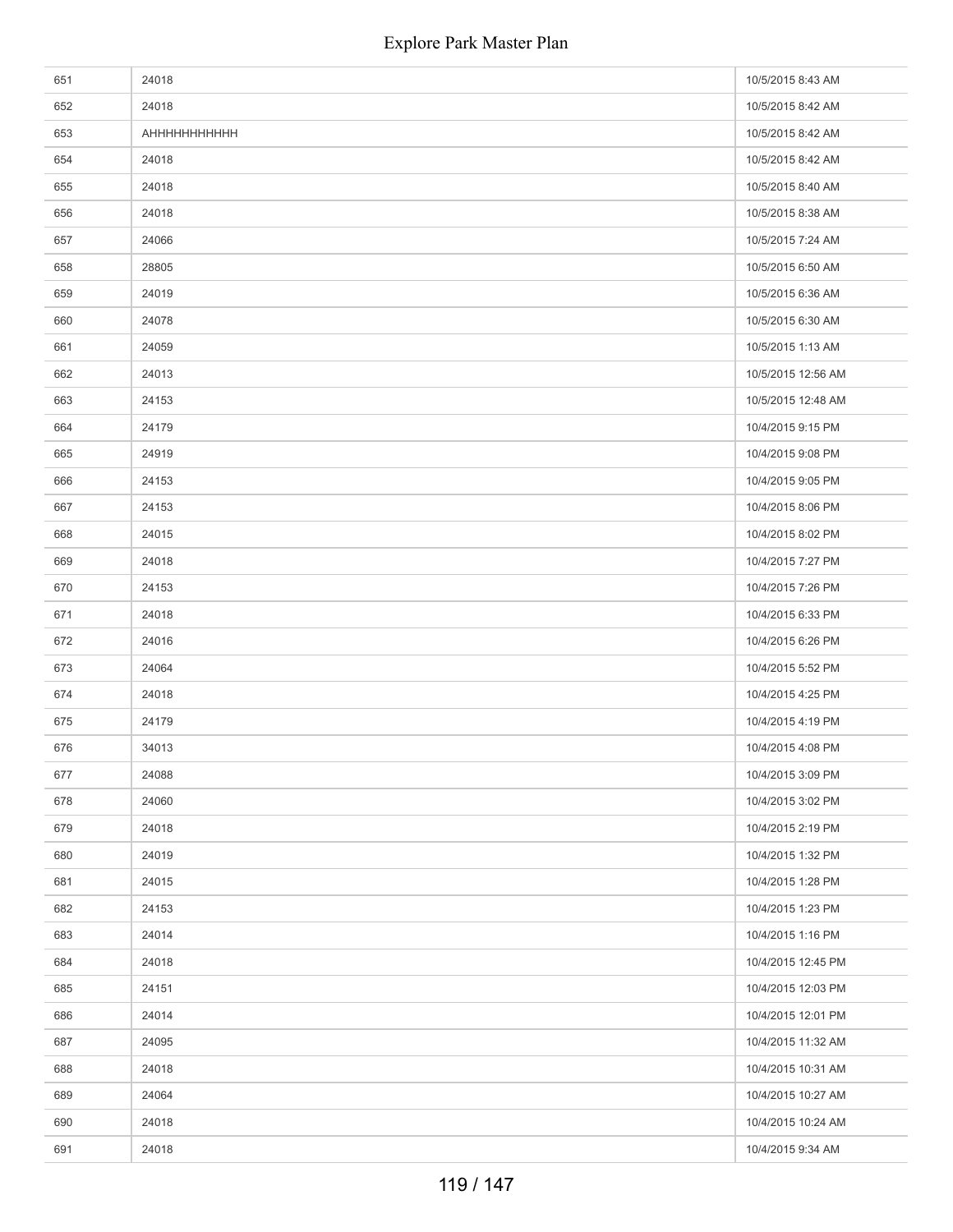| 692 | 22902  | 10/4/2015 9:33 AM  |
|-----|--------|--------------------|
| 693 | 24018  | 10/4/2015 9:21 AM  |
| 694 | 24153  | 10/4/2015 9:11 AM  |
| 695 | 24060  | 10/4/2015 7:43 AM  |
| 696 | 24015  | 10/4/2015 7:39 AM  |
| 697 | 24015  | 10/4/2015 7:39 AM  |
| 698 | 24503  | 10/4/2015 6:56 AM  |
| 699 | 24012  | 10/4/2015 6:50 AM  |
| 700 | 24019  | 10/4/2015 6:13 AM  |
| 701 | 24015  | 10/4/2015 2:55 AM  |
| 702 | 24019  | 10/4/2015 1:27 AM  |
| 703 | 24018  | 10/3/2015 11:34 PM |
| 704 | 24153  | 10/3/2015 11:14 PM |
| 705 | 24184  | 10/3/2015 11:01 PM |
| 706 | 24179  | 10/3/2015 9:49 PM  |
| 707 | 24015  | 10/3/2015 8:55 PM  |
| 708 | 24350  | 10/3/2015 8:36 PM  |
| 709 | 24014  | 10/3/2015 8:30 PM  |
| 710 | 24578  | 10/3/2015 7:33 PM  |
| 711 | 240132 | 10/3/2015 7:13 PM  |
| 712 | 24179  | 10/3/2015 7:12 PM  |
| 713 | 24153  | 10/3/2015 6:24 PM  |
| 714 | 24012  | 10/3/2015 5:20 PM  |
| 715 | 24121  | 10/3/2015 4:05 PM  |
| 716 | 24016  | 10/3/2015 3:58 PM  |
| 717 | 24179  | 10/3/2015 2:01 PM  |
| 718 | 24014  | 10/3/2015 1:56 PM  |
| 719 | 24018  | 10/3/2015 1:53 PM  |
| 720 | 24083  | 10/3/2015 1:26 PM  |
| 721 | 24015  | 10/3/2015 12:14 PM |
| 722 | 24502  | 10/3/2015 11:59 AM |
| 723 | 24179  | 10/3/2015 11:57 AM |
| 724 | 24426  | 10/3/2015 11:47 AM |
| 725 | 24015  | 10/3/2015 11:37 AM |
| 726 | 24523  | 10/3/2015 10:39 AM |
| 727 | 24149  | 10/3/2015 10:19 AM |
| 728 | 24015  | 10/3/2015 9:58 AM  |
| 729 | 24179  | 10/3/2015 9:49 AM  |
| 730 | 24019  | 10/3/2015 9:39 AM  |
| 731 | 24095  | 10/3/2015 9:12 AM  |
| 732 | 24012  | 10/3/2015 8:27 AM  |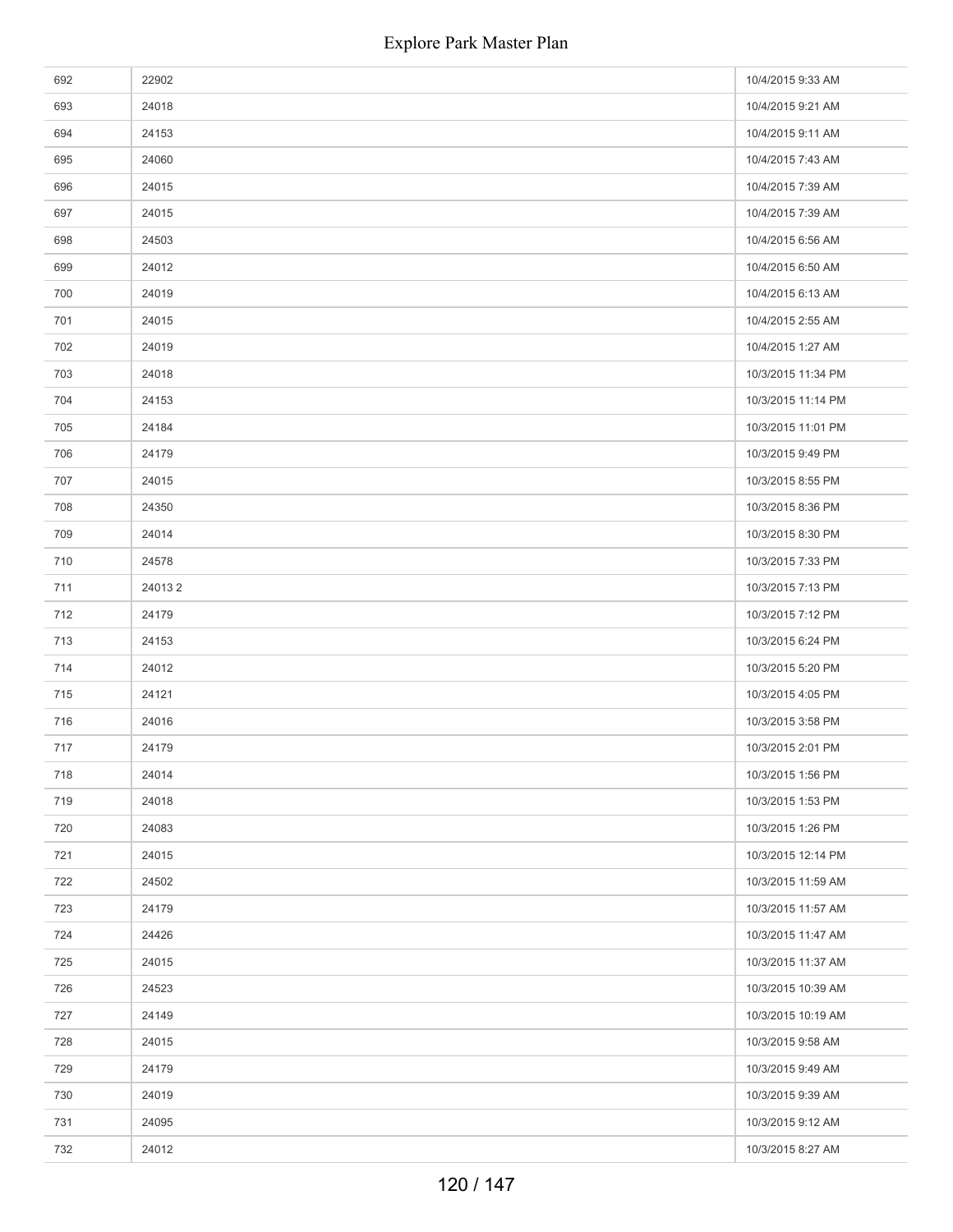| 733 | 24018                            | 10/3/2015 8:22 AM  |
|-----|----------------------------------|--------------------|
| 734 | 24018                            | 10/3/2015 8:10 AM  |
| 735 | 23560                            | 10/3/2015 7:17 AM  |
| 736 | 24503                            | 10/3/2015 2:31 AM  |
| 737 | 24073                            | 10/3/2015 12:36 AM |
| 738 | 24015                            | 10/2/2015 11:24 PM |
| 739 | 24179                            | 10/2/2015 11:10 PM |
| 740 | 24179                            | 10/2/2015 10:18 PM |
| 741 | 24078                            | 10/2/2015 10:09 PM |
| 742 | 24015                            | 10/2/2015 9:45 PM  |
| 743 | 24175                            | 10/2/2015 9:08 PM  |
| 744 | 24018                            | 10/2/2015 8:45 PM  |
| 745 | 24015 - but we are in the county | 10/2/2015 8:02 PM  |
| 746 | 22939                            | 10/2/2015 7:08 PM  |
| 747 | 24018                            | 10/2/2015 6:02 PM  |
| 748 | 24019                            | 10/2/2015 5:58 PM  |
| 749 | 24018                            | 10/2/2015 5:38 PM  |
| 750 | 24014                            | 10/2/2015 5:31 PM  |
| 751 | 24016                            | 10/2/2015 5:13 PM  |
| 752 | 28027                            | 10/2/2015 4:40 PM  |
| 753 | 24018                            | 10/2/2015 4:40 PM  |
| 754 | 24018                            | 10/2/2015 4:12 PM  |
| 755 | 24064                            | 10/2/2015 4:05 PM  |
| 756 | 27455                            | 10/2/2015 3:46 PM  |
| 757 | 24018                            | 10/2/2015 3:14 PM  |
| 758 | 24015                            | 10/2/2015 2:20 PM  |
| 759 | 24012                            | 10/2/2015 2:16 PM  |
| 760 | 24014                            | 10/2/2015 2:03 PM  |
| 761 | 24014                            | 10/2/2015 1:46 PM  |
| 762 | 40379                            | 10/2/2015 1:45 PM  |
| 763 | 24012                            | 10/2/2015 1:30 PM  |
| 764 | 24121                            | 10/2/2015 1:30 PM  |
| 765 | 24064                            | 10/2/2015 12:53 PM |
| 766 | 24014                            | 10/2/2015 12:44 PM |
| 767 | 24141                            | 10/2/2015 12:28 PM |
| 768 | 24019                            | 10/2/2015 12:20 PM |
| 769 | 24015                            | 10/2/2015 12:13 PM |
| 770 | 24151                            | 10/2/2015 12:06 PM |
| 771 | 24179                            | 10/2/2015 11:49 AM |
| 772 | 24060                            | 10/2/2015 11:45 AM |
| 773 | 24092                            | 10/2/2015 11:40 AM |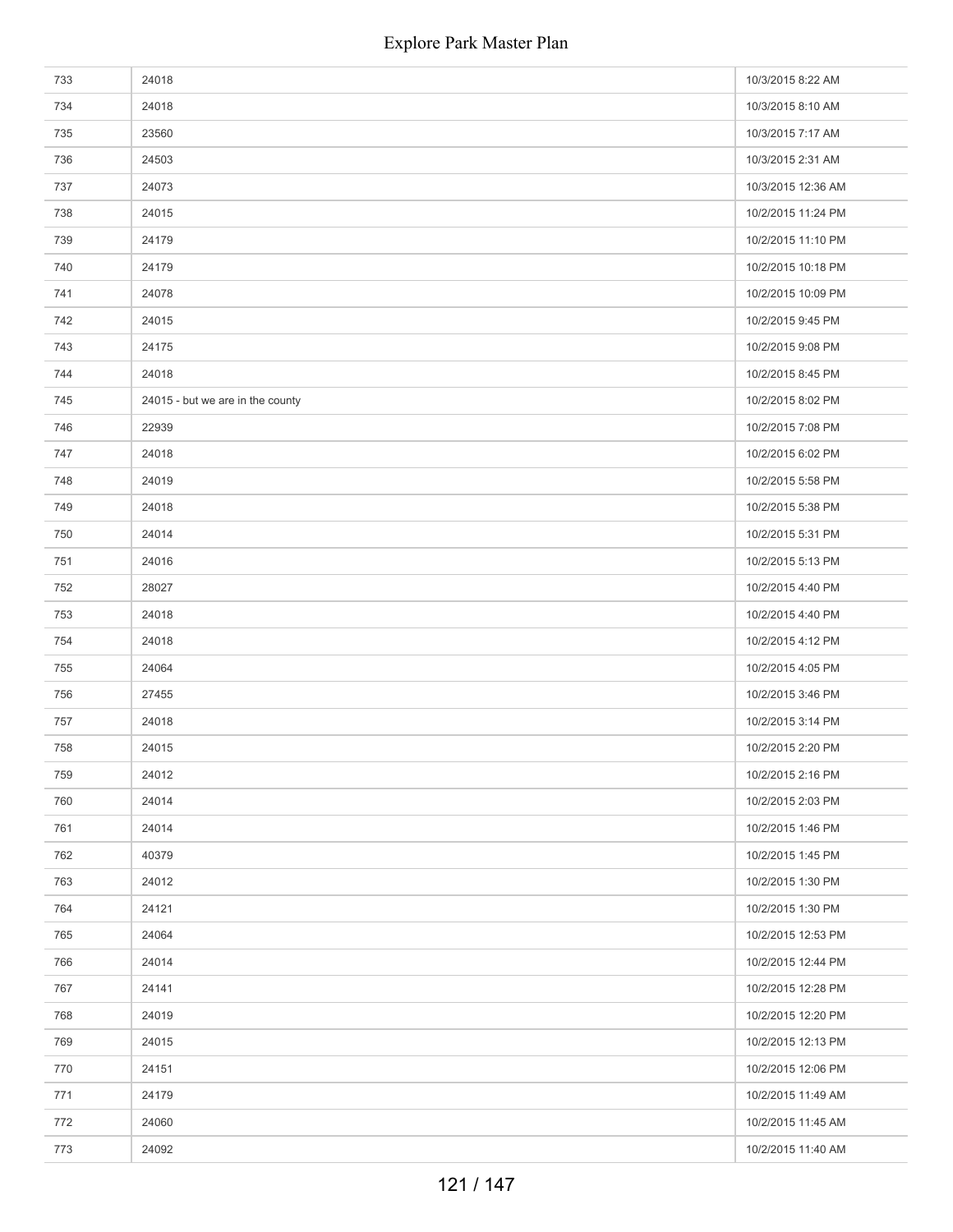| 774 | 24153 | 10/2/2015 11:36 AM |
|-----|-------|--------------------|
| 775 | 24153 | 10/2/2015 11:29 AM |
| 776 | 24014 | 10/2/2015 11:28 AM |
| 777 | 24015 | 10/2/2015 11:11 AM |
| 778 | 24077 | 10/2/2015 10:59 AM |
| 779 | 24012 | 10/2/2015 10:50 AM |
| 780 | 24014 | 10/2/2015 10:37 AM |
| 781 | 24014 | 10/2/2015 10:36 AM |
| 782 | 24016 | 10/2/2015 10:27 AM |
| 783 | 24083 | 10/2/2015 10:25 AM |
| 784 | 24101 | 10/2/2015 10:18 AM |
| 785 | 24014 | 10/2/2015 10:13 AM |
| 786 | 24012 | 10/2/2015 10:13 AM |
| 787 | 24015 | 10/2/2015 10:11 AM |
| 788 | 24067 | 10/2/2015 10:00 AM |
| 789 | 24019 | 10/2/2015 9:59 AM  |
| 790 | 24175 | 10/2/2015 9:51 AM  |
| 791 | 24059 | 10/2/2015 9:49 AM  |
| 792 | 24018 | 10/2/2015 9:48 AM  |
| 793 | 24019 | 10/2/2015 9:37 AM  |
| 794 | 24090 | 10/2/2015 9:22 AM  |
| 795 | 24015 | 10/2/2015 9:18 AM  |
| 796 | 24179 | 10/2/2015 9:17 AM  |
| 797 | 24018 | 10/2/2015 9:06 AM  |
| 798 | 24015 | 10/2/2015 8:56 AM  |
| 799 | 24015 | 10/2/2015 8:31 AM  |
| 800 | 24153 | 10/2/2015 8:17 AM  |
| 801 | 24019 | 10/2/2015 7:59 AM  |
| 802 | 24018 | 10/2/2015 7:51 AM  |
| 803 | 24179 | 10/2/2015 7:38 AM  |
| 804 | 24012 | 10/2/2015 7:20 AM  |
| 805 | 24502 | 10/2/2015 7:12 AM  |
| 806 | 24301 | 10/2/2015 7:04 AM  |
| 807 | 24153 | 10/2/2015 6:51 AM  |
| 808 | 24018 | 10/2/2015 5:53 AM  |
| 809 | 24066 | 10/2/2015 5:50 AM  |
| 810 | 24015 | 10/2/2015 2:26 AM  |
| 811 | 24019 | 10/2/2015 12:00 AM |
| 812 | 24018 | 10/1/2015 11:53 PM |
| 813 | 24175 | 10/1/2015 11:45 PM |
| 814 | 24014 | 10/1/2015 11:32 PM |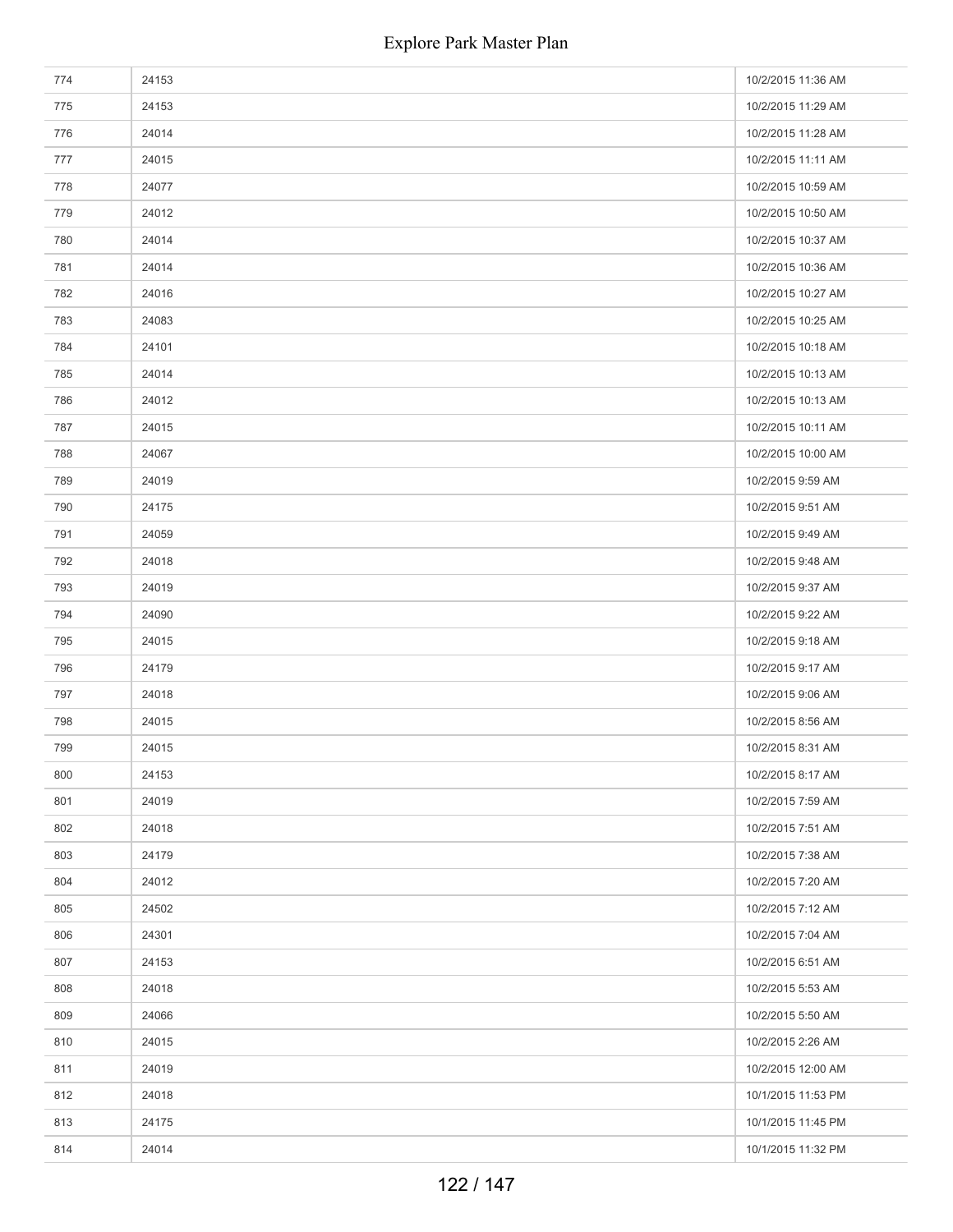| 815 | 24018 | 10/1/2015 11:32 PM |
|-----|-------|--------------------|
| 816 | 24019 | 10/1/2015 11:10 PM |
| 817 | 24015 | 10/1/2015 11:08 PM |
| 818 | 24018 | 10/1/2015 11:05 PM |
| 819 | 24179 | 10/1/2015 10:59 PM |
| 820 | 24015 | 10/1/2015 10:45 PM |
| 821 | 24179 | 10/1/2015 10:44 PM |
| 822 | 24012 | 10/1/2015 10:32 PM |
| 823 | 24153 | 10/1/2015 10:31 PM |
| 824 | 24019 | 10/1/2015 10:25 PM |
| 825 | 24153 | 10/1/2015 10:11 PM |
| 826 | 24014 | 10/1/2015 10:10 PM |
| 827 | 24179 | 10/1/2015 10:06 PM |
| 828 | 24179 | 10/1/2015 10:05 PM |
| 829 | 24019 | 10/1/2015 10:05 PM |
| 830 | 24153 | 10/1/2015 10:00 PM |
| 831 | 24153 | 10/1/2015 9:59 PM  |
| 832 | 24153 | 10/1/2015 9:59 PM  |
| 833 | 24153 | 10/1/2015 9:53 PM  |
| 834 | 24179 | 10/1/2015 9:51 PM  |
| 835 | 24018 | 10/1/2015 9:47 PM  |
| 836 | 24153 | 10/1/2015 9:46 PM  |
| 837 | 24121 | 10/1/2015 9:38 PM  |
| 838 | 24015 | 10/1/2015 9:34 PM  |
| 839 | 24012 | 10/1/2015 9:33 PM  |
| 840 | 22902 | 10/1/2015 9:29 PM  |
| 841 | 24012 | 10/1/2015 9:28 PM  |
| 842 | 24013 | 10/1/2015 9:20 PM  |
| 843 | 24019 | 10/1/2015 9:10 PM  |
| 844 | 24019 | 10/1/2015 9:09 PM  |
| 845 | 24015 | 10/1/2015 9:07 PM  |
| 846 | 24019 | 10/1/2015 8:59 PM  |
| 847 | 24015 | 10/1/2015 8:52 PM  |
| 848 | 24015 | 10/1/2015 8:52 PM  |
| 849 | 24018 | 10/1/2015 8:46 PM  |
| 850 | 25019 | 10/1/2015 8:45 PM  |
| 851 | 24018 | 10/1/2015 8:37 PM  |
| 852 | 24019 | 10/1/2015 8:33 PM  |
| 853 | 24179 | 10/1/2015 8:22 PM  |
| 854 | 24018 | 10/1/2015 8:17 PM  |
| 855 | 24018 | 10/1/2015 8:16 PM  |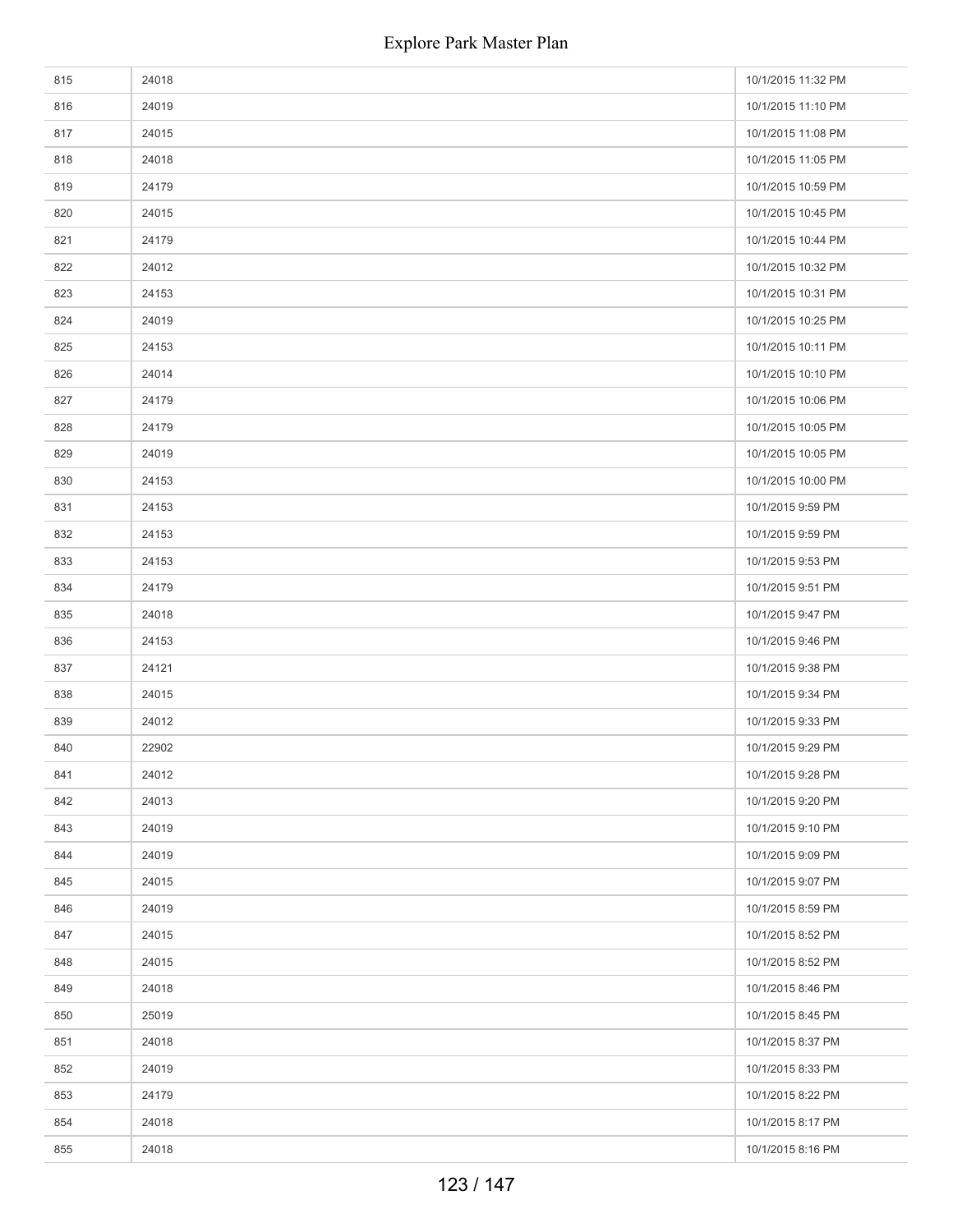| 856 | 24018 | 10/1/2015 8:10 PM |
|-----|-------|-------------------|
| 857 | 25017 | 10/1/2015 8:08 PM |
| 858 | 24015 | 10/1/2015 7:53 PM |
| 859 | 24015 | 10/1/2015 7:20 PM |
| 860 | 24151 | 10/1/2015 7:03 PM |
| 861 | 24016 | 10/1/2015 6:59 PM |
| 862 | 24013 | 10/1/2015 6:42 PM |
| 863 | 43081 | 10/1/2015 5:59 PM |
| 864 | 24073 | 10/1/2015 5:28 PM |
| 865 | 24019 | 10/1/2015 5:27 PM |
| 866 | 24019 | 10/1/2015 5:09 PM |
| 867 | 24015 | 10/1/2015 4:56 PM |
| 868 | 24015 | 10/1/2015 4:47 PM |
| 869 | 24064 | 10/1/2015 4:39 PM |
| 870 | 24013 | 10/1/2015 4:27 PM |
| 871 | 24015 | 10/1/2015 4:10 PM |
| 872 | 24059 | 10/1/2015 4:05 PM |
| 873 | 24064 | 10/1/2015 3:52 PM |
| 874 | 24121 | 10/1/2015 3:42 PM |
| 875 | 24018 | 10/1/2015 3:38 PM |
| 876 | 24013 | 10/1/2015 3:37 PM |
| 877 | 24018 | 10/1/2015 3:33 PM |
| 878 | 24018 | 10/1/2015 3:23 PM |
| 879 | 24014 | 10/1/2015 3:21 PM |
| 880 | 24015 | 10/1/2015 3:19 PM |
| 881 | 24013 | 10/1/2015 3:08 PM |
| 882 | 24001 | 10/1/2015 2:54 PM |
| 883 | 24012 | 10/1/2015 2:46 PM |
| 884 | 24085 | 10/1/2015 2:46 PM |
| 885 | 24064 | 10/1/2015 2:29 PM |
| 886 | 24019 | 10/1/2015 2:09 PM |
| 887 | 24060 | 10/1/2015 2:03 PM |
| 888 | 24016 | 10/1/2015 2:01 PM |
| 889 | 24012 | 10/1/2015 1:57 PM |
| 890 | 24095 | 10/1/2015 1:47 PM |
| 891 | 24121 | 10/1/2015 1:38 PM |
| 892 | 24083 | 10/1/2015 1:38 PM |
| 893 | 24060 | 10/1/2015 1:29 PM |
| 894 | 24179 | 10/1/2015 1:26 PM |
| 895 | 24090 | 10/1/2015 1:22 PM |
| 896 | 24005 | 10/1/2015 1:20 PM |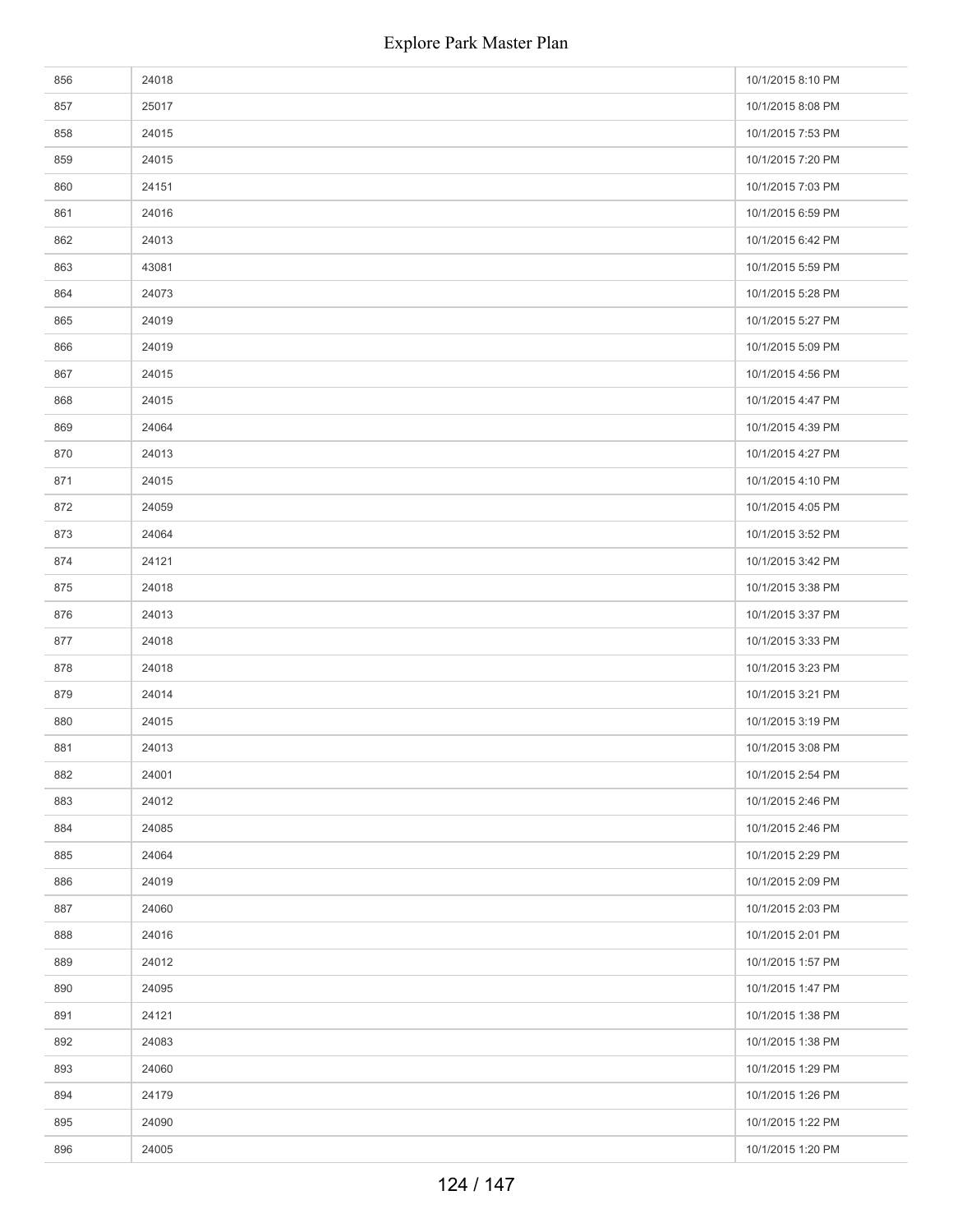| 897 | 28704 | 10/1/2015 1:16 PM  |
|-----|-------|--------------------|
| 898 | 22003 | 10/1/2015 1:08 PM  |
| 899 | 24014 | 10/1/2015 1:07 PM  |
| 900 | 24070 | 10/1/2015 1:06 PM  |
| 901 | 24018 | 10/1/2015 1:02 PM  |
| 902 | 24014 | 10/1/2015 12:59 PM |
| 903 | 24179 | 10/1/2015 12:58 PM |
| 904 | 23831 | 10/1/2015 12:55 PM |
| 905 | 24073 | 10/1/2015 12:50 PM |
| 906 | 24012 | 10/1/2015 12:44 PM |
| 907 | 20650 | 10/1/2015 12:35 PM |
| 908 | 24073 | 10/1/2015 12:30 PM |
| 909 | 24175 | 10/1/2015 12:22 PM |
| 910 | 24090 | 10/1/2015 12:21 PM |
| 911 | 24015 | 10/1/2015 12:19 PM |
| 912 | 52405 | 10/1/2015 12:13 PM |
| 913 | 24175 | 10/1/2015 12:13 PM |
| 914 | 24088 | 10/1/2015 12:08 PM |
| 915 | 24153 | 10/1/2015 12:08 PM |
| 916 | 24090 | 10/1/2015 12:04 PM |
| 917 | 24175 | 10/1/2015 12:04 PM |
| 918 | 24014 | 10/1/2015 12:03 PM |
| 919 | 24179 | 10/1/2015 11:45 AM |
| 920 | 24084 | 10/1/2015 11:42 AM |
| 921 | 24018 | 10/1/2015 11:41 AM |
| 922 | 22427 | 10/1/2015 11:37 AM |
| 923 | 24019 | 10/1/2015 11:37 AM |
| 924 | 24153 | 10/1/2015 11:37 AM |
| 925 | 24015 | 10/1/2015 11:33 AM |
| 926 | 24014 | 10/1/2015 11:22 AM |
| 927 | 24551 | 10/1/2015 11:22 AM |
| 928 | 24179 | 10/1/2015 11:18 AM |
| 929 | 24015 | 10/1/2015 11:18 AM |
| 930 | 23958 | 10/1/2015 11:09 AM |
| 931 | 24090 | 10/1/2015 11:07 AM |
| 932 | 24090 | 10/1/2015 11:01 AM |
| 933 | 24018 | 10/1/2015 10:51 AM |
| 934 | 24179 | 10/1/2015 10:48 AM |
| 935 | 24013 | 10/1/2015 10:41 AM |
| 936 | 24153 | 10/1/2015 10:28 AM |
| 937 | 24018 | 10/1/2015 10:22 AM |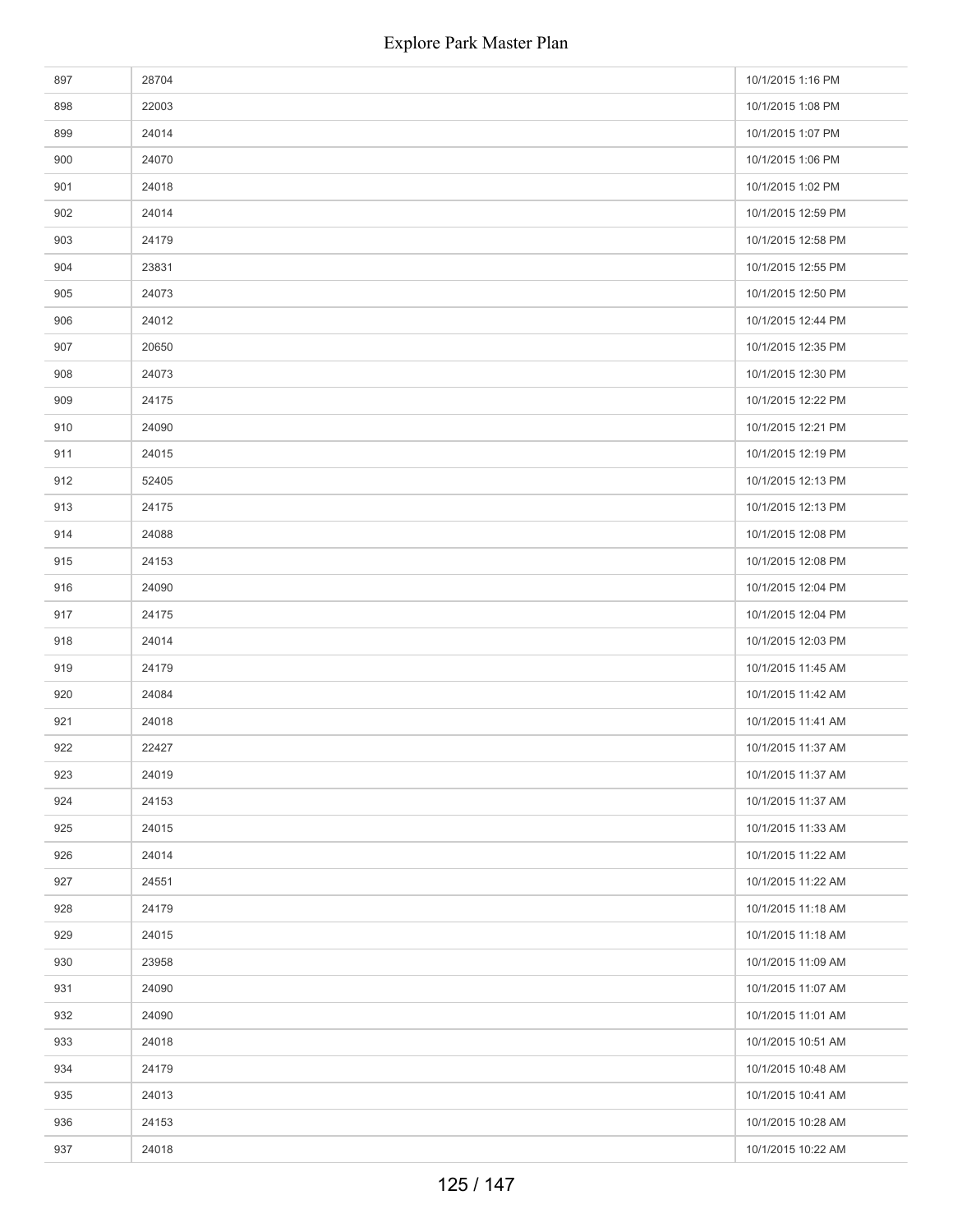| 938 | 24151 | 10/1/2015 10:11 AM |
|-----|-------|--------------------|
| 939 | 24179 | 10/1/2015 10:10 AM |
| 940 | 24153 | 10/1/2015 10:07 AM |
| 941 | 24018 | 10/1/2015 9:43 AM  |
| 942 | 24014 | 10/1/2015 9:41 AM  |
| 943 | 24064 | 10/1/2015 9:36 AM  |
| 944 | 24017 | 10/1/2015 9:34 AM  |
| 945 | 24184 | 10/1/2015 9:30 AM  |
| 946 | 24014 | 10/1/2015 9:16 AM  |
| 947 | 24018 | 10/1/2015 9:02 AM  |
| 948 | 24153 | 10/1/2015 8:58 AM  |
| 949 | 24018 | 10/1/2015 8:39 AM  |
| 950 | 24016 | 10/1/2015 8:21 AM  |
| 951 | 24179 | 10/1/2015 8:18 AM  |
| 952 | 24015 | 10/1/2015 8:13 AM  |
| 953 | 24015 | 10/1/2015 8:09 AM  |
| 954 | 24016 | 10/1/2015 7:58 AM  |
| 955 | 24066 | 10/1/2015 7:31 AM  |
| 956 | 24019 | 10/1/2015 6:55 AM  |
| 957 | 24018 | 10/1/2015 6:55 AM  |
| 958 | 24151 | 10/1/2015 5:56 AM  |
| 959 | 24018 | 10/1/2015 5:34 AM  |
| 960 | 24179 | 10/1/2015 5:31 AM  |
| 961 | 34179 | 10/1/2015 3:48 AM  |
| 962 | 24018 | 10/1/2015 1:56 AM  |
| 963 | 24017 | 10/1/2015 1:39 AM  |
| 964 | 24018 | 10/1/2015 1:13 AM  |
| 965 | 24018 | 9/30/2015 10:59 PM |
| 966 | 24179 | 9/30/2015 10:40 PM |
| 967 | 24179 | 9/30/2015 10:31 PM |
| 968 | 24014 | 9/30/2015 10:11 PM |
| 969 | 24018 | 9/30/2015 9:46 PM  |
| 970 | 24015 | 9/30/2015 9:40 PM  |
| 971 | 24059 | 9/30/2015 9:31 PM  |
| 972 | 24174 | 9/30/2015 9:18 PM  |
| 973 | 24101 | 9/30/2015 9:15 PM  |
| 974 | 24104 | 9/30/2015 8:45 PM  |
| 975 | 24018 | 9/30/2015 7:19 PM  |
| 976 | 24019 | 9/30/2015 6:44 PM  |
| 977 | 24018 | 9/30/2015 6:37 PM  |
| 978 | 24179 | 9/30/2015 6:36 PM  |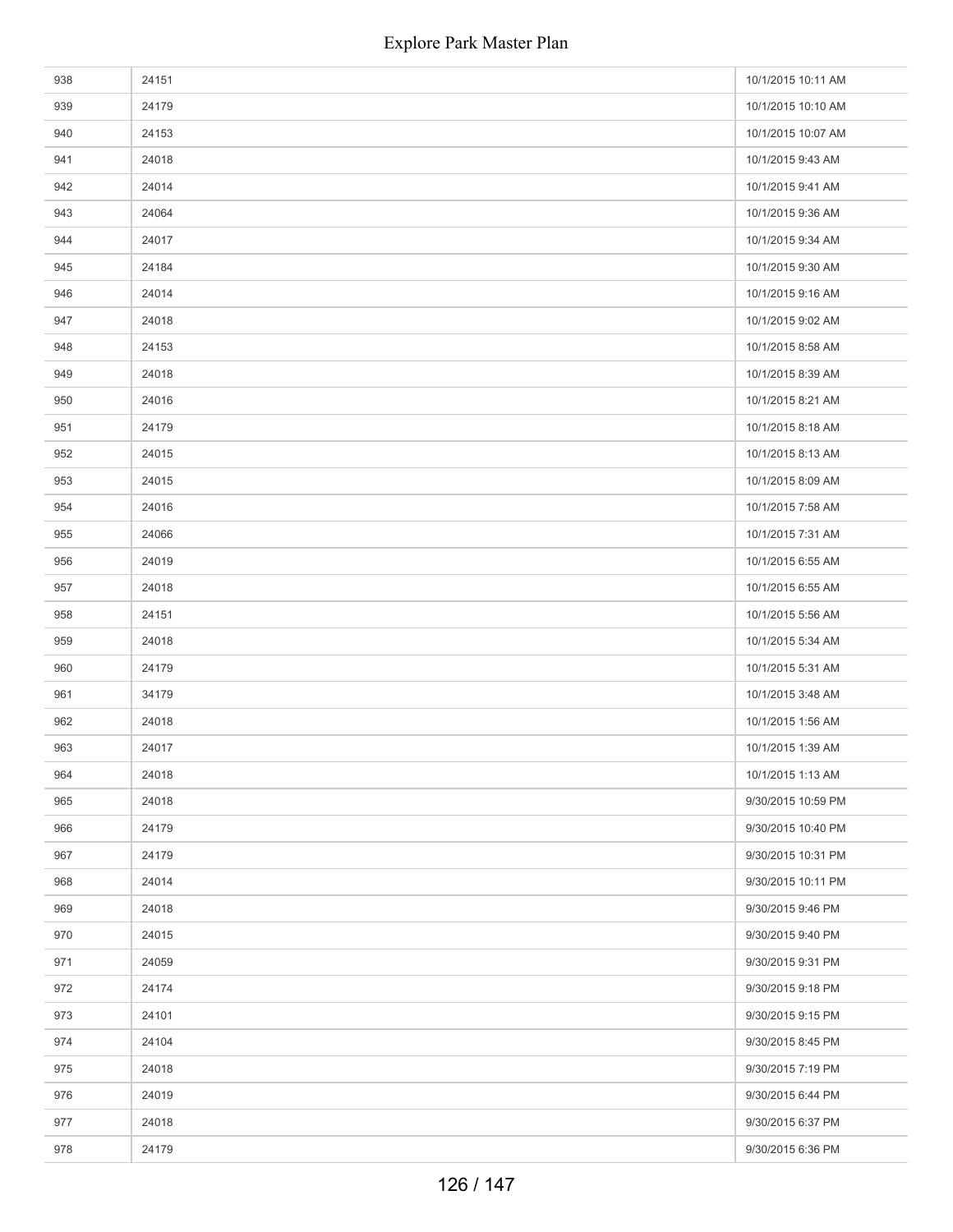| 979  | 24012 | 9/30/2015 5:53 PM  |
|------|-------|--------------------|
| 980  | 24012 | 9/30/2015 5:31 PM  |
| 981  | 24179 | 9/30/2015 4:16 PM  |
| 982  | 24551 | 9/30/2015 3:59 PM  |
| 983  | 24179 | 9/30/2015 3:48 PM  |
| 984  | 24127 | 9/30/2015 3:30 PM  |
| 985  | 24018 | 9/30/2015 3:27 PM  |
| 986  | 24523 | 9/30/2015 3:07 PM  |
| 987  | 24014 | 9/30/2015 2:54 PM  |
| 988  | 24015 | 9/30/2015 2:30 PM  |
| 989  | 24018 | 9/30/2015 2:15 PM  |
| 990  | 24012 | 9/30/2015 1:52 PM  |
| 991  | 24121 | 9/30/2015 1:52 PM  |
| 992  | 24018 | 9/30/2015 1:52 PM  |
| 993  | 24018 | 9/30/2015 1:49 PM  |
| 994  | 24011 | 9/30/2015 1:30 PM  |
| 995  | 24015 | 9/30/2015 12:57 PM |
| 996  | 24179 | 9/30/2015 12:44 PM |
| 997  | 24090 | 9/30/2015 12:40 PM |
| 998  | 24179 | 9/30/2015 12:32 PM |
| 999  | 24551 | 9/30/2015 12:31 PM |
| 1000 | 24153 | 9/30/2015 11:55 AM |
| 1001 | 24179 | 9/30/2015 11:47 AM |
| 1002 | 24095 | 9/30/2015 11:45 AM |
| 1003 | 24019 | 9/30/2015 11:43 AM |
| 1004 | 24179 | 9/30/2015 11:42 AM |
| 1005 | 24018 | 9/30/2015 11:35 AM |
| 1006 | 24015 | 9/30/2015 11:35 AM |
| 1007 | 24073 | 9/30/2015 11:27 AM |
| 1008 | 24090 | 9/30/2015 11:25 AM |
| 1009 | 24018 | 9/30/2015 11:20 AM |
| 1010 | 24179 | 9/30/2015 11:15 AM |
| 1011 | 24014 | 9/30/2015 11:15 AM |
| 1012 | 24064 | 9/30/2015 11:13 AM |
| 1013 | 24018 | 9/30/2015 11:12 AM |
| 1014 | 24064 | 9/30/2015 11:11 AM |
| 1015 | 24019 | 9/30/2015 11:05 AM |
| 1016 | 24015 | 9/30/2015 11:01 AM |
| 1017 | 24018 | 9/30/2015 10:57 AM |
| 1018 | 24015 | 9/30/2015 10:56 AM |
| 1019 | 24179 | 9/30/2015 10:49 AM |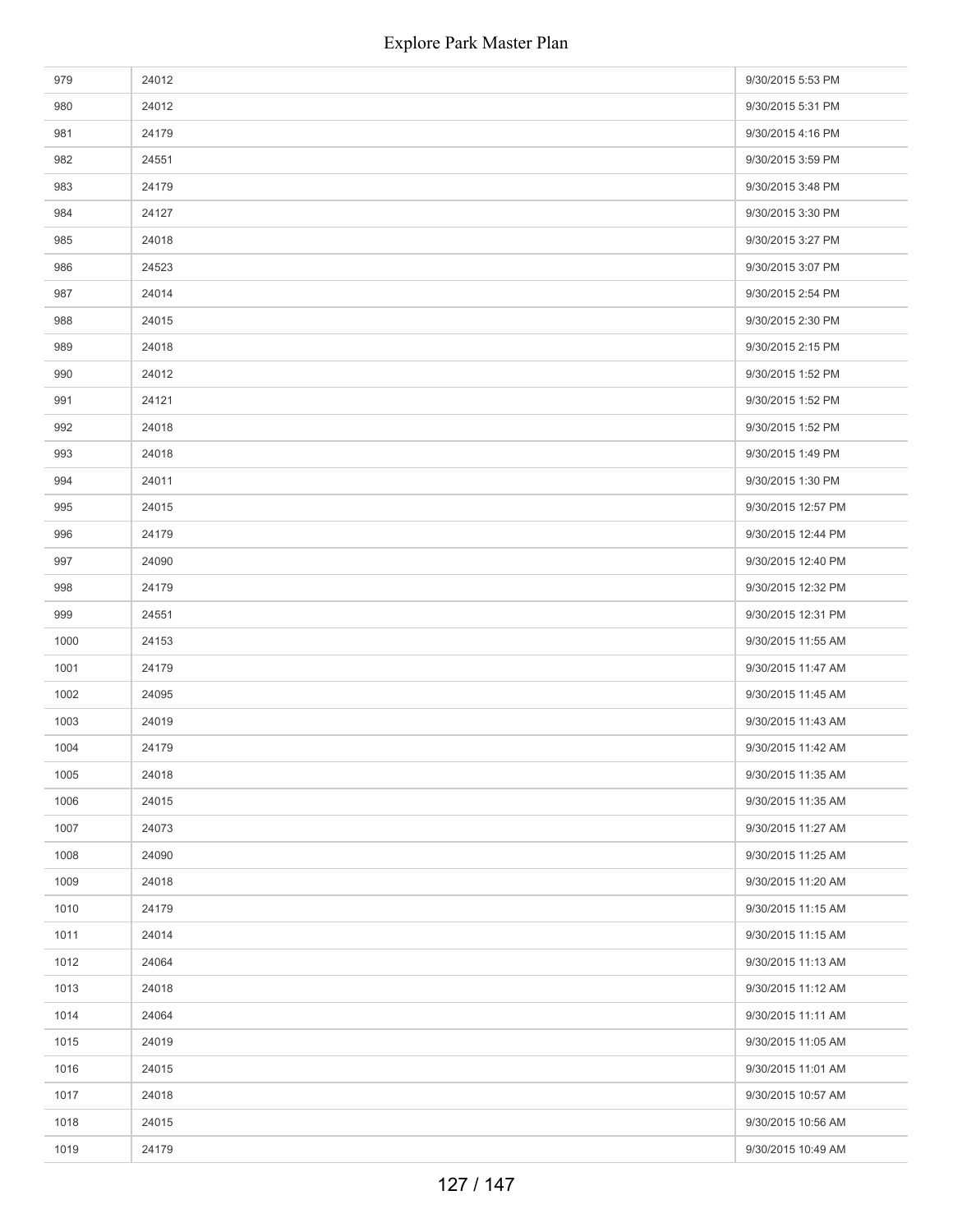| 1020 | 24013 | 9/30/2015 10:48 AM |
|------|-------|--------------------|
| 1021 | 24012 | 9/30/2015 10:44 AM |
| 1022 | 27288 | 9/30/2015 10:42 AM |
| 1023 | 24012 | 9/30/2015 10:41 AM |
| 1024 | 24066 | 9/30/2015 10:20 AM |
| 1025 | 24015 | 9/30/2015 10:20 AM |
| 1026 | 24017 | 9/30/2015 10:19 AM |
| 1027 | 24015 | 9/30/2015 10:17 AM |
| 1028 | 24018 | 9/30/2015 10:05 AM |
| 1029 | 24015 | 9/30/2015 9:56 AM  |
| 1030 | 24151 | 9/30/2015 9:51 AM  |
| 1031 | 24015 | 9/30/2015 9:31 AM  |
| 1032 | 24012 | 9/30/2015 9:22 AM  |
| 1033 | 24018 | 9/30/2015 8:26 AM  |
| 1034 | 24018 | 9/30/2015 8:23 AM  |
| 1035 | 24013 | 9/30/2015 8:15 AM  |
| 1036 | 24153 | 9/30/2015 8:03 AM  |
| 1037 | 24018 | 9/30/2015 8:01 AM  |
| 1038 | 24015 | 9/30/2015 7:55 AM  |
| 1039 | 24014 | 9/30/2015 7:33 AM  |
| 1040 | 24153 | 9/30/2015 2:03 AM  |
| 1041 | 24151 | 9/29/2015 11:07 PM |
| 1042 | 24065 | 9/29/2015 10:18 PM |
| 1043 | 24014 | 9/29/2015 8:48 PM  |
| 1044 | 24426 | 9/29/2015 8:24 PM  |
| 1045 | 24019 | 9/29/2015 7:32 PM  |
| 1046 | 24153 | 9/29/2015 6:33 PM  |
| 1047 | 24018 | 9/29/2015 4:37 PM  |
| 1048 | 24179 | 9/29/2015 4:37 PM  |
| 1049 | 24019 | 9/29/2015 4:29 PM  |
| 1050 | 24018 | 9/29/2015 4:15 PM  |
| 1051 | 24059 | 9/29/2015 4:10 PM  |
| 1052 | 24018 | 9/29/2015 4:09 PM  |
| 1053 | 24174 | 9/29/2015 4:08 PM  |
| 1054 | 24019 | 9/29/2015 4:03 PM  |
| 1055 | 24018 | 9/29/2015 3:00 PM  |
| 1056 | 24513 | 9/29/2015 2:44 PM  |
| 1057 | 24018 | 9/29/2015 2:30 PM  |
| 1058 | 24523 | 9/29/2015 2:08 PM  |
| 1059 | 24426 | 9/29/2015 1:52 PM  |
| 1060 | 24101 | 9/29/2015 1:06 PM  |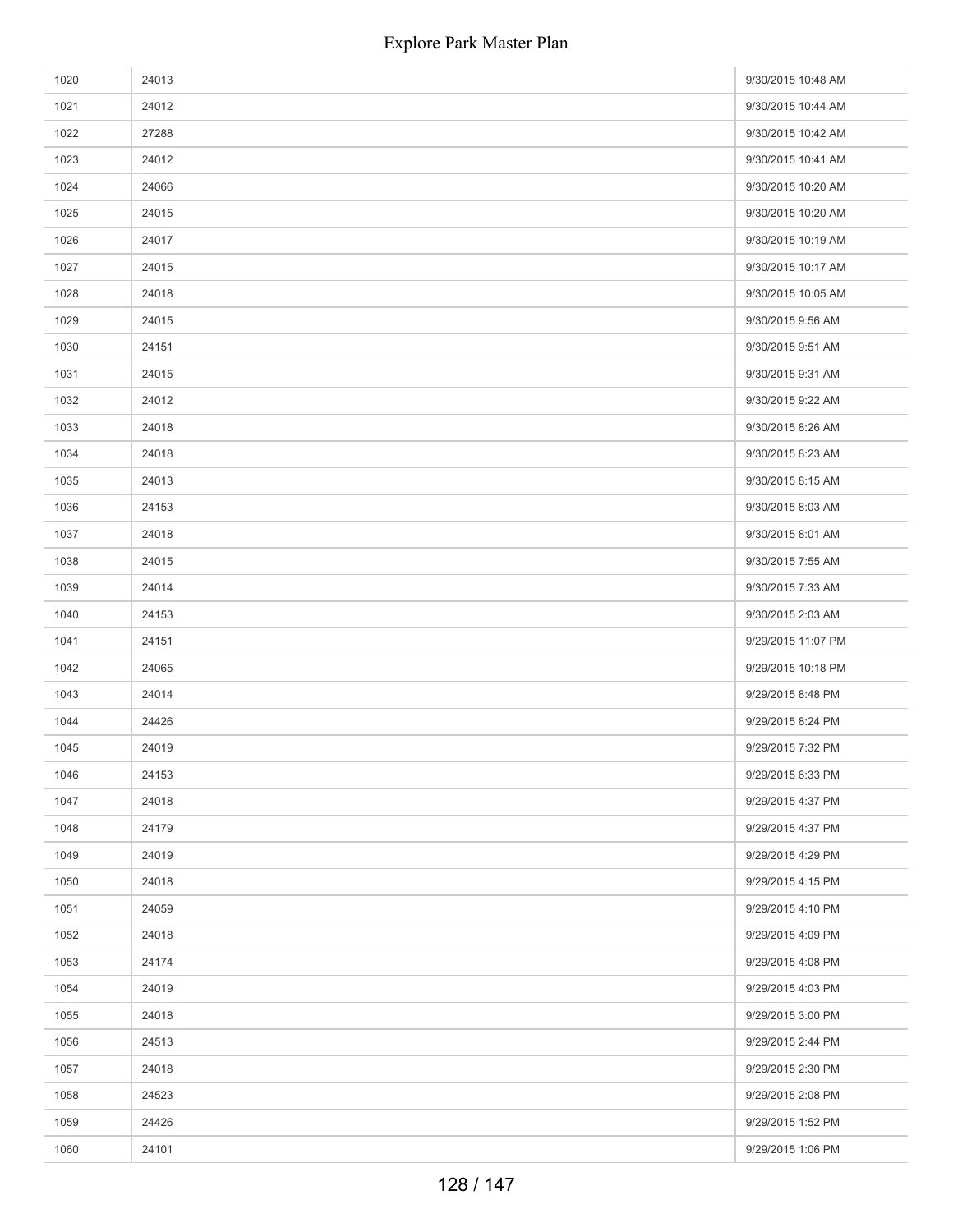| 1061 | 24018 | 9/29/2015 11:58 AM |
|------|-------|--------------------|
| 1062 | 24012 | 9/29/2015 11:41 AM |
| 1063 | 24018 | 9/29/2015 10:59 AM |
| 1064 | 24012 | 9/29/2015 10:46 AM |
| 1065 | 24151 | 9/29/2015 10:41 AM |
| 1066 | 24153 | 9/29/2015 10:39 AM |
| 1067 | 24153 | 9/29/2015 10:34 AM |
| 1068 | 24015 | 9/29/2015 10:34 AM |
| 1069 | 24018 | 9/29/2015 10:25 AM |
| 1070 | 24064 | 9/29/2015 10:23 AM |
| 1071 | 24073 | 9/29/2015 10:21 AM |
| 1072 | 24153 | 9/29/2015 10:05 AM |
| 1073 | 24179 | 9/29/2015 10:03 AM |
| 1074 | 24018 | 9/29/2015 9:33 AM  |
| 1075 | 24153 | 9/29/2015 9:30 AM  |
| 1076 | 24066 | 9/29/2015 9:30 AM  |
| 1077 | 24013 | 9/29/2015 9:28 AM  |
| 1078 | 24012 | 9/29/2015 8:31 AM  |
| 1079 | 24015 | 9/29/2015 8:17 AM  |
| 1080 | 24019 | 9/29/2015 8:14 AM  |
| 1081 | 24015 | 9/29/2015 8:13 AM  |
| 1082 | 24018 | 9/28/2015 8:40 PM  |
| 1083 | 24019 | 9/28/2015 8:27 PM  |
| 1084 | 24153 | 9/28/2015 6:37 PM  |
| 1085 | 24018 | 9/28/2015 5:18 PM  |
| 1086 | 24018 | 9/28/2015 4:59 PM  |
| 1087 | 24018 | 9/28/2015 4:40 PM  |
| 1088 | 24179 | 9/28/2015 4:35 PM  |
| 1089 | 24179 | 9/28/2015 3:31 PM  |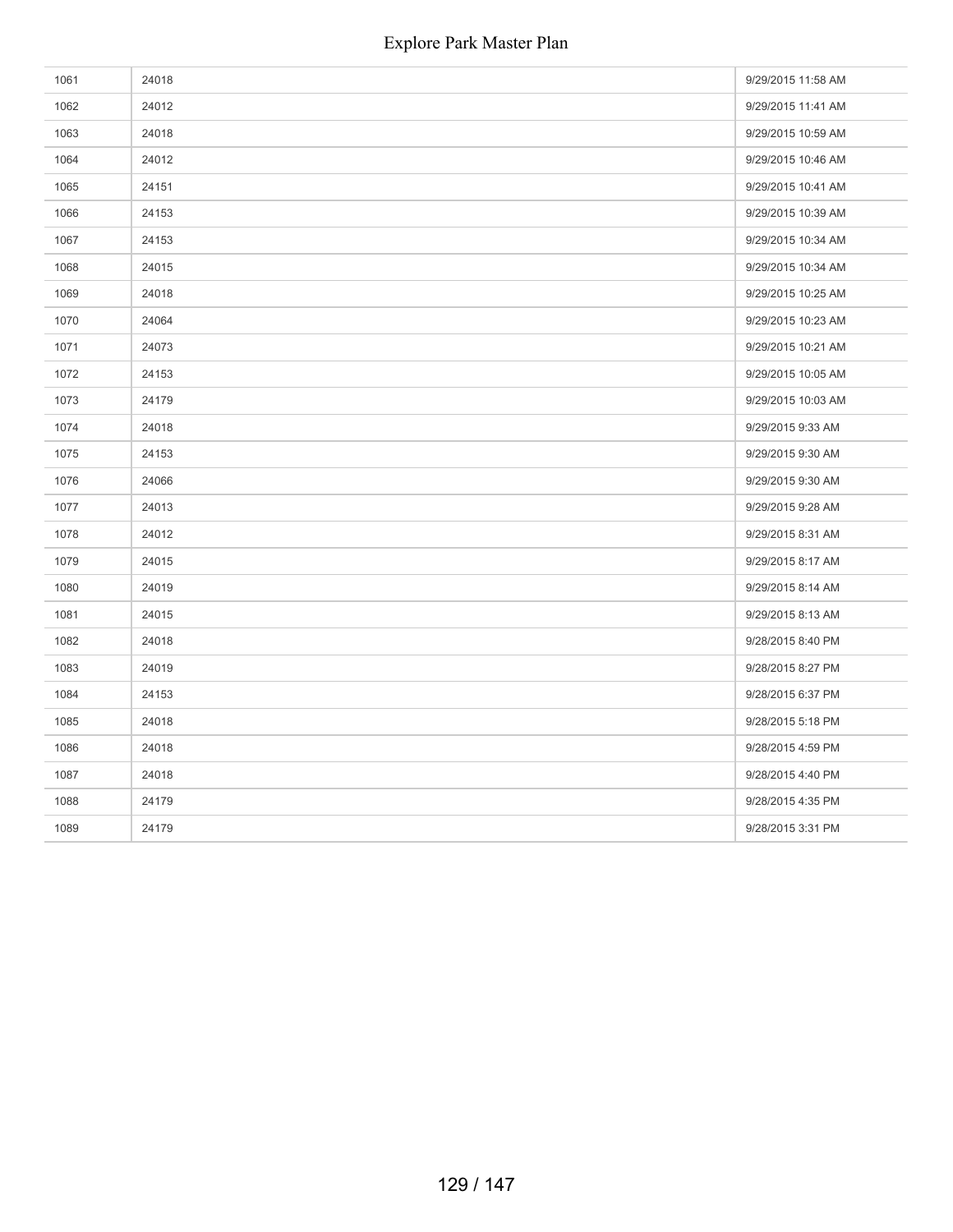



| <b>Answer Choices</b> | <b>Responses</b> |
|-----------------------|------------------|
| 0 to 10 minutes       | 10.80%<br>121    |
| 11 to 20 minutes      | 38.39%<br>430    |
| 21 to 40 minutes      | 33.75%<br>378    |
| More than 40 minutes  | 9.64%<br>108     |
| Uncertain             | 7.41%<br>83      |
| <b>Total</b>          | 1,120            |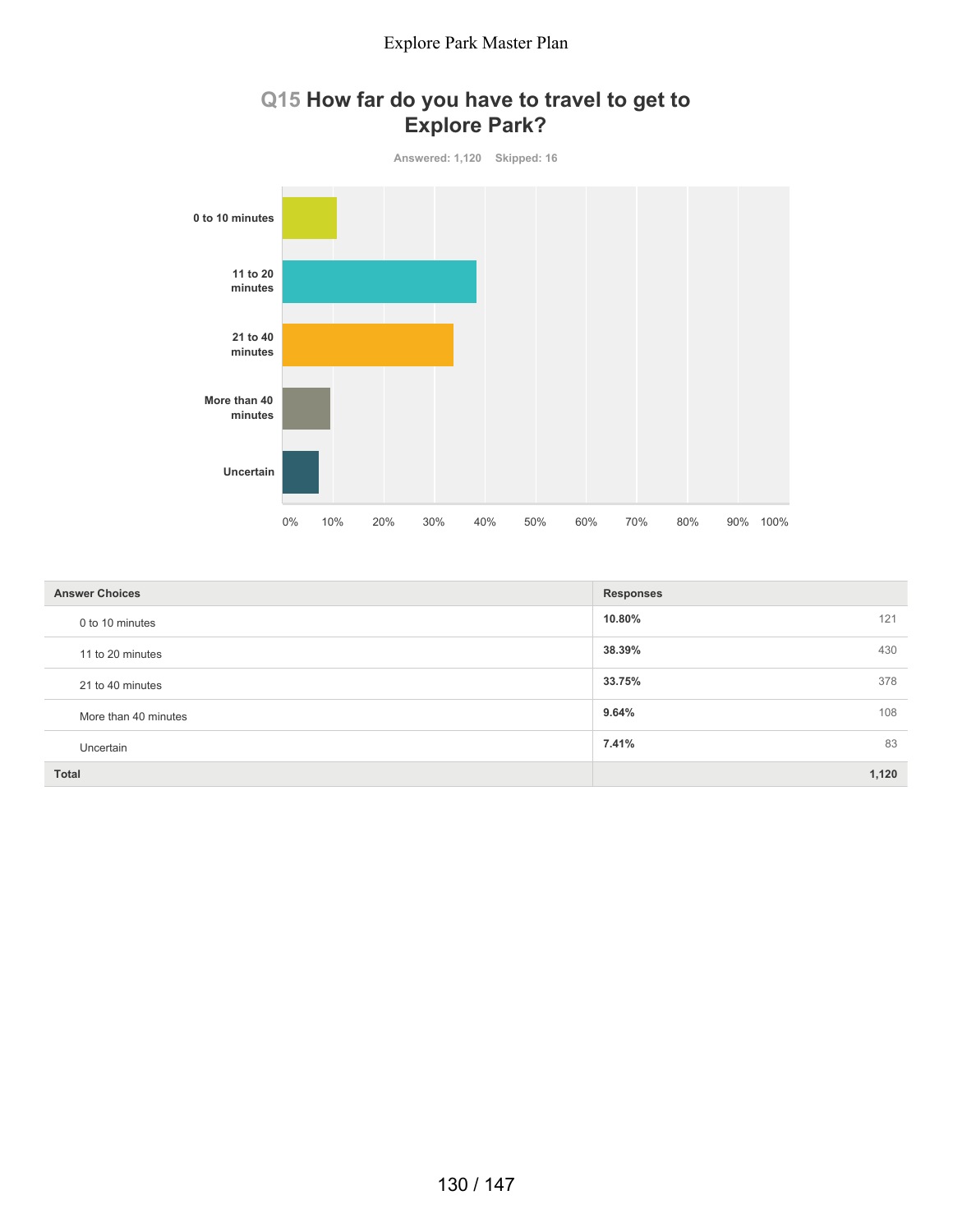

| <b>Answer Choices</b>           | <b>Responses</b> |
|---------------------------------|------------------|
| 0 to 5 years                    | 16.79%<br>185    |
| 6 to 10 years                   | 19.33%<br>213    |
| 11 to 15 years                  | 20.42%<br>225    |
| 16 to 18 years                  | 152<br>13.79%    |
| No children in household        | 51.54%<br>568    |
| <b>Total Respondents: 1,102</b> |                  |

## 131 / 147